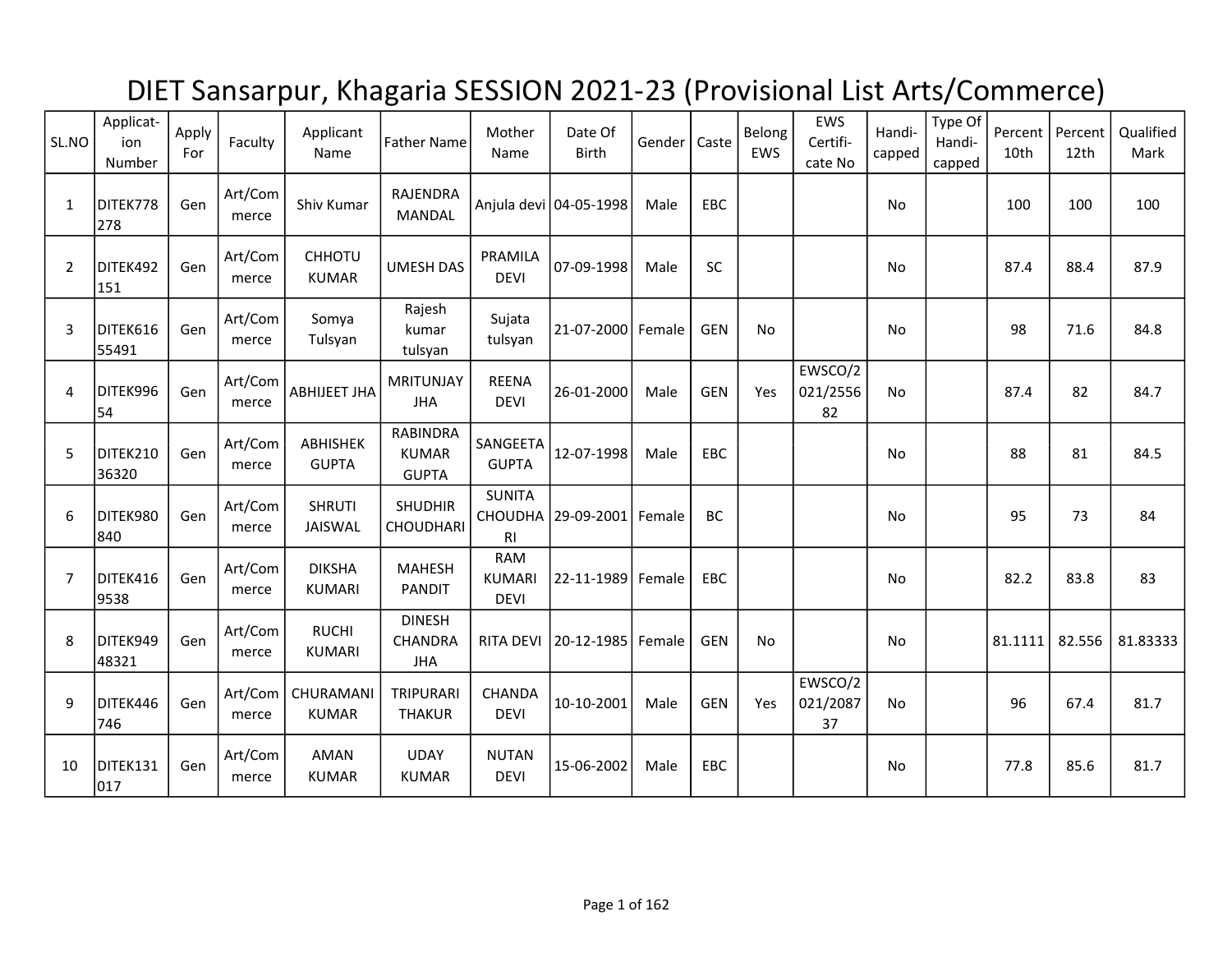| SL.NO | Applicat-<br>ion<br>Number | Apply<br>For | Faculty          | Applicant<br>Name               | <b>Father Name</b>                   | Mother<br>Name                 | Date Of<br>Birth     | Gender | Caste      | Belong<br>EWS | EWS<br>Certifi-<br>cate No | Handi-<br>capped | Type Of<br>Handi-<br>capped | Percent<br>10th | Percent<br>12th | Qualified<br>Mark |
|-------|----------------------------|--------------|------------------|---------------------------------|--------------------------------------|--------------------------------|----------------------|--------|------------|---------------|----------------------------|------------------|-----------------------------|-----------------|-----------------|-------------------|
| 11    | DITEK805<br>04015          | Gen          | Art/Com<br>merce | SAEMA<br><b>TAZYEEN MIR</b>     | <b>MD IQBAL</b><br><b>ALAM</b>       | <b>KAISAR</b><br><b>JAHAN</b>  | 29-10-2003 Female    |        | <b>GEN</b> | No            |                            | No               |                             | 76              | 86.6            | 81.3              |
| 12    | DITEK867<br>831            | Gen          | Art/Com<br>merce | Sapna rani                      | Bachan dev<br>shah                   | Hemlata                        | $01 - 12 - 1995$     | Female | <b>GEN</b> | No            |                            | No               |                             | 77.8333         | 84.667          | 81.25             |
| 13    | DITEK358<br>404            | Gen          | Art/Com<br>merce | <b>SURITA</b><br><b>KUMARI</b>  | <b>SUBHASH</b><br>PRASAD             | <b>MAMTA</b><br><b>KUMARI</b>  | 31-07-2002           | Female | BC         |               |                            | No               |                             | 82.2            | 78.8            | 80.5              |
| 14    | DITEK160<br>74947          | Gen          | Art/Com<br>merce | <b>GURIYA</b><br>KUMARI         | <b>UPENDRA</b><br>PRASAD<br>JAISWAL  | SARITA<br><b>DEVI</b>          | $04 - 05 - 1992$     | Female | BC         |               |                            | No               |                             | 82.6            | 78.2            | 80.4              |
| 15    | DITEK122<br>43             | Gen          | Art/Com<br>merce | Pratima<br>kumari               | Jai jai ray                          | Sangita<br>devi                | $08 - 01 - 2001$     | Female | EBC        |               |                            | No.              |                             | 72              | 88.6            | 80.3              |
| 16    | DITEK232<br>17989          | Gen          | Art/Com<br>merce | <b>KHUSHBU</b><br><b>KUMARI</b> | JAGDEV<br>SAHU                       |                                | RAMA DEVI 05-07-1995 | Female | EBC        |               |                            | No               |                             | 80.2            | 79.8            | 80                |
| 17    | DITEK591<br>36452          | Gen          | Art/Com<br>merce | KAJAL<br><b>KUMARI</b>          | <b>CONGRES</b><br>YADAV              | MANJU<br><b>DEVI</b>           | 07-05-2002           | Female | BC         |               |                            | No               |                             | 81.6            | 78.2            | 79.9              |
| 18    | DITEK138<br>64741          | Gen          | Art/Com<br>merce | ARPANA<br><b>KUMARI</b>         | <b>UMA</b><br>SHANKAR<br>SAH         | <b>ARTI DEVI</b>               | 20-02-1990 Female    |        | EBC        |               |                            | No               |                             | 80.2857         | 78.444          | 79.36508          |
| 19    | DITEK740<br>31205          | Gen          | Art/Com<br>merce | <b>BANDANA</b><br>KUMARI        | SANTLAL<br>MANDAL                    | <b>ilCHI DEVI</b>              | 15-01-1990   Female  |        | EBC        |               |                            | No               |                             | 78.8571         | 79.222          | 79.03968          |
| 20    | DITEK976<br>37097          | Gen          | Art/Com<br>merce | <b>BAMBAM</b><br><b>KUMAR</b>   | <b>ARUN</b><br><b>KUMAR</b><br>YADAV | <b>MAHARANI</b><br><b>DEVI</b> | 06-06-2001           | Male   | BC         |               |                            | No               |                             | 78.8            | 76.8            | 77.8              |
| 21    | DITEK840<br>27839          | Gen          | Art/Com<br>merce | <b>KOMAL</b><br><b>KUMARI</b>   | RANJIT<br>SINGH                      | <b>REENA</b><br><b>DEVI</b>    | 08-12-1996 Female    |        | EBC        |               |                            | No.              |                             | 76              | 79.2            | 77.6              |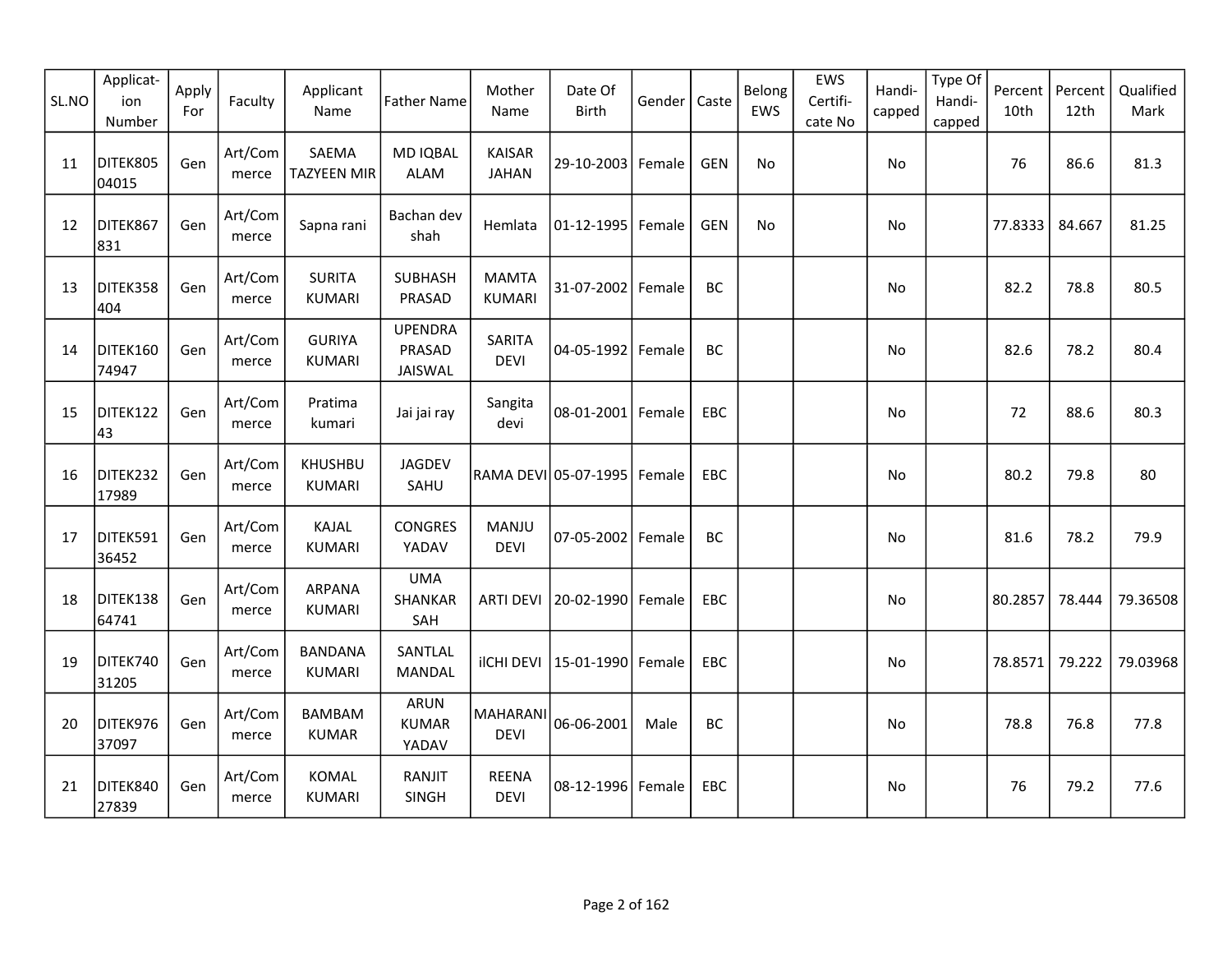| SL.NO | Applicat-<br>ion<br>Number | Apply<br>For | Faculty          | Applicant<br>Name                      | <b>Father Name</b>               | Mother<br>Name               | Date Of<br><b>Birth</b>         | Gender | Caste      | Belong<br>EWS | EWS<br>Certifi-<br>cate No | Handi-<br>capped | Type Of<br>Handi-<br>capped | Percent<br>10th | Percent<br>12th | Qualified<br>Mark |
|-------|----------------------------|--------------|------------------|----------------------------------------|----------------------------------|------------------------------|---------------------------------|--------|------------|---------------|----------------------------|------------------|-----------------------------|-----------------|-----------------|-------------------|
| 22    | DITEK989<br>3663           | Gen          | Art/Com<br>merce | <b>VIPEEN</b><br><b>KUMAR</b>          | VASUDEV<br><b>PANDIT</b>         | <b>KARUNA</b><br><b>DEVI</b> | 01-02-1998                      | Male   | EBC        |               |                            | No               |                             | 78.4            | 76.8            | 77.6              |
| 23    | DITEK483<br>483            | Gen          | Art/Com<br>merce | <b>DIK VISHNU</b><br>SANIAL<br>SITARAM | SITARAM<br>MANDAL                | <b>REKHA</b><br><b>DEVI</b>  | 15-08-1998                      | Male   | EBC        |               |                            | No               |                             | 74              | 81              | 77.5              |
| 24    | DITEK801<br>852            | Gen          | Art/Com<br>merce | <b>SUSHMA</b><br><b>KUMARI</b>         | <b>KRISHNA</b><br><b>DEO SAH</b> |                              | ASHA DEVI 29-03-2002 Female     |        | EBC        |               |                            | No               |                             | 68.8            | 86              | 77.4              |
| 25    | DITEK814<br>2169           | Gen          | Art/Com<br>merce | <b>MANISHA</b><br><b>KUMARI</b>        | RAJO<br>PASWAN                   | SRIJALA<br><b>DEVI</b>       | 15-01-2002 Female               |        | SC         |               |                            | No               |                             | 77.6            | 77              | 77.3              |
| 26    | DITEK906<br>60             | Gen          | Art/Com<br>merce | Sweta Rani                             | Jai Rami Das                     | Bebi Rani                    | 07-03-1996 Female               |        | SC         |               |                            | No               |                             | 72              | 82.4            | 77.2              |
| 27    | DITEK869<br>74048          | Gen          | Art/Com<br>merce | <b>APSARA</b><br><b>KUMARI</b>         | ARVIND<br>SINGH                  |                              | ASHA DEVI   12-03-1997   Female |        | EBC        |               |                            | No               |                             | 76              | 78.333          | 77.16667          |
| 28    | DITEK725<br>09480          | Gen          | Art/Com<br>merce | AMOD<br><b>KUMAR</b>                   | VISHNUDEV<br><b>PD SINGH</b>     | <b>BUCHO</b><br><b>DEVI</b>  | 15-08-2002                      | Male   | BC         |               |                            | No               |                             | 80.8            | 73.4            | 77.1              |
| 29    | DITEK203<br>41178          | Gen          | Art/Com<br>merce | <b>PIYUSH</b><br><b>KUMAR</b>          | <b>SUMAN</b><br><b>KUMAR</b>     | SABITA<br><b>DEVI</b>        | 05-01-2001                      | Male   | BC         |               |                            | No               |                             | 81.8            | 72.2            | 77                |
| 30    | DITEK589<br>915            | Gen          | Art/Com<br>merce | Ranit Ravi                             | Ranjeev<br>kumar                 | Kumari<br>sushila ravi       | 05-06-2002                      | Male   | BC         |               |                            | No               |                             | 82              | 72              | 77                |
| 31    | DITEK578<br>03998          | Gen          | Art/Com<br>merce | SONAL<br><b>KUMARI</b>                 | BASUKINATH<br>SHARMA             | ANJANA<br><b>DEVI</b>        | 15-07-2000 Female               |        | EBC        |               |                            | No               |                             | 76.4            | 77.2            | 76.8              |
| 32    | DITEK651<br>580            | Gen          | Art/Com<br>merce | amresh<br>kumar<br>swarnkar            | rambriksha<br>swarnkar           |                              | rakha devi   05-12-1995         | Male   | <b>EBC</b> |               |                            | No               |                             | 78              | 75.4            | 76.7              |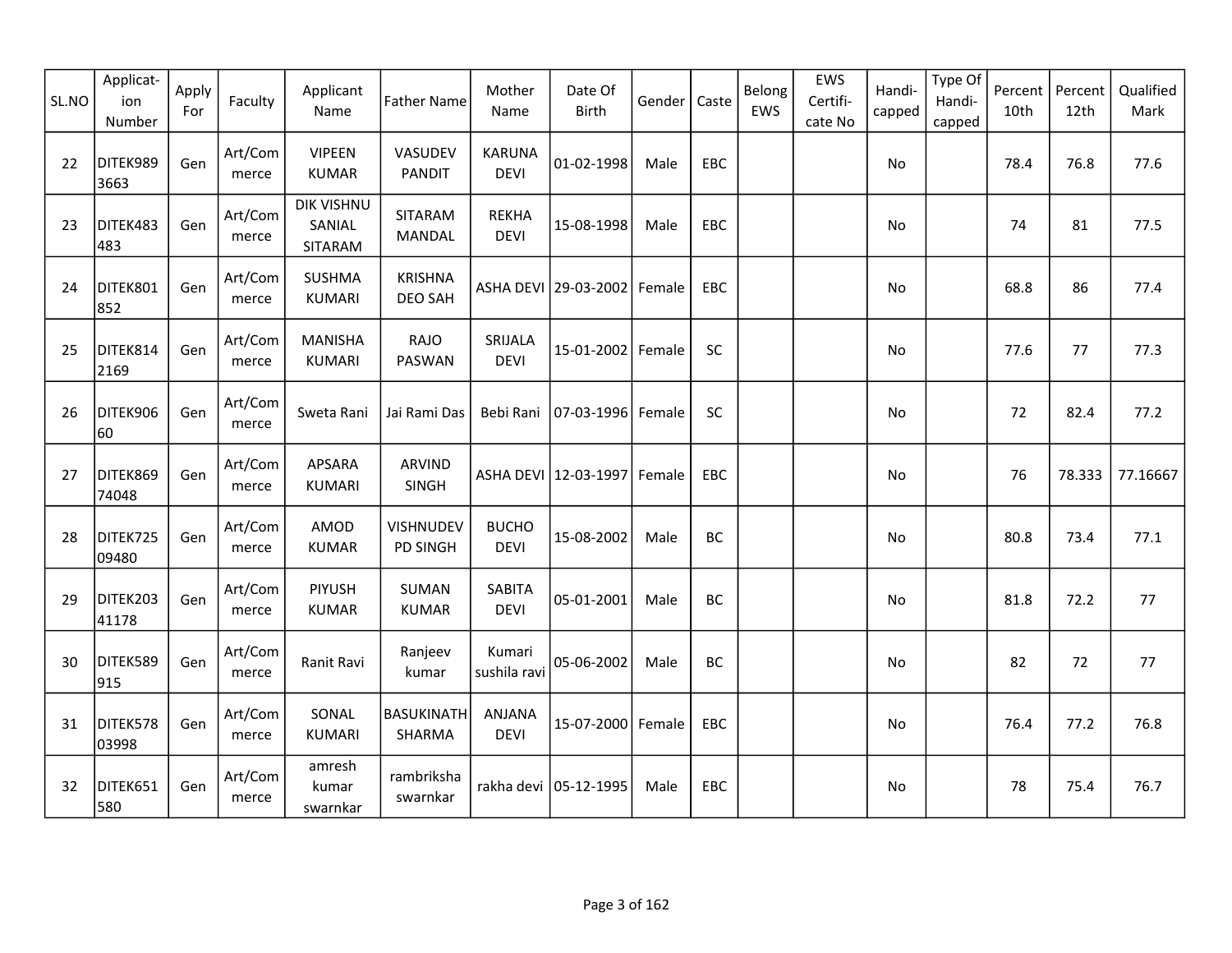| SL.NO | Applicat-<br>ion<br>Number | Apply<br>For | Faculty             | Applicant<br>Name                 | <b>Father Name</b>                     | Mother<br>Name                  | Date Of<br><b>Birth</b> | Gender | Caste      | Belong<br>EWS | EWS<br>Certifi-<br>cate No | Handi-<br>capped | Type Of<br>Handi-<br>capped | Percent<br>10th | Percent<br>12th | Qualified<br>Mark |
|-------|----------------------------|--------------|---------------------|-----------------------------------|----------------------------------------|---------------------------------|-------------------------|--------|------------|---------------|----------------------------|------------------|-----------------------------|-----------------|-----------------|-------------------|
| 33    | DITEK959<br>5              | Gen          | Art/Com<br>merce    | <b>RUCHI</b><br><b>KUMARI</b>     | <b>BIRENDRA</b><br>SHARMA              | <b>PUNAM</b><br><b>DEVI</b>     | 08-06-1998 Female       |        | SC         |               |                            | No               |                             | 75.6            | 77.2            | 76.4              |
| 34    | DITEK268<br>99888          | Gen          | Art/Com<br>merce    | <b>MANISHA</b><br><b>KUMARI</b>   | <b>BILASH</b><br>SINGH                 | SARITA<br><b>DEVI</b>           | 05-01-1999              | Female | BC         |               |                            | No               |                             | 76.6            | 76.2            | 76.4              |
| 35    | DITEK115<br>57443          | Gen          | Art/Com<br>merce    | Amit kumar                        | Devendra<br>kumar singh                | Mira devi                       | 04-02-2000              | Male   | EBC        |               |                            | No               |                             | 74              | 78.8            | 76.4              |
| 36    | DITEK183<br>698            | Gen          | Art/Com<br>merce    | AMAN<br><b>KUMAR</b>              | SHAMBHU<br>PASWAN                      | <b>DEZI DEVI</b>                | 15-02-2000              | Male   | SC         |               |                            | No               |                             | 77.8            | 74.6            | 76.2              |
| 37    | DITEK123<br>18             | Gen          | Art/Com<br>$m$ erce | <b>MILI KUMARI</b>                | <b>MANOJ SAH</b>                       | SANGITA<br><b>DEVI</b>          | 30-06-2002              | Female | EBC        |               |                            | No               |                             | 84.6667         | 67.6            | 76.13333          |
| 38    | DITEK138<br>51666          | Gen          | Art/Com<br>merce    | <b>MD YAQUB</b><br><b>ALAM</b>    | <b>MD ISRAIL</b><br><b>UDDIN</b>       | ZUBAIDA<br><b>KHATOON</b>       | 04-04-1994              | Male   | <b>EBC</b> |               |                            | No               |                             | 75.6            | 76.4            | 76                |
| 39    | DITEK196<br>09449          | Gen          | merce               | Art/Com   MD MOJAHID<br>ALAM      | <b>MD SUFIYAN</b>                      | <b>NAJRANA</b><br><b>KHATUN</b> | 07-09-2003              | Male   | <b>GEN</b> | <b>No</b>     |                            | No               |                             | 71.2            | 80.4            | 75.8              |
| 40    | DITEK383<br>20043          | Gen          | Art/Com<br>merce    | <b>AMRITA</b><br><b>KUMARI</b>    | SUBODH<br><b>KUMAR</b><br><b>GUPTA</b> | <b>MADHURI</b><br><b>DEVI</b>   | 11-11-1992              | Female | EBC        |               |                            | No               |                             | 76.6            | 74.8            | 75.7              |
| 41    | DITEK192<br>82277          | Gen          | Art/Com<br>merce    | <b>MD AFZAL</b><br><b>HUSSAIN</b> | <b>MD</b><br>NAWAZISH<br>ALAM          | <b>AFSANA</b><br><b>KHATOON</b> | 15-12-2002              | Male   | ВC         |               |                            | No               |                             | 71              | 80.4            | 75.7              |
| 42    | DITEK859<br>360            | Gen          | Art/Com<br>merce    | <b>BINA KUMARI</b>                | <b>NIVAS DAS</b>                       | <b>ARUNA</b><br><b>DEVI</b>     | 10-03-1985 Female       |        | SC         |               |                            | No               |                             | 74.1429         | 77.2            | 75.67143          |
| 43    | DITEK219<br>63903          | Gen          | Art/Com<br>merce    | Amrendra<br>Kumar                 | Kamal ram                              | Dayasunda<br>r devi             | 12-08-1990              | Male   | SC         |               |                            | No               |                             | 70.3333         | 81              | 75.66667          |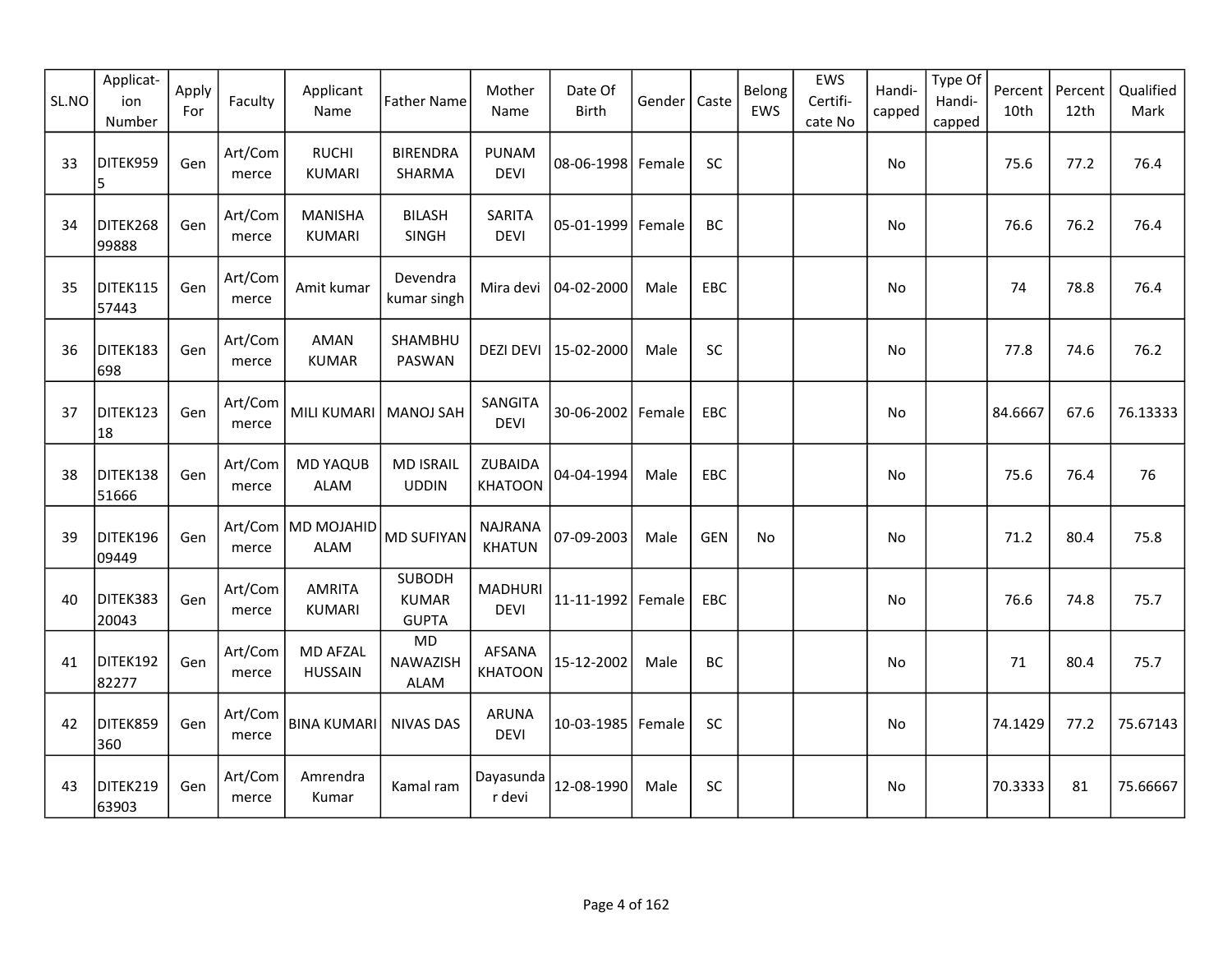| SL.NO | Applicat-<br>ion<br>Number | Apply<br>For | Faculty          | Applicant<br>Name                       | <b>Father Name</b>                      | Mother<br>Name               | Date Of<br>Birth     | Gender | Caste      | Belong<br>EWS | EWS<br>Certifi-<br>cate No | Handi-<br>capped | Type Of<br>Handi-<br>capped | Percent<br>10th | Percent<br>12th | Qualified<br>Mark |
|-------|----------------------------|--------------|------------------|-----------------------------------------|-----------------------------------------|------------------------------|----------------------|--------|------------|---------------|----------------------------|------------------|-----------------------------|-----------------|-----------------|-------------------|
| 44    | DITEK319<br>244            | Gen          | Art/Com<br>merce | <b>PRADIP</b><br><b>KUMAR</b>           | <b>KAILASH SAH</b>                      | PHULO<br><b>DEVI</b>         | 02-01-1999           | Male   | EBC        |               |                            | No               |                             | 71.2            | 79.6            | 75.4              |
| 45    | DITEK227<br>26916          | Gen          | Art/Com<br>merce | <b>KIRAN</b><br><b>KUMARI</b><br>SHARMA | SUNIL<br>SHARMA                         | POONAM<br><b>DEVI</b>        | 02-02-2000           | Female | EBC        |               |                            | No               |                             | 74.6            | 76.2            | 75.4              |
| 46    | DITEK132<br>441            | Gen          | Art/Com<br>merce | SWATI<br><b>KUMARI</b>                  | SADANAND<br>PASWAN                      | <b>SUNITA</b><br><b>DEVI</b> | 25-12-2001           | Female | <b>SC</b>  |               |                            | <b>No</b>        |                             | 87.4            | 63.4            | 75.4              |
| 47    | DITEK480<br>29571          | Gen          | Art/Com<br>merce | <b>RUCHI</b><br><b>KUMARI</b>           | AJAY KUMAR RUNA DEVI 02-04-2002         |                              |                      | Female | EBC        |               |                            | No               |                             | 73.8            | 77              | 75.4              |
| 48    | DITEK296<br>51178          | Gen          | Art/Com<br>merce | ARCHANA<br>KUMARI                       | SIKANDAR<br>PRASAD<br><b>SINGH</b>      | <b>BABITA</b><br><b>DEVI</b> | 11-12-1995           | Female | BC         |               |                            | No               |                             | 74.8            | 75.4            | 75.1              |
| 49    | DITEK506<br>49662          | Gen          | Art/Com<br>merce | <b>NITISH</b><br><b>KUMAR</b>           | ARVIND<br>CHAUDHARY                     | <b>SUDHA</b><br><b>DEVI</b>  | 05-04-1998           | Male   | EBC        |               |                            | No               |                             | 84.6            | 79.6            | 75.05             |
| 50    | DITEK238<br>89             | Gen          | Art/Com<br>merce | <b>MD DAUD</b><br><b>ANSARI</b>         | <b>MD JAFAR</b><br>ANSARI               | SHABNAM<br><b>KHATOON</b>    | 02-05-2002           | Male   | EBC        |               |                            | No               |                             | 70.8            | 79.2            | 75                |
| 51    | DITEK390<br>86212          | Gen          | Art/Com<br>merce | <b>NITISH</b><br><b>KUMAR</b>           | <b>RAM</b><br><b>BHAROSHA</b><br>PASWAN |                              | MIRA DEVI 16-02-2003 | Male   | SC         |               |                            | No               |                             | 70.2            | 79.6            | 74.9              |
| 52    | DITEK145<br>2060           | Gen          | Art/Com<br>merce | <b>SALITA</b><br><b>KUMARI</b>          | <b>UPENDRA</b><br>DAS                   | <b>GITA DEVI</b>             | 20-03-2001           | Female | SC         |               |                            | No               |                             | 78              | 71.2            | 74.6              |
| 53    | DITEK325<br>19759          | Gen          | Art/Com<br>merce | <b>SHILPA</b><br><b>BHARTI</b>          | <b>BINAY</b><br><b>KUMAR DAS</b>        | <b>JULI DEVI</b>             | 07-12-2002           | Female | BC         |               |                            | No               |                             | 75              | 74.2            | 74.6              |
| 54    | DITEK109<br>21458          | Gen          | Art/Com<br>merce | <b>DIVAKAR</b><br><b>KUMAR</b>          | <b>AVADH</b><br><b>TIWARI</b>           | <b>REKHA</b><br><b>DEVI</b>  | 01-02-2003           | Male   | <b>EBC</b> |               |                            | No               |                             | 72.6            | 76.6            | 74.6              |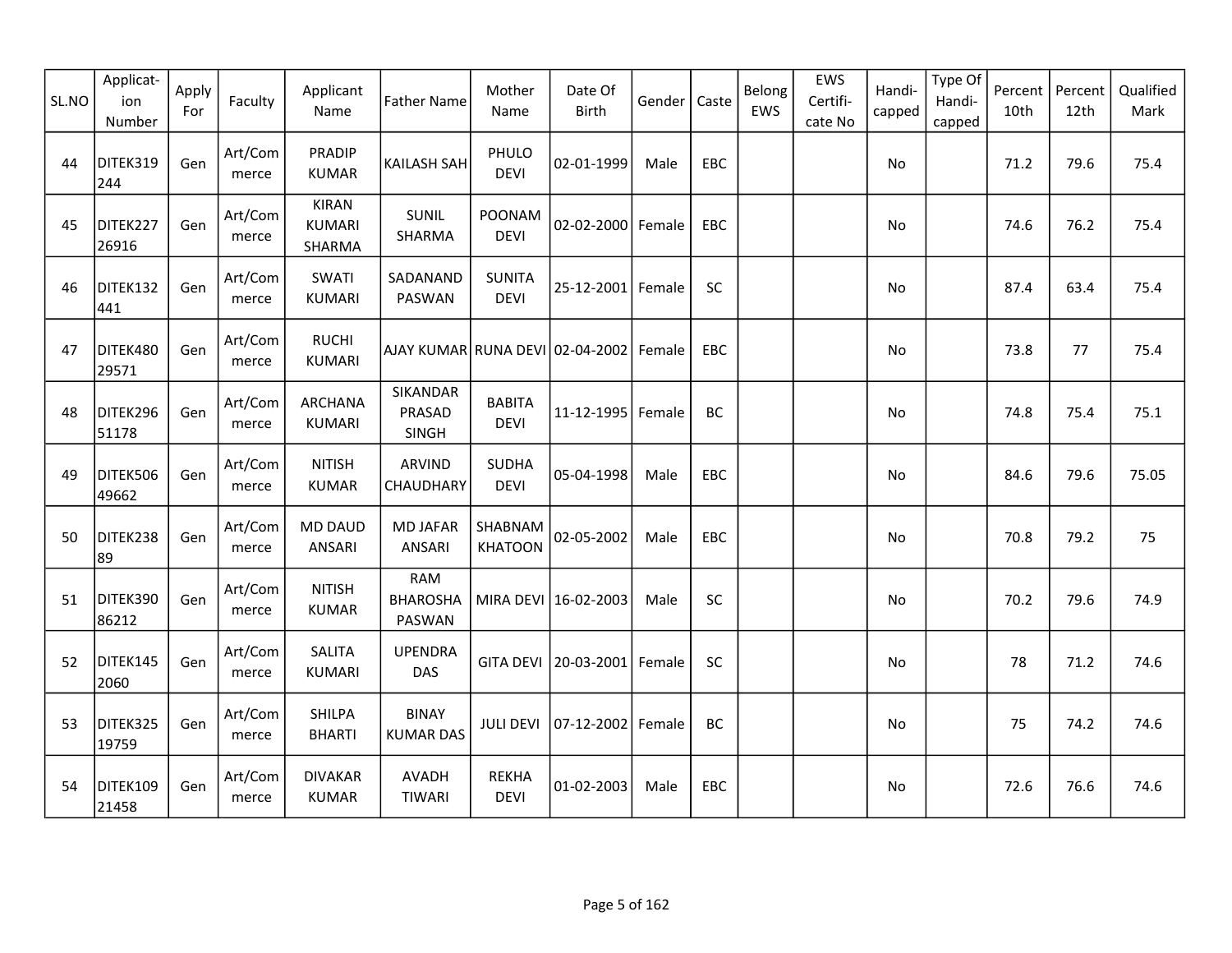| SL.NO | Applicat-<br>ion<br>Number | Apply<br>For | Faculty          | Applicant<br>Name                 | <b>Father Name</b>                            | Mother<br>Name                | Date Of<br><b>Birth</b>      | Gender | Caste      | Belong<br>EWS | EWS<br>Certifi-<br>cate No | Handi-<br>capped | Type Of<br>Handi-<br>capped | Percent<br>10th | Percent<br>12th | Qualified<br>Mark |
|-------|----------------------------|--------------|------------------|-----------------------------------|-----------------------------------------------|-------------------------------|------------------------------|--------|------------|---------------|----------------------------|------------------|-----------------------------|-----------------|-----------------|-------------------|
| 55    | DITEK568<br>599            | Gen          | Art/Com<br>merce | <b>KESHAV</b><br><b>KUMAR JHA</b> | PAWAN JHA                                     | <b>MAMTA</b><br><b>DEVI</b>   | 03-10-2003                   | Male   | <b>GEN</b> | No            |                            | <b>No</b>        |                             | 74.6            | 74.6            | 74.6              |
| 56    | DITEK318<br>704            | Gen          | Art/Com<br>merce | <b>ANKIT RAJ</b>                  | <b>ARVIND</b><br><b>KUMAR</b><br><b>GUPTA</b> | <b>NUTAN</b><br><b>KUMARI</b> | 13-01-1998                   | Male   | EBC        |               |                            | No               |                             | 78              | 70.6            | 74.3              |
| 57    | DITEK620<br>45318          | Gen          | Art/Com<br>merce | <b>JYOTI</b><br><b>KUMARI</b>     | <b>BIRENDRA</b><br><b>KUMAR</b>               | <b>TETARI</b><br><b>DEVI</b>  | 04-03-2003   Female          |        | <b>EBC</b> |               |                            | No               |                             | 64.4            | 84              | 74.2              |
| 58    | DITEK493<br>891            | Gen          | Art/Com<br>merce | <b>JYOTI</b><br><b>KUMARI</b>     | VIDYANAND<br><b>JHA</b>                       | MANJU<br><b>DEVI</b>          | 10-06-2002 Female            |        | <b>GEN</b> | <b>No</b>     |                            | <b>No</b>        |                             | 64.4            | 83.8            | 74.1              |
| 59    | DITEK564<br>654            | Gen          | Art/Com<br>merce | <b>RAM KUMAR</b>                  | LALBAHADU<br>R PASWAN                         | <b>KRISHNA</b><br>KUMARI      | 26-08-1999                   | Male   | SC         |               |                            | No               |                             | 89              | 59              | 74                |
| 60    | DITEK633<br>38892          | Gen          | Art/Com<br>merce | Sonali kumari                     | Laxmi<br>poddar                               | Indu Devi                     | 13-01-1999                   | Female | <b>BC</b>  |               |                            | No               |                             | 77.2            | 70.6            | 73.9              |
| 61    | DITEK371<br>83749          | Gen          | Art/Com<br>merce | Khushboo<br>Kumari                | Gangadhar<br>Yadav                            | Nilam<br>Kumari               | 02-01-1966 Female            |        | BC         |               |                            | No               |                             | 75.2            | 72.4            | 73.8              |
| 62    | DITEK372<br>54987          | Gen          | Art/Com<br>merce | <b>KANAK</b><br><b>KUMARI</b>     | <b>MAHENDRA</b><br>PD. SAH                    | <b>TUNNI</b><br><b>DEVI</b>   | 09-04-2001 Female            |        | EBC        |               |                            | No               |                             | 77.8            | 69.8            | 73.8              |
| 63    | DITEK757<br>06556          | Gen          | Art/Com<br>merce | Ankesh<br>kumar                   | Naresh<br>prasad yadav                        | Sunaina<br>devi               | 05-01-2003                   | Male   | BC         |               |                            | No               |                             | 68              | 79.2            | 73.6              |
| 64    | DITEK674<br>809            | Gen          | Art/Com<br>merce | SHAZIA<br><b>KHATOON</b>          | <b>MD JABIR</b><br><b>HUSSAIN</b>             | SAQIBA<br><b>KHATOON</b>      | 05-06-2003   Female          |        | EBC        |               |                            | No               |                             | 66              | 81.2            | 73.6              |
| 65    | DITEK793<br>777            | Gen          | Art/Com<br>merce | KAJAL<br><b>KUMARI</b>            | <b>RABINDRA</b><br><b>SINGH</b>               |                               | ANITA DEVI 15-04-2002 Female |        | BC         |               |                            | No               |                             | 95              | 51.6            | 73.3              |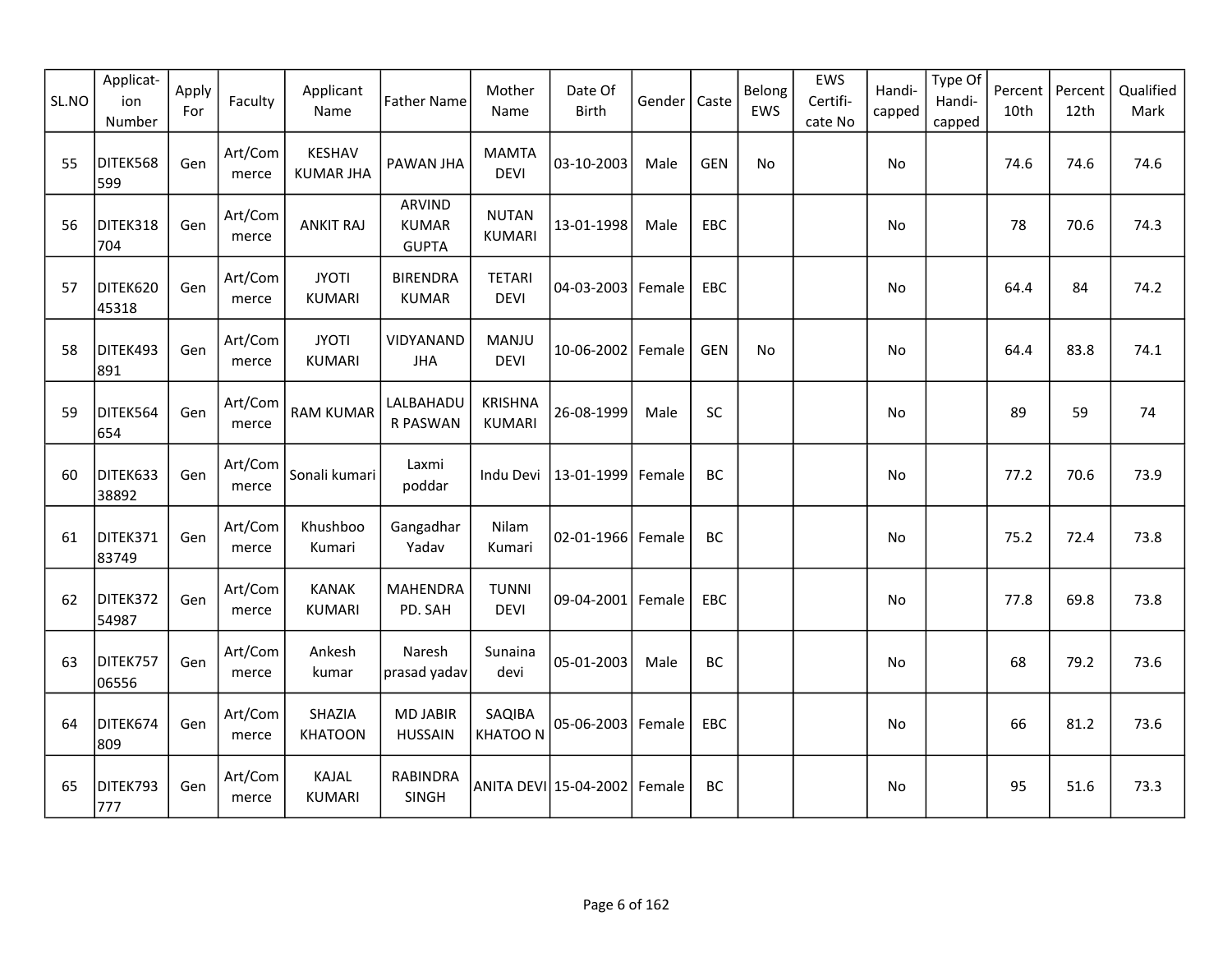| SL.NO | Applicat-<br>ion<br>Number | Apply<br>For | Faculty          | Applicant<br>Name                                   | <b>Father Name</b>                    | Mother<br>Name               | Date Of<br><b>Birth</b>     | Gender | Caste      | Belong<br>EWS | EWS<br>Certifi-<br>cate No | Handi-<br>capped | Type Of<br>Handi-<br>capped | Percent<br>10th | Percent<br>12th | Qualified<br>Mark |
|-------|----------------------------|--------------|------------------|-----------------------------------------------------|---------------------------------------|------------------------------|-----------------------------|--------|------------|---------------|----------------------------|------------------|-----------------------------|-----------------|-----------------|-------------------|
| 66    | DITEK726<br>36543          | Gen          | Art/Com<br>merce | <b>RAMAN</b><br><b>KUMAR</b><br>YADAV               | <b>RAM</b><br><b>BAHADUR</b><br>YADAV | SHUKUL<br><b>DEVI</b>        | 05-02-2001                  | Male   | <b>BC</b>  |               |                            | No               |                             | 79.2            | 67.2            | 73.2              |
| 67    | DITEK584<br>240            | Gen          | Art/Com<br>merce | <b>SHAJRA</b><br>PRAVEEN                            | <b>MD SHABBIR</b>                     | SHABRA<br><b>KHATUN</b>      | 12-06-2003 Female           |        | EBC        |               |                            | No               |                             | 65              | 81.4            | 73.2              |
| 68    | DITEK132<br>655            | Gen          | Art/Com<br>merce | PRACHI<br><b>KUMARI</b>                             | <b>AJAY KUMAR</b>                     | RANJU<br><b>KUMARI</b>       | 22-11-2003 Female           |        | BC         |               |                            | No               |                             | 70.6            | 75.8            | 73.2              |
| 69    | DITEK608<br>26843          | Gen          | Art/Com<br>merce | <b>SONI KUMARI</b>                                  | <b>SUDHIR</b><br><b>MAHTO</b>         |                              | RUNA DEVI 23-12-2000 Female |        | EBC        |               |                            | No               |                             | 70              | 76.2            | 73.1              |
| 70    | DITEK413<br>85822          | Gen          | Art/Com<br>merce | NITU KUMARI MANOJ RAM KIRAN DEVI 27-09-2003  Female |                                       |                              |                             |        | <b>EBC</b> |               |                            | No               |                             | 70.6            | 75.6            | 73.1              |
| 71    | DITEK405<br>524            | Gen          | Art/Com<br>merce | <b>SURAIYA</b><br><b>KHATOON</b>                    | <b>MD AFJAL</b><br><b>ANSARI</b>      | <b>NEMAT</b><br><b>BEGAM</b> | 11-11-2003 Female           |        | EBC        |               |                            | No               |                             | 64.4            | 81.8            | 73.1              |
| 72    | DITEK566<br>34134          | Gen          | Art/Com<br>merce | Ruchi tulsyan                                       | Rajesh<br>kumar<br>tulsyan            | Sujata<br>tulsyan            | 21-02-1996 Female           |        | <b>BC</b>  |               |                            | No               |                             | 74              | 72              | 73                |
| 73    | DITEK813<br>68869          | Gen          | Art/Com<br>merce | <b>RUPESH</b><br><b>KUMAR</b>                       | <b>KAUSHAL</b><br>PRASAD<br>CHAURASIA | <b>SHANTI</b><br><b>DEVI</b> | 12-10-1994                  | Male   | EBC        |               |                            | No               |                             | 80.8            | 65              | 72.9              |
| 74    | DITEK420<br>582            | Gen          | Art/Com<br>merce | <b>MANKHUSH</b><br><b>KUMARI</b>                    | <b>SUMAN</b><br>SHARMA                | <b>NUTAN</b><br><b>DEVI</b>  | 09-11-2002 Female           |        | EBC        |               |                            | No               |                             | 65.4            | 80.4            | 72.9              |
| 75    | DITEK924<br>3518           | Gen          | Art/Com<br>merce | CHANDRIAK<br>YADAV                                  | RAMBHAJAN<br>YADAV                    | SANGYANI<br><b>DEVI</b>      | 19-11-2000 Female           |        | BC         |               |                            | No               |                             | 70.6667         | 75              | 72.83333          |
| 76    | DITEK867<br>608            | Gen          | Art/Com<br>merce | <b>DEEPIKA</b>                                      | <b>SUBHASH</b><br><b>GUPTA</b>        |                              | ANJU DEVI 23-10-1991 Female |        | EBC        |               |                            | No               |                             | 68.6316         | 76.5            | 72.56579          |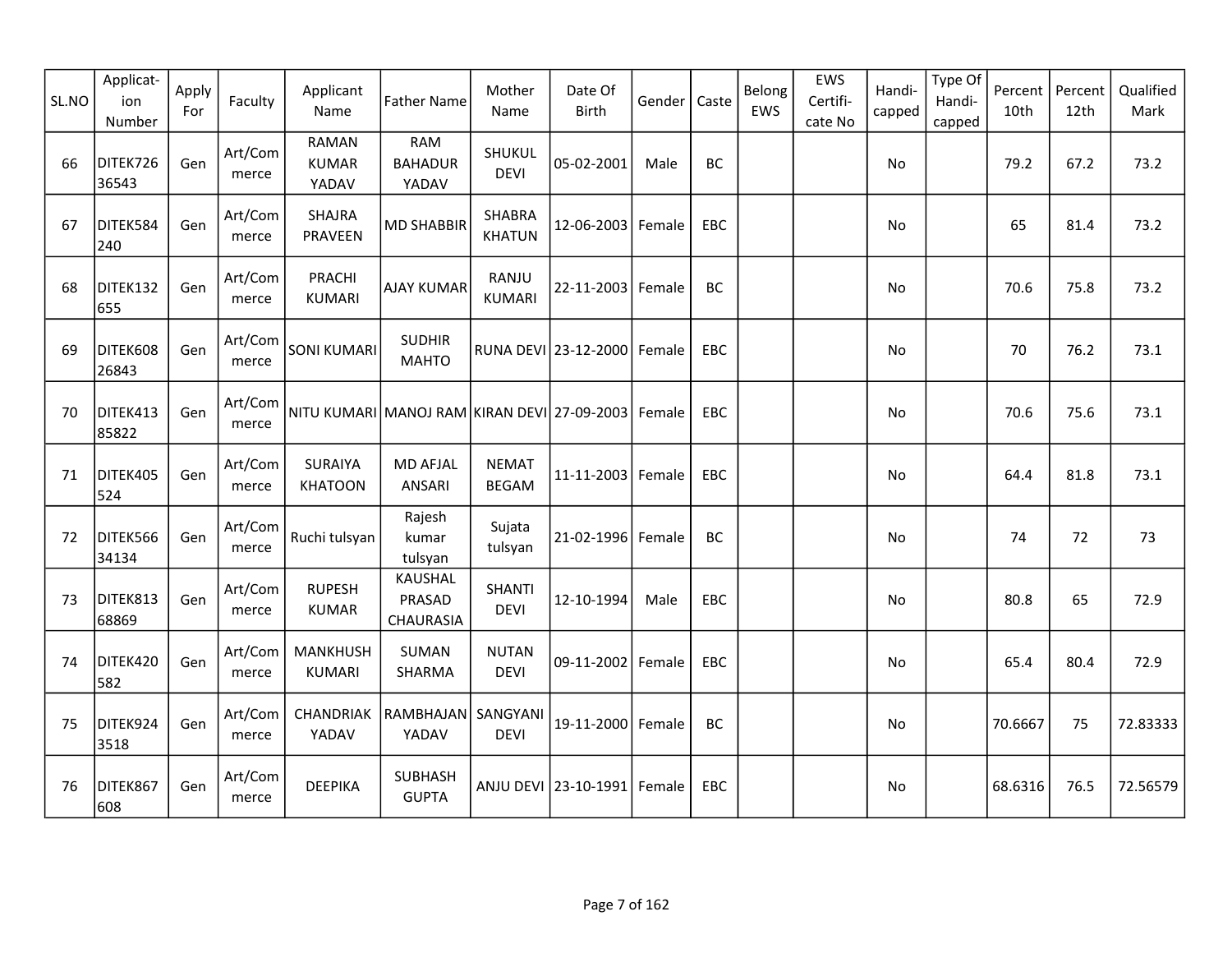| SL.NO | Applicat-<br>ion<br>Number | Apply<br>For | Faculty          | Applicant<br>Name                 | <b>Father Name</b>                  | Mother<br>Name                | Date Of<br><b>Birth</b> | Gender | Caste      | Belong<br>EWS | EWS<br>Certifi-<br>cate No | Handi-<br>capped | Type Of<br>Handi-<br>capped | Percent<br>10th | Percent<br>12th | Qualified<br>Mark |
|-------|----------------------------|--------------|------------------|-----------------------------------|-------------------------------------|-------------------------------|-------------------------|--------|------------|---------------|----------------------------|------------------|-----------------------------|-----------------|-----------------|-------------------|
| 77    | DITEK897<br>60575          | Gen          | Art/Com<br>merce | PINTU<br><b>KUMAR</b>             | <b>UGRAMOHA</b><br>N YADAV          | <b>URMILA</b><br><b>DEVI</b>  | 02-03-1994              | Male   | BC         |               |                            | No               |                             | 72              | 73              | 72.5              |
| 78    | DITEK132<br>749            | Gen          | Art/Com<br>merce | SNEHA<br><b>KUAMRI</b>            | ARNAV<br><b>KUMAR</b>               | <b>KISHORI</b><br><b>DEVI</b> | 27-11-1996 Female       |        | BC         |               |                            | No               |                             | 75.4            | 69.6            | 72.5              |
| 79    | DITEK135<br>323            | Gen          | Art/Com<br>merce | <b>MD IZHAR</b><br><b>ASHRAF</b>  | MD USMAN<br><b>GHANI</b>            | SHAHENA<br><b>KHATOON</b>     | 10-12-2002              | Male   | BC         |               |                            | No               |                             | 65.4            | 79.6            | 72.5              |
| 80    | DITEK458<br>61726          | Gen          | Art/Com<br>merce | <b>KAVITA</b><br><b>KUMARI</b>    | RAMSWARU<br>P BIND                  |                               | RAJO DEVI 14-03-2002    | Female | EBC        |               |                            | No               |                             | 74.8            | 70              | 72.4              |
| 81    | DITEK177<br>0188           | Gen          | Art/Com<br>merce | <b>MUSKAN</b><br>PARVEEN          | <b>MOHAMMA</b><br><b>D SHAMSHIR</b> | <b>NUJHAT</b><br><b>BANO</b>  | 05-06-2003              | Female | <b>GEN</b> | No.           |                            | No               |                             | 66.4            | 78.4            | 72.4              |
| 82    | DITEK502<br>17519          | Gen          | Art/Com<br>merce | GUL<br>SANAUWAR<br><b>SULTANA</b> | <b>MD SHAHAB</b><br><b>UDDIN</b>    | <b>NASRIN</b><br><b>TARA</b>  | 01-12-1987              | Female | EBC        |               |                            | No               |                             | 63.25           | 81.5            | 72.375            |
| 83    | DITEK790<br>580            | Gen          | Art/Com<br>merce | <b>MONI</b><br><b>KUMARI</b>      | <b>PRADIP</b><br>YADAV              | SUNAINA<br><b>DEVI</b>        | 07-05-2002              | Female | <b>BC</b>  |               |                            | No               |                             | 63.6            | 81              | 72.3              |
| 84    | DITEK738<br>938            | Gen          | Art/Com<br>merce | <b>RAJKISHOR</b><br><b>KUMAR</b>  | <b>MUSHAHAR</b><br>U YADAV          | <b>URMILA</b><br><b>DEVI</b>  | 06-05-2001              | Male   | BC         |               |                            | No               |                             | 72.4            | 72              | 72.2              |
| 85    | DITEK969<br>37239          | Gen          | Art/Com<br>merce | <b>AMIT KUMAR</b>                 | KAILASH<br>SHARMA                   | <b>URMILA</b><br><b>DEVI</b>  | 20-12-1994              | Male   | EBC        |               |                            | No               |                             | 71.4            | 72.8            | 72.1              |
| 86    | DITEK860<br>72846          | Gen          | Art/Com<br>merce | SADHANA<br>KUMARI                 | SULENDRA<br>YADAV                   | RITA DEVI                     | 10-04-1995              | Female | <b>BC</b>  |               |                            | No               |                             | 64.2            | 80              | 72.1              |
| 87    | DITEK757<br>31098          | Gen          | Art/Com<br>merce | SABAHAT<br><b>HASAN</b>           | <b>AHSAN</b><br><b>HASAN</b>        | SABRA<br><b>KHATOON</b>       | 18-09-1995   Female     |        | EBC        |               |                            | No               |                             | 75.6            | 68.4            | 72                |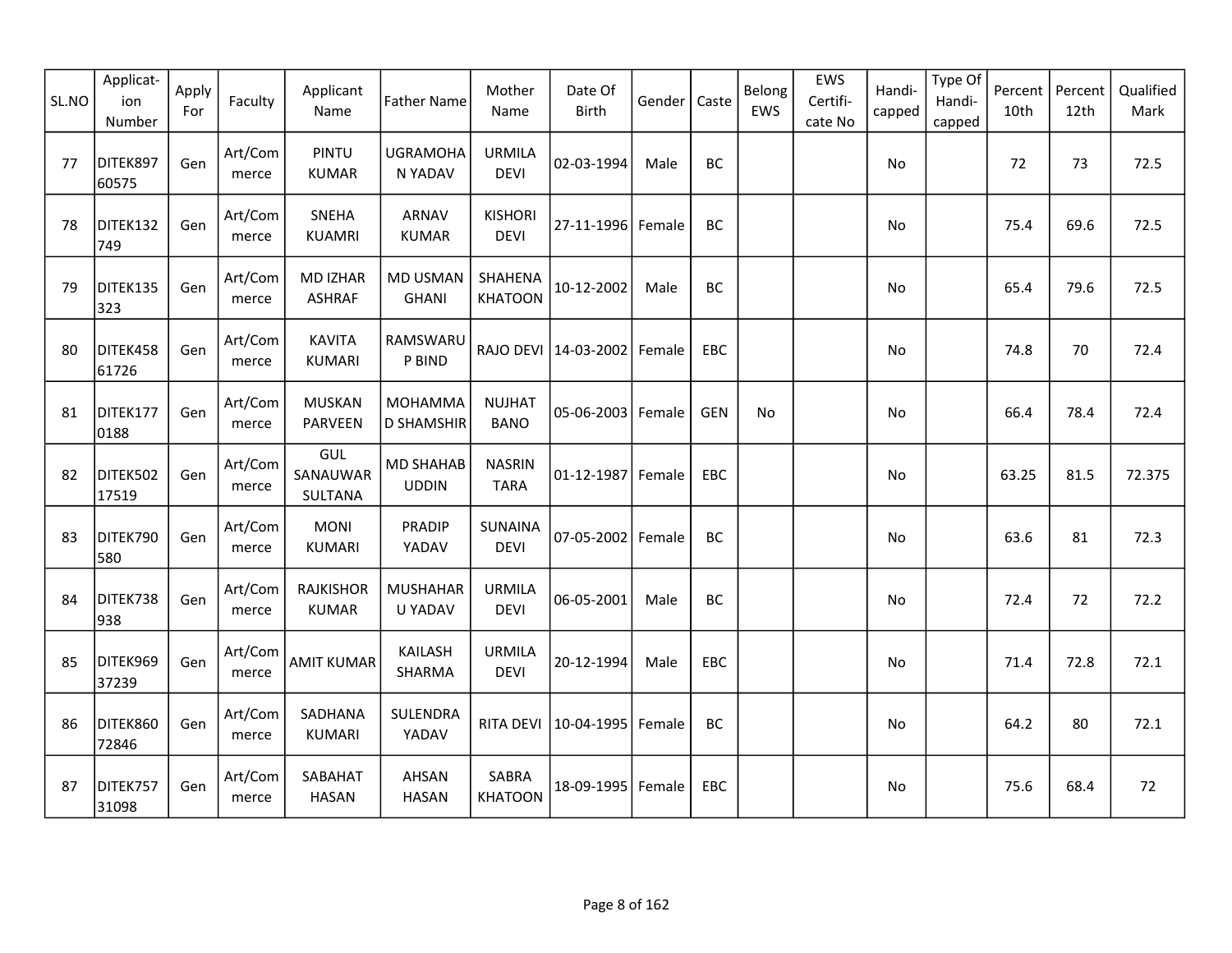| SL.NO | Applicat-<br>ion<br>Number | Apply<br>For | Faculty          | Applicant<br>Name                      | <b>Father Name</b>                      | Mother<br>Name                | Date Of<br>Birth                | Gender | Caste      | Belong<br>EWS | EWS<br>Certifi-<br>cate No | Handi-<br>capped | Type Of<br>Handi-<br>capped | Percent<br>10th | Percent<br>12th | Qualified<br>Mark |
|-------|----------------------------|--------------|------------------|----------------------------------------|-----------------------------------------|-------------------------------|---------------------------------|--------|------------|---------------|----------------------------|------------------|-----------------------------|-----------------|-----------------|-------------------|
| 88    | DITEK137<br>005            | Gen          | Art/Com<br>merce | <b>KRISHTI</b><br>PODDAR               | <b>PAWAN</b><br>PODDAR                  |                               | RANI DEVI   08-11-2000   Female |        | BC         |               |                            | No               |                             | 87.4            | 56.6            | 72                |
| 89    | DITEK718<br>97266          | Gen          | Art/Com<br>merce | Mohan kumar                            | Murari<br>kumar                         | Indu devi                     | 01-01-2002                      | Male   | <b>GEN</b> | Yes           | EWSCO/2<br>021/2638<br>01  | No               |                             | 83.6            | 60              | 71.8              |
| 90    | DITEK488<br>6878           | Gen          | Art/Com<br>merce | <b>KAJAL</b><br><b>KUMARI</b>          | <b>BHOLA SAH</b>                        | <b>RUKMINI</b><br><b>DEVI</b> | 10-05-2002                      | Female | <b>EBC</b> |               |                            | No.              |                             | 64.4            | 79.2            | 71.8              |
| 91    | DITEK830<br>026            | Gen          | Art/Com<br>merce | <b>MD TANVEER</b>                      | <b>MD TASLIM</b>                        | <b>AMNA</b><br><b>KHATUN</b>  | 20-08-2001                      | Male   | EBC        |               |                            | No               |                             | 69.6            | 73.8            | 71.7              |
| 92    | DITEK136<br>52456          | Gen          | Art/Com<br>merce | <b>KHUSHBOO</b><br><b>KUMARI</b>       | RAGHUVIR<br><b>RAY</b>                  | GODAWAR<br>I DEVI             | 25-09-2002                      | Female | BC         |               |                            | No               |                             | 69.4            | 73.8            | 71.6              |
| 93    | DITEK851<br>462            | Gen          | Art/Com<br>merce | SAPNA<br><b>KUMARI</b>                 | SHAMBHU<br><b>KUMAR</b><br><b>GUPTA</b> | <b>RADHA</b><br><b>DEVI</b>   | 15-07-2002 Female               |        | <b>EBC</b> |               |                            | No.              |                             | 65              | 78              | 71.5              |
| 94    | DITEK322<br>48889          | Gen          | Art/Com<br>merce | Rani kumari                            | Sanjay<br>kumar singh                   | Rajmani<br>devi               | 10-01-1995                      | Female | <b>GEN</b> | No            |                            | No               |                             | 64              | 78.8            | 71.4              |
| 95    | DITEK163<br>805            | Gen          | Art/Com<br>merce | <b>LOVELY RANI</b>                     | SURESH<br><b>BHAGAT</b>                 | <b>SUNITA</b><br><b>DEVI</b>  | 05-08-1995                      | Female | <b>EBC</b> |               |                            | No               |                             | 73.4            | 69.4            | 71.4              |
| 96    | DITEK426<br>43725          | Gen          | Art/Com<br>merce | <b>MANISHA</b><br><b>KUMARI</b>        | <b>DILIP</b><br>SWARNKAR                | <b>KANCHAN</b><br><b>DEVI</b> | 28-03-2003                      | Female | BC         |               |                            | No               |                             | 63              | 79.8            | 71.4              |
| 97    | DITEK985<br>24552          | Gen          | Art/Com<br>merce | <b>MANISHA</b><br><b>KUMARI</b>        | RAJBALI<br>YADAV                        | <b>PUSHPLAT</b><br>A DEVI     | $07-09-1994$                    | Female | BC         |               |                            | No               |                             | 69.4            | 73.2            | 71.3              |
| 98    | DITEK142<br>015            | Gen          | Art/Com<br>merce | <b>KUMARI</b><br>ANNU<br><b>BHARTI</b> | <b>MANOJ</b><br><b>KUMAR JHA</b>        | PADMA<br><b>KUMARI</b>        | 17-03-1998                      | Female | <b>GEN</b> | No            |                            | No               |                             | 67.4            | 75.2            | 71.3              |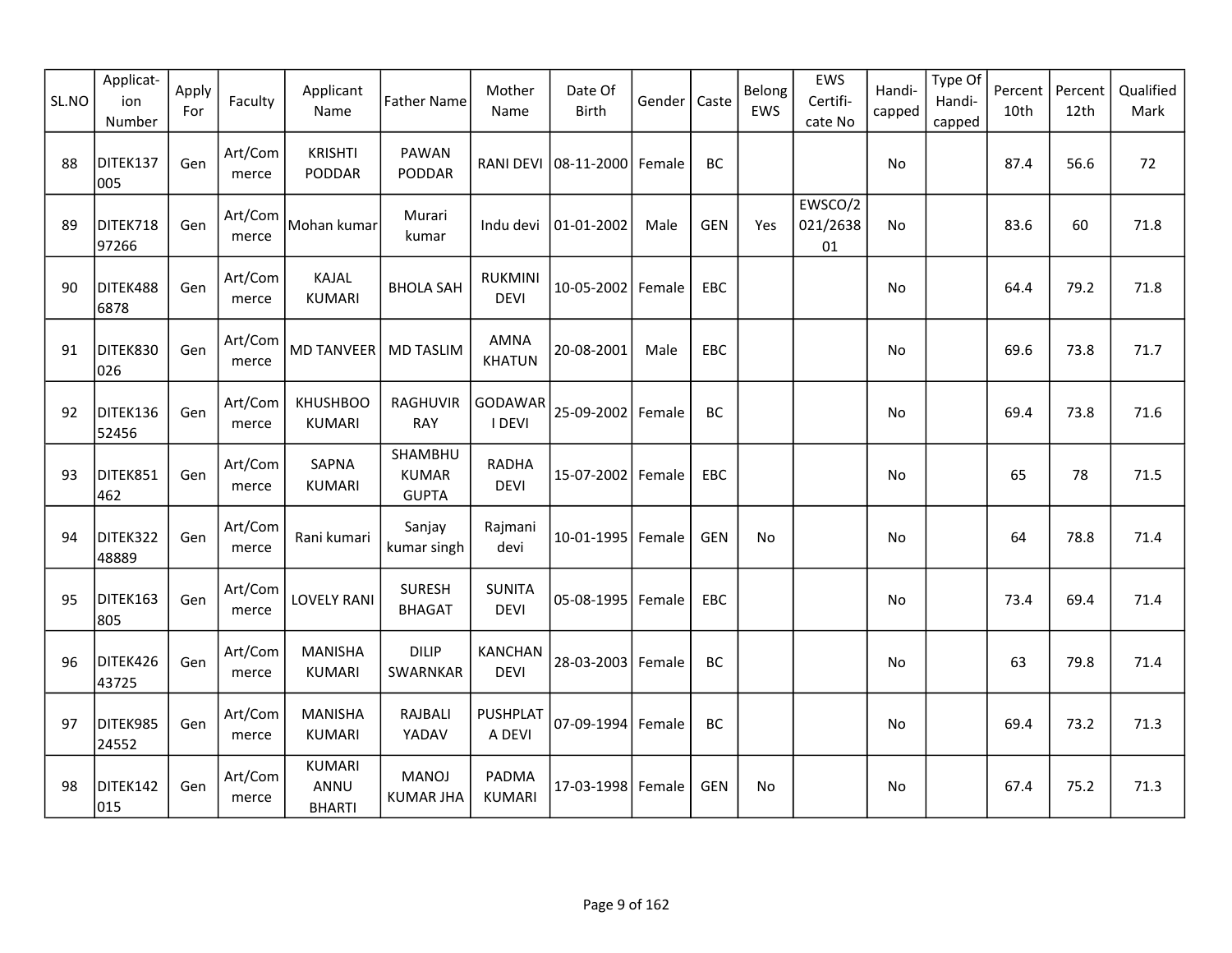| SL.NO | Applicat-<br>ion<br>Number | Apply<br>For | Faculty          | Applicant<br>Name                       | <b>Father Name</b>                | Mother<br>Name              | Date Of<br>Birth     | Gender | Caste      | Belong<br>EWS | EWS<br>Certifi-<br>cate No | Handi-<br>capped | Type Of<br>Handi-<br>capped | Percent<br>10th | Percent<br>12th | Qualified<br>Mark |
|-------|----------------------------|--------------|------------------|-----------------------------------------|-----------------------------------|-----------------------------|----------------------|--------|------------|---------------|----------------------------|------------------|-----------------------------|-----------------|-----------------|-------------------|
| 99    | DITEK938<br>963            | Gen          | Art/Com<br>merce | SAURAV<br><b>KUMAR</b><br>ADRASH        | SANJEEV<br><b>PATEL</b>           | <b>MUNNI</b><br><b>DEVI</b> | 18-12-1998           | Male   | EBC        |               |                            | No               |                             | 68.2            | 74.4            | 71.3              |
| 100   | DITEK237<br>155            | Gen          | Art/Com<br>merce | Sonu Kumar                              | Santosh<br>Kumar                  |                             | Renu Devi 24-02-2002 | Male   | EBC        |               |                            | No               |                             | 70.4            | 72.2            | 71.3              |
| 101   | DITEK559<br>975            | Gen          | Art/Com<br>merce | <b>ARPIT RAJ</b>                        | <b>RANJEET</b><br><b>PATEL</b>    | RANJEETA<br><b>KUMARI</b>   | 03-02-2000           | Male   | <b>EBC</b> |               |                            | No               |                             | 64.8            | 77.6            | 71.2              |
| 102   | DITEK633<br>67273          | Gen          | Art/Com<br>merce | <b>NIKHAT</b><br>PARWEEN                | <b>MERAJ</b><br><b>UDDIN</b>      | SAHIDA<br><b>BEGUM</b>      | 25-05-1990           | Female | <b>GEN</b> | No            |                            | No               |                             | 69.4286         | 72.8            | 71.11429          |
| 103   | DITEK596<br>3459           | Gen          | Art/Com<br>merce | SANDEEP<br><b>KUMAR SAHU</b>            | <b>GOVIND</b><br>SAHU             | RAMKUMA<br><b>RI DEVI</b>   | 04-02-2001           | Male   | EBC        |               |                            | No               |                             | 72.8            | 69.4            | 71.1              |
| 104   | DITEK588<br>83590          | Gen          | Art/Com<br>merce | <b>AAMRA</b><br><b>FAROOQUEE</b>        | <b>MD UMAR</b><br><b>FAROOQUE</b> | <b>GASHIA</b><br>PERWEEN    | 17-07-2001 Female    |        | <b>GEN</b> | Yes           | EWSCO/2<br>021/2240<br>24  | No.              |                             | 83.6            | 58.6            | 71.1              |
| 105   | DITEK534<br>00150          | Gen          | Art/Com<br>merce | SHASHI<br><b>RANJAN</b><br><b>KUMAR</b> | LALAN<br><b>KUMAR</b>             | SHOBHA<br><b>DEVI</b>       | 15-08-2002           | Male   | BC         |               |                            | No               |                             | 69.2            | 73              | 71.1              |
| 106   | DITEK100<br>61800          | Gen          | Art/Com<br>merce | POOJA<br><b>KUMARI</b>                  | <b>NARESH</b><br><b>KUMAR</b>     | <b>NUTAN</b><br><b>DEVI</b> | $05 - 11 - 1993$     | Female | BC         |               |                            | No               |                             | 68.2            | 73.8            | 71                |
| 107   | DITEK836<br>99302          | Gen          | Art/Com<br>merce | KAJAL<br><b>KUMARI</b>                  | SANJAY<br>SINGH                   |                             | ASHA DEVI 10-04-1999 | Female | <b>GEN</b> | Yes           | EWSCO/2<br>019/1116<br>47  | No               |                             | 66.4            | 75.6            | 71                |
| 108   | DITEK944<br>909            | Gen          | Art/Com<br>merce | SHIVANI<br><b>KUMARI</b>                | <b>SURESH</b><br>PRASAD SAH       | AASHA<br><b>DEVI</b>        | 05-05-1996 Female    |        | EBC        |               |                            | <b>No</b>        |                             | 69              | 72.8            | 70.9              |
| 109   | DITEK522<br>564            | Gen          | Art/Com<br>merce | <b>RUPAM</b><br><b>KUMARI</b>           | RAMPUKAR<br><b>TANTI</b>          | <b>KUSUM</b><br><b>DEVI</b> | 28-02-2002           | Female | <b>SC</b>  |               |                            | No               |                             | 60.8            | 81              | 70.9              |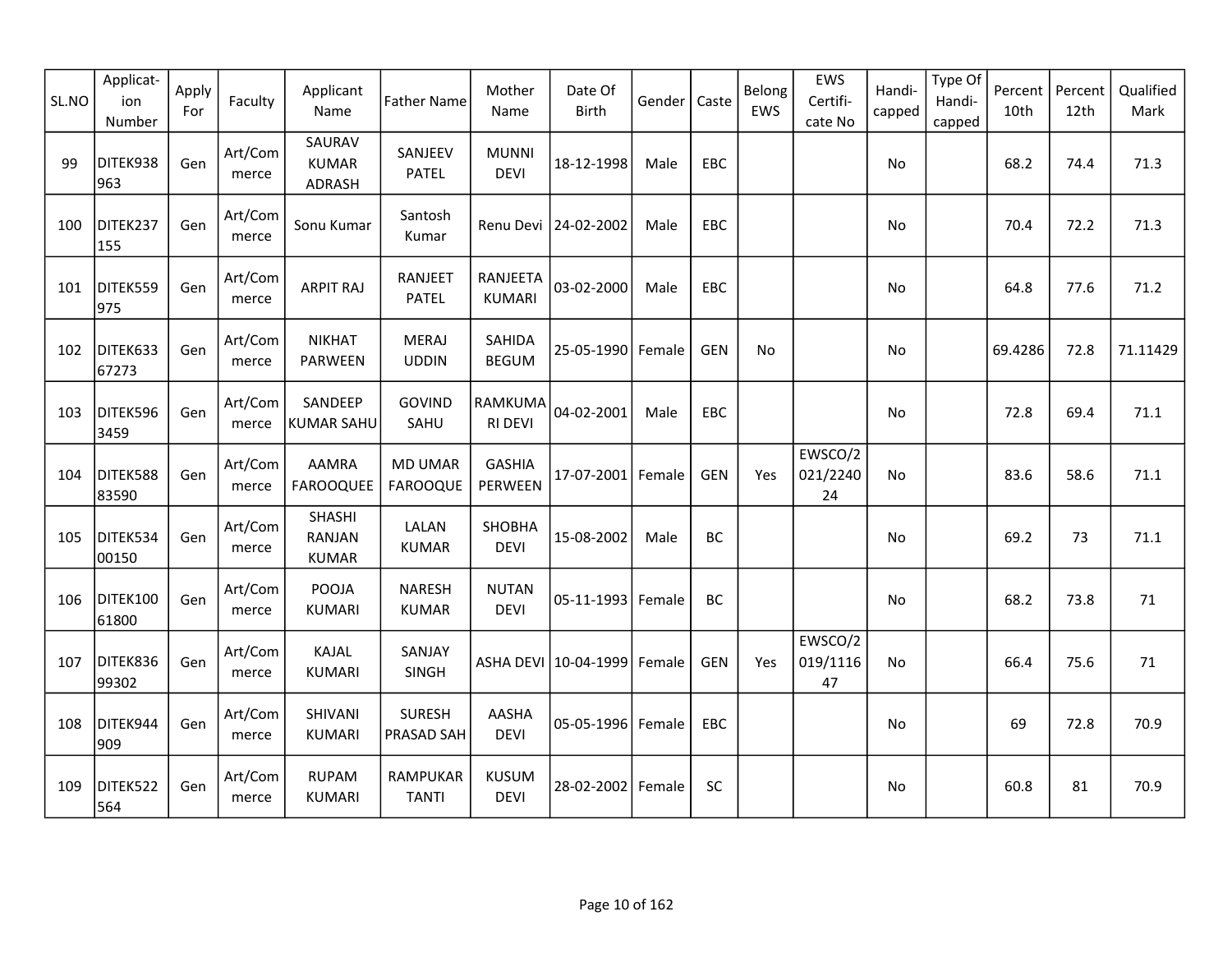| SL.NO | Applicat-<br>ion<br>Number | Apply<br>For | Faculty          | Applicant<br>Name                      | <b>Father Name</b>                | Mother<br>Name                  | Date Of<br><b>Birth</b>     | Gender | Caste      | Belong<br>EWS | EWS<br>Certifi-<br>cate No | Handi-<br>capped | Type Of<br>Handi-<br>capped | Percent<br>10th | Percent<br>12th | Qualified<br>Mark |
|-------|----------------------------|--------------|------------------|----------------------------------------|-----------------------------------|---------------------------------|-----------------------------|--------|------------|---------------|----------------------------|------------------|-----------------------------|-----------------|-----------------|-------------------|
| 110   | DITEK246<br>11119          | Gen          | Art/Com<br>merce | <b>HEENA</b><br><b>KUMARI</b>          | <b>SITA RAM</b><br>PODDAR         |                                 | ASHA DEVI 05-03-1994 Female |        | BC         |               |                            | No               |                             | 64              | 77.6            | 70.8              |
| 111   | DITEK930<br>87682          | Gen          | Art/Com<br>merce | KAJAL<br><b>KUMARI</b>                 | ARUN<br>PRASAD SAH                | <b>RADHA</b><br><b>DEVI</b>     | 02-02-1996 Female           |        | EBC        |               |                            | No               |                             | 75              | 66.6            | 70.8              |
| 112   | DITEK776<br>997            | Gen          | Art/Com<br>merce | <b>RICHA</b><br><b>KUMARI</b>          | <b>MANOJ</b><br><b>KUMAR JHA</b>  | <b>PADMA</b><br><b>KUMARI</b>   | 26-11-2002 Female           |        | <b>GEN</b> | No            |                            | No               |                             | 67.6            | 74              | 70.8              |
| 113   | DITEK746<br>27427          | Gen          | Art/Com<br>merce | <b>SUMIT</b><br><b>GUPTA</b>           | <b>NANDJI</b><br><b>GUPTA</b>     | ASHA<br><b>GUPTA</b>            | 25-01-1994                  | Male   | EBC        |               |                            | No               |                             | 67.1667         | 74.4            | 70.78333          |
| 114   | DITEK494<br>160            | Gen          | Art/Com<br>merce | DARAKHSHA<br>N PARWEEN                 | <b>MD AIYAJ</b>                   | AFSAANA<br><b>KHATOON</b>       | 31-03-2003 Female           |        | <b>EBC</b> |               |                            | No               |                             | 63              | 78.4            | 70.7              |
| 115   | DITEK635<br>1401           | Gen          | Art/Com<br>merce | <b>KANCHAN</b><br><b>DEVI</b>          | <b>BUDHAN</b><br><b>MAHTO</b>     |                                 | MINA DEVI 04-12-1990 Female |        | EBC        |               |                            | No               |                             | 69.1429         | 72.2            | 70.67143          |
| 116   | DITEK412<br>43790          | Gen          | Art/Com<br>merce | ABRA<br>MARYAM                         | <b>MD UMAR</b><br><b>FAROOQUI</b> | KHURSHID<br>A<br><b>KHATOON</b> | 23-12-1996 Female           |        | <b>GEN</b> | Yes           | EWSCO/2<br>021/2374<br>47  | No.              |                             | 73.8            | 67.4            | 70.6              |
| 117   | DITEK111<br>281            | Gen          | Art/Com<br>merce | Lakshman<br>Kumar                      | Arvind Sah                        | Madhuri<br>Devi                 | 15-03-1998                  | Male   | EBC        |               |                            | Yes              | OH                          | 63.6            | 77.6            | 70.6              |
| 118   | DITEK271<br>636            | Gen          | Art/Com<br>merce | <b>GULAFSHAN</b><br>PRAVEEN            | <b>MD GHAZI</b><br>SHAHNAWA<br>Z  | <b>NASRIN</b><br><b>BANO</b>    | 10-02-2000 Female           |        | EBC        |               |                            | No               |                             | 72              | 69.2            | 70.6              |
| 119   | DITEK732<br>90973          | Gen          | Art/Com<br>merce | RANJIT<br><b>KUMAR</b>                 | <b>MANOJ</b><br>YADAV             | <b>JHULO</b><br><b>DEVI</b>     | 18-02-2001                  | Male   | BC         |               |                            | No               |                             | 66.2            | 75              | 70.6              |
| 120   | DITEK329<br>964            | Gen          | merce            | Art/Com   SHYAMSUND<br><b>AR KUMAR</b> | NANDLAL<br>PASWAN                 | RITA DEVI                       | 07-01-2003                  | Male   | <b>SC</b>  |               |                            | No               |                             | 63.6            | 77.6            | 70.6              |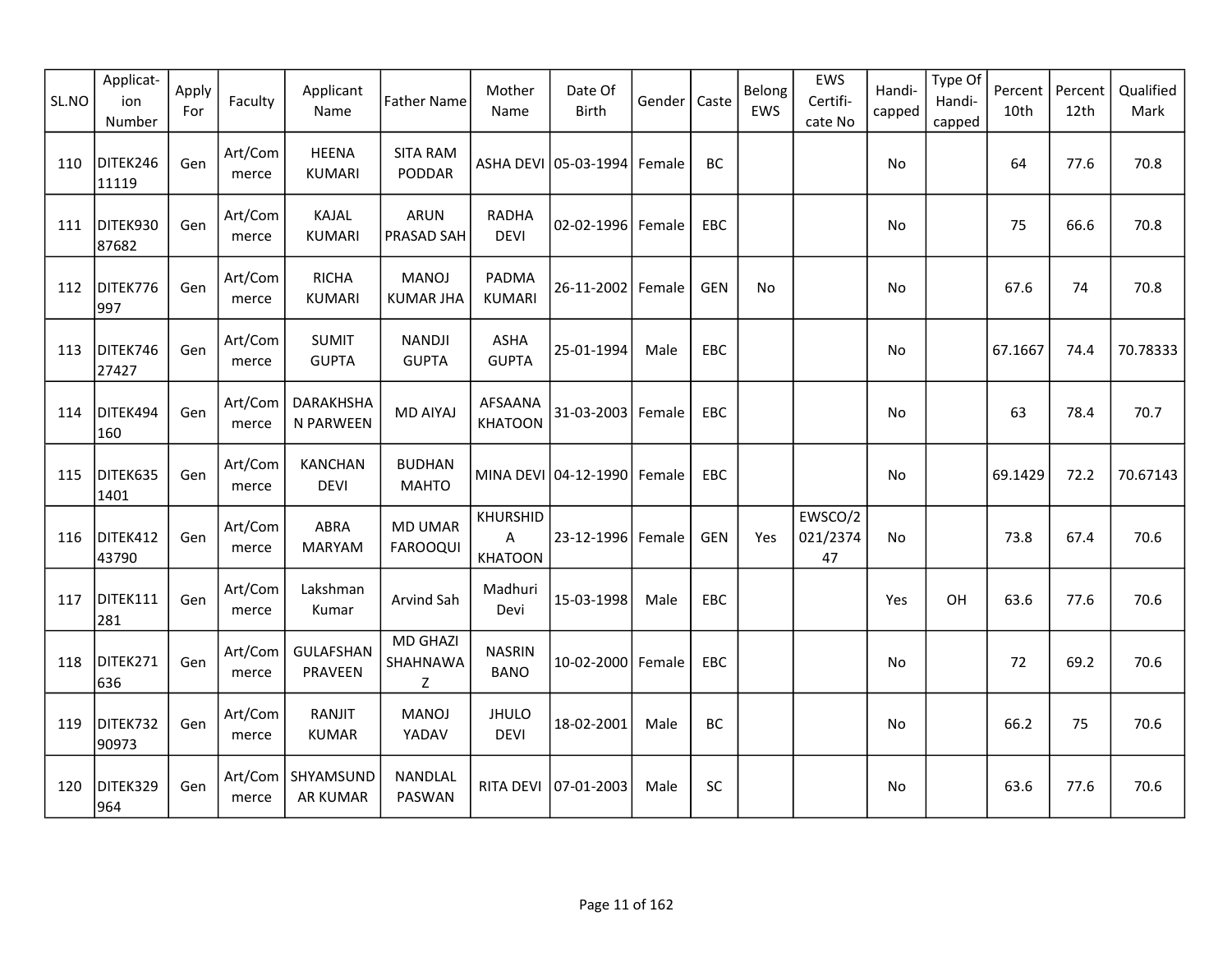| SL.NO | Applicat-<br>ion<br>Number | Apply<br>For | Faculty          | Applicant<br>Name                | <b>Father Name</b>                 | Mother<br>Name                   | Date Of<br><b>Birth</b>         | Gender | Caste      | Belong<br>EWS | EWS<br>Certifi-<br>cate No | Handi-<br>capped | Type Of<br>Handi-<br>capped | Percent<br>10th | Percent<br>12th | Qualified<br>Mark |
|-------|----------------------------|--------------|------------------|----------------------------------|------------------------------------|----------------------------------|---------------------------------|--------|------------|---------------|----------------------------|------------------|-----------------------------|-----------------|-----------------|-------------------|
| 121   | DITEK664<br>02474          | Gen          | Art/Com<br>merce | MADHULATA<br><b>KUMARI</b>       | SUBODH<br>SINGH                    |                                  | ASHA DEVI   10-07-1992   Female |        | EBC        |               |                            | No               |                             | 67.8            | 73.2            | 70.5              |
| 122   | DITEK203<br>48322          | Gen          | Art/Com<br>merce | <b>RAJESH</b><br><b>KUMAR</b>    | SIKANDRA<br><b>ROY</b>             | <b>JAVITRI</b><br><b>DEVI</b>    | 15-12-1998                      | Male   | BC         |               |                            | No               |                             | 75.4            | 65.4            | 70.4              |
| 123   | DITEK885<br>80312          | Gen          | Art/Com<br>merce | <b>MAYA</b><br><b>KUMARI</b>     | <b>BRAJKISHOR</b><br>SHARMA        |                                  | ANITA DEVI 20-06-2000   Female  |        | <b>EBC</b> |               |                            | No               |                             | 71.2            | 69.6            | 70.4              |
| 124   | DITEK322<br>02483          | Gen          | Art/Com<br>merce | AASMEEN                          | <b>JAKIR</b>                       | <b>MASHIYAM</b><br><b>KHATUN</b> | 01-02-2001 Female               |        | <b>GEN</b> | Yes           | EWSCO/2<br>021/2336<br>39  | No               |                             | 53.8            | 87              | 70.4              |
| 125   | DITEK894<br>389            | Gen          | Art/Com<br>merce | KAJAL<br><b>KUMARI</b>           | PRAMOD<br>SAH                      | <b>REKHA</b><br>DEVI             | 05-04-2001 Female               |        | EBC        |               |                            | No               |                             | 65.6            | 75.2            | 70.4              |
| 126   | DITEK705<br>00             | Gen          | Art/Com<br>merce | <b>NIKA KUMARI</b>               | SANJAY<br>PRASAD<br>YADAV          | <b>LALITA</b><br><b>DEVI</b>     | 05-04-2001 Female               |        | BC         |               |                            | No               |                             | 70              | 70.8            | 70.4              |
| 127   | DITEK321<br>28800          | Gen          | Art/Com<br>merce | ANJALI<br><b>KUMARI</b>          | SUBHASHCH<br><b>ANDRA</b><br>SINGH |                                  | MIRA DEVI 05-02-1996 Female     |        | BC         |               |                            | No               |                             | 73.6            | 67              | 70.3              |
| 128   | DITEK973<br>915            | Gen          | Art/Com<br>merce | SANGAM<br><b>KUMARI</b>          | <b>GHANSHYA</b><br>M PATEL         | SANJU<br><b>DEVI</b>             | 21-06-2002 Female               |        | <b>EBC</b> |               |                            | No               |                             | 58.6            | 82              | 70.3              |
| 129   | DITEK440<br>016            | Gen          | Art/Com<br>merce | SIMRAN<br><b>KUMARI</b>          | <b>HEMANT</b><br><b>KUMAR</b>      |                                  | RUBI DEVI   12-02-2001          | Female | EBC        |               |                            | No               |                             | 69.6923         | 70.889          | 70.2906           |
| 130   | DITEK634<br>96893          | Gen          | Art/Com<br>merce | JEENEE<br>PRASAD<br><b>MEHTA</b> | RAMJI<br>PRASAD<br><b>MEHTA</b>    | <b>RITA</b><br><b>MEHTA</b>      | 04-04-1997 Female               |        | BC         |               |                            | No               |                             | 69.8            | 70.6            | 70.2              |
| 131   | DITEK337<br>96986          | Gen          | Art/Com<br>merce | PRIYANKA<br><b>KUMARI</b>        | SHREEKANT<br>SINGH                 |                                  | KIRAN DEVI 20-05-2002           | Female | EBC        |               |                            | No               |                             | 65.2            | 75.2            | 70.2              |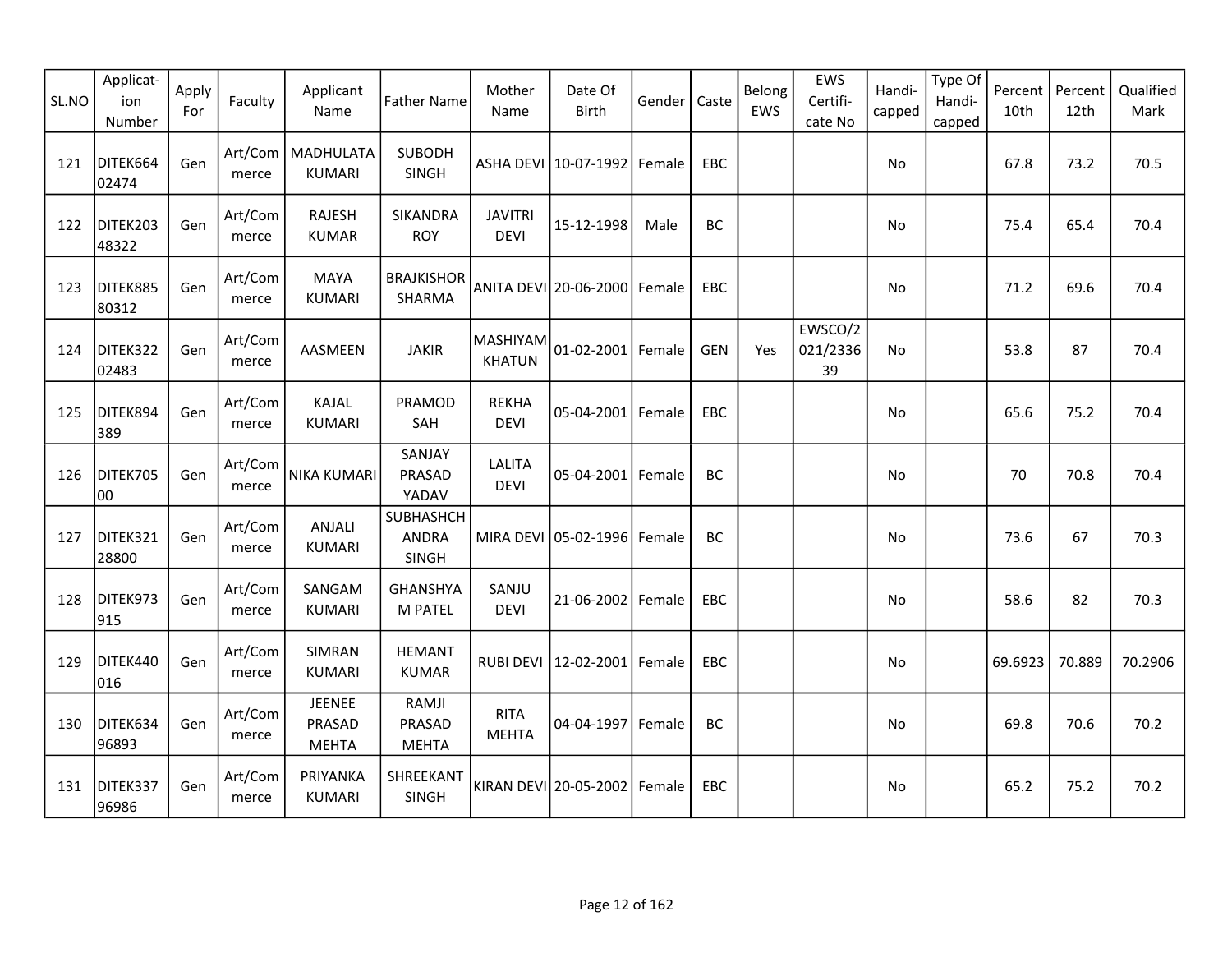| SL.NO | Applicat-<br>ion<br>Number | Apply<br>For | Faculty          | Applicant<br>Name                             | <b>Father Name</b>                             | Mother<br>Name                   | Date Of<br>Birth     | Gender | Caste      | Belong<br>EWS | EWS<br>Certifi-<br>cate No | Handi-<br>capped | Type Of<br>Handi-<br>capped | Percent<br>10th | Percent<br>12th | Qualified<br>Mark |
|-------|----------------------------|--------------|------------------|-----------------------------------------------|------------------------------------------------|----------------------------------|----------------------|--------|------------|---------------|----------------------------|------------------|-----------------------------|-----------------|-----------------|-------------------|
| 132   | DITEK985<br>915            | Gen          | Art/Com<br>merce | Laxmi Kumari Hareram Sah                      |                                                | Gita Devi                        | 05-11-2003 Female    |        | EBC        |               |                            | No.              |                             | 64.2            | 76.2            | 70.2              |
| 133   | DITEK760<br>26974          | Gen          | Art/Com<br>merce | BIBI SHAHINA MD SHABBIR<br><b>KHATOON</b>     | <b>UDDIN</b>                                   | <b>HAUSLA</b><br><b>KHATOON</b>  | 05-05-1990 Female    |        | EBC        |               |                            | No               |                             | 75.75           | 64.5            | 70.125            |
| 134   | DITEK255<br>41891          | Gen          | Art/Com<br>merce | <b>SUMIT</b><br><b>KUMAR</b><br><b>THAKUR</b> | <b>Dilip KUMAR</b><br><b>THAKUR</b>            |                                  | RANI DEVI 16-02-2000 | Male   | <b>GEN</b> | <b>No</b>     |                            | No               |                             | 72              | 68.2            | 70.1              |
| 135   | DITEK202<br>54045          | Gen          | Art/Com<br>merce | <b>MD</b><br>SHAHNAWAZ<br>ALAM                | <b>MD ANWAR</b><br>ALAM                        | <b>NAJLA</b>                     | 13-10-1993           | Male   | EBC        |               |                            | No               |                             | 61.4167         | 78.75           | 70.08333          |
| 136   | DITEK481<br>48             | Gen          | Art/Com<br>merce | <b>BIJENDRA</b><br><b>KUMAR</b>               | <b>SHAMBHU</b><br>PASWAN                       |                                  | MINA DEVI 05-11-1996 | Male   | <b>SC</b>  |               |                            | <b>No</b>        |                             | 77              | 63              | 70                |
| 137   | DITEK943<br>5097           | Gen          | Art/Com<br>merce | <b>KAUSHAL</b><br><b>KUMAR</b>                | <b>RAM HARI</b><br>MANDAL                      | <b>SUSHILA</b><br><b>DEVI</b>    | 07-03-1999           | Male   | EBC        |               |                            | No               |                             | 66.4            | 73.6            | 70                |
| 138   | DITEK633<br>66355          | Gen          | Art/Com<br>merce | <b>SUMAN</b><br><b>KUMARI</b>                 | <b>BISNU DEV</b><br><b>PANDIT</b>              | <b>BIMALA</b><br><b>DEVI</b>     | 31-12-1999 Female    |        | <b>EBC</b> |               |                            | No               |                             | 73.4            | 66.6            | 70                |
| 139   | DITEK810<br>70955          | Gen          | Art/Com<br>merce | SHIBANI<br><b>KUMARI</b>                      | <b>MAHESH</b><br>PRASAD                        | <b>LALITA</b><br><b>DEVI</b>     | 21-08-2000 Female    |        | <b>BC</b>  |               |                            | No               |                             | 70              | 70              | 70                |
| 140   | DITEK285<br>7764           | Gen          | Art/Com<br>merce | <b>MD ABU</b><br><b>OSAMA</b>                 | <b>ABDUL HAI</b><br><b>ANSARI</b>              | <b>MAHJABI</b><br><b>KHATOON</b> | 05-10-2003           | Male   | EBC        |               |                            | No               |                             | 63.8            | 76.2            | 70                |
| 141   | DITEK297<br>247            | Gen          | Art/Com<br>merce | PRIYAMBADA<br><b>KUMARI</b>                   | <b>JITENDRA</b><br><b>NARAYAN</b><br>YADAV     | <b>PUSHPA</b><br><b>KUMARI</b>   | 05-09-1995   Female  |        | BC         |               |                            | No               |                             | 69.8            | 70              | 69.9              |
| 142   | DITEK188<br>111            | Gen          | Art/Com<br>merce | PRABHAKAR<br><b>KUMAR</b>                     | <b>SUSHIL</b><br><b>KUMAR</b><br><b>PANDIT</b> | POONAM<br><b>KUMARI</b>          | 09-12-1998           | Male   | EBC        |               |                            | No               |                             | 79.6            | 60.2            | 69.9              |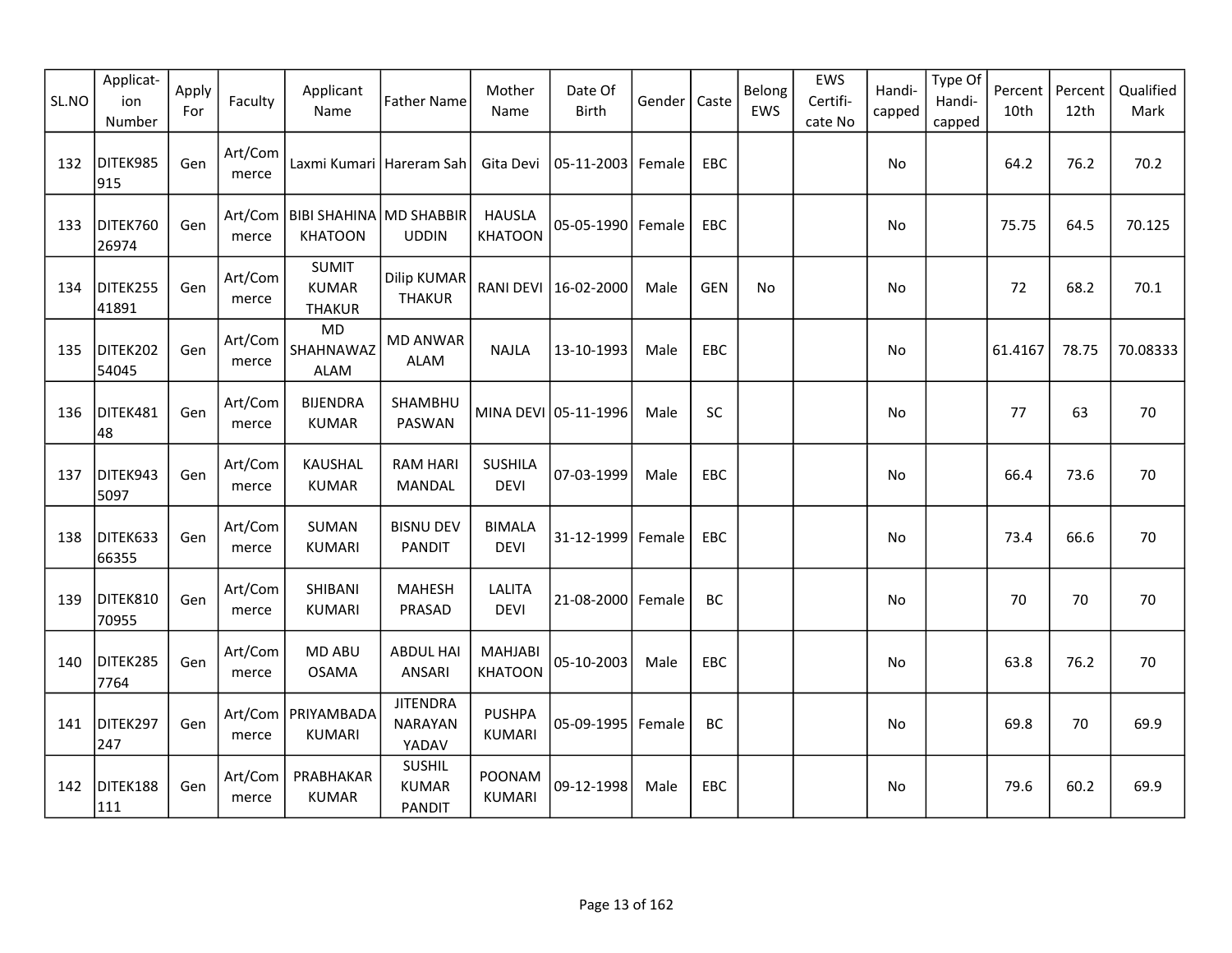| SL.NO | Applicat-<br>ion<br>Number | Apply<br>For | Faculty          | Applicant<br>Name                             | <b>Father Name</b>                             | Mother<br>Name                  | Date Of<br><b>Birth</b>      | Gender | Caste      | Belong<br>EWS | EWS<br>Certifi-<br>cate No | Handi-<br>capped | Type Of<br>Handi-<br>capped | Percent<br>10th | Percent<br>12th | Qualified<br>Mark |
|-------|----------------------------|--------------|------------------|-----------------------------------------------|------------------------------------------------|---------------------------------|------------------------------|--------|------------|---------------|----------------------------|------------------|-----------------------------|-----------------|-----------------|-------------------|
| 143   | DITEK207<br>00168          | Gen          | Art/Com<br>merce | <b>MANI</b><br><b>BHUSHAN</b><br><b>KUMAR</b> | SUNIL<br>YADAV                                 |                                 | GITA DEVI 04-02-1999         | Male   | BC         |               |                            | No               |                             | 79.8            | 60              | 69.9              |
| 144   | DITEK396<br>100            | Gen          | Art/Com<br>merce | ABHILASHA<br><b>KUMARI</b>                    | <b>KRISHNA</b><br><b>KUMAR</b><br><b>GUPTA</b> |                                 | KIRAN DEVI 24-12-2000 Female |        | EBC        |               |                            | No               |                             | 76              | 63.8            | 69.9              |
| 145   | DITEK727<br>336            | Gen          | Art/Com<br>merce | <b>MD TAHIR</b><br>RAZA                       | MD ALI RAZA                                    | <b>SITARA</b><br><b>KHATOON</b> | 08-07-1998                   | Male   | BC         |               |                            | No               |                             | 76              | 63.6            | 69.8              |
| 146   | DITEK847<br>076            | Gen          | Art/Com<br>merce | <b>SUSHILA</b><br><b>KUMARI</b>               | PRAMOD<br><b>PANDIT</b>                        | RANJU<br><b>DEVI</b>            | 07-02-2002   Female          |        | EBC        |               |                            | No               |                             | 63              | 76.6            | 69.8              |
| 147   | DITEK841<br>628            | Gen          | Art/Com<br>merce | <b>AVINASH</b><br><b>KUMAR</b>                | GANGA RAM<br>SINGH                             | Rina devi                       | 18-02-2002                   | Male   | <b>EBC</b> |               |                            | No               |                             | 68.6            | 71              | 69.8              |
| 148   | DITEK265<br>37306          | Gen          | Art/Com<br>merce | <b>PRITI SUMAN</b>                            | <b>ASHOK</b><br>PASWAN                         | <b>MALTI</b><br><b>DEVI</b>     | 14-02-1993 Female            |        | <b>SC</b>  |               |                            | No               |                             | 66              | 73.4            | 69.7              |
| 149   | DITEK717<br>58094          | Gen          | Art/Com<br>merce | SWEETY<br><b>KUMARI</b>                       | <b>BINOD</b><br><b>KUMAR</b><br><b>MANDAL</b>  | <b>MEERA</b><br><b>DEVI</b>     | 05-02-1995 Female            |        | BC         |               |                            | No               |                             | 69.4            | 70              | 69.7              |
| 150   | DITEK908<br>28620          | Gen          | Art/Com<br>merce | MADHU<br><b>KUMARI</b>                        | <b>MAHESH</b><br><b>THAKUR</b>                 | PRAMILA<br><b>DEVI</b>          | 02-02-1996 Female            |        | EBC        |               |                            | No               |                             | 75.2            | 64.2            | 69.7              |
| 151   | DITEK948<br>055            | Gen          | Art/Com<br>merce | Md Haris<br>Iqbal                             | Md Afroz<br>Alam                               | Safoora<br>Khatoon              | 15-02-1998                   | Male   | EBC        |               |                            | No               |                             | 70.2            | 69.2            | 69.7              |
| 152   | DITEK989<br>02333          | Gen          | Art/Com<br>merce | <b>ANUJ KUMAR</b>                             | SUNIL<br><b>KUMAR</b><br><b>RAJAK</b>          | <b>BABITA</b><br><b>DEVI</b>    | 11-11-2001                   | Male   | SC         |               |                            | No               |                             | 65.2            | 74.089          | 69.64444          |
| 153   | DITEK244<br>609            | Gen          | Art/Com<br>merce | <b>AMIT KUMAR</b>                             | <b>UDAY</b><br>PODDAR                          | <b>RITA DEVI</b>                | 30-09-1998                   | Male   | BC         |               |                            | No               |                             | 77.8            | 61.4            | 69.6              |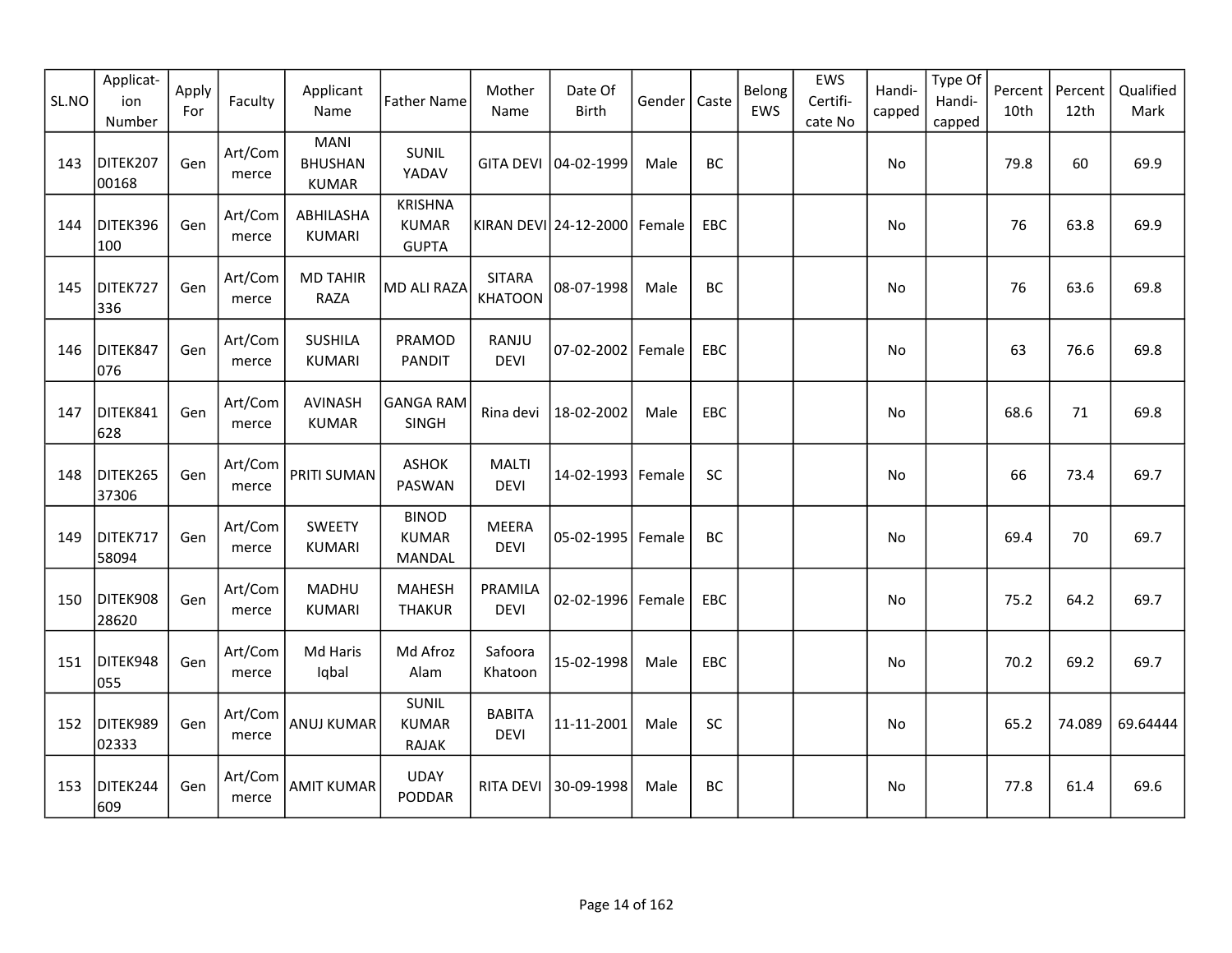| SL.NO | Applicat-<br>ion<br>Number | Apply<br>For | Faculty          | Applicant<br>Name                 | <b>Father Name</b>                              | Mother<br>Name                 | Date Of<br><b>Birth</b>         | Gender | Caste      | Belong<br>EWS | EWS<br>Certifi-<br>cate No | Handi-<br>capped | Type Of<br>Handi-<br>capped | Percent<br>10th | Percent<br>12th | Qualified<br>Mark |
|-------|----------------------------|--------------|------------------|-----------------------------------|-------------------------------------------------|--------------------------------|---------------------------------|--------|------------|---------------|----------------------------|------------------|-----------------------------|-----------------|-----------------|-------------------|
| 154   | DITEK658<br>64567          | Gen          | Art/Com<br>merce | <b>JULI KUMARI</b>                | <b>BABLU</b><br>PODDAR                          |                                | RUBI DEVI   02-05-2001   Female |        | <b>EBC</b> |               |                            | No               |                             | 71.8            | 67.4            | 69.6              |
| 155   | DITEK211<br>07288          | Gen          | Art/Com<br>merce | LAKHINDAR<br><b>KUMAR</b>         | GANESH DAS                                      | SITA DEVI                      | 05-07-1993                      | Male   | SC         |               |                            | No               |                             | 70.4            | 68.667          | 69.53333          |
| 156   | DITEK158<br>60144          | Gen          | Art/Com<br>merce | <b>SAGUFTA</b><br>PRAVEEN         | <b>MD UMAR</b><br><b>FARUQ</b>                  | <b>RAHMATI</b><br><b>BEGAM</b> | 03-02-1998                      | Female | <b>EBC</b> |               |                            | No               |                             | 64              | 75              | 69.5              |
| 157   | DITEK393<br>941            | Gen          | Art/Com<br>merce | SHUBHAM<br><b>KUMAR</b>           | <b>KRISHNA</b><br>CHANDRA<br><b>GUPTA</b>       |                                | RINA DEVI 19-01-2000            | Male   | BC         |               |                            | <b>No</b>        |                             | 81.6            | 57.4            | 69.5              |
| 158   | DITEK933<br>64953          | Gen          | Art/Com<br>merce | <b>MD MAAZ</b><br>ALAM            | <b>KHURSHID</b><br><b>ALAM</b>                  | SAHNAJ<br><b>BEGAM</b>         | 17-11-2001                      | Male   | EBC        |               |                            | No               |                             | 63.8            | 75.2            | 69.5              |
| 159   | DITEK452<br>648            | Gen          | Art/Com<br>merce | ANCHAL<br><b>KUMARI</b>           | <b>RAM</b><br><b>CHANDRA</b><br>SHARMA          | SAVITA<br><b>DEVI</b>          | $06 - 01 - 2002$                | Female | SC         |               |                            | No               |                             | 63.2            | 75.8            | 69.5              |
| 160   | DITEK350<br>224            | Gen          | Art/Com<br>merce | <b>INDU</b><br><b>KUMARI</b>      | YOUGESHW<br><b>AR PANDIT</b>                    |                                | MIRA DEVI   10-02-1996   Female |        | <b>EBC</b> |               |                            | No               |                             | 71.4            | 67.4            | 69.4              |
| 161   | DITEK296<br>14469          | Gen          | Art/Com<br>merce | ANJALI<br><b>KUMARI</b>           | <b>BASHUDEV</b><br>YADAV                        | <b>AONIMA</b><br><b>DEVI</b>   | 18-03-2001 Female               |        | <b>BC</b>  |               |                            | No               |                             | 70.6            | 68.2            | 69.4              |
| 162   | DITEK745<br>020            | Gen          | Art/Com<br>merce | <b>KHUSHABOO</b><br><b>KUMARI</b> | <b>BALMIKI</b><br><b>PANDIT</b>                 | SENU<br><b>KUMARI</b>          | 17-03-2002                      | Female | EBC        |               |                            | No               |                             | 68.8            | 70              | 69.4              |
| 163   | DITEK312<br>673            | Gen          | Art/Com<br>merce | <b>KUMARI</b><br>MISA BHARTI      | <b>SHREE</b><br><b>RAVINDRA</b><br><b>KUMAR</b> |                                | KIRAN DEVI 16-03-2003   Female  |        | EBC        |               |                            | No               |                             | 57.6            | 81.2            | 69.4              |
| 164   | DITEK410<br>016            | Gen          | Art/Com<br>merce | <b>SUJATA</b><br>SANGAM           | SHIV<br><b>NARAYAN</b><br><b>MEHTA</b>          | KUSHMA<br><b>DEVI</b>          | 05-02-1991                      | Female | BC         |               |                            | No               |                             | 69.4286         | 69.3            | 69.36429          |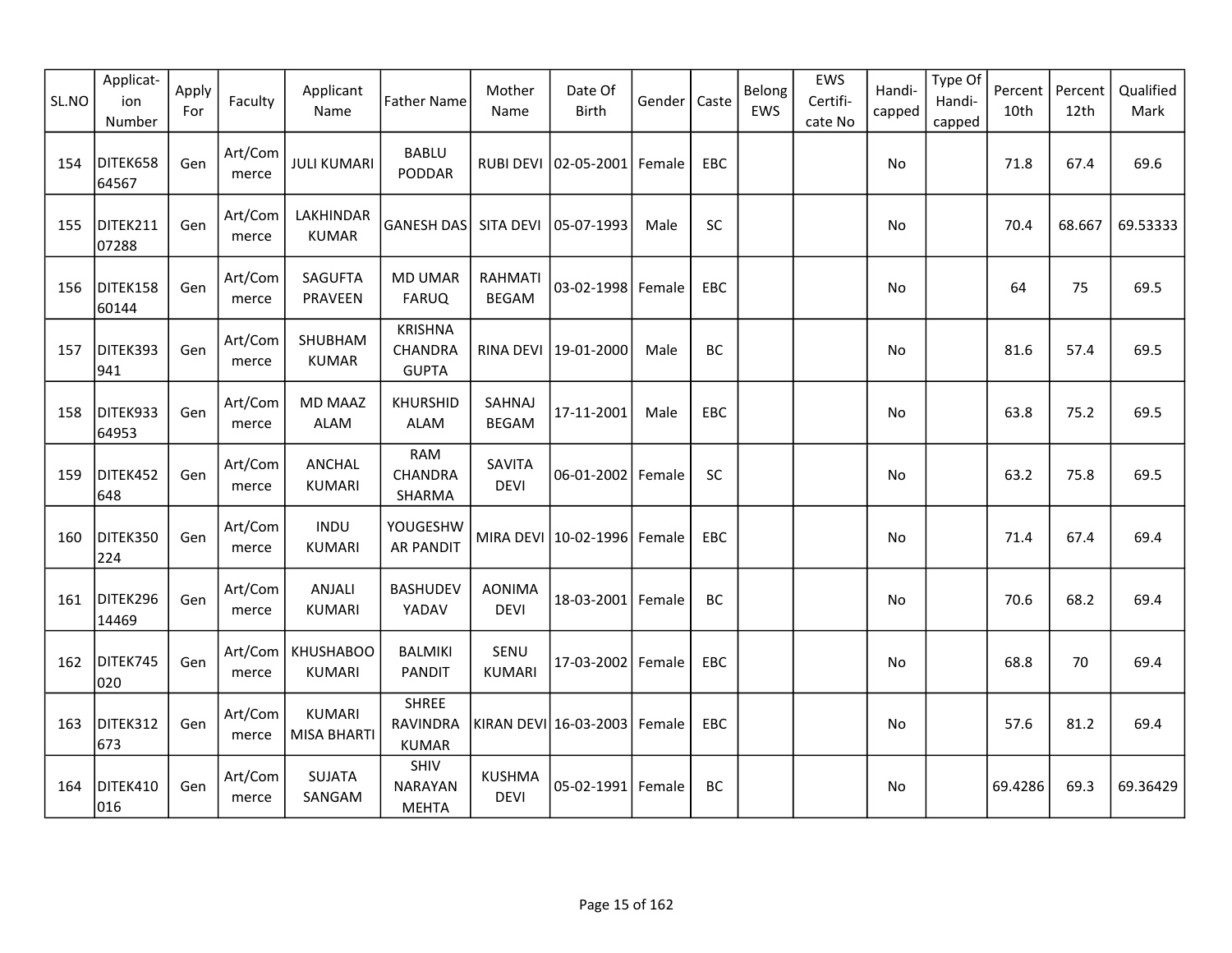| SL.NO | Applicat-<br>ion<br>Number | Apply<br>For | Faculty          | Applicant<br>Name                     | <b>Father Name</b>                     | Mother<br>Name                  | Date Of<br><b>Birth</b>       | Gender | Caste      | Belong<br>EWS | EWS<br>Certifi-<br>cate No | Handi-<br>capped | Type Of<br>Handi-<br>capped | Percent<br>10th | Percent<br>12th | Qualified<br>Mark |
|-------|----------------------------|--------------|------------------|---------------------------------------|----------------------------------------|---------------------------------|-------------------------------|--------|------------|---------------|----------------------------|------------------|-----------------------------|-----------------|-----------------|-------------------|
| 165   | DITEK969<br>274            | Gen          | Art/Com<br>merce | ANJU                                  | <b>VINOD</b>                           | LALITA                          | 05-03-2001 Female             |        | EBC        |               |                            | No               |                             | 66              | 72.667          | 69.33333          |
| 166   | DITEK962<br>7985           | Gen          | merce            | Art/Com   PRABHAWATI<br><b>KUMARI</b> | PARMESHW<br><b>AR PANDIT</b>           | MANJULA<br><b>DEVI</b>          | 28-07-1986 Female             |        | EBC        |               |                            | No               |                             | 71.8571         | 66.8            | 69.32857          |
| 167   | DITEK693<br>035            | Gen          | Art/Com<br>merce | <b>RAMAN</b><br><b>KUMAR</b>          | PANNALAL<br>YADAV                      | <b>DUKHNI</b><br><b>DEVI</b>    | 02-03-1993                    | Male   | BC         |               |                            | No               |                             | 70.8            | 67.8            | 69.3              |
| 168   | DITEK717<br>000            | Gen          | Art/Com<br>merce | <b>RITESH</b><br>RANJAN               | RAM<br><b>BAHADUR</b><br>PRASAD        | LAXMI<br><b>DEVI</b>            | 03-03-2000                    | Male   | EBC        |               |                            | No               |                             | 65.4            | 73.2            | 69.3              |
| 169   | DITEK678<br>24826          | Gen          | Art/Com<br>merce | <b>MAUSAM</b><br><b>KUMARI</b>        | SANJAY<br>YADAV                        | <b>SUNITA</b><br><b>DEVI</b>    | 05-06-2000                    | Female | BC         |               |                            | No               |                             | 60.8            | 77.8            | 69.3              |
| 170   | DITEK366<br>740            | Gen          | Art/Com<br>merce | <b>NIBHA</b><br><b>KUMARI</b>         | LALBIHARI<br>SINGH                     |                                 | ANITA DEVI 25-07-2000  Female |        | BC         |               |                            | No.              |                             | 62.6            | 76              | 69.3              |
| 171   | DITEK652<br>293            | Gen          | Art/Com<br>merce | Rimjhim<br>Kumari                     | Sanjay<br>Mahto                        |                                 | Sunita Devi 02-02-2002        | Female | BC         |               |                            | No               |                             | 68.4            | 70.2            | 69.3              |
| 172   | DITEK775<br>668            | Gen          | Art/Com<br>merce | <b>TWINKLE</b><br><b>KUMARI</b>       | RAJEEV<br><b>KUMAR</b><br><b>GUPTA</b> | <b>RINA</b><br><b>KUMARI</b>    | 01-02-1996 Female             |        | <b>EBC</b> |               |                            | No               |                             | 68.4            | 70              | 69.2              |
| 173   | DITEK946<br>34525          | Gen          | Art/Com<br>merce | <b>AARTI</b><br><b>KUMARI</b>         | SHAMBHU<br>YADAV                       | <b>SUNITA</b><br><b>DEVI</b>    | 16-02-2000 Female             |        | BC         |               |                            | No               |                             | 67.6            | 70.8            | 69.2              |
| 174   | DITEK563<br>374            | Gen          | Art/Com<br>merce | <b>NIKITA ROY</b>                     | <b>ANIL KUMAR</b>                      | <b>MANISHA</b><br><b>KUMARI</b> | 02-10-2002 Female             |        | EBC        |               |                            | No               |                             | 71.2            | 67.2            | 69.2              |
| 175   | DITEK519<br>62723          | Gen          | Art/Com<br>merce | <b>AJAY KUMAR</b>                     | <b>INARDEV</b><br>YADAV                | SHOBHA<br><b>DEVI</b>           | 28-12-2002                    | Male   | BC         |               |                            | No               |                             | 70              | 68.4            | 69.2              |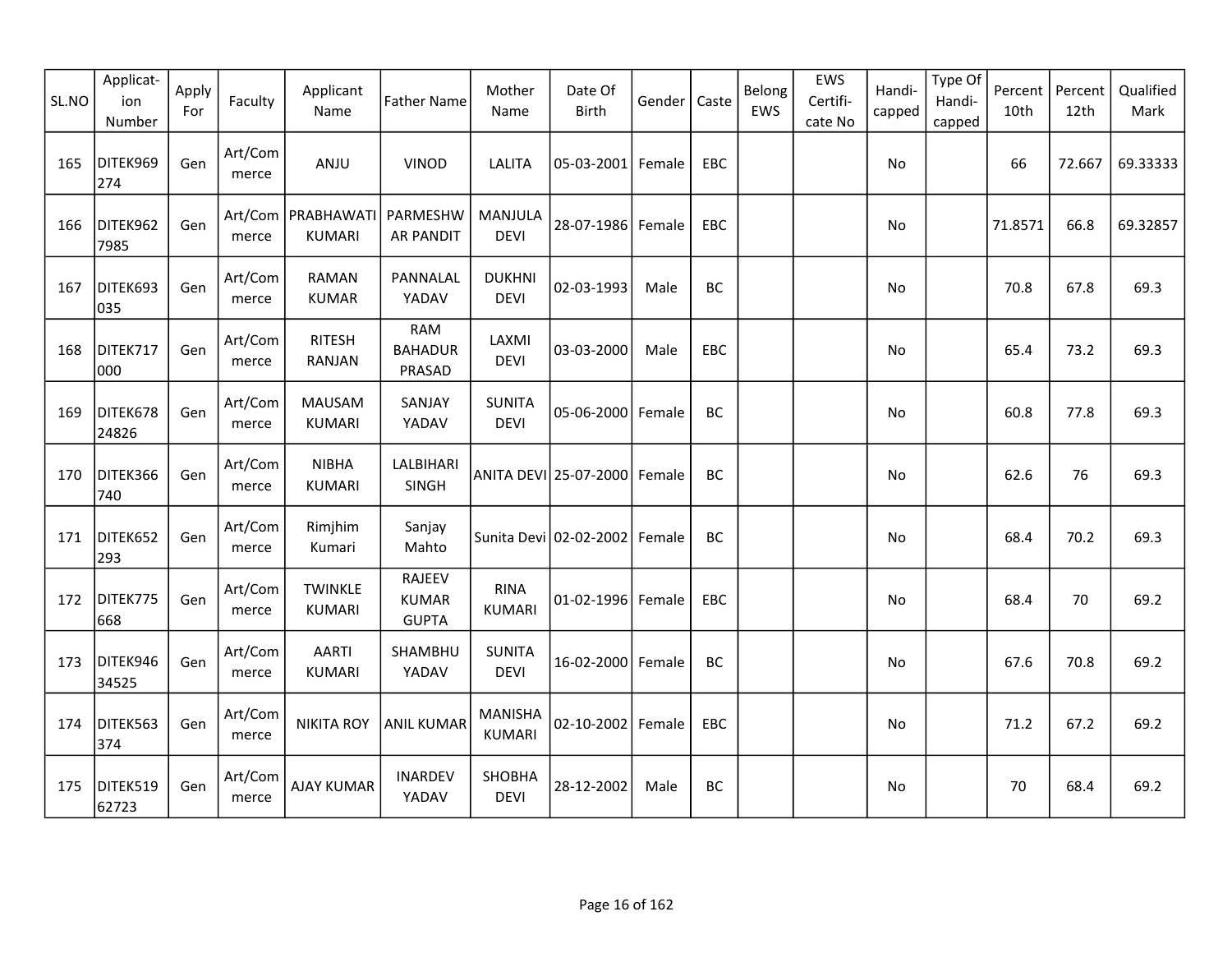| SL.NO | Applicat-<br>ion<br>Number | Apply<br>For | Faculty          | Applicant<br>Name               | <b>Father Name</b>               | Mother<br>Name              | Date Of<br><b>Birth</b> | Gender | Caste      | Belong<br>EWS | EWS<br>Certifi-<br>cate No | Handi-<br>capped | Type Of<br>Handi-<br>capped | Percent<br>10th | Percent<br>12th | Qualified<br>Mark |
|-------|----------------------------|--------------|------------------|---------------------------------|----------------------------------|-----------------------------|-------------------------|--------|------------|---------------|----------------------------|------------------|-----------------------------|-----------------|-----------------|-------------------|
| 176   | DITEK936<br>77208          | Gen          | Art/Com<br>merce | SAFINAJ<br><b>KHATUN</b>        | <b>MD MURTJA</b><br>ALI          | SHAKILA<br><b>KHATUN</b>    | 08-06-1999 Female       |        | EBC        |               |                            | No               |                             | 71.8            | 66.4            | 69.1              |
| 177   | DITEK227<br>37388          | Gen          | Art/Com<br>merce | SHAYAKA<br>PRAVEEN              | <b>MD SHABBIR</b>                | SHABRA<br><b>KHATUN</b>     | 08-09-2000 Female       |        | EBC        |               |                            | No               |                             | 71.6            | 66.6            | 69.1              |
| 178   | DITEK520<br>091            | Gen          | Art/Com<br>merce | <b>UMME</b><br>KULSUM           | Md Mojahid<br>Ali                | Sajda<br>Khatoon            | 07-03-2001 Female       |        | <b>EBC</b> |               |                            | No               |                             | 67.8            | 70.4            | 69.1              |
| 179   | DITEK755<br>94570          | Gen          | Art/Com<br>merce | PRATIBHA<br><b>BHARTI</b>       | PRAKASH<br><b>KUMAR</b>          | LAKSHMI<br><b>DEVI</b>      | 03-08-1994 Female       |        | EBC        |               |                            | No               |                             | 78              | 60              | 69                |
| 180   | DITEK109<br>70653          | Gen          | Art/Com<br>merce | <b>LALITA</b><br><b>KUMARI</b>  | KAMLESHW<br><b>ARI DAS</b>       | <b>FULAN</b><br><b>DEVI</b> | 02-05-1997 Female       |        | SC         |               |                            | No               |                             | 76              | 62              | 69                |
| 181   | DITEK574<br>111            | Gen          | Art/Com<br>merce | <b>KHUSHBU</b><br><b>KUMARI</b> | <b>RAM VILASH</b><br>SINGH       | YASHODA<br><b>DEVI</b>      | 10-02-1990 Female       |        | <b>BC</b>  |               |                            | No               |                             | 61.2857         | 76.6            | 68.94286          |
| 182   | DITEK676<br>90339          | Gen          | Art/Com<br>merce | LAXMI<br><b>KUMARI</b>          | <b>JAGDISH</b><br>PODDAR         | <b>RADHA</b><br><b>DEVI</b> | 25-02-1995 Female       |        | BC         |               |                            | No               |                             | 79              | 58.8            | 68.9              |
| 183   | DITEK232<br>26196          | Gen          | Art/Com<br>merce | AMAN<br><b>KUMAR</b>            | SHIV<br>SHANKAR<br>PRASAD        | <b>KUMARI</b><br>SHARDA     | 23-12-1997              | Male   | <b>GEN</b> | No            |                            | No               |                             | 72.2            | 65.6            | 68.9              |
| 184   | DITEK714<br>37136          | Gen          | Art/Com<br>merce | PRIYANKA<br><b>KUMARI</b>       | <b>RAVINDRA</b><br>MANDAL        | <b>GITA DEVI</b>            | 17-03-1999              | Female | EBC        |               |                            | No               |                             | 68              | 69.8            | 68.9              |
| 185   | DITEK887<br>779            | Gen          | Art/Com<br>merce | <b>VIKRAM</b><br><b>KUMAR</b>   | <b>ASHOK</b><br><b>KUMAR SAH</b> | RANJANA<br><b>DEVI</b>      | 15-07-2002              | Male   | EBC        |               |                            | No               |                             | 68.4            | 69.4            | 68.9              |
| 186   | DITEK601<br>693            | Gen          | Art/Com<br>merce | ANUSHKA<br>ARYANJALI            | <b>ARUN</b><br><b>CHOUDHARY</b>  | <b>MAMTA</b><br><b>DEVI</b> | 27-08-2003   Female     |        | <b>GEN</b> | No            |                            | No               |                             | 67.6            | 70.2            | 68.9              |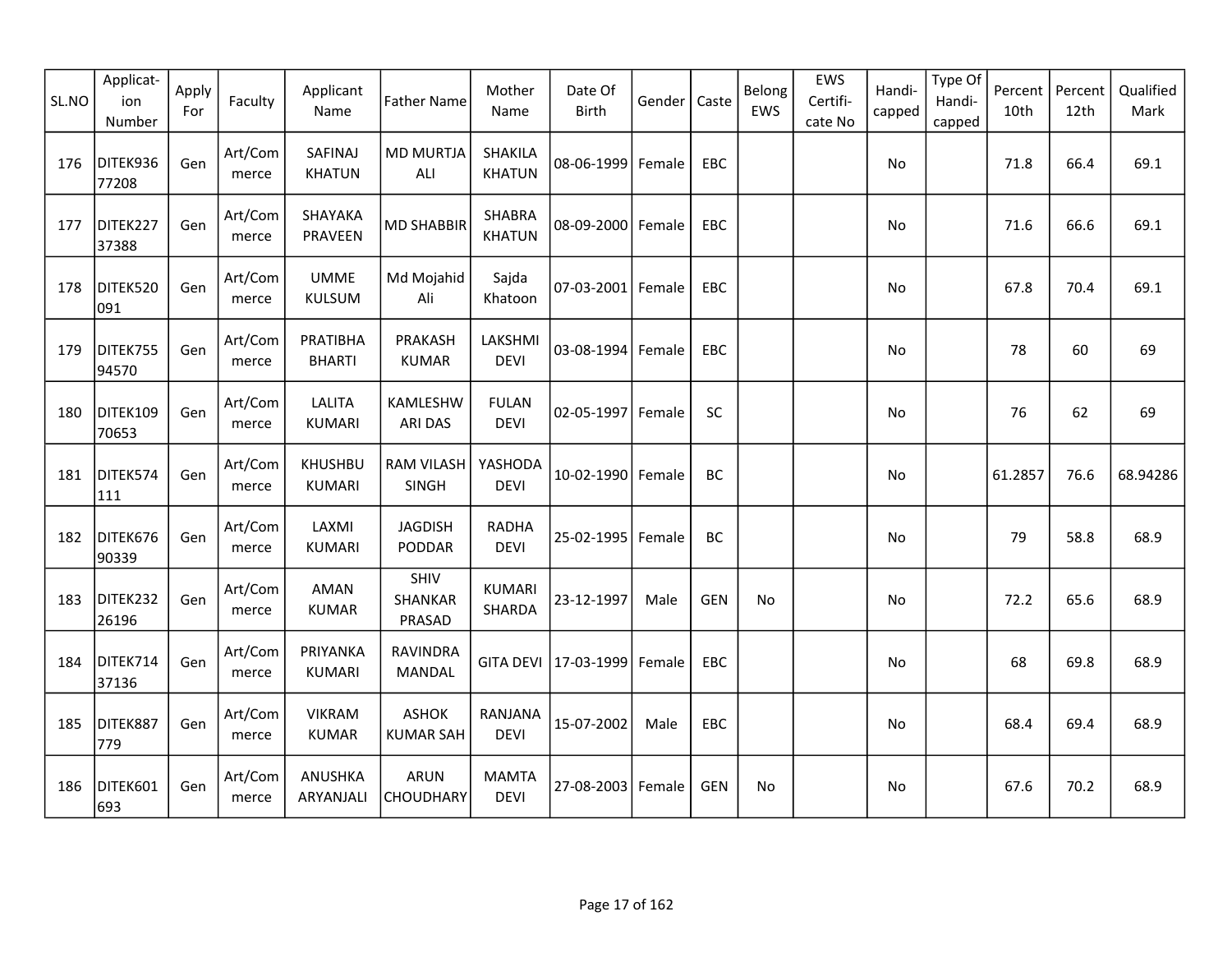| SL.NO | Applicat-<br>ion<br>Number | Apply<br>For | Faculty          | Applicant<br>Name                | <b>Father Name</b>               | Mother<br>Name                | Date Of<br>Birth      | Gender | Caste      | Belong<br>EWS | EWS<br>Certifi-<br>cate No | Handi-<br>capped | Type Of<br>Handi-<br>capped | Percent<br>10th | Percent<br>12th | Qualified<br>Mark |
|-------|----------------------------|--------------|------------------|----------------------------------|----------------------------------|-------------------------------|-----------------------|--------|------------|---------------|----------------------------|------------------|-----------------------------|-----------------|-----------------|-------------------|
| 187   | DITEK263<br>759            | Gen          | Art/Com<br>merce | RIMJHIM<br><b>KUMARI</b>         | <b>BINOD</b><br><b>CHOUDHARY</b> | <b>KANCHAN</b><br><b>DEVI</b> | 19-09-2003 Female     |        | BC         |               |                            | No               |                             | 61              | 76.8            | 68.9              |
| 188   | DITEK395<br>732            | Gen          | Art/Com<br>merce | <b>NISHU</b><br><b>KUMAR</b>     | <b>SUBODH</b><br>SAH             | NITU DEVI                     | 10-02-2002            | Male   | EBC        |               |                            | No               |                             | 60              | 77.6            | 68.8              |
| 189   | DITEK499<br>06152          | Gen          | Art/Com<br>merce | <b>MITU</b><br><b>KUMARI</b>     | <b>MANIKANT</b><br>PRASAD        | <b>MEENA</b><br><b>DEVI</b>   | 28-11-1986 Female     |        | <b>GEN</b> | No            |                            | No               |                             | 73.7143         | 63.778          | 68.74603          |
| 190   | DITEK201<br>99648          | Gen          | Art/Com<br>merce | SHIVANI<br>KUMARI                | PRAMOD<br><b>KUMAR</b>           | <b>CHANDA</b><br><b>DEVI</b>  | 06-08-1996 Female     |        | EBC        |               |                            | No               |                             | 68              | 69.4            | 68.7              |
| 191   | DITEK174<br>225            | Gen          | Art/Com<br>merce | <b>RANI KUMARI</b>               | <b>FULESHWAR</b><br>SAH          | <b>LALITA</b><br><b>DEVI</b>  | 10-03-1999            | Female | EBC        |               |                            | No               |                             | 65.6            | 71.8            | 68.7              |
| 192   | DITEK573<br>202            | Gen          | Art/Com<br>merce | <b>SHANTI</b><br>KUMARI          | CHANGURI<br><b>PANDIT</b>        | SULOCHNA<br><b>DEVI</b>       | 25-03-2002 Female     |        | <b>EBC</b> |               |                            | No.              |                             | 66.6            | 70.8            | 68.7              |
| 193   | DITEK426<br>37268          | Gen          | Art/Com<br>merce | <b>KHUSHBOO</b><br><b>KUMARI</b> | <b>JAYNARAYA</b><br>N SINGH      |                               | FULO DEVI 01-01-2003  | Female | BC         |               |                            | No               |                             | 71              | 66.4            | 68.7              |
| 194   | DITEK101<br>176            | Gen          | Art/Com<br>merce | SONAM<br><b>KUMARI</b>           | RAM JATAN<br>SINGH               | MANJU<br><b>DEVI</b>          | 03-04-1993 Female     |        | GEN        | No            |                            | No               |                             | 68              | 69.2            | 68.6              |
| 195   | DITEK245<br>615            | Gen          | Art/Com<br>merce | <b>KARINA</b><br><b>KUMARI</b>   | <b>MUKESH</b><br>CHAURASIA       |                               | RINKI DEVI 17-08-2001 | Female | <b>EBC</b> |               |                            | No.              |                             | 71.8            | 65.4            | 68.6              |
| 196   | DITEK375<br>160            | Gen          | Art/Com<br>merce | CHANDA<br><b>KUMARI</b>          | ВНІКНО<br><b>RAM</b>             | SITA DEVI                     | 05-04-2003   Female   |        | EBC        |               |                            | No               |                             | 63              | 74.2            | 68.6              |
| 197   | DITEK913<br>214            | Gen          | Art/Com<br>merce | CHANDNI<br><b>PARWEEN</b>        | <b>MD ZAFIR</b><br><b>UDDEEN</b> | ROKSANA<br><b>KHATUN</b>      | 20-12-1996 Female     |        | EBC        |               |                            | No.              |                             | 65.4            | 71.6            | 68.5              |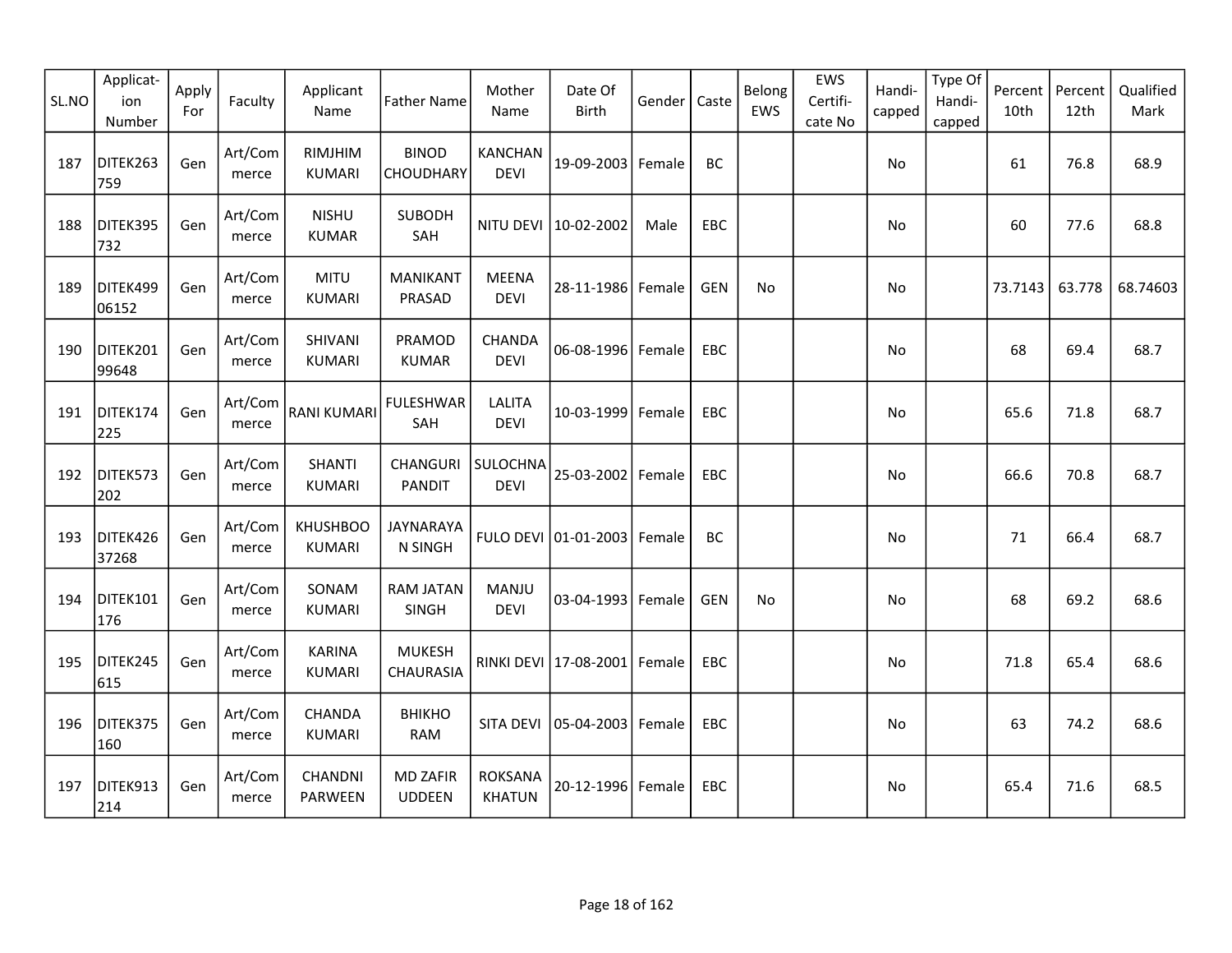| SL.NO | Applicat-<br>ion<br>Number | Apply<br>For | Faculty          | Applicant<br>Name               | <b>Father Name</b>                            | Mother<br>Name               | Date Of<br><b>Birth</b> | Gender | Caste     | Belong<br>EWS | EWS<br>Certifi-<br>cate No | Handi-<br>capped | Type Of<br>Handi-<br>capped | Percent<br>10th | Percent<br>12th | Qualified<br>Mark |
|-------|----------------------------|--------------|------------------|---------------------------------|-----------------------------------------------|------------------------------|-------------------------|--------|-----------|---------------|----------------------------|------------------|-----------------------------|-----------------|-----------------|-------------------|
| 198   | DITEK231<br>83371          | Gen          | Art/Com<br>merce | <b>PUTUS</b><br><b>KUMARI</b>   | CHANDRASH<br><b>EKHAR</b><br>YADAV            |                              | BABY DEVI 08-01-1997    | Female | <b>BC</b> |               |                            | No               |                             | 64.8            | 72.2            | 68.5              |
| 199   | DITEK156<br>731            | Gen          | Art/Com<br>merce | RADHIKA<br>KUMARI               | <b>DEVENDRA</b><br><b>KUMAR</b><br>SINGH      | <b>MEERA</b><br><b>SINHA</b> | 05-01-2000 Female       |        | EBC       |               |                            | No               |                             | 69.4            | 67.6            | 68.5              |
| 200   | DITEK573<br>638            | Gen          | Art/Com<br>merce | <b>TALAT ARA</b>                | <b>MD ZAFAR</b><br>ANJUM                      | SAMSE<br><b>ARA</b>          | 05-02-2000 Female       |        | EBC       |               |                            | No               |                             | 67.4            | 69.6            | 68.5              |
| 201   | DITEK909<br>2609           | Gen          | Art/Com<br>merce | <b>MEGHA</b><br><b>BHARTI</b>   | SURENDRA<br>PRASAD<br><b>SINGH</b>            | RANJEETA<br><b>DEVI</b>      | 01-08-2002              | Female | BC        |               |                            | No               |                             | 68.4            | 68.6            | 68.5              |
| 202   | DITEK214<br>34636          | Gen          | Art/Com<br>merce | <b>RITU KUMARI</b>              | <b>NAVAL</b><br><b>KISHOR</b><br><b>GUPTA</b> | <b>PUSHPA</b><br><b>DEVI</b> | 08-10-1991 Female       |        | BC        |               |                            | No               |                             | 58.4            | 78.4            | 68.4              |
| 203   | DITEK541<br>00735          | Gen          | Art/Com<br>merce | POOJA<br><b>KUMARI</b>          | <b>ARJUN</b><br>SINGH                         | <b>SUNITA</b><br><b>DEVI</b> | 20-03-2002              | Female | EBC       |               |                            | No               |                             | 59.4            | 77.4            | 68.4              |
| 204   | DITEK386<br>61737          | Gen          | Art/Com<br>merce | RAJBALA                         | <b>DHARMEND</b><br><b>RA KUMAR</b>            | LATA<br><b>KUMARI</b>        | 21-03-2001 Female       |        | EBC       |               |                            | No               |                             | 70.4            | 66.333          | 68.36667          |
| 205   | DITEK240<br>469            | Gen          | Art/Com<br>merce | <b>SHIV PRIYA</b>               | <b>KAILASH</b><br><b>MAHTO</b>                | <b>GANGA</b><br><b>DEVI</b>  | 02-12-1998 Female       |        | EBC       |               |                            | No               |                             | 74.6            | 62              | 68.3              |
| 206   | DITEK405<br>43446          | Gen          | Art/Com<br>merce | <b>BANDANA</b><br><b>KUMARI</b> | <b>BHUPENDRA</b><br>PASWAN                    | SITA DEVI                    | 05-01-2000              | Female | SC        |               |                            | No               |                             | 58.8            | 77.8            | 68.3              |
| 207   | DITEK686<br>463            | Gen          | Art/Com<br>merce | <b>RINA KUMARI</b>              | TARKESHWA<br>R ROY                            | <b>LILA DEVI</b>             | 07-04-2001 Female       |        | EBC       |               |                            | No               |                             | 72.8            | 63.8            | 68.3              |
| 208   | DITEK842<br>13198          | Gen          | Art/Com<br>merce | NEERAJ<br><b>KUMAR</b>          | <b>NARESH</b><br>SAHU                         | AMRIKA<br><b>DEVI</b>        | 24-05-2001              | Male   | EBC       |               |                            | No               |                             | 68.6            | 68              | 68.3              |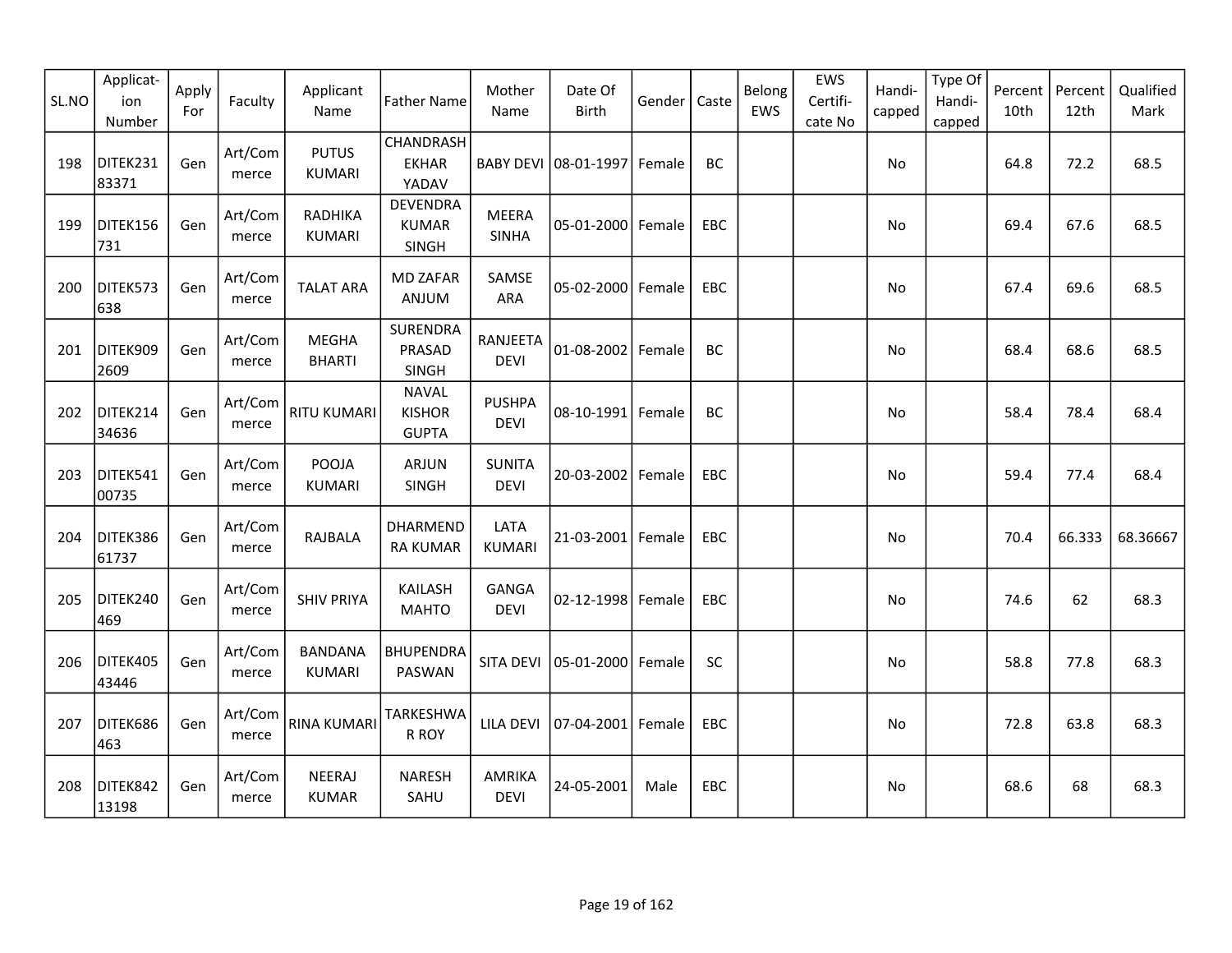| SL.NO | Applicat-<br>ion<br>Number | Apply<br>For | Faculty          | Applicant<br>Name               | <b>Father Name</b>                 | Mother<br>Name                  | Date Of<br>Birth     | Gender | Caste      | Belong<br>EWS | EWS<br>Certifi-<br>cate No | Handi-<br>capped | Type Of<br>Handi-<br>capped | Percent<br>10th | Percent<br>12th | Qualified<br>Mark |
|-------|----------------------------|--------------|------------------|---------------------------------|------------------------------------|---------------------------------|----------------------|--------|------------|---------------|----------------------------|------------------|-----------------------------|-----------------|-----------------|-------------------|
| 209   | DITEK627<br>87675          | Gen          | Art/Com<br>merce | <b>ABHISHEK</b><br><b>KUMAR</b> | pappu kumar<br>yadav               |                                 | USHA DEVI 02-01-2002 | Male   | BC         |               |                            | No               |                             | 62.2            | 74.4            | 68.3              |
| 210   | DITEK430<br>08074          | Gen          | Art/Com<br>merce | <b>RINKU</b><br><b>KUMARI</b>   | <b>BAMBHOLI</b><br>SAH             | <b>MANGLI</b><br><b>DEVI</b>    | 26-08-2002           | Female | EBC        |               |                            | No               |                             | 65.2            | 71.4            | 68.3              |
| 211   | DITEK262<br>395            | Gen          | Art/Com<br>merce | <b>HEERA</b><br><b>KUMARI</b>   | <b>KULDIP</b><br><b>MAHTO</b>      | <b>DAYABATI</b><br><b>DEVI</b>  | 12-10-1994           | Female | <b>EBC</b> |               |                            | No.              |                             | 66.2            | 70.2            | 68.2              |
| 212   | DITEK619<br>23185          | Gen          | merce            | Art/Com   MD SHEHZAD<br>ANSARI  | <b>MD SAUD</b><br><b>ANSARI</b>    | <b>KHUSHTAR</b><br>A BEGAM      | 06-03-2000           | Male   | EBC        |               |                            | No               |                             | 66.2            | 70.2            | 68.2              |
| 213   | DITEK890<br>72734          | Gen          | merce            | Art/Com   MD QUAISAR<br>ALI     | <b>MD</b><br>AMIRUDDIN             | REHANA<br><b>KHATOON</b>        | 25-02-1994           | Male   | <b>GEN</b> | No            |                            | No               |                             | 62.5833         | 73.75           | 68.16667          |
| 214   | DITEK374<br>52668          | Gen          | Art/Com<br>merce | <b>SWETA</b><br><b>BHUSHAN</b>  | FANI<br><b>BHUSHAN</b>             | PRAMILA<br><b>KUMARI</b>        | 16-03-1999           | Female | BC         |               |                            | No               |                             | 65.2            | 71              | 68.1              |
| 215   | DITEK267<br>9479           | Gen          | Art/Com<br>merce | <b>SUSHMA</b><br>SWARAJ         | <b>ARJUN</b><br>YADAV              | SATIVA<br><b>DEVI</b>           | 28-06-1999           | Female | BC         |               |                            | No               |                             | 69.4            | 66.8            | 68.1              |
| 216   | DITEK581<br>401            | Gen          | Art/Com<br>merce | ZAHIDA<br>SHAHEEN               | <b>NOOR</b><br><b>MOHAMMA</b><br>D | ZUBAIDA<br><b>KHATOON</b>       | 21-07-1999           | Female | <b>EBC</b> |               |                            | No               |                             | 68.6            | 67.6            | 68.1              |
| 217   | DITEK536<br>842            | Gen          | Art/Com<br>merce | SANOBER<br><b>KHATIB</b>        | <b>MD ABU</b><br><b>KHATIB</b>     | <b>NUSRAT</b><br>ARA<br>NASREEN | 25-11-1999           | Female | <b>GEN</b> | No            |                            | No               |                             | 62              | 74.2            | 68.1              |
| 218   | DITEK549<br>127            | Gen          | Art/Com<br>merce | <b>EKTA KUMARI</b>              | <b>BHUSHAN</b><br><b>KUMAR</b>     |                                 | SONI DEVI 01-01-2003 | Female | <b>GEN</b> | Yes           | EWSCO/2<br>021/2202<br>04  | <b>No</b>        |                             | 65              | 71.2            | 68.1              |
| 219   | DITEK472<br>$\overline{3}$ | Gen          | Art/Com<br>merce | SHAMA<br>PRAWEEN                | <b>MD ISLAM</b><br><b>UDDIN</b>    | <b>HUSNA</b><br><b>KHATOON</b>  | 16-02-2003           | Female | <b>GEN</b> | Yes           | EWSCO/2<br>021/3918<br>6   | No               |                             | 56.6            | 79.6            | 68.1              |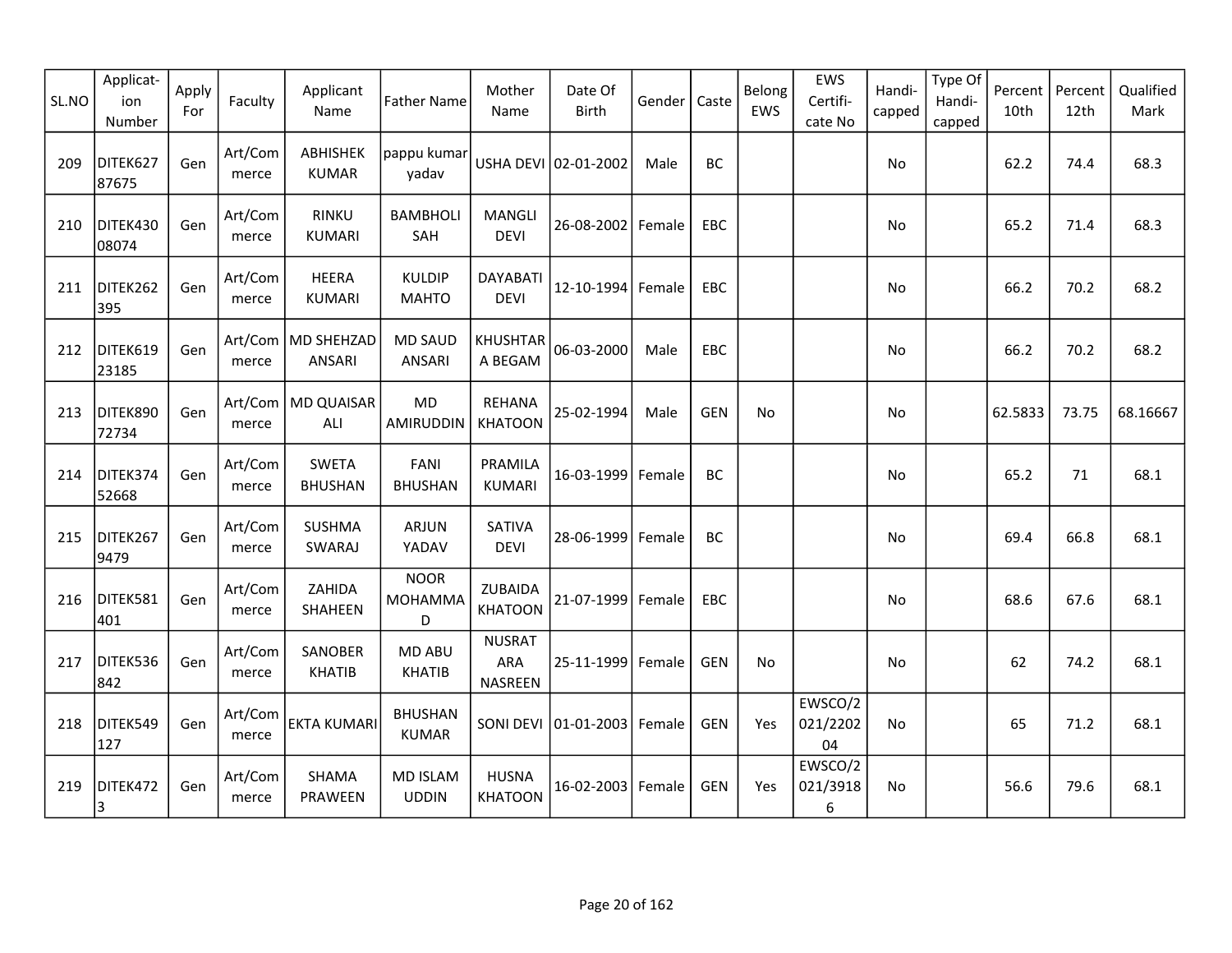| SL.NO | Applicat-<br>ion<br>Number | Apply<br>For | Faculty          | Applicant<br>Name                   | <b>Father Name</b>                     | Mother<br>Name                 | Date Of<br>Birth     | Gender | Caste      | Belong<br>EWS | EWS<br>Certifi-<br>cate No | Handi-<br>capped | Type Of<br>Handi-<br>capped | Percent<br>10th | Percent<br>12th | Qualified<br>Mark |
|-------|----------------------------|--------------|------------------|-------------------------------------|----------------------------------------|--------------------------------|----------------------|--------|------------|---------------|----------------------------|------------------|-----------------------------|-----------------|-----------------|-------------------|
| 220   | DITEK445<br>096            | Gen          | Art/Com<br>merce | <b>KUMARI SONI</b>                  | LALAN<br>PASWAN                        |                                | PARO DEVI 15-05-1990 | Female | SC         |               |                            | No               |                             | 68.4286         | 67.6            | 68.01429          |
| 221   | DITEK107<br>54602          | Gen          | Art/Com<br>merce | ANUJA<br><b>BHARTI</b>              | <b>DIVAKAR</b><br><b>KUMAR</b>         | <b>REENA</b><br><b>DEVI</b>    | 02-02-1993 Female    |        | BC         |               |                            | No               |                             | 61.2            | 74.8            | 68                |
| 222   | DITEK285<br>496            | Gen          | Art/Com<br>merce | <b>NIDHI</b><br><b>KUMARI</b>       | RAJIV<br>PRASAD<br>SINGH               | <b>SMITA</b><br><b>DEVI</b>    | 18-07-1998 Female    |        | <b>GEN</b> | No.           |                            | <b>No</b>        |                             | 67              | 69              | 68                |
| 223   | DITEK405<br>262            | Gen          | Art/Com<br>merce | SUMAN<br><b>KUMAR</b>               | <b>RANJEET</b><br>YADAV                | <b>RINKU</b><br><b>DEVI</b>    | 13-02-2001           | Male   | <b>BC</b>  |               |                            | No               |                             | 60.2            | 75.8            | 68                |
| 224   | DITEK501<br>615            | Gen          | Art/Com<br>merce | <b>MAHETALAT</b><br><b>FAROOQUE</b> | md umar<br>farooque                    | <b>GASHIYA</b><br>PERWEEN      | 31-12-2002           | Female | <b>GEN</b> | Yes           | EWSCO/2<br>021/2241<br>27  | <b>No</b>        |                             | 64.6            | 71.4            | 68                |
| 225   | DITEK916<br>361            | Gen          | Art/Com<br>merce | KAJAL<br><b>KUMARI</b>              | SIKENDAR<br>YADAV                      | RANJU<br><b>DEVI</b>           | 31-03-2003           | Female | BC         |               |                            | No               |                             | 63.2            | 72.8            | 68                |
| 226   | DITEK872<br>27093          | Gen          | Art/Com<br>merce | <b>NEHA</b><br><b>KUMARI</b>        | <b>JOGINDER</b><br><b>PANDIT</b>       |                                | KALA DEVI 05-05-1999 | Female | EBC        |               |                            | No               |                             | 63.3846         | 72.444          | 67.91453          |
| 227   | DITEK276<br>85076          | Gen          | Art/Com<br>merce | AMISHA ROY NARESH ROY               |                                        | AHILYA<br><b>DEVI</b>          | 02-01-1994           | Female | <b>BC</b>  |               |                            | No               |                             | 68.4286         | 67.4            | 67.91429          |
| 228   | DITEK330<br>548            | Gen          | Art/Com<br>merce | Madhumita<br>Lakshmi                | Jaishanker<br>prasad singh             | Krishna<br>singh               | 10-11-1990 Female    |        | <b>GEN</b> | No            |                            | No               |                             | 75.2            | 60.6            | 67.9              |
| 229   | DITEK502<br>48867          | Gen          | Art/Com<br>merce | PHOOLO<br><b>KUMARI</b>             | <b>KRISHNA</b><br><b>DEV</b><br>SHARMA | <b>VIMLA</b><br><b>DEVI</b>    | 17-05-1994 Female    |        | <b>ST</b>  |               |                            | No               |                             | 66.6            | 69.2            | 67.9              |
| 230   | DITEK771<br>00430          | Gen          | Art/Com<br>merce | PRIYA<br><b>KUMARI</b>              | <b>RAM BILASH</b><br><b>RAJAK</b>      | <b>SAVITA</b><br><b>KUMARI</b> | 09-06-1997           | Female | <b>SC</b>  |               |                            | No               |                             | 68.6            | 67.2            | 67.9              |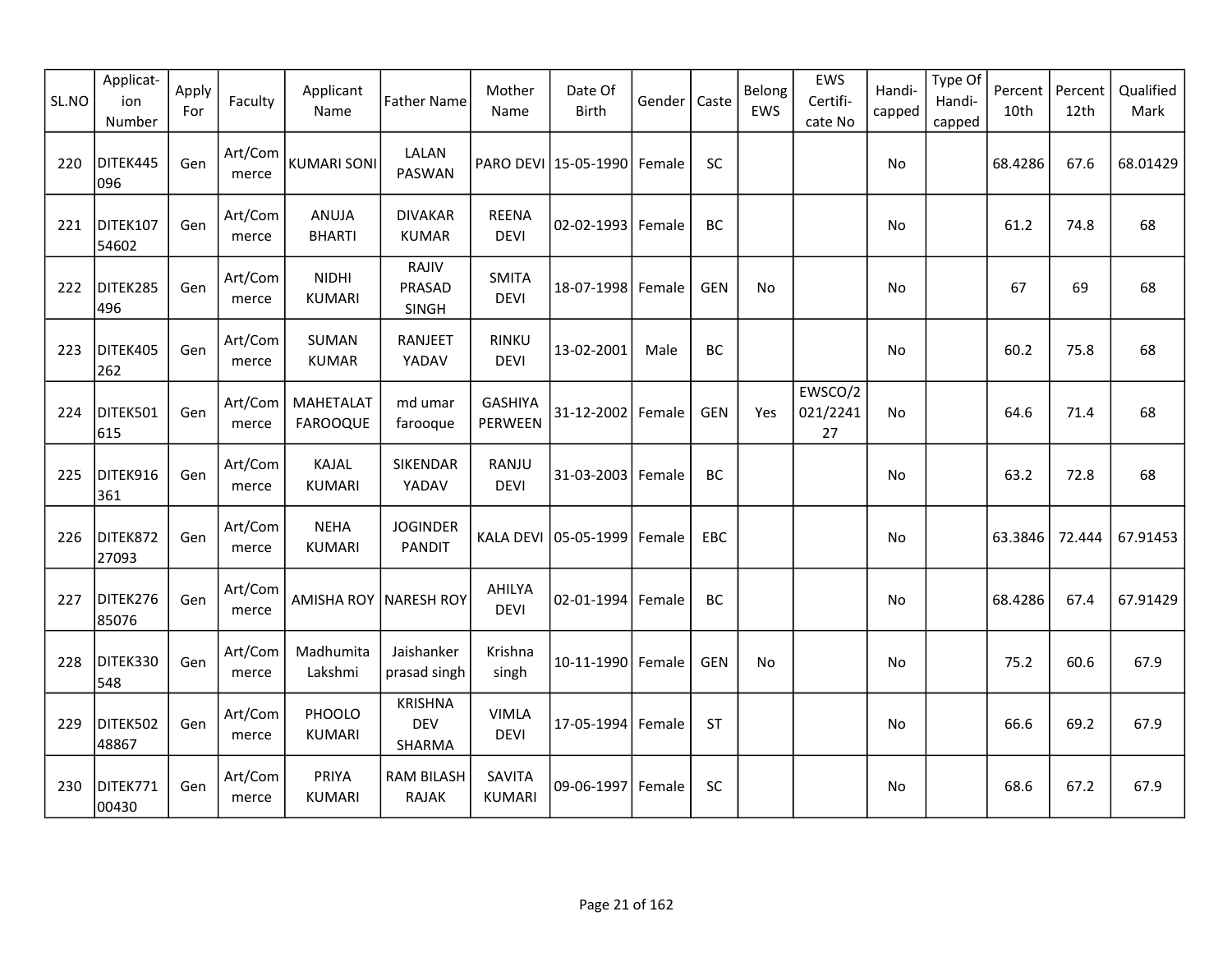| SL.NO | Applicat-<br>ion<br>Number | Apply<br>For | Faculty          | Applicant<br>Name                    | <b>Father Name</b>                    | Mother<br>Name                         | Date Of<br><b>Birth</b> | Gender | Caste      | Belong<br>EWS | EWS<br>Certifi-<br>cate No | Handi-<br>capped | Type Of<br>Handi-<br>capped | Percent<br>10th | Percent<br>12th | Qualified<br>Mark |
|-------|----------------------------|--------------|------------------|--------------------------------------|---------------------------------------|----------------------------------------|-------------------------|--------|------------|---------------|----------------------------|------------------|-----------------------------|-----------------|-----------------|-------------------|
| 231   | DITEK646<br>553            | Gen          | Art/Com<br>merce | Snehalata                            | <b>Bhola Prasad</b><br>Sinha          | Kamini<br>Sinha                        | 12-02-2002 Female       |        | <b>GEN</b> | Yes           | EWSCO/2<br>021/2503<br>58  | No               |                             | 62.8            | 73              | 67.9              |
| 232   | DITEK184<br>874            | Gen          | Art/Com<br>merce | <b>NANDANI</b><br><b>KUMARI</b>      | RAVINDRA<br><b>KUMAR RAVI</b>         |                                        | PUJA DEVI 07-05-2002    | Female | BC         |               |                            | No               |                             | 64.2            | 71.6            | 67.9              |
| 233   | DITEK845<br>894            | Gen          | Art/Com<br>merce | <b>RANI KHATUN</b>                   | MD<br><b>NAUSHAD</b>                  | <b>RUHI</b><br><b>KHATUN</b>           | 20-05-2002              | Female | EBC        |               |                            | No               |                             | 63              | 72.8            | 67.9              |
| 234   | DITEK819<br>33225          | Gen          | Art/Com<br>merce | <b>ARTI KUMARI</b>                   | ASHOK<br><b>KUMAR</b><br><b>MEHTA</b> |                                        | INDU DEVI 13-10-2002    | Female | BC         |               |                            | No               |                             | 64.2            | 71.6            | 67.9              |
| 235   | DITEK344<br>688            | Gen          | Art/Com<br>merce | <b>DIPSHIKHA</b><br><b>KUMARI</b>    | PAWAN<br><b>MAHTO</b>                 | <b>RUPLATA</b><br><b>DEVI</b>          | $05 - 03 - 2003$        | Female | EBC        |               |                            | No               |                             | 57.8            | 78              | 67.9              |
| 236   | DITEK747<br>73             | Gen          | Art/Com<br>merce | <b>RUPAM</b><br><b>KUMARI</b>        | RAMANUJ<br>PRASAD<br>YADAV            | <b>JAY MALA</b><br><b>DEVI</b>         | 15-07-1991 Female       |        | BC         |               |                            | No               |                             | 60.6            | 75              | 67.8              |
| 237   | DITEK307<br>93             | Gen          | Art/Com<br>merce | <b>RAZINA</b><br><b>KHATOON</b>      | <b>MD AINUL</b><br><b>HAQ</b>         | ANJUM<br><b>ARA</b>                    | 25-11-1993              | Female | <b>EBC</b> |               |                            | No               |                             | 67.8            | 67.8            | 67.8              |
| 238   | DITEK624<br>07173          | Gen          | Art/Com<br>merce | <b>PUJA KUMARI</b>                   | <b>DURGA</b><br><b>TIWARI</b>         | <b>ARUNA</b><br><b>DEVI</b>            | 20-04-1994 Female       |        | BC         |               |                            | No               |                             | 64.8            | 70.8            | 67.8              |
| 239   | DITEK577<br>40238          | Gen          | Art/Com<br>merce | Vikas kumar                          | Brahmdeo<br>prasad<br>vidyakar        | Poonam<br>pushkar                      | 18-04-1997              | Male   | BC         |               |                            | No               |                             | 68.4            | 67.2            | 67.8              |
| 240   | DITEK611<br>14291          | Gen          | Art/Com<br>merce | <b>GULNAZ</b><br><b>BANO</b>         | <b>MD FARZAD</b><br><b>ALAM</b>       | <b>RUKHSHAN</b><br>A<br><b>KHATOON</b> | 08-09-1999              | Female | <b>GEN</b> |               |                            | No               |                             | 70.4            | 65.2            | 67.8              |
| 241   | DITEK756<br>45610          | Gen          | Art/Com<br>merce | <b>MD</b><br>SHAHAWAJ<br><b>ALAM</b> | <b>MD SABIR</b><br><b>ALAM</b>        | <b>NAJNI</b><br><b>KHATOON</b>         | 27-06-2000              | Male   | <b>GEN</b> | No            |                            | <b>No</b>        |                             | 66.6            | 69              | 67.8              |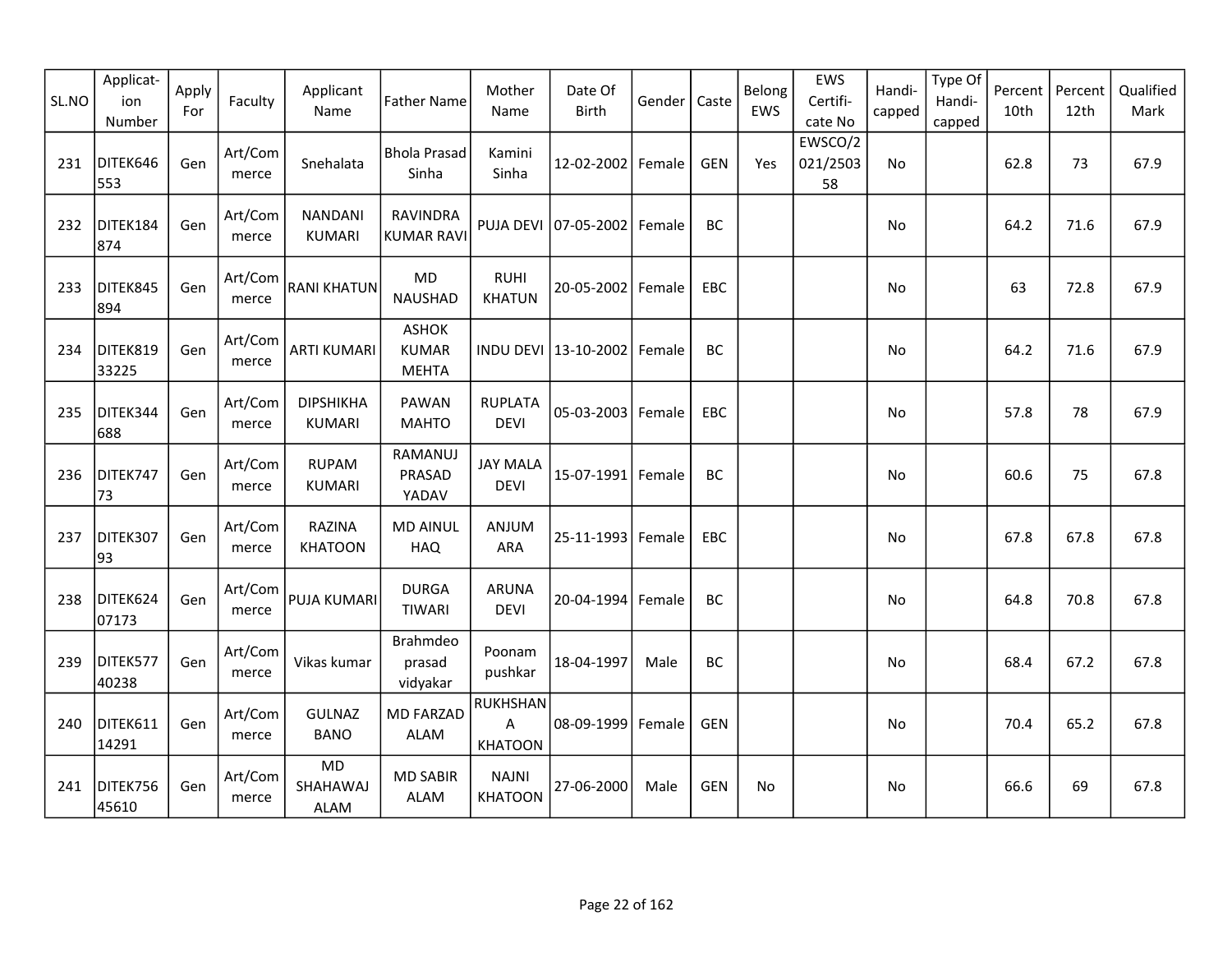| SL.NO | Applicat-<br>ion<br>Number | Apply<br>For | Faculty          | Applicant<br>Name               | <b>Father Name</b>                            | Mother<br>Name                 | Date Of<br><b>Birth</b> | Gender | Caste      | Belong<br>EWS | EWS<br>Certifi-<br>cate No | Handi-<br>capped | Type Of<br>Handi-<br>capped | Percent<br>10th | Percent<br>12th | Qualified<br>Mark |
|-------|----------------------------|--------------|------------------|---------------------------------|-----------------------------------------------|--------------------------------|-------------------------|--------|------------|---------------|----------------------------|------------------|-----------------------------|-----------------|-----------------|-------------------|
| 242   | DITEK367<br>221            | Gen          | Art/Com<br>merce | SHIVANI<br><b>KUMARI</b>        | <b>ASHOK SAH</b>                              | <b>SUMITRA</b><br><b>DEVI</b>  | 15-04-2002 Female       |        | EBC        |               |                            | No               |                             | 66              | 69.6            | 67.8              |
| 243   | DITEK810<br>99837          | Gen          | Art/Com<br>merce | SHABANA<br><b>KHATOON</b>       | <b>MD</b><br><b>MAHMOOD</b><br><b>ALAM</b>    | SHAHNAZ<br><b>KHATOON</b>      | 02-12-1997              | Female | EBC        |               |                            | No               |                             | 61.8            | 73.6            | 67.7              |
| 244   | DITEK389<br>759            | Gen          | Art/Com<br>merce | <b>NIDHI</b><br><b>KUMARI</b>   | AMBIKA<br>PRASAD<br>MANDAL                    |                                | ABHA DEVI 31-12-1997    | Female | <b>EBC</b> |               |                            | No               |                             | 66              | 69.4            | 67.7              |
| 245   | DITEK840<br>84552          | Gen          | Art/Com<br>merce | <b>NISHAT</b><br><b>PARWEEN</b> | <b>MD MOBIN</b><br><b>UDDIN</b>               | <b>ASYA</b><br><b>KHATOON</b>  | 03-02-2000 Female       |        | EBC        |               |                            | No               |                             | 68.8            | 66.6            | 67.7              |
| 246   | DITEK919<br>41670          | Gen          | Art/Com<br>merce | <b>NIBHA</b><br><b>KUMARI</b>   | <b>RAMESH</b><br><b>KUMAR</b>                 |                                | MALA DEVI 23-02-2000    | Female | EBC        |               |                            | No               |                             | 69.6            | 65.8            | 67.7              |
| 247   | DITEK756<br>411            | Gen          | Art/Com<br>merce | PRITI KUMARI                    | BHUPNARAY<br>AN RAM                           | <b>MUGIYA</b><br><b>DEVI</b>   | 26-11-2001 Female       |        | SC         |               |                            | No               |                             | 57.8            | 77.6            | 67.7              |
| 248   | DITEK198<br>266            | Gen          | Art/Com<br>merce | PRITI KUMARI                    | <b>RAMESH</b><br>SAH                          |                                | JANKI DEVI 20-12-1995   | Female | EBC        |               |                            | No               |                             | 74.6            | 60.6            | 67.6              |
| 249   | DITEK159<br>8291           | Gen          | merce            | Art/Com   RAGHWENDR<br>A KUMAR  | PRAKASH<br><b>MEHTA</b>                       |                                | ANITA DEVI 04-03-1998   | Male   | BC         |               |                            | No               |                             | 71              | 64.2            | 67.6              |
| 250   | DITEK665<br>47365          | Gen          | Art/Com<br>merce | <b>RIMA</b><br><b>KUMARI</b>    | <b>BASUKI</b><br><b>NATH JHA</b>              | <b>MEENA</b><br><b>DEVI</b>    | 15-11-1999              | Female | <b>GEN</b> | No            |                            | No               |                             | 68              | 67.2            | 67.6              |
| 251   | DITEK600<br>060            | Gen          | Art/Com<br>merce | <b>MD NAWED</b><br>ALAM         | <b>MD ZAFAR</b><br><b>UDDIN</b>               | SHABANA<br><b>KHATUN</b>       | 03-03-2000              | Male   | EBC        |               |                            | No               |                             | 76.8            | 58.4            | 67.6              |
| 252   | DITEK556<br>383            | Gen          | Art/Com<br>merce | <b>HOORSABA</b>                 | <b>MD</b><br><b>MUJTABA</b><br><b>HUSSAIN</b> | <b>BADRUN</b><br><b>NISHAN</b> | 02-02-2001 Female       |        | <b>EBC</b> |               |                            | No               |                             | 60              | 75.2            | 67.6              |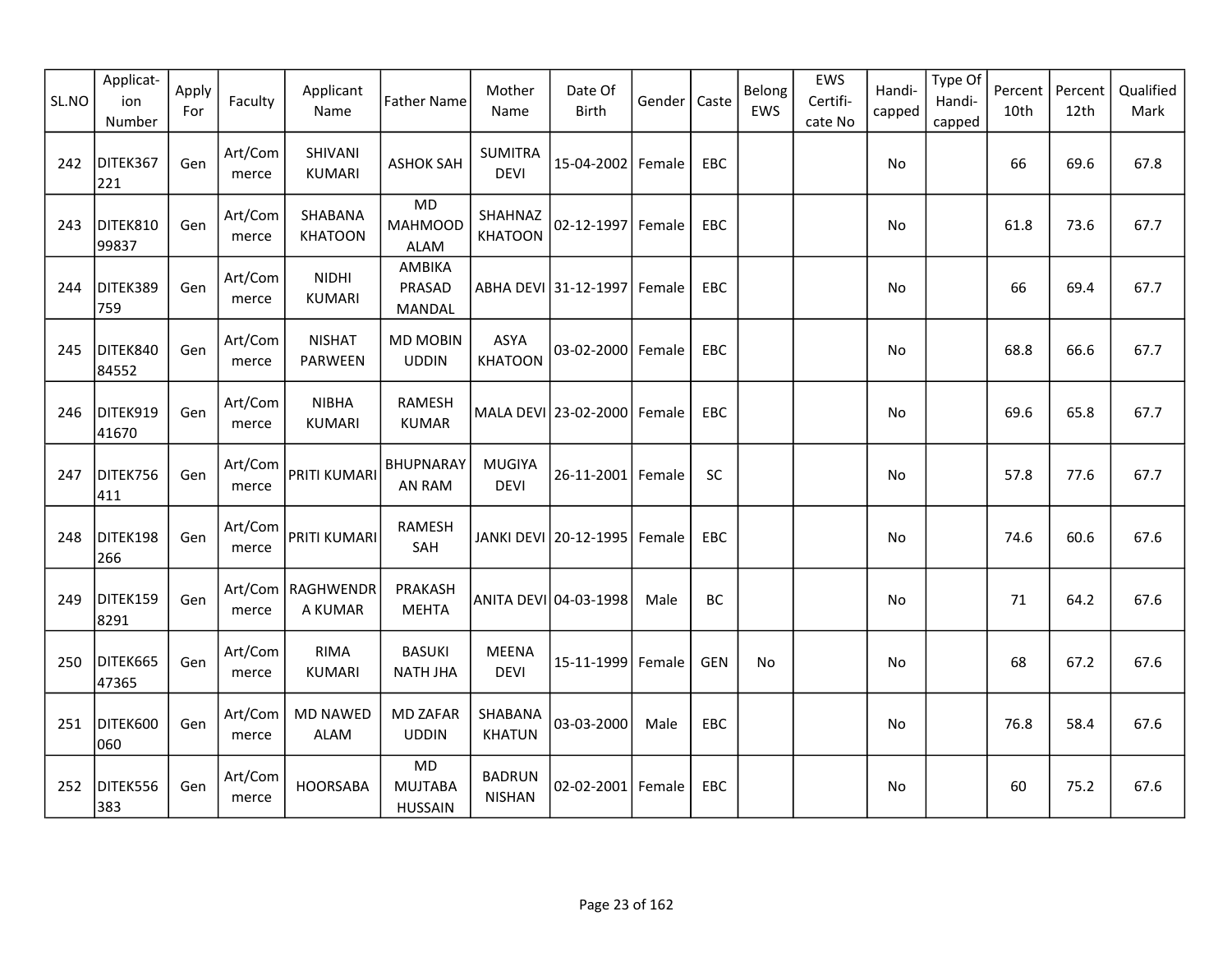| SL.NO | Applicat-<br>ion<br>Number | Apply<br>For | Faculty          | Applicant<br>Name                  | <b>Father Name</b>                                                    | Mother<br>Name                | Date Of<br><b>Birth</b> | Gender | Caste      | Belong<br>EWS | EWS<br>Certifi-<br>cate No            | Handi-<br>capped | Type Of<br>Handi-<br>capped | Percent<br>10th | Percent<br>12th | Qualified<br>Mark |
|-------|----------------------------|--------------|------------------|------------------------------------|-----------------------------------------------------------------------|-------------------------------|-------------------------|--------|------------|---------------|---------------------------------------|------------------|-----------------------------|-----------------|-----------------|-------------------|
| 253   | DITEK705<br>78390          | Gen          | Art/Com<br>merce | ANSHU<br><b>KUMARI</b>             | <b>PRADIP</b><br>PASWAN                                               | HIRA DEVI                     | 12-02-2001 Female       |        | SC         |               |                                       | No               |                             | 69.6            | 65.6            | 67.6              |
| 254   | DITEK972<br>091            | Gen          | Art/Com<br>merce | bhavya singh                       | mukesh<br>kumar singh                                                 | varsha<br>singh               | 02-02-2002 Female       |        | <b>GEN</b> | Yes           | EWSCO/2<br>020/9767<br>$\overline{7}$ | No               |                             | 66.8            | 68.4            | 67.6              |
| 255   | DITEK335<br>46910          | Gen          | Art/Com<br>merce | <b>HEENA</b><br><b>KUMARI</b>      | CHANDRA<br>SHEKHAR PR   ANJU DEVI 07-01-1994   Female<br><b>SINGH</b> |                               |                         |        | BC         |               |                                       | No               |                             | 65.8            | 69.2            | 67.5              |
| 256   | DITEK903<br>35576          | Gen          | Art/Com<br>merce | <b>ANIL KUMAR</b>                  | BALESHWAR<br>PRASAD                                                   | SULENA<br><b>DEVI</b>         | 01-01-1997              | Male   | BC         |               |                                       | No               |                             | 69.2            | 65.8            | 67.5              |
| 257   | DITEK418<br>51088          | Gen          | Art/Com<br>merce | <b>MUNNI</b><br>KUMARI             | <b>WOKIL</b><br>PRASAD<br>YADAV                                       | <b>RADHA</b><br><b>DEVI</b>   | 04-02-1997 Female       |        | BC         |               |                                       | No               |                             | 70              | 65              | 67.5              |
| 258   | DITEK611<br>246            | Gen          | Art/Com<br>merce | <b>NEHA</b><br><b>KUMARI</b>       | ABHINANDA<br>N SINGH                                                  | <b>ANITA</b><br><b>KUMARI</b> | 12-02-1997 Female       |        | EBC        |               |                                       | No               |                             | 71.4            | 63.6            | 67.5              |
| 259   | DITEK268<br>909            | Gen          | Art/Com<br>merce | <b>AFIFA SEHAR</b>                 | <b>MD IRFAN</b><br>AHMAD                                              | <b>FARHAT</b><br>ARA          | 22-01-2001 Female       |        | <b>EBC</b> |               |                                       | No.              |                             | 70              | 65              | 67.5              |
| 260   | DITEK258<br>94455          | Gen          | Art/Com<br>merce | KAJAL<br><b>KUMARI</b>             | <b>SUBHASH</b><br><b>MEHTA</b>                                        | <b>MEENA</b><br><b>DEVI</b>   | 08-03-2001 Female       |        | BC         |               |                                       | No               |                             | 70.4            | 64.6            | 67.5              |
| 261   | DITEK829<br>283            | Gen          | Art/Com<br>merce | KAJAL<br><b>KUMARI</b>             | <b>UMESH</b><br>SHARMA                                                |                               | ANITA DEVI 08-02-2002   | Female | EBC        |               |                                       | No               |                             | 64.2            | 70.8            | 67.5              |
| 262   | DITEK598<br>42             | Gen          | Art/Com<br>merce | SHAIAVA<br>ANJUM                   | SIKANDAR<br><b>AZAM</b>                                               | <b>TALAT</b><br><b>BANO</b>   | 12-03-2002 Female       |        | <b>GEN</b> | Yes           | EWSCO/2<br>021/2425<br>24             | <b>No</b>        |                             | 60.8            | 74.2            | 67.5              |
| 263   | DITEK685<br>26001          | Gen          | Art/Com<br>merce | NIRANJAN<br><b>KUMAR</b><br>RANJAN | <b>BISHESHWA</b><br>R PASWAN                                          |                               | KUNTI DEVI 01-12-1978   | Male   | <b>SC</b>  |               |                                       | No               |                             | 63.5556         | 71.4            | 67.47778          |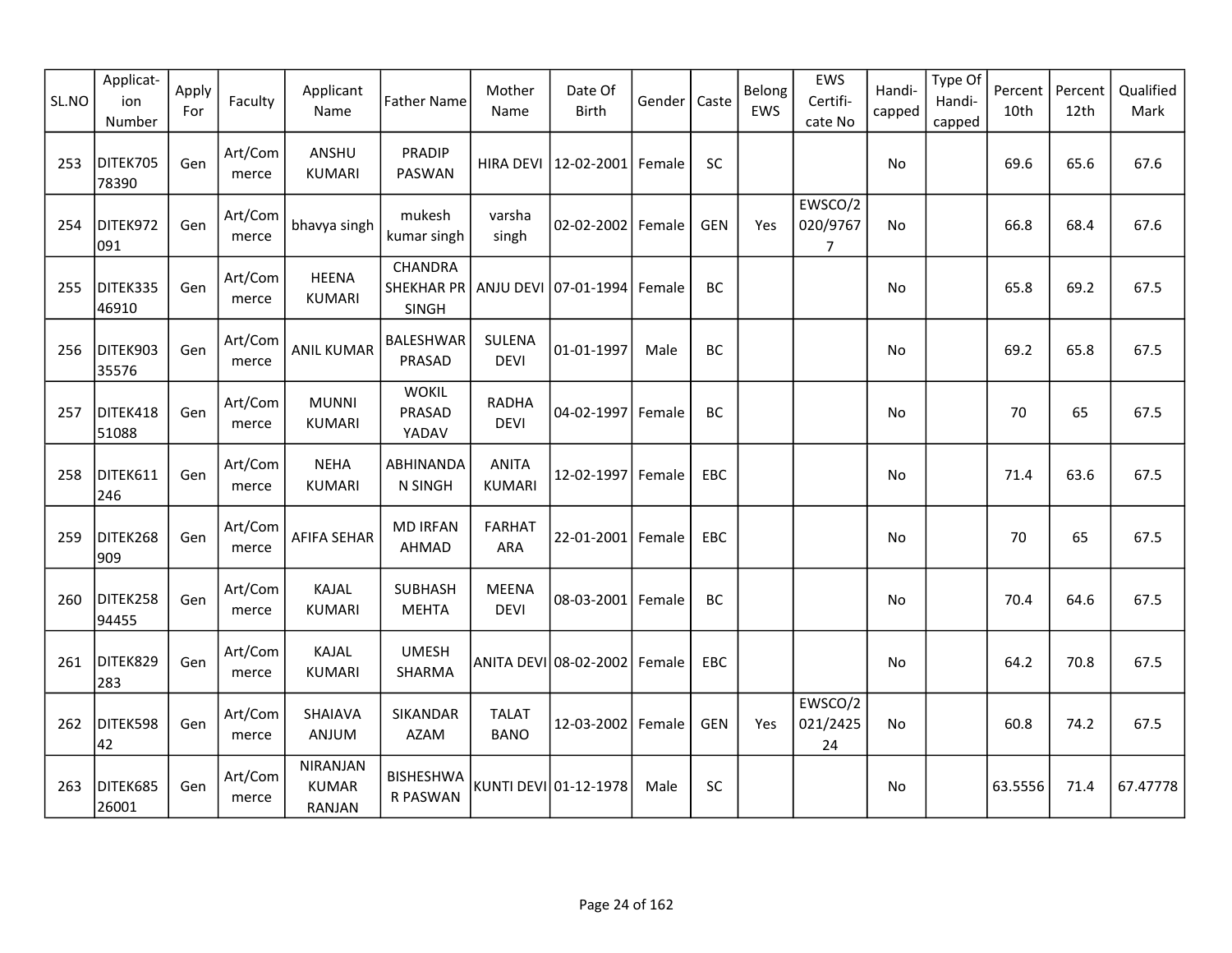| SL.NO | Applicat-<br>ion<br>Number | Apply<br>For | Faculty          | Applicant<br>Name              | <b>Father Name</b>                       | Mother<br>Name                | Date Of<br>Birth      | Gender | Caste      | Belong<br>EWS | EWS<br>Certifi-<br>cate No | Handi-<br>capped | Type Of<br>Handi-<br>capped | Percent<br>10th | Percent<br>12th | Qualified<br>Mark |
|-------|----------------------------|--------------|------------------|--------------------------------|------------------------------------------|-------------------------------|-----------------------|--------|------------|---------------|----------------------------|------------------|-----------------------------|-----------------|-----------------|-------------------|
| 264   | DITEK610<br>17963          | Gen          | Art/Com<br>merce | <b>AISHA</b><br>PERWEEN        | <b>AHSAN</b><br><b>HASAN</b>             | SABRA<br><b>KHATOON</b>       | 15-08-1992 Female     |        | EBC        |               |                            | No               |                             | 73.6            | 61.2            | 67.4              |
| 265   | DITEK846<br>044            | Gen          | Art/Com<br>merce | ANSHU<br><b>KUMARI</b>         | <b>GOPAL</b><br><b>PANDIT</b>            | <b>JYOTI</b><br><b>BHARTI</b> | 10-11-2001 Female     |        | EBC        |               |                            | No               |                             | 60              | 74.8            | 67.4              |
| 266   | DITEK996<br>24737          | Gen          | Art/Com<br>merce | <b>SHAMA</b><br><b>PARVEEN</b> | <b>MD</b><br>SHAHANWA<br><b>Z ANSARI</b> | SHAHNAZ<br><b>KHATOON</b>     | 12-02-2002 Female     |        | EBC        |               |                            | No               |                             | 64.2            | 70.6            | 67.4              |
| 267   | DITEK429<br>514            | Gen          | Art/Com<br>merce | SHAMA<br>PERWEEN               | <b>MD RABBANI</b>                        | AFROZ<br><b>JAHAN</b>         | 26-07-1997            | Female | <b>GEN</b> | No            |                            | No               |                             | 71              | 63.6            | 67.3              |
| 268   | DITEK642<br>81571          | Gen          | Art/Com<br>merce | ZEENAM<br><b>KHATOON</b>       | <b>MD MERAJ</b><br><b>KHALIQUE</b>       | SABNOOR<br><b>KHATOON</b>     | 03-03-2002            | Female | BC         |               |                            | No               |                             | 54.4            | 80.2            | 67.3              |
| 269   | DITEK408<br>695            | Gen          | Art/Com<br>merce | Muskan priya                   | Kanhaiya<br>mishra                       | Suman<br>Kumari               | 05-03-2002 Female     |        | <b>GEN</b> | Yes           | EWSCO/2<br>020/1920<br>50  | No.              |                             | 70.8            | 63.8            | 67.3              |
| 270   | DITEK705<br>937            | Gen          | Art/Com<br>merce | RAMASHISH<br><b>KUMAR</b>      | <b>TULO TATI</b>                         | KAUSHALY<br>A DEVI            | 15-02-1988            | Male   | SC         |               |                            | No               |                             | 72.4286         | 62              | 67.21429          |
| 271   | DITEK815<br>1617           | Gen          | Art/Com<br>merce | <b>MINI BHARTI</b>             | <b>BIJENDRA</b><br><b>KUMAR</b><br>YADAV | <b>MENKA</b><br><b>DEVI</b>   | 16-10-1995            | Female | BC         |               |                            | No               |                             | 63.2            | 71.2            | 67.2              |
| 272   | DITEK349<br>07469          | Gen          | Art/Com<br>merce | <b>SWETA</b><br><b>KUMARI</b>  | MAHESH JHA                               | MANJU<br><b>DEVI</b>          | 12-12-1996 Female     |        | <b>GEN</b> | No            |                            | No               |                             | 68              | 66.4            | 67.2              |
| 273   | DITEK105<br>807            | Gen          | Art/Com<br>merce | AMBIKA<br><b>KUMARI</b>        | CHANDAN<br><b>KUMAR</b>                  | <b>MAMTA</b><br><b>DEVI</b>   | 27-09-1997 Female     |        | BC         |               |                            | No               |                             | 71.6            | 62.8            | 67.2              |
| 274   | DITEK380<br>18949          | Gen          | Art/Com<br>merce | MALA<br><b>KUMARI</b>          | JALESHWARI<br><b>PODDAR</b>              |                               | RINKI DEVI 05-12-2000 | Female | <b>BC</b>  |               |                            | <b>No</b>        |                             | 66              | 68.4            | 67.2              |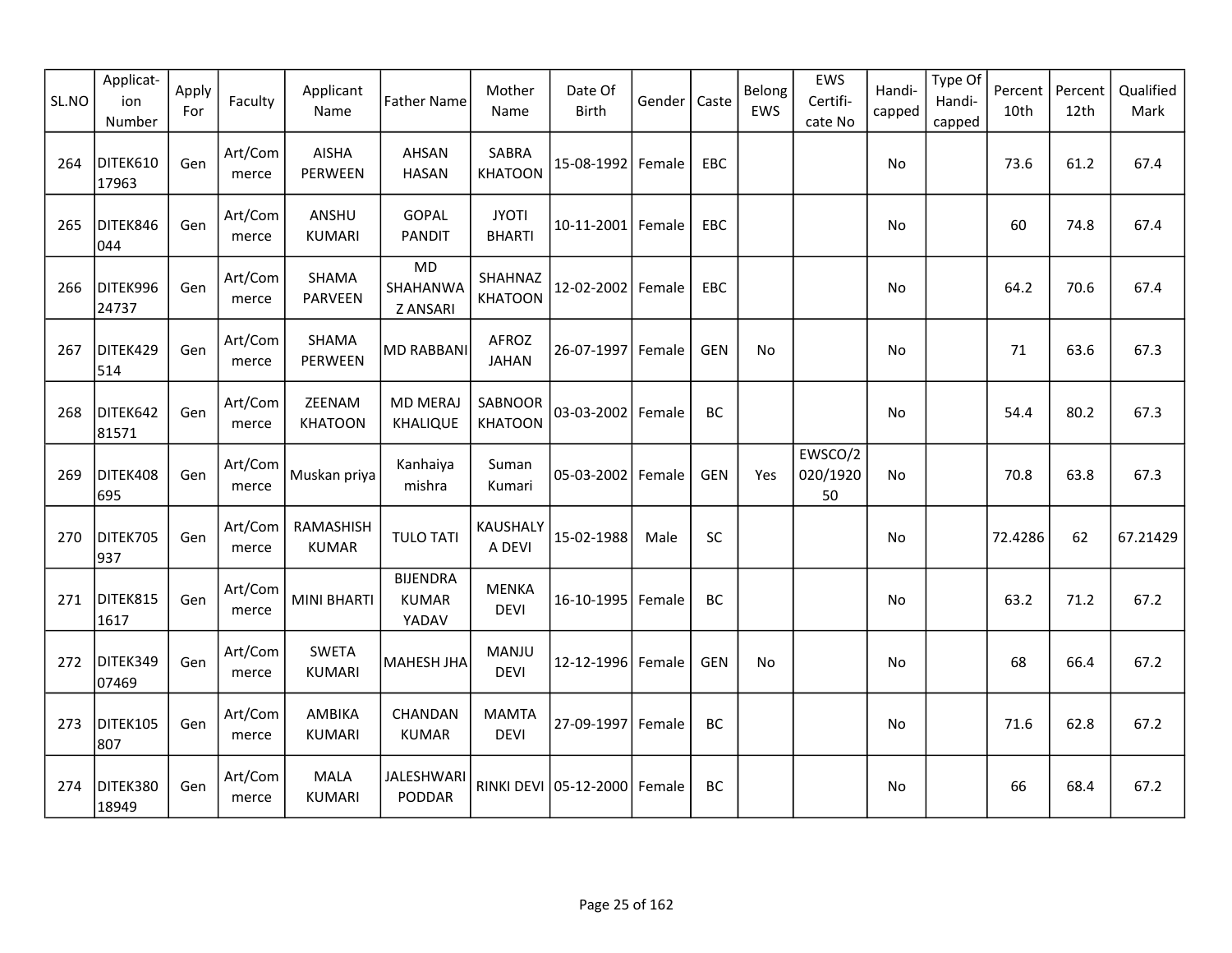| SL.NO | Applicat-<br>ion<br>Number | Apply<br>For | Faculty          | Applicant<br>Name         | <b>Father Name</b>                   | Mother<br>Name                 | Date Of<br><b>Birth</b> | Gender | Caste      | Belong<br>EWS | EWS<br>Certifi-<br>cate No | Handi-<br>capped | Type Of<br>Handi-<br>capped | Percent<br>10th | Percent<br>12th | Qualified<br>Mark |
|-------|----------------------------|--------------|------------------|---------------------------|--------------------------------------|--------------------------------|-------------------------|--------|------------|---------------|----------------------------|------------------|-----------------------------|-----------------|-----------------|-------------------|
| 275   | DITEK778<br>208            | Gen          | Art/Com<br>merce | SIPHAN<br><b>KUMARI</b>   | SHIVNARAYA<br>N PANDIT               | <b>LALITA</b><br><b>DEVI</b>   | 03-02-2002              | Female | EBC        |               |                            | No               |                             | 60              | 74.4            | 67.2              |
| 276   | DITEK439<br>287            | Gen          | Art/Com<br>merce | <b>RUBI KUMARI</b>        | <b>KAUSHAL</b><br><b>KUMAR</b>       |                                | PINKI DEVI 02-08-2002   | Female | EBC        |               |                            | No               |                             | 67.2            | 67.2            | 67.2              |
| 277   | DITEK640<br>390            | Gen          | Art/Com<br>merce | <b>MD MISTAR</b><br>ALAM  | MD<br><b>BASARAT</b><br><b>KARIM</b> | <b>MADINA</b><br><b>KHATUN</b> | 05-06-1994              | Male   | EBC        |               |                            | <b>No</b>        |                             | 62.4            | 71.8            | 67.1              |
| 278   | DITEK593<br>132            | Gen          | Art/Com<br>merce | <b>NEETU</b>              | <b>UMESH</b><br>RAJJAK               | PRAM<br>LATA                   | 08-11-1996              | Female | SC         |               |                            | No               |                             | 69              | 65.2            | 67.1              |
| 279   | DITEK143<br>975            | Gen          | Art/Com<br>merce | <b>JULI KUMARI</b>        | KAILASH<br><b>MAHTO</b>              | <b>GANGA</b><br><b>DEVI</b>    | 26-09-1999              | Female | EBC        |               |                            | No               |                             | 70              | 64.2            | 67.1              |
| 280   | DITEK564<br>975            | Gen          | Art/Com<br>merce | VARSHA<br><b>KUMARI</b>   | <b>BINOD SAH</b>                     | <b>SUNITA</b><br><b>DEVI</b>   | 04-11-2002 Female       |        | EBC        |               |                            | No               |                             | 67              | 67.2            | 67.1              |
| 281   | DITEK105<br>53923          | Gen          | Art/Com<br>merce | PRIYA<br><b>KUAMRI</b>    | <b>BANARASI</b><br>PRASAD SAH        |                                | RAMA DEVI 25-10-1992    | Female | EBC        |               |                            | No               |                             | 63.6            | 70.4            | 67                |
| 282   | DITEK926<br>325            | Gen          | Art/Com<br>merce | <b>HARSHA RAJ</b>         | <b>ASHOK</b><br><b>KUMAR</b>         | <b>VIMMI</b><br><b>DEVI</b>    | 15-01-1995              | Female | <b>SC</b>  |               |                            | No               |                             | 57              | 77              | 67                |
| 283   | DITEK372<br>31862          | Gen          | Art/Com<br>merce | ANNU<br><b>KUMARI</b>     | late indra<br>narayan<br>mahto       | kushma<br>devi                 | 28-02-1996 Female       |        | BC         |               |                            | No               |                             | 62.4            | 71.6            | 67                |
| 284   | DITEK826<br>795            | Gen          | Art/Com<br>merce | SUMAIYA<br><b>FARUQEE</b> | <b>MD UMAR</b><br><b>FARUQ</b>       | <b>NUSRAT</b><br><b>BANO</b>   | 31-12-1997 Female       |        | <b>GEN</b> | <b>No</b>     |                            | <b>No</b>        |                             | 60.6            | 73.4            | 67                |
| 285   | DITEK799<br>82439          | Gen          | Art/Com<br>merce | Bhawna<br><b>Bharti</b>   | Pramod<br><b>Kumar Singh</b>         |                                | Manju Devi 01-01-2000   | Female | <b>BC</b>  |               |                            | No               |                             | 65.8            | 68.2            | 67                |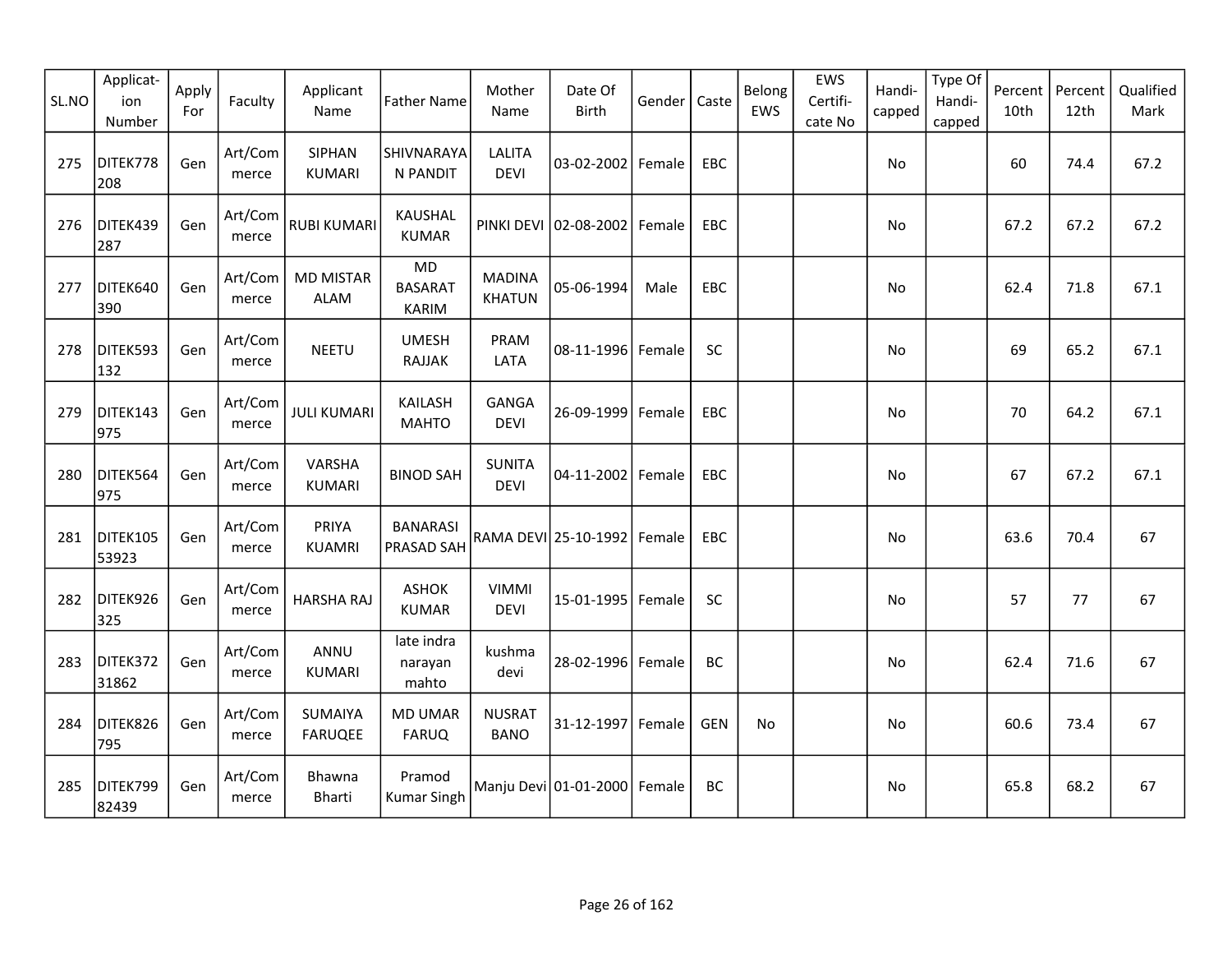| SL.NO | Applicat-<br>ion<br>Number | Apply<br>For | Faculty          | Applicant<br>Name                | <b>Father Name</b>                             | Mother<br>Name                 | Date Of<br><b>Birth</b>     | Gender | Caste      | Belong<br>EWS | EWS<br>Certifi-<br>cate No | Handi-<br>capped | Type Of<br>Handi-<br>capped | Percent<br>10th | Percent<br>12th | Qualified<br>Mark |
|-------|----------------------------|--------------|------------------|----------------------------------|------------------------------------------------|--------------------------------|-----------------------------|--------|------------|---------------|----------------------------|------------------|-----------------------------|-----------------|-----------------|-------------------|
| 286   | DITEK124<br>87896          | Gen          | Art/Com<br>merce | SIWANI<br><b>KUMARI</b>          | <b>BIJAY</b><br><b>KUMAR</b><br>YADAV          | <b>KAVITA</b><br><b>KUMARI</b> | 09-02-2001 Female           |        | BC         |               |                            | No               |                             | 74              | 60              | 67                |
| 287   | DITEK190<br>96561          | Gen          | Art/Com<br>merce | <b>SUMIT</b><br><b>KUMAR</b>     | <b>KIRNESH</b><br><b>KUMAR</b><br><b>KIRAN</b> |                                | VIBHA DEVI 09-04-1998       | Male   | BC         |               |                            | No               |                             | 76.4            | 57.4            | 66.9              |
| 288   | DITEK923<br>23766          | Gen          | Art/Com<br>merce | Puja Kumari                      | Daya<br>Shankar<br>Mishra                      | Kanchan<br>devi                | 19-08-1998 Female           |        | <b>GEN</b> | No            |                            | No               |                             | 77.2            | 56.6            | 66.9              |
| 289   | DITEK713<br>30211          | Gen          | Art/Com<br>merce | <b>ASHUTOSH</b><br><b>RANA</b>   | <b>JITENDRA</b><br>PRASAD<br>YADAV             | <b>NUTAN</b><br><b>DEVI</b>    | 16-12-1998                  | Male   | BC         |               |                            | No               |                             | 81.6            | 52.2            | 66.9              |
| 290   | DITEK781<br>598            | Gen          | Art/Com<br>merce | <b>AGYA BHARTI</b>               | <b>BHAGIRATH</b><br><b>BHARTI</b>              | SHOBHA<br><b>KUMARI</b>        | 15-08-2002   Female         |        | <b>EBC</b> |               |                            | No               |                             | 63.8            | 70              | 66.9              |
| 291   | DITEK568<br>514            | Gen          | Art/Com<br>merce | MEENU<br><b>KUMARI</b>           | SUNIL<br><b>KUMAR</b>                          |                                | USHA DEVI 24-06-1993 Female |        | EBC        |               |                            | No               |                             | 72.8            | 60.8            | 66.8              |
| 292   | DITEK454<br>725            | Gen          | merce            | Art/Com   krishn Kumar<br>Hajari | Jeevan Hajari                                  | Shrimati<br>Devi               | 27-11-1995                  | Male   | <b>SC</b>  |               |                            | No               |                             | 67.4            | 66.2            | 66.8              |
| 293   | DITEK527<br>1186           | Gen          | Art/Com<br>merce | POOJA<br><b>KUMARI</b>           | NITYANAND<br><b>THAKUR</b>                     | KAMESHW<br><b>ARI DEVI</b>     | 10-02-1997 Female           |        | <b>GEN</b> | <b>No</b>     |                            | No               |                             | 59.6            | 74              | 66.8              |
| 294   | DITEK821<br>444            | Gen          | Art/Com<br>merce | <b>SRISTI PRIYA</b>              | ANANDEEV<br>YADAV                              |                                | JUBLI DEVI 10-08-1999       | Female | BC         |               |                            | No               |                             | 63.2            | 70.4            | 66.8              |
| 295   | DITEK244<br>725            | Gen          | Art/Com<br>merce | ABHISHEK<br><b>KUMAR</b>         | TRIBHUWAN<br><b>KUMAR</b><br><b>MISHRA</b>     | SARITA<br><b>DEVI</b>          | 12-08-2000                  | Male   | <b>GEN</b> | Yes           | 113                        | No               |                             | 70.2            | 63.4            | 66.8              |
| 296   | DITEK480<br>19216          | Gen          | Art/Com<br>merce | <b>SANJU JHA</b>                 | GANESH<br><b>MISHRA</b>                        | SHARDA<br><b>DEVI</b>          | 05-02-1986 Female           |        | <b>GEN</b> | No            |                            | No               |                             | 68.1429         | 65.4            | 66.77143          |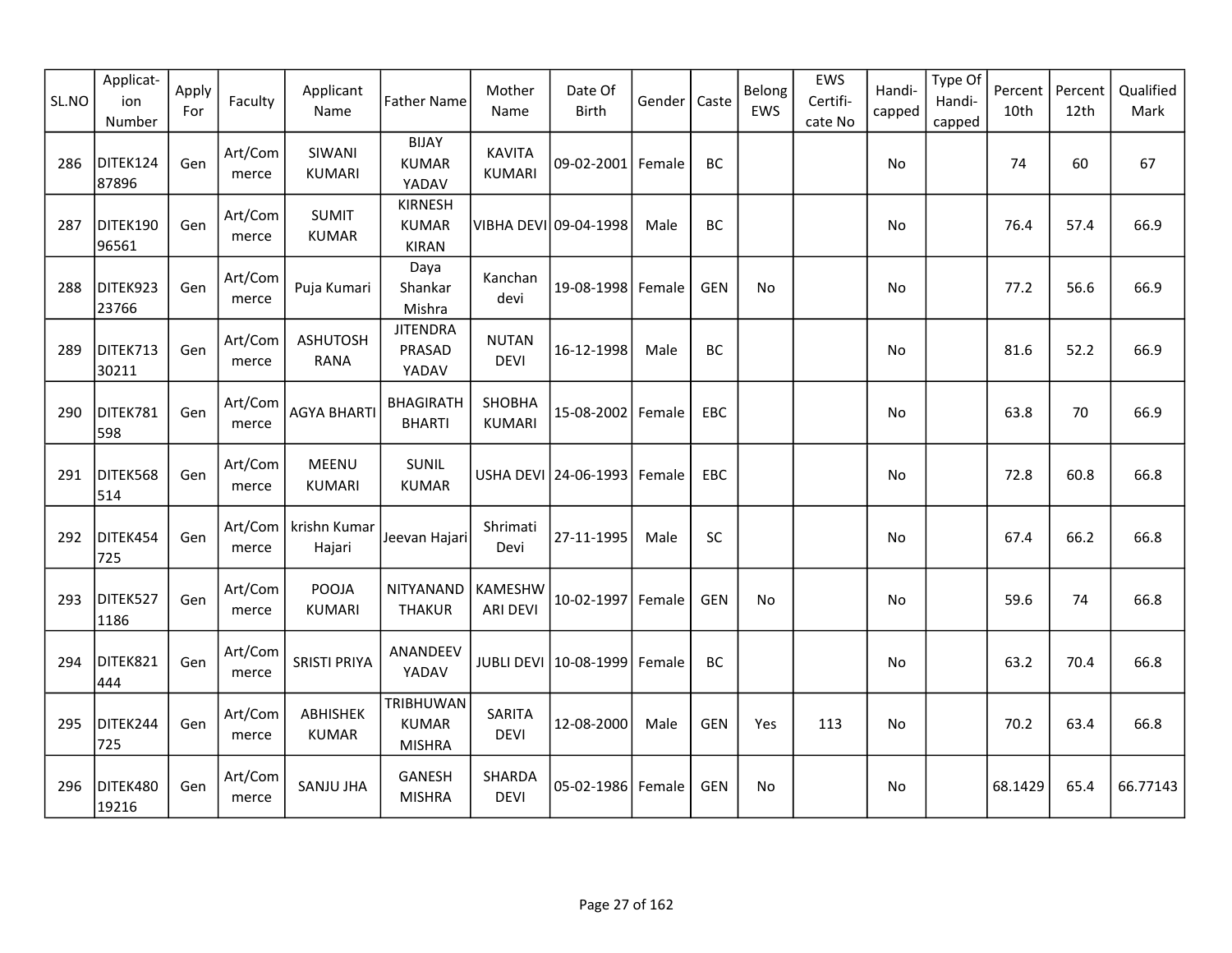| SL.NO | Applicat-<br>ion<br>Number | Apply<br>For | Faculty          | Applicant<br>Name               | <b>Father Name</b>                | Mother<br>Name              | Date Of<br>Birth               | Gender | Caste      | Belong<br>EWS | EWS<br>Certifi-<br>cate No | Handi-<br>capped | Type Of<br>Handi-<br>capped | Percent<br>10th | Percent<br>12th | Qualified<br>Mark |
|-------|----------------------------|--------------|------------------|---------------------------------|-----------------------------------|-----------------------------|--------------------------------|--------|------------|---------------|----------------------------|------------------|-----------------------------|-----------------|-----------------|-------------------|
| 297   | DITEK252<br>70927          | Gen          | Art/Com<br>merce | SANJANA<br><b>KUMARI</b>        | RAJENDRA<br>PODDAR                |                             | KIRAN DEVI 02-08-1989          | Female | BC         |               |                            | No               |                             | 62              | 71.4            | 66.7              |
| 298   | DITEK625<br>455            | Gen          | Art/Com<br>merce | SONAM<br><b>KUMARI</b>          | SHARVAN PD<br>YADAV               |                             | INDU DEVI 09-12-1993           | Female | BC         |               |                            | No               |                             | 66              | 67.4            | 66.7              |
| 299   | DITEK122<br>862            | Gen          | Art/Com<br>merce | <b>DAMINI</b><br><b>KUMARI</b>  | NANDLAL<br>YADAV                  |                             | ASHA DEVI 07-02-1994           | Female | BC         |               |                            | No               |                             | 69.2            | 64.2            | 66.7              |
| 300   | DITEK616<br>995            | Gen          | Art/Com<br>merce | <b>RENUKA</b><br><b>KUMARI</b>  | pulkit prasad<br>singh            | premlata<br>devi            | 10-01-1997                     | Female | BC         |               |                            | No               |                             | 73.4            | 60              | 66.7              |
| 301   | DITEK693<br>002            | Gen          | Art/Com<br>merce | PUJA KUMARI                     | <b>DEVO</b><br><b>PANDIT</b>      | SULEKHA<br><b>DEVI</b>      | 05-04-1998 Female              |        | EBC        |               |                            | No               |                             | 70.8            | 62.6            | 66.7              |
| 302   | DITEK743<br>071            | Gen          | Art/Com<br>merce | Roshani<br>kumari               | Vidya Nand<br>Mishra              | Manimala<br>devi            | 30-06-1998                     | Female | <b>GEN</b> | No            |                            | No               |                             | 57.6            | 75.8            | 66.7              |
| 303   | DITEK137<br>60257          | Gen          | Art/Com<br>merce | <b>BITTU</b><br><b>KUMAR</b>    | SHAMBHU<br><b>THAKUR</b>          | <b>MEERA</b><br><b>DEVI</b> | 11-01-2001                     | Male   | EBC        |               |                            | No               |                             | 61.2            | 72.2            | 66.7              |
| 304   | DITEK680<br>277            | Gen          | Art/Com<br>merce | Sagufta naz                     | Sarfaraj alam                     | Najara<br>begum             | 05-09-2002                     | Female | EBC        |               |                            | No               |                             | 54              | 79.4            | 66.7              |
| 305   | DITEK645<br>02963          | Gen          | Art/Com<br>merce | MD<br><b>MUSARRAF</b><br>ANSARI | <b>MD SALMAN</b><br><b>ANSARI</b> | SULTANA<br><b>KHATOON</b>   | 17-09-2002                     | Male   | EBC        |               |                            | No               |                             | 63.2            | 70.2            | 66.7              |
| 306   | DITEK560<br>272            | Gen          | Art/Com<br>merce | <b>RUPAM</b><br><b>KUMARI</b>   | PARSHURAM<br>SINGH                |                             | ANITA DEVI 03-04-2003   Female |        | BC         |               |                            | No               |                             | 64.4            | 69              | 66.7              |
| 307   | DITEK186<br>658            | Gen          | Art/Com<br>merce | Nisha Kumari                    | Vinod Sah                         |                             | Putul Devi   20-01-1993        | Female | EBC        |               |                            | No               |                             | 63.2            | 70              | 66.6              |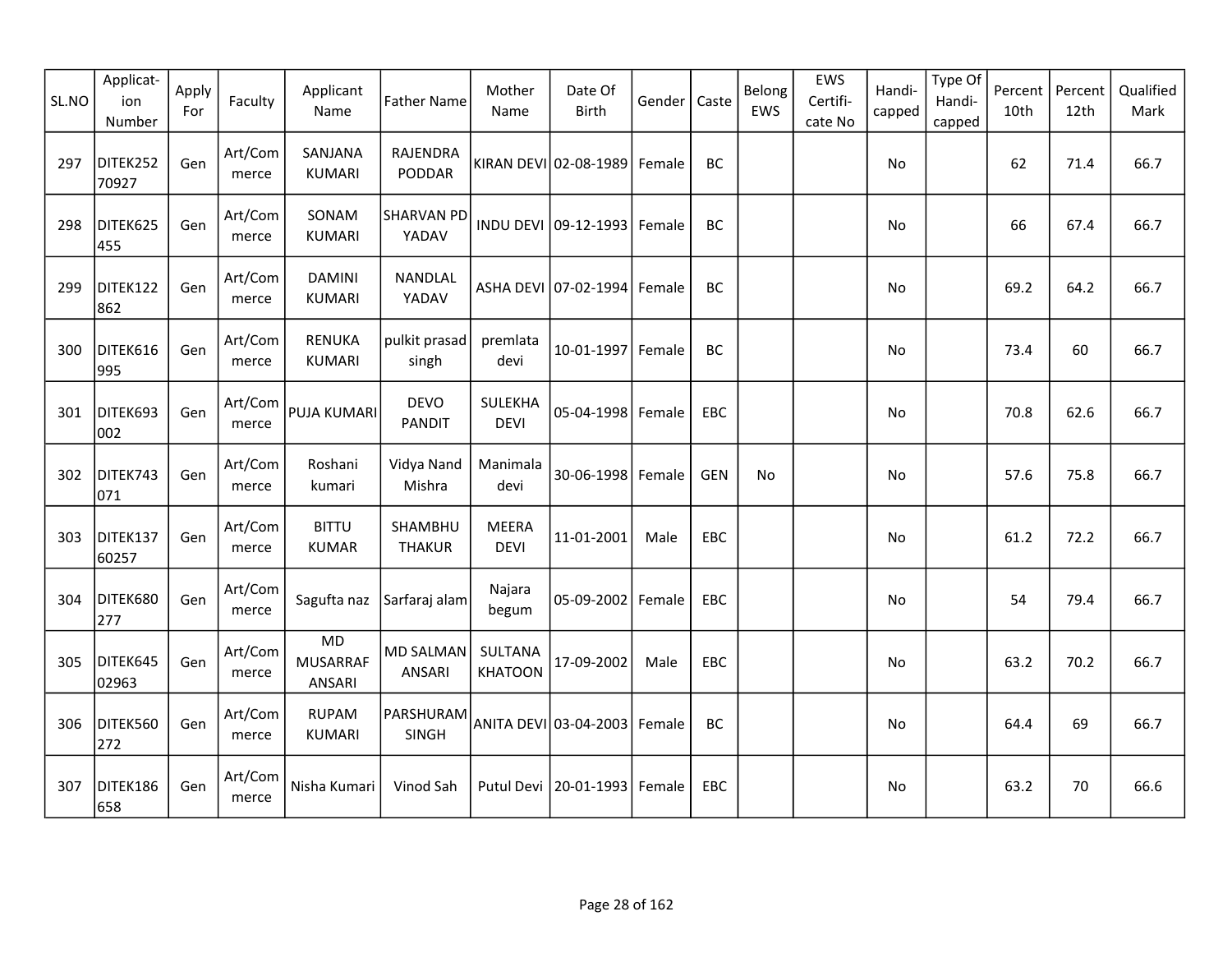| SL.NO | Applicat-<br>ion<br>Number | Apply<br>For | Faculty          | Applicant<br>Name                   | <b>Father Name</b>                | Mother<br>Name                         | Date Of<br><b>Birth</b> | Gender | Caste      | Belong<br>EWS | EWS<br>Certifi-<br>cate No | Handi-<br>capped | Type Of<br>Handi-<br>capped | Percent<br>10th | Percent<br>12th | Qualified<br>Mark |
|-------|----------------------------|--------------|------------------|-------------------------------------|-----------------------------------|----------------------------------------|-------------------------|--------|------------|---------------|----------------------------|------------------|-----------------------------|-----------------|-----------------|-------------------|
| 308   | DITEK579<br>37247          | Gen          | Art/Com<br>merce | <b>SUSHMA</b><br><b>KUMARI</b>      | JAIPRAKASH SHIROMAN<br>SAH        | I DEVI                                 | $10 - 01 - 1995$        | Female | EBC        |               |                            | Yes              | OH                          | 69.2            | 64              | 66.6              |
| 309   | DITEK539<br>41205          | Gen          | Art/Com<br>merce | <b>NITISH</b><br><b>KUMAR</b>       | <b>TUNAY</b><br>SINGH             | <b>SHANTI</b><br><b>DEVI</b>           | 31-01-1997              | Male   | BC         |               |                            | No               |                             | 76.6            | 56.6            | 66.6              |
| 310   | DITEK429<br>79098          | Gen          | Art/Com<br>merce | <b>BHARTI</b><br><b>KUMARI</b>      | SATYNARAY<br>AN SHARMA            | <b>SAVITRI</b><br><b>DEVI</b>          | 12-10-1997 Female       |        | EBC        |               |                            | No               |                             | 68.4            | 64.8            | 66.6              |
| 311   | DITEK220<br>672            | Gen          | Art/Com<br>merce | <b>ARCHANA</b><br><b>RANI RAWAT</b> | <b>ANIL KUMAR</b><br><b>RAWAT</b> | <b>NISHA</b><br><b>RAWAT</b>           | 02-10-1998 Female       |        | SC         |               |                            | No               |                             | 60              | 73.2            | 66.6              |
| 312   | DITEK435<br>36689          | Gen          | Art/Com<br>merce | ZEENAT<br>PERWEEN                   | <b>MD AHMAD</b>                   | <b>BIBI</b><br>SHAHNAZ<br><b>BEGAM</b> | 17-01-2000              | Female | <b>EBC</b> |               |                            | No.              |                             | 64.2            | 69              | 66.6              |
| 313   | DITEK241<br>4596           | Gen          | Art/Com<br>merce | <b>KHUSHBOO</b><br><b>KUMARI</b>    | <b>ASHOK</b><br>SHARMA            | <b>RITA DEVI</b>                       | 05-04-2000 Female       |        | EBC        |               |                            | No               |                             | 53.2            | 80              | 66.6              |
| 314   | DITEK353<br>305            | Gen          | Art/Com<br>merce | ANJU<br><b>KUMARI</b>               | <b>GULO SINGH</b>                 | <b>JAYMANTI</b><br><b>DEVI</b>         | 06-08-2001 Female       |        | BC         |               |                            | No               |                             | 62.4            | 70.8            | 66.6              |
| 315   | DITEK150<br>790            | Gen          | Art/Com<br>merce | <b>RUPAM</b><br><b>KUMARI</b>       | <b>BIRENDRA</b><br><b>DAS</b>     | PHULO<br><b>DEVI</b>                   | 05-03-2002 Female       |        | SC         |               |                            | No               |                             | 57.2            | 76              | 66.6              |
| 316   | DITEK590<br>091            | Gen          | Art/Com<br>merce | <b>PINKI</b><br><b>KUMARI</b>       | <b>BALRAM</b><br>YADAV            | <b>LALITA</b><br><b>DEVI</b>           | 14-01-1989 Female       |        | BC         |               |                            | No               |                             | 58.2857         | 74.8            | 66.54286          |
| 317   | DITEK355<br>057            | Gen          | Art/Com<br>merce | Tannu Kumari                        | Dinesh<br>Thakur                  | Juli Devi                              | 15-07-1996 Female       |        | BC         |               |                            | No               |                             | 67.6            | 65.4            | 66.5              |
| 318   | DITEK455<br>354            | Gen          | Art/Com<br>merce | AMARJEET<br><b>KUMAR</b>            | RAMBARAN<br>YADAV                 |                                        | GITA DEVI 08-11-1997    | Male   | BC         |               |                            | No.              |                             | 60.8            | 72.2            | 66.5              |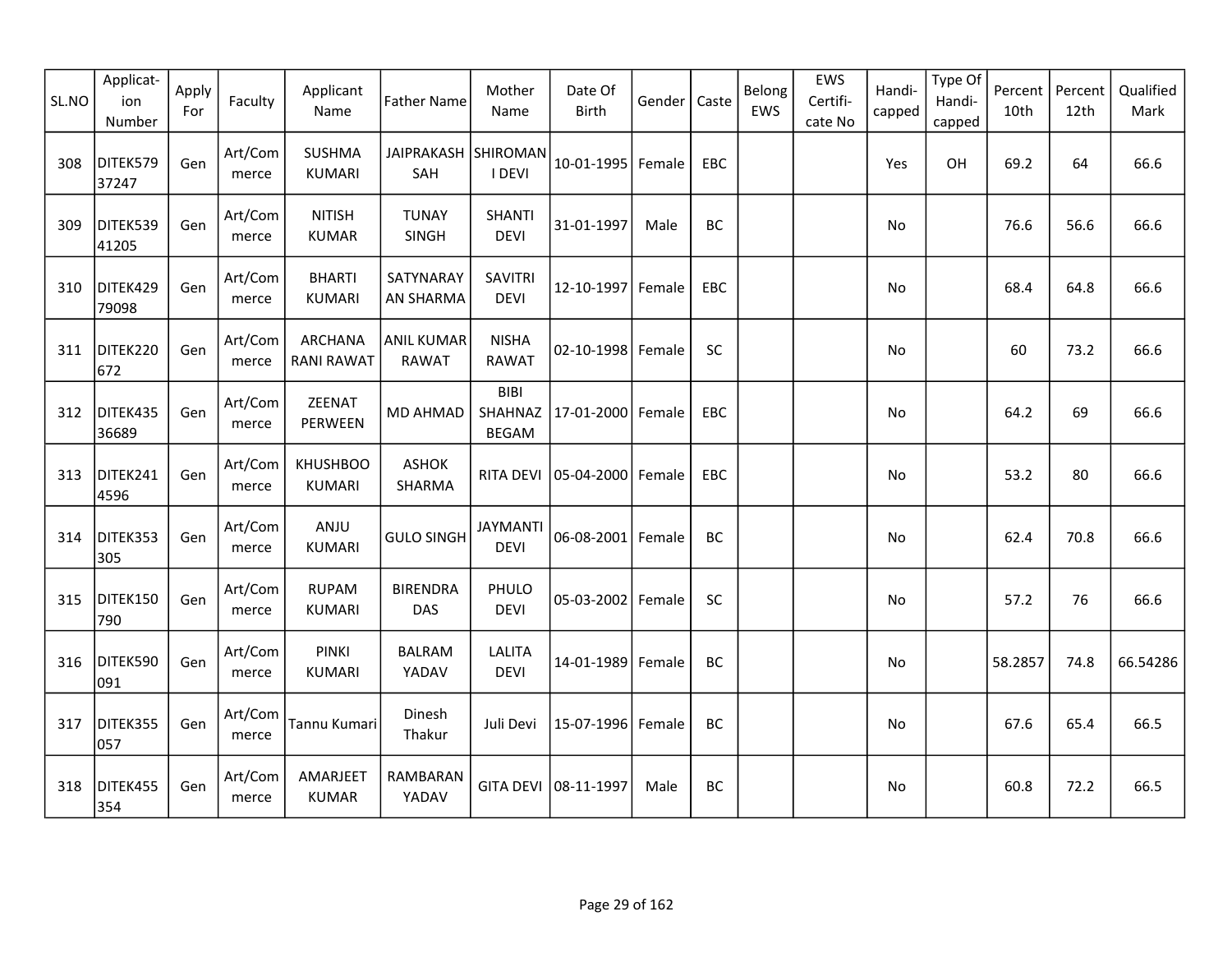| SL.NO | Applicat-<br>ion<br>Number | Apply<br>For | Faculty          | Applicant<br>Name                 | <b>Father Name</b>                              | Mother<br>Name                 | Date Of<br>Birth    | Gender | Caste      | Belong<br>EWS | EWS<br>Certifi-<br>cate No         | Handi-<br>capped | Type Of<br>Handi-<br>capped | Percent<br>10th | Percent<br>12th | Qualified<br>Mark |
|-------|----------------------------|--------------|------------------|-----------------------------------|-------------------------------------------------|--------------------------------|---------------------|--------|------------|---------------|------------------------------------|------------------|-----------------------------|-----------------|-----------------|-------------------|
| 319   | DITEK729<br>68936          | Gen          | Art/Com<br>merce | <b>ASHISH</b><br><b>KUMAR</b>     | <b>ABHINANDA</b><br>N PASWAN                    | <b>BABY</b><br><b>KUMARI</b>   | 20-01-2000          | Male   | SC         |               |                                    | No               |                             | 74.6            | 58.4            | 66.5              |
| 320   | DITEK101<br>69257          | Gen          | Art/Com<br>merce | <b>ANUPRIYA</b><br><b>KUMARI</b>  | KAMLESHW<br><b>ARI PASWAN</b>                   | <b>RITA DEVI</b>               | 10-06-1998          | Female | SC         |               |                                    | No               |                             | 63.2            | 69.6            | 66.4              |
| 321   | DITEK186<br>95717          | Gen          | Art/Com<br>merce | <b>RADHIKA</b>                    | <b>RABINDRA</b><br><b>KUMAR</b><br><b>GUPTA</b> | SANGEETA<br><b>GUPTA</b>       | 13-02-2000 Female   |        | EBC        |               |                                    | No               |                             | 70              | 62.8            | 66.4              |
| 322   | DITEK356<br>22483          | Gen          | Art/Com<br>merce | <b>NEHA</b><br><b>KUMARI</b>      | SANTOSH<br>SONI                                 | <b>MUNNI</b><br><b>DEVI</b>    | 19-02-2001          | Female | BC         |               |                                    | No               |                             | 67              | 65.8            | 66.4              |
| 323   | DITEK994<br>955            | Gen          | Art/Com<br>merce | <b>SWETA</b><br><b>KUMARI</b>     | VIDYANAND<br><b>JHA</b>                         | MANJU<br><b>DEVI</b>           | $02 - 04 - 2001$    | Female | <b>GEN</b> | Yes           | EWSDM/2<br>020/0308<br>$\mathbf 2$ | No.              |                             | 67.4            | 65.4            | 66.4              |
| 324   | DITEK801<br>766            | Gen          | Art/Com<br>merce | <b>SHWETA</b><br><b>KUMARI</b>    | <b>SUBODH</b><br>SINGH                          | <b>PUSHPA</b><br><b>DEVI</b>   | 08-01-2002   Female |        | <b>BC</b>  |               |                                    | No               |                             | 64.8            | 68              | 66.4              |
| 325   | DITEK473<br>31167          | Gen          | Art/Com<br>merce | SEEMA                             | <b>DEVENDER</b>                                 | <b>LALITA</b>                  | 15-07-1997          | Female | SC         |               |                                    | No               |                             | 74              | 58.667          | 66.33333          |
| 326   | DITEK501<br>04845          | Gen          | Art/Com<br>merce | <b>ANKITA</b><br><b>KUMARI</b>    | KAILASH<br>PRASAD<br><b>SINGH</b>               | SHAKUNTA<br>LA DEVI            | 25-06-1995          | Female | <b>GEN</b> | No.           |                                    | No               |                             | 66.4            | 66.2            | 66.3              |
| 327   | DITEK518<br>49006          | Gen          | Art/Com<br>merce | <b>MUKESH</b><br><b>KUMAR</b>     | <b>MAHESH</b><br>SHARMA                         | <b>SUNITA</b><br><b>DEVI</b>   | 18-07-1996          | Male   | EBC        |               |                                    | No               |                             | 70.2            | 62.4            | 66.3              |
| 328   | DITEK906<br>83919          | Gen          | Art/Com<br>merce | <b>MANISHA</b><br><b>BHARTI</b>   | SHAILENDRA<br><b>KUMAR</b>                      | <b>REKHA</b><br><b>DEVI</b>    | 18-12-1998 Female   |        | SC         |               |                                    | <b>No</b>        |                             | 66.2            | 66.4            | 66.3              |
| 329   | DITEK575<br>57309          | Gen          | Art/Com<br>merce | <b>MUSARRAT</b><br><b>PARWEEN</b> | <b>MD IKLAM</b>                                 | <b>NUSRAT</b><br><b>KHATUN</b> | 15-04-2001 Female   |        | <b>GEN</b> | Yes           | EWSCO/2<br>021/2640<br>29          | <b>No</b>        |                             | 56.2            | 76.4            | 66.3              |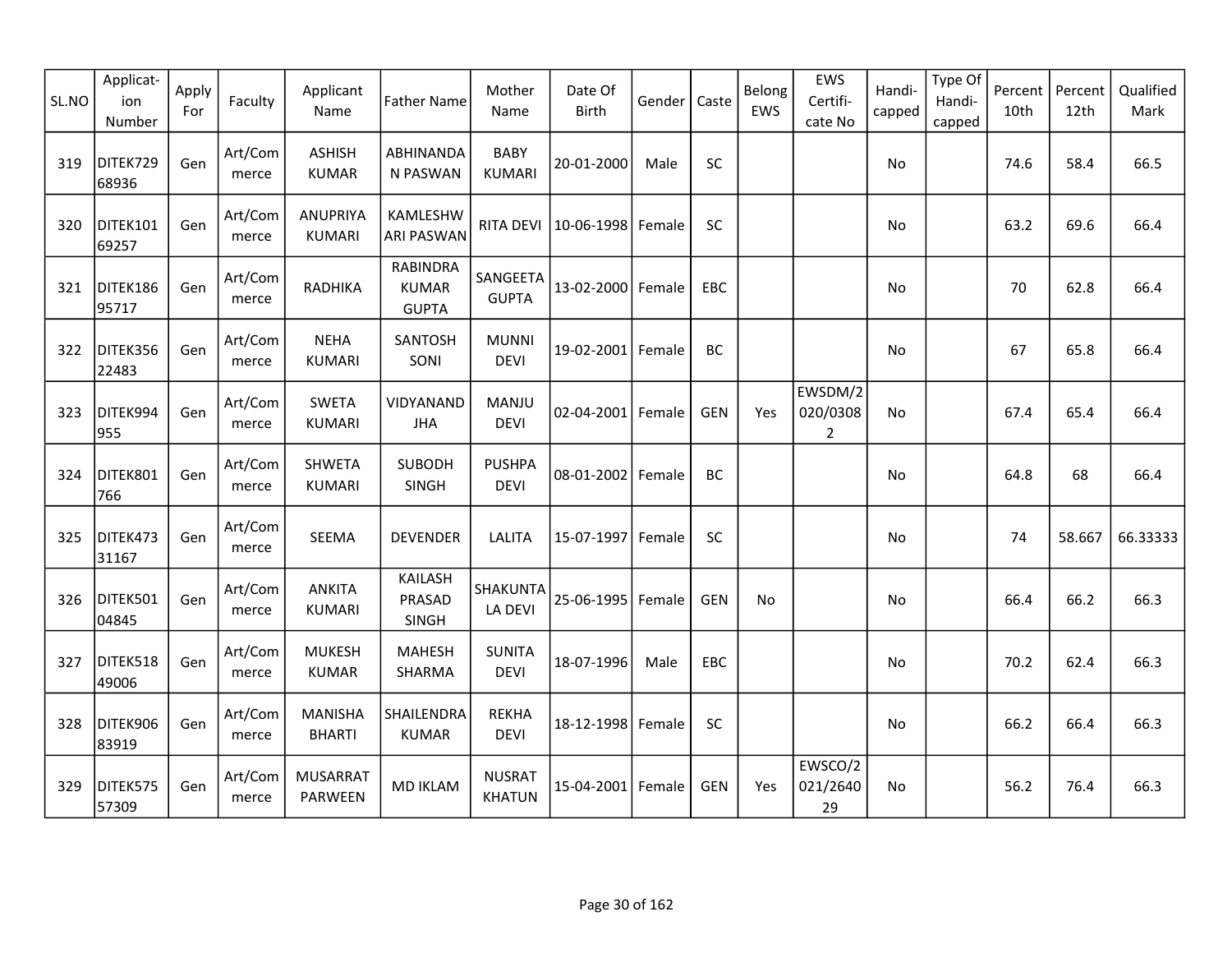| SL.NO | Applicat-<br>ion<br>Number | Apply<br>For | Faculty          | Applicant<br>Name               | <b>Father Name</b>                           | Mother<br>Name                | Date Of<br>Birth              | Gender | Caste      | Belong<br>EWS | EWS<br>Certifi-<br>cate No | Handi-<br>capped | Type Of<br>Handi-<br>capped | Percent<br>10th | Percent<br>12th | Qualified<br>Mark |
|-------|----------------------------|--------------|------------------|---------------------------------|----------------------------------------------|-------------------------------|-------------------------------|--------|------------|---------------|----------------------------|------------------|-----------------------------|-----------------|-----------------|-------------------|
| 330   | DITEK591<br>273            | Gen          | Art/Com<br>merce | <b>ROSHAN</b><br><b>KUMAR</b>   | <b>BALESHWAR</b><br>SINGH                    | <b>MEERA</b><br><b>DEVI</b>   | 20-09-2001                    | Male   | EBC        |               |                            | No               |                             | 64.4            | 68.2            | 66.3              |
| 331   | DITEK988<br>371            | Gen          | Art/Com<br>merce | SHEROMANI<br><b>KUMARI</b>      | SAGAR SADA                                   | <b>BHIKHANE</b><br>E DEVI     | $01 - 01 - 1993$              | Female | SC         |               |                            | No               |                             | 62.6            | 69.8            | 66.2              |
| 332   | DITEK687<br>37892          | Gen          | Art/Com<br>merce | <b>KRISHNA</b><br><b>KUMAR</b>  | SHIVNANDA<br><b>N TANTI</b>                  | RAMRATI<br><b>DEVI</b>        | 25-02-1994                    | Male   | SC         |               |                            | No               |                             | 68.4            | 64              | 66.2              |
| 333   | DITEK630<br>181            | Gen          | Art/Com<br>merce | <b>MD ALI</b>                   | MD DOULAT                                    | <b>SAIRA</b><br><b>BANO</b>   | 08-05-1994                    | Male   | EBC        |               |                            | No               |                             | 65.8            | 66.6            | 66.2              |
| 334   | DITEK291<br>211            | Gen          | Art/Com<br>merce | <b>MANISHA</b><br><b>KUMARI</b> | LAXMAN<br>PANDIT                             | KAJOMA<br><b>DEVI</b>         | 02-02-2002                    | Female | EBC        |               |                            | No               |                             | 52.8            | 79.6            | 66.2              |
| 335   | DITEK994<br>215            | Gen          | Art/Com<br>merce | <b>DEZY KUMARI</b>              | <b>ASHOK</b><br><b>KUMAR</b><br><b>SINGH</b> |                               | RENU DEVI 06-03-2003   Female |        | <b>EBC</b> |               |                            | No.              |                             | 62              | 70.4            | 66.2              |
| 336   | DITEK286<br>274            | Gen          | Art/Com<br>merce | <b>AYUSH Kumar</b>              | Jayjayram<br>yadav                           |                               | Anita Devi   02-04-2003       | Male   | BC         |               |                            | No               |                             | 65.8            | 66.6            | 66.2              |
| 337   | DITEK574<br>43459          | Gen          | Art/Com<br>merce | ANJALI<br><b>KUMARI</b>         | <b>HEMCHAND</b><br><b>RA KUMAR</b>           | <b>NIRMALA</b><br><b>DEVI</b> | 05-03-1983 Female             |        | BC         |               |                            | No               |                             | 51.1429         | 81.222          | 66.18254          |
| 338   | DITEK100<br>98278          | Gen          | Art/Com<br>merce | <b>JYOTISH</b><br><b>KUMAR</b>  | <b>MANOHAR</b><br>SHARMA                     | SITA DEVI                     | 24-01-1995                    | Male   | SC         |               |                            | No               |                             | 66.8            | 65.4            | 66.1              |
| 339   | DITEK182<br>337            | Gen          | Art/Com<br>merce | PRADEEP<br><b>KUMAR</b>         | <b>VINOD</b><br><b>TANTI</b>                 |                               | SONY DEVI 05-02-1999          | Male   | SC         |               |                            | <b>No</b>        |                             | 73.4            | 58.8            | 66.1              |
| 340   | DITEK681<br>158            | Gen          | Art/Com<br>merce | Sarvan Kuma                     | <b>TARNI</b><br><b>MANDAL</b>                |                               | MINA DEVI 05-02-1999          | Male   | <b>EBC</b> |               |                            | No.              |                             | 70.6            | 61.6            | 66.1              |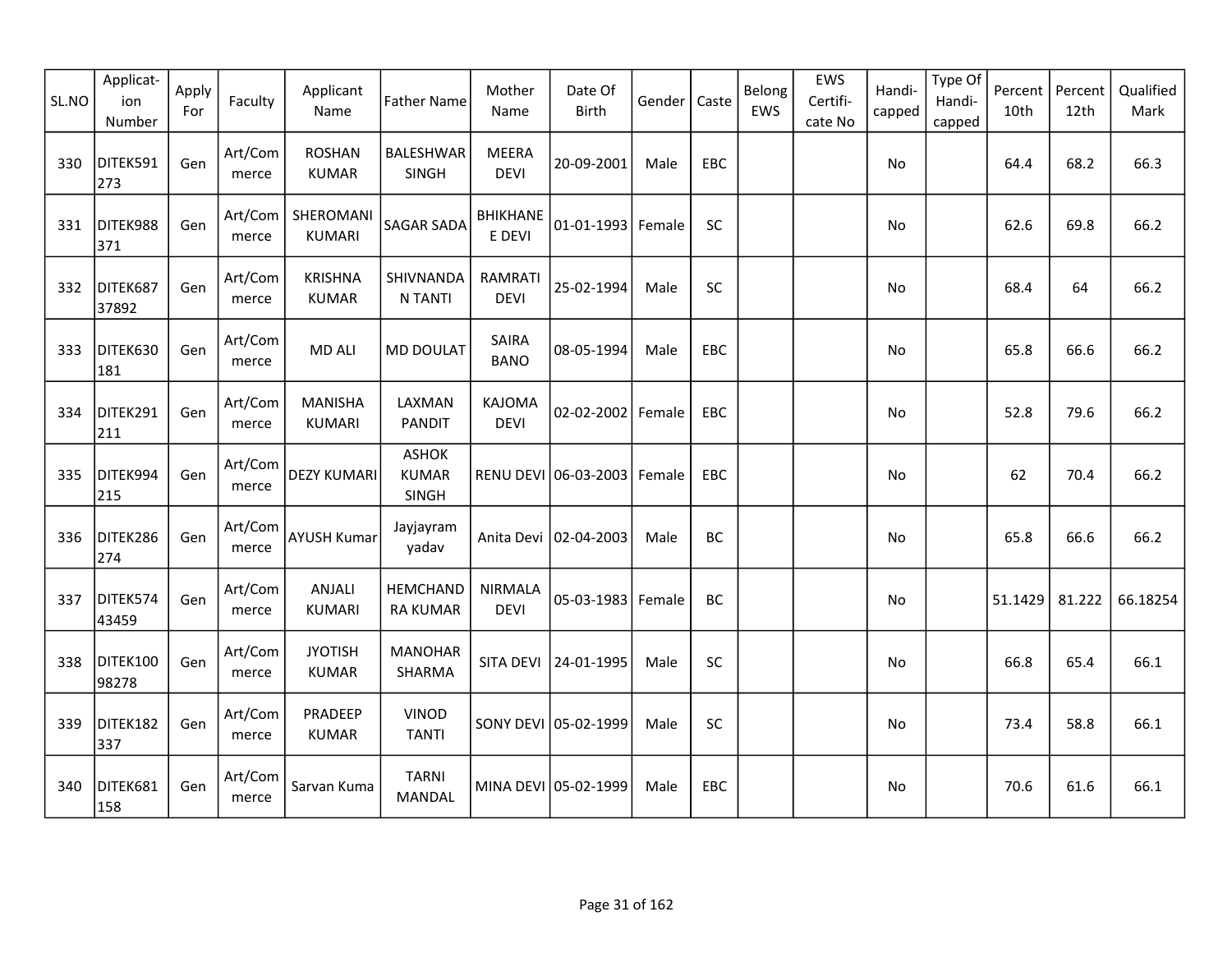| SL.NO | Applicat-<br>ion<br>Number | Apply<br>For | Faculty          | Applicant<br>Name               | <b>Father Name</b>              | Mother<br>Name                | Date Of<br><b>Birth</b>         | Gender | Caste      | Belong<br>EWS | EWS<br>Certifi-<br>cate No | Handi-<br>capped | Type Of<br>Handi-<br>capped | Percent<br>10th | Percent<br>12th | Qualified<br>Mark |
|-------|----------------------------|--------------|------------------|---------------------------------|---------------------------------|-------------------------------|---------------------------------|--------|------------|---------------|----------------------------|------------------|-----------------------------|-----------------|-----------------|-------------------|
| 341   | DITEK951<br>056            | Gen          | Art/Com<br>merce | ANJU<br><b>KUMARI</b>           | <b>JAY JAY</b><br>PODDAR        | <b>MUNNI</b><br><b>DEVI</b>   | 07-03-1999 Female               |        | EBC        |               |                            | No               |                             | 64.2            | 68              | 66.1              |
| 342   | DITEK808<br>83             | Gen          | Art/Com<br>merce | <b>SURBHI</b><br><b>KUMARI</b>  | <b>GANESH</b><br>SINGH          | <b>SUDHA</b><br><b>DEVI</b>   | 15-07-2002                      | Female | BC         |               |                            | No               |                             | 65.6            | 66.6            | 66.1              |
| 343   | DITEK910<br>758            | Gen          | Art/Com<br>merce | <b>PUSHPA</b><br><b>KUMARI</b>  | <b>PUNIT</b><br>YADAV           |                               | GITA DEVI   28-11-1998   Female |        | BC         |               |                            | No               |                             | 68              | 64              | 66                |
| 344   | DITEK915<br>26971          | Gen          | Art/Com<br>merce | <b>MADHVI</b><br><b>KUMARI</b>  | <b>ASHOK</b><br><b>KUMAR</b>    | RANJU<br><b>DEVI</b>          | 18-12-1998 Female               |        | SC         |               |                            | No               |                             | 62.4            | 69.6            | 66                |
| 345   | DITEK370<br>235            | Gen          | Art/Com<br>merce | <b>KALPANA</b><br><b>BHARTI</b> | AWADH<br><b>KISHOR RAM</b>      | <b>ANITA</b><br><b>KUMARI</b> | 15-02-1999                      | Female | SC         |               |                            | No               |                             | 59.6            | 72.4            | 66                |
| 346   | DITEK651<br>96710          | Gen          | Art/Com<br>merce | <b>VISHAL</b><br>ANAND          | <b>VIKASH</b><br><b>KUMAR</b>   |                               | USHA DEVI 12-03-1999            | Male   | EBC        |               |                            | No               |                             | 57.8            | 74.2            | 66                |
| 347   | DITEK693<br>968            | Gen          | Art/Com<br>merce | Prashant<br>Priyadarshi         | Maheswar<br>Sahu                | Rita Kumari 15-08-1999        |                                 | Male   | EBC        |               |                            | No               |                             | 72              | 60              | 66                |
| 348   | DITEK847<br>541            | Gen          | Art/Com<br>merce | <b>KAMANI</b><br><b>KUMARI</b>  | <b>MANIKANT</b><br>SHARMA       |                               | RITA DEVI   15-07-2002   Female |        | EBC        |               |                            | No               |                             | 58.2            | 73.8            | 66                |
| 349   | DITEK821<br>96211          | Gen          | Art/Com<br>merce | <b>RINTU</b><br><b>KUMAR</b>    | SANT<br><b>KUMAR</b><br>YADAV   | <b>RAMBHA</b><br><b>DEVI</b>  | 05-01-2003   Female             |        | BC         |               |                            | No               |                             | 59.2            | 72.8            | 66                |
| 350   | DITEK620<br>305            | Gen          | Art/Com<br>merce | DHRAMVEER<br><b>BHARTI</b>      | <b>KAILASH</b><br><b>BHARTI</b> | SHIWANI<br><b>DEVI</b>        | 15-08-1993                      | Male   | SC         |               |                            | No               |                             | 55.3333         | 76.6            | 65.96667          |
| 351   | DITEK960<br>50466          | Gen          | Art/Com<br>merce | Arti kumari                     | Naval kishor<br>sahu            | Dharam<br>shila devi          | 03-06-1994 Female               |        | <b>EBC</b> |               |                            | No               |                             | 63.6            | 68.2            | 65.9              |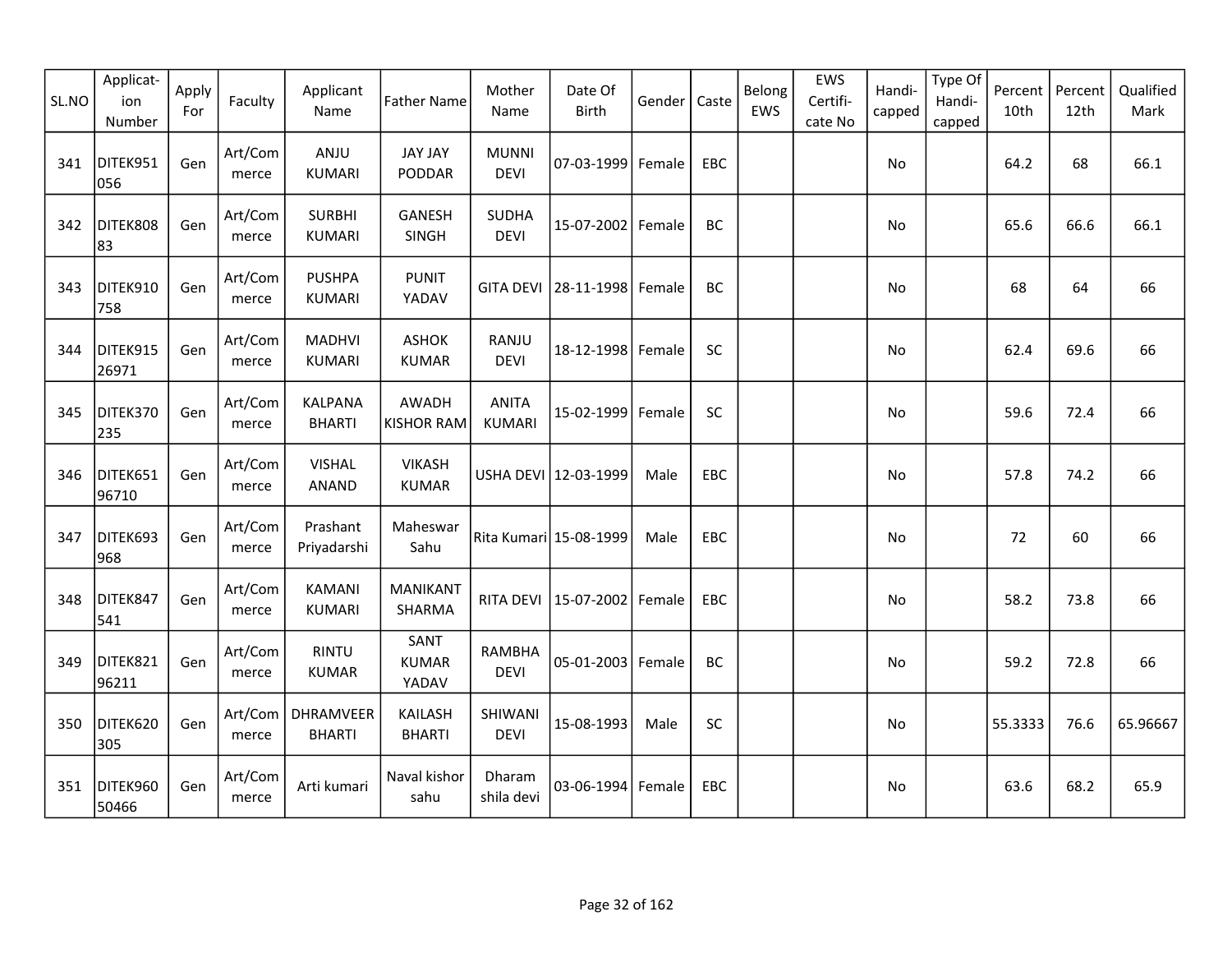| SL.NO | Applicat-<br>ion<br>Number | Apply<br>For | Faculty          | Applicant<br>Name                 | <b>Father Name</b>                              | Mother<br>Name               | Date Of<br><b>Birth</b>         | Gender | Caste      | Belong<br>EWS | EWS<br>Certifi-<br>cate No | Handi-<br>capped | Type Of<br>Handi-<br>capped | Percent<br>10th | Percent<br>12th | Qualified<br>Mark |
|-------|----------------------------|--------------|------------------|-----------------------------------|-------------------------------------------------|------------------------------|---------------------------------|--------|------------|---------------|----------------------------|------------------|-----------------------------|-----------------|-----------------|-------------------|
| 352   | DITEK222<br>01797          | Gen          | Art/Com<br>merce | SONAL<br><b>KUMARI</b>            | <b>DEVENDRA</b><br><b>NATH SAHAY</b>            | <b>KALANI</b><br><b>DEVI</b> | 18-11-1997                      | Female | <b>GEN</b> | No            |                            | No               |                             | 56.8            | 75              | 65.9              |
| 353   | DITEK657<br>829            | Gen          | Art/Com<br>merce | <b>RINKU</b><br><b>KUMARI</b>     | RAMCHAND<br><b>RA PRASAD</b><br>SINGH           |                              | ASHA DEVI   25-02-1998   Female |        | BC         |               |                            | No               |                             | 64.6            | 67.2            | 65.9              |
| 354   | DITEK801<br>100            | Gen          | Art/Com<br>merce | <b>RADHA</b><br><b>KUMARI</b>     | <b>DEVENDRA</b><br><b>KUMAR</b><br><b>SINGH</b> | <b>MEERA</b><br><b>SINHA</b> | 14-12-1998 Female               |        | EBC.       |               |                            | No               |                             | 66.4            | 65.4            | 65.9              |
| 355   | DITEK874<br>530            | Gen          | Art/Com<br>merce | SAVITA<br><b>KUMARI</b>           | <b>RAMJAPO</b><br><b>MAHTO</b>                  | <b>NILAM</b><br><b>DEVI</b>  | 15-01-2000                      | Female | BC.        |               |                            | <b>No</b>        |                             | 66.8            | 65              | 65.9              |
| 356   | DITEK718<br>150            | Gen          | merce            | Art/Com   DHARMENDR<br>A KUMAR    | <b>SHREE</b><br>RAMCHAND<br><b>RA SAH</b>       |                              |                                 | Male   | <b>EBC</b> |               |                            | No               |                             | 57              | 74.8            | 65.9              |
| 357   | DITEK115<br>855            | Gen          | Art/Com<br>merce | <b>KUMARI</b><br>RATANPRIYA       | <b>DEVENDRA</b><br><b>NATH</b><br>CHOUDHARI     |                              | SHAIL DEVI 15-01-1994           | Female | <b>GEN</b> | No            |                            | No               |                             | 70.8            | 60.8            | 65.8              |
| 358   | DITEK295<br>18820          | Gen          | Art/Com<br>merce | <b>GURUDEV</b><br><b>KUMAR</b>    | <b>UPENDRA</b><br>SAH                           | MAHAKAL<br>A DEVI            | 06-03-1998                      | Male   | EBC        |               |                            | No               |                             | 65.2            | 66.4            | 65.8              |
| 359   | DITEK593<br>4171           | Gen          | Art/Com<br>merce | <b>NAWAL</b><br><b>KISHOR ROY</b> | <b>GULAB ROY</b>                                | KUSHESHW<br><b>ARI DEVI</b>  | 31-07-1998                      | Male   | EBC        |               |                            | No               |                             | 74.6            | 57              | 65.8              |
| 360   | DITEK836<br>42322          | Gen          | Art/Com<br>merce | <b>VINIT KUMAR</b>                | <b>MANOJ</b><br>PRASAD<br><b>GUPTA</b>          |                              | RENU DEVI 14-01-1999            | Male   | BC         |               |                            | Yes              | <b>HH</b>                   | 67.6            | 64              | 65.8              |
| 361   | DITEK275<br>35296          | Gen          | Art/Com<br>merce | CHANDA<br><b>KUMARI</b>           | <b>PULKIT</b><br>SINGH                          | RAGANI<br><b>DEVI</b>        | 07-02-2001 Female               |        | BC         |               |                            | No               |                             | 60.6            | 71              | 65.8              |
| 362   | DITEK562<br>683            | Gen          | Art/Com<br>merce | <b>RAJESH</b><br><b>KUMAR</b>     | RAMU<br>YADAV                                   | <b>MEHKA</b><br><b>DEVI</b>  | 06-05-2002                      | Male   | BC.        |               |                            | No               |                             | 61.6            | 70              | 65.8              |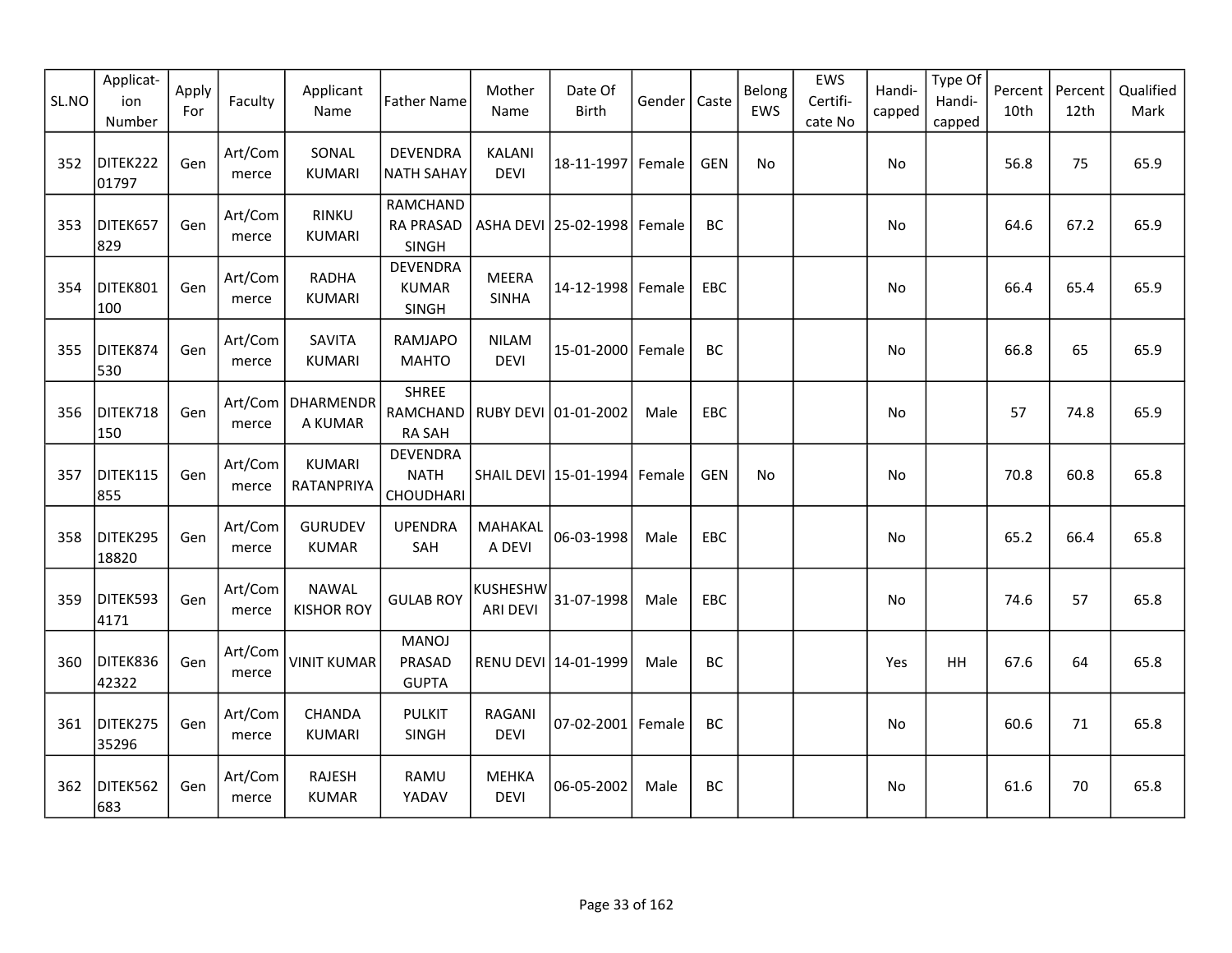| SL.NO | Applicat-<br>ion<br>Number | Apply<br>For | Faculty          | Applicant<br>Name                         | <b>Father Name</b>             | Mother<br>Name                 | Date Of<br>Birth       | Gender | Caste      | Belong<br>EWS | EWS<br>Certifi-<br>cate No | Handi-<br>capped | Type Of<br>Handi-<br>capped | Percent<br>10th | Percent<br>12th | Qualified<br>Mark |
|-------|----------------------------|--------------|------------------|-------------------------------------------|--------------------------------|--------------------------------|------------------------|--------|------------|---------------|----------------------------|------------------|-----------------------------|-----------------|-----------------|-------------------|
| 363   | DITEK732<br>439            | Gen          | Art/Com<br>merce | RAUSHAN RAJ                               | <b>BRAJESH</b><br>CHAURASIYA   | <b>GEETA</b><br><b>DEVI</b>    | 21-07-2002             | Male   | EBC        |               |                            | No               |                             | 67              | 64.6            | 65.8              |
| 364   | DITEK542<br>570            | Gen          | Art/Com<br>merce | <b>VISHNU</b><br><b>KUMAR JHA</b>         | <b>RAM VINOD</b><br><b>JHA</b> | <b>ARTI DEVI</b>               | $ 01 - 01 - 2003$      | Male   | <b>GEN</b> | No            |                            | No               |                             | 70.8            | 60.8            | 65.8              |
| 365   | DITEK729<br>744            | Gen          | Art/Com<br>merce | <b>KANHAIYA</b><br><b>KUMAR</b>           | ABDHESH<br>PRASAD              |                                | ARTI DEVI   12-01-1995 | Male   | <b>EBC</b> |               |                            | No.              |                             | 65.2            | 66.2            | 65.7              |
| 366   | DITEK236<br>95846          | Gen          | Art/Com<br>merce | <b><i>DEEPSHIKHA</i></b><br><b>KUMARI</b> | SADANAND<br>SAH                | <b>SUNITA</b><br><b>DEVI</b>   | 05-02-1996 Female      |        | EBC        |               |                            | No               |                             | 60.2            | 71.2            | 65.7              |
| 367   | DITEK507<br>19751          | Gen          | Art/Com<br>merce | <b>KHUSHBOO</b><br><b>KUMARI</b>          | <b>MITHILESH</b><br><b>JHA</b> |                                | MINA DEVI 15-03-1996   | Female | <b>GEN</b> | No            |                            | No               |                             | 66              | 65.4            | 65.7              |
| 368   | DITEK715<br>62             | Gen          | Art/Com<br>merce | SINKU<br><b>KUMARI</b>                    | <b>DASHRATH</b><br>YADAV       | <b>SITA DEVI</b>               | 05-07-2000             | Female | BC         |               |                            | No               |                             | 62              | 69.4            | 65.7              |
| 369   | DITEK535<br>157            | Gen          | Art/Com<br>merce | <b>SUSHMA</b><br><b>KUMARI</b>            | LOCHAN<br><b>PANDIT</b>        | <b>REKHA</b><br><b>DEVI</b>    | $21 - 07 - 2001$       | Female | EBC        |               |                            | No               |                             | 58.4            | 73              | 65.7              |
| 370   | DITEK884<br>78665          | Gen          | Art/Com<br>merce | <b>NEHA</b><br><b>KHATUN</b>              | SUPHIYAN<br><b>ALAM</b>        | <b>MOBINA</b><br><b>KHATUN</b> | 07-02-2002 Female      |        | <b>GEN</b> | No            |                            | No               |                             | 57.6            | 73.8            | 65.7              |
| 371   | DITEK600<br>413            | Gen          | Art/Com<br>merce | <b>RAJEEV</b><br>RANJAN                   | LALBAHADU<br>R YADAV           |                                | DURO DEVI 14-03-2002   | Male   | BC         |               |                            | No               |                             | 67.8            | 63.6            | 65.7              |
| 372   | DITEK955<br>17628          | Gen          | Art/Com<br>merce | Sudhansu<br>ranjan                        | Shivnandan<br>gupta            | Parwati<br>devi                | 08-02-2003             | Male   | EBC        |               |                            | No               |                             | 65.2            | 66.2            | 65.7              |
| 373   | DITEK633<br>26640          | Gen          | Art/Com<br>merce | <b>PUNAM</b><br><b>KUMARI</b>             | SATYANAND<br>CHOUDHARY         | SANJAN<br><b>DEVI</b>          | $05 - 06 - 1998$       | Female | EBC        |               |                            | No               |                             | 61.7143         | 69.6            | 65.65714          |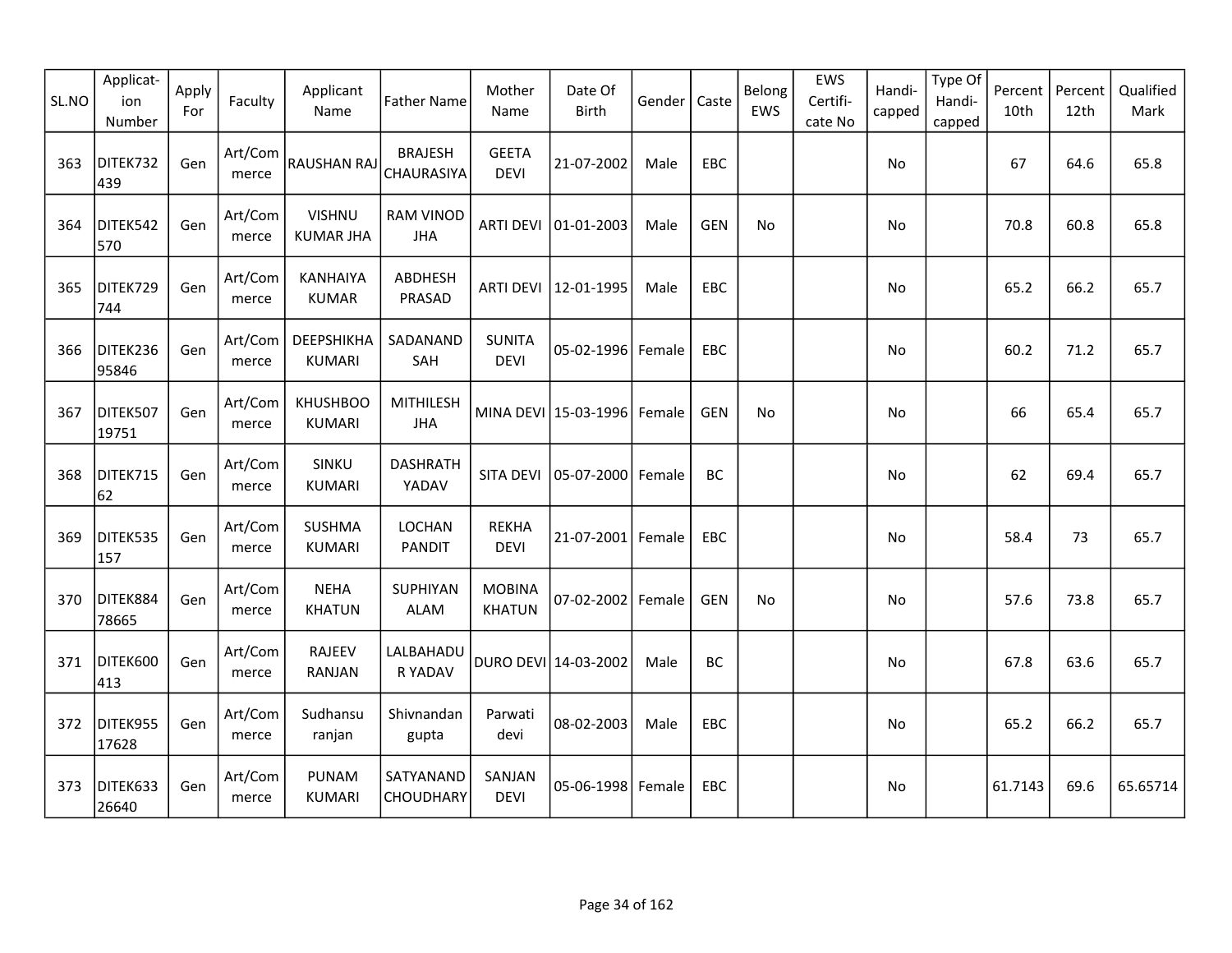| SL.NO | Applicat-<br>ion<br>Number | Apply<br>For | Faculty          | Applicant<br>Name                               | <b>Father Name</b>                | Mother<br>Name                  | Date Of<br><b>Birth</b>         | Gender | Caste      | Belong<br>EWS | EWS<br>Certifi-<br>cate No | Handi-<br>capped | Type Of<br>Handi-<br>capped | Percent<br>10th | Percent<br>12th | Qualified<br>Mark |
|-------|----------------------------|--------------|------------------|-------------------------------------------------|-----------------------------------|---------------------------------|---------------------------------|--------|------------|---------------|----------------------------|------------------|-----------------------------|-----------------|-----------------|-------------------|
| 374   | DITEK125<br>75105          | Gen          | Art/Com<br>merce | <b>MALIHA</b><br><b>FATMA</b>                   | <b>MD ISRARUL</b><br><b>HAQUE</b> | <b>SALMA</b><br><b>KHATOON</b>  | 12-03-1999                      | Female | EBC        |               |                            | No               |                             | 69.5            | 61.8            | 65.65             |
| 375   | DITEK241<br>5873           | Gen          | Art/Com<br>merce | <b>MITHLESH</b><br><b>KUMAR</b><br><b>MUNNA</b> | YOGENDRA<br>YADAV                 |                                 | ANITA DEVI 05-05-1996           | Male   | BC         |               |                            | No               |                             | 66.6            | 64.6            | 65.6              |
| 376   | DITEK399<br>26346          | Gen          | Art/Com<br>merce | <b>HENA PARVIN</b>                              | <b>ASGHAR ALI</b>                 | <b>FIROZA</b><br><b>KHATOON</b> | 08-12-1997                      | Female | <b>GEN</b> | Yes           | EWSCO/2<br>021/2443<br>9   | No               |                             | 67.4            | 63.8            | 65.6              |
| 377   | DITEK964<br>77297          | Gen          | Art/Com<br>merce | <b>CHHOTI</b><br><b>KUMARI</b>                  | <b>RAM UDAY</b><br><b>RAY</b>     | AHILIYA<br><b>DEVI</b>          | 21-12-1999                      | Female | EBC        |               |                            | No.              |                             | 70.4            | 60.8            | 65.6              |
| 378   | DITEK122<br>024            | Gen          | Art/Com<br>merce | APRAJITA<br><b>KUMARI</b>                       | SANJAY<br>CHOUDHARY               |                                 | RANI DEVI   25-01-2000   Female |        | <b>GEN</b> | Yes           | EWSCO/2<br>021/1671<br>9   | No.              |                             | 66.2            | 65              | 65.6              |
| 379   | DITEK303<br>22             | Gen          | Art/Com<br>merce | SHAHZADI<br><b>PARWEEN</b>                      | <b>MD UMAR</b><br>SHAH            | <b>JAMILA</b><br><b>KHATOON</b> | 15-04-2002 Female               |        | EBC        |               |                            | No.              |                             | 57.2            | 74              | 65.6              |
| 380   | DITEK986<br>34             | Gen          | Art/Com<br>merce | SAEESTA<br>PERWEEN                              | <b>MD FUL</b><br><b>HASAN</b>     | ANJUM<br><b>ARA</b>             | 20-05-2002                      | Female | <b>GEN</b> | No            |                            | No               |                             | 60              | 71.2            | 65.6              |
| 381   | DITEK990<br>531            | Gen          | Art/Com<br>merce | VARSHA<br><b>KUMARI</b>                         | SADANAND<br><b>PANDIT</b>         | MANJU<br><b>DEVI</b>            | 06-04-2003 Female               |        | EBC        |               |                            | No               |                             | 55.8            | 75.4            | 65.6              |
| 382   | DITEK183<br>146            | Gen          | Art/Com<br>merce | <b>KRISHNA</b><br><b>KUMAR</b>                  | PRAMESHW<br><b>AR THAKUR</b>      |                                 | TUNA DEVI 19-05-1985            | Male   | EBC        |               |                            | No.              |                             | 63.1429         | 67.9            | 65.52143          |
| 383   | DITEK965<br>79224          | Gen          | Art/Com<br>merce | <b>RITU KUMARI</b>                              | ABADH<br><b>KISHOR SAH</b>        | MANJU<br><b>DEVI</b>            | 15-01-1994 Female               |        | EBC        |               |                            | No               |                             | 56.4            | 74.6            | 65.5              |
| 384   | DITEK293<br>91583          | Gen          | Art/Com<br>merce | ABHISHEK<br><b>KUMAR</b>                        | <b>GARIB SAH</b>                  | <b>ARUNA</b><br><b>DEVI</b>     | 10-02-1995                      | Male   | <b>EBC</b> |               |                            | No               |                             | 69.2            | 61.8            | 65.5              |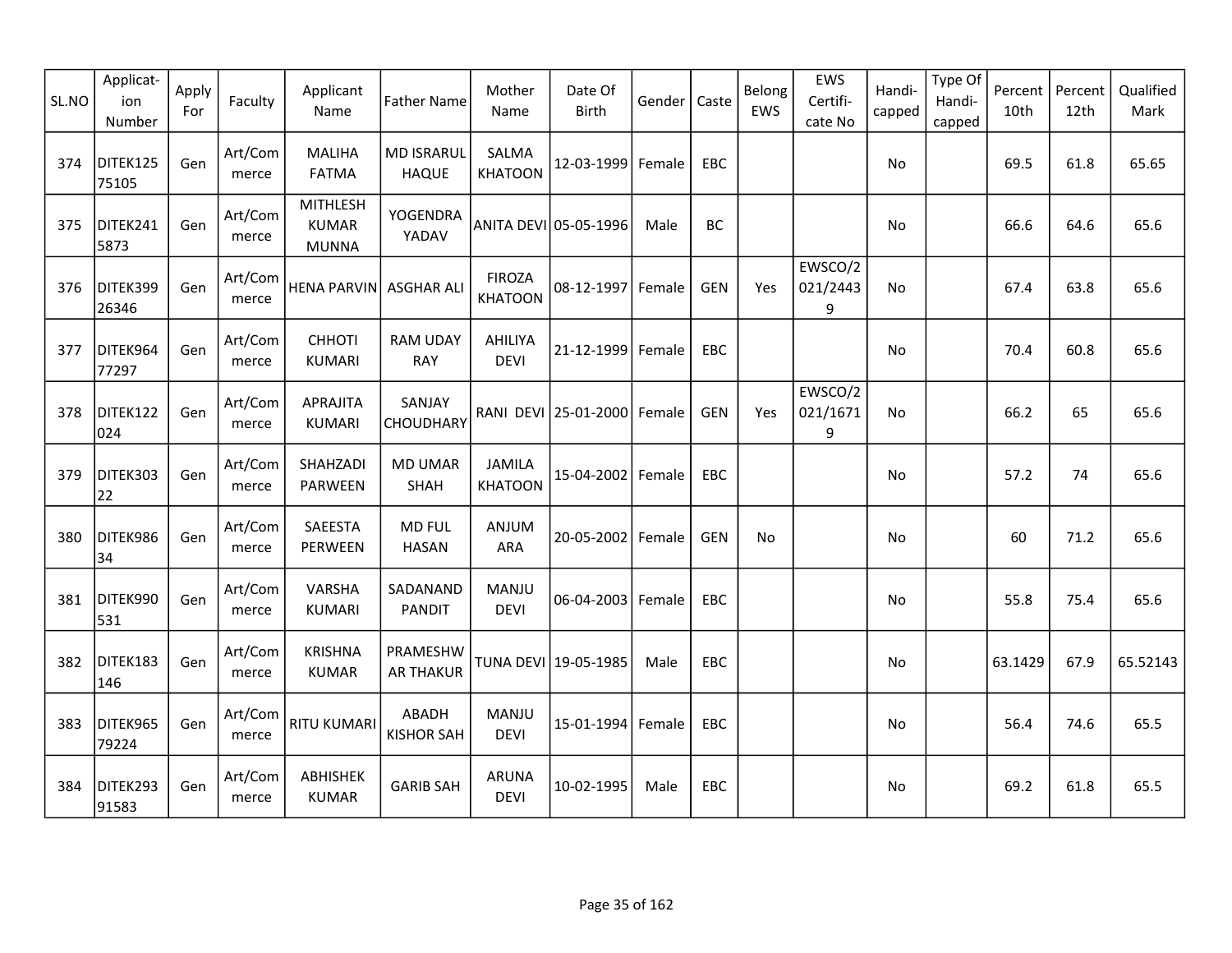| SL.NO | Applicat-<br>ion<br>Number | Apply<br>For | Faculty          | Applicant<br>Name                  | <b>Father Name</b>               | Mother<br>Name               | Date Of<br>Birth                | Gender | Caste      | Belong<br>EWS | EWS<br>Certifi-<br>cate No | Handi-<br>capped | Type Of<br>Handi-<br>capped | Percent<br>10th | Percent<br>12th | Qualified<br>Mark |
|-------|----------------------------|--------------|------------------|------------------------------------|----------------------------------|------------------------------|---------------------------------|--------|------------|---------------|----------------------------|------------------|-----------------------------|-----------------|-----------------|-------------------|
| 385   | DITEK506<br>379            | Gen          | Art/Com<br>merce | <b>RITU KUMARI</b>                 | <b>MADAN</b><br><b>THAKUR</b>    |                              | RUBY DEVI   28-12-1998   Female |        | <b>GEN</b> | No            |                            | No               |                             | 67.8            | 63.2            | 65.5              |
| 386   | DITEK933<br>18281          | Gen          | Art/Com<br>merce | <b>RAKESH</b><br><b>KUMAR</b>      | <b>FULENDRA</b><br><b>RAM</b>    |                              | ANJNI DEVI 18-08-1999           | Male   | SC         |               |                            | No               |                             | 65.8            | 65.2            | 65.5              |
| 387   | DITEK945<br>14734          | Gen          | Art/Com<br>merce | Birju ram                          | Phulo ram                        |                              | Koyali devi   22-10-1999        | Male   | SC         |               |                            | No               |                             | 69.8            | 61.2            | 65.5              |
| 388   | DITEK161<br>375            | Gen          | Art/Com<br>merce | <b>TASNIM</b><br>ANJUM             | <b>AZHAR</b><br>ANJUM            | SABISHTA<br>ANJUM            | 05-03-2002                      | Male   | <b>GEN</b> | No            |                            | No               |                             | 63.6            | 67.4            | 65.5              |
| 389   | DITEK337<br>133            | Gen          | Art/Com<br>merce | <b>RITIK</b><br><b>ROSHAN</b>      | BHALESHWA<br>R MISHRA            | <b>SUNILA</b><br><b>DEVI</b> | 30-12-1985                      | Male   | <b>GEN</b> | No            |                            | No               |                             | 67              | 63.8            | 65.4              |
| 390   | DITEK199<br>14515          | Gen          | Art/Com<br>merce | phool kumari                       | SHIV<br><b>NANDAN</b><br>SINGH   | <b>TILA DEVI</b>             | 05-12-1992                      | Female | <b>GEN</b> | Yes           | EWSCO/2<br>021/2056<br>95  | No.              |                             | 60.8            | 70              | 65.4              |
| 391   | DITEK263<br>86883          | Gen          | Art/Com<br>merce | <b>KHUSHBOO</b><br><b>KUMARI</b>   | ABDHESH<br>PASWAN                |                              | SUKNI DEVI 05-02-1997           | Female | SC         |               |                            | No               |                             | 58              | 72.8            | 65.4              |
| 392   | DITEK955<br>533            | Gen          | Art/Com<br>merce | <b>UMME</b><br>KULSUM              | <b>MD IMTIYAZ</b><br><b>ALAM</b> |                              | BIBI ROKIA   10-12-1997         | Female | EBC        |               |                            | No               |                             | 64.4            | 66.4            | 65.4              |
| 393   | DITEK157<br>445            | Gen          | Art/Com<br>merce | PRIYANKA<br>KUMARI                 | SURENDRA<br>YADAV                | <b>BABITA</b><br><b>DEVI</b> | 04-03-2000                      | Female | BC         |               |                            | No               |                             | 69              | 61.8            | 65.4              |
| 394   | DITEK317<br>016            | Gen          | Art/Com<br>merce | <b>KAUSHAL</b><br><b>KUMAR JHA</b> | <b>MRITUNJAY</b><br><b>JHA</b>   | <b>REENA</b><br><b>DEVI</b>  | 22-08-2001                      | Male   | <b>GEN</b> | Yes           | EWSCO/2<br>021/2572<br>18  | <b>No</b>        |                             | 66.4            | 64.4            | 65.4              |
| 395   | DITEK926<br>33866          | Gen          | Art/Com<br>merce | <b>RANI KUMARI</b>                 | SAKALDEV<br>YADAV                |                              | USHA DEVI 17-06-2003            | Female | BC         |               |                            | No               |                             | 60              | 70.8            | 65.4              |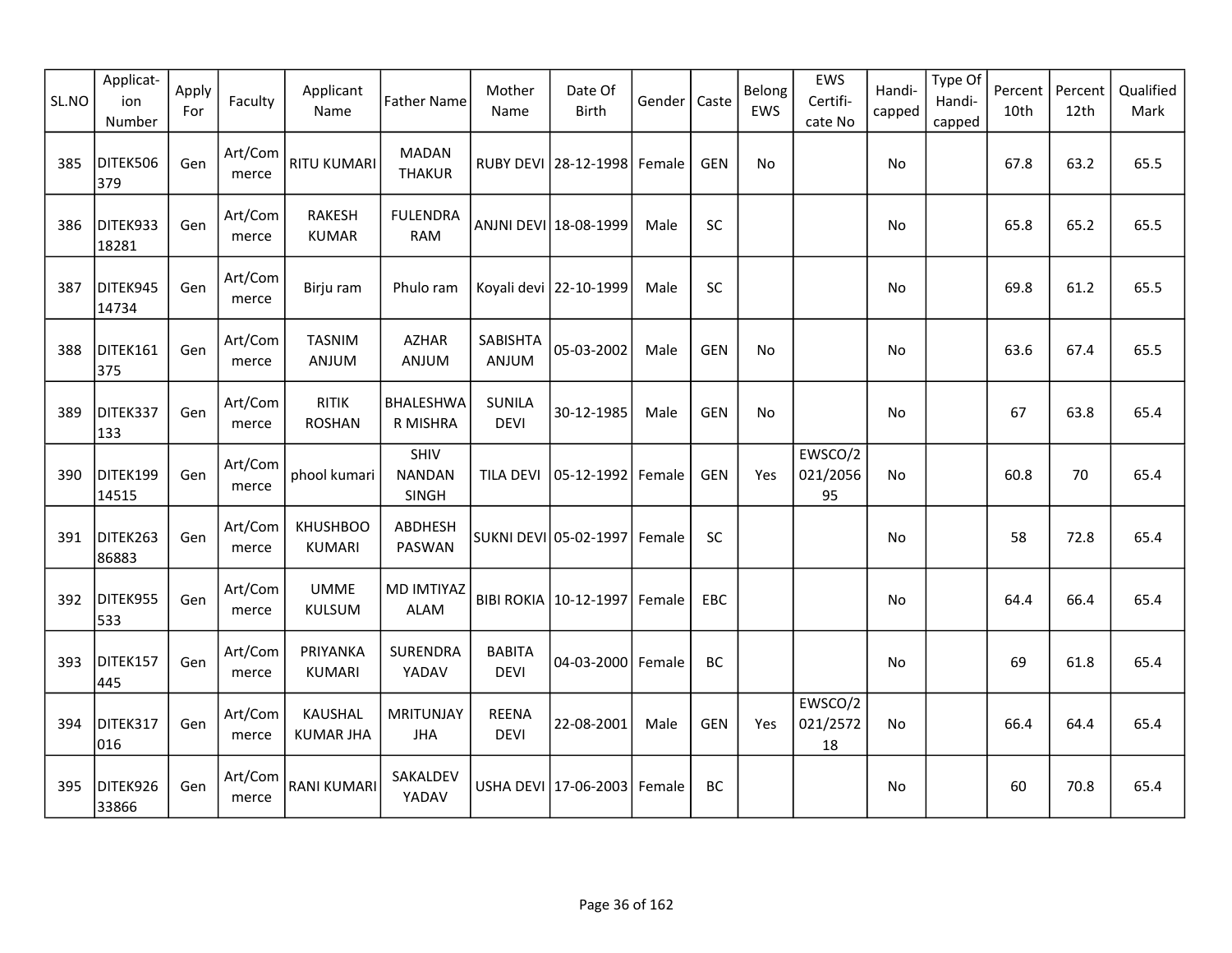| SL.NO | Applicat-<br>ion<br>Number | Apply<br>For | Faculty          | Applicant<br>Name                       | <b>Father Name</b>                 | Mother<br>Name                 | Date Of<br>Birth                 | Gender | Caste      | Belong<br>EWS | EWS<br>Certifi-<br>cate No | Handi-<br>capped | Type Of<br>Handi-<br>capped | Percent<br>10th | Percent<br>12th | Qualified<br>Mark |
|-------|----------------------------|--------------|------------------|-----------------------------------------|------------------------------------|--------------------------------|----------------------------------|--------|------------|---------------|----------------------------|------------------|-----------------------------|-----------------|-----------------|-------------------|
| 396   | DITEK605<br>56187          | Gen          | Art/Com<br>merce | KRITYANAND<br><b>BHARTI</b>             | NANDLAL<br><b>MANDAL</b>           | <b>GAUREE</b><br><b>DEVI</b>   | 18-01-1987                       | Male   | EBC        |               |                            | No               |                             | 61.2857         | 69.4            | 65.34286          |
| 397   | DITEK490<br>036            | Gen          | Art/Com<br>merce | PRIYANSHU<br><b>KUMAR</b>               | RAJENDRA<br>PASWAN                 | <b>JULI DEVI</b>               | 25-01-1996                       | Male   | SC         |               |                            | No               |                             | 67              | 63.6            | 65.3              |
| 398   | DITEK379<br>82368          | Gen          | Art/Com<br>merce | <b>SIV SAGAR</b>                        | <b>INDRADEV</b><br>PRASAD<br>YADAV | <b>BISHEKHA</b><br><b>DEVI</b> | 21-09-1996                       | Male   | BC         |               |                            | No               |                             | 69.6            | 61              | 65.3              |
| 399   | DITEK276<br>873            | Gen          | Art/Com<br>merce | Shalini<br>Kumari                       | Kamal kishor                       | Archana<br>Kumari              | 21-12-1998 Female                |        | EBC        |               |                            | No               |                             | 61.6            | 69              | 65.3              |
| 400   | DITEK171<br>681            | Gen          | Art/Com<br>merce | ALQUAMA<br><b>KHATOON</b>               | <b>MD IRSHAD</b><br><b>ALAM</b>    | <b>RUHI</b><br><b>KHATOON</b>  | 13-04-2001                       | Female | EBC        |               |                            | No               |                             | 61.2            | 69.4            | 65.3              |
| 401   | DITEK299<br>57108          | Gen          | Art/Com<br>merce | CHANDA<br><b>KUMARI</b>                 | <b>NAVIN</b><br>CHAURASIA          | CHAMPA<br><b>DEVI</b>          | 20-07-2001 Female                |        | <b>EBC</b> |               |                            | No.              |                             | 65.6            | 65              | 65.3              |
| 402   | DITEK922<br>33154          | Gen          | Art/Com<br>merce | Varsha Rani                             | Naresh Sahu                        |                                | Bibha Devi   02-01-1999   Female |        | EBC        |               |                            | No               |                             | 62              | 68.4            | 65.2              |
| 403   | DITEK377<br>21251          | Gen          | Art/Com<br>merce | KAJAL<br><b>KUMARI</b>                  | SUNIL<br><b>KUMAR</b><br>YADAV     | <b>INJULA</b><br><b>DEVI</b>   | 07-08-2002 Female                |        | BC         |               |                            | No               |                             | 62.8            | 67.6            | 65.2              |
| 404   | DITEK680<br>837            | Gen          | Art/Com<br>merce | Priya bharti                            | Anant<br>prakash sah               | Kanchan<br>kumari              | 13-08-2003                       | Female | EBC        |               |                            | No               |                             | 64.8            | 65.6            | 65.2              |
| 405   | DITEK440<br>107            | Gen          | Art/Com<br>merce | <b>MANISH</b><br><b>KUMAR</b><br>SHARMA | KAMAL<br><b>SUTIHAR</b>            |                                | MINA DEVI 15-11-1989             | Male   | EBC        |               |                            | <b>No</b>        |                             | 65              | 65.2            | 65.1              |
| 406   | DITEK681<br>558            | Gen          | Art/Com<br>merce | ARCHANA<br><b>KUMARI</b>                | <b>DHARMRAJ</b><br>PRASAD<br>YADAV |                                | USHA DEVI 05-01-1995 Female      |        | BC         |               |                            | No.              |                             | 64.4            | 65.8            | 65.1              |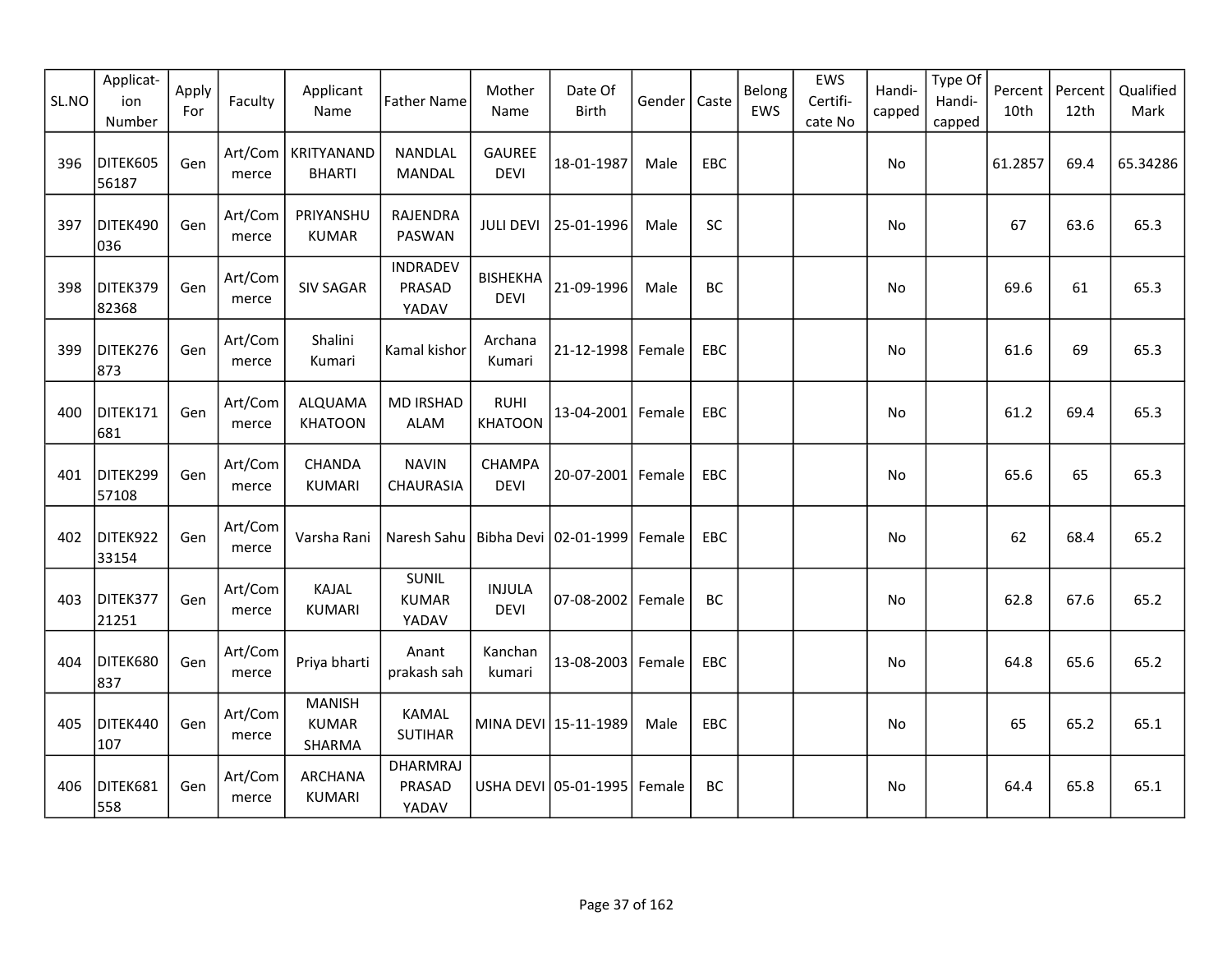| SL.NO | Applicat-<br>ion<br>Number | Apply<br>For | Faculty          | Applicant<br>Name               | <b>Father Name</b>                     | Mother<br>Name                   | Date Of<br>Birth                | Gender | Caste      | Belong<br>EWS | EWS<br>Certifi-<br>cate No | Handi-<br>capped | Type Of<br>Handi-<br>capped | Percent<br>10th | Percent<br>12th | Qualified<br>Mark |
|-------|----------------------------|--------------|------------------|---------------------------------|----------------------------------------|----------------------------------|---------------------------------|--------|------------|---------------|----------------------------|------------------|-----------------------------|-----------------|-----------------|-------------------|
| 407   | DITEK953<br>475            | Gen          | Art/Com<br>merce | SHASHANK<br><b>KUMAR</b>        | <b>MADAN</b><br>PRASAD                 |                                  | RENU DEVI 14-09-1995            | Male   | <b>GEN</b> | No            |                            | No               |                             | 62.6            | 67.6            | 65.1              |
| 408   | DITEK883<br>67344          | Gen          | Art/Com<br>merce | SANJIV<br><b>KUMAR</b>          | SYAMKISHO<br>R YADAV                   | MANJU<br><b>DEVI</b>             | 02-01-1998                      | Male   | BC         |               |                            | No               |                             | 66.2            | 64              | 65.1              |
| 409   | DITEK898<br>10408          | Gen          | Art/Com<br>merce | <b>NEHA</b><br><b>PARVEEN</b>   | <b>MD</b><br><b>JIYAUDDIN</b>          | <b>RUKHSANA</b><br><b>KHATUN</b> | 02-01-1999                      | Female | EBC        |               |                            | No               |                             | 64              | 66.2            | 65.1              |
| 410   | DITEK863<br>59756          | Gen          | Art/Com<br>merce | <b>ANJALI PRIYA</b>             | <b>ARJUN</b><br>PRASAD<br><b>GUPTA</b> |                                  | BIBHA DEVI 02-12-1999           | Female | EBC        |               |                            | No               |                             | 68.2            | 62              | 65.1              |
| 411   | DITEK298<br>26             | Gen          | Art/Com<br>merce | <b>ADITI</b><br><b>KUMARI</b>   | SHAILESH<br><b>KUMAR</b><br>SUMAN      | <b>SUNITA</b><br><b>DEVI</b>     | 21-02-2001 Female               |        | SC         |               |                            | No               |                             | 66.4            | 63.8            | 65.1              |
| 412   | DITEK659<br>385            | Gen          | Art/Com<br>merce | <b>SWEETI</b><br><b>KUMARI</b>  | PARMANAN<br><b>D PANDIT</b>            |                                  | MIRA DEVI   15-10-2001   Female |        | EBC        |               |                            | No               |                             | 58.4            | 71.8            | 65.1              |
| 413   | DITEK643<br>15595          | Gen          | Art/Com<br>merce | LAKSHMI<br><b>KUMARI</b>        | SURENDRA<br><b>KUMAR</b>               | <b>MANTI</b><br><b>DEVI</b>      | 26-01-2002                      | Female | BC         |               |                            | No               |                             | 62.2            | 68              | 65.1              |
| 414   | DITEK198<br>02992          | Gen          | Art/Com<br>merce | <b>SAHISTA</b><br><b>PRAVIN</b> | MD ZIYA<br><b>UDDIN</b>                | RUKSHANA<br><b>KHATUN</b>        | 05-08-2002   Female             |        | EBC        |               |                            | No               |                             | 57.6            | 72.6            | 65.1              |
| 415   | DITEK733<br>082            | Gen          | Art/Com<br>merce | <b>NITYAM</b><br><b>KUMARI</b>  | NANDLAL<br>YADAV                       | <b>RUBY</b><br><b>KUMARI</b>     | 22-02-2003                      | Female | BC         |               |                            | No               |                             | 53.6            | 76.6            | 65.1              |
| 416   | DITEK763<br>12922          | Gen          | Art/Com<br>merce | <b>NANDNI</b><br><b>KUMARI</b>  | <b>BISHNU DEO</b><br>SHARMA            |                                  | HIRA DEVI 04-02-1994            | Female | EBC        |               |                            | No               |                             | 53.2            | 76.8            | 65                |
| 417   | DITEK230<br>62755          | Gen          | Art/Com<br>merce | Rimjhim<br>kumari               | Wakil Prasad<br>Singh                  | Usha Devi                        | 03-01-1995 Female               |        | <b>GEN</b> | Yes           | EWSCO/2<br>021/2599<br>40  | <b>No</b>        |                             | 60              | 70              | 65                |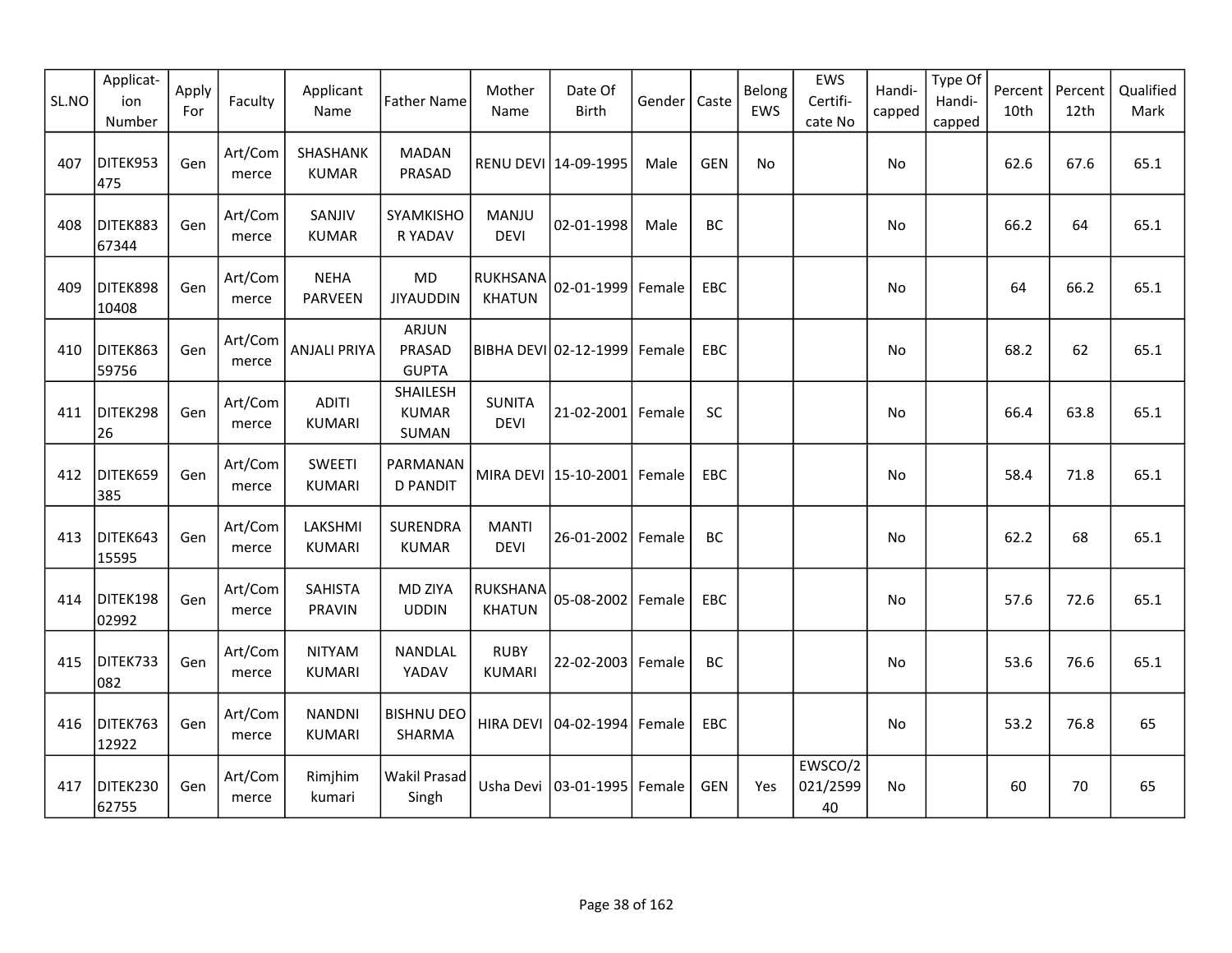| SL.NO | Applicat-<br>ion<br>Number | Apply<br>For | Faculty          | Applicant<br>Name                | <b>Father Name</b>                              | Mother<br>Name                | Date Of<br><b>Birth</b>          | Gender | Caste      | Belong<br>EWS | EWS<br>Certifi-<br>cate No | Handi-<br>capped | Type Of<br>Handi-<br>capped | Percent<br>10th | Percent<br>12th | Qualified<br>Mark |
|-------|----------------------------|--------------|------------------|----------------------------------|-------------------------------------------------|-------------------------------|----------------------------------|--------|------------|---------------|----------------------------|------------------|-----------------------------|-----------------|-----------------|-------------------|
| 418   | DITEK146<br>585            | Gen          | Art/Com<br>merce | SHABNAM<br><b>NIRALA</b>         | <b>AMITABH</b><br><b>KUMAR</b><br><b>NIRALA</b> | CHUNCHU<br>N DEVI             | 12-02-1995 Female                |        | EBC        |               |                            | No               |                             | 62.2            | 67.8            | 65                |
| 419   | DITEK201<br>41295          | Gen          | Art/Com<br>merce | <b>NUTAN</b><br><b>KUMARI</b>    | <b>NAYAN</b><br><b>KUMAR</b><br>YADAV           | CHANDAN<br><b>DEVI</b>        | 10-09-1995 Female                |        | BC         |               |                            | No               |                             | 65.8            | 64.2            | 65                |
| 420   | DITEK396<br>23127          | Gen          | Art/Com<br>merce | <b>AJIT KUMAR</b>                | <b>BISHUNDEV</b><br><b>MAHTO</b>                |                               | ANITA DEVI 15-11-1999            | Male   | BC         |               |                            | No               |                             | 67.4            | 62.6            | 65                |
| 421   | DITEK557<br>587            | Gen          | merce            | Art/Com   VIDYOTTAMA<br>PALLAVI  | SIKANDAR<br><b>KUMAR SAH</b>                    | SANGITA<br><b>DEVI</b>        | 15-06-2000 Female                |        | EBC        |               |                            | No               |                             | 70              | 60              | 65                |
| 422   | DITEK841<br>557            | Gen          | Art/Com<br>merce | <b>SURUCHI</b><br>SWARAJ         | <b>VIRENDRA</b><br>YADAV                        | <b>RUKMANI</b><br><b>DEVI</b> | 15-06-2002   Female              |        | BC         |               |                            | No               |                             | 58.4            | 71.6            | 65                |
| 423   | DITEK529<br>425            | Gen          | Art/Com<br>merce | <b>RENU</b><br><b>KUMARI</b>     | <b>SURYA</b><br><b>NARAYAN</b><br>YADAV         |                               | SATNI DEVI 06-02-1993   Female   |        | BC         |               |                            | No               |                             | 61.4            | 68.4            | 64.9              |
| 424   | DITEK292<br>96425          | Gen          | Art/Com<br>merce | Mausam<br>Kumari                 | Navin Ray                                       |                               | Sanju Devi   05-12-1993   Female |        | <b>GEN</b> | No            |                            | No.              |                             | 57.2            | 72.6            | 64.9              |
| 425   | DITEK829<br>19             | Gen          | Art/Com<br>merce | SANJANA<br><b>KUMARI</b>         | VISHWANAT<br><b>H SINGH</b>                     | <b>VIMALA</b><br><b>DEVI</b>  | 10-06-1995 Female                |        | BC         |               |                            | No               |                             | 64.2            | 65.6            | 64.9              |
| 426   | DITEK839<br>56177          | Gen          | Art/Com<br>merce | <b>KHUSHBOO</b><br><b>KUMARI</b> | RAM KUMAR <br>SAH                               |                               | ANITA DEVI 03-05-1997 Female     |        | EBC        |               |                            | No               |                             | 60.8            | 69              | 64.9              |
| 427   | DITEK956<br>6608           | Gen          | Art/Com<br>merce | <b>NISHA</b><br><b>KUMARI</b>    | <b>NIKHIL</b><br><b>KUMAR</b><br><b>THAKUR</b>  | KUNDANI<br><b>DEVI</b>        | 02-03-2000 Female                |        | <b>GEN</b> | Yes           | EWSCO/2<br>021/2450<br>49  | <b>No</b>        |                             | 69.8            | 60              | 64.9              |
| 428   | DITEK994<br>41310          | Gen          | Art/Com<br>merce | <b>KHUSHBOO</b><br><b>KUMARI</b> | <b>MAHADEV</b><br>SHARMA                        | <b>SAVITRI</b><br><b>DEVI</b> | 04-03-2000 Female                |        | <b>EBC</b> |               |                            | No               |                             | 56              | 73.8            | 64.9              |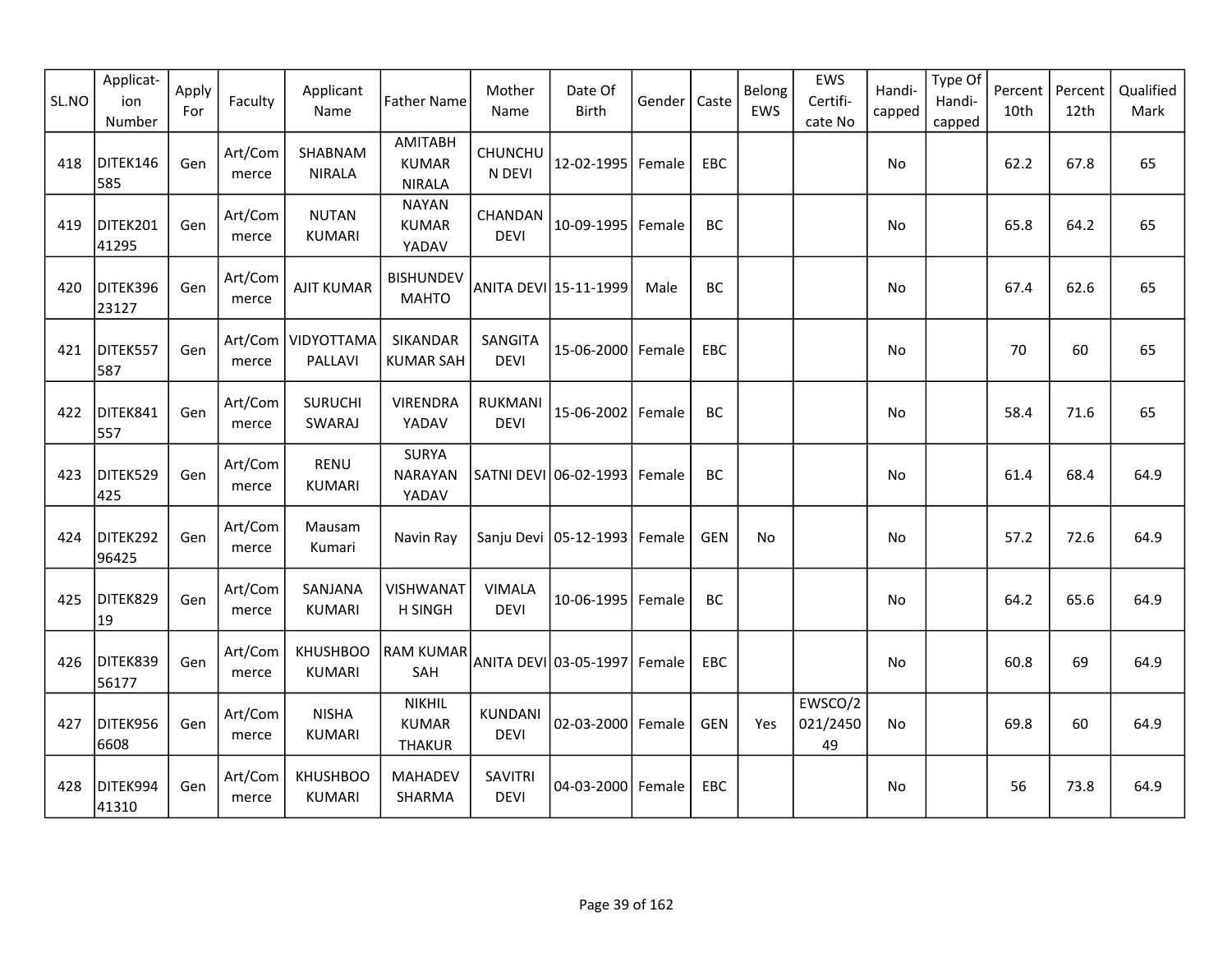| SL.NO | Applicat-<br>ion<br>Number | Apply<br>For | Faculty          | Applicant<br>Name                        | <b>Father Name</b>               | Mother<br>Name                   | Date Of<br><b>Birth</b> | Gender | Caste      | Belong<br>EWS | EWS<br>Certifi-<br>cate No | Handi-<br>capped | Type Of<br>Handi-<br>capped | Percent<br>10th | Percent<br>12th | Qualified<br>Mark |
|-------|----------------------------|--------------|------------------|------------------------------------------|----------------------------------|----------------------------------|-------------------------|--------|------------|---------------|----------------------------|------------------|-----------------------------|-----------------|-----------------|-------------------|
| 429   | DITEK891<br>301            | Gen          | Art/Com<br>merce | SHILPY<br><b>KUMARI</b>                  | SUNIL<br><b>MISHRA</b>           | <b>NEERA</b><br><b>DEVI</b>      | 05-03-2000 Female       |        | <b>GEN</b> | Yes           | EWSCO/2<br>020/1778<br>80  | No               |                             | 65.4            | 64.4            | 64.9              |
| 430   | DITEK480<br>29209          | Gen          | Art/Com<br>merce | <b>NARGIS</b><br><b>KHATOON</b>          | <b>MD</b><br>AURANGZEB<br>ANSARI | <b>RAUSHAN</b><br><b>KHATOON</b> | 05-02-2002              | Female | EBC        |               |                            | No               |                             | 60.2            | 69.6            | 64.9              |
| 431   | DITEK795<br>32318          | Gen          | Art/Com<br>merce | KAJAL<br><b>KUMARI</b>                   | RAMSHARA<br>N YADAV              | <b>GEETA</b><br><b>DEVI</b>      | 05-10-2002              | Female | BC         |               |                            | No               |                             | 60              | 69.8            | 64.9              |
| 432   | DITEK446<br>73             | Gen          | Art/Com<br>merce | <b>JYOTI</b><br><b>KUMARI</b>            | MAHENDER<br><b>SAHNI</b>         | <b>MADHURI</b><br><b>DEVI</b>    | 15-02-1991              | Female | EBC        |               |                            | No               |                             | 64.1429         | 65.556          | 64.84921          |
| 433   | DITEK889<br>618            | Gen          | Art/Com<br>merce | <b>BHAWESH</b><br><b>KUMAR</b><br>MANDAL | YOGENDRA<br><b>MANDAL</b>        | SHEELA<br><b>DEVI</b>            | 05-12-1990              | Male   | <b>EBC</b> |               |                            | Yes              | OH                          | 63.6            | 66              | 64.8              |
| 434   | DITEK443<br>734            | Gen          | Art/Com<br>merce | <b>DOLLY</b><br><b>KUMARI</b>            | ARUNJAY<br><b>KUWAR</b>          |                                  | ANJU DEVI 05-12-1994    | Female | <b>GEN</b> | No            |                            | No.              |                             | 69.6            | 60              | 64.8              |
| 435   | DITEK589<br>295            | Gen          | Art/Com<br>merce | <b>RABBAN</b><br><b>ANSARI</b>           | ZAINUDDIN<br>ANSARI              | <b>RAUSHAN</b><br><b>ARA</b>     | 05-12-1995              | Male   | EBC        |               |                            | No               |                             | 69.6            | 60              | 64.8              |
| 436   | DITEK317<br>859            | Gen          | Art/Com<br>merce | <b>ANJANI</b><br><b>KUMARI</b>           | CHITRANJAN<br>CHAUHAN            | YASHODA<br><b>DEVI</b>           | 15-03-1996 Female       |        | EBC        |               |                            | No               |                             | 56              | 73.6            | 64.8              |
| 437   | DITEK307<br>223            | Gen          | Art/Com<br>merce | RAJSHREE<br>SAHANI                       | <b>BIRJU</b><br>SAHANI           | RANI<br><b>KUMARI</b>            | 07-02-2000 Female       |        | <b>EBC</b> |               |                            | No               |                             | 59.6            | 70              | 64.8              |
| 438   | DITEK787<br>63204          | Gen          | Art/Com<br>merce | PUJA KUMARI                              | <b>RAJKISHOR</b><br>YADAV        | <b>SAVITRI</b><br><b>DEVI</b>    | 08-03-2000 Female       |        | BC         |               |                            | No               |                             | 69.6            | 60              | 64.8              |
| 439   | DITEK242<br>2348           | Gen          | Art/Com<br>merce | KUMKUM<br><b>KUMARI</b>                  | AWDHESH<br><b>KUMAR</b><br>SINGH | <b>BANDANA</b><br><b>KUMARI</b>  | 04-03-2002              | Female | <b>EBC</b> |               |                            | No               |                             | 60.8            | 68.8            | 64.8              |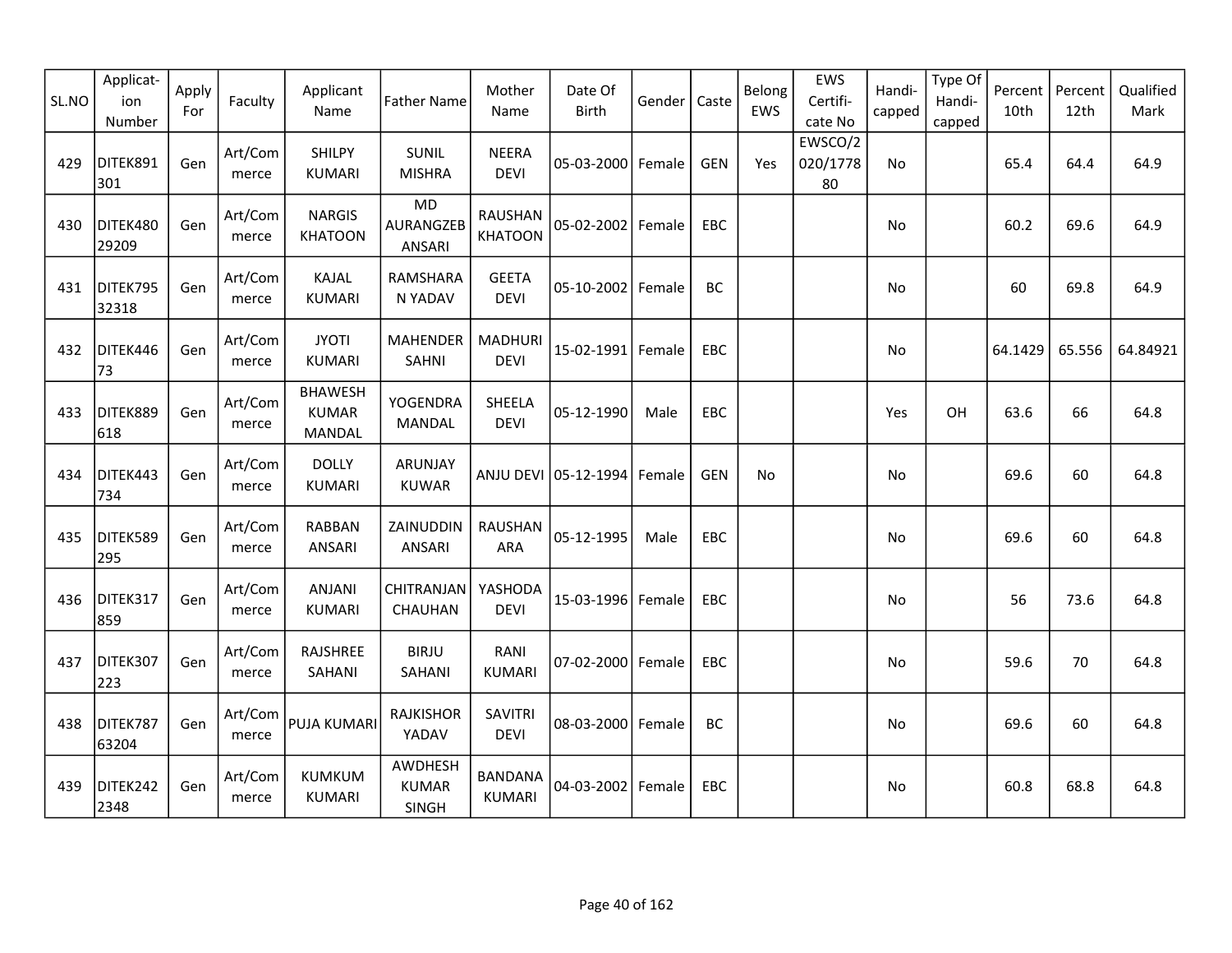| SL.NO | Applicat-<br>ion<br>Number | Apply<br>For | Faculty          | Applicant<br>Name               | <b>Father Name</b>                    | Mother<br>Name                               | Date Of<br><b>Birth</b>  | Gender | Caste      | Belong<br>EWS | EWS<br>Certifi-<br>cate No | Handi-<br>capped | Type Of<br>Handi-<br>capped | Percent<br>10th | Percent<br>12th | Qualified<br>Mark |
|-------|----------------------------|--------------|------------------|---------------------------------|---------------------------------------|----------------------------------------------|--------------------------|--------|------------|---------------|----------------------------|------------------|-----------------------------|-----------------|-----------------|-------------------|
| 440   | DITEK953<br>49267          | Gen          | Art/Com<br>merce | <b>SONI KUMAIR</b>              | <b>INDESH RAY</b>                     | PRABHA<br><b>DEVI</b>                        | 06-04-2002 Female        |        | BC         |               |                            | No               |                             | 57.2            | 72.4            | 64.8              |
| 441   | DITEK284<br>908            | Gen          | Art/Com<br>merce | <b>SONU SINGH</b>               | <b>MANOJ</b><br><b>KUMAR</b><br>SINGH | LAKHMI<br><b>DEVI</b>                        | 07-02-1999               | Female | EBC        |               |                            | No               |                             | 64.5            | 65              | 64.75             |
| 442   | DITEK386<br>02054          | Gen          | Art/Com<br>merce | Baibhav<br>Kumar vicky          | Awadhesh<br>kumar                     |                                              | Sunita devi   12-10-1993 | Male   | BC         |               |                            | No               |                             | 60.8            | 68.6            | 64.7              |
| 443   | DITEK561<br>93812          | Gen          | Art/Com<br>merce | KAJAL<br><b>KUMARI</b>          | <b>RAJESH</b><br>PODDAR               | <b>SWET</b><br><b>NISHA</b><br><b>BHARTI</b> | 03-01-1997               | Female | BC         |               |                            | Yes              | HH                          | 72.8            | 56.6            | 64.7              |
| 444   | DITEK815<br>287            | Gen          | Art/Com<br>merce | PRIYANKA<br><b>KUMARI</b>       | <b>NATHUNI</b><br>YADAV               | <b>GITA DEVI</b>                             | 05-08-1997               | Female | BC         |               |                            | No               |                             | 66.8            | 62.6            | 64.7              |
| 445   | DITEK179<br>714            | Gen          | Art/Com<br>merce | <b>MD ARIZ</b><br>PARWAIZ       | <b>MD</b><br>PARWAIZ                  | <b>ISHRAT</b>                                | 20-02-1998               | Male   | <b>GEN</b> | Yes           | EWSCO/2<br>021/2682<br>56  | <b>No</b>        |                             | 56.8            | 72.6            | 64.7              |
| 446   | DITEK103<br>432            | Gen          | Art/Com<br>merce | <b>SURUCHI</b><br><b>KUMARI</b> | <b>ANIL</b><br>MANDAL                 | KAUSHALY<br>A DEVI                           | 05-09-1998 Female        |        | <b>EBC</b> |               |                            | No               |                             | 73.2            | 56.2            | 64.7              |
| 447   | DITEK384<br>16             | Gen          | Art/Com<br>merce | <b>DEEPA</b><br><b>KUMARI</b>   | <b>B P RANJEET</b><br><b>ROUSHAN</b>  |                                              | KIRAN DEVI 19-01-2000    | Female | EBC        |               |                            | No               |                             | 63.8            | 65.6            | 64.7              |
| 448   | DITEK707<br>12469          | Gen          | Art/Com<br>merce | Ruchi kumari                    | Arjun Kumar<br>Yadav                  | Rajrani<br>devi                              | 05-02-2002 Female        |        | BC         |               |                            | No               |                             | 58.4            | 71              | 64.7              |
| 449   | DITEK951<br>91235          | Gen          | Art/Com<br>merce | Guriya<br>Kumari                | Jayprakash<br>Singh                   |                                              | Punita Devi   17-05-2002 | Female | BC         |               |                            | No               |                             | 56.6            | 72.8            | 64.7              |
| 450   | DITEK365<br>36             | Gen          | Art/Com<br>merce | Md Sohil                        | Md majhar                             | Moina<br>khatun                              | 25-07-2002               | Male   | <b>GEN</b> | No            |                            | No.              |                             | 60              | 69.4            | 64.7              |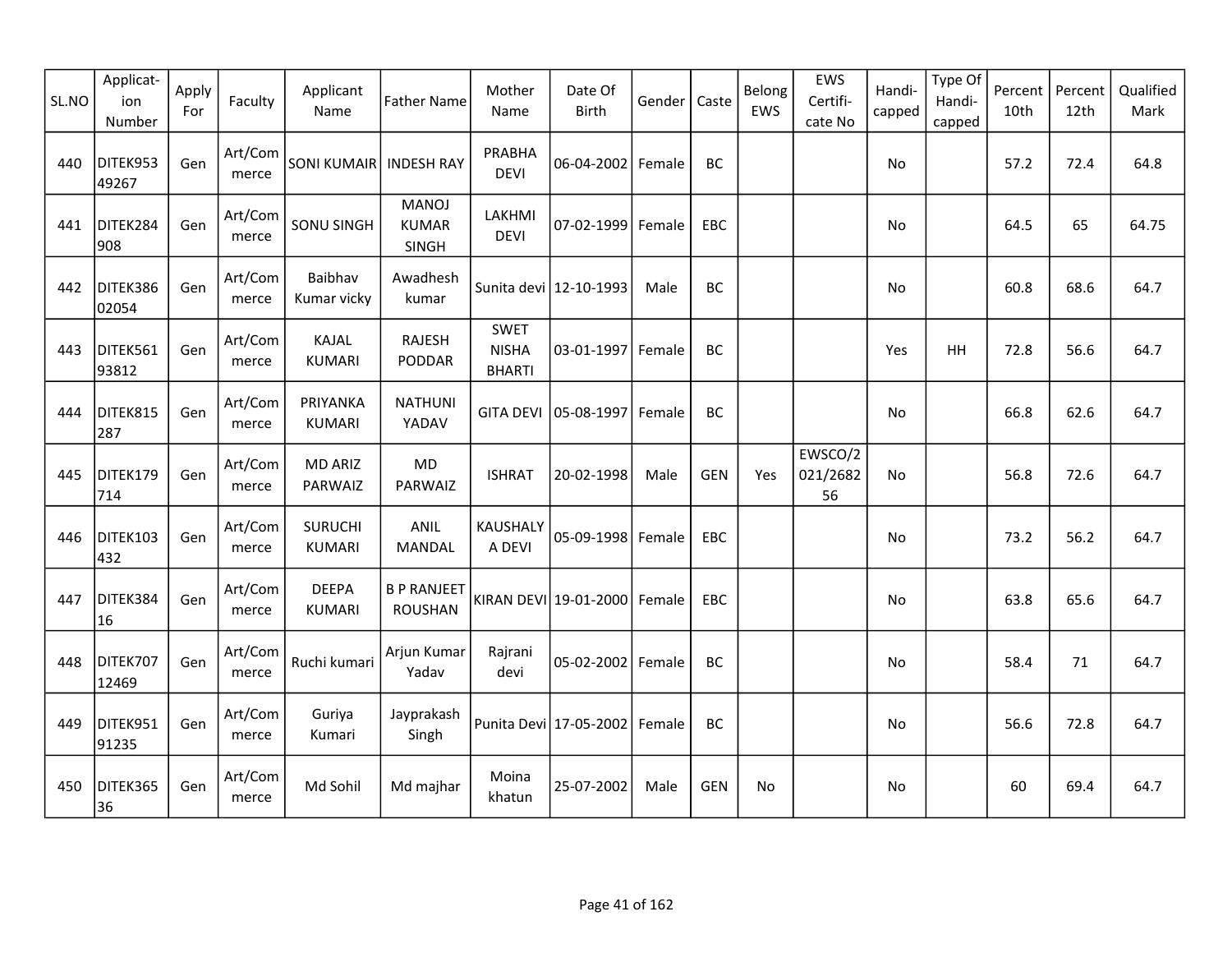| SL.NO | Applicat-<br>ion<br>Number | Apply<br>For | Faculty          | Applicant<br>Name                | <b>Father Name</b>                          | Mother<br>Name                       | Date Of<br><b>Birth</b> | Gender | Caste      | Belong<br>EWS | EWS<br>Certifi-<br>cate No | Handi-<br>capped | Type Of<br>Handi-<br>capped | Percent<br>10th | Percent<br>12th | Qualified<br>Mark |
|-------|----------------------------|--------------|------------------|----------------------------------|---------------------------------------------|--------------------------------------|-------------------------|--------|------------|---------------|----------------------------|------------------|-----------------------------|-----------------|-----------------|-------------------|
| 451   | DITEK984<br>151            | Gen          | Art/Com<br>merce | SHABNAM<br><b>KUMARI</b>         | PAPPU<br><b>MANDAL</b>                      | PREMLATA<br><b>DEVI</b>              | 08-08-2002 Female       |        | <b>EBC</b> |               |                            | No.              |                             | 57.2            | 72.2            | 64.7              |
| 452   | DITEK971<br>10984          | Gen          | Art/Com<br>merce | <b>KIRAN</b><br><b>KUMARI</b>    | <b>RAM</b><br>PRAKASH<br><b>MAHTO</b>       | <b>SHANTI</b><br><b>DEVI</b>         | 04-05-2003   Female     |        | BC         |               |                            | No               |                             | 60.2            | 69.2            | 64.7              |
| 453   | DITEK229<br>165            | Gen          | Art/Com<br>merce | <b>AMIT KUMAR</b>                | RAJKUMAR<br><b>MANDAL</b>                   | <b>CHANDRAK</b><br><b>ALA DEVI</b>   | 02-02-1990              | Male   | EBC        |               |                            | No               |                             | 71.7143         | 57.667          | 64.69048          |
| 454   | DITEK703<br>04457          | Gen          | Art/Com<br>merce | <b>MADAN</b><br><b>MOHAN</b>     | DEVNARAYA<br>$\mathsf{N}$<br>CHOUDHARY      |                                      | MINA DEVI 05-08-1998    | Male   | SC         |               |                            | No               |                             | 80.8            | 48.4            | 64.6              |
| 455   | DITEK686<br>94328          | Gen          | Art/Com<br>merce | <b>RACHNA</b><br><b>KUMARI</b>   | RAMASHISH<br>SHARMA                         | <b>DAIMANTI</b><br><b>KUMARI</b>     | 25-09-1998              | Female | <b>EBC</b> |               |                            | No               |                             | 67.8            | 61.4            | 64.6              |
| 456   | DITEK301<br>37538          | Gen          | Art/Com<br>merce | <b>DEZY KUMARI</b>               | NANDKISHO<br>R SAH                          | <b>NIRMALA</b><br><b>DEVI</b>        | 05-02-1999              | Female | <b>EBC</b> |               |                            | No               |                             | 69.2            | 60              | 64.6              |
| 457   | DITEK533<br>322            | Gen          | Art/Com<br>merce | SHIVAM<br><b>KUMAR</b><br>SAWANT | <b>SUBHASH</b><br>CHANDER<br>PASWAN         | RAJ<br><b>NANDANI</b><br><b>DEVI</b> | 01-04-2003              | Male   | SC         |               |                            | No               |                             | 61              | 68.2            | 64.6              |
| 458   | DITEK944<br>11195          | Gen          | Art/Com<br>merce | <b>NIPUR</b><br><b>KUMARI</b>    | <b>KAUSHAL</b><br><b>KISHOR</b><br>SINGH    | KALYANI<br>DEVI                      | 30-12-1989 Female       |        | <b>GEN</b> | No            |                            | No               |                             | 57.8571         | 71.333          | 64.59524          |
| 459   | DITEK348<br>36216          | Gen          | Art/Com<br>merce | <b>SAISTA</b><br><b>PERWIN</b>   | <b>MD AHSAN</b><br><b>HASAN</b>             | <b>BIBI SABRA</b><br><b>KHATOON</b>  | 24-06-1993              | Female | EBC        |               |                            | No               |                             | 63.9167         | 65.25           | 64.58333          |
| 460   | DITEK508<br>55078          | Gen          | Art/Com<br>merce | <b>MINU</b><br><b>KUMARI</b>     | <b>RAM</b><br><b>NARESH</b><br><b>SINGH</b> | MANJU<br><b>DEVI</b>                 | 20-12-1991 Female       |        | <b>GEN</b> | Yes           | EWSCO/2<br>021/7847<br>9   | No               |                             | 58.2            | 70.8            | 64.5              |
| 461   | DITEK119<br>23299          | Gen          | Art/Com<br>merce | CHANDANI<br><b>BHARTI</b>        | <b>MUKESH</b><br><b>KUMAR</b><br>CHAURASIA  | SUMAN<br><b>KUMARI</b>               | 14-12-1993              | Female | EBC        |               |                            | No               |                             | 60.8            | 68.2            | 64.5              |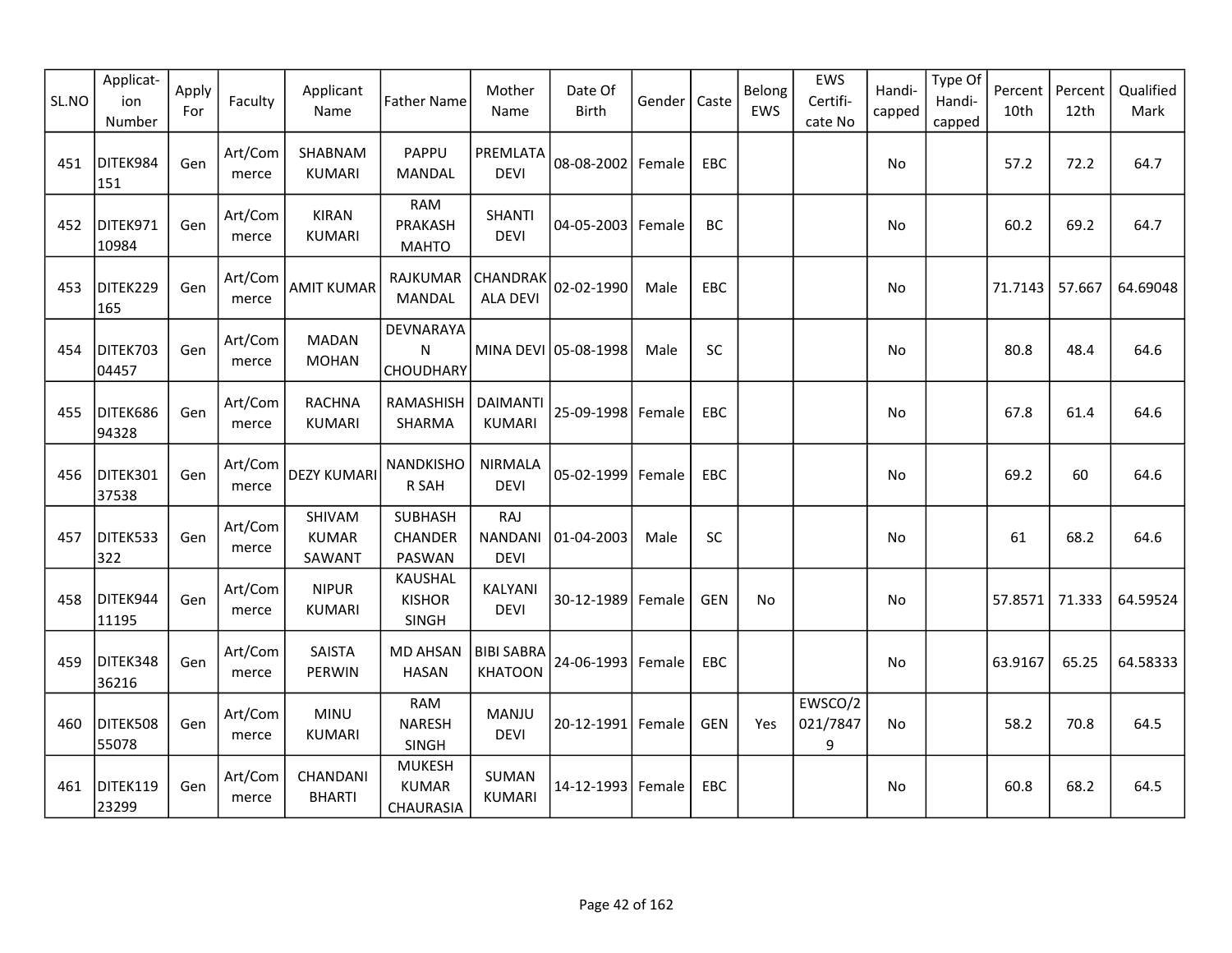| SL.NO | Applicat-<br>ion<br>Number | Apply<br>For | Faculty          | Applicant<br>Name                    | <b>Father Name</b>                | Mother<br>Name                    | Date Of<br><b>Birth</b> | Gender | Caste | Belong<br>EWS | EWS<br>Certifi-<br>cate No | Handi-<br>capped | Type Of<br>Handi-<br>capped | Percent<br>10th | Percent<br>12th | Qualified<br>Mark |
|-------|----------------------------|--------------|------------------|--------------------------------------|-----------------------------------|-----------------------------------|-------------------------|--------|-------|---------------|----------------------------|------------------|-----------------------------|-----------------|-----------------|-------------------|
| 462   | DITEK395<br>937            | Gen          | Art/Com<br>merce | <b>SHANTI</b><br><b>KUMARI</b>       | <b>MAHENDRA</b><br>PODDAR         | CHANDRAK<br><b>ALA DEVI</b>       | 05-08-1995 Female       |        | BC    |               |                            | No               |                             | 68.2            | 60.8            | 64.5              |
| 463   | DITEK263<br>49776          | Gen          | Art/Com<br>merce | SAVAN<br><b>KUMAR</b>                | <b>MAHABIR</b><br><b>BHANDARY</b> | <b>SHANTI</b><br><b>DEVI</b>      | 15-02-1997              | Male   | EBC   |               |                            | No               |                             | 62.2            | 66.8            | 64.5              |
| 464   | DITEK542<br>13734          | Gen          | Art/Com<br>merce | RIMJHIM<br>KUMARI                    | <b>DEEPAK</b><br>PODDAR           | <b>MUNNI</b><br><b>DEVI</b>       | 07-02-1998 Female       |        | BC    |               |                            | No               |                             | 65              | 64              | 64.5              |
| 465   | DITEK633<br>46790          | Gen          | Art/Com<br>merce | <b>ANU KUMARI</b>                    | <b>DUKHI</b><br>SHARMA            | CHANDA<br><b>DEVI</b>             | 06-06-1998 Female       |        | SC    |               |                            | <b>No</b>        |                             | 63.4            | 65.6            | 64.5              |
| 466   | DITEK912<br>819            | Gen          | merce            | Art/Com   RAM PRATAP<br><b>KUMAR</b> | <b>BALESHWAR</b><br><b>PANDIT</b> | MAHARGE<br>E DEVI                 | 03-05-1990              | Male   | EBC   |               |                            | No               |                             | 60.2857         | 68.667          | 64.47619          |
| 467   | DITEK780<br>084            | Gen          | Art/Com<br>merce | <b>SHILPI</b><br><b>KUMARI</b>       | RAMJI<br>YADAV                    | SAVITA<br><b>DEVI</b>             | 10-03-1992 Female       |        | BC    |               |                            | No               |                             | 59              | 69.8            | 64.4              |
| 468   | DITEK473<br>08188          | Gen          | Art/Com<br>merce | <b>SHILPI</b><br><b>KUMARI</b>       | <b>DINESH</b><br><b>KUMAR</b>     |                                   | ANITA DEVI 16-11-1993   | Female | EBC   |               |                            | $\mathsf{No}$    |                             | 59.8            | 69              | 64.4              |
| 469   | DITEK948<br>880            | Gen          | Art/Com<br>merce | <b>MANISH</b><br><b>KUMAR</b>        | AGRABAL<br>SAH                    | <b>RADHA</b><br><b>DEVI</b>       | 08-10-1995              | Male   | EBC   |               |                            | No               |                             | 60.4            | 68.4            | 64.4              |
| 470   | DITEK271<br>974            | Gen          | Art/Com<br>merce | Md Amjad<br>Alam                     | Md Ahmad                          | Mehrun<br>Nisa                    | 07-12-1996              | Male   | EBC   |               |                            | No               |                             | 70.2            | 58.6            | 64.4              |
| 471   | DITEK288<br>94114          | Gen          | Art/Com<br>merce | <b>JUHI</b><br><b>KHATOON</b>        | <b>MD GALIB</b>                   | SHAHNAZ<br><b>KHATOON</b>         | 15-02-2000 Female       |        | EBC   |               |                            | No               |                             | 57.6            | 71.2            | 64.4              |
| 472   | DITEK360<br>93295          | Gen          | Art/Com<br>merce | ALOK KUMAR GANESH SAH                |                                   | <b>FULESHWA</b><br><b>RI DEVI</b> | 12-11-2000              | Male   | EBC   |               |                            | No               |                             | 54.2            | 74.6            | 64.4              |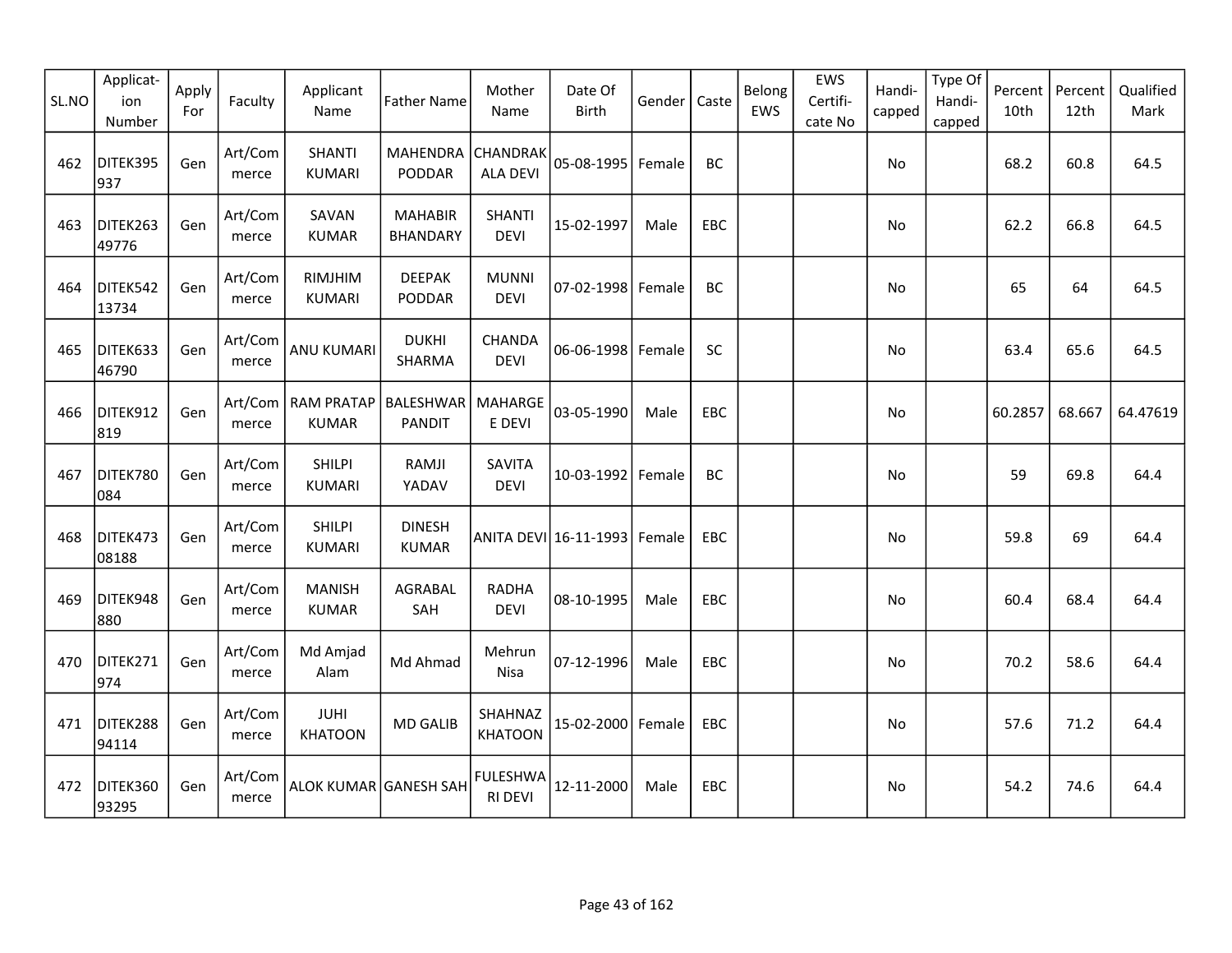| SL.NO | Applicat-<br>ion<br>Number | Apply<br>For | Faculty          | Applicant<br>Name               | <b>Father Name</b>               | Mother<br>Name                | Date Of<br><b>Birth</b>         | Gender | Caste      | Belong<br>EWS | EWS<br>Certifi-<br>cate No | Handi-<br>capped | Type Of<br>Handi-<br>capped | Percent<br>10th | Percent<br>12th | Qualified<br>Mark |
|-------|----------------------------|--------------|------------------|---------------------------------|----------------------------------|-------------------------------|---------------------------------|--------|------------|---------------|----------------------------|------------------|-----------------------------|-----------------|-----------------|-------------------|
| 473   | DITEK256<br>30139          | Gen          | Art/Com<br>merce | <b>OBAIDUR</b><br>RAHMAN        | <b>ABDUL</b><br><b>HASEEB</b>    | <b>NISHAT</b><br><b>ARA</b>   | 01-01-2002                      | Male   | EBC        |               |                            | No               |                             | 62              | 66.8            | 64.4              |
| 474   | DITEK886<br>45060          | Gen          | Art/Com<br>merce | <b>KHUSHBOO</b><br>KUMARI       | <b>ASKOK SAH</b>                 |                               | RUBI DEVI   15-05-2002   Female |        | EBC        |               |                            | No               |                             | 68              | 60.8            | 64.4              |
| 475   | DITEK908<br>273            | Gen          | Art/Com<br>merce | PARSMANI<br><b>KUMARI</b>       | RANJEET<br><b>TANTI</b>          | LALITA<br><b>DEVI</b>         | $03 - 04 - 2003$                | Female | <b>SC</b>  |               |                            | No.              |                             | 60.2            | 68.6            | 64.4              |
| 476   | DITEK837<br>44403          | Gen          | Art/Com<br>merce | <b>SMITA</b><br><b>KUMARI</b>   | <b>CHETAN</b><br>SHARMA          | <b>SUNITA</b><br><b>DEVI</b>  | 15-06-2003 Female               |        | BC         |               |                            | No               |                             | 60.4            | 68.4            | 64.4              |
| 477   | DITEK778<br>35859          | Gen          | Art/Com<br>merce | PRITI KUMARI                    | PRAKASH<br>SAH                   |                               | SEELA DEVI 04-12-1992           | Female | EBC        |               |                            | No               |                             | 61.2            | 67.4            | 64.3              |
| 478   | DITEK745<br>724            | Gen          | Art/Com<br>merce | Md Ahsan<br>Ansari              | Ahmad<br>Husain                  | Nasima<br>Khatoon             | 10-01-1994                      | Male   | EBC        |               |                            | <b>No</b>        |                             | 64.6            | 64              | 64.3              |
| 479   | DITEK986<br>77             | Gen          | Art/Com<br>merce | <b>HEMLATA</b><br><b>KUMARI</b> | <b>JAYKISHOR</b><br><b>SINGH</b> | JAYMALA<br><b>DEVI</b>        | 20-06-1995                      | Female | BC         |               |                            | No               |                             | 60.4            | 68.2            | 64.3              |
| 480   | DITEK523<br>313            | Gen          | Art/Com<br>merce | Preeti Kumari                   | Bachneshwa<br>r Jha              |                               | Veena Devi 13-11-1996   Female  |        | <b>GEN</b> | No            |                            | No               |                             | 60.4            | 68.2            | 64.3              |
| 481   | DITEK806<br>903            | Gen          | Art/Com<br>merce | <b>KRANTI</b><br><b>KUMARI</b>  | <b>MANTU</b><br>SINGH            | SITA DEVI                     | $ 06-12-1998 $                  | Female | BC         |               |                            | No               |                             | 63.2            | 65.4            | 64.3              |
| 482   | DITEK215<br>44681          | Gen          | Art/Com<br>merce | <b>SMITA</b><br><b>BHARTI</b>   | ABHAY<br><b>KUMAR</b>            | <b>MEENA</b><br><b>KUMARI</b> | 01-02-2000 Female               |        | BC         |               |                            | No               |                             | 64.6            | 64              | 64.3              |
| 483   | DITEK884<br>822            | Gen          | Art/Com<br>merce | <b>JULEE</b><br><b>KHATOON</b>  | DAOOD ALI                        | <b>BANO</b><br><b>KHATOON</b> | 07-11-2000 Female               |        | <b>GEN</b> | No            |                            | <b>No</b>        |                             | 65              | 63.6            | 64.3              |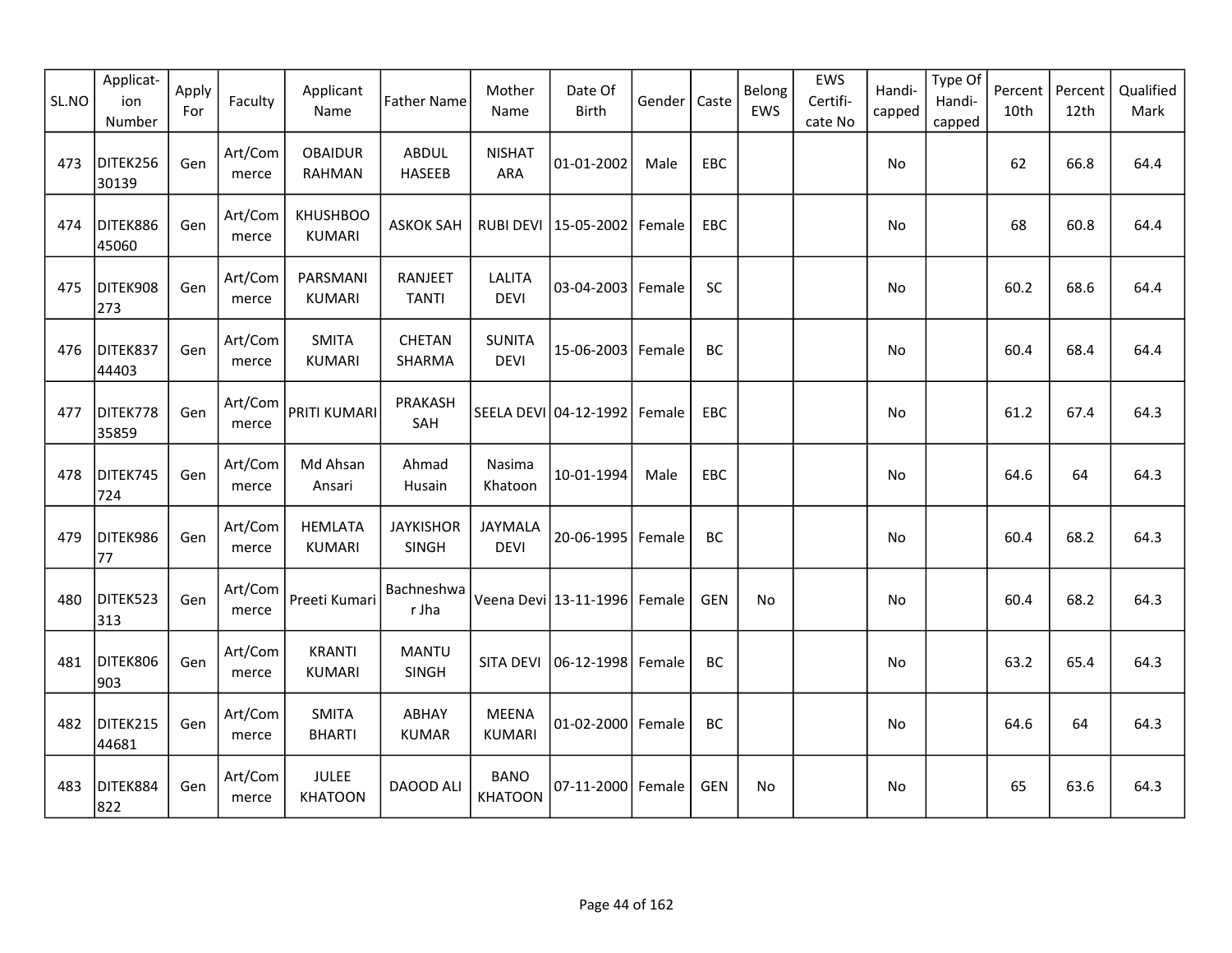| SL.NO | Applicat-<br>ion<br>Number | Apply<br>For | Faculty          | Applicant<br>Name              | <b>Father Name</b>                            | Mother<br>Name                 | Date Of<br>Birth                | Gender | Caste      | Belong<br>EWS | EWS<br>Certifi-<br>cate No | Handi-<br>capped | Type Of<br>Handi-<br>capped | Percent<br>10th | Percent<br>12th | Qualified<br>Mark |
|-------|----------------------------|--------------|------------------|--------------------------------|-----------------------------------------------|--------------------------------|---------------------------------|--------|------------|---------------|----------------------------|------------------|-----------------------------|-----------------|-----------------|-------------------|
| 484   | DITEK702<br>917            | Gen          | Art/Com<br>merce | ZAKIYA<br>PRAWEEN              | SHAKIL<br>AHMAD                               | SAMBUL                         | 01-01-2001 Female               |        | EBC        |               |                            | No               |                             | 56              | 72.6            | 64.3              |
| 485   | DITEK943<br>63713          | Gen          | Art/Com<br>merce | <b>MINU</b><br><b>KUMARI</b>   | NAGESHWA<br>R SAH                             | <b>RAMBHA</b><br><b>DEVI</b>   | 02-02-2002 Female               |        | EBC        |               |                            | No               |                             | 53.2            | 75.4            | 64.3              |
| 486   | DITEK384<br>40629          | Gen          | Art/Com<br>merce | Priyanka<br>Kumari             | Sunil Rajak                                   |                                | Jhuna Devi 07-04-2002           | Female | SC         |               |                            | No               |                             | 60              | 68.6            | 64.3              |
| 487   | DITEK759<br>11310          | Gen          | Art/Com<br>merce | <b>SUNNY</b><br><b>KUMAR</b>   | <b>MAHESH</b><br>PASWAN                       | RAJKUMAR<br><b>I DEAVI</b>     | 10-09-2003                      | Male   | SC         |               |                            | No               |                             | 65.2            | 63.4            | 64.3              |
| 488   | DITEK591<br>51             | Gen          | Art/Com<br>merce | <b>PUJA KUMARI</b>             | <b>ANANT</b><br><b>KUMAR</b><br><b>THAKUR</b> |                                | RENU DEVI 12-12-2003            | Female | <b>EBC</b> |               |                            | No.              |                             | 63              | 65.6            | 64.3              |
| 489   | DITEK680<br>471            | Gen          | Art/Com<br>merce | PUJA KUMARI                    | <b>ANIL</b><br>PRASAD<br>SINGH                |                                | ASHA DEVI 24-06-1993 Female     |        | BC         |               |                            | No               |                             | 67.6            | 60.8            | 64.2              |
| 490   | DITEK910<br>223            | Gen          | Art/Com<br>merce | SARIKA                         | SATISH<br><b>KUMAR</b>                        | <b>MEERA</b><br><b>DEVI</b>    | 16-11-1993 Female               |        | <b>EBC</b> |               |                            | No.              |                             | 56.2            | 72.2            | 64.2              |
| 491   | DITEK599<br>18403          | Gen          | Art/Com<br>merce | Priya Kumari                   | Rajesh<br>Kumar<br>Thakur                     |                                | Usha Devi   15-03-1998   Female |        | <b>GEN</b> | No            |                            | No               |                             | 66.2            | 62.2            | 64.2              |
| 492   | DITEK871<br>359            | Gen          | Art/Com<br>merce | <b>SHAHINA</b><br><b>BEGAM</b> | <b>MD KALIM</b><br><b>UDDIN</b>               | <b>MOBINA</b><br><b>KHATUN</b> | 15-08-1999 Female               |        | <b>GEN</b> | Yes           | EWSCO/2<br>021/1045<br>98  | No               |                             | 63.2            | 65.2            | 64.2              |
| 493   | DITEK403<br>16139          | Gen          | Art/Com<br>merce | SANJANA<br><b>KUMARI</b>       | <b>UMESH</b><br>YADAV                         | <b>MUNDRIKA</b><br><b>DEVI</b> | 05-11-2001 Female               |        | BC         |               |                            | No               |                             | 60.6            | 67.8            | 64.2              |
| 494   | DITEK897<br>24042          | Gen          | Art/Com<br>merce | <b>DEEPA</b><br><b>KUMARI</b>  | MURLIDHAR<br><b>MANDAL</b>                    |                                | BEBEE DEVI 09-10-2002   Female  |        | BC         |               |                            | No               |                             | 57              | 71.4            | 64.2              |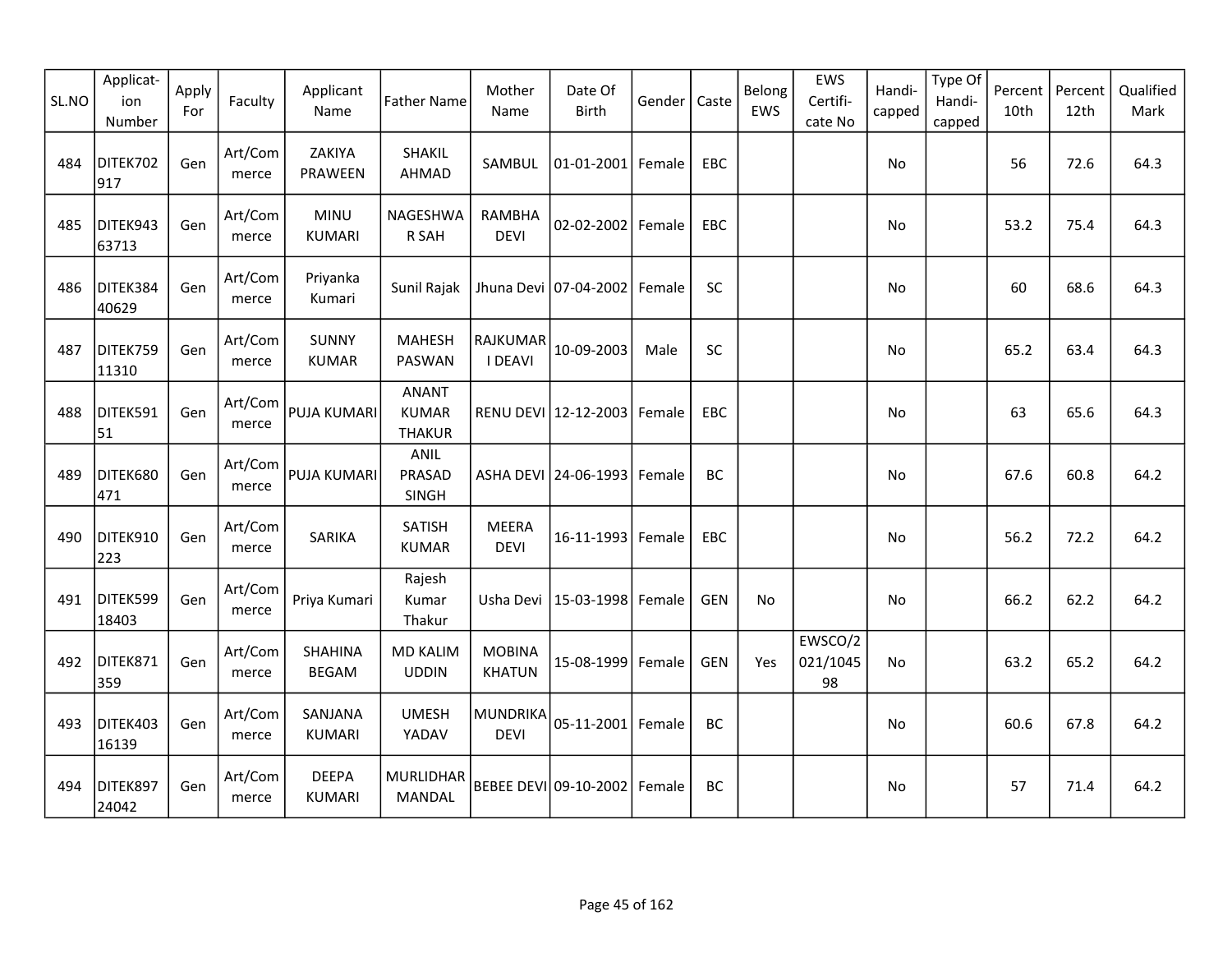| SL.NO | Applicat-<br>ion<br>Number | Apply<br>For | Faculty          | Applicant<br>Name              | <b>Father Name</b>                | Mother<br>Name          | Date Of<br>Birth               | Gender | Caste      | Belong<br>EWS | EWS<br>Certifi-<br>cate No | Handi-<br>capped | Type Of<br>Handi-<br>capped | Percent<br>10th | Percent<br>12th | Qualified<br>Mark |
|-------|----------------------------|--------------|------------------|--------------------------------|-----------------------------------|-------------------------|--------------------------------|--------|------------|---------------|----------------------------|------------------|-----------------------------|-----------------|-----------------|-------------------|
| 495   | DITEK943<br>50742          | Gen          | Art/Com<br>merce | Anku Priya                     | Ranjiv<br>Ranjan<br>Ambashta      | Menuka<br>Sahay         | 16-08-1989                     | Female | <b>GEN</b> | No            |                            | No               |                             | 68.2857         | 60              | 64.14286          |
| 496   | DITEK954<br>12223          | Gen          | Art/Com<br>merce | ARZOO<br><b>KUMARI</b>         | <b>RAJGIR</b><br>PRASAD<br>YADAV  | SITA DEVI               | 15-01-1986                     | Male   | BC         |               |                            | No               |                             | 65              | 63.2            | 64.1              |
| 497   | DITEK698<br>91267          | Gen          | Art/Com<br>merce | <b>KALPANA RAJ</b>             | <b>KISHOR</b><br>YADAV            |                         | ASHA DEVI   16-12-1994         | Female | BC         |               |                            | No.              |                             | 57              | 71.2            | 64.1              |
| 498   | DITEK148<br>198            | Gen          | Art/Com<br>merce | Puja rani                      | Mukesh<br>kumar                   | <b>Babita</b><br>kumari | $31 - 12 - 1996$               | Female | EBC        |               |                            | No               |                             | 59.6            | 68.6            | 64.1              |
| 499   | DITEK923<br>20487          | Gen          | Art/Com<br>merce | Laxmi                          | Deepak<br>kumar                   |                         | Ranju devi   12-04-2000        | Female | <b>GEN</b> | No            |                            | No.              |                             | 64.6            | 63.6            | 64.1              |
| 500   | DITEK785<br>34             | Gen          | Art/Com<br>merce | MEERA<br><b>KUMARI</b>         | <b>GANESH</b><br><b>RAM</b>       | PREMA<br><b>DEVI</b>    | $20 - 02 - 2003$               | Female | <b>SC</b>  |               |                            | No               |                             | 65              | 63.2            | 64.1              |
| 501   | DITEK740<br>55182          | Gen          | Art/Com<br>merce | <b>NISHU</b><br><b>KUMARI</b>  | SHYAMSUND<br><b>ER YADAV</b>      | CHANDAN<br><b>DEVI</b>  | $01 - 10 - 2003$               | Female | BC         |               |                            | No               |                             | 67.4            | 60.8            | 64.1              |
| 502   | DITEK304<br>12918          | Gen          | Art/Com<br>merce | <b>ARCHNA</b><br><b>KUMARI</b> | <b>UPENDRA</b><br>PRASAD<br>YADAV |                         | ANITA DEVI 25-12-1991   Female |        | BC         |               |                            | No               |                             | 66.4286         | 61.667          | 64.04762          |
| 503   | DITEK153<br>17802          | Gen          | Art/Com<br>merce | <b>RAKHI</b><br><b>KUMARI</b>  | <b>SUBODH</b><br>SINGH            | MANJU<br><b>DEVI</b>    | 28-11-1991 Female              |        | <b>GEN</b> | Yes           | 133693                     | No               |                             | 66.8571         | 61.2            | 64.02857          |
| 504   | DITEK169<br>15413          | Gen          | Art/Com<br>merce | ANUPAM<br><b>KUMARI</b>        | <b>LEELA NAND</b><br><b>ROY</b>   | SANDHYA<br><b>DEVI</b>  | 23-11-1990 Female              |        | <b>GEN</b> | Yes           | EWSCO/2<br>021/2483<br>94  | <b>No</b>        |                             | 63.5714         | 64.444          | 64.00794          |
| 505   | DITEK520<br>246            | Gen          | Art/Com<br>merce | <b>ROMA</b><br><b>KUMARI</b>   | RAMANAND<br>YADAV                 | <b>GITA DEVI</b>        | 20-05-1994                     | Female | BC         |               |                            | No.              |                             | 61.2            | 66.8            | 64                |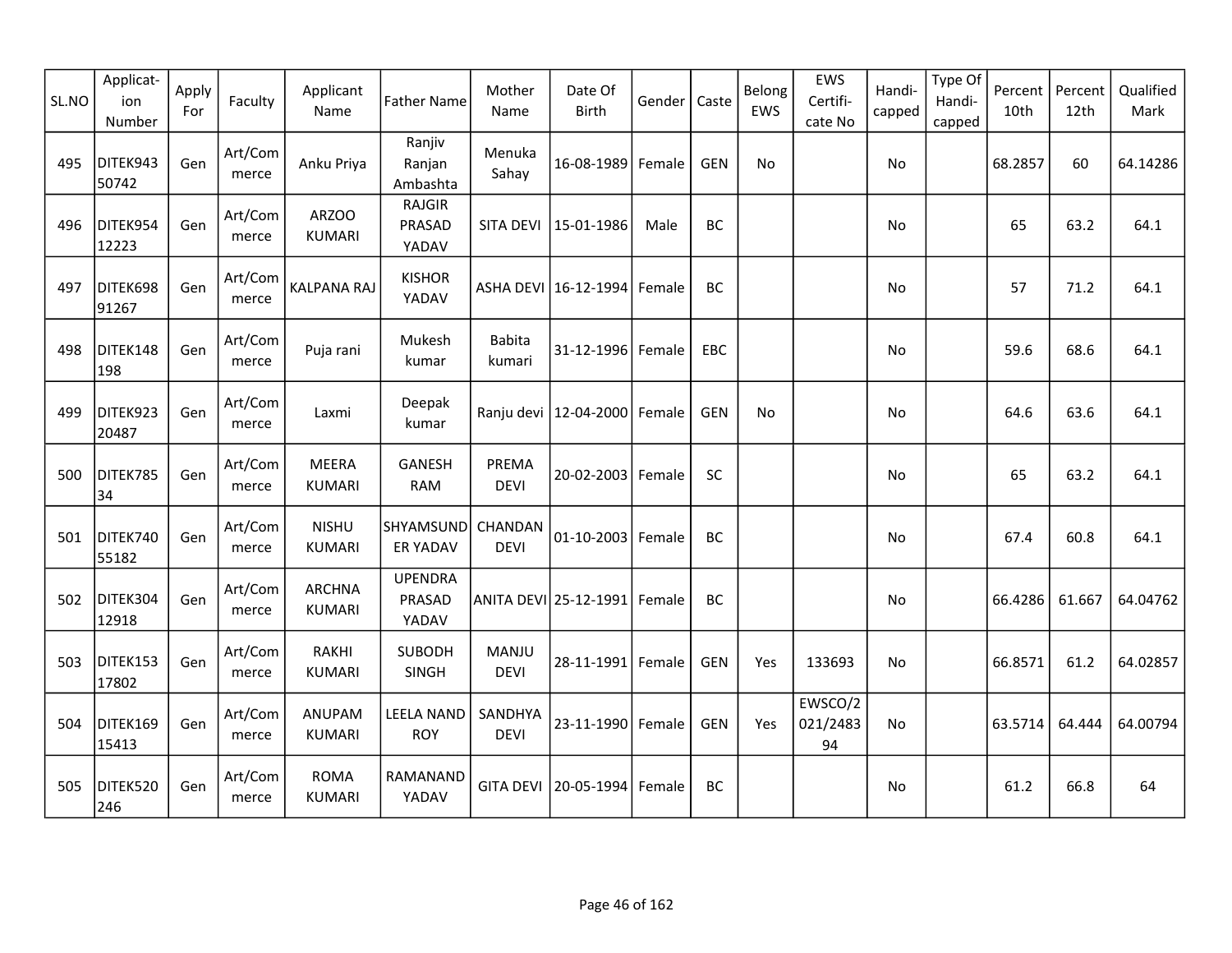| SL.NO | Applicat-<br>ion<br>Number | Apply<br>For | Faculty          | Applicant<br>Name               | <b>Father Name</b>                           | Mother<br>Name                | Date Of<br><b>Birth</b> | Gender | Caste      | Belong<br>EWS | EWS<br>Certifi-<br>cate No | Handi-<br>capped | Type Of<br>Handi-<br>capped | Percent<br>10th | Percent<br>12th | Qualified<br>Mark |
|-------|----------------------------|--------------|------------------|---------------------------------|----------------------------------------------|-------------------------------|-------------------------|--------|------------|---------------|----------------------------|------------------|-----------------------------|-----------------|-----------------|-------------------|
| 506   | DITEK862<br>501            | Gen          | Art/Com<br>merce | SADHANA<br><b>KUMARI</b>        | <b>RAMCHAND</b><br><b>RA PANDIT</b>          | KAUSHLYA<br><b>DEVI</b>       | 25-02-1996 Female       |        | EBC        |               |                            | No               |                             | 63.8            | 64.2            | 64                |
| 507   | DITEK514<br>696            | Gen          | Art/Com<br>merce | <b>BINITA SINGH</b>             | <b>DILIP</b><br><b>KUMAR</b>                 | SADHANA<br>SINGH              | 01-07-1996 Female       |        | BC         |               |                            | No               |                             | 60.6            | 67.4            | 64                |
| 508   | DITEK929<br>944            | Gen          | Art/Com<br>merce | <b>SAVITRI</b><br>KUMARI        | <b>VIJAY</b><br><b>KUMAR</b><br><b>SINGH</b> |                               | SHIVO DEVI 15-04-1999   | Female | BC         |               |                            | No               |                             | 56.6            | 71.4            | 64                |
| 509   | DITEK905<br>519            | Gen          | Art/Com<br>merce | <b>MAMTA</b><br><b>KUMARI</b>   | <b>SURENDRA</b><br><b>PD SINGH</b>           | <b>REKHA</b><br><b>DEVI</b>   | 20-04-2002              | Female | BC         |               |                            | <b>No</b>        |                             | 52.2            | 75.8            | 64                |
| 510   | DITEK594<br>5657           | Gen          | Art/Com<br>merce | PANNALAL<br><b>KUMAR</b>        | SACHIDANA<br><b>ND YADAV</b>                 | <b>PARWATI</b><br><b>DEVI</b> | 05-05-2002              | Male   | <b>BC</b>  |               |                            | No               |                             | 76.6            | 51.4            | 64                |
| 511   | DITEK228<br>608            | Gen          | Art/Com<br>merce | <b>NISHA</b><br><b>KUMARI</b>   | <b>VIVEK</b><br>PASWAN                       | <b>BABITA</b><br><b>DEVI</b>  | 15-05-2003 Female       |        | SC         |               |                            | No               |                             | 53.2            | 74.8            | 64                |
| 512   | DITEK686<br>01638          | Gen          | Art/Com<br>merce | Noorsaba                        | Sohail<br>Ahmad                              | Seema<br>Parveen              | 02-09-1997              | Female | <b>GEN</b> | Yes           | EWSCO/2<br>021/0016<br>3   | No.              |                             | 60.8333         | 67              | 63.91667          |
| 513   | DITEK703<br>75781          | Gen          | Art/Com<br>merce | <b>RUMAN</b><br><b>KUMARI</b>   | <b>DEO</b><br>CHANDRA<br><b>THAKUR</b>       | KENDULA<br><b>DEVI</b>        | 08-04-1990 Female       |        | <b>GEN</b> | Yes           | EWSCO/2<br>021/2653<br>80  | No               |                             | 70.1429         | 57.667          | 63.90476          |
| 514   | DITEK349<br>403            | Gen          | Art/Com<br>merce | <b>RESHMA</b><br>PRAWEEN        | KHALIL<br>AHMAD<br>ANSARI                    | <b>MUMTAZ</b><br><b>BEGAM</b> | 04-02-1993              | Female | EBC        |               |                            | No               |                             | 67              | 60.8            | 63.9              |
| 515   | DITEK647<br>488            | Gen          | Art/Com<br>merce | <b>KALPANA</b><br><b>KUMARI</b> | SAHEB<br><b>SINGH</b>                        | SHUSHILA<br><b>DEVI</b>       | 17-05-1994 Female       |        | <b>BC</b>  |               |                            | No               |                             | 64              | 63.8            | 63.9              |
| 516   | DITEK805<br>723            | Gen          | Art/Com<br>merce | <b>SUJEET</b><br><b>KUMAR</b>   | DHARMRAJ<br>YADAV                            |                               | USHA DEVI 12-02-1997    | Male   | <b>BC</b>  |               |                            | No               |                             | 62              | 65.8            | 63.9              |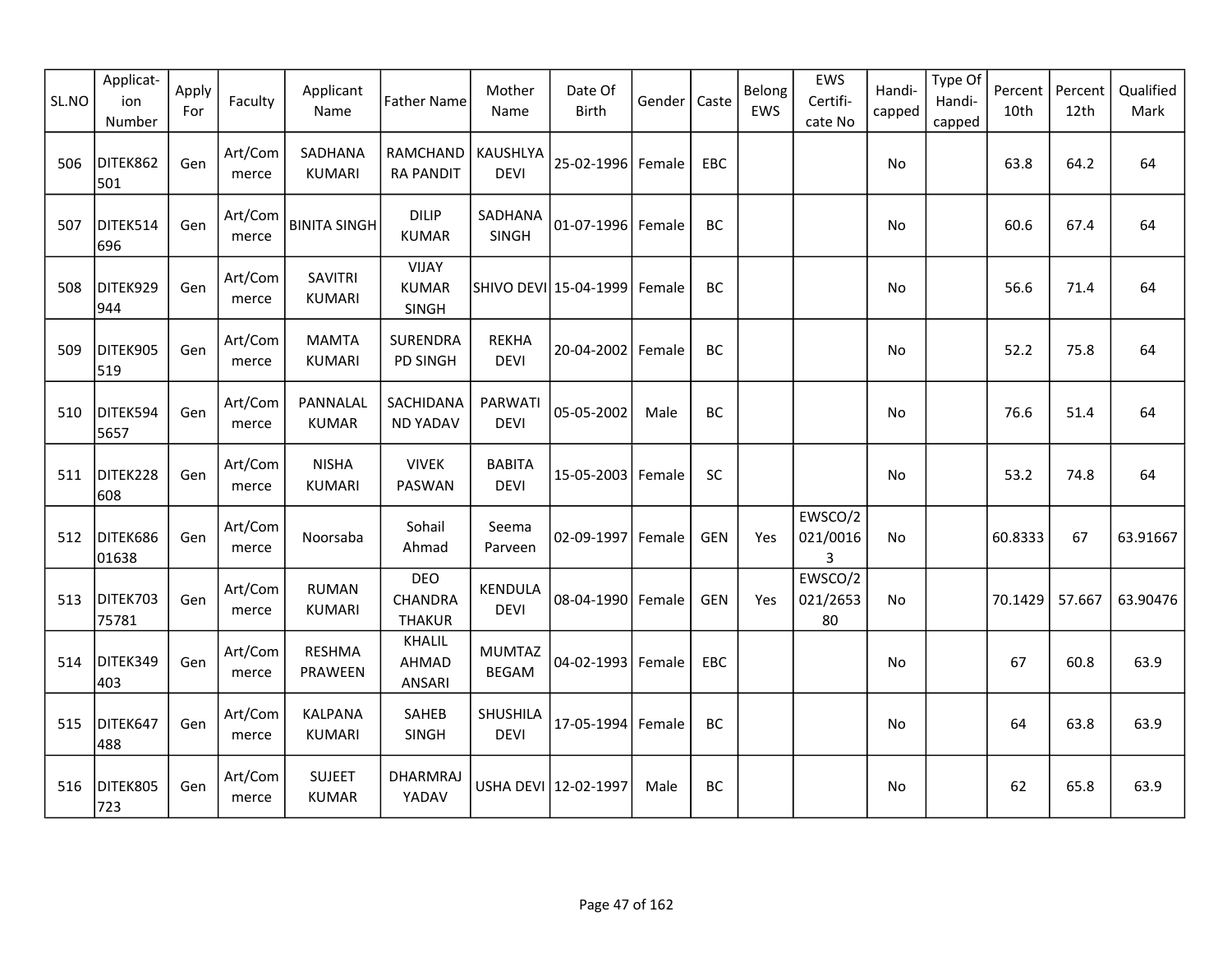| SL.NO | Applicat-<br>ion<br>Number | Apply<br>For | Faculty          | Applicant<br>Name                         | <b>Father Name</b>                          | Mother<br>Name                                | Date Of<br><b>Birth</b>     | Gender | Caste     | Belong<br>EWS | EWS<br>Certifi-<br>cate No | Handi-<br>capped | Type Of<br>Handi-<br>capped | Percent<br>10th | Percent<br>12th | Qualified<br>Mark |
|-------|----------------------------|--------------|------------------|-------------------------------------------|---------------------------------------------|-----------------------------------------------|-----------------------------|--------|-----------|---------------|----------------------------|------------------|-----------------------------|-----------------|-----------------|-------------------|
| 517   | DITEK357<br>35457          | Gen          | Art/Com<br>merce | <b>SAVITRI</b><br><b>KUMARI</b>           | <b>ASHOK RAM</b>                            | <b>SUNITA</b><br><b>DEVI</b>                  | 18-03-1997 Female           |        | <b>SC</b> |               |                            | No               |                             | 57.8            | 70              | 63.9              |
| 518   | DITEK364<br>88512          | Gen          | Art/Com<br>merce | <b>NEHA</b><br><b>KUMARI</b>              | <b>ASHOK</b><br><b>KUMAR</b>                | RANJU<br><b>DEVI</b>                          | 28-09-1997                  | Female | SC        |               |                            | No               |                             | 62              | 65.8            | 63.9              |
| 519   | DITEK769<br>051            | Gen          | Art/Com<br>merce | MD<br>SHAHRUKH                            | <b>MD</b><br><b>SHAMSHER</b><br><b>ALAM</b> | <b>NOOR</b><br><b>NISHA</b><br><b>KHATOON</b> | 17-12-1999                  | Male   | EBC       |               |                            | <b>No</b>        |                             | 66.8            | 61              | 63.9              |
| 520   | DITEK295<br>79567          | Gen          | Art/Com<br>merce | <b>NIKITA</b><br>ANAND                    | PRABHU<br><b>NARAYAN</b><br>SINGH           | SIROMANI<br><b>DEVI</b>                       | 25-12-1996 Female           |        | BC        |               |                            | No               |                             | 57              | 70.6            | 63.8              |
| 521   | DITEK780<br>772            | Gen          | Art/Com<br>merce | <b><i>DEEPSHIKHA</i></b><br><b>BHARTI</b> | SAHDEO<br>PASWAN                            | <b>NATA</b><br><b>NAYNA</b>                   | 05-02-1997                  | Female | SC        |               |                            | No               |                             | 56.4            | 71.2            | 63.8              |
| 522   | DITEK203<br>300            | Gen          | Art/Com<br>merce | ANAMIKA<br><b>KUMARI</b>                  | <b>JAI PRAKASH</b><br><b>TIWARI</b>         | <b>NILU</b><br><b>KUMARI</b>                  | 05-09-1997                  | Female | EBC       |               |                            | No               |                             | 72              | 55.6            | 63.8              |
| 523   | DITEK525<br>57759          | Gen          | Art/Com<br>merce | LAKSHMI<br><b>KUMARI</b>                  | <b>MANMOHA</b><br>N KUMAR<br>SAH            |                                               | ANITA DEVI 16-10-1998       | Female | BC        |               |                            | No               |                             | 61.8            | 65.8            | 63.8              |
| 524   | DITEK495<br>97585          | Gen          | Art/Com<br>merce | KAJAL<br><b>KUMARI</b>                    | <b>DHARM DEV</b><br><b>PANDIT</b>           |                                               | RINA DEVI 07-01-1999        | Female | EBC       |               |                            | No               |                             | 70              | 57.6            | 63.8              |
| 525   | DITEK298<br>33228          | Gen          | Art/Com<br>merce | <b>RUBI KUMARI</b>                        | <b>ARVIND</b><br><b>MAHTO</b>               |                                               | KIRAN DEVI 05-01-2001       | Female | BC        |               |                            | No               |                             | 67.6            | 60              | 63.8              |
| 526   | DITEK406<br>41345          | Gen          | Art/Com<br>merce | <b>ARCHANA</b><br><b>KUMARI</b>           | <b>KULDIP</b><br>SHARMA                     |                                               | RINA DEVI 07-04-1986 Female |        | SC        |               |                            | No               |                             | 67              | 60.556          | 63.77778          |
| 527   | DITEK609<br>40963          | Gen          | Art/Com<br>merce | <b>JYOTI</b><br><b>KUMARI</b>             | <b>RAJKISHOR</b><br>YADAV                   |                                               | ASHA DEVI 17-03-1997        | Female | <b>BC</b> |               |                            | No               |                             | 71.6            | 55.8            | 63.7              |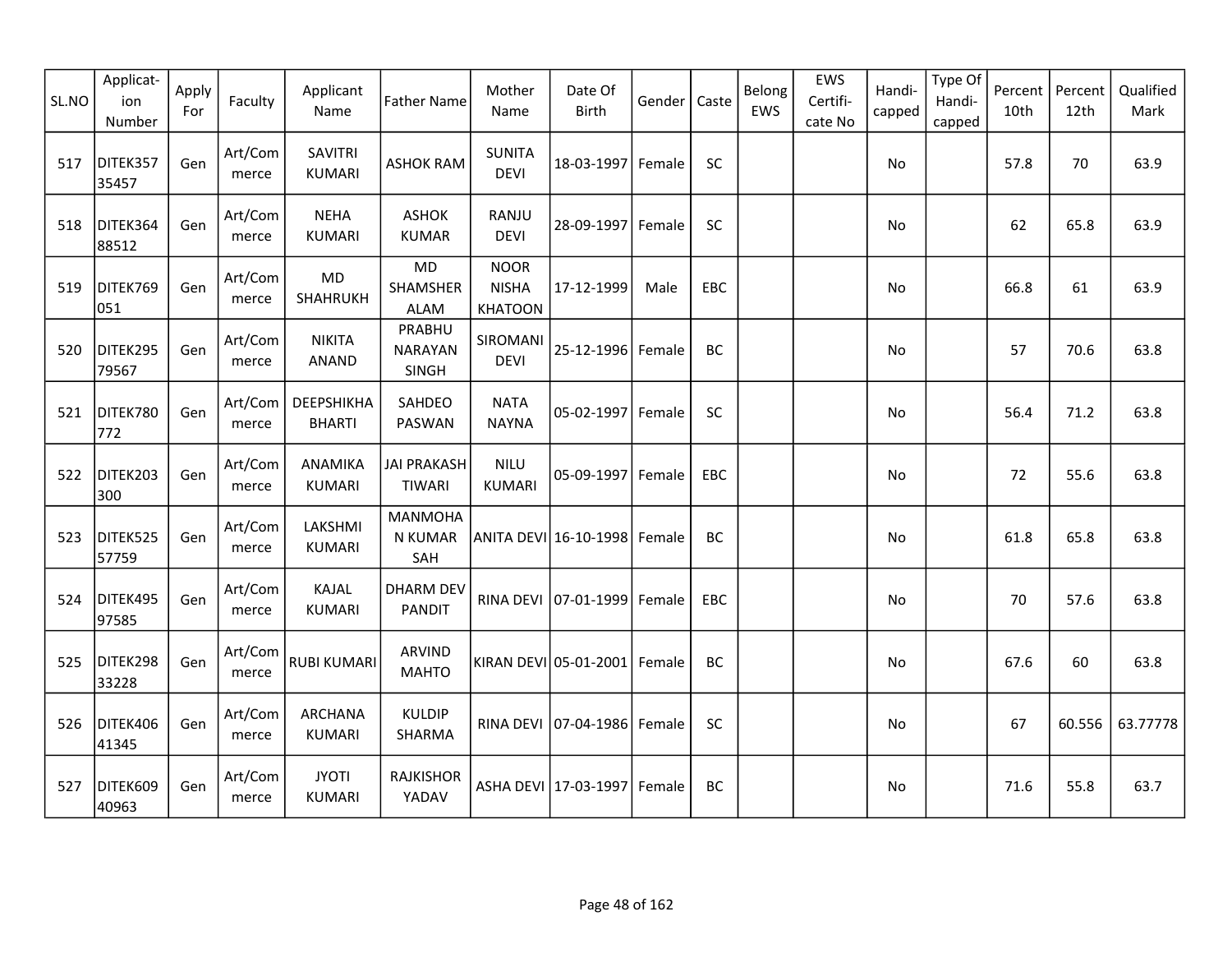| SL.NO | Applicat-<br>ion<br>Number | Apply<br>For | Faculty          | Applicant<br>Name                      | <b>Father Name</b>                     | Mother<br>Name                 | Date Of<br><b>Birth</b> | Gender | Caste     | Belong<br>EWS | EWS<br>Certifi-<br>cate No | Handi-<br>capped | Type Of<br>Handi-<br>capped | Percent<br>10th | Percent<br>12th | Qualified<br>Mark |
|-------|----------------------------|--------------|------------------|----------------------------------------|----------------------------------------|--------------------------------|-------------------------|--------|-----------|---------------|----------------------------|------------------|-----------------------------|-----------------|-----------------|-------------------|
| 528   | DITEK332<br>915            | Gen          | Art/Com<br>merce | <b>NEELU</b><br><b>KUMARI</b>          | RAJENDRA<br>PRASAD<br>YADAV            | <b>MANULA</b><br><b>DEVI</b>   | 11-11-1998 Female       |        | BC        |               |                            | No               |                             | 60.4            | 67              | 63.7              |
| 529   | DITEK156<br>007            | Gen          | Art/Com<br>merce | <b>RANDHIR</b><br><b>KUMAR</b>         | RAJANDRA<br>SAH                        | <b>GEETA</b><br><b>DEVI</b>    | 03-05-1999              | Male   | EBC       |               |                            | No               |                             | 64              | 63.4            | 63.7              |
| 530   | DITEK492<br>179            | Gen          | Art/Com<br>merce | SAMTA<br><b>KUMARI</b>                 | YOGENDRA<br>RAJAK                      | SITA DEVI                      | 05-12-1999              | Female | SC        |               |                            | No               |                             | 66.6            | 60.8            | 63.7              |
| 531   | DITEK241<br>006            | Gen          | Art/Com<br>merce | <b>DILIP KUMAR</b>                     | <b>BIJENDER</b><br><b>RAM</b>          | <b>SUNITA</b><br><b>DEVI</b>   | 06-01-2000              | Male   | SC        |               |                            | No               |                             | 54.6            | 72.8            | 63.7              |
| 532   | DITEK600<br>81             | Gen          | Art/Com<br>merce | PREETI<br><b>GUPTA</b>                 | ARVIND<br><b>KUMAR</b><br><b>GUPTA</b> | CHANDA<br><b>DEVI</b>          | 12-02-2001 Female       |        | EBC       |               |                            | No               |                             | 61.4            | 66              | 63.7              |
| 533   | DITEK429<br>771            | Gen          | Art/Com<br>merce | SAURAV<br><b>KUMAR</b><br><b>VATAN</b> | RAMVINOD<br>PASVAN                     |                                | ASHA DEVI 25-06-2002    | Male   | SC        |               |                            | No               |                             | 58.2            | 69.2            | 63.7              |
| 534   | DITEK131<br>148            | Gen          | Art/Com<br>merce | <b>NISHA</b><br><b>KUMARI</b>          | SANJEEV<br>SUMAN                       | <b>MAMTA</b><br><b>DEVI</b>    | $03 - 04 - 2003$        | Female | <b>BC</b> |               |                            | <b>No</b>        |                             | 58.6            | 68.8            | 63.7              |
| 535   | DITEK822<br>90568          | Gen          | Art/Com<br>merce | <b>SMRITI</b><br><b>KUMARI</b>         | <b>JEEVAN</b><br><b>KUMAR</b>          | <b>BABITA</b><br><b>KUMARI</b> | 25-10-2003 Female       |        | EBC       |               |                            | No               |                             | 60              | 67.4            | 63.7              |
| 536   | DITEK811<br>146            | Gen          | Art/Com<br>merce | PRATIBHA<br><b>KUMARI</b>              | <b>UPENDRA</b><br>PODDAR               | RANJANA<br><b>DEVI</b>         | 05-05-1991              | Female | BC        |               |                            | No               |                             | 55.4            | 71.8            | 63.6              |
| 537   | DITEK815<br>240            | Gen          | Art/Com<br>merce | <b>KANCHAN</b><br>KUMARI               | SURENDRA<br><b>DAS</b>                 | RITA DEVI                      | 17-05-1995              | Female | SC        |               |                            | No               |                             | 55.8            | 71.4            | 63.6              |
| 538   | DITEK558<br>308            | Gen          | Art/Com<br>merce | <b>RUPAM</b><br><b>KUMARI</b>          | SHIVAKANT<br>YADAV                     | <b>JAIMALA</b><br><b>DEVI</b>  | 01-03-1996 Female       |        | <b>BC</b> |               |                            | <b>No</b>        |                             | 66.6            | 60.6            | 63.6              |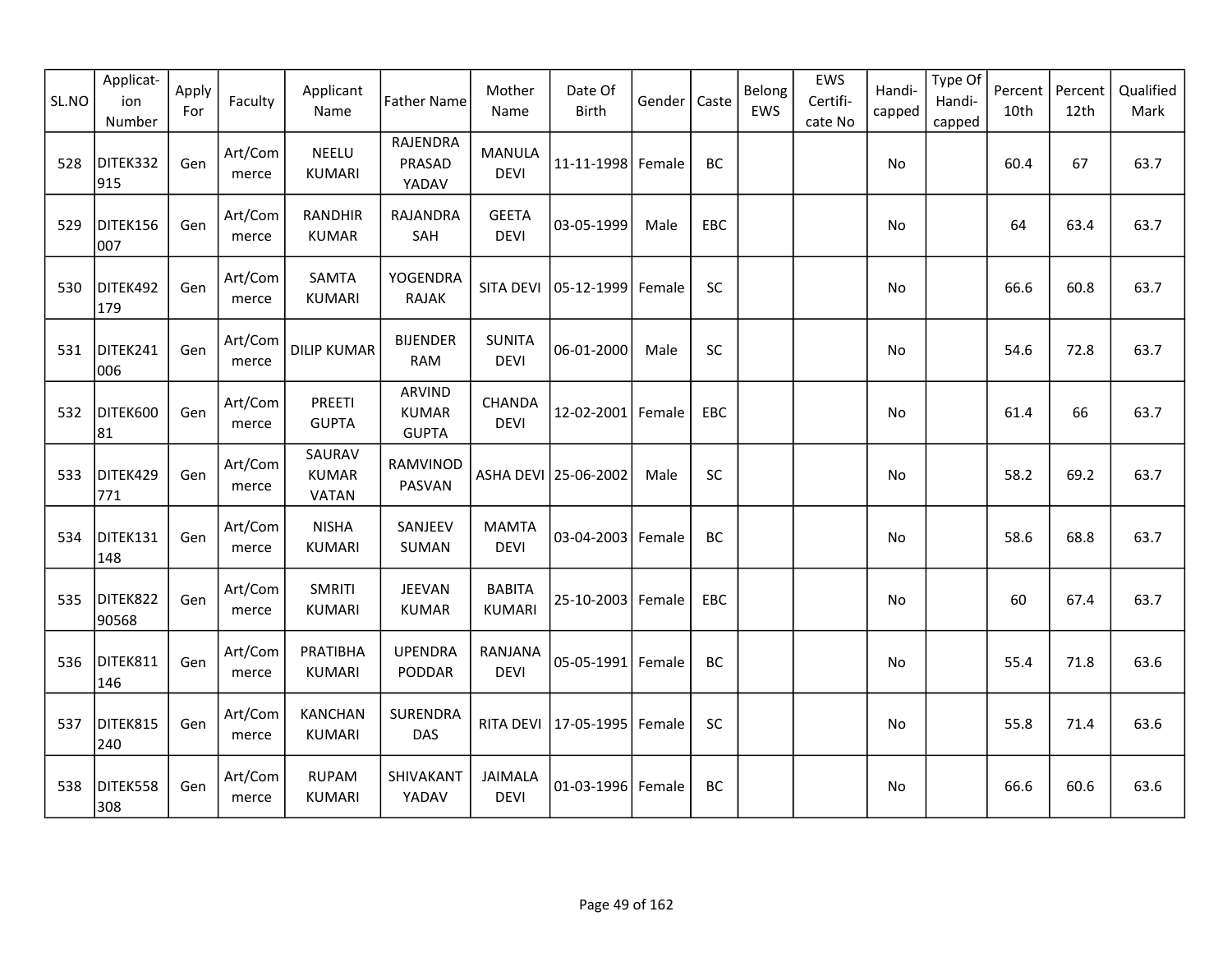| SL.NO | Applicat-<br>ion<br>Number | Apply<br>For | Faculty          | Applicant<br>Name              | <b>Father Name</b>                            | Mother<br>Name                 | Date Of<br><b>Birth</b>  | Gender | Caste      | Belong<br>EWS | EWS<br>Certifi-<br>cate No | Handi-<br>capped | Type Of<br>Handi-<br>capped | Percent<br>10th | Percent<br>12th | Qualified<br>Mark |
|-------|----------------------------|--------------|------------------|--------------------------------|-----------------------------------------------|--------------------------------|--------------------------|--------|------------|---------------|----------------------------|------------------|-----------------------------|-----------------|-----------------|-------------------|
| 539   | DITEK957<br>575            | Gen          | Art/Com<br>merce | SHUBHASIT<br><b>KUMAR</b>      | RAVINDRA<br><b>KUMAR</b><br><b>SINHA</b>      |                                | MINA DEVI 02-01-1997     | Male   | <b>GEN</b> | Yes           | EWSCO/2<br>020/1484<br>71  | No               |                             | 60.4            | 66.8            | 63.6              |
| 540   | DITEK181<br>03154          | Gen          | Art/Com<br>merce | <b>RUCHI</b><br><b>KUMARI</b>  | <b>SUDHIR</b><br><b>CHAURASIYA</b>            | <b>PUNAM</b><br><b>DEVI</b>    | 19-05-1998 Female        |        | EBC        |               |                            | No               |                             | 62.4            | 64.8            | 63.6              |
| 541   | DITEK770<br>02942          | Gen          | Art/Com<br>merce | <b>PUJA KUMARI</b>             | shyamsunda<br>r sharma                        |                                | sunita devi   03-11-1998 | Female | <b>EBC</b> |               |                            | <b>No</b>        |                             | 66.4            | 60.8            | 63.6              |
| 542   | DITEK586<br>42634          | Gen          | Art/Com<br>merce | salma<br>Perween               | Md Firoz<br>Alam                              | Bibi Shama<br>Ara              | 09-06-2000 Female        |        | EBC        |               |                            | No               |                             | 65.8            | 61.4            | 63.6              |
| 543   | DITEK204<br>46067          | Gen          | Art/Com<br>merce | <b>SONI KUMARI</b>             | <b>SURESH</b><br><b>RAJAK</b>                 | SANDESH<br><b>DEVI</b>         | 05-03-1992 Female        |        | SC         |               |                            | No               |                             | 61              | 66              | 63.5              |
| 544   | DITEK444<br>99079          | Gen          | Art/Com<br>merce | SEEMA<br><b>KUMARI</b>         | <b>BHOLA</b><br>SINGH                         | <b>MUNNI</b><br><b>DEVI</b>    | 22-04-1994 Female        |        | <b>GEN</b> | Yes           | EWSCO/2<br>021/2791<br>67  | <b>No</b>        |                             | 56.8            | 70.2            | 63.5              |
| 545   | DITEK958<br>524            | Gen          | Art/Com<br>merce | <b>NISHA</b><br><b>KUMARI</b>  | <b>JOGINDRA</b><br>SHARMA                     | <b>MUNNI</b><br><b>DEVI</b>    | 04-06-1997               | Female | EBC        |               |                            | No               |                             | 69.2            | 57.8            | 63.5              |
| 546   | DITEK808<br>297            | Gen          | Art/Com<br>merce | PUJA KUMARI                    | <b>ASHARFI</b><br><b>PANDIT</b>               |                                | ANITA DEVI 08-11-1998    | Female | <b>EBC</b> |               |                            | No               |                             | 68.8            | 58.2            | 63.5              |
| 547   | DITEK631<br>36699          | Gen          | Art/Com<br>merce | <b>ALOK KUMAR</b>              | Sunil Prasad<br>Yadav                         | Kanchan<br>Devi                | 14-08-1999               | Male   | <b>BC</b>  |               |                            | No               |                             | 62.2            | 64.8            | 63.5              |
| 548   | DITEK465<br>740            | Gen          | Art/Com<br>merce | ADARSH<br><b>KUMAR</b>         | <b>MUKESH</b><br><b>KUMAR</b><br><b>SINGH</b> | <b>BABITA</b><br><b>KUMARI</b> | 31-03-2001               | Male   | EBC        |               |                            | No               |                             | 58              | 69              | 63.5              |
| 549   | DITEK702<br>98522          | Gen          | Art/Com<br>merce | <b>SAGUFA</b><br><b>KHATUN</b> | SUPHIYAN<br><b>ALAM</b>                       | <b>MOBINA</b><br><b>KHATUN</b> | 02-06-2002   Female      |        | <b>GEN</b> | No            |                            | No               |                             | 53              | 74              | 63.5              |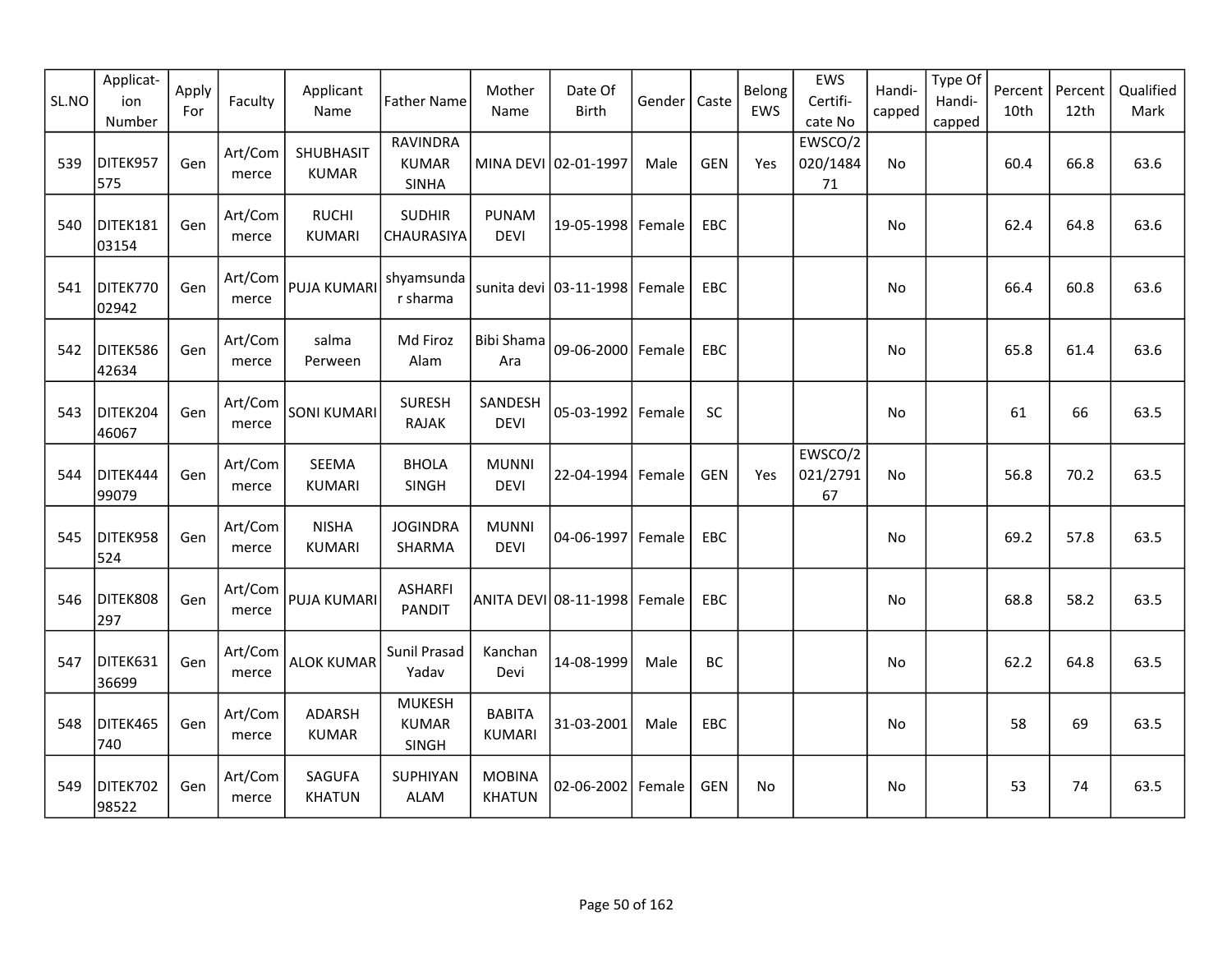| SL.NO | Applicat-<br>ion<br>Number | Apply<br>For | Faculty          | Applicant<br>Name                  | <b>Father Name</b>                     | Mother<br>Name                | Date Of<br>Birth    | Gender | Caste      | Belong<br>EWS | EWS<br>Certifi-<br>cate No | Handi-<br>capped | Type Of<br>Handi-<br>capped | Percent<br>10th | Percent<br>12th | Qualified<br>Mark |
|-------|----------------------------|--------------|------------------|------------------------------------|----------------------------------------|-------------------------------|---------------------|--------|------------|---------------|----------------------------|------------------|-----------------------------|-----------------|-----------------|-------------------|
| 550   | DITEK753<br>62763          | Gen          | Art/Com<br>merce | <b>AMRITA</b><br><b>KUMARI</b>     | SATYANARA<br>YAN<br>PARASAD            | SANYUKTA<br><b>DEVI</b>       | 06-10-1987          | Female | BC         |               |                            | No               |                             | 64.2857         | 62.6            | 63.44286          |
| 551   | DITEK797<br>380            | Gen          | Art/Com<br>merce | abhishek raj                       | Surendra<br>kumar<br>mehta             | <b>Bimla</b><br>mehta         | 22-06-1993          | Male   | EBC        |               |                            | No               |                             | 61.4            | 65.4            | 63.4              |
| 552   | DITEK499<br>40991          | Gen          | Art/Com<br>merce | <b>MONIKA</b><br><b>KUMARI</b>     | CHHAVIKAN<br><b>TVERMA</b>             | SANGITA<br><b>VERMA</b>       | $07 - 01 - 1998$    | Female | BC         |               |                            | Yes              | <b>HH</b>                   | 66              | 60.8            | 63.4              |
| 553   | DITEK437<br>565            | Gen          | Art/Com<br>merce | <b>JYOTI</b><br><b>KUMARI</b>      | <b>MAHESH</b><br><b>THAKUR</b>         | PRAMILA<br><b>DEVI</b>        | 25-04-1998 Female   |        | EBC        |               |                            | No               |                             | 59.2            | 67.6            | 63.4              |
| 554   | DITEK182<br>85676          | Gen          | Art/Com<br>merce | KAJAL<br><b>KUMARI</b>             | OM RANJAN<br>OM                        | <b>PUNAM</b><br><b>DEVI</b>   | 26-08-2002          | Female | EBC        |               |                            | No.              |                             | 64.6            | 62.2            | 63.4              |
| 555   | DITEK591<br>46844          | Gen          | Art/Com<br>merce | <b>SUFAIDA</b><br><b>KHATOON</b>   | <b>MD SALIM</b><br><b>UDDIN</b>        | ANJUM<br><b>KHATOON</b>       | 28-12-2003 Female   |        | <b>EBC</b> |               |                            | No.              |                             | 60              | 66.8            | 63.4              |
| 556   | DITEK841<br>340            | Gen          | Art/Com<br>merce | PRATIBHA<br><b>KUMARI</b>          | <b>JHAKASU</b><br><b>BHAGAT</b>        | <b>ARUNA</b><br><b>DEVI</b>   | $05 - 09 - 1993$    | Female | BC         |               |                            | No               |                             | 57.8            | 68.8            | 63.3              |
| 557   | DITEK751<br>19422          | Gen          | Art/Com<br>merce | LAXMI<br><b>KUMARI</b>             | <b>INDRA DEV</b><br><b>THAKUR</b>      | <b>SUSHILA</b><br><b>DEVI</b> | 10-09-1994 Female   |        | <b>EBC</b> |               |                            | No               |                             | 59.2            | 67.4            | 63.3              |
| 558   | DITEK894<br>846            | Gen          | Art/Com<br>merce | <b>NILAM</b><br>KUMARI             | <b>BINOD</b><br>PRASAD<br>YADAV        | <b>SUNAINA</b><br><b>DEVI</b> | 02-01-1995   Female |        | BC         |               |                            | No               |                             | 60              | 66.6            | 63.3              |
| 559   | DITEK649<br>80104          | Gen          | Art/Com<br>merce | <b>RITIKA</b><br><b>BHARTI</b>     | CHAMAKLAL<br>PASWAN                    | <b>LALITA</b><br><b>DEVI</b>  | 30-10-1995          | Female | SC         |               |                            | No               |                             | 72.2            | 54.4            | 63.3              |
| 560   | DITEK358<br>56319          | Gen          | Art/Com<br>merce | CHANDAR<br>PRAKASH<br><b>GUPTA</b> | <b>SATYA</b><br><b>NARAYAN</b><br>SAHU | MANJU<br><b>DEVI</b>          | 05-06-1999          | Male   | BC         |               |                            | No               |                             | 68.2            | 58.4            | 63.3              |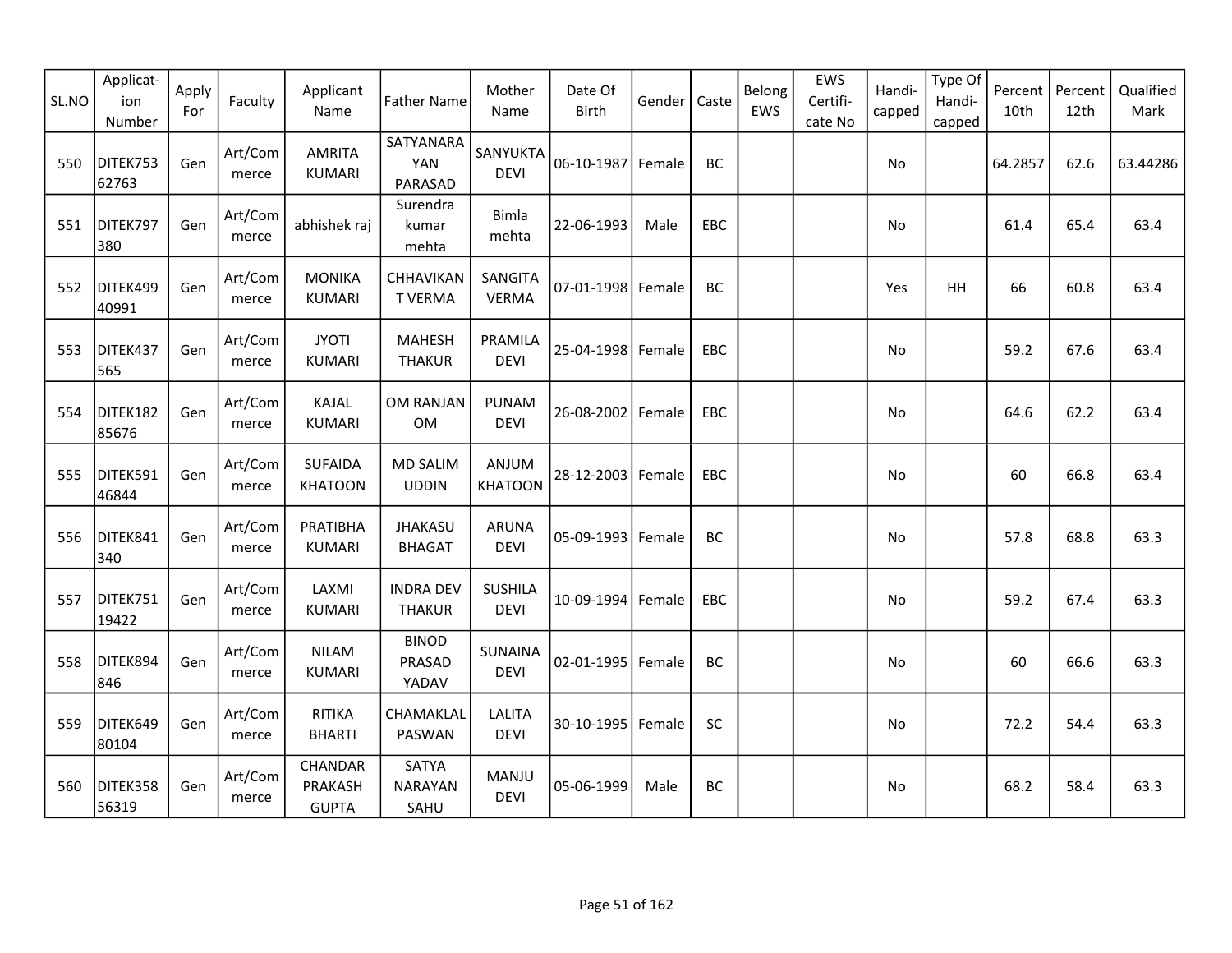| SL.NO | Applicat-<br>ion<br>Number | Apply<br>For | Faculty          | Applicant<br>Name                 | <b>Father Name</b>              | Mother<br>Name               | Date Of<br>Birth       | Gender | Caste      | Belong<br>EWS | EWS<br>Certifi-<br>cate No | Handi-<br>capped | Type Of<br>Handi-<br>capped | Percent<br>10th | Percent<br>12th | Qualified<br>Mark |
|-------|----------------------------|--------------|------------------|-----------------------------------|---------------------------------|------------------------------|------------------------|--------|------------|---------------|----------------------------|------------------|-----------------------------|-----------------|-----------------|-------------------|
| 561   | DITEK911<br>932            | Gen          | Art/Com<br>merce | <b>GOVIND</b><br><b>KUMAR JHA</b> | UMESH JHA                       | SUNAYNA<br><b>DEVI</b>       | 10-12-2000             | Male   | <b>GEN</b> | Yes           | EWSDM/2<br>021/0291<br>5   | No               |                             | 70.8            | 55.8            | 63.3              |
| 562   | DITEK767<br>5316           | Gen          | Art/Com<br>merce | <b>CHHOTI</b><br><b>KUMARI</b>    | <b>ARVIND</b><br>SINGH          | <b>SHANTI</b><br><b>DEVI</b> | 20-03-2003             | Female | <b>GEN</b> | No            |                            | No               |                             | 60              | 66.6            | 63.3              |
| 563   | DITEK863<br>275            | Gen          | Art/Com<br>merce | KAJAL<br><b>KUMARI</b><br>YADAV   | <b>ARVIND LAL</b><br>YADAV      | <b>GEETA</b><br><b>DEVI</b>  | 01-05-1997 Female      |        | <b>BC</b>  |               |                            | <b>No</b>        |                             | 70.4            | 56.167          | 63.28333          |
| 564   | DITEK124<br>537            | Gen          | Art/Com<br>merce | <b>ARCHANA</b><br><b>KUMARI</b>   | PRAMOD<br><b>KUMAR</b>          | <b>SHANTI</b><br><b>DEVI</b> | $03 - 01 - 1983$       | Female | EBC        |               |                            | No               |                             | 58.4286         | 68              | 63.21429          |
| 565   | DITEK541<br>621            | Gen          | Art/Com<br>merce | <b>MANISHA</b><br><b>KUMARI</b>   | <b>DIWAKAR</b><br><b>MISHRA</b> |                              | USHA DEVI 03-05-1992   | Female | <b>GEN</b> | No            |                            | No               |                             | 66              | 60.4            | 63.2              |
| 566   | DITEK660<br>803            | Gen          | Art/Com<br>merce | AJEET KUMAR                       | SHOBHIT<br><b>RAJAK</b>         |                              | INDU DEVI 11-03-1994   | Male   | SC         |               |                            | Yes              | OH                          | 66.2            | 60.2            | 63.2              |
| 567   | DITEK907<br>99900          | Gen          | Art/Com<br>merce | <b>RICHA</b><br><b>KUMARI</b>     | SUBHASH<br><b>JHA</b>           | ANJANA<br><b>DEVI</b>        | 12-01-1998 Female      |        | <b>GEN</b> | No            |                            | No               |                             | 68.2            | 58.2            | 63.2              |
| 568   | DITEK454<br>11             | Gen          | Art/Com<br>merce | <b>RUPA</b><br><b>KUMARI</b>      | SUSHIL<br>YADAV                 | PREMLATA<br><b>DEVI</b>      | 06-01-2002 Female      |        | <b>BC</b>  |               |                            | No               |                             | 56              | 70.4            | 63.2              |
| 569   | DITEK512<br>423            | Gen          | Art/Com<br>merce | <b>BABLI</b><br><b>KUMARI</b>     | MAYANAND<br><b>PANDIT</b>       | <b>RITA DEVI</b>             | 10-03-2002             | Female | EBC        |               |                            | No               |                             | 55              | 71.4            | 63.2              |
| 570   | DITEK174<br>580            | Gen          | Art/Com<br>merce | AKANKSHA<br><b>BHARATI</b>        | <b>RANVIR</b><br>SINGH          | RANJAN<br><b>DEVI</b>        | 08-06-1997 Female      |        | <b>GEN</b> | No            |                            | No               |                             | 65.5714         | 60.8            | 63.18571          |
| 571   | DITEK595<br>12480          | Gen          | Art/Com<br>merce | Kanchan<br>Kumari                 | Kamla Kant<br>Singh             |                              | Urmila Devi 15-03-1977 | Female | <b>BC</b>  |               |                            | No               |                             | 66              | 60.333          | 63.16667          |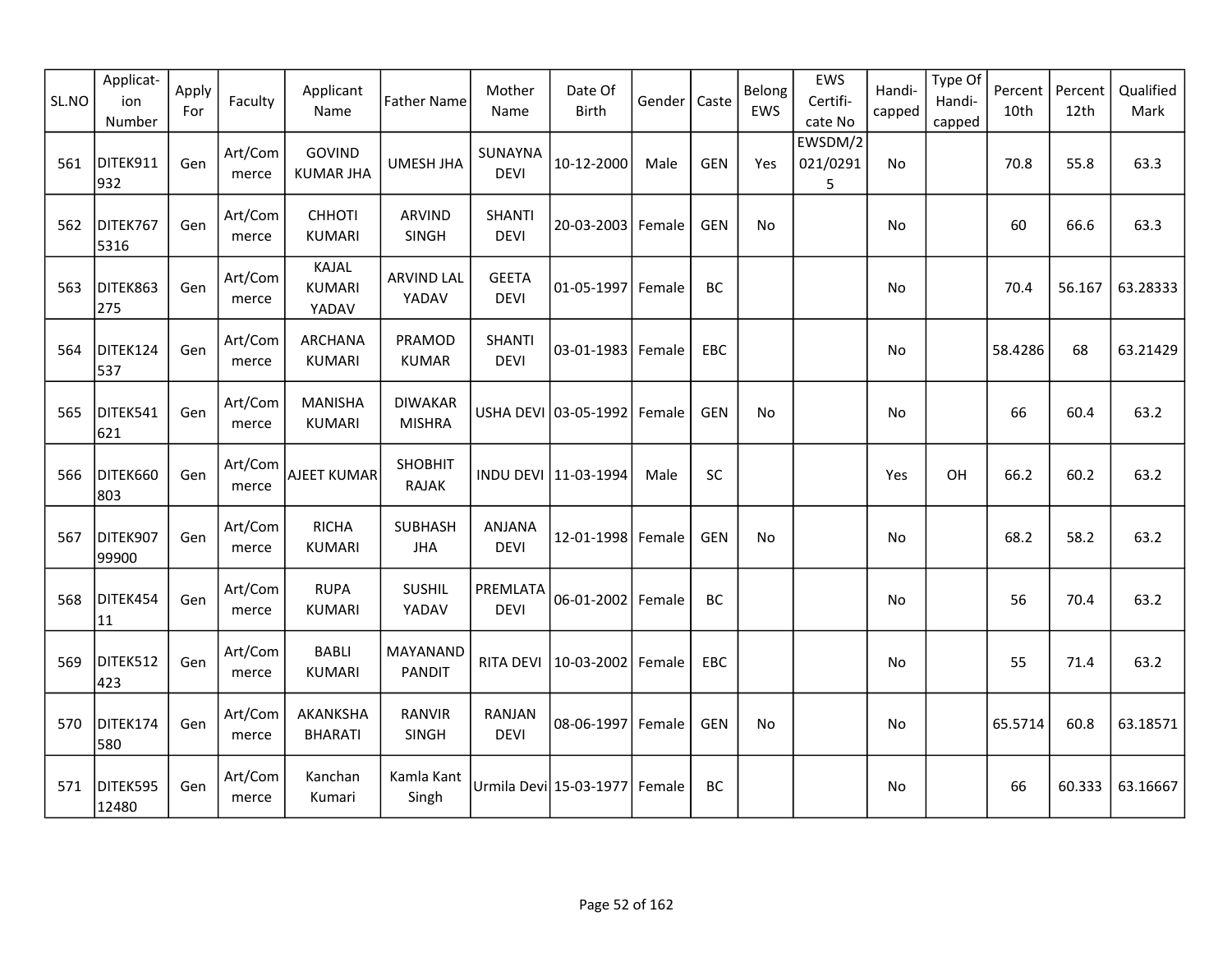| SL.NO | Applicat-<br>ion<br>Number | Apply<br>For | Faculty          | Applicant<br>Name                               | <b>Father Name</b>                     | Mother<br>Name                | Date Of<br>Birth                | Gender | Caste      | Belong<br>EWS | EWS<br>Certifi-<br>cate No | Handi-<br>capped | Type Of<br>Handi-<br>capped | Percent<br>10th | Percent<br>12th | Qualified<br>Mark |
|-------|----------------------------|--------------|------------------|-------------------------------------------------|----------------------------------------|-------------------------------|---------------------------------|--------|------------|---------------|----------------------------|------------------|-----------------------------|-----------------|-----------------|-------------------|
| 572   | DITEK823<br>26040          | Gen          | Art/Com<br>merce | RAJNI<br><b>KUMARI</b>                          | NAGESWAR<br>PRASAD                     | <b>SUSHILA</b><br><b>DEVI</b> | 15-01-1990 Female               |        | BC         |               |                            | No               |                             | 64.2857         | 62              | 63.14286          |
| 573   | DITEK351<br>553            | Gen          | Art/Com<br>merce | LAXMI<br><b>KUMARI</b>                          | <b>DHARMRAJ</b><br>PRASAD<br>YADAV     |                               | USHA DEVI 05-02-1992 Female     |        | BC         |               |                            | No               |                             | 54.8            | 71.4            | 63.1              |
| 574   | DITEK772<br>39665          | Gen          | Art/Com<br>merce | <b>PRITI KUMARI</b>                             | <b>DAULAT</b><br><b>KUMAR</b><br>SINGH |                               | RANI DEVI   15-10-1994   Female |        | <b>GEN</b> | No            |                            | No.              |                             | 54.2            | 72              | 63.1              |
| 575   | DITEK240<br>409            | Gen          | Art/Com<br>merce | <b>GUNJAN</b><br><b>KUMARI</b>                  | <b>BIJENDRA</b><br>YADAV               | <b>RAMPATI</b><br><b>DEVI</b> | 12-01-1996 Female               |        | BC         |               |                            | No               |                             | 60              | 66.2            | 63.1              |
| 576   | DITEK116<br>84207          | Gen          | Art/Com<br>merce | <b>NIRANJAN</b><br><b>KUMAR</b>                 | SHYAM<br><b>SUNDAR</b><br>SHARMA       | <b>SUNITA</b><br>SHARMA       | 04-04-1997                      | Male   | EBC        |               |                            | No               |                             | 66              | 60.2            | 63.1              |
| 577   | DITEK865<br>117            | Gen          | Art/Com<br>merce | <b>PRITI KUMARI</b>                             | SURENDRA<br>YADAV                      | <b>BABITA</b><br><b>DEVI</b>  | 12-04-1999                      | Female | BC         |               |                            | No               |                             | 64.2            | 62              | 63.1              |
| 578   | DITEK477<br>75230          | Gen          | Art/Com<br>merce | PUJA KUMARI vijay kunwar babita devi 05-07-2001 |                                        |                               |                                 | Female | <b>GEN</b> | No            |                            | No               |                             | 59.6            | 66.6            | 63.1              |
| 579   | DITEK913<br>03289          | Gen          | Art/Com<br>merce | <b>NITU KUMARI</b>                              | <b>SURESH</b><br>SAHU                  |                               | USHA DEVI 01-10-2001 Female     |        | BC         |               |                            | No               |                             | 58.4            | 67.8            | 63.1              |
| 580   | DITEK735<br>04098          | Gen          | Art/Com<br>merce | Pankaj Kumar                                    | Ramotar Das                            | Uma Devi                      | 15-03-1988                      | Male   | SC         |               |                            | No               |                             | 62.5714         | 63.6            | 63.08571          |
| 581   | DITEK950<br>68015          | Gen          | Art/Com<br>merce | <b>KHUSHBU</b><br><b>KUMARI</b>                 | NAGESHWA<br>R SAH                      | <b>MEERA</b><br><b>DEVI</b>   | 03-12-1988 Female               |        | EBC        |               |                            | <b>No</b>        |                             | 65.1429         | 61              | 63.07143          |
| 582   | DITEK453<br>76850          | Gen          | Art/Com<br>merce | <b>MAMTA</b><br><b>KUMARI</b>                   | YOGENDRA<br>SAH                        | KANCHAN<br><b>DEVI</b>        | 28-05-1993   Female             |        | <b>EBC</b> |               |                            | No.              |                             | 65.2            | 60.8            | 63                |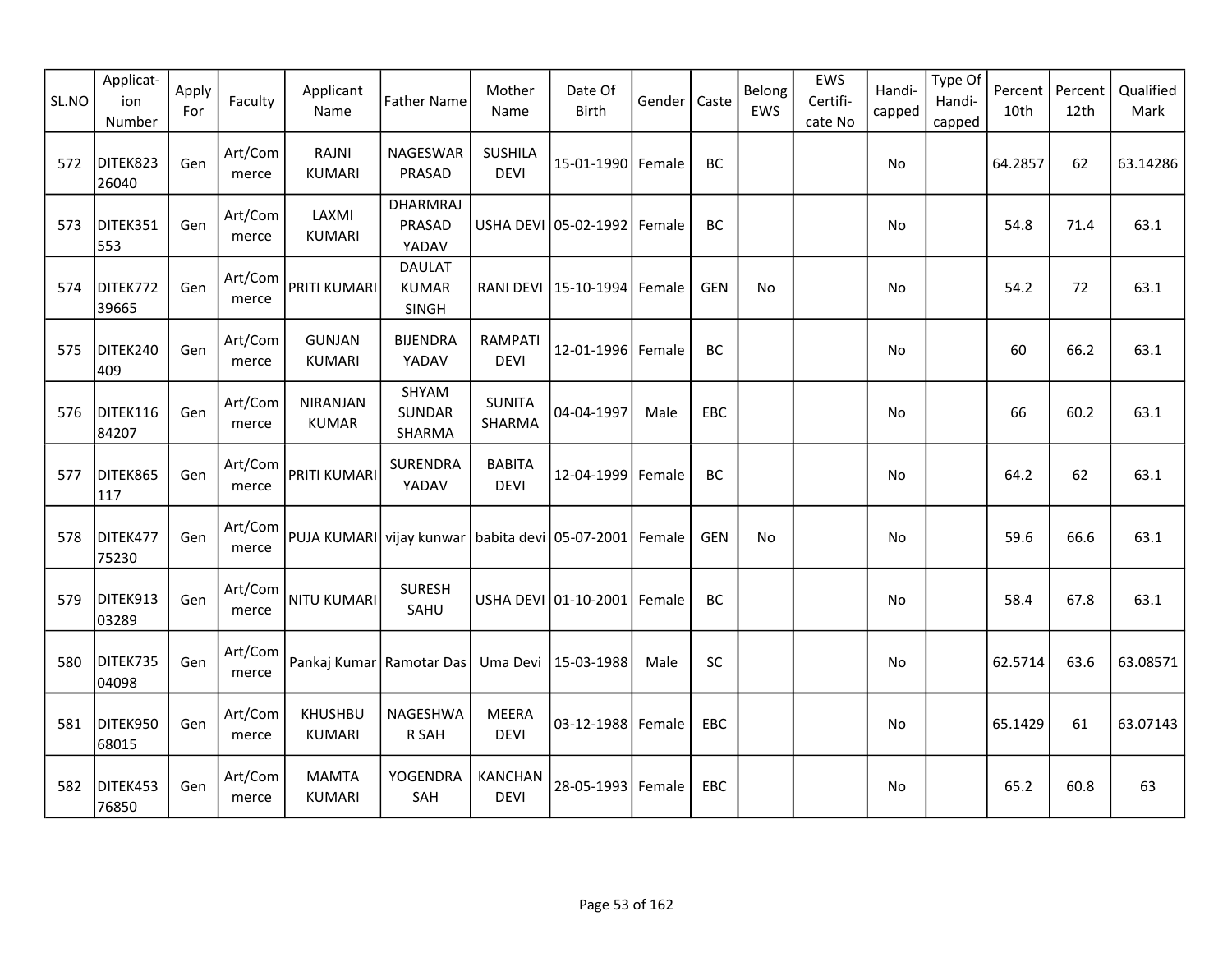| SL.NO | Applicat-<br>ion<br>Number | Apply<br>For | Faculty          | Applicant<br>Name               | <b>Father Name</b>                      | Mother<br>Name               | Date Of<br><b>Birth</b>         | Gender | Caste      | Belong<br>EWS | EWS<br>Certifi-<br>cate No | Handi-<br>capped | Type Of<br>Handi-<br>capped | Percent<br>10th | Percent<br>12th | Qualified<br>Mark |
|-------|----------------------------|--------------|------------------|---------------------------------|-----------------------------------------|------------------------------|---------------------------------|--------|------------|---------------|----------------------------|------------------|-----------------------------|-----------------|-----------------|-------------------|
| 583   | DITEK833<br>250            | Gen          | Art/Com<br>merce | <b>MADHURI</b><br><b>KUMARI</b> | <b>KAILASH</b><br><b>MAHTO</b>          | <b>GANGA</b><br><b>DEVI</b>  | 10-12-1998 Female               |        | EBC        |               |                            | No               |                             | 70.8            | 55.2            | 63                |
| 584   | DITEK239<br>27272          | Gen          | Art/Com<br>merce | <b>NISHI</b><br>PRAWEEN         | <b>MD AKBAR</b><br><b>ALAM</b>          | <b>BIBI AISHA</b><br>PRAWEEN | 15-08-2000 Female               |        | <b>EBC</b> |               |                            | No               |                             | 70.8            | 55.2            | 63                |
| 585   | DITEK929<br>88218          | Gen          | Art/Com<br>merce | <b>NISHA</b><br><b>KUMARI</b>   | <b>KAPILDEV</b><br><b>MAHTO</b>         |                              | ANJU DEVI 25-03-2003 Female     |        | BC         |               |                            | No               |                             | 51.4            | 74.6            | 63                |
| 586   | DITEK371<br>05307          | Gen          | Art/Com<br>merce | <b>NISHA</b><br><b>KUMARI</b>   | <b>MUKESH</b><br><b>KUMAR</b><br>SHARMA | <b>LALITA</b><br><b>DEVI</b> | 18-07-2003 Female               |        | BC         |               |                            | No               |                             | 55              | 71              | 63                |
| 587   | DITEK338<br>91771          | Gen          | Art/Com<br>merce | <b>ROSHAN</b><br><b>KUMAR</b>   | KAILASH<br>CHAURASIA                    | <b>SUMAN</b><br><b>DEVI</b>  | 08-11-2003                      | Male   | <b>EBC</b> |               |                            | No               |                             | 64.8            | 61.2            | 63                |
| 588   | DITEK238<br>97701          | Gen          | Art/Com<br>merce | PRACHI<br>SINGH                 | <b>SUBHASH</b><br>PRASAD<br>CHAUDHARY   |                              | RENU DEVI   25-12-1989   Female |        | <b>GEN</b> | No            |                            | No               |                             | 68.7143         | 57.222          | 62.96825          |
| 589   | DITEK798<br>91             | Gen          | Art/Com<br>merce | PUJA KUMARI                     | <b>RAM</b><br><b>LAKHAN PD</b><br>YADAV | VAIDEHI<br><b>DEVI</b>       | 01-03-1998 Female               |        | BC         |               |                            | No               |                             | 63              | 62.8            | 62.9              |
| 590   | DITEK173<br>61991          | Gen          | Art/Com<br>merce | <b>AMRITA</b><br><b>KUMARI</b>  | <b>BIJENDRA</b><br>YADAV                |                              | ANJU DEVI   19-03-1998   Female |        | BC         |               |                            | No               |                             | 62.2            | 63.6            | 62.9              |
| 591   | DITEK769<br>39010          | Gen          | Art/Com<br>merce | <b>PUNITA</b><br><b>KUMARI</b>  | KRISHANDEV<br>YADAV                     |                              | KIRAN DEVI 18-03-1999           | Female | BC         |               |                            | No               |                             | 67.6            | 58.2            | 62.9              |
| 592   | DITEK487<br>849            | Gen          | Art/Com<br>merce | SADHVI PRIYA                    | <b>DINESH</b><br>YADAV                  | MITHILESH<br><b>DEVI</b>     | 03-03-2003 Female               |        | BC         |               |                            | No               |                             | 60.8            | 65              | 62.9              |
| 593   | DITEK704<br>102            | Gen          | Art/Com<br>merce | <b>KANCHAN</b><br><b>KUMARI</b> | <b>NAND</b><br><b>KISHOR</b><br>PODDAR  | <b>MEERA</b><br><b>DEVI</b>  | 15-03-1992 Female               |        | BC         |               |                            | No               |                             | 52.6            | 73              | 62.8              |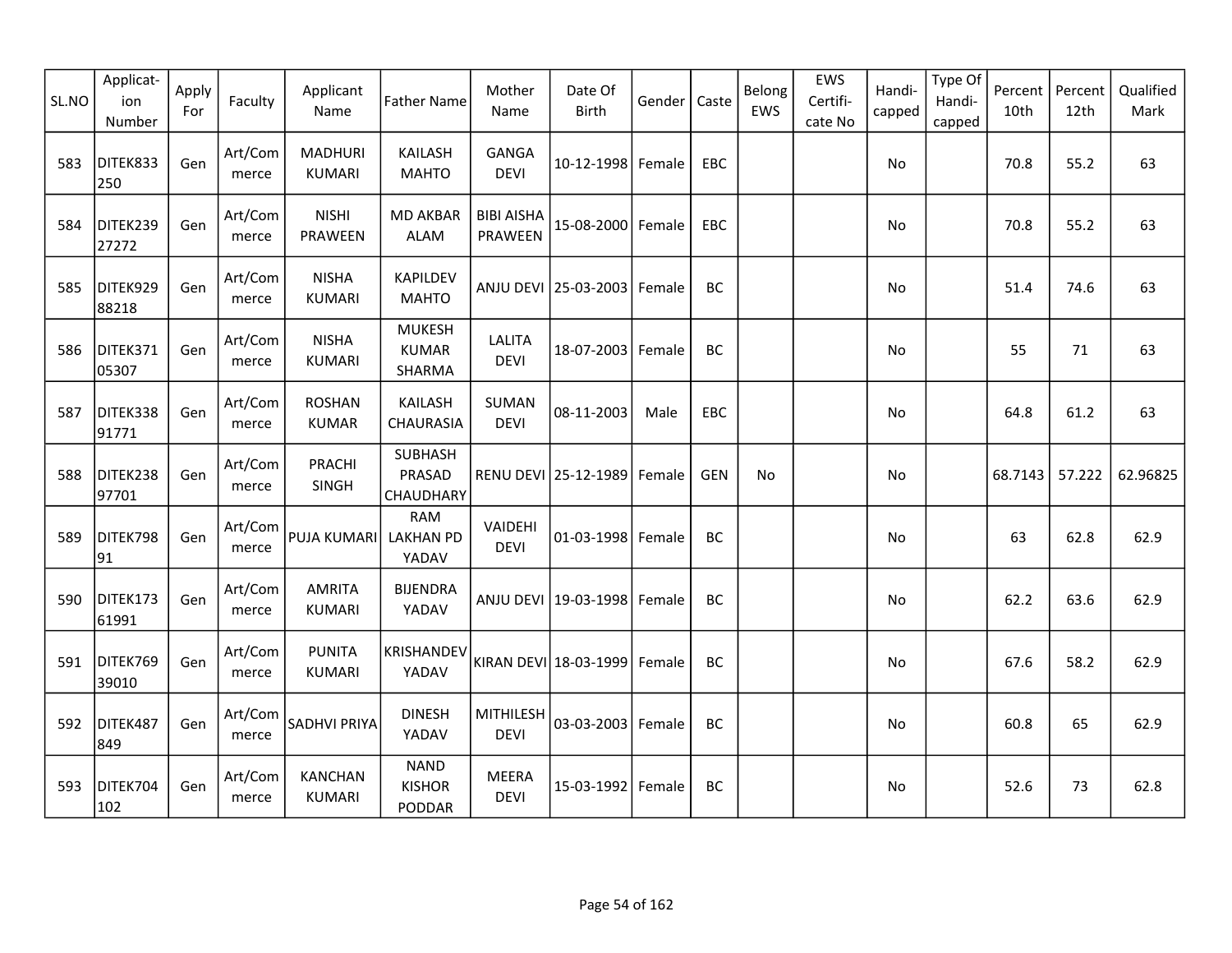| SL.NO | Applicat-<br>ion<br>Number | Apply<br>For | Faculty          | Applicant<br>Name                | <b>Father Name</b>                           | Mother<br>Name                | Date Of<br>Birth                | Gender | Caste      | Belong<br>EWS | EWS<br>Certifi-<br>cate No | Handi-<br>capped | Type Of<br>Handi-<br>capped | Percent<br>10th | Percent<br>12th | Qualified<br>Mark |
|-------|----------------------------|--------------|------------------|----------------------------------|----------------------------------------------|-------------------------------|---------------------------------|--------|------------|---------------|----------------------------|------------------|-----------------------------|-----------------|-----------------|-------------------|
| 594   | DITEK679<br>335            | Gen          | Art/Com<br>merce | <b>KUMARI</b><br><b>MAMATA</b>   | <b>RAJ KISHOR</b><br><b>GUPTA</b>            | <b>SUNITA</b><br><b>DEVI</b>  | 02-02-1997 Female               |        | BC         |               |                            | No               |                             | 65.4            | 60.2            | 62.8              |
| 595   | DITEK517<br>656            | Gen          | Art/Com<br>merce | <b>KRITI</b><br><b>CHOURASIA</b> | YUGESH<br><b>KUMAR</b>                       | <b>NABITA</b><br><b>DEVI</b>  | 22-04-1997                      | Female | EBC        |               |                            | No               |                             | 64              | 61.6            | 62.8              |
| 596   | DITEK393<br>672            | Gen          | Art/Com<br>merce | <b>SUSHMA</b><br><b>KUMARI</b>   | <b>HARIDEV</b><br><b>THAKUR</b>              | RANJU<br><b>DEVI</b>          | $02 - 01 - 1998$                | Female | <b>EBC</b> |               |                            | No               |                             | 56.2            | 69.4            | 62.8              |
| 597   | DITEK454<br>06903          | Gen          | Art/Com<br>merce | ABHILASHA<br>KUMARI              | <b>ANAND</b><br><b>KUMAR</b><br><b>GUPTA</b> | <b>PUNAM</b><br><b>KUMARI</b> | 20-04-1998 Female               |        | EBC        |               |                            | No               |                             | 62.4            | 63.2            | 62.8              |
| 598   | DITEK426<br>878            | Gen          | Art/Com<br>merce | <b>KHUSHBOO</b><br><b>KUMARI</b> | <b>BUTI LAL</b><br><b>TANTI</b>              | <b>BISHEKHA</b><br>DEVI       | 01-07-1998 Female               |        | SC         |               |                            | No               |                             | 58.2            | 67.4            | 62.8              |
| 599   | DITEK582<br>46548          | Gen          | Art/Com<br>merce | SHAILESH<br><b>KUMAR</b>         | LADDU SHAH                                   | <b>PUNAM</b><br><b>DEVI</b>   | 09-03-2000                      | Male   | EBC        |               |                            | No               |                             | 60.6            | 65              | 62.8              |
| 600   | DITEK408<br>116            | Gen          | Art/Com<br>merce | <b>ISHA RAJ</b>                  | PAWAN<br>PODDAR                              |                               | RANI DEVI 20-08-2001            | Female | BC         |               |                            | No               |                             | 56.2            | 69.4            | 62.8              |
| 601   | DITEK895<br>543            | Gen          | Art/Com<br>merce | RIMJHIM<br><b>KUMARI</b>         | <b>UTTAM</b><br>PODDAR                       |                               | RITA DEVI   12-12-2001   Female |        | BC         |               |                            | No               |                             | 56.8            | 68.8            | 62.8              |
| 602   | DITEK782<br>012            | Gen          | Art/Com<br>merce | <b>ARCHANA</b><br>KUMARI         | <b>UMESH</b><br>SHARMA                       |                               | ASHA DEVI 05-06-1992            | Female | <b>EBC</b> |               |                            | No               |                             | 50              | 75.4            | 62.7              |
| 603   | DITEK659<br>82             | Gen          | Art/Com<br>merce | <b>NITU KUMARI</b>               | SHREELAL<br>SINGH                            | <b>NUTAN</b><br><b>KUMARI</b> | 05-02-1993 Female               |        | BC         |               |                            | No               |                             | 61.6            | 63.8            | 62.7              |
| 604   | DITEK784<br>27711          | Gen          | Art/Com<br>merce | <b>KUNDAN</b><br><b>KUMAR</b>    | RAMSAKAL<br><b>DAS</b>                       | <b>SUNITA</b><br><b>DEVI</b>  | 05-05-1993                      | Male   | SC         |               |                            | No               |                             | 67              | 58.4            | 62.7              |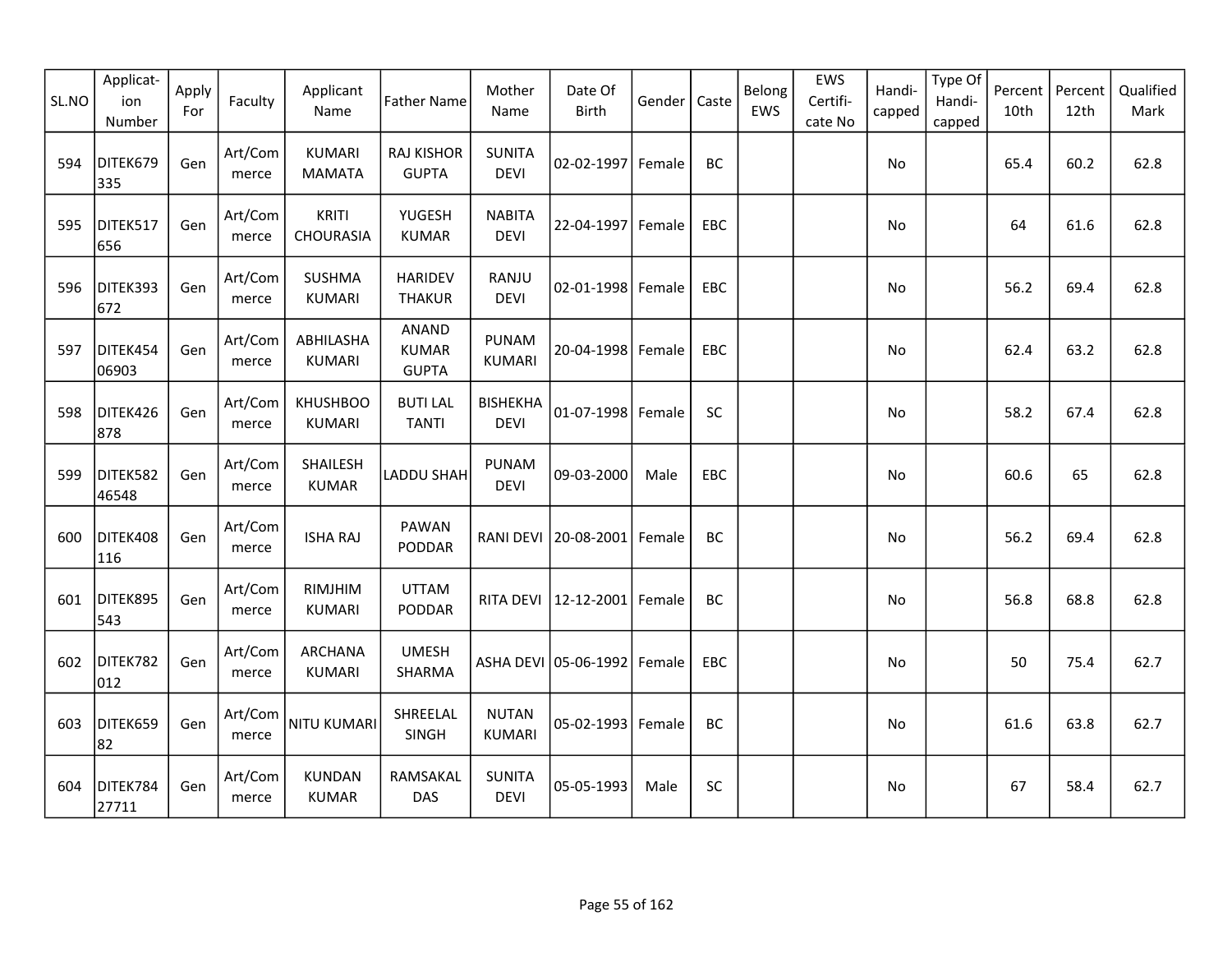| SL.NO | Applicat-<br>ion<br>Number | Apply<br>For | Faculty          | Applicant<br>Name              | <b>Father Name</b>                | Mother<br>Name                 | Date Of<br><b>Birth</b> | Gender | Caste      | Belong<br>EWS | EWS<br>Certifi-<br>cate No | Handi-<br>capped | Type Of<br>Handi-<br>capped | Percent<br>10th | Percent<br>12th | Qualified<br>Mark |
|-------|----------------------------|--------------|------------------|--------------------------------|-----------------------------------|--------------------------------|-------------------------|--------|------------|---------------|----------------------------|------------------|-----------------------------|-----------------|-----------------|-------------------|
| 605   | DITEK160<br>55677          | Gen          | Art/Com<br>merce | <b>JYOTI</b><br><b>KUMARI</b>  | PRAKASH<br><b>RAJAK</b>           | PRAMILA<br><b>DEVI</b>         | 01-10-1993 Female       |        | <b>SC</b>  |               |                            | No               |                             | 63.2            | 62.2            | 62.7              |
| 606   | DITEK360<br>30220          | Gen          | Art/Com<br>merce | ANNU<br><b>KUMARI</b>          | <b>MANOJ</b><br>SHARMA            |                                | LEELA DEVI 07-02-1997   | Female | BC         |               |                            | No               |                             | 58.2            | 67.2            | 62.7              |
| 607   | DITEK273<br>595            | Gen          | Art/Com<br>merce | <b>GULNAZ</b><br>PRAVEEN       | <b>MD AHSAN</b>                   | <b>JUGROON</b><br><b>NISHA</b> | 03-01-2001 Female       |        | <b>GEN</b> | Yes           | EWSCO/2<br>021/2414<br>95  | No.              |                             | 55.8            | 69.6            | 62.7              |
| 608   | DITEK655<br>2776           | Gen          | Art/Com<br>merce | <b>MAUSAM</b><br><b>KUMARI</b> | JAYJAY RAM<br><b>MAHTO</b>        | <b>GEETA</b><br><b>DEVI</b>    | 15-09-2001 Female       |        | EBC        |               |                            | No               |                             | 57.2            | 68.2            | 62.7              |
| 609   | DITEK819<br>836            | Gen          | Art/Com<br>merce | <b>BEAUTY</b><br><b>KUMARI</b> | PRAMOD<br>PODDAR                  |                                | RENU DEVI 13-08-2002    | Female | BC         |               |                            | No               |                             | 53              | 72.4            | 62.7              |
| 610   | DITEK557<br>715            | Gen          | Art/Com<br>merce | PRIYANKA<br><b>KUMARI</b>      | <b>DIWAKAR</b><br><b>ROY</b>      | <b>BINA DEVI</b>               | 14-02-1992 Female       |        | EBC        |               |                            | No               |                             | 66              | 59.222          | 62.61111          |
| 611   | DITEK622<br>656            | Gen          | Art/Com<br>merce | MD AFAQUE MD IBRAHIM<br>ALAM   | <b>UDDIN</b>                      | <b>HUSHNA</b><br><b>KHATUN</b> | 10-11-1992              | Male   | <b>GEN</b> | Yes           | EWSCO/2<br>021/9702<br>3   | No               |                             | 58              | 67.2            | 62.6              |
| 612   | DITEK302<br>09487          | Gen          | Art/Com<br>merce | <b>MASUM</b><br>SINGH          | <b>SUBHASH</b><br>SINGH           | <b>MINA</b><br>SINGH           | 04-05-1994              | Female | <b>GEN</b> | No            |                            | No               |                             | 59              | 66.2            | 62.6              |
| 613   | DITEK538<br>89219          | Gen          | Art/Com<br>merce | Rinku Kumari                   | Lalbahadur<br>Paswan              | Indu Devi                      | 07-05-1997              | Female | SC         |               |                            | No               |                             | 63.6            | 61.6            | 62.6              |
| 614   | DITEK725<br>3287           | Gen          | Art/Com<br>merce | SHIVANI<br><b>KUMARI</b>       | <b>MURLIDHAR</b><br><b>MANDAL</b> | <b>BABI DEVI</b>               | 12-05-1998              | Female | <b>BC</b>  |               |                            | No               |                             | 63.4            | 61.8            | 62.6              |
| 615   | DITEK948<br>07434          | Gen          | Art/Com<br>merce | chandani<br>praveen            | Md Ajmeer<br>alam                 | Gulshan<br>khatun              | 18-04-2001 Female       |        | <b>GEN</b> | No            |                            | No               |                             | 62.2            | 63              | 62.6              |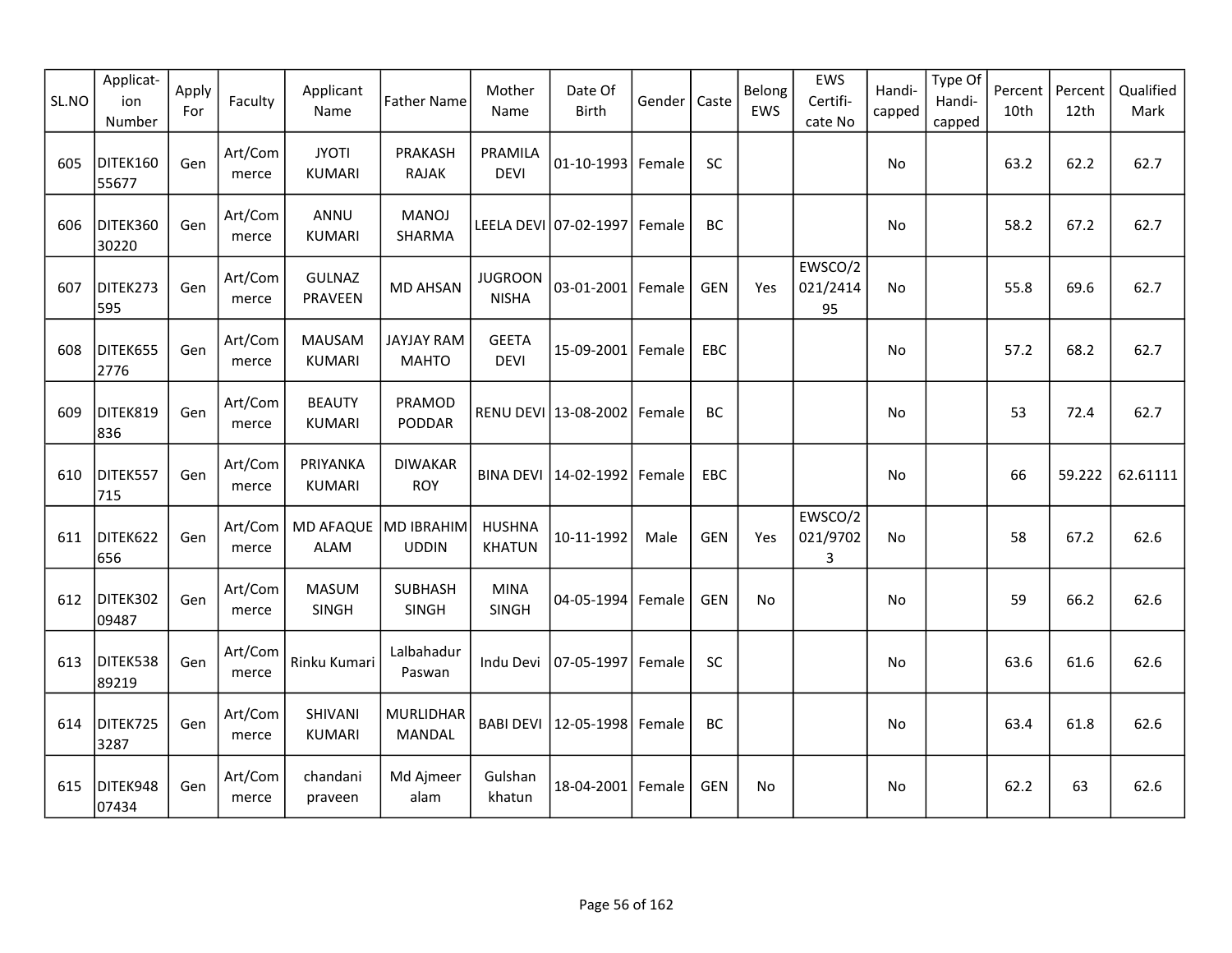| SL.NO | Applicat-<br>ion<br>Number | Apply<br>For | Faculty          | Applicant<br>Name             | <b>Father Name</b>                            | Mother<br>Name                 | Date Of<br><b>Birth</b> | Gender | Caste      | Belong<br>EWS | EWS<br>Certifi-<br>cate No | Handi-<br>capped | Type Of<br>Handi-<br>capped | Percent<br>10th | Percent<br>12th | Qualified<br>Mark |
|-------|----------------------------|--------------|------------------|-------------------------------|-----------------------------------------------|--------------------------------|-------------------------|--------|------------|---------------|----------------------------|------------------|-----------------------------|-----------------|-----------------|-------------------|
| 616   | DITEK920<br>240            | Gen          | Art/Com<br>merce | <b>NEHA</b><br><b>KUMARI</b>  | <b>MOHAN SAH</b>                              | <b>DUKHNI</b><br><b>DEVI</b>   | 04-05-2002 Female       |        | BC         |               |                            | No               |                             | 64.2            | 61              | 62.6              |
| 617   | DITEK353<br>622            | Gen          | Art/Com<br>merce | <b>REKHA</b><br><b>KUMARI</b> | SHANKAR<br><b>RAM</b>                         | <b>SITA DEVI</b>               | 26-11-1988 Female       |        | SC         |               |                            | No               |                             | 53.8            | 71.2            | 62.5              |
| 618   | DITEK698<br>181            | Gen          | Art/Com<br>merce | SANTOSH<br><b>KUMAR</b>       | CHANDRA<br><b>KISHOR</b><br>YADAV             |                                | JEERA DEVI 05-02-1991   | Male   | BC         |               |                            | No               |                             | 58.2            | 66.8            | 62.5              |
| 619   | DITEK929<br>575            | Gen          | Art/Com<br>merce | Sunita Kumari                 | CHHEDI PD<br>DAS                              | <b>PUTUL</b><br><b>DEVI</b>    | 10-02-1995   Female     |        | EBC        |               |                            | No.              |                             | 63              | 62              | 62.5              |
| 620   | DITEK579<br>3660           | Gen          | Art/Com<br>merce | POOJA<br><b>KUMARI</b>        | RAJKUMAR<br>SHARMA                            | SARJAN<br><b>DEVI</b>          | 15-06-1996 Female       |        | EBC        |               |                            | No               |                             | 58.6            | 66.4            | 62.5              |
| 621   | DITEK548<br>743            | Gen          | Art/Com<br>merce | PRIYANKA<br><b>BHARTI</b>     | RAMBILASH<br><b>MANDAL</b>                    | RANJNA<br><b>DEVI</b>          | 25-08-1998 Female       |        | EBC        |               |                            | No.              |                             | 56.2            | 68.8            | 62.5              |
| 622   | DITEK920<br>662            | Gen          | Art/Com<br>merce | MALA<br>KUMARI                | <b>RAM</b><br>PRAKASH<br>YADAV                | <b>GULAB</b><br><b>DEVI</b>    | 31-12-1999 Female       |        | BC         |               |                            | No               |                             | 56.2            | 68.8            | 62.5              |
| 623   | DITEK517<br>993            | Gen          | Art/Com<br>merce | SARSWATI<br><b>KUMARI</b>     | RAJAKUMAR<br><b>PANDIT</b>                    | <b>LALITA</b><br><b>DEVI</b>   | 04-01-2001 Female       |        | EBC        |               |                            | No               |                             | 62              | 63              | 62.5              |
| 624   | DITEK273<br>516            | Gen          | Art/Com<br>merce | <b>MAMTA</b><br><b>KUMARI</b> | AYODHYA<br>PRASAD<br><b>KESHRI</b>            | <b>SUMITRA</b><br><b>DEVI</b>  | 01-01-1989 Female       |        | BC         |               |                            | No               |                             | 66.8571         | 58              | 62.42857          |
| 625   | DITEK162<br>102            | Gen          | Art/Com<br>merce | VIKKY KUMAR                   | <b>UMESHWAR</b><br>PRASAD<br><b>CHOUDHARY</b> | <b>MINAKSHI</b><br><b>DEVI</b> | 20-01-1987              | Male   | SC         |               |                            | No               |                             | 61.4286         | 63.4            | 62.41429          |
| 626   | DITEK741<br>54266          | Gen          | Art/Com<br>merce | SHABNAM<br><b>KHATOON</b>     | RAUNAQUE<br><b>ANSARI</b>                     | <b>SITARA</b><br><b>BEGUM</b>  | 15-07-1993 Female       |        | <b>EBC</b> |               |                            | No               |                             | 62.2            | 62.6            | 62.4              |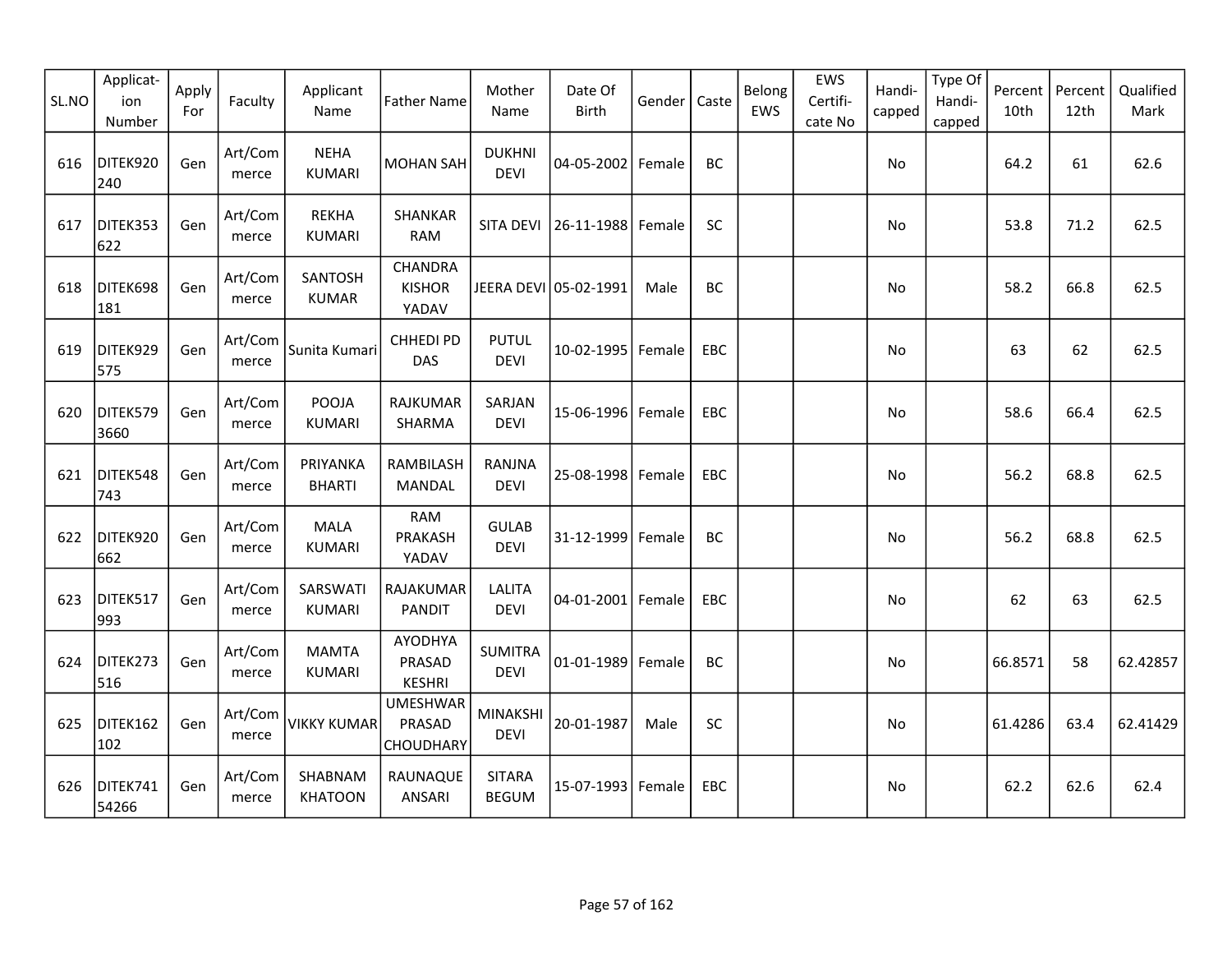| SL.NO | Applicat-<br>ion<br>Number | Apply<br>For | Faculty          | Applicant<br>Name             | <b>Father Name</b>                               | Mother<br>Name                | Date Of<br><b>Birth</b> | Gender | Caste      | Belong<br>EWS | EWS<br>Certifi-<br>cate No | Handi-<br>capped | Type Of<br>Handi-<br>capped | Percent<br>10th | Percent<br>12th | Qualified<br>Mark |
|-------|----------------------------|--------------|------------------|-------------------------------|--------------------------------------------------|-------------------------------|-------------------------|--------|------------|---------------|----------------------------|------------------|-----------------------------|-----------------|-----------------|-------------------|
| 627   | DITEK647<br>505            | Gen          | Art/Com<br>merce | Priyanka<br>kumari            | Sanjeeven<br>poddar                              | Anuradha<br>devi              | 12-12-1997 Female       |        | BC         |               |                            | No               |                             | 56.4            | 68.4            | 62.4              |
| 628   | DITEK663<br>636            | Gen          | Art/Com<br>merce | <b>ROHIT</b><br><b>KUMAR</b>  | <b>PANKAJ</b><br>SADA                            | <b>RITA DEVI</b>              | 07-12-1998              | Male   | SC         |               |                            | No               |                             | 58.8            | 66              | 62.4              |
| 629   | DITEK580<br>79914          | Gen          | Art/Com<br>merce | <b>PUNAM</b><br><b>KUMARI</b> | <b>HARISHCHA</b><br><b>NDRA</b><br>SHARMA        | <b>AMRIKA</b><br><b>DEVI</b>  | 05-01-2001 Female       |        | <b>SC</b>  |               |                            | No               |                             | 50.6            | 74.2            | 62.4              |
| 630   | DITEK647<br>47836          | Gen          | Art/Com<br>merce | <b>RATISH</b><br><b>KUMAR</b> | <b>ASHOK</b><br><b>MANDAL</b>                    |                               | ASHA DEVI 17-04-2002    | Male   | EBC        |               |                            | <b>No</b>        |                             | 53.8            | 71              | 62.4              |
| 631   | DITEK251<br>86119          | Gen          | Art/Com<br>merce | MADHU<br>KUMARI               | OM<br>PRAKASH<br><b>PANDIT</b>                   | RANJU<br><b>DEVI</b>          | 03-09-2002 Female       |        | EBC        |               |                            | No               |                             | 62.4            | 62.4            | 62.4              |
| 632   | DITEK553<br>15854          | Gen          | Art/Com<br>merce | <b>DOLY</b><br><b>KUMARI</b>  | SOHAN<br>MANDAL                                  | SHYAMA<br><b>DEVI</b>         | 10-01-1987 Female       |        | BC         |               |                            | No               |                             | 58.8571         | 65.8            | 62.32857          |
| 633   | DITEK399<br>15173          | Gen          | Art/Com<br>merce | KAMAL<br><b>KUMAR</b>         | <b>RAVINDRA</b><br><b>NATH</b><br>PODDAR         |                               | MINA DEVI 07-08-1993    | Male   | BC         |               |                            | No               |                             | 63              | 61.6            | 62.3              |
| 634   | DITEK354<br>735            | Gen          | Art/Com<br>merce | <b>MD RAJABUL</b>             | <b>MD IDRIS</b>                                  | <b>AMANA</b><br><b>KHATUN</b> | 14-05-1994              | Male   | EBC        |               |                            | No               |                             | 62.8            | 61.8            | 62.3              |
| 635   | DITEK397<br>602            | Gen          | Art/Com<br>merce | <b>MALA</b><br><b>KUMARI</b>  | <b>GANGA SAH</b>                                 | <b>PANCHA</b><br><b>DEVI</b>  | 10-08-1994 Female       |        | EBC        |               |                            | No               |                             | 59.2            | 65.4            | 62.3              |
| 636   | DITEK236<br>36350          | Gen          | Art/Com<br>merce | <b>RAKESH</b><br><b>KUMAR</b> | <b>HARISHCHA</b><br><b>NDRA</b><br><b>THAKUR</b> | <b>REKHA</b><br><b>DEVI</b>   | 12-08-1995              | Male   | EBC        |               |                            | No               |                             | 59.4            | 65.2            | 62.3              |
| 637   | DITEK377<br>901            | Gen          | Art/Com<br>merce | MANI KUMAR                    | Mohan<br>pandit                                  | Usha devi                     | 05-01-1996              | Male   | <b>EBC</b> |               |                            | No               |                             | 51.2            | 73.4            | 62.3              |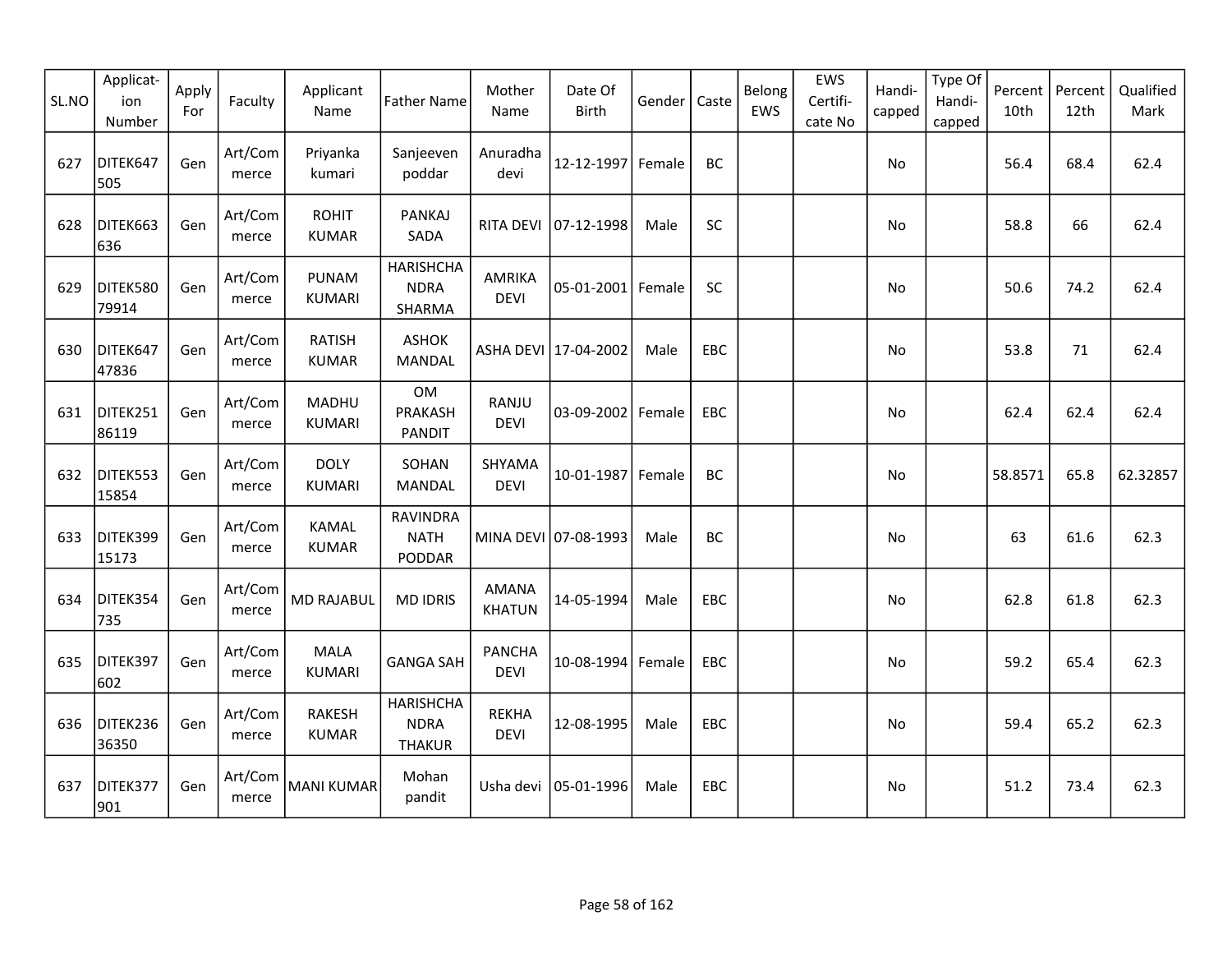| SL.NO | Applicat-<br>ion<br>Number | Apply<br>For | Faculty          | Applicant<br>Name              | <b>Father Name</b>                            | Mother<br>Name                | Date Of<br>Birth             | Gender | Caste      | Belong<br>EWS | EWS<br>Certifi-<br>cate No | Handi-<br>capped | Type Of<br>Handi-<br>capped | Percent<br>10th | Percent<br>12th | Qualified<br>Mark |
|-------|----------------------------|--------------|------------------|--------------------------------|-----------------------------------------------|-------------------------------|------------------------------|--------|------------|---------------|----------------------------|------------------|-----------------------------|-----------------|-----------------|-------------------|
| 638   | DITEK667<br>515            | Gen          | Art/Com<br>merce | <b>VEENA</b><br><b>KUMARI</b>  | <b>VISHNU DEV</b><br>SAH                      | <b>SHANTI</b><br><b>DEVI</b>  | 18-08-1997                   | Female | EBC        |               |                            | No               |                             | 60.4            | 64.2            | 62.3              |
| 639   | DITEK124<br>478            | Gen          | Art/Com<br>merce | <b>RUMA</b><br>PRABEEN         | MD<br>RAZAQUE                                 | <b>NIKHAT</b><br>PRABEEN      | 10-12-1997 Female            |        | <b>GEN</b> | No            |                            | No               |                             | 58.4            | 66.2            | 62.3              |
| 640   | DITEK604<br>41479          | Gen          | Art/Com<br>merce | <b>SUSHMA</b><br><b>KUMARI</b> | <b>JAYPRAKASH</b><br>SHARMA                   |                               | GITA DEVI   15-08-1998       | Female | <b>EBC</b> |               |                            | No.              |                             | 69.6            | 55              | 62.3              |
| 641   | DITEK644<br>28438          | Gen          | Art/Com<br>merce | <b>ROBIN RISHI</b><br>RAJ      | <b>KUMAR</b><br><b>KRISHNA</b><br><b>NAND</b> | SHARMILA<br><b>DEVI</b>       | 23-08-1999                   | Male   | EBC        |               |                            | No               |                             | 64.6            | 60              | 62.3              |
| 642   | DITEK301<br>093            | Gen          | Art/Com<br>merce | SHAMA<br><b>PARWEEN</b>        | MD<br>NOUSHAD                                 | SHAMASHI<br>DA<br>PARWEEN     | 25-02-2002                   | Female | <b>GEN</b> | No            |                            | No               |                             | 54.8            | 69.8            | 62.3              |
| 643   | DITEK680<br>733            | Gen          | Art/Com<br>merce | <b>ROZY</b><br><b>KUMARI</b>   | <b>LALIT YADAV</b>                            | <b>LALITA</b><br><b>DEVI</b>  | 15-09-2002                   | Female | BC         |               |                            | No               |                             | 56.6            | 68              | 62.3              |
| 644   | DITEK661<br>941            | Gen          | Art/Com<br>merce | <b>MANISH</b><br><b>KUMAR</b>  | DILIP MISTRI RUBY DEVI 14-03-2003             |                               |                              | Male   | EBC        |               |                            | No               |                             | 53.4            | 71.2            | 62.3              |
| 645   | DITEK110<br>52838          | Gen          | Art/Com<br>merce | <b>MAMTA</b><br><b>KUMARI</b>  | <b>BIJENDRA</b><br>SINGH                      | <b>SUNITA</b><br><b>DEVI</b>  | 12-12-2003 Female            |        | <b>EBC</b> |               |                            | No               |                             | 54.8            | 69.8            | 62.3              |
| 646   | DITEK703<br>485            | Gen          | Art/Com<br>merce | <b>RUPALI</b><br><b>KUMARI</b> | <b>SITARAM</b><br>RAJAK                       |                               | ALKHI DEVI 05-03-1996 Female |        | SC         |               |                            | No               |                             | 51.6            | 72.8            | 62.2              |
| 647   | DITEK397<br>45370          | Gen          | Art/Com<br>merce | <b>NEHA</b><br><b>KUMARI</b>   | PRABASH<br>CHANDRA<br><b>JHA</b>              | <b>KANCHAN</b><br><b>DEVI</b> | $10-10-1999$                 | Female | <b>GEN</b> | <b>No</b>     |                            | No               |                             | 64              | 60.4            | 62.2              |
| 648   | DITEK478<br>91             | Gen          | Art/Com<br>merce | <b>MINU</b><br><b>KUMARI</b>   | SIKENDRA<br>RAY                               |                               | GITA DEVI 23-10-1999         | Female | <b>EBC</b> |               |                            | No.              |                             | 57.2            | 67.2            | 62.2              |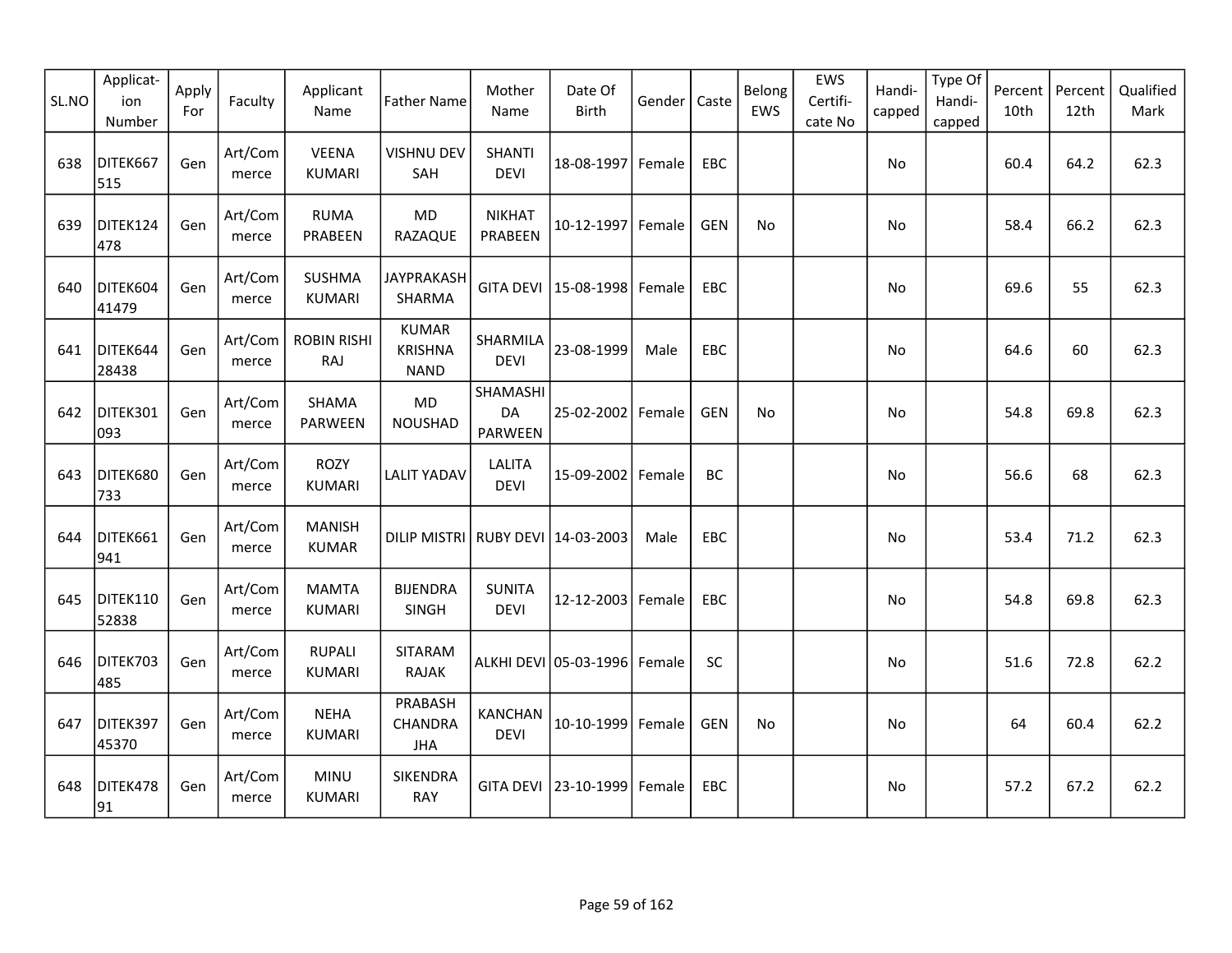| SL.NO | Applicat-<br>ion<br>Number | Apply<br>For | Faculty          | Applicant<br>Name              | <b>Father Name</b>                              | Mother<br>Name                 | Date Of<br>Birth     | Gender | Caste      | Belong<br>EWS | EWS<br>Certifi-<br>cate No | Handi-<br>capped | Type Of<br>Handi-<br>capped | Percent<br>10th | Percent<br>12th | Qualified<br>Mark |
|-------|----------------------------|--------------|------------------|--------------------------------|-------------------------------------------------|--------------------------------|----------------------|--------|------------|---------------|----------------------------|------------------|-----------------------------|-----------------|-----------------|-------------------|
| 649   | DITEK966<br>325            | Gen          | Art/Com<br>merce | <b>ANKITA</b><br><b>KUMARI</b> | <b>JAYANT</b><br><b>KUMAR</b>                   | <b>BHAVNA</b><br><b>KUMARI</b> | 10-11-1999           | Female | <b>GEN</b> | Yes           | EWSCO/2<br>020/1825<br>94  | No               |                             | 55.2            | 69.2            | 62.2              |
| 650   | DITEK355<br>866            | Gen          | Art/Com<br>merce | PRIYANKA<br><b>KUMARI</b>      | <b>MAGAN</b><br><b>GUPTA</b>                    | <b>REKHA</b><br><b>DEVI</b>    | 18-11-1999           | Female | EBC        |               |                            | No               |                             | 62              | 62.4            | 62.2              |
| 651   | DITEK455<br>116            | Gen          | Art/Com<br>merce | Chandni<br>kumari              | Wakil Singh   Kavita Devi   05-03-2000   Female |                                |                      |        | EBC        |               |                            | No               |                             | 57.2            | 67.2            | 62.2              |
| 652   | DITEK502<br>3250           | Gen          | Art/Com<br>merce | <b>PINKI</b><br><b>KUMARI</b>  | <b>ASHOK</b><br><b>PANDIT</b>                   |                                | RUNA DEVI 31-03-2000 | Female | EBC        |               |                            | No               |                             | 54.4            | 70              | 62.2              |
| 653   | DITEK453<br>609            | Gen          | Art/Com<br>merce | <b>ANJANA</b><br><b>KUMARI</b> | <b>DILO TANTI</b>                               | <b>TILA DEVI</b>               | 07-01-2001           | Female | <b>SC</b>  |               |                            | No               |                             | 58.4            | 66              | 62.2              |
| 654   | DITEK234<br>656            | Gen          | Art/Com<br>merce | <b>UMME</b><br><b>AIMAN</b>    | Md Shamsir<br>Apam                              | Sakila                         | 20-08-2002   Female  |        | EBC        |               |                            | No               |                             | 53.8            | 70.6            | 62.2              |
| 655   | DITEK971<br>986            | Gen          | Art/Com<br>merce | <b>KRANTI</b><br><b>KUMARI</b> | <b>HARE RAM</b><br>PODDAR                       | <b>GEETA</b><br><b>DEVI</b>    | 15-12-2003           | Female | BC         |               |                            | No               |                             | 58              | 66.4            | 62.2              |
| 656   | DITEK401<br>2477           | Gen          | Art/Com<br>merce | <b>UMME</b><br><b>HABIBA</b>   | ABUL WAFA                                       | GHAZALA<br><b>KHATOON</b>      | 15-03-1997 Female    |        | <b>GEN</b> | <b>No</b>     |                            | No               |                             | 69.9167         | 54.4            | 62.15833          |
| 657   | DITEK883<br>35883          | Gen          | Art/Com<br>merce | <b>SONI KUMARI</b>             | PRAKASH<br>DAS                                  | <b>ANOKHA</b><br><b>DEVI</b>   | 12-12-1994           | Female | <b>SC</b>  |               |                            | Yes              | OH                          | 59.2            | 65              | 62.1              |
| 658   | DITEK939<br>765            | Gen          | Art/Com<br>merce | ANSHU                          | <b>NOKHE LAL</b><br>CHAUDHARY                   | PHULO<br><b>DEVI</b>           | 10-01-1995           | Male   | SC         |               |                            | No               |                             | 59              | 65.2            | 62.1              |
| 659   | DITEK582<br>03103          | Gen          | Art/Com<br>merce | <b>KIRAN</b><br><b>KUMARI</b>  | SACHCHIDA<br><b>NAND RAM</b>                    |                                | TARA DEVI 07-05-1996 | Female | EBC        |               |                            | No               |                             | 51.4            | 72.8            | 62.1              |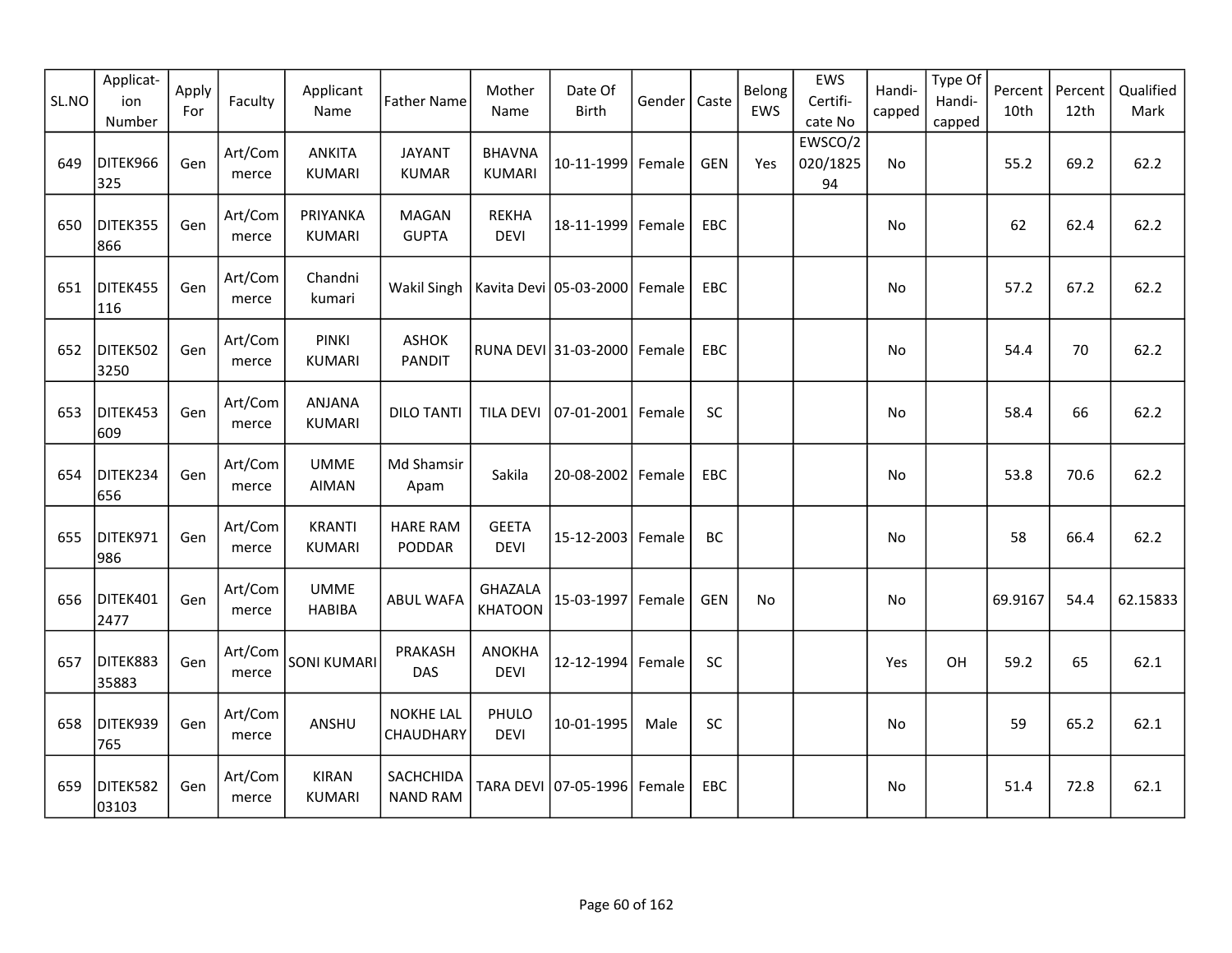| SL.NO | Applicat-<br>ion<br>Number | Apply<br>For | Faculty          | Applicant<br>Name               | <b>Father Name</b>                               | Mother<br>Name                | Date Of<br><b>Birth</b> | Gender | Caste      | Belong<br>EWS | EWS<br>Certifi-<br>cate No | Handi-<br>capped | Type Of<br>Handi-<br>capped | Percent<br>10th | Percent<br>12th | Qualified<br>Mark |
|-------|----------------------------|--------------|------------------|---------------------------------|--------------------------------------------------|-------------------------------|-------------------------|--------|------------|---------------|----------------------------|------------------|-----------------------------|-----------------|-----------------|-------------------|
| 660   | DITEK731<br>62139          | Gen          | Art/Com<br>merce | AABHA<br><b>KUMARI</b>          | <b>VIJAY</b><br>SHARMA                           | <b>REENA</b><br><b>DEVI</b>   | 15-02-2001 Female       |        | EBC        |               |                            | No               |                             | 72.4            | 51.8            | 62.1              |
| 661   | DITEK316<br>390            | Gen          | Art/Com<br>merce | <b>ASHUTOSH</b><br><b>KUMAR</b> | <b>BIPINDEO</b><br><b>MISHRA</b>                 | <b>GAURI</b><br><b>DEVI</b>   | 08-03-1995              | Male   | <b>GEN</b> | No            |                            | No               |                             | 65.8            | 58.2            | 62                |
| 662   | DITEK198<br>00383          | Gen          | Art/Com<br>merce | <b>REETA</b><br><b>KUMARI</b>   | RAMBADAN<br>SAHU                                 | AMERIKA<br><b>DEVI</b>        | 29-11-1995 Female       |        | <b>EBC</b> |               |                            | No               |                             | 61.6            | 62.4            | 62                |
| 663   | DITEK197<br>80866          | Gen          | Art/Com<br>merce | Jyoti Kumari                    | Abodh<br>Kumar                                   | Anita<br>Kumari               | 05-06-1997 Female       |        | EBC        |               |                            | No               |                             | 64              | 60              | 62                |
| 664   | DITEK573<br>056            | Gen          | Art/Com<br>merce | <b>KUNAL</b><br><b>KUMAR</b>    | LALAN<br><b>KUMAR SAH</b>                        | <b>YOGITA</b><br><b>DEVI</b>  | 06-12-2000              | Male   | EBC        |               |                            | No               |                             | 63.6            | 60.4            | 62                |
| 665   | DITEK353<br>640            | Gen          | Art/Com<br>merce | <b>HARSH RAJ</b>                | <b>MANTU DAS</b>                                 | <b>MALA</b><br><b>KUMARI</b>  | 14-11-2002              | Male   | SC         |               |                            | No               |                             | 57.2            | 66.8            | 62                |
| 666   | DITEK223<br>2199           | Gen          | Art/Com<br>merce | <b>SATYA</b><br><b>KUMAR</b>    | ANUP<br>YADAV                                    | NEELAM<br><b>DEVI</b>         | 25-10-2003              | Male   | BC         |               |                            | No               |                             | 51              | 73              | 62                |
| 667   | DITEK249<br>23335          | Gen          | Art/Com<br>merce | PRASHANT<br><b>KUMAR</b>        | <b>RABINDRA</b><br><b>KUMAR</b><br><b>MISHRA</b> | <b>KIRAN</b><br><b>KUMARI</b> | 25-11-1992              | Male   | <b>GEN</b> | No            |                            | No               |                             | 56.2            | 67.6            | 61.9              |
| 668   | DITEK654<br>621            | Gen          | Art/Com<br>merce | Kumari<br>Anupriya              | Manoj<br>Kumar ray                               | Archana<br>devi               | 05-12-1992 Female       |        | <b>EBC</b> |               |                            | No               |                             | 60              | 63.8            | 61.9              |
| 669   | DITEK385<br>08             | Gen          | Art/Com<br>merce | Kumari<br>Anupriya              | Manoj<br>Kumar ray                               | Archana<br>devi               | 05-12-1992 Female       |        | EBC        |               |                            | No               |                             | 60              | 63.8            | 61.9              |
| 670   | DITEK167<br>63400          | Gen          | Art/Com<br>merce | LUCY KUMARI                     | <b>BAIJNAATH</b><br><b>GUPTA</b>                 | <b>MEERA</b><br><b>DEVI</b>   | 17-04-1994 Female       |        | <b>EBC</b> |               |                            | No               |                             | 63.6            | 60.2            | 61.9              |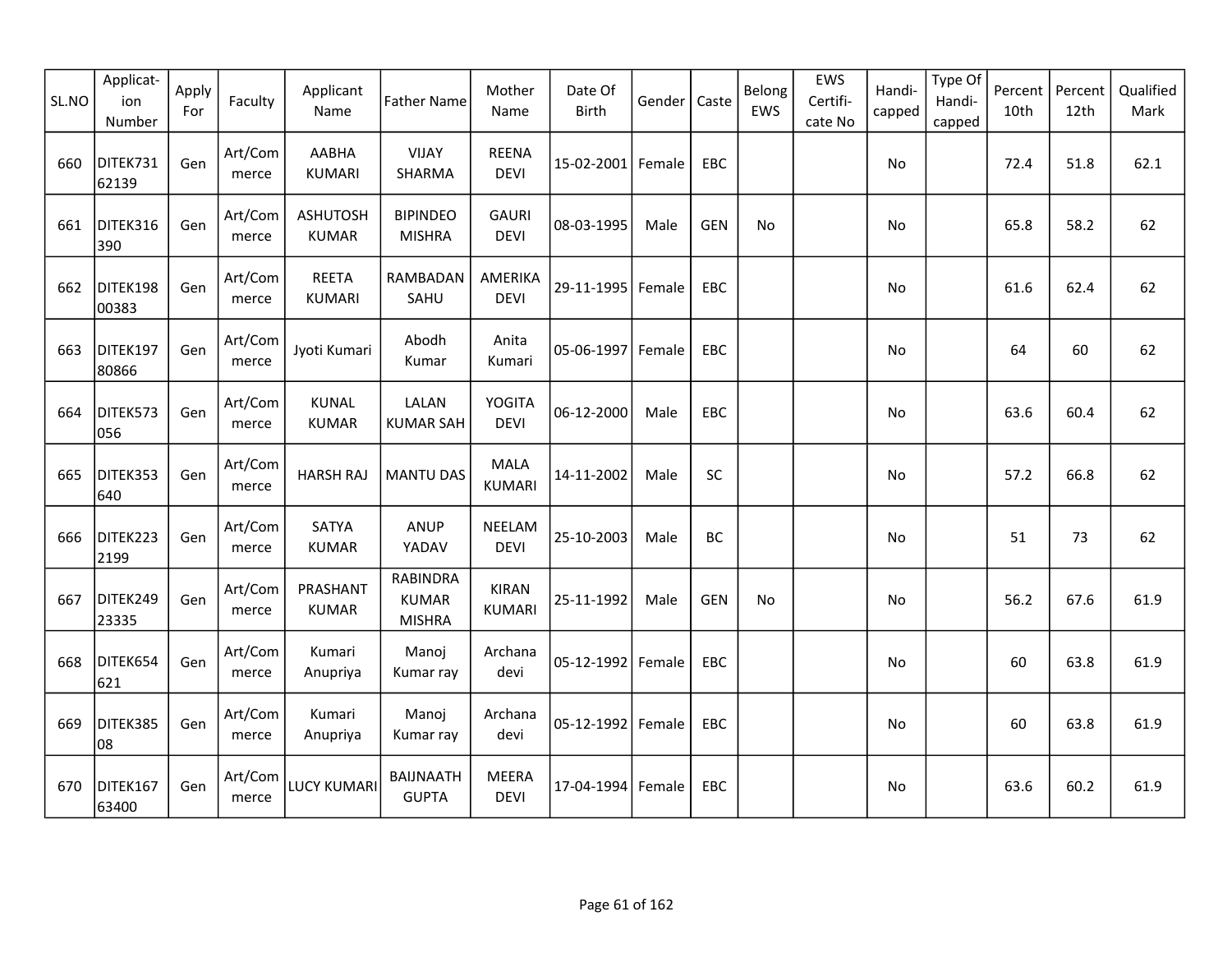| SL.NO | Applicat-<br>ion<br>Number | Apply<br>For | Faculty          | Applicant<br>Name                             | <b>Father Name</b>                    | Mother<br>Name                 | Date Of<br>Birth  | Gender | Caste      | Belong<br>EWS | EWS<br>Certifi-<br>cate No | Handi-<br>capped | Type Of<br>Handi-<br>capped | Percent<br>10th | Percent<br>12th | Qualified<br>Mark |
|-------|----------------------------|--------------|------------------|-----------------------------------------------|---------------------------------------|--------------------------------|-------------------|--------|------------|---------------|----------------------------|------------------|-----------------------------|-----------------|-----------------|-------------------|
| 671   | DITEK712<br>373            | Gen          | Art/Com<br>merce | <b>PINKEE</b><br><b>KUMARI</b>                | <b>RAVINDRA</b><br>YADAV              | <b>INDRAKAL</b><br>A DEVI      | 01-05-1995        | Female | BC         |               |                            | No               |                             | 57.2            | 66.6            | 61.9              |
| 672   | DITEK346<br>030            | Gen          | Art/Com<br>merce | Sushila sinha                                 | <b>Bino Paswan</b>                    | Sita Devi                      | 20-06-1995        | Female | SC         |               |                            | No               |                             | 46.2            | 77.6            | 61.9              |
| 673   | DITEK435<br>326            | Gen          | Art/Com<br>merce | <b>SONI KUMARI</b>                            | YUGESHWAR<br>YADAV                    | <b>SUMITRA</b><br><b>DEVI</b>  | 20-03-1997        | Female | BC         |               |                            | No               |                             | 51.8            | 72              | 61.9              |
| 674   | DITEK239<br>96300          | Gen          | Art/Com<br>merce | <b>SUBHASH</b><br>CHAUPAL                     | RAJENDRA<br>CHAUPAL                   | <b>VIMAL</b><br><b>DEVI</b>    | 03-01-1998        | Male   | SC         |               |                            | No               |                             | 68.6            | 55.2            | 61.9              |
| 675   | DITEK503<br>841            | Gen          | Art/Com<br>merce | <b>RAJ KUMAR</b>                              | <b>BASUDEO</b><br><b>MANDAL</b>       | <b>NIRMALA</b><br><b>DEVI</b>  | 25-02-1998        | Male   | EBC        |               |                            | No               |                             | 63.8            | 60              | 61.9              |
| 676   | DITEK901<br>25953          | Gen          | Art/Com<br>merce | <b>OMAIMA</b><br><b>ASIYA</b>                 | <b>MD SOHAIL</b>                      | <b>ASIYA</b><br><b>KHATOON</b> | 30-08-1999        | Female | EBC        |               |                            | No.              |                             | 65.6            | 58.2            | 61.9              |
| 677   | DITEK503<br>671            | Gen          | Art/Com<br>merce | mithlesh<br>kumar yadav                       | jay nath<br>yadav                     | manjula<br>devi                | 21-12-1999        | Male   | BC         |               |                            | No               |                             | 60              | 63.8            | 61.9              |
| 678   | DITEK278<br>335            | Gen          | Art/Com<br>merce | ANJALI<br><b>KUMARI</b>                       | <b>INDAL</b><br>PASWAN                | <b>LALITA</b><br><b>DEVI</b>   | 16-02-2001 Female |        | SC         |               |                            | No               |                             | 60.6            | 63.2            | 61.9              |
| 679   | DITEK509<br>10383          | Gen          | Art/Com<br>merce | ABHISHEK<br><b>KUMAR</b>                      | <b>ASHOK</b><br><b>KUMAR</b>          | <b>NILU</b><br><b>KUMARI</b>   | 25-12-2001        | Male   | <b>GEN</b> | No            |                            | No               |                             | 58.2            | 65.6            | 61.9              |
| 680   | DITEK948<br>09944          | Gen          | Art/Com<br>merce | SANGITA<br><b>KUMARI</b>                      | <b>KRITIYANAN</b><br><b>D BISHWAS</b> | <b>MEENA</b><br><b>DEVI</b>    | 10-03-1990 Female |        | EBC        |               |                            | <b>No</b>        |                             | 55.7143         | 68              | 61.85714          |
| 681   | DITEK160<br>2634           | Gen          | Art/Com<br>merce | <b>PANKAJ</b><br><b>KUMAR</b><br><b>MURMU</b> | YASHWANT<br><b>MURMU</b>              | MAKKU<br><b>DEVI</b>           | 12-09-1991        | Male   | <b>ST</b>  |               |                            | No               |                             | 62.8            | 60.8            | 61.8              |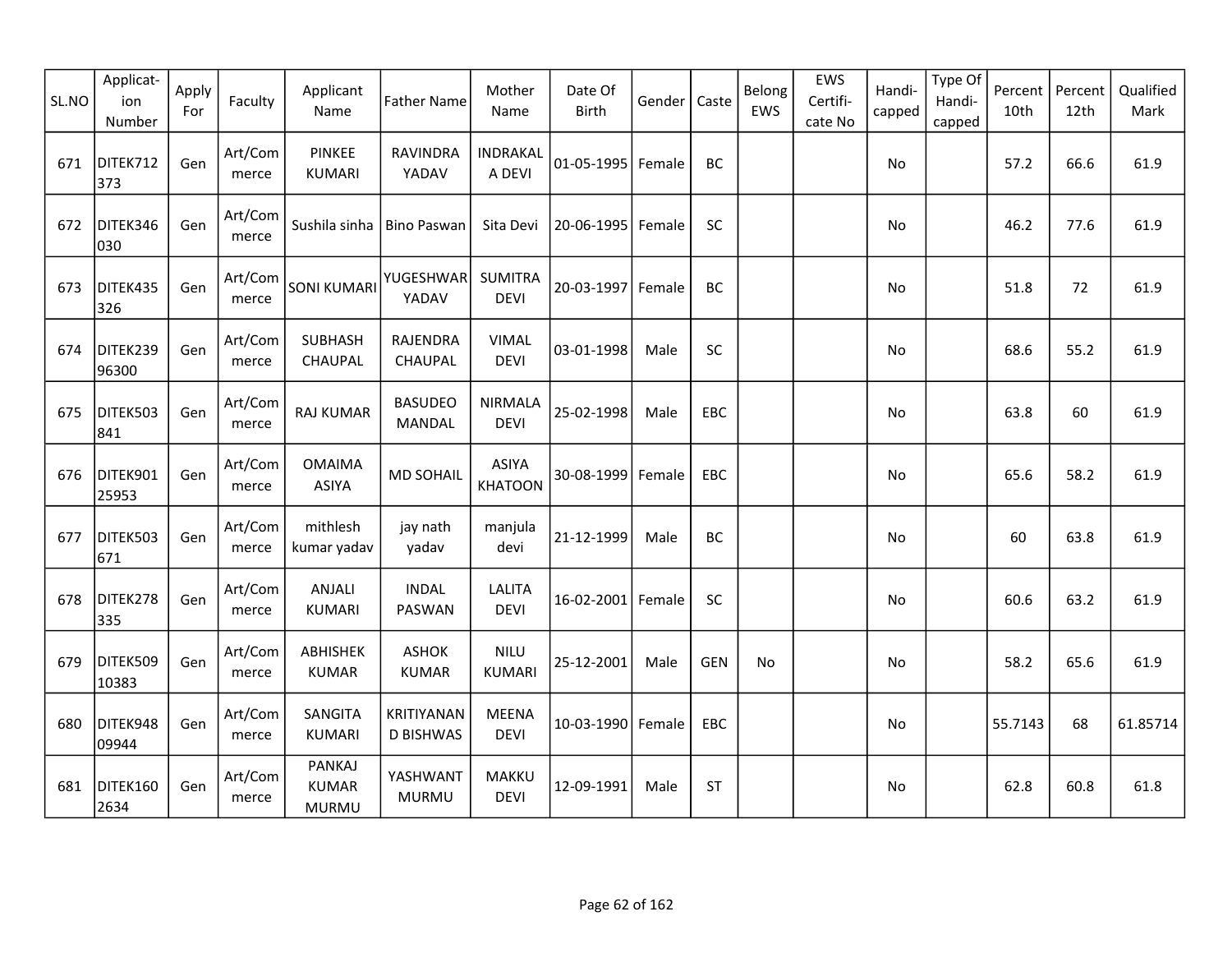| SL.NO | Applicat-<br>ion<br>Number | Apply<br>For | Faculty          | Applicant<br>Name               | <b>Father Name</b>                 | Mother<br>Name               | Date Of<br><b>Birth</b>     | Gender | Caste      | Belong<br>EWS | EWS<br>Certifi-<br>cate No | Handi-<br>capped | Type Of<br>Handi-<br>capped | Percent<br>10th | Percent<br>12th | Qualified<br>Mark |
|-------|----------------------------|--------------|------------------|---------------------------------|------------------------------------|------------------------------|-----------------------------|--------|------------|---------------|----------------------------|------------------|-----------------------------|-----------------|-----------------|-------------------|
| 682   | DITEK644<br>372            | Gen          | Art/Com<br>merce | <b>PINTU</b><br><b>KUMAR</b>    | SONELAL<br>DAS                     | RAMPARI<br><b>DEVI</b>       | 15-09-1995                  | Male   | <b>SC</b>  |               |                            | No               |                             | 69              | 54.6            | 61.8              |
| 683   | DITEK324<br>155            | Gen          | Art/Com<br>merce | <b>NITESH</b><br><b>KUMAR</b>   | <b>TUNTUN</b><br>SHARMA            | <b>CHINTA</b><br><b>DEVI</b> | 10-12-1998                  | Male   | <b>ST</b>  |               |                            | No               |                             | 66              | 57.6            | 61.8              |
| 684   | DITEK129<br>37441          | Gen          | Art/Com<br>merce | NITU KUMARI                     | <b>SURESH</b><br><b>RAM</b>        | NUNUBATI<br><b>DEVI</b>      | 02-08-1999                  | Female | <b>SC</b>  |               |                            | No               |                             | 60.2            | 63.4            | 61.8              |
| 685   | DITEK126<br>38460          | Gen          | Art/Com<br>merce | PRITI KUMARI                    | <b>RAM KISHOR</b><br><b>MISHRA</b> | PARVATI<br><b>DEVI</b>       | 08-06-2000 Female           |        | <b>GEN</b> | No            |                            | No               |                             | 65              | 58.6            | 61.8              |
| 686   | DITEK916<br>360            | Gen          | Art/Com<br>merce | Barsha<br>Kumari                | Birendra<br>kewat                  | Shiyanta<br>Devi             | 05-03-2001 Female           |        | EBC        |               |                            | No               |                             | 56.6            | 67              | 61.8              |
| 687   | DITEK327<br>7019           | Gen          | Art/Com<br>merce | <b>BAIDEHI</b><br><b>KUMARI</b> | <b>BHAGVAT</b><br>PRASAD<br>YADAV  |                              | FUDO DEVI 03-03-1986 Female |        | BC         |               |                            | No.              |                             | 68.5714         | 55              | 61.78571          |
| 688   | DITEK393<br>098            | Gen          | Art/Com<br>merce | <b>NISHA</b><br><b>KUMARI</b>   | PADMANAN<br><b>D PANDIT</b>        |                              | ANITA DEVI 10-02-1992       | Female | EBC        |               |                            | Yes              | OH                          | 57              | 66.4            | 61.7              |
| 689   | DITEK997<br>30             | Gen          | Art/Com<br>merce | <b>KANCHAN</b><br><b>KUMARI</b> | SHIV<br>CHAUDHARY                  | <b>SUNITA</b><br><b>DEVI</b> | 06-01-1997 Female           |        | SC         |               |                            | No               |                             | 58.6            | 64.8            | 61.7              |
| 690   | DITEK253<br>38010          | Gen          | Art/Com<br>merce | <b>NISHA</b><br><b>KUMARI</b>   | LUKHO DAS                          | <b>BINA DEVI</b>             | 16-02-1999                  | Female | SC         |               |                            | <b>No</b>        |                             | 60.4            | 63              | 61.7              |
| 691   | DITEK602<br>66115          | Gen          | Art/Com<br>merce | <b>BHARTI</b><br>SHARMA         | RAM SAGAR<br>SHARMA                | LATE<br><b>DEVI</b>          | SIROMANI 13-11-1999         | Female | EBC        |               |                            | <b>No</b>        |                             | 62.2            | 61.2            | 61.7              |
| 692   | DITEK371<br>156            | Gen          | Art/Com<br>merce | <b>BEENA</b><br><b>KUMARI</b>   | KAMESHWA<br>R YADAV                |                              | MINA DEVI 25-12-1999        | Female | BC         |               |                            | No.              |                             | 62.8            | 60.6            | 61.7              |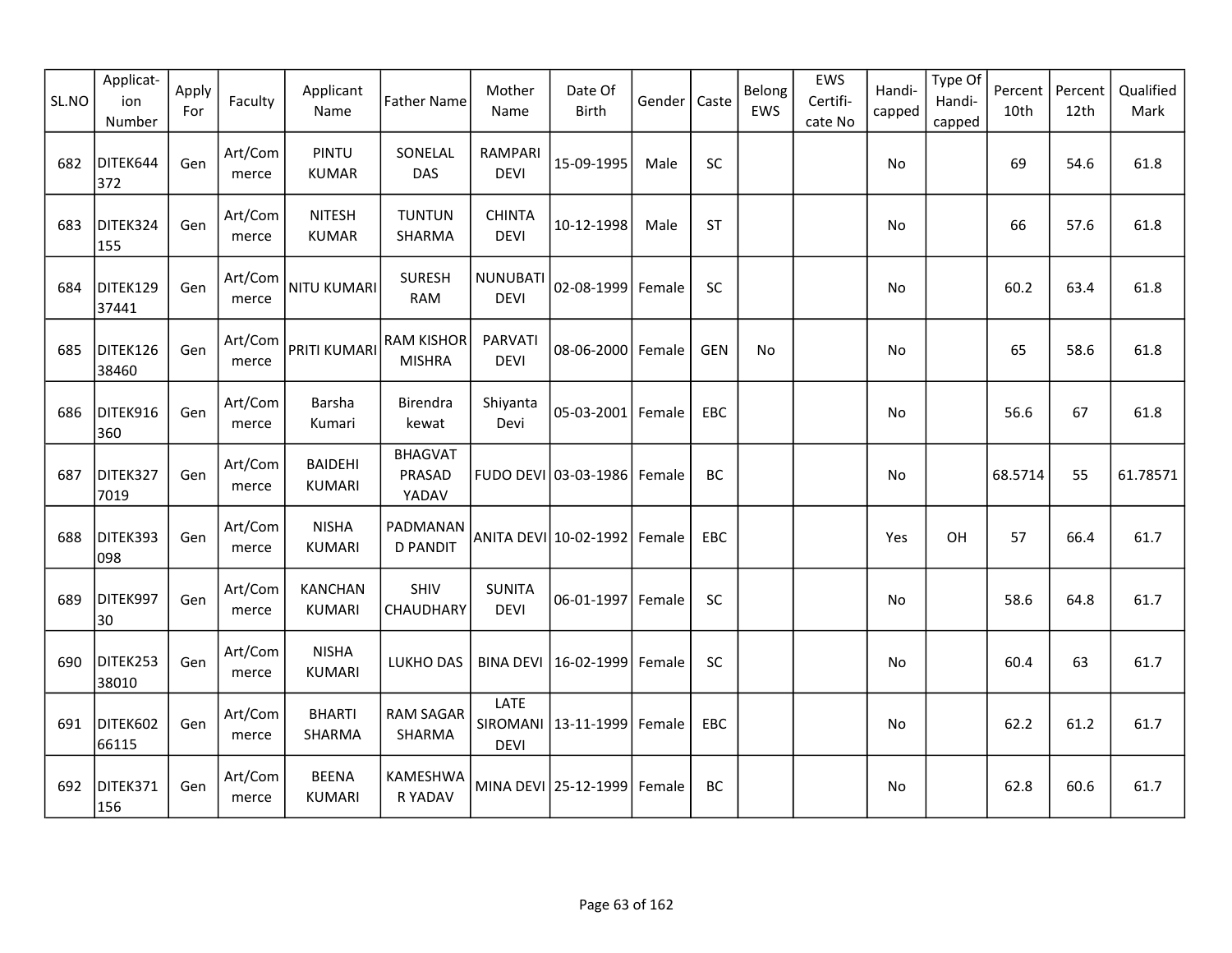| SL.NO | Applicat-<br>ion<br>Number | Apply<br>For | Faculty          | Applicant<br>Name               | <b>Father Name</b>               | Mother<br>Name                   | Date Of<br><b>Birth</b>      | Gender | Caste      | Belong<br>EWS | EWS<br>Certifi-<br>cate No | Handi-<br>capped | Type Of<br>Handi-<br>capped | Percent<br>10th | Percent<br>12th | Qualified<br>Mark |
|-------|----------------------------|--------------|------------------|---------------------------------|----------------------------------|----------------------------------|------------------------------|--------|------------|---------------|----------------------------|------------------|-----------------------------|-----------------|-----------------|-------------------|
| 693   | DITEK315<br>81450          | Gen          | Art/Com<br>merce | <b>RASO KUMAR</b>               | RAJDEEP<br>SHARMA                | SANJULA<br><b>DEVI</b>           | 04-03-2000                   | Male   | <b>SC</b>  |               |                            | No               |                             | 56.6            | 66.8            | 61.7              |
| 694   | DITEK467<br>34852          | Gen          | Art/Com<br>merce | <b>MITHLESH</b><br><b>KUMAR</b> | SATRUDHAN<br>YADAV               | <b>RAJVANTI</b><br><b>DEVI</b>   | 18-08-2000                   | Male   | BC         |               |                            | No               |                             | 61.8            | 61.6            | 61.7              |
| 695   | DITEK679<br>43725          | Gen          | Art/Com<br>merce | <b>YESFIN</b><br>PRAVEEN        | <b>KAISHAR</b><br>ANSARI         | <b>NAFISHA</b><br><b>KHATOON</b> | 08-12-2001 Female            |        | <b>EBC</b> |               |                            | <b>No</b>        |                             | 61.2            | 62.2            | 61.7              |
| 696   | DITEK518<br>63229          | Gen          | Art/Com<br>merce | <b>NITISH</b><br><b>KUMAR</b>   | <b>BHEEM</b><br><b>PANDIT</b>    |                                  | ANITA DEVI 13-07-2002        | Male   | EBC        |               |                            | No               |                             | 56.6            | 66.8            | 61.7              |
| 697   | DITEK515<br>97682          | Gen          | Art/Com<br>merce | Ruby Kumari                     | Shankar<br>Prasad<br>Mandal      | Mina Devi                        | 05-01-1990 Female            |        | SC         |               |                            | <b>No</b>        |                             | 70.7143         | 52.556          | 61.63492          |
| 698   | DITEK194<br>539            | Gen          | Art/Com<br>merce | CHANDNI<br><b>KUMARI</b>        | <b>JAGDISH</b><br>PASWAN         | PAWAN<br><b>KUMARI</b>           | 10-03-1993 Female            |        | SC         |               |                            | No               |                             | 55.6            | 67.6            | 61.6              |
| 699   | DITEK202<br>96043          | Gen          | Art/Com<br>merce | <b>ADITAY RAJ</b>               | <b>JAYDEV</b><br>PRASAD<br>SINGH | <b>KABITA</b><br>DEVI            | 30-10-1998                   | Male   | BC         |               |                            | No               |                             | 61.2            | 62              | 61.6              |
| 700   | DITEK550<br>957            | Gen          | Art/Com<br>merce | SNEHA<br><b>BHARTI</b>          | SANTOSH<br><b>JHA</b>            | <b>MAMTA</b><br><b>DEVI</b>      | 12-02-1999 Female            |        | <b>GEN</b> | No            |                            | No               |                             | 65              | 58.2            | 61.6              |
| 701   | DITEK314<br>27578          | Gen          | Art/Com<br>merce | PUJA KUMARI                     | <b>KEDAR</b><br>SHARMA           | <b>REKHA</b><br><b>DEVI</b>      | 25-05-2000 Female            |        | <b>EBC</b> |               |                            | <b>No</b>        |                             | 58.8            | 64.4            | 61.6              |
| 702   | DITEK371<br>973            | Gen          | Art/Com<br>merce | LAKSHMI<br><b>KUMARI</b>        | RAJNEETI<br>YADAV                |                                  | RINKI DEVI 21-01-2002 Female |        | BC         |               |                            | <b>No</b>        |                             | 47.8            | 75.4            | 61.6              |
| 703   | DITEK330<br>16370          | Gen          | Art/Com<br>merce | ANSHU<br><b>KUMARI</b>          | <b>BAUKOO</b><br>YADAV           | RAMDULA<br><b>RI DEVI</b>        | 11-12-2002 Female            |        | BC         |               |                            | No               |                             | 53.4            | 69.8            | 61.6              |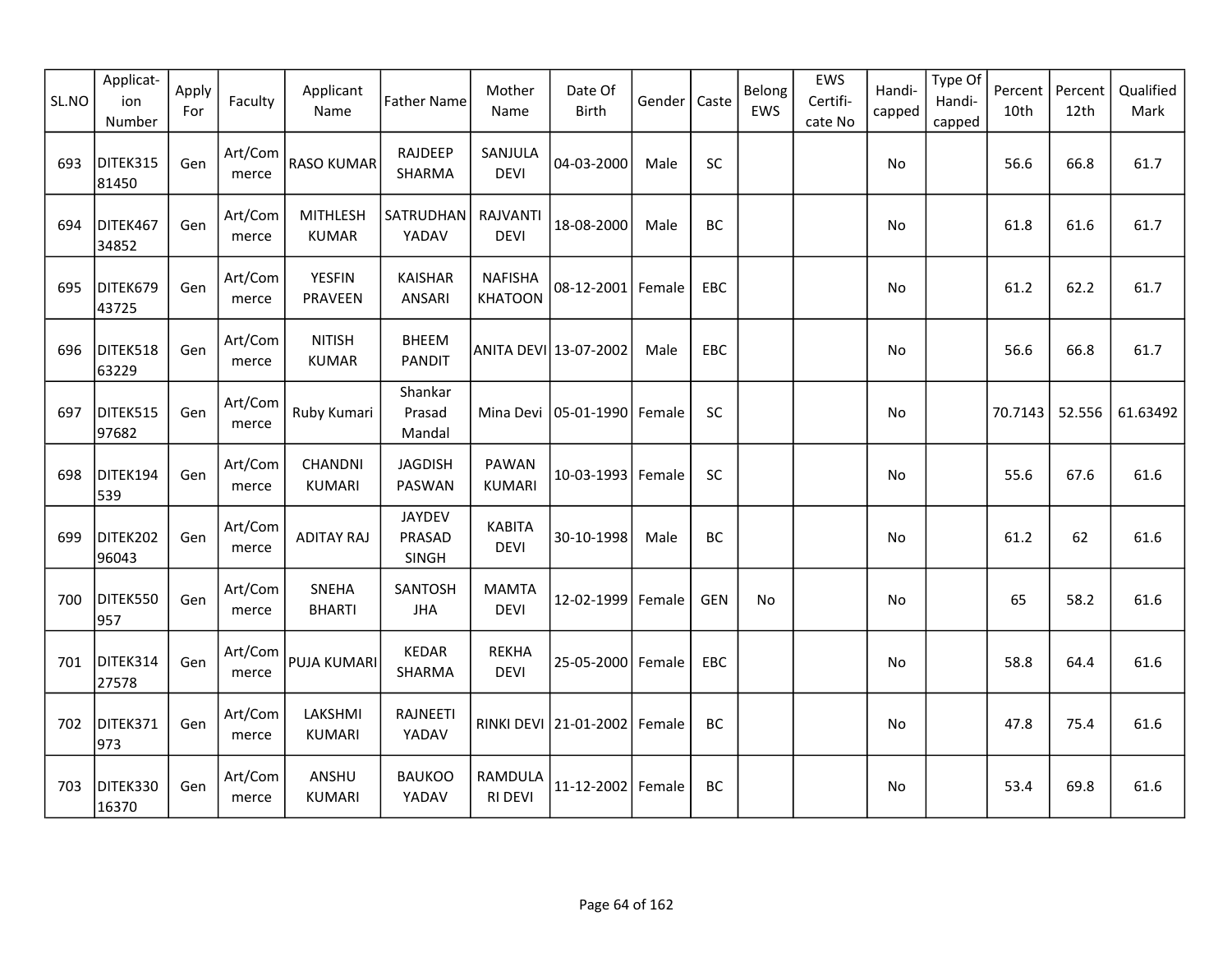| SL.NO | Applicat-<br>ion<br>Number | Apply<br>For | Faculty          | Applicant<br>Name                   | <b>Father Name</b>                       | Mother<br>Name                | Date Of<br><b>Birth</b> | Gender | Caste      | Belong<br>EWS | EWS<br>Certifi-<br>cate No | Handi-<br>capped | Type Of<br>Handi-<br>capped | Percent<br>10th | Percent<br>12th | Qualified<br>Mark |
|-------|----------------------------|--------------|------------------|-------------------------------------|------------------------------------------|-------------------------------|-------------------------|--------|------------|---------------|----------------------------|------------------|-----------------------------|-----------------|-----------------|-------------------|
| 704   | DITEK417<br>8751           | Gen          | Art/Com<br>merce | <b>RANI KUMARI</b>                  | SANTOSH<br><b>KUMAR</b><br>SADA          | <b>KUMARI</b><br><b>MANJU</b> | 05-02-2003   Female     |        | SC         |               |                            | No               |                             | 54.6            | 68.6            | 61.6              |
| 705   | DITEK658<br>85275          | Gen          | Art/Com<br>merce | <b>MITHUN</b><br><b>KUMAR</b>       | <b>RAVINDRA</b><br><b>NATH</b><br>PODDAR |                               | MINA DEVI 07-08-1993    | Male   | BC         |               |                            | No               |                             | 57              | 66              | 61.5              |
| 706   | DITEK187<br>122            | Gen          | Art/Com<br>merce | <b>AMAN RAJ</b>                     | <b>ASHOK</b><br><b>KUMAR</b>             | <b>VIMMI</b><br><b>DEVI</b>   | 25-01-1994              | Male   | SC         |               |                            | No               |                             | 56              | 67              | 61.5              |
| 707   | DITEK276<br>967            | Gen          | Art/Com<br>merce | PREETY<br><b>KUMARI</b>             | <b>LALIT SAH</b>                         | <b>REKHA</b><br><b>DEVI</b>   | 25-11-1996 Female       |        | EBC        |               |                            | No               |                             | 63              | 60              | 61.5              |
| 708   | DITEK307<br>62097          | Gen          | Art/Com<br>merce | <b>MAMTA</b><br><b>KUMARI</b>       | <b>SHATRUGHA</b><br>N PD SINGH           | <b>NEERAT</b><br>PYARI        | 15-06-1999              | Female | <b>BC</b>  |               |                            | <b>No</b>        |                             | 58.6            | 64.4            | 61.5              |
| 709   | DITEK888<br>613            | Gen          | Art/Com<br>merce | MD SOHEL                            | <b>MD AYUB</b>                           | SULEKHA<br><b>KHATOON</b>     | 17-05-2001              | Male   | <b>BC</b>  |               |                            | No               |                             | 62.6            | 60.4            | 61.5              |
| 710   | DITEK833<br>37752          | Gen          | Art/Com<br>merce | Kundan<br>Kumar<br>Paswan           | Rampukar<br>Paswan                       |                               | Kiran devi   15-09-1992 | Male   | SC         |               |                            | No               |                             | 52              | 70.8            | 61.4              |
| 711   | DITEK322<br>4238           | Gen          | Art/Com<br>merce | <b>KUMARI</b><br><b>SURBHI RANI</b> | <b>MANOJ</b><br><b>KUMAR</b><br>SINGH    |                               | ASHA DEVI 28-12-1992    | Female | <b>GEN</b> | Yes           | EWSCO/2<br>021/2541<br>62  | No               |                             | 54.8            | 68              | 61.4              |
| 712   | DITEK116<br>43221          | Gen          | Art/Com<br>merce | SAMSAD<br>ALAM                      | JASEEM<br><b>UDDEEN</b>                  | <b>MARIYAM</b><br><b>BIBI</b> | 27-04-1993              | Male   | EBC        |               |                            | No               |                             | 69              | 53.8            | 61.4              |
| 713   | DITEK580<br>85464          | Gen          | Art/Com<br>merce | <b>RAJNI KANT</b><br><b>JHA</b>     | <b>RAM KUMAR</b><br><b>JHA</b>           |                               | RENU DEVI 20-10-1994    | Male   | <b>GEN</b> | No            |                            | No               |                             | 55              | 67.8            | 61.4              |
| 714   | DITEK613<br>49434          | Gen          | Art/Com<br>merce | <b>NIBHA</b><br><b>KUMARI</b>       | <b>ASHOK</b><br><b>PANDIT</b>            | SHOBHA<br><b>DEVI</b>         | 28-09-1996 Female       |        | EBC        |               |                            | No               |                             | 62.4            | 60.4            | 61.4              |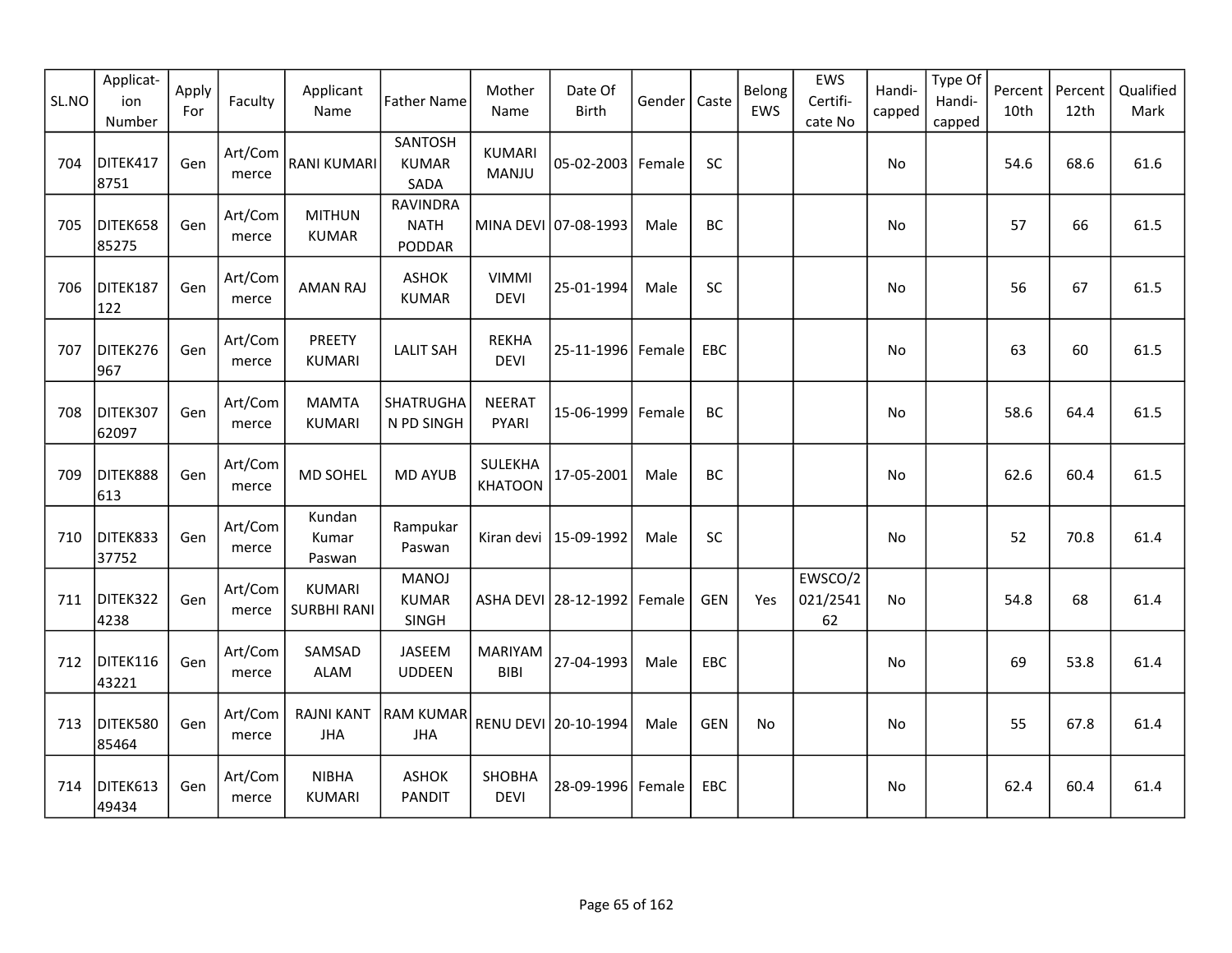| SL.NO | Applicat-<br>ion<br>Number | Apply<br>For | Faculty          | Applicant<br>Name                | <b>Father Name</b>                    | Mother<br>Name                 | Date Of<br>Birth                | Gender | Caste      | Belong<br>EWS | EWS<br>Certifi-<br>cate No | Handi-<br>capped | Type Of<br>Handi-<br>capped | Percent<br>10th | Percent<br>12th | Qualified<br>Mark |
|-------|----------------------------|--------------|------------------|----------------------------------|---------------------------------------|--------------------------------|---------------------------------|--------|------------|---------------|----------------------------|------------------|-----------------------------|-----------------|-----------------|-------------------|
| 715   | DITEK189<br>243            | Gen          | Art/Com<br>merce | SARSWATI<br><b>KUMARI</b>        | ABADHKISH<br>OR SAH                   | MANJU<br><b>DEVI</b>           | 04-02-1997 Female               |        | <b>EBC</b> |               |                            | No               |                             | 55.4            | 67.4            | 61.4              |
| 716   | DITEK559<br>928            | Gen          | Art/Com<br>merce | <b>PUJA KUMARI</b>               | SHYAM<br><b>NARAYAN</b><br>CHAUDHARY  |                                | ASHA DEVI   10-11-1998   Female |        | SC         |               |                            | No               |                             | 61.2            | 61.6            | 61.4              |
| 717   | DITEK118<br>674            | Gen          | Art/Com<br>merce | <b>NEHA</b><br><b>KUMARI</b>     | <b>JAWAHAR</b><br>SINGH               | SANYUKTA<br><b>DEVI</b>        | 08-07-2000 Female               |        | BC         |               |                            | No               |                             | 60.2            | 62.6            | 61.4              |
| 718   | DITEK263<br>252            | Gen          | Art/Com<br>merce | <b>GURPRIT</b><br>SINGH          | <b>LALIT</b><br><b>KUMAR</b>          | <b>SUJATA</b><br><b>KUMARI</b> | 19-02-2003                      | Male   | EBC        |               |                            | No               |                             | 52.6            | 70.2            | 61.4              |
| 719   | DITEK972<br>24809          | Gen          | Art/Com<br>merce | Nargis<br>Praween                | Md Jamil                              | Nisha<br>Khatoon               | 05-05-2003                      | Female | EBC        |               |                            | No               |                             | 53.8            | 69              | 61.4              |
| 720   | DITEK851<br>363            | Gen          | Art/Com<br>merce | <b>GURIYA</b><br>KUMARI          | SANJAY RAM                            |                                | UMA DEVI 09-01-1994             | Female | <b>SC</b>  |               |                            | No.              |                             | 59.2857         | 63.4            | 61.34286          |
| 721   | DITEK599<br>02157          | Gen          | Art/Com<br>merce | PRATIMA<br><b>KUMARI</b>         | NANDLAL<br>MANDAL                     |                                | LEELA DEVI 25-03-1994 Female    |        | EBC        |               |                            | No               |                             | 62.6            | 60              | 61.3              |
| 722   | DITEK996<br>08702          | Gen          | Art/Com<br>merce | <b>ROKSHANA</b><br><b>KHATUN</b> | MD QAIYUM<br>ANSARI                   | RAZIYA<br>PRAWEEN              | 10-11-1998 Female               |        | <b>EBC</b> |               |                            | No               |                             | 56.8            | 65.8            | 61.3              |
| 723   | DITEK296<br>389            | Gen          | Art/Com<br>merce | SHIVANI<br>KUMARI                | LALAN<br><b>KUMAR</b><br><b>GUPTA</b> | <b>NILAM</b><br><b>DEVI</b>    | 04-11-1999 Female               |        | <b>EBC</b> |               |                            | No.              |                             | 58.6            | 64              | 61.3              |
| 724   | DITEK377<br>086            | Gen          | Art/Com<br>merce | <b>ANJALI</b><br><b>KUMARI</b>   | <b>RAM</b><br>PRAVESH<br>SHARMA       | MANJU<br><b>DEVI</b>           | 03-05-2001 Female               |        | EBC        |               |                            | <b>No</b>        |                             | 54.8            | 67.8            | 61.3              |
| 725   | DITEK253<br>975            | Gen          | Art/Com<br>merce | ANJALI<br><b>KUMARI</b>          | <b>MANOHAR</b><br>YADAV               |                                | RUBI DEVI   05-04-2002   Female |        | BC         |               |                            | No.              |                             | 54.4            | 68.2            | 61.3              |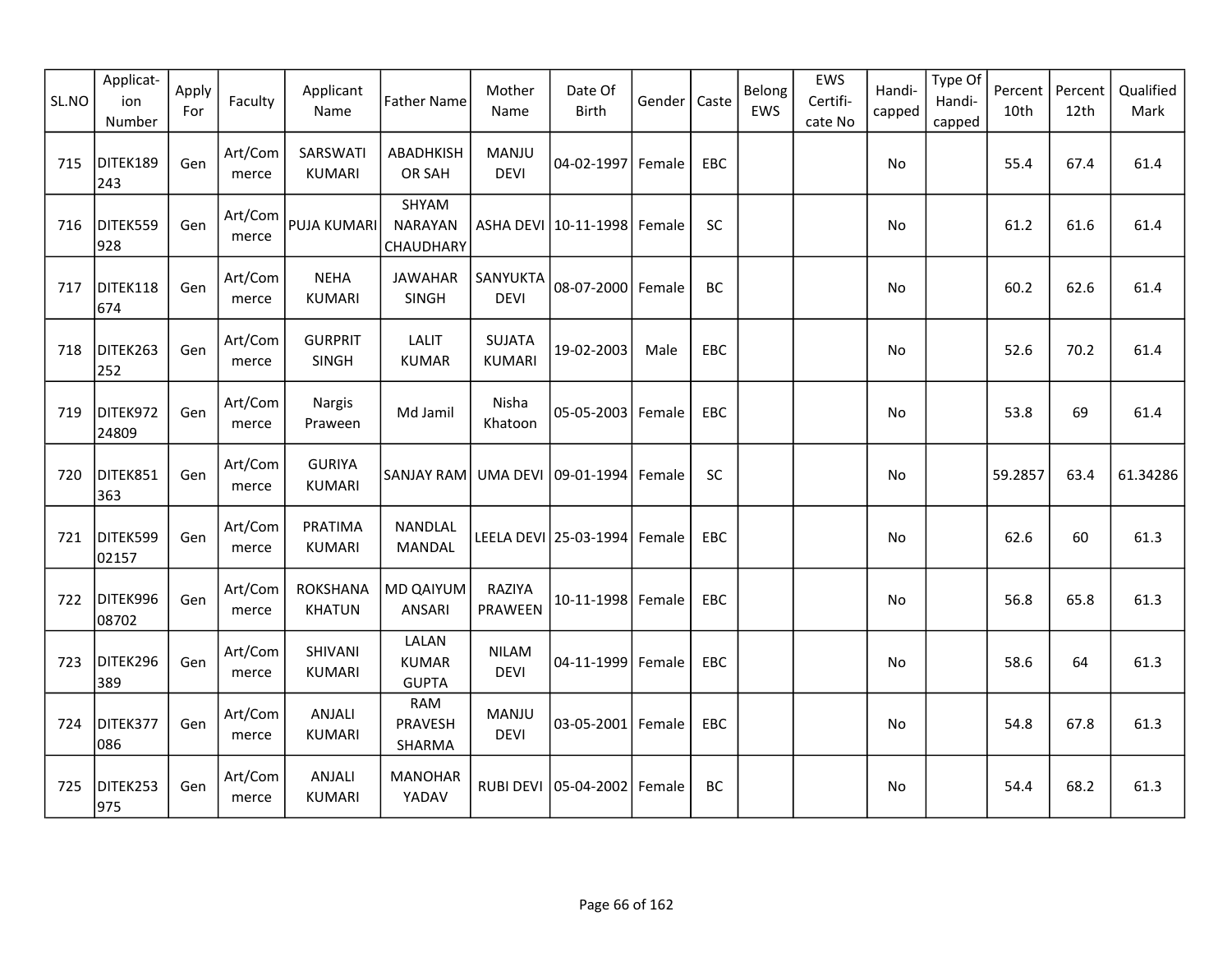| SL.NO | Applicat-<br>ion<br>Number | Apply<br>For | Faculty          | Applicant<br>Name                 | <b>Father Name</b>                            | Mother<br>Name               | Date Of<br><b>Birth</b> | Gender | Caste      | Belong<br>EWS | EWS<br>Certifi-<br>cate No | Handi-<br>capped | Type Of<br>Handi-<br>capped | Percent<br>10th | Percent<br>12th | Qualified<br>Mark |
|-------|----------------------------|--------------|------------------|-----------------------------------|-----------------------------------------------|------------------------------|-------------------------|--------|------------|---------------|----------------------------|------------------|-----------------------------|-----------------|-----------------|-------------------|
| 726   | DITEK287<br>004            | Gen          | Art/Com<br>merce | <b>NOORJAHAN</b><br><b>KHATUN</b> | <b>MD</b><br><b>MANSUR</b><br><b>ALAM</b>     | SAMIMA<br><b>KHATUN</b>      | 15-04-2002              | Female | <b>GEN</b> | Yes           | EWSCO/2<br>021/2385<br>68  | No               |                             | 49.8            | 72.8            | 61.3              |
| 727   | DITEK248<br>98372          | Gen          | Art/Com<br>merce | Sahin pravin                      | Md Ajmeer<br>alam                             | Gulshan<br>khatun            | 07-03-2003              | Female | <b>GEN</b> | No            |                            | No               |                             | 57.2            | 65.4            | 61.3              |
| 728   | DITEK116<br>29751          | Gen          | Art/Com<br>merce | <b>RUPAM</b><br><b>KUMARI</b>     | <b>ASHOK</b><br><b>KUMAR</b><br>SHARMA        | <b>SUNITA</b><br><b>DEVI</b> | 10-04-2003              | Female | <b>BC</b>  |               |                            | <b>No</b>        |                             | 55.2            | 67.4            | 61.3              |
| 729   | DITEK955<br>230            | Gen          | Art/Com<br>merce | <b>NAHID</b><br>PERWEEN           | <b>MD</b><br><b>MAQBOOL</b><br><b>HUSSAIN</b> | <b>HUSNE</b><br><b>ARA</b>   | 04-02-1985              | Female | BC         |               |                            | No               |                             | 64.1429         | 58.444          | 61.29365          |
| 730   | DITEK954<br>489            | Gen          | Art/Com<br>merce | <b>MAUSAM</b><br><b>KUMARI</b>    | OM<br><b>NARAYAN</b><br>PRASAD                |                              | ANITA DEVI 06-01-1992   | Female | <b>GEN</b> | Yes           | EWSCO/2<br>021/2501<br>50  | No.              |                             | 56.2            | 66.2            | 61.2              |
| 731   | DITEK764<br>40158          | Gen          | Art/Com<br>merce | <b>BINDU</b><br><b>KUMARI</b>     | SURESH DAS   MINA DEVI   02-03-1994           |                              |                         | Female | SC         |               |                            | No               |                             | 54.6            | 67.8            | 61.2              |
| 732   | DITEK559<br>02267          | Gen          | Art/Com<br>merce | RAJNI<br><b>KUMARI</b>            | <b>NIRMAL</b><br><b>KUMAR</b>                 | <b>GEETA</b><br><b>DEVI</b>  | 06-01-2002              | Female | BC         |               |                            | No               |                             | 58.4            | 64              | 61.2              |
| 733   | DITEK664<br>90939          | Gen          | Art/Com<br>merce | sanjana<br>kumari                 | deepak<br>mishra                              | ranju devi                   | 25-01-2002              | Female | <b>GEN</b> | No.           |                            | No               |                             | 59.4            | 63              | 61.2              |
| 734   | DITEK911<br>41251          | Gen          | Art/Com<br>merce | KARMVEER<br><b>KUMAR</b>          | <b>SURESH</b><br>PASWAN                       | PAWAN<br><b>DEVI</b>         | 09-03-2002              | Male   | SC         |               |                            | No               |                             | 51.6            | 70.8            | 61.2              |
| 735   | DITEK686<br>01096          | Gen          | Art/Com<br>merce | <b>KHUSHABOO</b><br><b>KUMARI</b> | <b>TULMOHAN</b><br><b>RAVIDAS</b>             | SAROJANI<br><b>DEVI</b>      | 01-01-1994 Female       |        | SC         |               |                            | <b>No</b>        |                             | 54.7143         | 67.5            | 61.10714          |
| 736   | DITEK349<br>017            | Gen          | Art/Com<br>merce | ARACHANA<br><b>KUMARI</b>         | RAMDEV<br>SADA                                | MANJU<br><b>DEVI</b>         | $06 - 12 - 1991$        | Female | <b>SC</b>  |               |                            | No               |                             | 59.6            | 62.6            | 61.1              |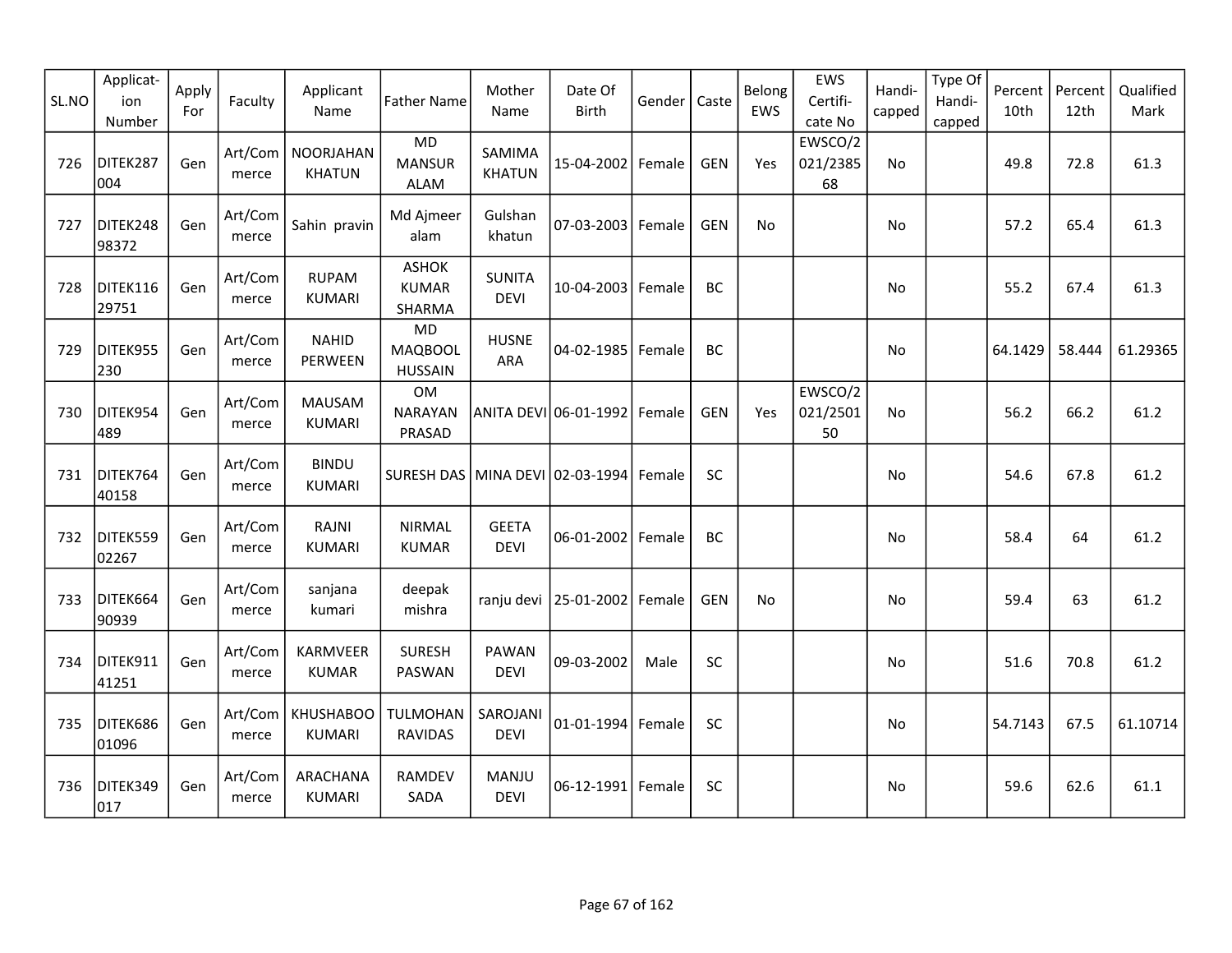| SL.NO | Applicat-<br>ion<br>Number | Apply<br>For | Faculty          | Applicant<br>Name                | <b>Father Name</b>                  | Mother<br>Name                     | Date Of<br><b>Birth</b>        | Gender | Caste      | Belong<br>EWS | EWS<br>Certifi-<br>cate No | Handi-<br>capped | Type Of<br>Handi-<br>capped | Percent<br>10th | Percent<br>12th | Qualified<br>Mark |
|-------|----------------------------|--------------|------------------|----------------------------------|-------------------------------------|------------------------------------|--------------------------------|--------|------------|---------------|----------------------------|------------------|-----------------------------|-----------------|-----------------|-------------------|
| 737   | DITEK116<br>389            | Gen          | Art/Com<br>merce | beuti kumari                     | arun das                            |                                    | kiran bharti 26-05-1993 Female |        | SC         |               |                            | No               |                             | 52.8            | 69.4            | 61.1              |
| 738   | DITEK358<br>02961          | Gen          | Art/Com<br>merce | AKHILESH<br><b>KUMAR</b>         | SHATRUDHA<br>N YADAV                | <b>MEERA</b><br><b>DEVI</b>        | 05-12-1993                     | Male   | BC         |               |                            | No               |                             | 67.8            | 54.4            | 61.1              |
| 739   | DITEK689<br>07705          | Gen          | Art/Com<br>merce | <b>VIBHA</b><br><b>KUMARI</b>    | RAGHUNATH SHYAMVAT<br><b>KAMAT</b>  | <b>I DEVI</b>                      | 08-01-1999                     | Female | <b>EBC</b> |               |                            | No.              |                             | 55.8            | 66.4            | 61.1              |
| 740   | DITEK655<br>51140          | Gen          | Art/Com<br>merce | <b>SIMA</b><br><b>KUMARI</b>     | <b>SUDIN</b><br>PASWAN              |                                    | SHILA DEVI 08-11-1999          | Female | SC         |               |                            | No               |                             | 62.2            | 60              | 61.1              |
| 741   | DITEK517<br>77912          | Gen          | Art/Com<br>merce | <b>ANKIT RAJ</b>                 | JAY JAY RAM<br><b>VERMA</b>         |                                    | RUPA DEVI 25-12-1999           | Male   | BC         |               |                            | No.              |                             | 50.8            | 71.4            | 61.1              |
| 742   | DITEK190<br>93551          | Gen          | Art/Com<br>merce | <b>PUJA KUMARI</b>               | <b>ASHOK</b><br><b>BHAGAT</b>       | PRABHA<br><b>DEVI</b>              | 04-04-2002                     | Female | BC         |               |                            | No               |                             | 58.6            | 63.6            | 61.1              |
| 743   | DITEK573<br>08387          | Gen          | Art/Com<br>merce | <b>REKHA</b><br><b>KUMARI</b>    | KAMLESHW<br><b>ARI PANDIT</b>       | <b>CHANDRAK</b><br><b>ALA DEVI</b> | 10-12-1987                     | Female | EBC        |               |                            | No               |                             | 58.5714         | 63.6            | 61.08571          |
| 744   | DITEK109<br>93118          | Gen          | Art/Com<br>merce | PRATMA<br><b>KUMARI</b>          | JAGESHWER<br>PRASAD<br>YADAV        | SIROMANI<br><b>DEVI</b>            | $01 - 02 - 1984$               | Female | BC         |               |                            | No               |                             | 57.2857         | 64.778          | 61.03175          |
| 745   | DITEK569<br>728            | Gen          | Art/Com<br>merce | <b>PUSPLATA</b><br><b>KUMARI</b> | <b>SURESH</b><br><b>KUMAR DAS</b>   | <b>ANITA</b><br><b>KUMARI</b>      | 07-01-1995 Female              |        | SC         |               |                            | No               |                             | 55.8            | 66.2            | 61                |
| 746   | DITEK146<br>70801          | Gen          | Art/Com<br>merce | shalini kumari                   | rishideo<br>prasad                  | dewanti<br>devi                    | 04-07-1997 Female              |        | EBC        |               |                            | No               |                             | 60              | 62              | 61                |
| 747   | DITEK732<br>64             | Gen          | Art/Com<br>merce | SAMIR<br><b>KUMAR</b>            | <b>MADAN</b><br>PRASAD<br>CHAURASIA | <b>RUKMANI</b><br><b>DEVI</b>      | 05-04-2000                     | Male   | <b>EBC</b> |               |                            | No               |                             | 53.8            | 68.2            | 61                |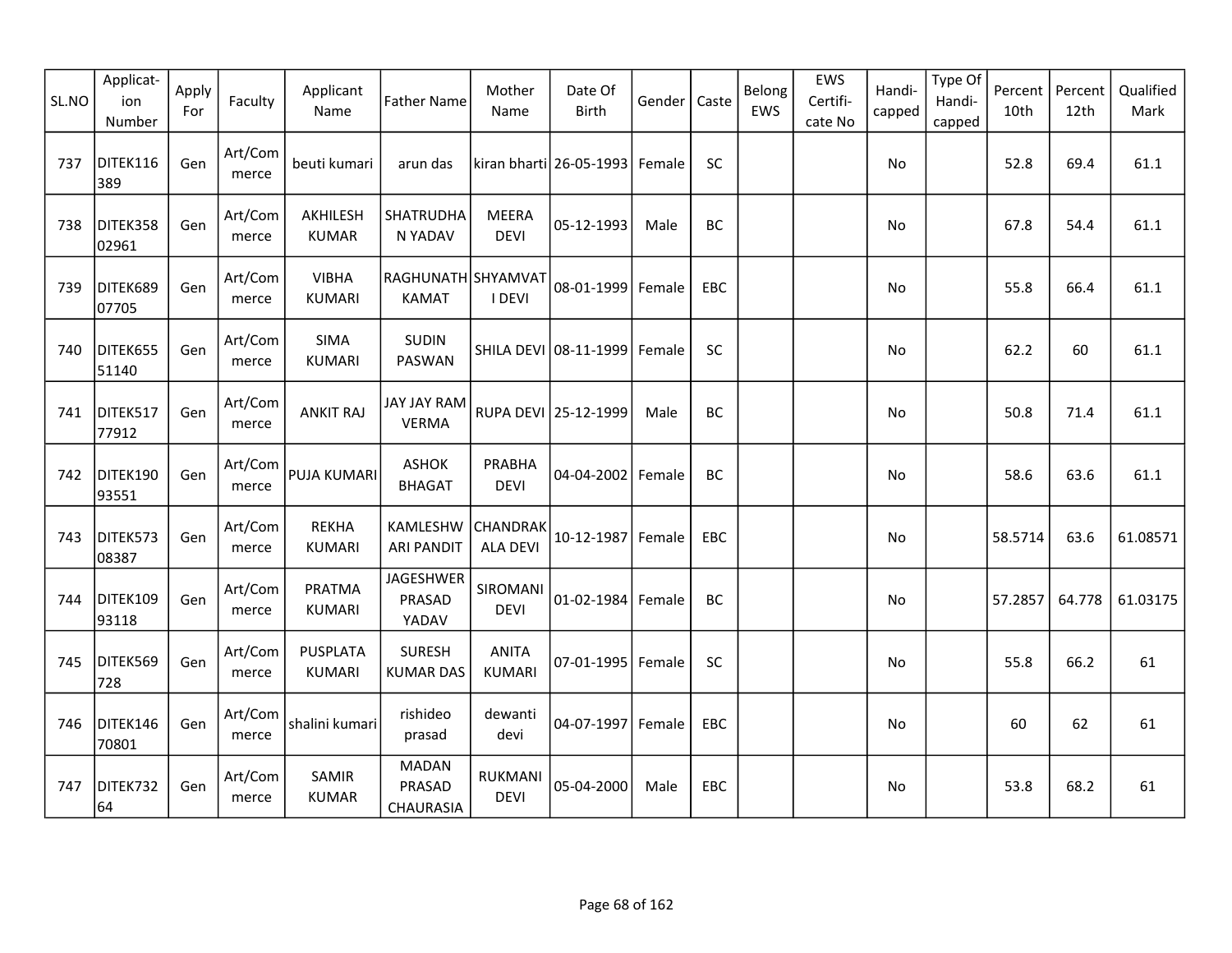| SL.NO | Applicat-<br>ion<br>Number | Apply<br>For | Faculty          | Applicant<br>Name              | <b>Father Name</b>               | Mother<br>Name                 | Date Of<br><b>Birth</b>        | Gender | Caste      | Belong<br>EWS | EWS<br>Certifi-<br>cate No | Handi-<br>capped | Type Of<br>Handi-<br>capped | Percent<br>10th | Percent<br>12th | Qualified<br>Mark |
|-------|----------------------------|--------------|------------------|--------------------------------|----------------------------------|--------------------------------|--------------------------------|--------|------------|---------------|----------------------------|------------------|-----------------------------|-----------------|-----------------|-------------------|
| 748   | DITEK538<br>37447          | Gen          | Art/Com<br>merce | <b>SONI KUMARI</b>             | <b>MANOJ</b><br><b>PANDIT</b>    | <b>GEETA</b><br><b>DEVI</b>    | 30-12-2002 Female              |        | <b>EBC</b> |               |                            | No               |                             | 53.8            | 68.2            | 61                |
| 749   | DITEK643<br>92104          | Gen          | Art/Com<br>merce | <b>GURIYA</b><br><b>KUMARI</b> | ANIL<br><b>CHOUDHRY</b>          | SATYASHIL<br>A DEVI            | 14-01-1987                     | Female | <b>GEN</b> | No            |                            | No               |                             | 66.8571         | 55.111          | 60.98413          |
| 750   | DITEK289<br>242            | Gen          | Art/Com<br>merce | <b>WASIM</b><br>ANSARI         | <b>MD NEHAL</b><br>ANSARI        | <b>NAJMA</b><br><b>KHATOON</b> | 04-02-1996                     | Male   | <b>EBC</b> |               |                            | No.              |                             | 61              | 60.917          | 60.95833          |
| 751   | DITEK303<br>5196           | Gen          | Art/Com<br>merce | SANGITA<br>KUMARI              | MAHENDRA<br><b>RAM</b>           | <b>JAYMALA</b><br><b>DEVI</b>  | 08-03-1994                     | Female | SC         |               |                            | No               |                             | 57.4            | 64.4            | 60.9              |
| 752   | DITEK217<br>876            | Gen          | Art/Com<br>merce | <b>BEAUTI</b><br><b>KUMARI</b> | Ramcharitra<br>singh             |                                | Nibha devi 05-08-1997          | Female | GEN        | Yes           | EWSCO/2<br>021/1025<br>46  | No.              |                             | 64.2            | 57.6            | 60.9              |
| 753   | DITEK661<br>25238          | Gen          | Art/Com<br>merce | SEEMA<br><b>KUMARI</b>         | <b>ARUN</b><br><b>MAHTO</b>      | <b>RENU</b><br><b>KUMARI</b>   | 05-03-1998 Female              |        | BC         |               |                            | No               |                             | 68.8            | 53              | 60.9              |
| 754   | DITEK822<br>778            | Gen          | Art/Com<br>merce | Ruby Kumari                    | Sushil Kumar<br>Sharma           | Premlata<br>devi               | $05 - 06 - 1998$               | Female | SC         |               |                            | No               |                             | 61.8            | 60              | 60.9              |
| 755   | DITEK984<br>304            | Gen          | Art/Com<br>merce | <b>RITA KUMARI</b>             | <b>GUDDAR</b><br>SHARMA          | <b>SHANTI</b><br><b>DEVI</b>   | 02-10-1999                     | Female | EBC        |               |                            | No               |                             | 61              | 60.8            | 60.9              |
| 756   | DITEK459<br>61328          | Gen          | Art/Com<br>merce | <b>NIKITA RAJ</b>              | <b>ASHOK</b><br><b>KUMAR SAH</b> | <b>URMILA</b><br><b>DEVI</b>   | 25-12-1999                     | Female | <b>EBC</b> |               |                            | No               |                             | 70              | 51.8            | 60.9              |
| 757   | DITEK885<br>91             | Gen          | Art/Com<br>merce | <b>RINKU</b><br><b>KUMARI</b>  | CHANDRA<br>DEV YADAV             | SHIROMAN<br>I DEVI             | 05-02-2000 Female              |        | BC         |               |                            | No               |                             | 58.2            | 63.6            | 60.9              |
| 758   | DITEK930<br>82590          | Gen          | Art/Com<br>merce | ritu kumari                    | shankar<br>singh                 |                                | vinita sinha 15-02-2001 Female |        | EBC        |               |                            | No               |                             | 52.2            | 69.6            | 60.9              |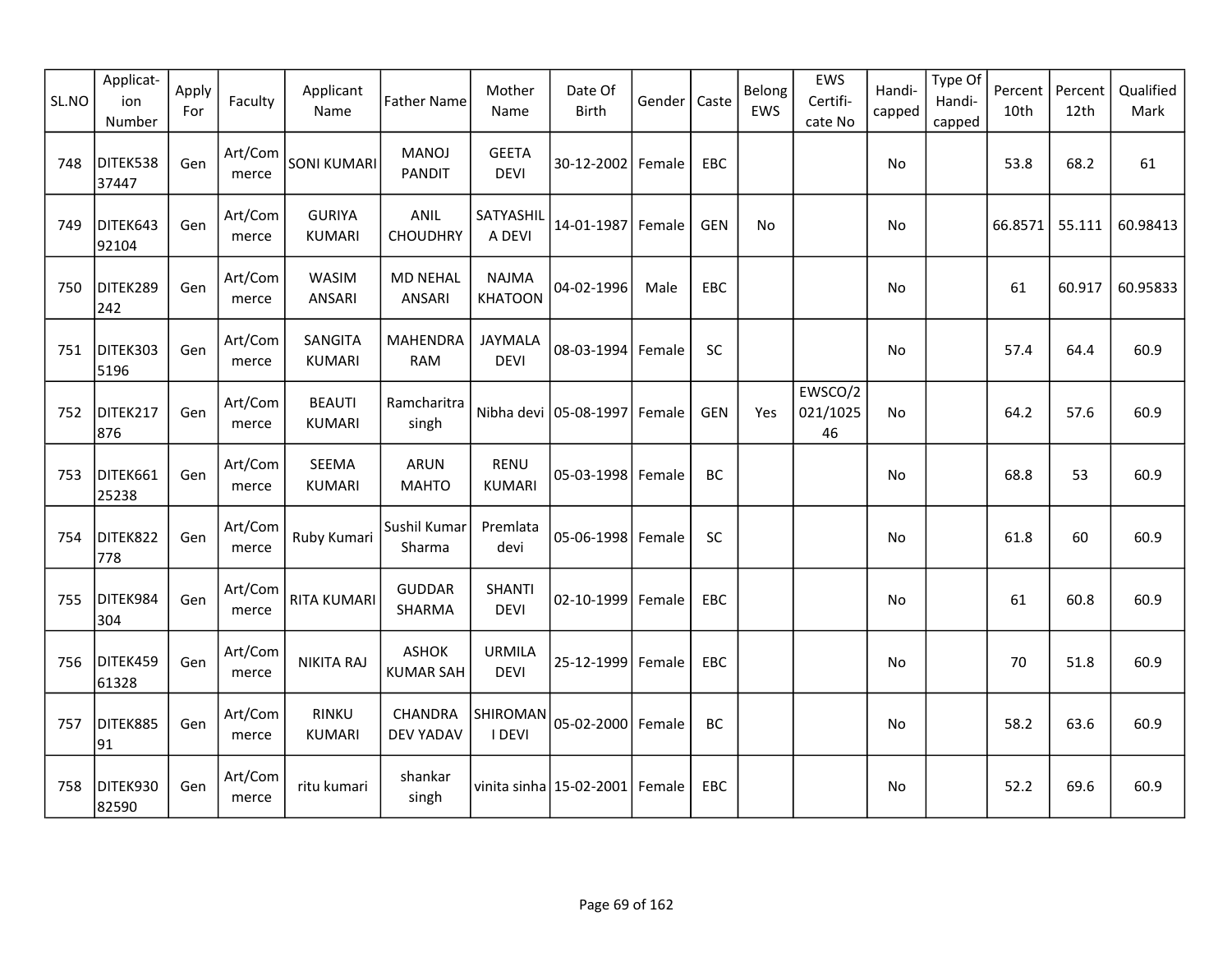| SL.NO | Applicat-<br>ion<br>Number | Apply<br>For | Faculty          | Applicant<br>Name                              | <b>Father Name</b>                  | Mother<br>Name                       | Date Of<br><b>Birth</b> | Gender | Caste      | Belong<br>EWS | EWS<br>Certifi-<br>cate No | Handi-<br>capped | Type Of<br>Handi-<br>capped | Percent<br>10th | Percent<br>12th | Qualified<br>Mark |
|-------|----------------------------|--------------|------------------|------------------------------------------------|-------------------------------------|--------------------------------------|-------------------------|--------|------------|---------------|----------------------------|------------------|-----------------------------|-----------------|-----------------|-------------------|
| 759   | DITEK392<br>01940          | Gen          | Art/Com<br>merce | <b>ARCHANA</b><br><b>KUMARI</b>                | LALAN<br><b>KUMAR</b>               |                                      | SOVA DEVI 16-04-2001    | Female | <b>BC</b>  |               |                            | No               |                             | 67.2            | 54.6            | 60.9              |
| 760   | DITEK237<br>122            | Gen          | Art/Com<br>merce | <b>KRANTI</b><br><b>KUMARI</b>                 | <b>DOMAN</b><br>PODDAR              | SHEELA<br><b>DEVI</b>                | 13-12-2001 Female       |        | EBC        |               |                            | No               |                             | 60.2            | 61.6            | 60.9              |
| 761   | DITEK852<br>20610          | Gen          | Art/Com<br>merce | <b>MANISHA</b><br><b>KUMARI</b>                | <b>ASHOK</b><br>SHARMA              | <b>SHOBHA</b><br><b>DEVI</b>         | 12-02-2002 Female       |        | <b>SC</b>  |               |                            | <b>No</b>        |                             | 61.8            | 60              | 60.9              |
| 762   | DITEK520<br>92152          | Gen          | Art/Com<br>merce | PRIYANKA<br><b>KUMARI</b>                      | <b>ASHOK</b><br><b>KUMAR</b>        | RINA DEVI                            | 26-06-2002              | Female | EBC        |               |                            | No               |                             | 58              | 63.8            | 60.9              |
| 763   | DITEK426<br>751            | Gen          | Art/Com<br>merce | <b>RADHA</b><br><b>KUMARI</b>                  | <b>BHUVANESH</b><br><b>WARI RAM</b> |                                      | MINA DEVI 15-11-2002    | Female | SC         |               |                            | No               |                             | 48.4            | 73.4            | 60.9              |
| 764   | DITEK345<br>40095          | Gen          | Art/Com<br>merce | <b>SHALINI</b><br><b>KUMARI</b>                | <b>AJAY KUMAR</b><br>AZAD           | SANGITA<br><b>DEVI</b>               | 20-02-2003 Female       |        | <b>SC</b>  |               |                            | No               |                             | 53.2            | 68.6            | 60.9              |
| 765   | DITEK523<br>295            | Gen          | Art/Com<br>merce | <b>RANI KUMARI</b>                             | PRAMESHW<br><b>AR THAKUR</b>        | KALPANA<br><b>DEVI</b>               | 21-11-1990              | Female | EBC        |               |                            | No               |                             | 51.4286         | 70.2            | 60.81429          |
| 766   | DITEK128<br>26113          | Gen          | Art/Com<br>merce | Pawan kumar                                    | Ramotar<br>sharma                   |                                      | Vimla devi   15-03-1995 | Male   | EBC        |               |                            | No               |                             | 60.8            | 60.8            | 60.8              |
| 767   | DITEK813<br>93877          | Gen          | Art/Com<br>merce | <b>NEHA</b><br><b>KUMARI</b><br><b>BHARATI</b> | <b>HARERAM</b><br>SINGH             | <b>KAMINI</b><br><b>DEVI</b>         | 12-09-1995              | Female | EBC        |               |                            | No               |                             | 52              | 69.6            | 60.8              |
| 768   | DITEK691<br>01894          | Gen          | Art/Com<br>merce | <b>MANISHA</b><br><b>KUMARI</b>                | <b>BHARAT</b><br>CHOUDHARY          | SANJU<br><b>CHOUDHA</b><br><b>RY</b> | 10-02-1998              | Female | SC         |               |                            | <b>No</b>        |                             | 55.4            | 66.2            | 60.8              |
| 769   | DITEK393<br>16265          | Gen          | Art/Com<br>merce | KHURSHIDA<br><b>KHATOON</b>                    | <b>MD SHAKIL</b>                    | RAHMATU<br><b>N KHATUN</b>           | 09-04-1998 Female       |        | <b>GEN</b> | Yes           | EWSCO/2<br>021/2574<br>07  | <b>No</b>        |                             | 66.2            | 55.4            | 60.8              |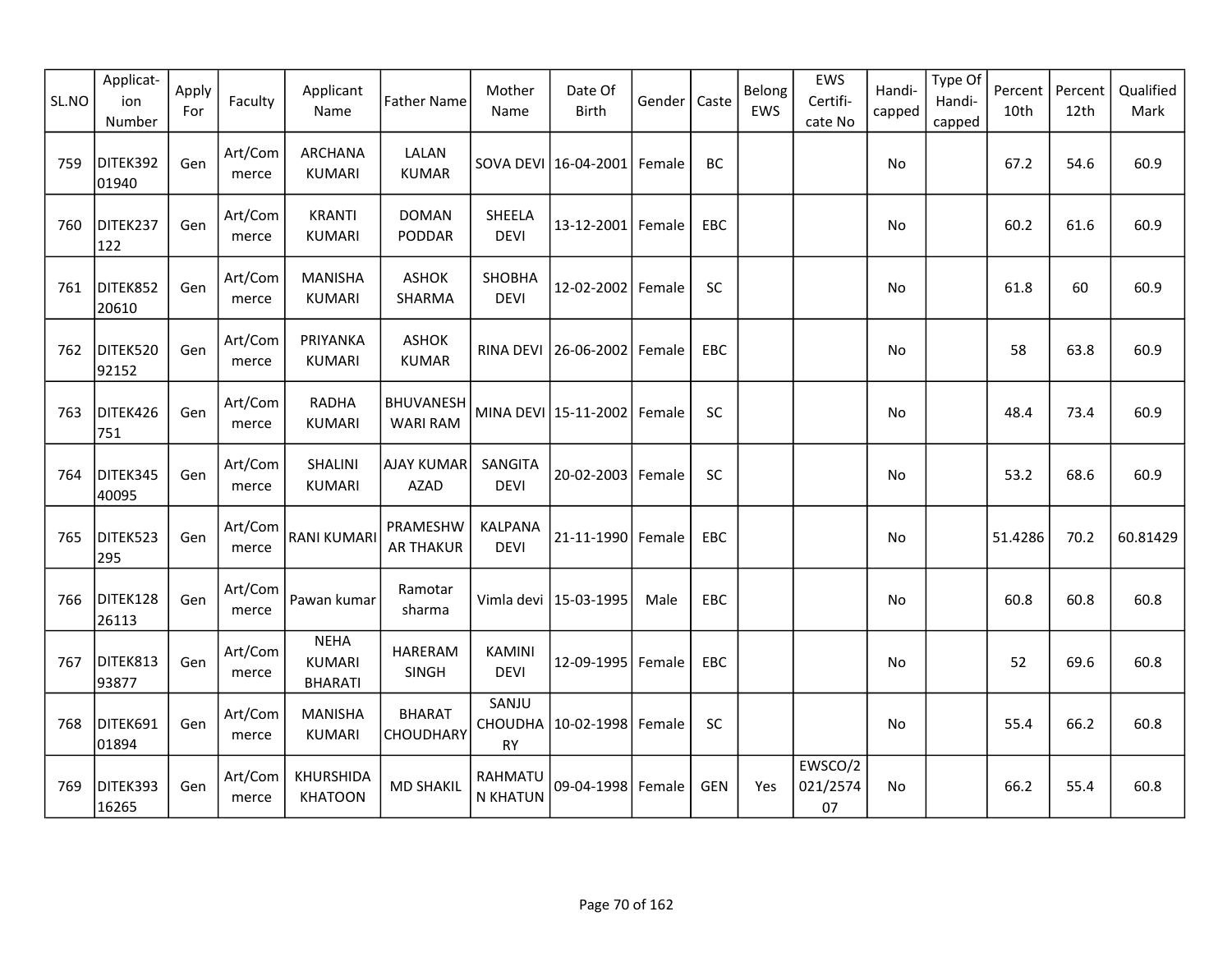| SL.NO | Applicat-<br>ion<br>Number | Apply<br>For | Faculty          | Applicant<br>Name                      | <b>Father Name</b>             | Mother<br>Name                  | Date Of<br>Birth      | Gender | Caste      | Belong<br>EWS | EWS<br>Certifi-<br>cate No | Handi-<br>capped | Type Of<br>Handi-<br>capped | Percent<br>10th | Percent<br>12th | Qualified<br>Mark |
|-------|----------------------------|--------------|------------------|----------------------------------------|--------------------------------|---------------------------------|-----------------------|--------|------------|---------------|----------------------------|------------------|-----------------------------|-----------------|-----------------|-------------------|
| 770   | DITEK655<br>85555          | Gen          | Art/Com<br>merce | <b>BALRAM</b><br><b>KUMAR</b>          | <b>NANDLAL</b><br><b>TANTI</b> | RANJU<br><b>DEVI</b>            | 16-08-1998            | Male   | SC         |               |                            | No               |                             | 61              | 60.6            | 60.8              |
| 771   | DITEK762<br>49             | Gen          | Art/Com<br>merce | RUKHSANA<br><b>KHATOON</b>             | <b>MD IMRAN</b><br><b>ALAM</b> | <b>IRFANA</b><br><b>KHATOON</b> | 07-11-1998 Female     |        | EBC        |               |                            | No               |                             | 64.4            | 57.2            | 60.8              |
| 772   | DITEK159<br>56799          | Gen          | Art/Com<br>merce | Neha kumari                            | RAM JATAN<br>YADAV             | <b>SUNITA</b><br><b>DEVI</b>    | 13-12-1998            | Female | BC         |               |                            | No               |                             | 70.2            | 51.4            | 60.8              |
| 773   | DITEK159<br>1344           | Gen          | Art/Com<br>merce | RAJU<br>CHAURASIA                      | <b>BADRI</b><br>CHAURASIA      | SHYAMA<br><b>DEVI</b>           | 05-05-1999            | Male   | EBC        |               |                            | No               |                             | 60.6            | 61              | 60.8              |
| 774   | DITEK467<br>79800          | Gen          | Art/Com<br>merce | <b>MD PREM</b>                         | MANGAL<br><b>MANSURI</b>       | <b>RUBEDA</b><br><b>KHATUN</b>  | 02-05-2000            | Male   | EBC        |               |                            | No               |                             | 61.2            | 60.4            | 60.8              |
| 775   | DITEK285<br>46843          | Gen          | Art/Com<br>merce | RIMJHIM<br><b>KUMARI</b>               | PAWAN<br><b>KUMAR SAH</b>      | <b>PUNAM</b><br><b>DEVI</b>     | $02 - 03 - 2002$      | Female | <b>EBC</b> |               |                            | No.              |                             | 57.8            | 63.8            | 60.8              |
| 776   | DITEK609<br>587            | Gen          | Art/Com<br>merce | <b>RUBY</b><br><b>KUMARI</b>           | YOGI SAH                       |                                 | JEERA DEVI 24-03-2003 | Female | EBC        |               |                            | No               |                             | 56              | 65.6            | 60.8              |
| 777   | DITEK625<br>909            | Gen          | Art/Com<br>merce | <b>PRITY</b><br><b>KUMARI</b>          | LALAN<br>PRASAD SAH            |                                 | SAROJ DEVI 15-02-1989 | Female | <b>EBC</b> |               |                            | No               |                             | 64              | 57.444          | 60.72222          |
| 778   | DITEK559<br>23990          | Gen          | Art/Com<br>merce | SANJAY<br><b>KUMAR</b><br><b>MAHTO</b> | SRILAL<br><b>MAHTO</b>         | PHULO<br><b>DEVI</b>            | 01-01-1992            | Male   | BC         |               |                            | Yes              | OH                          | 52.4            | 69              | 60.7              |
| 779   | DITEK673<br>42246          | Gen          | Art/Com<br>merce | <b>PUNAM</b><br><b>KUMARI</b>          | WAKIL<br>TIWARI                | <b>GITA DEVI</b>                | 10-04-1997            | Female | EBC        |               |                            | No               |                             | 63              | 58.4            | 60.7              |
| 780   | DITEK869<br>36343          | Gen          | Art/Com<br>merce | <b>BIJALI</b><br><b>KUMARI</b>         | Maheshwar<br>Paswan            | Sudama<br>Devi                  | 02-01-2001 Female     |        | <b>SC</b>  |               |                            | No               |                             | 52.2            | 69.2            | 60.7              |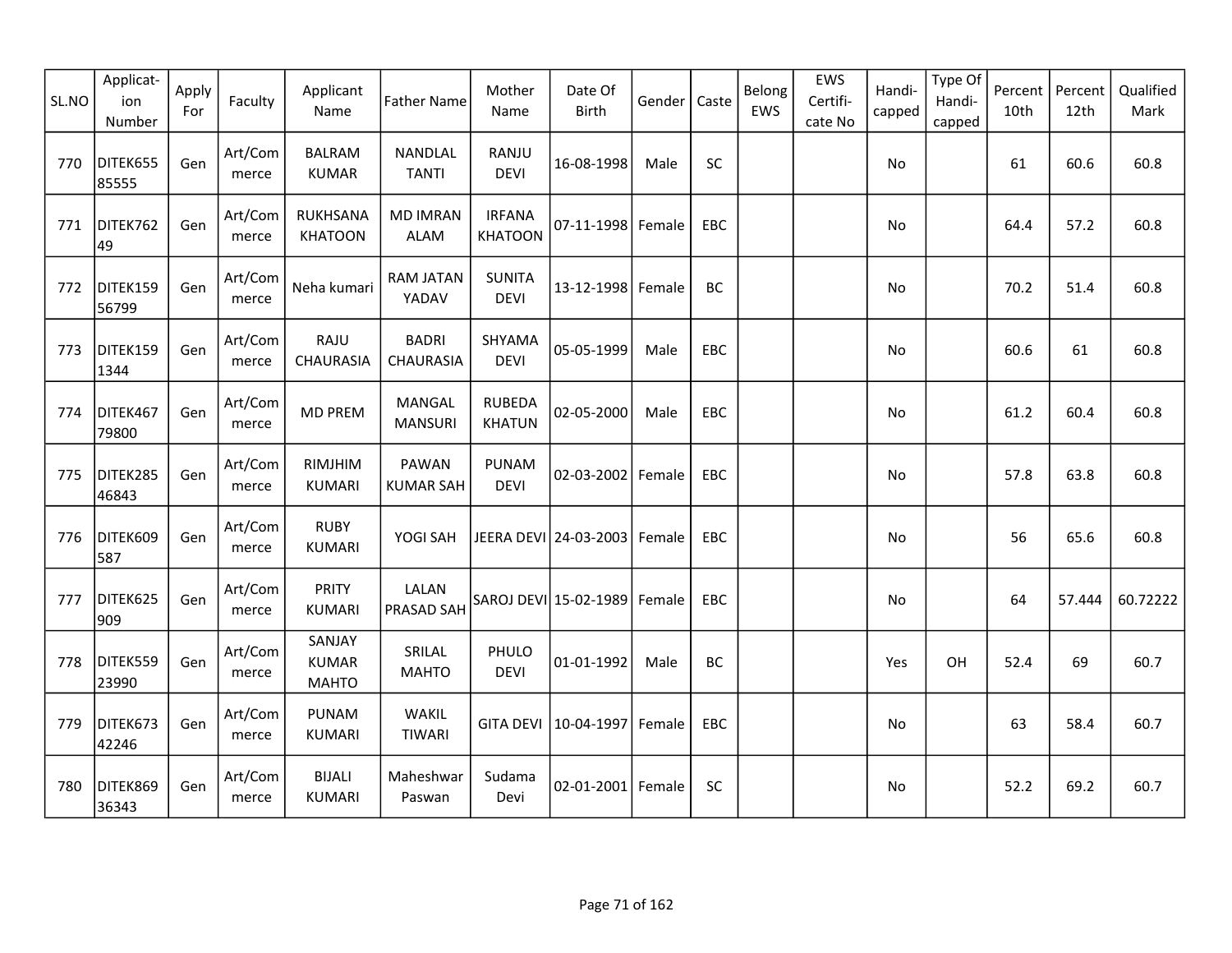| SL.NO | Applicat-<br>ion<br>Number | Apply<br>For | Faculty          | Applicant<br>Name                               | <b>Father Name</b>                            | Mother<br>Name                  | Date Of<br><b>Birth</b> | Gender | Caste      | Belong<br>EWS | EWS<br>Certifi-<br>cate No | Handi-<br>capped | Type Of<br>Handi-<br>capped | Percent<br>10th | Percent<br>12th | Qualified<br>Mark |
|-------|----------------------------|--------------|------------------|-------------------------------------------------|-----------------------------------------------|---------------------------------|-------------------------|--------|------------|---------------|----------------------------|------------------|-----------------------------|-----------------|-----------------|-------------------|
| 781   | DITEK444<br>752            | Gen          | Art/Com<br>merce | POOJA<br><b>KUMARI</b>                          | <b>MANOJ</b><br><b>KUMAR</b><br><b>GUNJAN</b> | <b>MITHLESHI</b><br><b>DEVI</b> | 09-01-2001 Female       |        | SC         |               |                            | No               |                             | 55.4            | 66              | 60.7              |
| 782   | DITEK443<br>840            | Gen          | Art/Com<br>merce | SUMAIYYA<br>PRAWEEN                             | <b>MD</b><br>SHAHAMAT<br><b>ALAM</b>          | SHABNAM<br><b>KHATOON</b>       | 24-06-2003              | Female | <b>GEN</b> | No            |                            | No               |                             | 58.6            | 62.8            | 60.7              |
| 783   | DITEK546<br>297            | Gen          | Art/Com<br>merce | <b>RAJESH</b><br><b>KUMAR</b>                   | RAMCHAND<br><b>RA YADAV</b>                   | SHOBHA<br><b>DEVI</b>           | 15-08-1985              | Male   | BC         |               |                            | No               |                             | 65.4286         | 55.889          | 60.65873          |
| 784   | DITEK853<br>26             | Gen          | Art/Com<br>merce | <b>NUTAN</b><br><b>KUMARI</b>                   | <b>RAM KISHOR</b><br><b>RAY</b>               | SHIV DEVI                       | 03-01-1991              | Female | BC         |               |                            | No.              |                             | 51              | 70.2            | 60.6              |
| 785   | DITEK505<br>215            | Gen          | Art/Com<br>merce | <b>DROMIL</b><br><b>KUMAR</b><br><b>SUNASIR</b> | <b>VIJAY</b><br>PASWAN                        | <b>SARITA</b><br><b>DEVI</b>    | 26-10-1995              | Male   | SC         |               |                            | No               |                             | 62.6            | 58.6            | 60.6              |
| 786   | DITEK900<br>862            | Gen          | Art/Com<br>merce | Rozi                                            | Mukesh<br>Kumar Ray                           | Kumkum<br>Devi                  | 04-03-1996              | Female | <b>GEN</b> | No            |                            | No               |                             | 64.6            | 56.6            | 60.6              |
| 787   | DITEK409<br>43327          | Gen          | Art/Com<br>merce | Suman kumar                                     | khokha<br>mandal                              | sulochana<br>devi               | 05-03-1996              | Male   | <b>EBC</b> |               |                            | No               |                             | 63              | 58.2            | 60.6              |
| 788   | DITEK366<br>82501          | Gen          | Art/Com<br>merce | <b>RUKSHAR</b><br><b>PARWEEN</b>                | <b>MD MATIN</b><br><b>ALAM</b>                | <b>BELI</b><br>PARWEEN          | 04-08-1998 Female       |        | EBC        |               |                            | No               |                             | 61              | 60.2            | 60.6              |
| 789   | DITEK415<br>62797          | Gen          | Art/Com<br>merce | PUJA KUMARI                                     | <b>DEV KUMAR</b><br>SINGH                     | <b>PUNAM</b><br><b>DEVI</b>     | 10-06-1999              | Female | BC         |               |                            | No               |                             | 59.8            | 61.4            | 60.6              |
| 790   | DITEK389<br>581            | Gen          | Art/Com<br>merce | SANJEEV<br><b>KUMAR</b><br><b>TUDU</b>          | DAMU TUDU                                     | <b>TALAMAY</b><br><b>DEVI</b>   | 08-02-2000              | Male   | <b>ST</b>  |               |                            | No               |                             | 60.8            | 60.4            | 60.6              |
| 791   | DITEK845<br>895            | Gen          | Art/Com<br>merce | <b>SUHANA</b>                                   | <b>MOHAN</b><br><b>KUMAR</b><br>YADAV         | PRATIMA<br><b>DEVI</b>          | 15-06-2000              | Female | BC         |               |                            | No               |                             | 58.2            | 63              | 60.6              |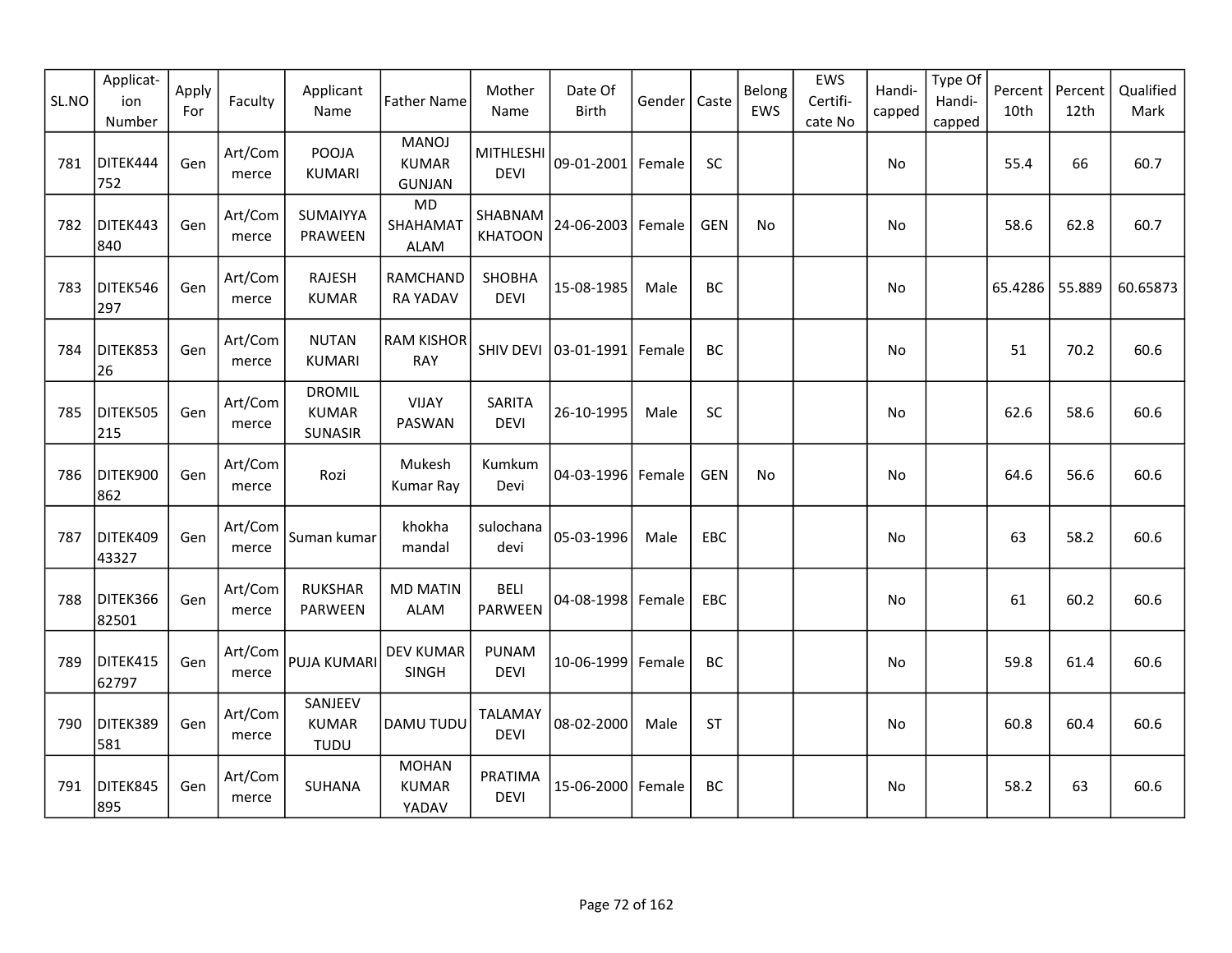| SL.NO | Applicat-<br>ion<br>Number | Apply<br>For | Faculty          | Applicant<br>Name                      | <b>Father Name</b>                         | Mother<br>Name                      | Date Of<br>Birth       | Gender | Caste      | Belong<br>EWS | EWS<br>Certifi-<br>cate No | Handi-<br>capped | Type Of<br>Handi-<br>capped | Percent<br>10th | Percent<br>12th | Qualified<br>Mark |
|-------|----------------------------|--------------|------------------|----------------------------------------|--------------------------------------------|-------------------------------------|------------------------|--------|------------|---------------|----------------------------|------------------|-----------------------------|-----------------|-----------------|-------------------|
| 792   | DITEK766<br>692            | Gen          | Art/Com<br>merce | ALKA KUMARI                            | <b>BHUSHAN</b><br>PASWAN                   | <b>MEERA</b><br><b>DEVI</b>         | 17-08-2000 Female      |        | SC         |               |                            | No               |                             | 55              | 66.2            | 60.6              |
| 793   | DITEK319<br>095            | Gen          | Art/Com<br>merce | <b>RAJESH</b><br><b>KUMAR</b>          | <b>DILIP</b><br><b>THAKUR</b>              |                                     | RUBI DEVI   15-08-1993 | Male   | EBC        |               |                            | No               |                             | 55.6            | 65.4            | 60.5              |
| 794   | DITEK327<br>78589          | Gen          | Art/Com<br>merce | Sujeet Kumar                           | Umesh<br>Paswan                            |                                     | Manju Devi 25-12-1993  | Male   | SC         |               |                            | No               |                             | 56.8            | 64.2            | 60.5              |
| 795   | DITEK262<br>002            | Gen          | Art/Com<br>merce | CHANCHAL<br><b>KUMARI</b>              | <b>MAKSUDAN</b><br>SINGH                   | MADU<br><b>DEVI</b>                 | $07 - 01 - 1995$       | Female | <b>GEN</b> | No            |                            | No               |                             | 57.6            | 63.4            | 60.5              |
| 796   | DITEK712<br>338            | Gen          | merce            | Art/Com   KUMARI SONI<br><b>BHARTI</b> | SANJIV<br><b>KUMAR</b><br>RANJAN           | <b>NILAM</b><br><b>DEVI</b>         | 31-12-1995             | Female | EBC        |               |                            | No.              |                             | 60              | 61              | 60.5              |
| 797   | DITEK232<br>10750          | Gen          | Art/Com<br>merce | <b>AISHA</b><br><b>KHATOON</b>         | MD ASMAT<br>ALI                            | <b>BIBI HAFSA</b><br><b>KHATOON</b> | 17-04-1996             | Female | EBC        |               |                            | No.              |                             | 61              | 60              | 60.5              |
| 798   | DITEK141<br>387            | Gen          | Art/Com<br>merce | <b>ANKITA</b><br><b>KUMARI</b>         | <b>DASHRATH</b><br><b>DAS</b>              | <b>URMILA</b><br><b>DEVI</b>        | 23-04-1996             | Female | BC         |               |                            | No               |                             | 60.8            | 60.2            | 60.5              |
| 799   | DITEK205<br>503            | Gen          | Art/Com<br>merce | <b>ARJU ANAND</b>                      | <b>SURESH</b><br>SADA                      | SUJAN<br><b>DEVI</b>                | 22-02-1998 Female      |        | SC         |               |                            | No               |                             | 53.6            | 67.4            | 60.5              |
| 800   | DITEK117<br>81309          | Gen          | Art/Com<br>merce | LAXMI<br><b>KUMARI</b>                 | <b>KRISHNA</b><br><b>NAND</b><br>CHAUDHARY | RANJU<br><b>DEVI</b>                | $03 - 04 - 2000$       | Female | <b>GEN</b> | Yes           | EWSCO/2<br>021/2697<br>31  | No               |                             | 60              | 61              | 60.5              |
| 801   | DITEK213<br>719            | Gen          | Art/Com<br>merce | KAJAL<br><b>KUMARI</b>                 | <b>KAPILDEV</b><br><b>PANDIT</b>           | SHAKUNTA<br>LA DEVI                 | 13-09-2001 Female      |        | EBC        |               |                            | No               |                             | 65.2            | 55.8            | 60.5              |
| 802   | DITEK677<br>144            | Gen          | Art/Com<br>merce | LOVELY<br><b>BHARTI</b>                | <b>UPENDRA</b><br>PRASAD<br>SINGH          | SANYUKTA<br><b>KUMARI</b>           | 05-01-2002             | Female | BC         |               |                            | No               |                             | 68.4            | 52.6            | 60.5              |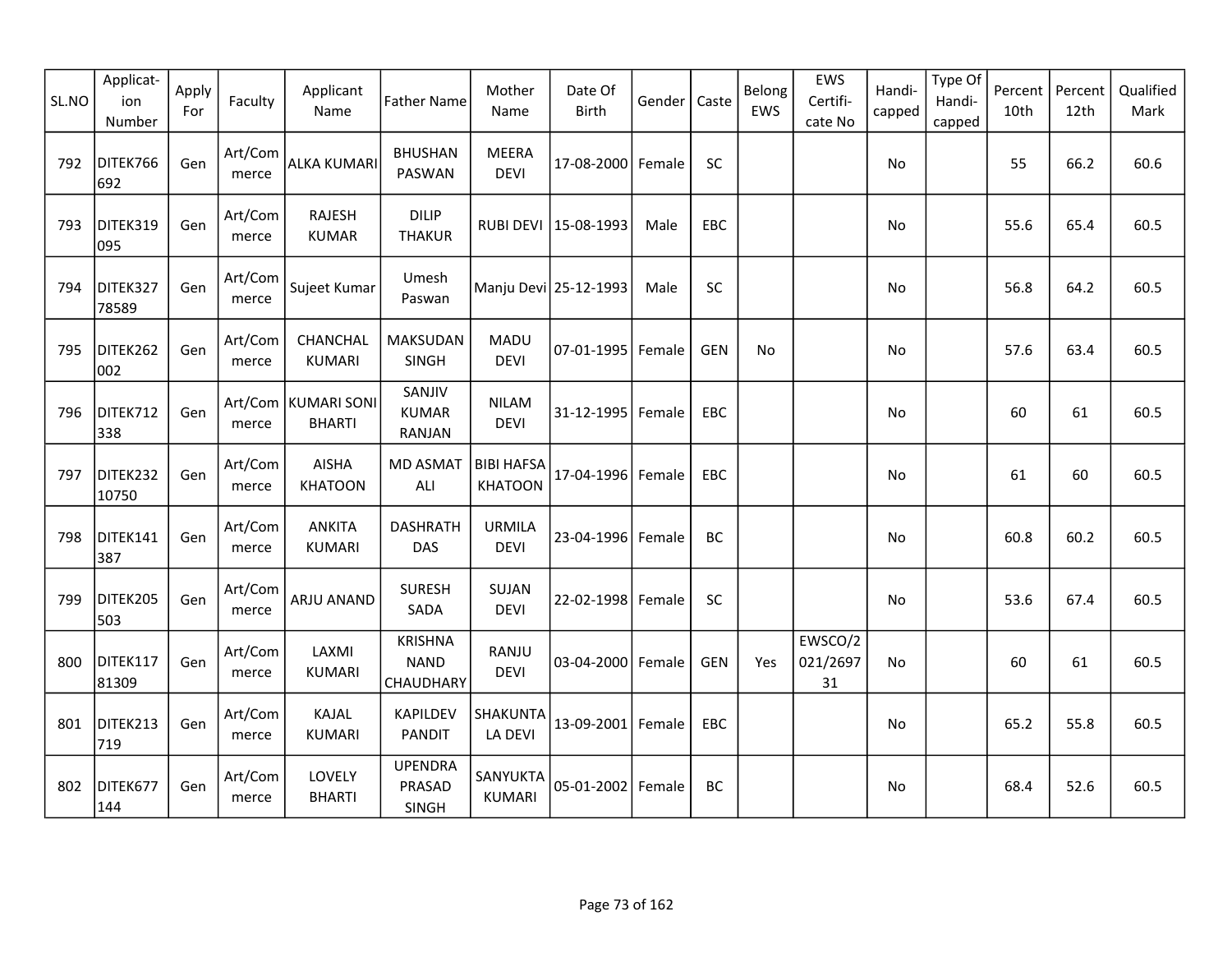| SL.NO | Applicat-<br>ion<br>Number | Apply<br>For | Faculty          | Applicant<br>Name               | <b>Father Name</b>                     | Mother<br>Name                  | Date Of<br>Birth            | Gender | Caste      | Belong<br>EWS | EWS<br>Certifi-<br>cate No | Handi-<br>capped | Type Of<br>Handi-<br>capped | Percent<br>10th | Percent<br>12th | Qualified<br>Mark |
|-------|----------------------------|--------------|------------------|---------------------------------|----------------------------------------|---------------------------------|-----------------------------|--------|------------|---------------|----------------------------|------------------|-----------------------------|-----------------|-----------------|-------------------|
| 803   | DITEK979<br>27760          | Gen          | Art/Com<br>merce | <b>GAURAV</b><br><b>KUMAR</b>   | <b>SUDHIR</b><br><b>PANDIT</b>         | PHUL<br><b>KUMARI</b>           | 04-11-2002                  | Male   | EBC        |               |                            | No               |                             | 53.4            | 67.6            | 60.5              |
| 804   | DITEK480<br>63721          | Gen          | Art/Com<br>merce | <b>RADHA</b><br><b>KUMARI</b>   | <b>UMESH DAS</b>                       |                                 | GITA DEVI   12-01-1995      | Female | SC         |               |                            | No               |                             | 57.8            | 63              | 60.4              |
| 805   | DITEK145<br>43204          | Gen          | Art/Com<br>merce | SHIVAM<br><b>KUMAR</b>          | GULO<br>YADAV                          |                                 | MAYA DEVI 02-08-1995        | Male   | BC         |               |                            | No               |                             | 64              | 56.8            | 60.4              |
| 806   | DITEK818<br>264            | Gen          | Art/Com<br>merce | <b>LATA KUMARI</b>              | <b>ARUN</b><br><b>KUMAR</b><br>RAKESH  |                                 | MINA DEVI 26-01-1996 Female |        | BC         |               |                            | No               |                             | 60              | 60.8            | 60.4              |
| 807   | DITEK416<br>59948          | Gen          | Art/Com<br>merce | <b>AMRITA</b><br><b>KUMARI</b>  | <b>RAM SAJAN</b><br>YADAV              | <b>KRANTI</b><br><b>DEVI</b>    | 27-06-1996 Female           |        | BC         |               |                            | No               |                             | 50.2            | 70.6            | 60.4              |
| 808   | DITEK592<br>25802          | Gen          | Art/Com<br>merce | SONAM<br><b>KUMARI</b>          | ABADESH<br>CHOUDHARY                   | <b>MEERA</b><br><b>DEVI</b>     | 15-10-1996 Female           |        | <b>SC</b>  |               |                            | No               |                             | 56.2            | 64.6            | 60.4              |
| 809   | DITEK407<br>796            | Gen          | Art/Com<br>merce | <b>RUPAM</b><br><b>KUMARI</b>   | SHASHIRANJ<br>AN PRASAD<br>YADAV       |                                 | KIRAN DEVI 12-12-1996       | Female | BC         |               |                            | No               |                             | 52.8            | 68              | 60.4              |
| 810   | DITEK946<br>66472          | Gen          | Art/Com<br>merce | <b>GUNJAN</b><br><b>KUMAR</b>   | SANJAY<br>PRASAD<br><b>VERMA</b>       | <b>SUDHA</b><br><b>DEVI</b>     | 16-12-1996                  | Male   | <b>GEN</b> | Yes           | EWSCO/2<br>021/2548<br>28  | No               |                             | 57.2            | 63.6            | 60.4              |
| 811   | DITEK951<br>34129          | Gen          | Art/Com<br>merce | <b>HAMIRA</b><br><b>KHATOON</b> | <b>ABDUL</b><br>VAHID                  | <b>JARINA</b><br><b>KHATOON</b> | 06-05-1998 Female           |        | EBC        |               |                            | No               |                             | 59.2            | 61.6            | 60.4              |
| 812   | DITEK325<br>90641          | Gen          | Art/Com<br>merce | <b>KUNTI</b><br><b>KUMARI</b>   | <b>RAM</b><br>PRAVESH<br>SAH           |                                 | KIRAN DEVI 17-11-1999       | Female | EBC        |               |                            | No               |                             | 58.4            | 62.4            | 60.4              |
| 813   | DITEK135<br>506            | Gen          | Art/Com<br>merce | GUDDU<br>ANAND                  | <b>SUBODH</b><br><b>KUMAR</b><br>YADAV | RITA DEVI                       | 22-01-2000                  | Male   | BC         |               |                            | No               |                             | 60.8            | 60              | 60.4              |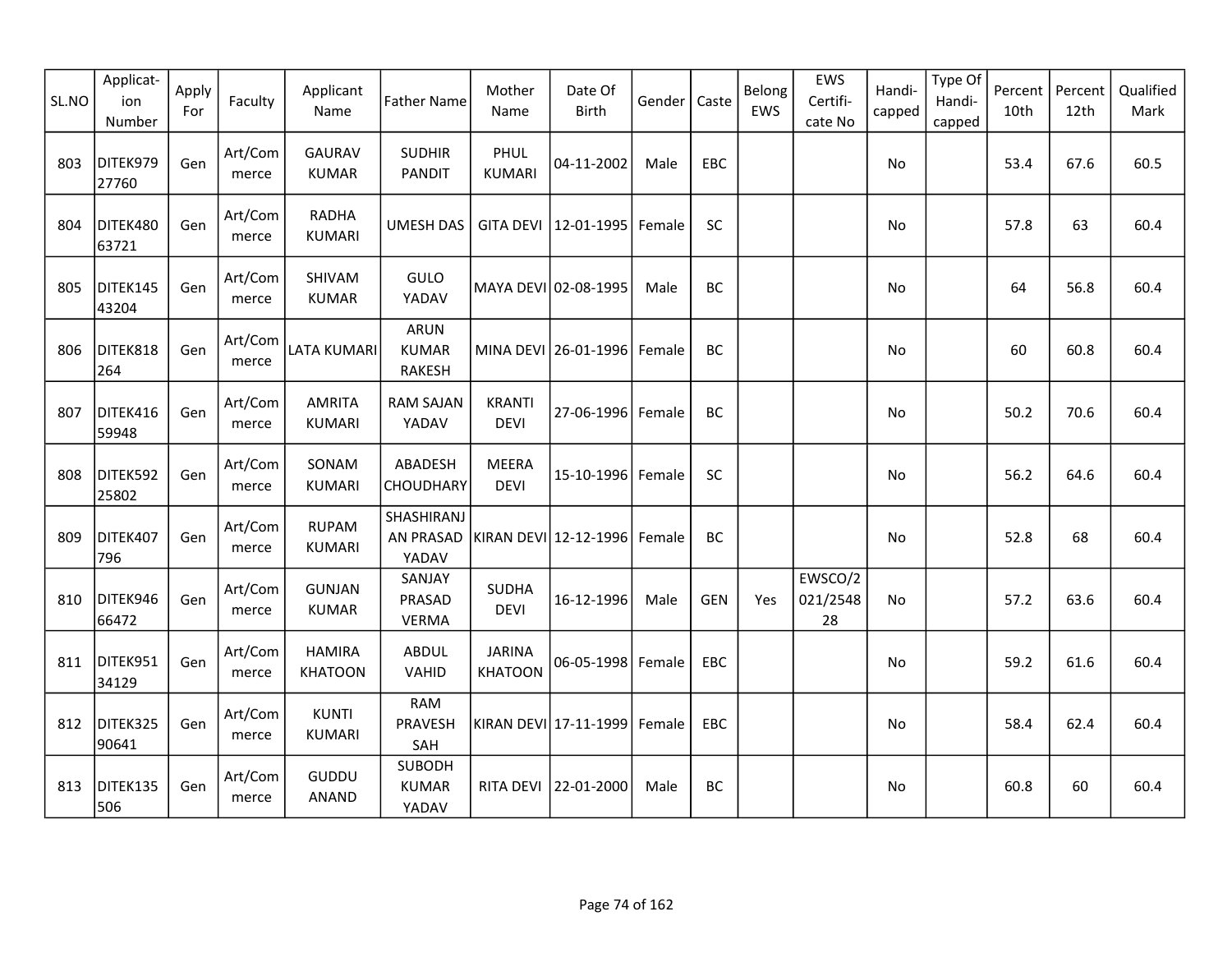| SL.NO | Applicat-<br>ion<br>Number | Apply<br>For | Faculty          | Applicant<br>Name                      | <b>Father Name</b>                      | Mother<br>Name                                | Date Of<br><b>Birth</b> | Gender | Caste      | Belong<br>EWS | EWS<br>Certifi-<br>cate No | Handi-<br>capped | Type Of<br>Handi-<br>capped | Percent<br>10th | Percent<br>12th | Qualified<br>Mark |
|-------|----------------------------|--------------|------------------|----------------------------------------|-----------------------------------------|-----------------------------------------------|-------------------------|--------|------------|---------------|----------------------------|------------------|-----------------------------|-----------------|-----------------|-------------------|
| 814   | DITEK265<br>59395          | Gen          | Art/Com<br>merce | <b>MANISHA</b><br><b>KUMARI</b>        | <b>VIJAY SAH</b>                        |                                               | RAJLY DEVI 01-01-2002   | Female | EBC        |               |                            | No               |                             | 61.4            | 59.4            | 60.4              |
| 815   | DITEK894<br>307            | Gen          | Art/Com<br>merce | SONALI<br><b>KUMARI</b>                | SANJAY<br><b>KUMAR</b><br><b>MANDAL</b> |                                               | JYOTI DEVI 24-06-2002   | Female | BC         |               |                            | No               |                             | 50.6            | 70.2            | 60.4              |
| 816   | DITEK691<br>31559          | Gen          | Art/Com<br>merce | <b>PRITI KUMARI</b>                    | <b>SUBHASH</b><br>SINGH<br>SUMAN        | <b>SUNITA</b><br><b>DEVI</b>                  | 04-12-1990 Female       |        | <b>GEN</b> | No            |                            | No               |                             | 56.2857         | 64.4            | 60.34286          |
| 817   | DITEK895<br>49940          | Gen          | Art/Com<br>merce | <b>PUJA KUMARI</b>                     | DEVANAND<br><b>DINKAR</b>               | <b>DROPADI</b><br><b>DEVI</b>                 | 05-06-1993              | Female | SC         |               |                            | <b>No</b>        |                             | 63.2            | 57.4            | 60.3              |
| 818   | DITEK821<br>705            | Gen          | Art/Com<br>merce | <b>PUNAM</b><br><b>KUMARI</b>          | SHANKAR<br>PODDAR                       |                                               | SULO DEVI 07-09-1993    | Female | EBC        |               |                            | No               |                             | 57.2            | 63.4            | 60.3              |
| 819   | DITEK457<br>381            | Gen          | Art/Com<br>merce | <b>HEENA</b><br><b>KUMARI</b>          | <b>ANIL KUMAR</b><br><b>PATHAK</b>      | SANJAN<br><b>DEVI</b>                         | 02-04-1994              | Female | <b>GEN</b> | No            |                            | No               |                             | 54.4            | 66.2            | 60.3              |
| 820   | DITEK895<br>28358          | Gen          | Art/Com<br>merce | <b>MANOJ</b><br><b>KUMAR</b><br>PODDAR | LAXMI<br>PODDAR                         |                                               | USHA DEVI 25-10-1994    | Male   | <b>BC</b>  |               |                            | No               |                             | 59.4            | 61.2            | 60.3              |
| 821   | DITEK628<br>577            | Gen          | Art/Com<br>merce | <b>TARANA</b><br><b>KHATOON</b>        | MD TOHID                                | <b>HASMATU</b><br>${\sf N}$<br><b>KHATOON</b> | 02-01-1998 Female       |        | <b>GEN</b> | No            |                            | No               |                             | 62              | 58.6            | 60.3              |
| 822   | DITEK214<br>60610          | Gen          | Art/Com<br>merce | LOVELY<br><b>KUMARI</b>                | <b>BIJALI SINGH</b>                     | <b>SHANTI</b><br><b>DEVI</b>                  | 20-05-2000              | Female | EBC        |               |                            | No               |                             | 56.6            | 64              | 60.3              |
| 823   | DITEK537<br>67376          | Gen          | Art/Com<br>merce | <b>RAJEEV</b><br><b>KUMAR</b>          | NARENDRA<br><b>MISHRA</b>               | MANJU<br><b>DEVI</b>                          | 16-01-2001              | Male   | <b>GEN</b> | Yes           | EWSCO/2<br>021/1401<br>58  | <b>No</b>        |                             | 60.6            | 60              | 60.3              |
| 824   | DITEK806<br>02             | Gen          | Art/Com<br>merce | WILLIAM<br><b>BESRA</b>                | <b>CLASTUS</b><br><b>BESRA</b>          | <b>MARTHA</b><br><b>MARANDI</b>               | 14-04-2001              | Male   | <b>ST</b>  |               |                            | No               |                             | 69.2            | 51.4            | 60.3              |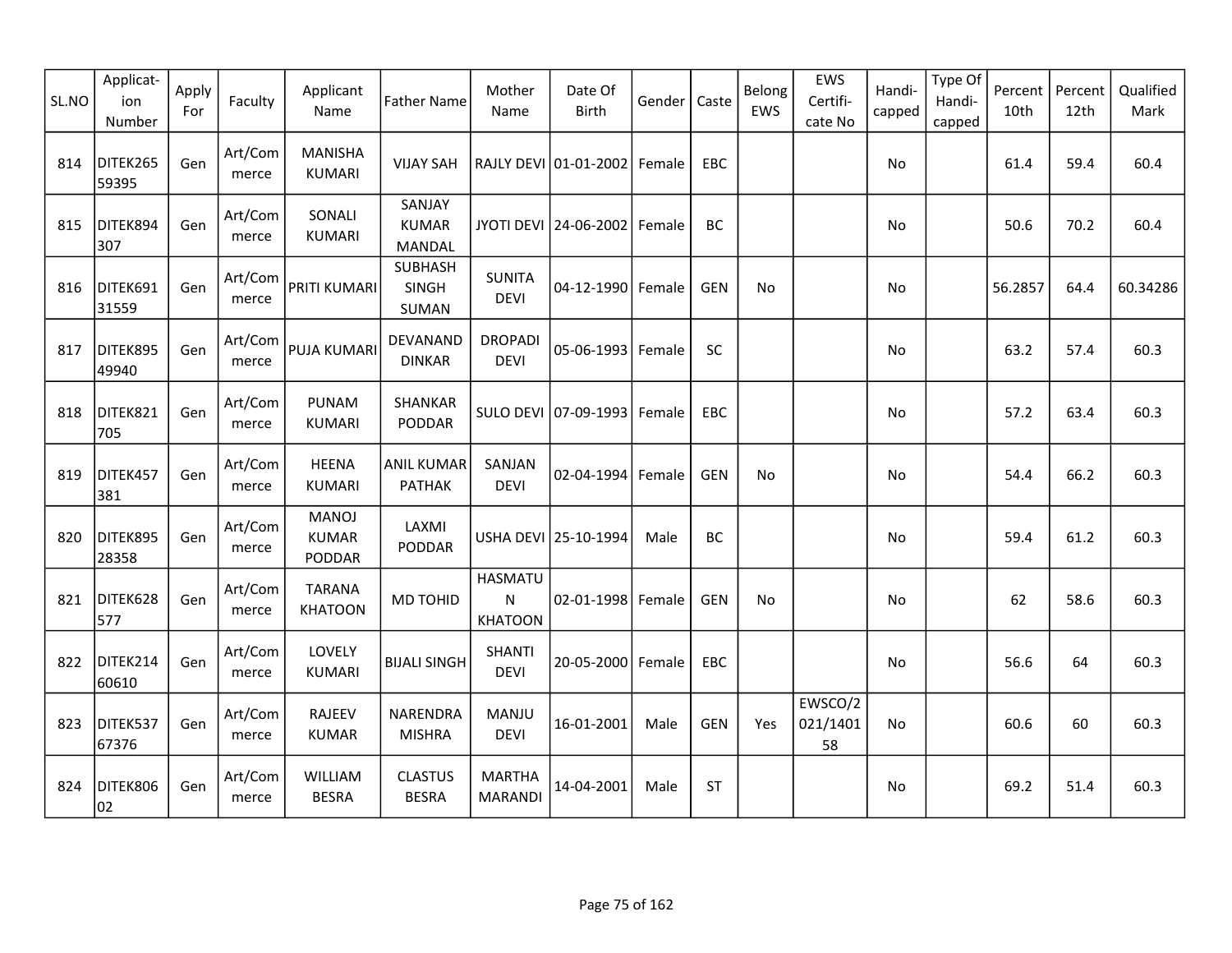| SL.NO | Applicat-<br>ion<br>Number | Apply<br>For | Faculty          | Applicant<br>Name                         | <b>Father Name</b>                          | Mother<br>Name                | Date Of<br><b>Birth</b> | Gender | Caste | Belong<br>EWS | EWS<br>Certifi-<br>cate No | Handi-<br>capped | Type Of<br>Handi-<br>capped | Percent<br>10th | Percent<br>12th | Qualified<br>Mark |
|-------|----------------------------|--------------|------------------|-------------------------------------------|---------------------------------------------|-------------------------------|-------------------------|--------|-------|---------------|----------------------------|------------------|-----------------------------|-----------------|-----------------|-------------------|
| 825   | DITEK719<br>2211           | Gen          | Art/Com<br>merce | <b>NEHA</b><br><b>KUMARI</b>              | SANJAY<br><b>RAJAK</b>                      |                               | RANI DEVI 04-09-2001    | Female | SC    |               |                            | No               |                             | 54.8            | 65.8            | 60.3              |
| 826   | DITEK466<br>52886          | Gen          | Art/Com<br>merce | GHANSHYAM<br><b>KUMAR</b><br><b>SINGH</b> | <b>UMESH</b><br>SINGH                       |                               | AMLA DEVI 21-01-1985    | Male   | EBC   |               |                            | No               |                             | 40.5714         | 80              | 60.28571          |
| 827   | DITEK398<br>62992          | Gen          | Art/Com<br>merce | <b>BINOD</b><br><b>KUMAR</b>              | LADDU<br><b>PANDIT</b>                      |                               | SUMA DEVI 06-08-1991    | Male   | EBC   |               |                            | No               |                             | 64.7143         | 55.778          | 60.24603          |
| 828   | DITEK619<br>36521          | Gen          | Art/Com<br>merce | <b>RICHA</b><br><b>KUMARI</b>             | <b>RAM TANUK</b><br><b>BHAGAT</b>           | ANJALI<br><b>DEVI</b>         | 25-02-1985              | Female | EBC   |               |                            | No               |                             | 54.1429         | 66.333          | 60.2381           |
| 829   | DITEK895<br>715            | Gen          | Art/Com<br>merce | <b>DEO BALAK</b><br><b>BHARTI</b>         | MUSHAHAR<br>U PASWAN                        | JALESHWA<br><b>RI DEVI</b>    | 23-12-1989              | Male   | SC    |               |                            | No               |                             | 53.8571         | 66.6            | 60.22857          |
| 830   | DITEK233<br>31             | Gen          | Art/Com<br>merce | SHIVANGANI<br>SANGAM                      | <b>BAIDHNATH</b><br>PRASAD<br>LAHERI        | RAJKUMAR<br>I DEVI            | 05-02-1990              | Female | EBC   |               |                            | No               |                             | 60              | 60.4            | 60.2              |
| 831   | DITEK555<br>41218          | Gen          | Art/Com<br>merce | SHOBHA<br><b>KUMARI</b>                   | <b>BECH</b><br><b>NARAYAN</b><br><b>DAS</b> | <b>VEENA</b><br><b>DEVI</b>   | 01-01-1992 Female       |        | SC    |               |                            | No               |                             | 59.4            | 61              | 60.2              |
| 832   | DITEK718<br>65150          | Gen          | Art/Com<br>merce | SHABNAM<br><b>KUMARI</b>                  | <b>YOGENDRA</b><br>PRASAD<br>SINGH          | <b>SAVITRI</b><br><b>DEVI</b> | 10-01-1992              | Female | BC    |               |                            | No               |                             | 53.4            | 67              | 60.2              |
| 833   | DITEK394<br>94             | Gen          | Art/Com<br>merce | <b>NIKKI</b><br><b>KUMARI</b>             | YOGENDRA<br><b>MALAKAR</b>                  | <b>KARUNA</b><br><b>DEVI</b>  | 02-02-1993 Female       |        | EBC   |               |                            | No               |                             | 50.2            | 70.2            | 60.2              |
| 834   | DITEK611<br>919            | Gen          | Art/Com<br>merce | <b>CHITRAVRITA</b><br><b>KUMARI</b>       | ARUN<br><b>KUMAR</b><br>SHARMA              | <b>HAWA</b><br><b>DEVI</b>    | 10-05-1993 Female       |        | SC    |               |                            | No               |                             | 54.4            | 66              | 60.2              |
| 835   | DITEK440<br>852            | Gen          | Art/Com<br>merce | PRASHNAT<br><b>KUMAR</b>                  | SANJAY<br><b>KUMAR</b>                      | <b>MEERA</b><br><b>DEVI</b>   | 01-01-1994              | Male   | BC    |               |                            | No               |                             | 52              | 68.4            | 60.2              |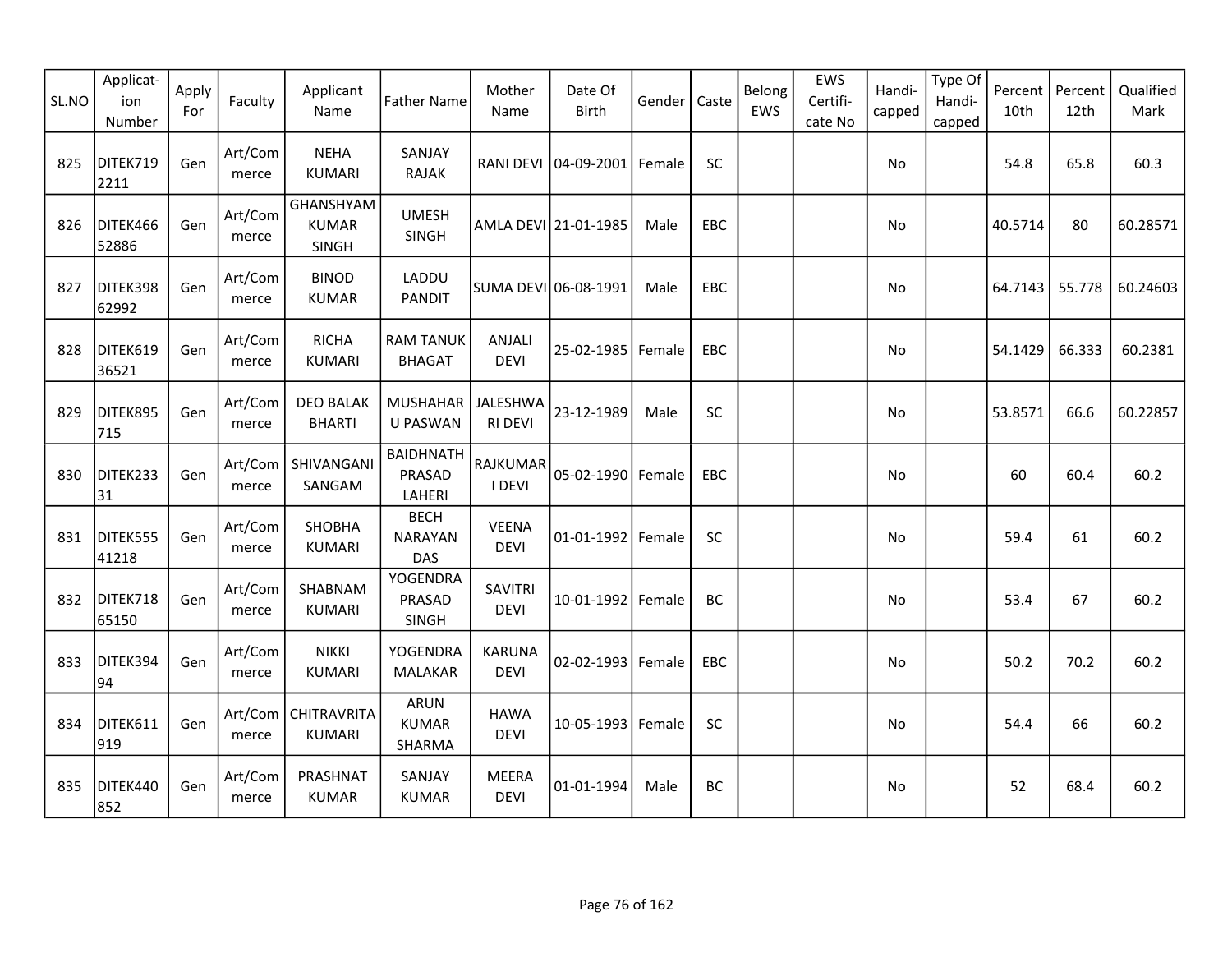| SL.NO | Applicat-<br>ion<br>Number | Apply<br>For | Faculty          | Applicant<br>Name              | <b>Father Name</b>                     | Mother<br>Name                   | Date Of<br>Birth             | Gender | Caste      | Belong<br>EWS | EWS<br>Certifi-<br>cate No | Handi-<br>capped | Type Of<br>Handi-<br>capped | Percent<br>10th | Percent<br>12th | Qualified<br>Mark |
|-------|----------------------------|--------------|------------------|--------------------------------|----------------------------------------|----------------------------------|------------------------------|--------|------------|---------------|----------------------------|------------------|-----------------------------|-----------------|-----------------|-------------------|
| 836   | DITEK920<br>03181          | Gen          | Art/Com<br>merce | <b>RAJA KUMAR</b>              | RAJIV<br><b>KUMAR</b><br>RANJAN        | AHILYA<br><b>DEVI</b>            | 05-02-1995                   | Male   | <b>SC</b>  |               |                            | No               |                             | 55.8            | 64.6            | 60.2              |
| 837   | DITEK899<br>72209          | Gen          | Art/Com<br>merce | <b>FURKAN ALI</b>              | SAHAB<br><b>UDDIN</b>                  | SAHANA<br><b>KHATUN</b>          | 04-01-1996                   | Male   | <b>GEN</b> | No            |                            | No               |                             | 54.8            | 65.6            | 60.2              |
| 838   | DITEK232<br>63468          | Gen          | Art/Com<br>merce | SACHIN<br><b>KUMAR</b>         | <b>CHANDSI</b><br><b>PANDIT</b>        | <b>URMILA</b><br><b>DEVI</b>     | 01-12-1996                   | Male   | <b>EBC</b> |               |                            | No               |                             | 59.6            | 60.8            | 60.2              |
| 839   | DITEK372<br>779            | Gen          | Art/Com<br>merce | Pravind<br>kumar               | <b>KARI MAHTO</b>                      | LAKHPATI<br><b>DEVI</b>          | 06-03-1997                   | Male   | BC         |               |                            | No               |                             | 62.2            | 58.2            | 60.2              |
| 840   | DITEK415<br>03554          | Gen          | Art/Com<br>merce | <b>AALIYA</b><br>TABASSUM      | <b>MD ZAHID</b>                        | <b>MAHELAQ</b><br><b>UA</b>      | 01-07-1997                   | Female | EBC        |               |                            | No               |                             | 57.2            | 63.2            | 60.2              |
| 841   | DITEK422<br>16266          | Gen          | Art/Com<br>merce | SONAM<br><b>KUMARI</b>         | <b>MANOJ</b><br>SHARMA                 |                                  | LEELA DEVI 07-01-1998 Female |        | BC         |               |                            | No.              |                             | 64.4            | 56              | 60.2              |
| 842   | DITEK546<br>844            | Gen          | Art/Com<br>merce | <b>JYOTI</b><br><b>KUMARI</b>  | <b>DEVENDRA</b><br>YADAV               |                                  | BABY DEVI 02-01-2000 Female  |        | BC         |               |                            | No               |                             | 59.4            | 61              | 60.2              |
| 843   | DITEK828<br>74680          | Gen          | Art/Com<br>merce | <b>MUNNI</b><br><b>KUMAR</b>   | SHAMBHU<br>YADAV                       | <b>BIBEKA</b><br><b>DEVI</b>     | 10-11-2001 Female            |        | BC         |               |                            | No               |                             | 58.2            | 62.2            | 60.2              |
| 844   | DITEK801<br>80107          | Gen          | Art/Com<br>merce | PRATIBHA<br><b>KUMARI</b>      | PARSHURAM<br>PODDAR                    | <b>BEENA</b><br><b>DEVI</b>      | 05-01-1988 Female            |        | BC         |               |                            | Yes              | OH                          | 48.5714         | 71.8            | 60.18571          |
| 845   | DITEK898<br>97825          | Gen          | Art/Com<br>merce | SANAUWER<br><b>KHATOON</b>     | ABRAR<br><b>ALAM</b>                   | <b>KURAISA</b><br><b>KHATOON</b> | $02 - 12 - 1995$             | Female | <b>GEN</b> | No            |                            | No               |                             | 62.2            | 58              | 60.1              |
| 846   | DITEK361<br>945            | Gen          | Art/Com<br>merce | <b>BEAUTI</b><br><b>KUMARI</b> | <b>PANKAJ</b><br><b>KUMAR</b><br>SINGH | KUNDAN<br><b>DEVI</b>            | 16-09-1996 Female            |        | <b>GEN</b> | No            |                            | No               |                             | 59              | 61.2            | 60.1              |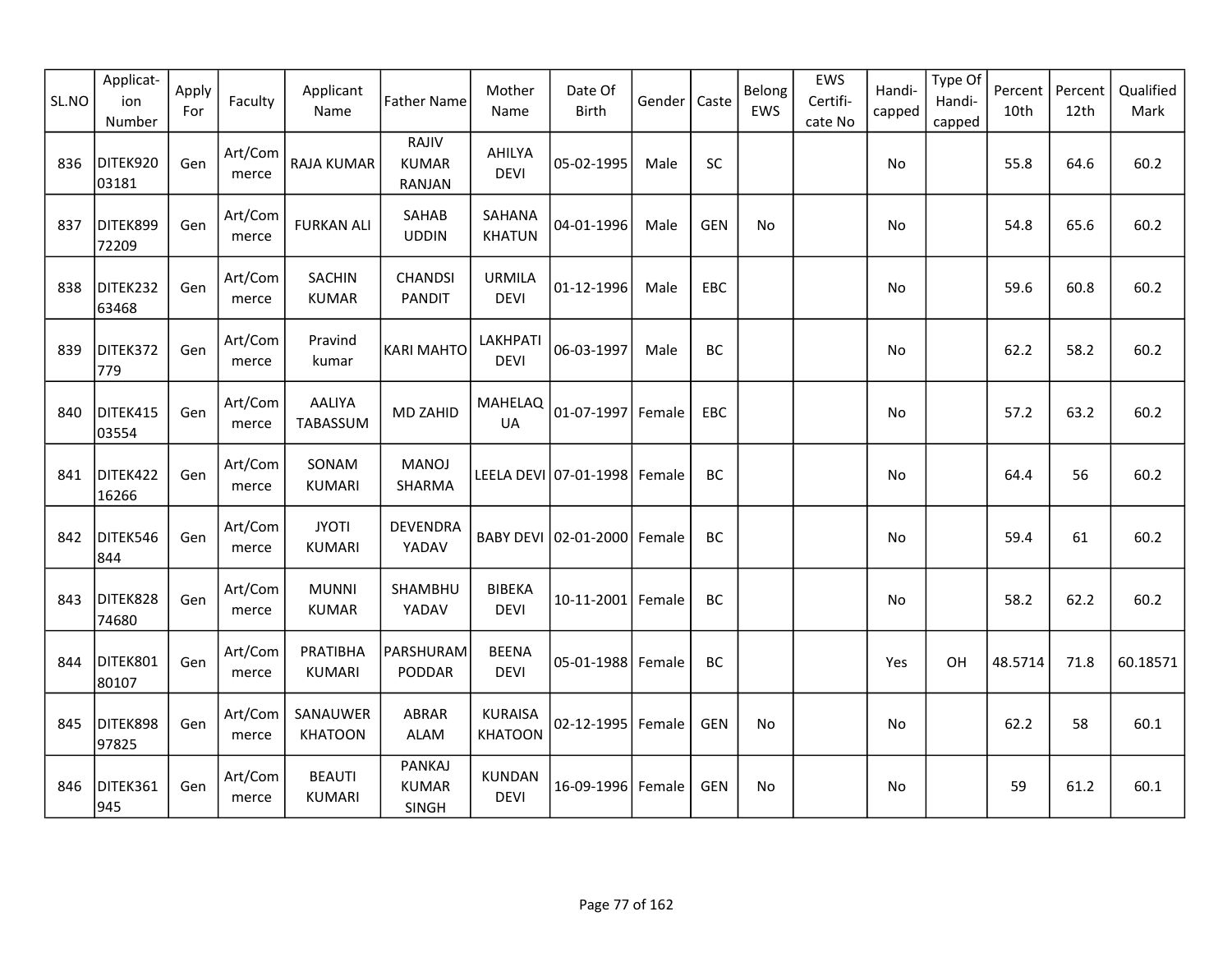| SL.NO | Applicat-<br>ion<br>Number | Apply<br>For | Faculty          | Applicant<br>Name               | <b>Father Name</b>                      | Mother<br>Name               | Date Of<br><b>Birth</b> | Gender | Caste      | Belong<br>EWS | EWS<br>Certifi-<br>cate No | Handi-<br>capped | Type Of<br>Handi-<br>capped | Percent<br>10th | Percent<br>12th | Qualified<br>Mark |
|-------|----------------------------|--------------|------------------|---------------------------------|-----------------------------------------|------------------------------|-------------------------|--------|------------|---------------|----------------------------|------------------|-----------------------------|-----------------|-----------------|-------------------|
| 847   | DITEK603<br>81267          | Gen          | Art/Com<br>merce | <b>POOJA</b><br><b>KUMARI</b>   | <b>LALO SAH</b>                         | ANARSH<br><b>DEVI</b>        | 15-01-1997 Female       |        | EBC        |               |                            | No               |                             | 57.6            | 62.6            | 60.1              |
| 848   | DITEK338<br>22647          | Gen          | Art/Com<br>merce | <b>SUSMITA</b><br><b>KUMARI</b> | <b>MANOJ</b><br><b>KUMAR</b>            | POONAM<br><b>DEVI</b>        | 01-03-1997 Female       |        | EBC        |               |                            | No               |                             | 63.6            | 56.6            | 60.1              |
| 849   | DITEK644<br>54202          | Gen          | Art/Com<br>merce | <b>GARIMA</b><br><b>BHARTI</b>  | SATYANARA<br><b>YAN</b><br>PASWAN       | <b>GEETA</b><br><b>DEVI</b>  | 17-09-2000 Female       |        | SC         |               |                            | No               |                             | 64.4            | 55.8            | 60.1              |
| 850   | DITEK786<br>088            | Gen          | Art/Com<br>merce | <b>VEENA</b><br><b>KUMARI</b>   | RAMU<br><b>PANDIT</b>                   | <b>SUDHA</b><br><b>DEVI</b>  | 06-03-2001 Female       |        | EBC        |               |                            | No               |                             | 58.2            | 62              | 60.1              |
| 851   | DITEK292<br>122            | Gen          | Art/Com<br>merce | <b>MANISHA</b><br><b>KUMARI</b> | <b>MANOHAR</b><br><b>MEHTA</b>          | <b>GITA DEVI</b>             | 07-03-2001 Female       |        | BC         |               |                            | No               |                             | 58.6            | 61.6            | 60.1              |
| 852   | DITEK615<br>91190          | Gen          | Art/Com<br>merce | <b>NEHA</b><br><b>KUMARI</b>    | <b>MAHESHWA</b><br>R SHARMA             | <b>MUNNI</b><br><b>DEVI</b>  | 09-06-2001 Female       |        | EBC        |               |                            | No               |                             | 59.6            | 60.6            | 60.1              |
| 853   | DITEK804<br>93192          | Gen          | Art/Com<br>merce | CHANDA<br><b>KUMARI</b>         | <b>JITENDRA</b><br>SINGH                | <b>KABITA</b><br><b>DEVI</b> | 15-01-2002   Female     |        | BC         |               |                            | No               |                             | 47.6            | 72.6            | 60.1              |
| 854   | DITEK360<br>02452          | Gen          | Art/Com<br>merce | RANJU<br><b>KUMARAI</b>         | <b>ARUN SINGH</b>                       | <b>GAYTRI</b><br><b>DEVI</b> | 19-09-1996 Female       |        | <b>GEN</b> | No            |                            | No               |                             | 56.4            | 63.6            | 60                |
| 855   | DITEK876<br>59525          | Gen          | Art/Com<br>merce | <b>NITU RANI</b>                | LALDEO<br><b>MEHTA</b>                  | <b>LALITA</b><br><b>DEVI</b> | 05-01-1999 Female       |        | BC         |               |                            | No               |                             | 55.2            | 64.8            | 60                |
| 856   | DITEK710<br>246            | Gen          | Art/Com<br>merce | Sourav Kumar                    | Arvind<br><b>Bhagat</b>                 | Mira Devi                    | 21-12-2000              | Male   | EBC        |               |                            | No               |                             | 62              | 58              | 60                |
| 857   | DITEK382<br>90550          | Gen          | Art/Com<br>merce | <b>MAMTA</b><br><b>KUMARI</b>   | <b>BHAVESH</b><br><b>KUMAR</b><br>SINGH | <b>PUNAM</b><br><b>DEVI</b>  | 01-08-2002 Female       |        | BC         |               |                            | No               |                             | 60              | 60              | 60                |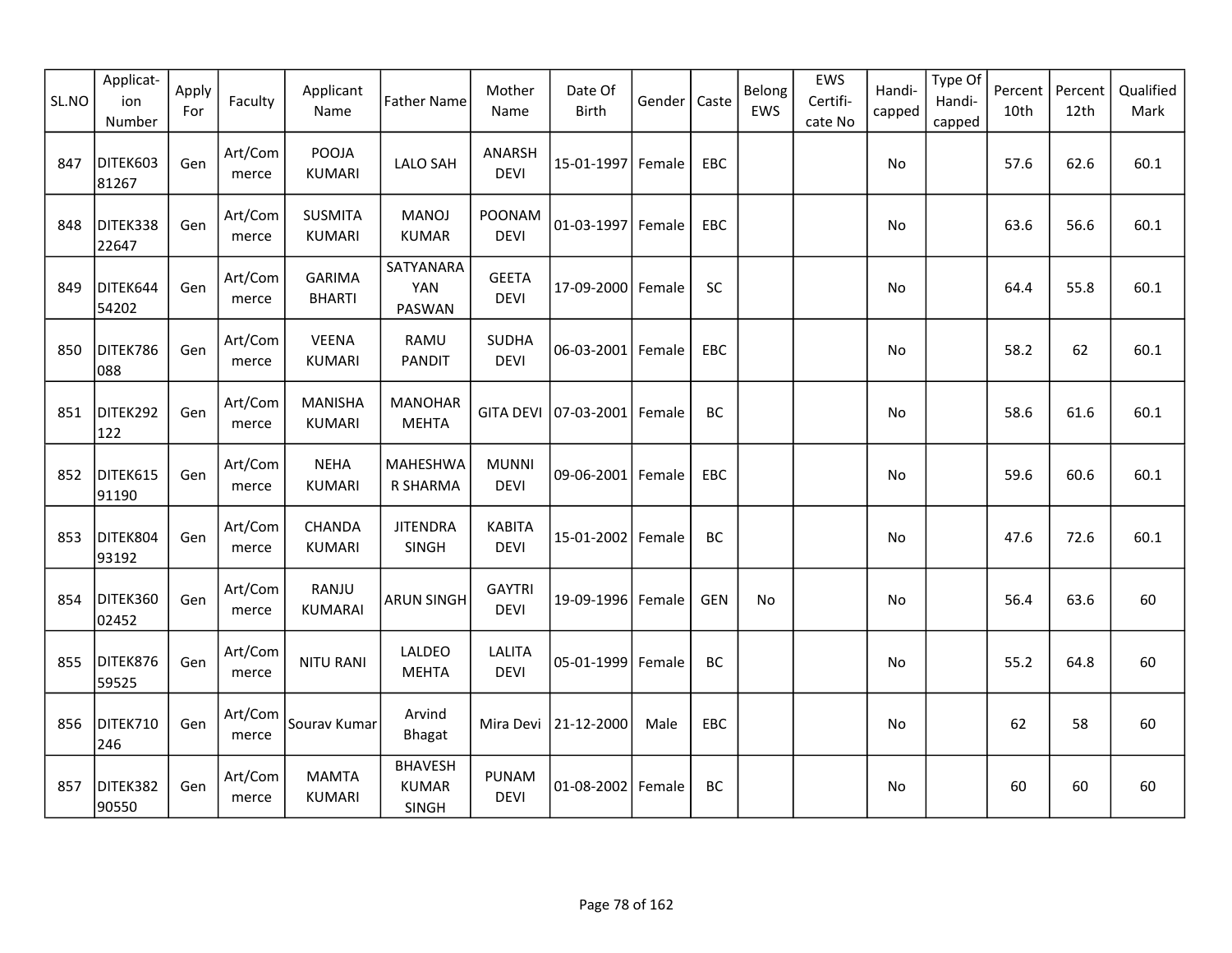| SL.NO | Applicat-<br>ion<br>Number | Apply<br>For | Faculty          | Applicant<br>Name                  | <b>Father Name</b>                         | Mother<br>Name                  | Date Of<br><b>Birth</b> | Gender | Caste      | Belong<br>EWS | EWS<br>Certifi-<br>cate No | Handi-<br>capped | Type Of<br>Handi-<br>capped | Percent<br>10th | Percent<br>12th | Qualified<br>Mark |
|-------|----------------------------|--------------|------------------|------------------------------------|--------------------------------------------|---------------------------------|-------------------------|--------|------------|---------------|----------------------------|------------------|-----------------------------|-----------------|-----------------|-------------------|
| 858   | DITEK933<br>255            | Gen          | Art/Com<br>merce | <b>AMAN</b><br><b>KUMAR</b>        | SHAMBHU<br><b>RAY</b>                      |                                 | MALA DEVI 21-04-1991    | Male   | EBC        |               |                            | No               |                             | 63.7143         | 56.222          | 59.96825          |
| 859   | DITEK904<br>66947          | Gen          | Art/Com<br>merce | LAKSHMI<br><b>KUMARI</b>           | JAY<br><b>PRAKASH</b><br>ARYA              |                                 | USHA DEVI 06-03-1991    | Female | EBC        |               |                            | Yes              | OH                          | 61.6            | 58.2            | 59.9              |
| 860   | DITEK613<br>01477          | Gen          | merce            | Art/Com   SHIV KUMAR<br>DAS        | <b>RAM</b><br><b>BAHADUR</b><br><b>DAS</b> |                                 | KALA DEVI   10-12-1992  | Male   | $\sf SC$   |               |                            | No               |                             | 56.4            | 63.4            | 59.9              |
| 861   | DITEK648<br>583            | Gen          | Art/Com<br>merce | <b>RAJNISH</b><br><b>KUMAR</b>     | JAY<br>PARKASH<br><b>KUWAR</b>             | <b>SUNITA</b><br><b>DEVI</b>    | 11-10-1994              | Male   | <b>GEN</b> | No            |                            | <b>No</b>        |                             | 56.2            | 63.6            | 59.9              |
| 862   | DITEK253<br>464            | Gen          | Art/Com<br>merce | <b>KM CHANDNI</b><br><b>KUMARI</b> | CHANDRASH<br><b>EKHAR</b><br>PASWAN        | <b>URMILA</b><br><b>DEVI</b>    | 15-01-1995              | Female | <b>SC</b>  |               |                            | No               |                             | 57.8            | 62              | 59.9              |
| 863   | DITEK162<br>18574          | Gen          | Art/Com<br>merce | <b>BABITA</b><br><b>KUMARI</b>     | CHANDRA<br><b>KISHOR</b><br><b>RAJAK</b>   |                                 | TARA DEVI 02-02-1995    | Female | SC         |               |                            | No               |                             | 56.8            | 63              | 59.9              |
| 864   | DITEK608<br>497            | Gen          | Art/Com<br>merce | <b>RUBI KUMARI</b>                 | <b>DINESH</b><br><b>PANDIT</b>             |                                 | TETRI DEVI 10-02-2001   | Female | EBC        |               |                            | No               |                             | 55.2            | 64.6            | 59.9              |
| 865   | DITEK225<br>081            | Gen          | Art/Com<br>merce | <b>MUSARRAT</b><br><b>KHATOON</b>  | <b>MD AHSAN</b>                            | <b>JUGRUN</b><br><b>KHATOON</b> | 16-05-2001 Female       |        | <b>GEN</b> | Yes           | EWSCO/2<br>021/2414<br>81  | No               |                             | 71.8            | 48              | 59.9              |
| 866   | DITEK701<br>77972          | Gen          | Art/Com<br>merce | ANJALI<br><b>KUMARI</b>            | <b>AJIT KUMAR</b>                          | <b>SAKINA</b><br><b>DEVI</b>    | 08-08-2001              | Female | BC         |               |                            | No               |                             | 61.4            | 58.4            | 59.9              |
| 867   | DITEK578<br>24007          | Gen          | Art/Com<br>merce | KAJAL<br><b>KUMARI</b>             | SUSHIL<br>YADAV                            | <b>GAYATRI</b><br><b>DEVI</b>   | 30-10-2001 Female       |        | <b>BC</b>  |               |                            | No               |                             | 66.6            | 53.2            | 59.9              |
| 868   | DITEK455<br>13598          | Gen          | Art/Com<br>merce | AMISHA<br><b>KUMARI</b>            | <b>MIRTUNJAY</b><br><b>KUMAR</b>           | <b>KANCHAN</b><br><b>DEVI</b>   | 17-03-2002              | Female | EBC        |               |                            | No               |                             | 52.8            | 67              | 59.9              |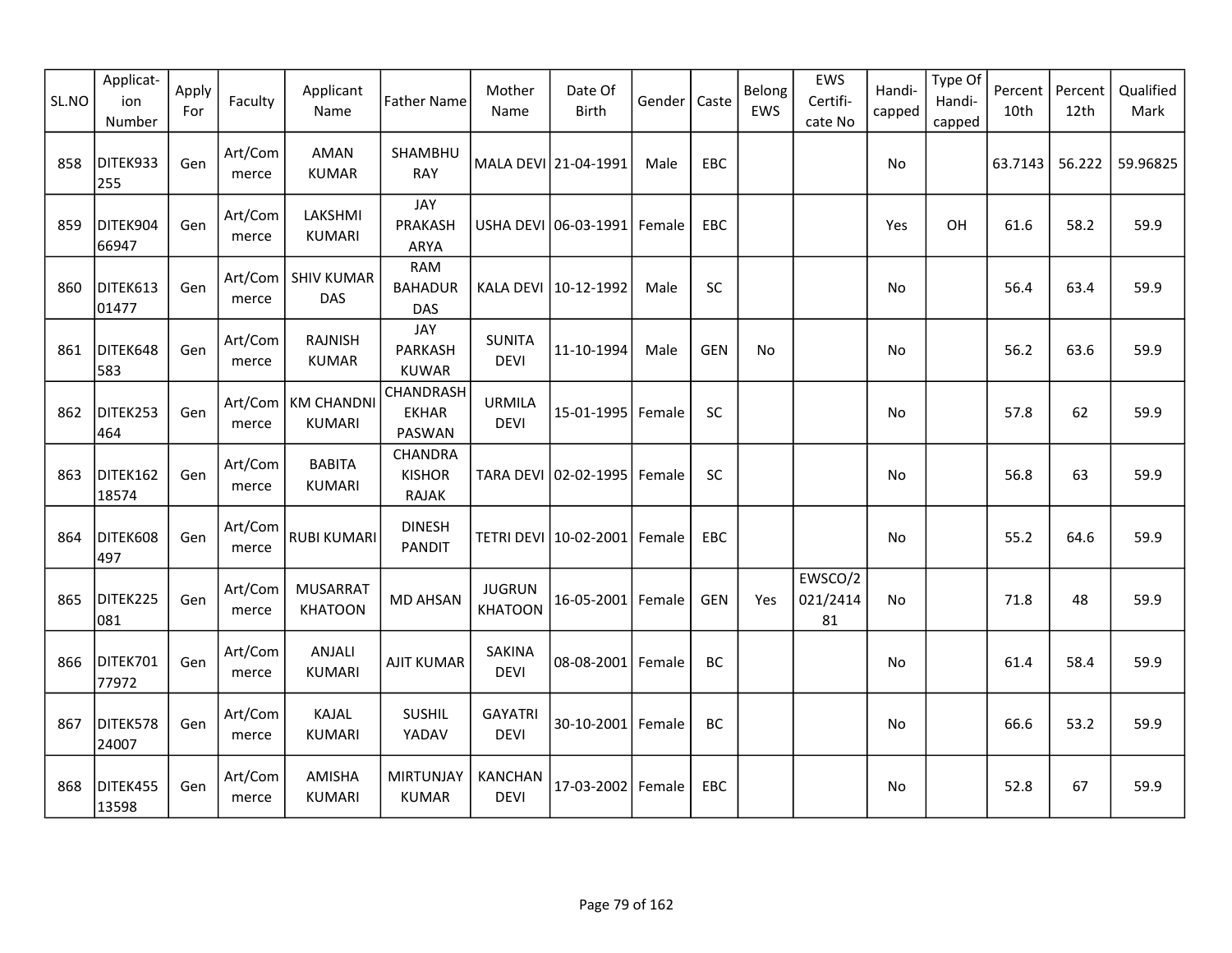| SL.NO | Applicat-<br>ion<br>Number | Apply<br>For | Faculty          | Applicant<br>Name              | <b>Father Name</b>                   | Mother<br>Name                   | Date Of<br><b>Birth</b>         | Gender | Caste      | Belong<br>EWS | EWS<br>Certifi-<br>cate No | Handi-<br>capped | Type Of<br>Handi-<br>capped | Percent<br>10th | Percent<br>12th | Qualified<br>Mark |
|-------|----------------------------|--------------|------------------|--------------------------------|--------------------------------------|----------------------------------|---------------------------------|--------|------------|---------------|----------------------------|------------------|-----------------------------|-----------------|-----------------|-------------------|
| 869   | DITEK509<br>03869          | Gen          | Art/Com<br>merce | <b>ARTI KUMARI</b>             | PAVAN<br>SINGH                       | <b>KAVITA</b><br><b>DEVI</b>     | 06-04-2002                      | Female | BC         |               |                            | No               |                             | 54.4            | 65.4            | 59.9              |
| 870   | DITEK585<br>04090          | Gen          | Art/Com<br>merce | <b>NEHA</b><br><b>KUMARI</b>   | <b>JAYPRAKASH</b><br>DAS             | RANJU<br><b>DEVI</b>             | $10 - 02 - 2003$                | Female | SC         |               |                            | No               |                             | 49.2            | 70.6            | 59.9              |
| 871   | DITEK808<br>85214          | Gen          | Art/Com<br>merce | SHUBHAM<br><b>KUMAR</b>        | <b>DEVENDRA</b><br>CHOUDHARY         | <b>MANJARI</b><br><b>DEVI</b>    | 05-10-1993                      | Male   | <b>GEN</b> | Yes           | EWSCO/2<br>021/2539<br>74  | No.              |                             | 61.8571         | 57.8            | 59.82857          |
| 872   | DITEK916<br>62             | Gen          | Art/Com<br>merce | <b>KABITA</b><br><b>KUMARI</b> | <b>RAJKISHOR</b><br><b>MANDAL</b>    | <b>BIMLA</b><br><b>DEVI</b>      | 09-08-1984                      | Female | EBC        |               |                            | No               |                             | 67.2857         | 52.333          | 59.80952          |
| 873   | DITEK638<br>85223          | Gen          | Art/Com<br>merce | <b>RUBY NANDA</b>              | <b>BINOD</b><br><b>KUMAR RAM</b>     | <b>SUSHILA</b><br><b>KUMARI</b>  | 13-01-1993                      | Female | <b>SC</b>  |               |                            | No               |                             | 59.6            | 60              | 59.8              |
| 874   | DITEK742<br>748            | Gen          | Art/Com<br>merce | PRITI KUMARI                   | RADHESHYA<br>M SAH                   | <b>SUNITA</b><br><b>DEVI</b>     | 10-08-1994                      | Female | EBC        |               |                            | No               |                             | 58.2            | 61.4            | 59.8              |
| 875   | DITEK748<br>40299          | Gen          | Art/Com<br>merce | <b>MD ASIF</b><br><b>RAZA</b>  | <b>MD AHMAD</b><br><b>RAZA</b>       | <b>KHALIKA</b><br><b>KHATOON</b> | 12-01-1995                      | Male   | <b>GEN</b> | Yes           | EWSCO/2<br>019/1016<br>18  | No.              |                             | 65.2            | 54.4            | 59.8              |
| 876   | DITEK260<br>600            | Gen          | Art/Com<br>merce | <b>MINU</b><br><b>KUMARI</b>   | CHITRANJAN<br>PRASAD<br>SINGH        | <b>PUNAM</b><br><b>DEVI</b>      | 05-03-2000 Female               |        | <b>GEN</b> | Yes           | EWSDM/2<br>021/0331<br>0   | No.              |                             | 55.2            | 64.4            | 59.8              |
| 877   | DITEK893<br>468            | Gen          | Art/Com<br>merce | <b>NIGAM</b><br><b>KUMARI</b>  | <b>FUDO</b><br>YADAV                 |                                  | FULO DEVI 08-05-2002            | Female | BC         |               |                            | No               |                             | 51.2            | 68.4            | 59.8              |
| 878   | DITEK948<br>14142          | Gen          | Art/Com<br>merce | <b>NISHA</b><br><b>KUMARI</b>  | <b>RAVINDRA</b><br><b>KUMAR RAVI</b> |                                  | PUJA DEVI   15-12-2003   Female |        | BC         |               |                            | No               |                             | 50              | 69.6            | 59.8              |
| 879   | DITEK311<br>12097          | Gen          | Art/Com<br>merce | <b>NIDHI</b><br><b>KUMARI</b>  | <b>LAKHAN LAL</b><br>SAH             | <b>SUNITA</b><br><b>KUMARI</b>   | 02-02-1998                      | Female | <b>EBC</b> |               |                            | No               |                             | 55.2            | 64.3            | 59.75             |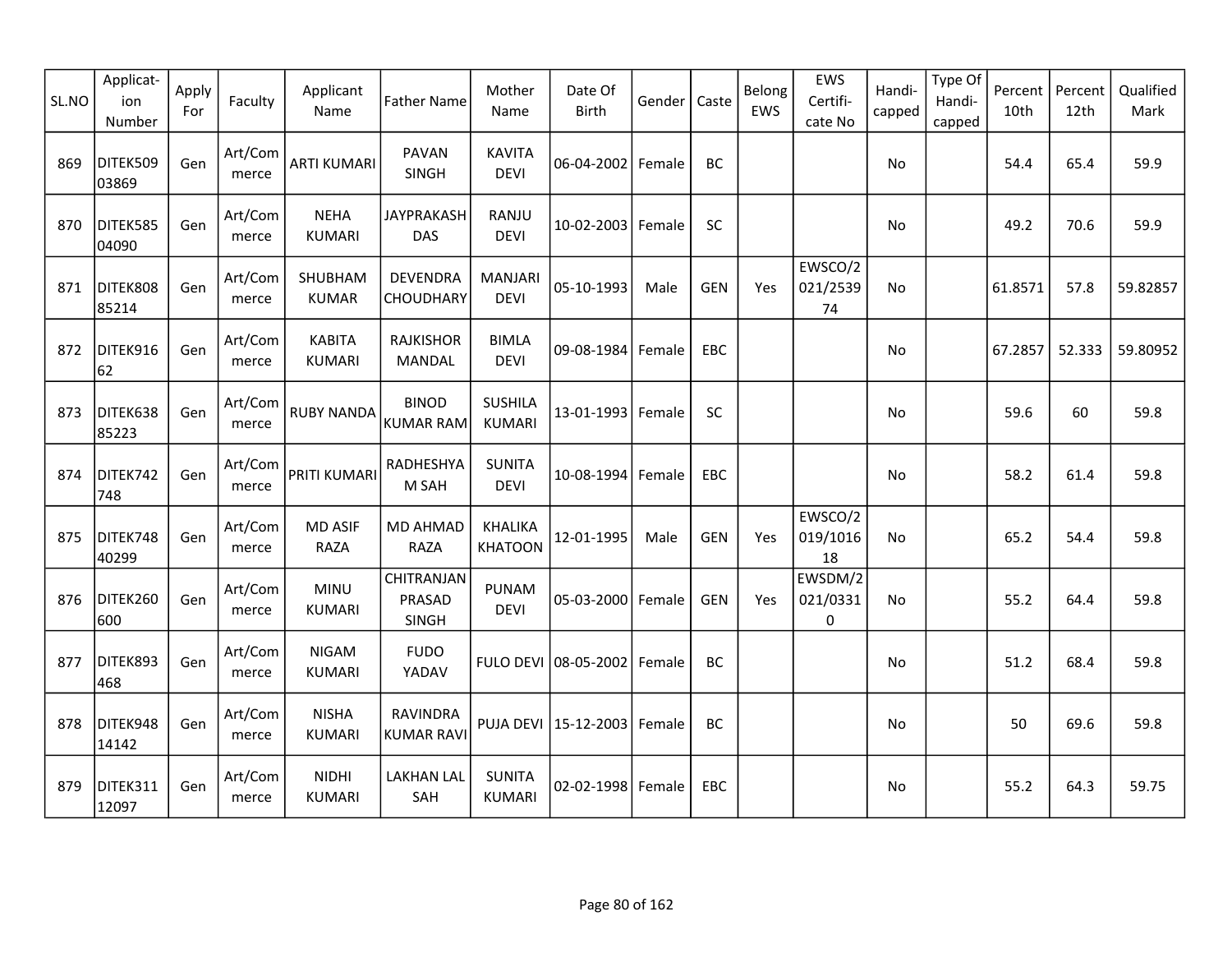| SL.NO | Applicat-<br>ion<br>Number | Apply<br>For | Faculty          | Applicant<br>Name              | <b>Father Name</b>               | Mother<br>Name                | Date Of<br>Birth     | Gender | Caste      | Belong<br>EWS | EWS<br>Certifi-<br>cate No | Handi-<br>capped | Type Of<br>Handi-<br>capped | Percent<br>10th | Percent<br>12th | Qualified<br>Mark |
|-------|----------------------------|--------------|------------------|--------------------------------|----------------------------------|-------------------------------|----------------------|--------|------------|---------------|----------------------------|------------------|-----------------------------|-----------------|-----------------|-------------------|
| 880   | DITEK154<br>375            | Gen          | Art/Com<br>merce | <b>RAGINI</b><br><b>KUMARI</b> | <b>NIRDHAN</b><br>DAS            | <b>URMILA</b><br><b>DEVI</b>  | 04-05-1994 Female    |        | <b>SC</b>  |               |                            | No               |                             | 66.2857         | 53.2            | 59.74286          |
| 881   | DITEK726<br>78684          | Gen          | Art/Com<br>merce | <b>NEETU</b><br><b>KUMARI</b>  | <b>SURESH</b><br>YADAV           | <b>REKHA</b><br><b>DEVI</b>   | 06-07-1989           | Female | BC         |               |                            | No               |                             | 53.8571         | 65.6            | 59.72857          |
| 882   | DITEK695<br>3733           | Gen          | Art/Com<br>merce | <b>KUMOD</b><br><b>KUMAR</b>   | <b>ASHARPHI</b><br>SHARMA        | <b>DROPATI</b><br><b>DEVI</b> | 15-09-1993           | Male   | <b>SC</b>  |               |                            | No.              |                             | 63.6            | 55.8            | 59.7              |
| 883   | DITEK367<br>028            | Gen          | Art/Com<br>merce | SEEMA<br><b>KUMARI</b>         | <b>BISHWANAT</b><br>H JHA        | KALYANI<br><b>DEVI</b>        | 30-01-1994           | Female | <b>GEN</b> | No            |                            | No               |                             | 50.2            | 69.2            | 59.7              |
| 884   | DITEK555<br>13670          | Gen          | Art/Com<br>merce | KAJAL<br><b>KUMARI</b>         | <b>RAJA RAM</b><br>PASWAN        | SHOVA<br><b>DEVI</b>          | 17-03-1995           | Female | SC         |               |                            | No               |                             | 66.2            | 53.2            | 59.7              |
| 885   | DITEK220<br>118            | Gen          | Art/Com<br>merce | <b>SUMAN</b><br><b>KUMAR</b>   | <b>KAPILDEO</b><br><b>MAHTO</b>  | <b>MEERA</b><br><b>DEVI</b>   | 05-05-1996           | Male   | <b>BC</b>  |               |                            | No               |                             | 64.8            | 54.6            | 59.7              |
| 886   | DITEK233<br>942            | Gen          | Art/Com<br>merce | SIMA<br><b>KUMARI</b>          | RAMESHWA<br>R RAM                | SURYAKAL<br>A DEVI            | 09-02-1998 Female    |        | EBC        |               |                            | No               |                             | 61.4            | 58              | 59.7              |
| 887   | DITEK416<br>0657           | Gen          | Art/Com<br>merce | PALLAVI<br>CHAUHAN             | SANJEEV<br><b>KUMAR</b><br>SINGH | SANGITA<br><b>DEVI</b>        | 09-02-1999           | Female | <b>GEN</b> | Yes           | EWSCO/2<br>021/2020<br>38  | <b>No</b>        |                             | 63.4            | 56              | 59.7              |
| 888   | DITEK188<br>53514          | Gen          | Art/Com<br>merce | <b>JULI KUMARI</b>             | SONELAL<br>SHARMA                |                               | USHA DEVI 20-02-2000 | Female | EBC        |               |                            | No               |                             | 50.6            | 68.8            | 59.7              |
| 889   | DITEK990<br>50324          | Gen          | Art/Com<br>merce | <b>GURIYA</b><br><b>KUMARI</b> | <b>BIPIN</b><br><b>THAKUR</b>    | YASODHA<br><b>DEVI</b>        | 12-04-2000 Female    |        | EBC        |               |                            | No               |                             | 64              | 55.4            | 59.7              |
| 890   | DITEK664<br>207            | Gen          | Art/Com<br>merce | PANKAJA<br><b>BHARTI</b>       | DEVNARAYA<br>N YADAV             | SITA DEVI                     | 16-02-2001           | Female | <b>BC</b>  |               |                            | No               |                             | 53.8            | 65.6            | 59.7              |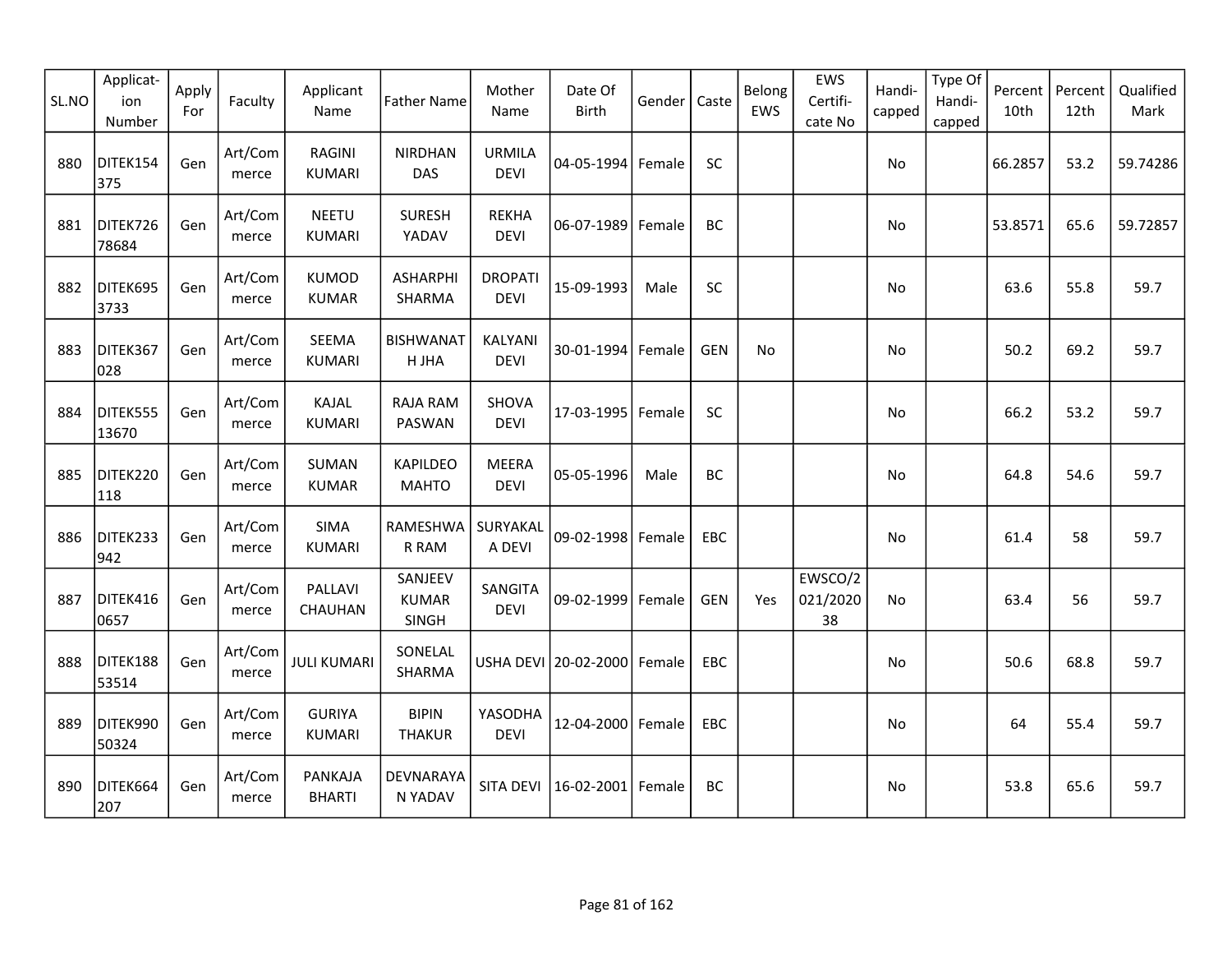| SL.NO | Applicat-<br>ion<br>Number | Apply<br>For | Faculty          | Applicant<br>Name                         | <b>Father Name</b>                            | Mother<br>Name                  | Date Of<br><b>Birth</b> | Gender | Caste      | Belong<br>EWS | EWS<br>Certifi-<br>cate No | Handi-<br>capped | Type Of<br>Handi-<br>capped | Percent<br>10th | Percent<br>12th | Qualified<br>Mark |
|-------|----------------------------|--------------|------------------|-------------------------------------------|-----------------------------------------------|---------------------------------|-------------------------|--------|------------|---------------|----------------------------|------------------|-----------------------------|-----------------|-----------------|-------------------|
| 891   | DITEK758<br>47007          | Gen          | Art/Com<br>merce | <b>NITESH</b><br><b>KUMAR</b>             | <b>BIRO PANDIT</b>                            | <b>SHANTI</b><br><b>DEVI</b>    | 16-06-2002              | Male   | EBC        |               |                            | No               |                             | 47              | 72.4            | 59.7              |
| 892   | DITEK987<br>441            | Gen          | Art/Com<br>merce | <b>SWATI</b><br><b>KUMARI</b>             | <b>BINDESHWA</b><br><b>RI TANTI</b>           | PRABHA<br><b>DEVI</b>           | 15-08-2002              | Female | SC         |               |                            | No               |                             | 52.2            | 67.2            | 59.7              |
| 893   | DITEK719<br>033            | Gen          | merce            | Art/Com   SHUASHMITA<br>SINGH             | RAMESH<br><b>SINGH</b>                        | <b>REKHA</b><br><b>DEVI</b>     | 03-01-1990 Female       |        | <b>GEN</b> | <b>No</b>     |                            | No               |                             | 55.5714         | 63.8            | 59.68571          |
| 894   | DITEK664<br>89943          | Gen          | Art/Com<br>merce | AMAN<br><b>KUMAR</b>                      | SHANKAR<br><b>THAKUR</b>                      | <b>NISHA</b><br><b>THAKUR</b>   | 01-08-1994              | Male   | EBC        |               |                            | No               |                             | 61.1667         | 58.2            | 59.68333          |
| 895   | DITEK680<br>31805          | Gen          | Art/Com<br>merce | <b>KUMARI</b><br><b>SUNANDA</b><br>SHARMA | SACHCHIDA<br><b>NAND</b><br>SHARMA            | <b>NEELU</b><br>SHARMA          | 11-05-1995              | Female | <b>SC</b>  |               |                            | No               |                             | 64.1667         | 55.2            | 59.68333          |
| 896   | DITEK224<br>20050          | Gen          | Art/Com<br>merce | Roopa                                     | Saini sharma                                  | Tara devi                       | 16-05-1998              | Female | SC         |               |                            | No               |                             | 68.3333         | 51              | 59.66667          |
| 897   | DITEK771<br>36885          | Gen          | Art/Com<br>merce | <b>AARTI</b><br><b>KUMARI</b>             | <b>BHOLA</b><br>SHAMRA                        | <b>MEENA</b><br><b>DEVI</b>     | 15-02-1990 Female       |        | EBC        |               |                            | No               |                             | 53.7143         | 65.6            | 59.65714          |
| 898   | DITEK741<br>811            | Gen          | Art/Com<br>merce | <b>BABLI</b><br><b>KUMARI</b>             | YOGENDRA<br><b>PANDIT</b>                     | <b>PUSHPA</b><br><b>DEVI</b>    | 21-04-1989              | Female | EBC        |               |                            | No               |                             | 61.4286         | 57.778          | 59.60317          |
| 899   | DITEK954<br>955            | Gen          | Art/Com<br>merce | CHANDANI<br>KUMARI                        | <b>ASHOK RAM</b>                              | <b>NUTAN</b><br><b>DEVI</b>     | 10-02-1994              | Female | SC         |               |                            | No               |                             | 59.2            | 60              | 59.6              |
| 900   | DITEK997<br>57             | Gen          | Art/Com<br>merce | <b>MADHU</b><br>CHANDA<br><b>KUMARI</b>   | <b>JITENDRA</b><br>PRASAD<br><b>CHOUDHARY</b> |                                 | ANITA DEVI 10-02-1995   | Female | <b>BC</b>  |               |                            | No               |                             | 56.6            | 62.6            | 59.6              |
| 901   | DITEK527<br>16876          | Gen          | Art/Com<br>merce | <b>MD</b><br><b>NAUSHAD</b><br>ALAM       | <b>MD</b><br>SHAMSUDDI<br>N ALI               | <b>FIROZA</b><br><b>KHATOON</b> | 04-03-1995              | Male   | <b>EBC</b> |               |                            | No               |                             | 54              | 65.2            | 59.6              |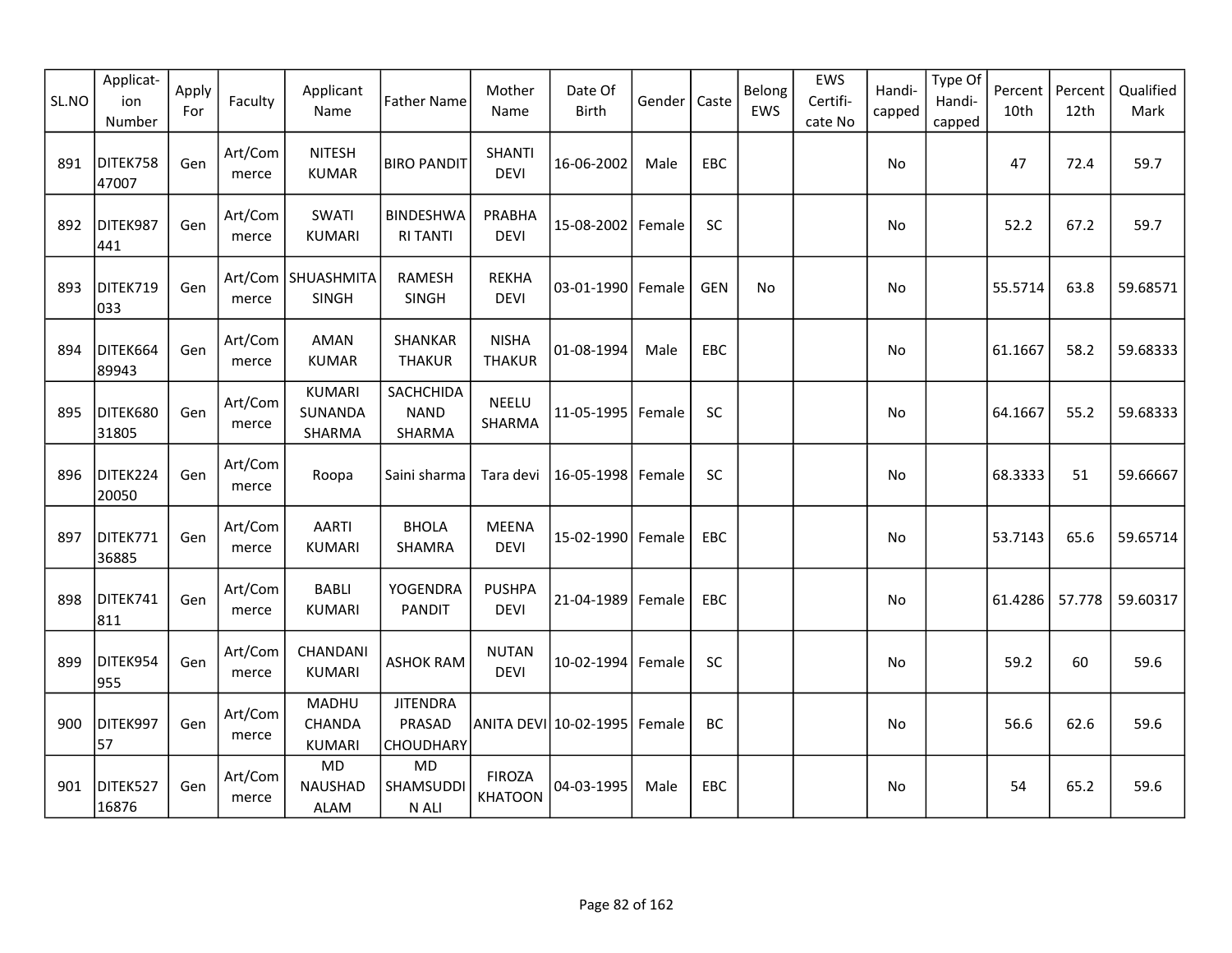| SL.NO | Applicat-<br>ion<br>Number | Apply<br>For | Faculty          | Applicant<br>Name              | <b>Father Name</b>              | Mother<br>Name                 | Date Of<br>Birth            | Gender | Caste      | Belong<br>EWS | EWS<br>Certifi-<br>cate No | Handi-<br>capped | Type Of<br>Handi-<br>capped | Percent<br>10th | Percent<br>12th | Qualified<br>Mark |
|-------|----------------------------|--------------|------------------|--------------------------------|---------------------------------|--------------------------------|-----------------------------|--------|------------|---------------|----------------------------|------------------|-----------------------------|-----------------|-----------------|-------------------|
| 902   | DITEK690<br>58467          | Gen          | Art/Com<br>merce | <b>PUJA KUMARI</b>             | <b>NARESH</b><br>YADAV          | <b>RUBI DEVI</b>               | 26-11-1995                  | Female | <b>BC</b>  |               |                            | No               |                             | 51.8            | 67.4            | 59.6              |
| 903   | DITEK286<br>254            | Gen          | Art/Com<br>merce | <b>RUPAM</b><br><b>KUMARI</b>  | <b>DINESH</b><br><b>TANTI</b>   | <b>BHAGAVAT</b><br>I DEVI      | 02-04-1996 Female           |        | SC         |               |                            | No               |                             | 54.2            | 65              | 59.6              |
| 904   | DITEK231<br>9              | Gen          | Art/Com<br>merce | SALMA<br><b>KHATUN</b>         | <b>MD SALAH</b><br><b>UDDIN</b> | <b>NUJHAT</b><br><b>KHATUN</b> | 06-01-2000 Female           |        | <b>GEN</b> | No.           |                            | <b>No</b>        |                             | 61.8            | 57.4            | 59.6              |
| 905   | DITEK789<br>94018          | Gen          | Art/Com<br>merce | <b>RUCHI</b><br><b>KUMARI</b>  | <b>RISHIDEV</b><br>YADAV        | <b>SHANTI</b><br><b>DEVI</b>   | 03-03-2001 Female           |        | BC         |               |                            | No               |                             | 62              | 57.2            | 59.6              |
| 906   | DITEK979<br>229            | Gen          | Art/Com<br>merce | SHABNAM<br><b>KUMARI</b>       | <b>JAWAHAR</b><br>SAH           | <b>HINA DEVI</b>               | 10-10-2001                  | Female | EBC        |               |                            | No               |                             | 55              | 64.2            | 59.6              |
| 907   | DITEK990<br>33611          | Gen          | Art/Com<br>merce | POOJA<br><b>KUMARI</b>         | <b>DINESH</b><br><b>TANTI</b>   | SHOBHA<br><b>DEVI</b>          | 05-10-2002 Female           |        | <b>SC</b>  |               |                            | <b>No</b>        |                             | 61.8            | 57.4            | 59.6              |
| 908   | DITEK816<br>50221          | Gen          | Art/Com<br>merce | LAKSHMI<br>KUMARI              | <b>NANDU</b><br><b>KUMAR</b>    |                                | AAKO DEVI 07-01-1990 Female |        | EBC        |               |                            | No               |                             | 66.5714         | 52.556          | 59.56349          |
| 909   | DITEK936<br>034            | Gen          | Art/Com<br>merce | CHAMPA<br><b>KUMARI</b>        | <b>GHANSHYA</b><br>M YADAV      | SOBHA<br><b>DEVI</b>           | 05-02-1993 Female           |        | BC         |               |                            | No               |                             | 55.4            | 63.6            | 59.5              |
| 910   | DITEK993<br>746            | Gen          | Art/Com<br>merce | <b>ANJANA</b><br><b>KUMARI</b> | <b>DINESH RAY</b>               | <b>SUCHITA</b><br><b>DEVI</b>  | 05-02-1993   Female         |        | <b>GEN</b> | No            |                            | No               |                             | 48.4            | 70.6            | 59.5              |
| 911   | DITEK896<br>34873          | Gen          | Art/Com<br>merce | SONAM<br>KUMARI                | <b>UMESH</b><br>PRASAD<br>YADAV |                                | KIRAN DEVI 03-01-1995       | Female | <b>BC</b>  |               |                            | No               |                             | 53.2            | 65.8            | 59.5              |
| 912   | DITEK166<br>97582          | Gen          | Art/Com<br>merce | SONALI<br><b>KUMARI</b>        | SATYENDRA<br><b>THAKUR</b>      | <b>SAVITRI</b><br><b>DEVI</b>  | 03-02-1995   Female         |        | EBC        |               |                            | No               |                             | 44.8            | 74.2            | 59.5              |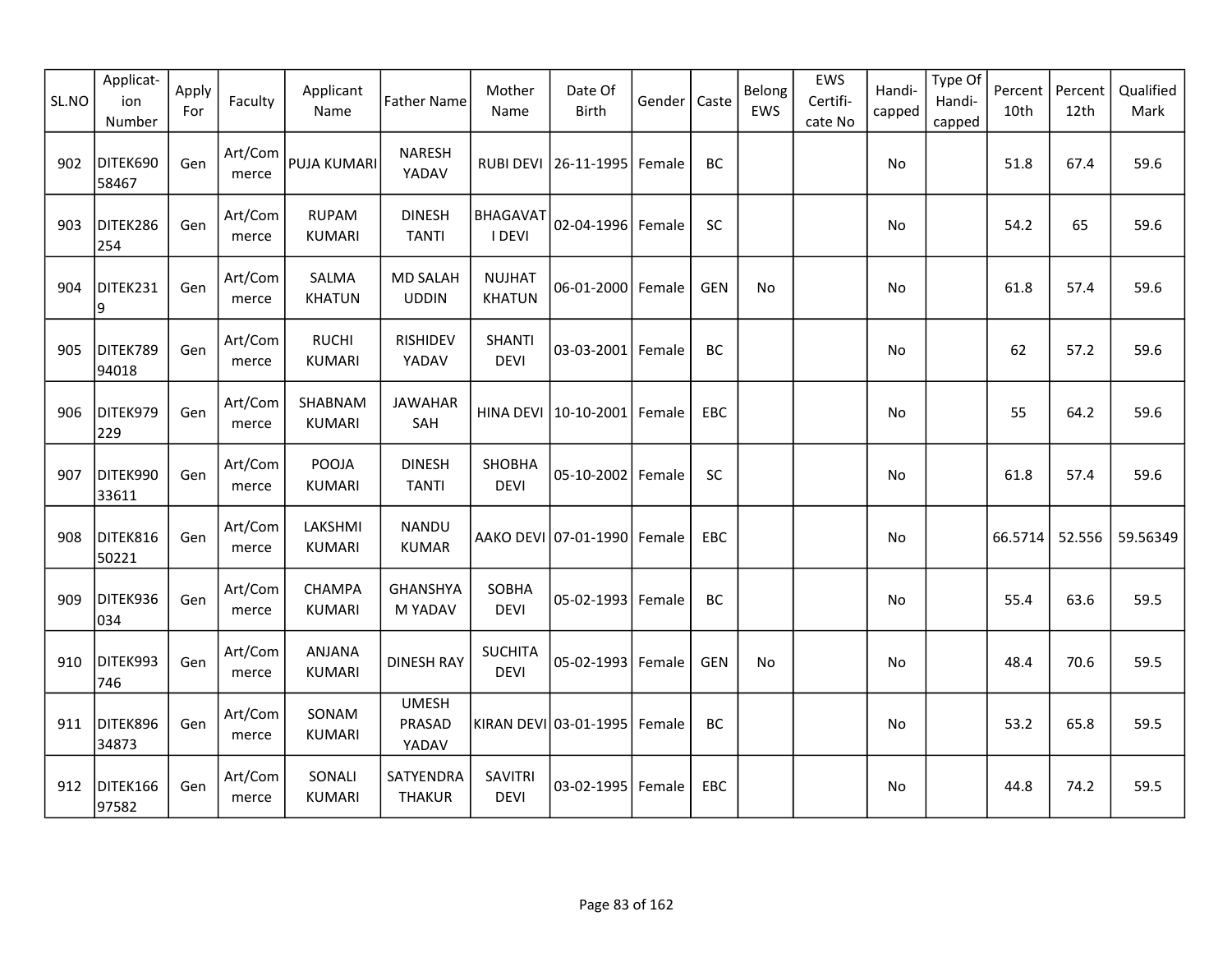| SL.NO | Applicat-<br>ion<br>Number | Apply<br>For | Faculty          | Applicant<br>Name             | <b>Father Name</b>                      | Mother<br>Name                | Date Of<br><b>Birth</b>     | Gender | Caste      | Belong<br>EWS | EWS<br>Certifi-<br>cate No | Handi-<br>capped | Type Of<br>Handi-<br>capped | Percent<br>10th | Percent<br>12th | Qualified<br>Mark |
|-------|----------------------------|--------------|------------------|-------------------------------|-----------------------------------------|-------------------------------|-----------------------------|--------|------------|---------------|----------------------------|------------------|-----------------------------|-----------------|-----------------|-------------------|
| 913   | DITEK157<br>42             | Gen          | Art/Com<br>merce | SANGITA<br><b>KUMARI</b>      | PRAKASH<br><b>MAHTO</b>                 | <b>SAVITRI</b><br><b>DEVI</b> | 04-05-1995   Female         |        | EBC        |               |                            | No               |                             | 60.8            | 58.2            | 59.5              |
| 914   | DITEK277<br>67171          | Gen          | Art/Com<br>merce | ARCHANA<br><b>KUMARI</b>      | <b>ANIL MAHTO</b>                       | PRAMILA<br><b>DEVI</b>        | 03-08-1995 Female           |        | EBC        |               |                            | No               |                             | 54.6            | 64.4            | 59.5              |
| 915   | DITEK926<br>8773           | Gen          | Art/Com<br>merce | <b>MONI</b><br><b>KUMARI</b>  | <b>UTTAM RAM</b>                        | PHULPARI<br><b>DEVI</b>       | 07-10-1995 Female           |        | SC         |               |                            | No               |                             | 57.6            | 61.4            | 59.5              |
| 916   | DITEK310<br>22158          | Gen          | Art/Com<br>merce | SANA<br>PERWEEN               | <b>MD SHAFI</b><br>AHMAD                | NAUSHABA<br><b>KHATOON</b>    | 02-03-1997 Female           |        | <b>GEN</b> | Yes           | EWSCO/2<br>021/0515<br>4   | No               |                             | 51              | 68              | 59.5              |
| 917   | DITEK437<br>01231          | Gen          | Art/Com<br>merce | <b>NISHA</b><br><b>KUMARI</b> | SATISH<br><b>PODDAR</b>                 | SITA DEVI                     | 15-05-1997 Female           |        | BC         |               |                            | No               |                             | 52.8            | 66.2            | 59.5              |
| 918   | DITEK150<br>430            | Gen          | Art/Com<br>merce | Nidhi kumari                  | Lalbabu<br>chaudhary                    | Saroj devi                    | 16-09-1997   Female         |        | <b>GEN</b> |               |                            | No               |                             | 50.2            | 68.8            | 59.5              |
| 919   | DITEK594<br>5              | Gen          | Art/Com<br>merce | <b>RITA KUMARI</b>            | <b>DINESH</b><br>SINGH                  | <b>SUMITRA</b><br><b>DEVI</b> | 07-05-1998 Female           |        | BC         |               |                            | No               |                             | 52.8            | 66.2            | 59.5              |
| 920   | DITEK776<br>75704          | Gen          | Art/Com<br>merce | PRITI KUMARI                  | CHANDRASH<br><b>EKHAR</b><br>YADAV      | <b>GITA DEVI</b>              | 20-10-1998 Female           |        | BC         |               |                            | No               |                             | 64.2            | 54.8            | 59.5              |
| 921   | DITEK854<br>73642          | Gen          | Art/Com<br>merce | NITU KUMARI                   | <b>KISHORI</b><br><b>THAKUR</b>         | <b>DAROPATD</b><br>I DEVI     | 19-08-1999 Female           |        | <b>EBC</b> |               |                            | No               |                             | 56.8            | 62.2            | 59.5              |
| 922   | DITEK528<br>793            | Gen          | Art/Com<br>merce | PRATIMA<br><b>BHARTI</b>      | <b>JANARDAN</b><br><b>RAJAK</b>         |                               | BABY DEVI 05-04-2000 Female |        | SC         |               |                            | No               |                             | 63.2            | 55.8            | 59.5              |
| 923   | DITEK371<br>95591          | Gen          | Art/Com<br>merce | SHRADHA<br><b>KUMARI</b>      | SANTOSH<br><b>KUMAR</b><br><b>SINGH</b> | <b>BABITA</b><br><b>DEVI</b>  | 07-06-2002 Female           |        | <b>GEN</b> | Yes           | I/19/0226<br>8             | No               |                             | 55.2            | 63.8            | 59.5              |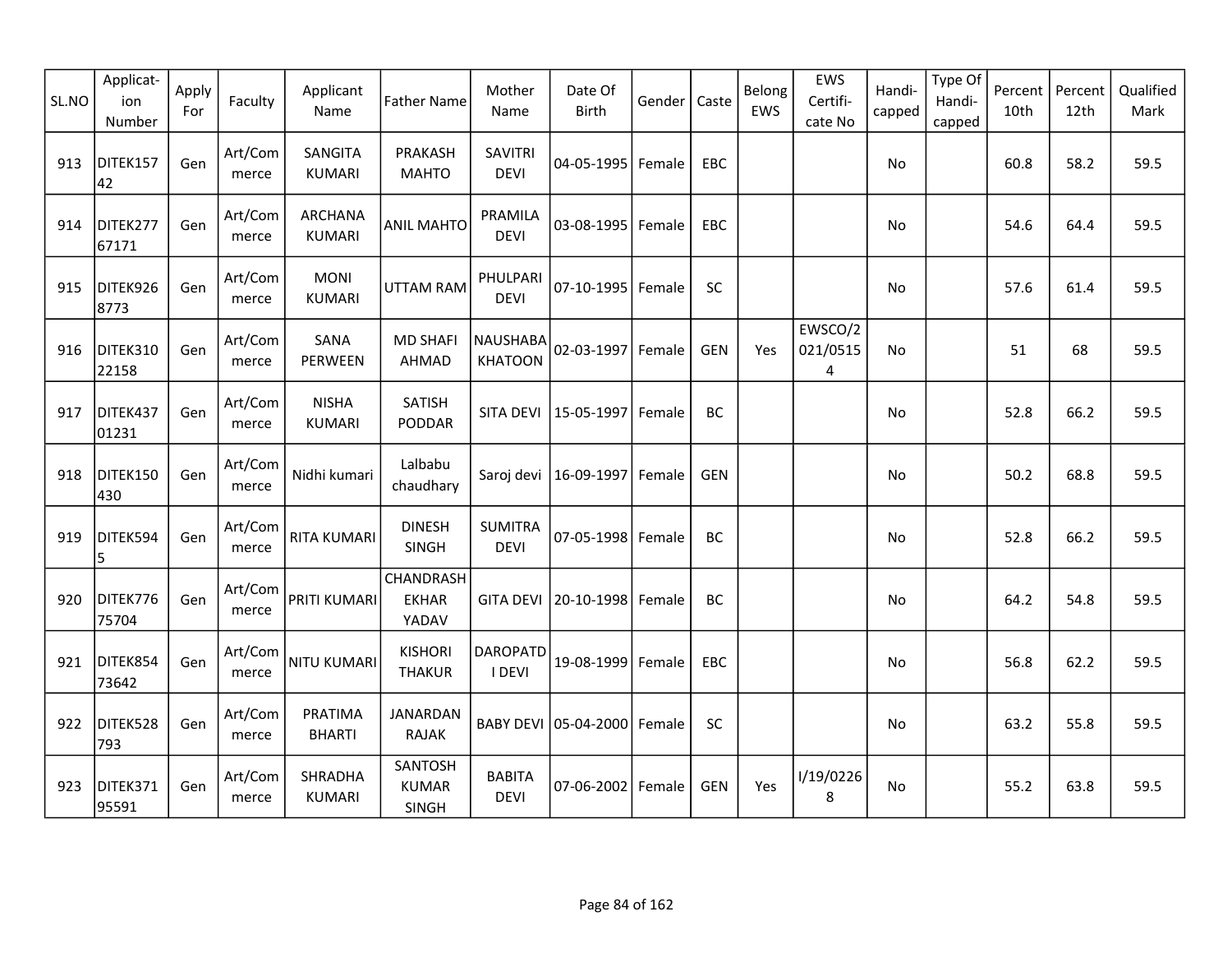| SL.NO | Applicat-<br>ion<br>Number | Apply<br>For | Faculty          | Applicant<br>Name               | <b>Father Name</b>                      | Mother<br>Name                | Date Of<br><b>Birth</b>     | Gender | Caste      | Belong<br>EWS | EWS<br>Certifi-<br>cate No | Handi-<br>capped | Type Of<br>Handi-<br>capped | Percent<br>10th | Percent<br>12th | Qualified<br>Mark |
|-------|----------------------------|--------------|------------------|---------------------------------|-----------------------------------------|-------------------------------|-----------------------------|--------|------------|---------------|----------------------------|------------------|-----------------------------|-----------------|-----------------|-------------------|
| 924   | DITEK918<br>83             | Gen          | Art/Com<br>merce | <b>RABISHA</b><br><b>KUMARI</b> | <b>BHUSHAN</b><br>YADAV                 |                               | HAVO DEVI 14-02-2003 Female |        | <b>BC</b>  |               |                            | No               |                             | 56.2            | 62.8            | 59.5              |
| 925   | DITEK981<br>437            | Gen          | Art/Com<br>merce | <b>RUBY</b><br><b>KUMARI</b>    | LALAN<br>PASWAN                         | CHANDRAB<br><b>ALI DEVI</b>   | 05-04-1994                  | Female | <b>SC</b>  |               |                            | Yes              | OH                          | 52.6            | 66.2            | 59.4              |
| 926   | DITEK615<br>272            | Gen          | Art/Com<br>merce | PRIYANKA<br><b>KUMARI</b>       | PANNALAL<br>SINGH                       | PRAMILA<br><b>DEVI</b>        | 04-01-1998 Female           |        | <b>BC</b>  |               |                            | <b>No</b>        |                             | 58.2            | 60.6            | 59.4              |
| 927   | DITEK823<br>70534          | Gen          | Art/Com<br>merce | ADARSH<br><b>KUMAR</b>          | SHAMBHU<br>SHARMA                       | ANUPAM<br><b>DEVI</b>         | 31-07-1998                  | Male   | $\sf SC$   |               |                            | No               |                             | 58.8            | 60              | 59.4              |
| 928   | DITEK447<br>56             | Gen          | Art/Com<br>merce | <b>SWETA</b><br><b>KUMARI</b>   | <b>UTTAM</b><br><b>KUMAR RAM</b>        | SARITA<br><b>DEVI</b>         | 05-04-2001                  | Female | <b>SC</b>  |               |                            | No               |                             | 51.8            | 67              | 59.4              |
| 929   | DITEK867<br>84815          | Gen          | Art/Com<br>merce | <b>SULEKHA</b><br><b>KUMARI</b> | RAJENDRA<br>RAJAK                       |                               | MINA DEVI 22-04-2001        | Female | SC         |               |                            | No               |                             | 60              | 58.8            | 59.4              |
| 930   | DITEK784<br>151            | Gen          | Art/Com<br>merce | SANGEETA<br><b>KUMARI</b>       | KAILASH DAS PINKI DEVI 06-08-2002       |                               |                             | Female | SC         |               |                            | No               |                             | 61.8            | 57              | 59.4              |
| 931   | DITEK566<br>43377          | Gen          | Art/Com<br>merce | <b>ARATI SINGH</b>              | KEDARNATH<br><b>SINGH</b>               |                               | SIMA DEVI   14-01-1998      | Female | <b>GEN</b> | Yes           | EWSCO/2<br>021/2601<br>22  | No               |                             | 60.7143         | 58              | 59.35714          |
| 932   | DITEK281<br>457            | Gen          | Art/Com<br>merce | Arjun Kumar                     | Gorelal<br>Pandit                       | Vhagaswri<br>Devi             | 02-04-1992                  | Male   | EBC        |               |                            | No               |                             | 57.4            | 61.2            | 59.3              |
| 933   | DITEK272<br>17582          | Gen          | Art/Com<br>merce | <b>SULEKHA</b><br><b>KUMARI</b> | PRAMOD<br><b>RAJAK</b>                  | <b>SUNITA</b><br><b>DEVI</b>  | 20-02-1998 Female           |        | SC         |               |                            | No               |                             | 61              | 57.6            | 59.3              |
| 934   | DITEK237<br>09231          | Gen          | Art/Com<br>merce | <b>VEENA SINGH</b>              | <b>BHUDEO</b><br>PRASAD<br><b>SINGH</b> | <b>NIRMALA</b><br><b>DEVI</b> | 25-04-1998                  | Female | <b>BC</b>  |               |                            | No               |                             | 51              | 67.6            | 59.3              |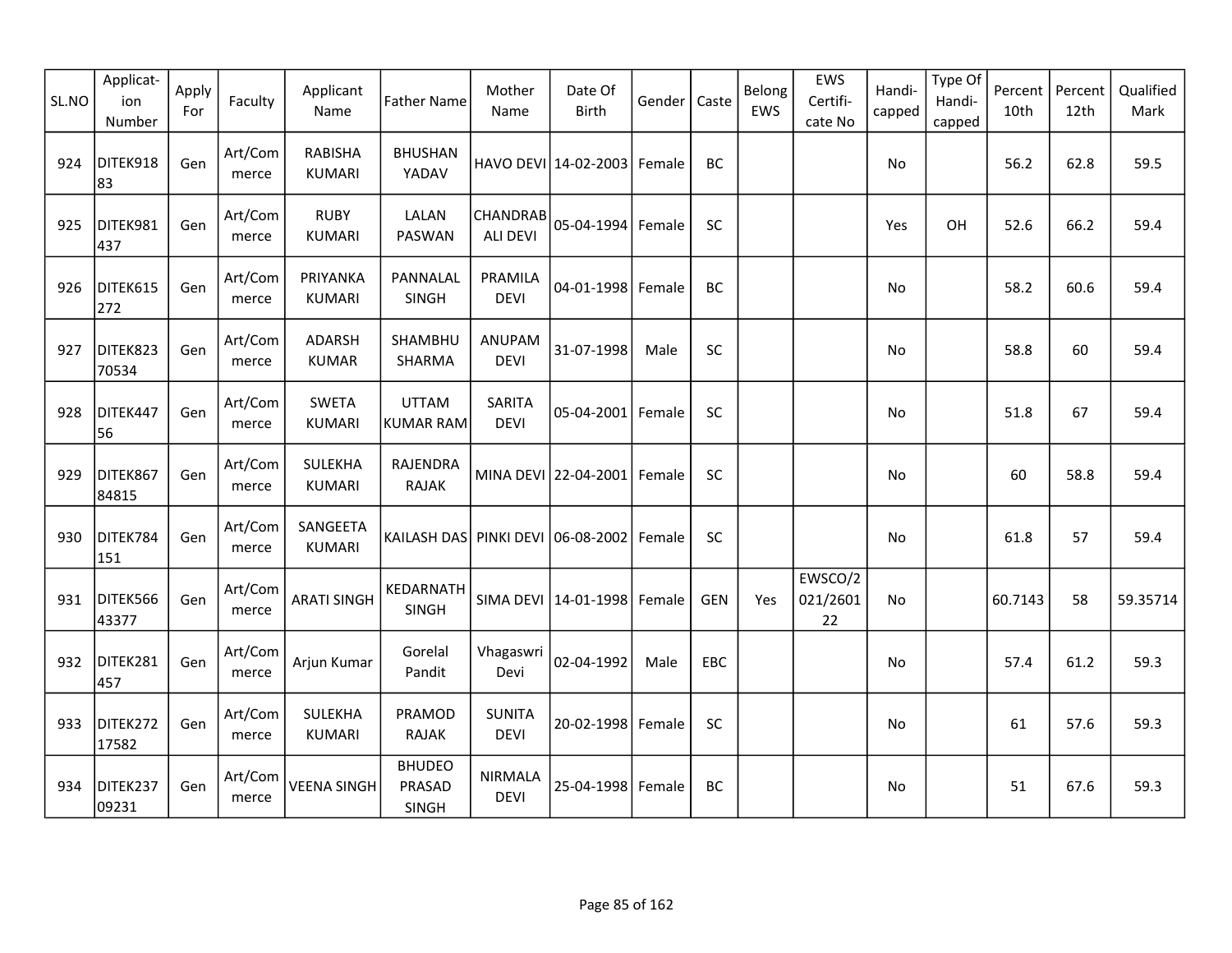| SL.NO | Applicat-<br>ion<br>Number | Apply<br>For | Faculty          | Applicant<br>Name              | <b>Father Name</b>                            | Mother<br>Name                   | Date Of<br>Birth     | Gender | Caste     | Belong<br>EWS | EWS<br>Certifi-<br>cate No | Handi-<br>capped | Type Of<br>Handi-<br>capped | Percent<br>10th | Percent<br>12th | Qualified<br>Mark |
|-------|----------------------------|--------------|------------------|--------------------------------|-----------------------------------------------|----------------------------------|----------------------|--------|-----------|---------------|----------------------------|------------------|-----------------------------|-----------------|-----------------|-------------------|
| 935   | DITEK717<br>05981          | Gen          | Art/Com<br>merce | <b>KOMAL</b><br><b>KUMARI</b>  | <b>SUBODH</b><br>PASWAN                       | <b>MUNNI</b><br><b>DEVI</b>      | 02-05-1998 Female    |        | SC        |               |                            | No               |                             | 54.6            | 64              | 59.3              |
| 936   | DITEK534<br>731            | Gen          | Art/Com<br>merce | <b>RAJANI</b><br><b>KUMARI</b> | <b>MANOJ</b><br>SAHU                          | <b>REKHA</b><br><b>DEVI</b>      | $08 - 02 - 2001$     | Female | EBC       |               |                            | No               |                             | 53              | 65.6            | 59.3              |
| 937   | DITEK559<br>937            | Gen          | Art/Com<br>merce | PRIYANKA<br><b>KUMARI</b>      | <b>NAVAL</b><br><b>KISHOR</b><br><b>GUPTA</b> | <b>SHOBHA</b><br><b>DEVI</b>     | 13-02-2001           | Male   | <b>BC</b> |               |                            | <b>No</b>        |                             | 48.2            | 70.4            | 59.3              |
| 938   | DITEK849<br>94914          | Gen          | Art/Com<br>merce | <b>NEHA</b><br><b>KUMARI</b>   | <b>RAJESH</b><br><b>TANTI</b>                 | SHOBHA<br><b>DEVI</b>            | 19-02-2001           | Female | <b>SC</b> |               |                            | No               |                             | 51.6            | 67              | 59.3              |
| 939   | DITEK561<br>412            | Gen          | Art/Com<br>merce | <b>RANI KUMARI</b>             | GILO<br>SHARMA                                | <b>JAY MALA</b><br><b>DEVI</b>   | 15-11-2001 Female    |        | BC        |               |                            | No               |                             | 64.2            | 54.4            | 59.3              |
| 940   | DITEK517<br>86755          | Gen          | Art/Com<br>merce | SURYAKANT<br>RAJ               | <b>RAM PUKAR</b><br>PRASAD                    | <b>HEERA</b><br><b>MANI DEVI</b> | 02-02-2003           | Male   | <b>BC</b> |               |                            | No               |                             | 54.4            | 64.2            | 59.3              |
| 941   | DITEK276<br>34190          | Gen          | Art/Com<br>merce | <b>KUNTI</b><br><b>KUMARI</b>  | <b>ROHIT</b><br><b>PASWAN</b>                 | <b>URMILA</b><br><b>DEVI</b>     | 15-08-1991           | Female | SC        |               |                            | No               |                             | 48              | 70.4            | 59.2              |
| 942   | DITEK813<br>62203          | Gen          | Art/Com<br>merce | AMARJEET<br><b>KUMAR</b>       | SAKALDEV<br>YADAV                             | SITA DEVI                        | 18-05-1999           | Male   | BC        |               |                            | No               |                             | 54.4            | 64              | 59.2              |
| 943   | DITEK146<br>94320          | Gen          | Art/Com<br>merce | <b>PUSHPA</b>                  | <b>ASHOK</b><br><b>KUMAR</b>                  | <b>SUMITRA</b>                   | 15-03-1988           | Female | <b>SC</b> |               |                            | No               |                             | 48.3529         | 70              | 59.17647          |
| 944   | DITEK675<br>8031           | Gen          | Art/Com<br>merce | <b>KHUSHBU</b><br>KUMARI       | <b>RAMESH</b><br>PRASAD<br>YADAV              | <b>SUNITA</b><br><b>DEVI</b>     | 05-02-1993 Female    |        | BC        |               |                            | No               |                             | 68.4            | 49.8            | 59.1              |
| 945   | DITEK608<br>50246          | Gen          | Art/Com<br>merce | <b>AVINASH</b><br><b>KUMAR</b> | ANIL<br>PRASAD<br>YADAV                       |                                  | VINA DEVI 05-05-1993 | Male   | <b>BC</b> |               |                            | <b>No</b>        |                             | 51.8            | 66.4            | 59.1              |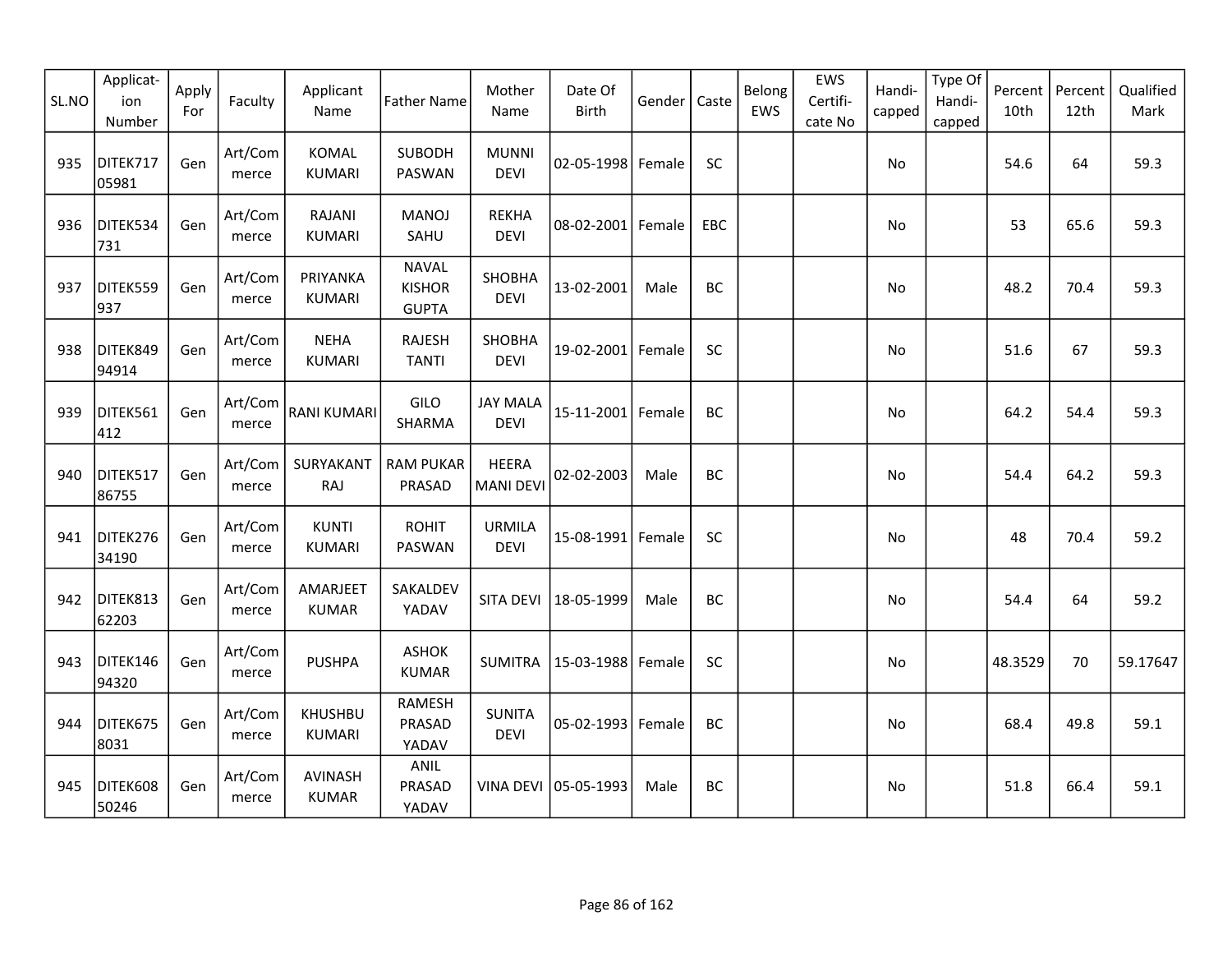| SL.NO | Applicat-<br>ion<br>Number | Apply<br>For | Faculty          | Applicant<br>Name              | <b>Father Name</b>               | Mother<br>Name                   | Date Of<br><b>Birth</b>     | Gender | Caste      | Belong<br>EWS | EWS<br>Certifi-<br>cate No | Handi-<br>capped | Type Of<br>Handi-<br>capped | Percent<br>10th | Percent<br>12th | Qualified<br>Mark |
|-------|----------------------------|--------------|------------------|--------------------------------|----------------------------------|----------------------------------|-----------------------------|--------|------------|---------------|----------------------------|------------------|-----------------------------|-----------------|-----------------|-------------------|
| 946   | DITEK177<br>65729          | Gen          | Art/Com<br>merce | <b>SONI KUMARI</b>             | RAJENDRA<br>PRASAD<br>YADAV      | <b>MANOHAR</b><br><b>DEVI</b>    | 17-08-1994 Female           |        | BC         |               |                            | No               |                             | 57.4            | 60.8            | 59.1              |
| 947   | DITEK380<br>10613          | Gen          | Art/Com<br>merce | <b>UPENDRA</b><br><b>KUMAR</b> | NEVALAL<br>SHARMA                |                                  | KAILI DEVI   15-02-1995     | Male   | SC         |               |                            | No               |                             | 50.8            | 67.4            | 59.1              |
| 948   | DITEK973<br>519            | Gen          | Art/Com<br>merce | Priyanka<br>Kumari             | Mahesh<br>Keshri                 | Binita<br>Keshri                 | $15 - 11 - 1995$            | Female | <b>BC</b>  |               |                            | No               |                             | 54.2            | 64              | 59.1              |
| 949   | DITEK517<br>6935           | Gen          | Art/Com<br>merce | <b>AJIT KUMAR</b>              | <b>DEVENDRA</b><br>YADAV         | SHOBHA<br><b>DEVI</b>            | 03-04-1996                  | Male   | BC         |               |                            | No               |                             | 58.2            | 60              | 59.1              |
| 950   | DITEK616<br>07668          | Gen          | Art/Com<br>merce | SAPNA<br><b>KUMARI</b>         | <b>RISHI DEV</b><br>YADAV        | RITA DEVI                        | 04-03-1998                  | Female | BC         |               |                            | No               |                             | 66.4            | 51.8            | 59.1              |
| 951   | DITEK849<br>879            | Gen          | Art/Com<br>merce | <b>SONI KUMARI</b>             | <b>RABINDRA</b><br>YADAV         | <b>BHULA</b><br><b>DEVI</b>      | 14-02-1999                  | Female | BC         |               |                            | No               |                             | 66.8            | 51.4            | 59.1              |
| 952   | DITEK140<br>43978          | Gen          | Art/Com<br>merce | SADHANA<br><b>KUMARI</b>       | <b>RAM SAGAR</b><br><b>MANAV</b> |                                  | VINA DEVI 16-02-2000        | Female | BC         |               |                            | No               |                             | 61.8            | 56.4            | 59.1              |
| 953   | DITEK227<br>989            | Gen          | Art/Com<br>merce | Jitu kumar                     | Sikendra<br>chaudhari            |                                  | Sarita devi   16-04-2000    | Male   | SC         |               |                            | No               |                             | 53.6            | 64.6            | 59.1              |
| 954   | DITEK826<br>59986          | Gen          | Art/Com<br>merce | <b>NEMAT</b><br>PERWEEN        | <b>MD MAZHAR</b><br>ALI          | <b>MUSTARI</b><br><b>KHATOON</b> | 21-12-2000 Female           |        | <b>GEN</b> |               |                            | Yes              | VI                          | 59.6            | 58.6            | 59.1              |
| 955   | DITEK472<br>082            | Gen          | Art/Com<br>merce | PREETI RAJ                     | <b>GIRISH</b><br>YADAV           |                                  | MIRA DEVI 06-09-2001 Female |        | BC         |               |                            | No               |                             | 60.8            | 57.4            | 59.1              |
| 956   | DITEK735<br>981            | Gen          | Art/Com<br>merce | <b>DEVCHANDR</b><br>A RAM      | FOOLO RAM                        | <b>SUMINTRA</b><br><b>DEVI</b>   | 25-05-2002                  | Male   | SC         |               |                            | No               |                             | 54.4            | 63.8            | 59.1              |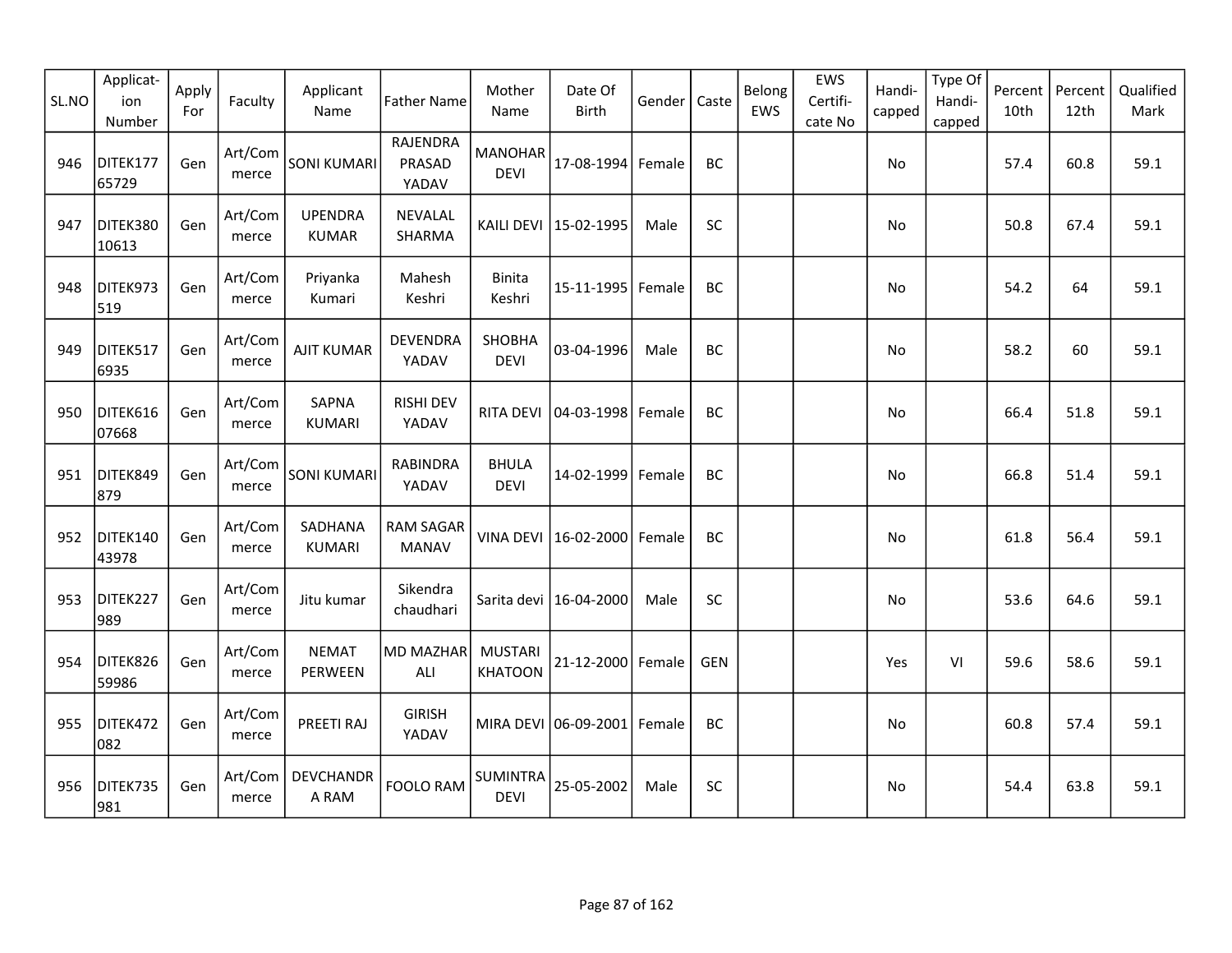| SL.NO | Applicat-<br>ion<br>Number | Apply<br>For | Faculty          | Applicant<br>Name              | <b>Father Name</b>                    | Mother<br>Name                 | Date Of<br><b>Birth</b> | Gender | Caste      | Belong<br>EWS | EWS<br>Certifi-<br>cate No | Handi-<br>capped | Type Of<br>Handi-<br>capped | Percent<br>10th | Percent<br>12th | Qualified<br>Mark |
|-------|----------------------------|--------------|------------------|--------------------------------|---------------------------------------|--------------------------------|-------------------------|--------|------------|---------------|----------------------------|------------------|-----------------------------|-----------------|-----------------|-------------------|
| 957   | DITEK190<br>98137          | Gen          | Art/Com<br>merce | <b>KUMARI</b><br><b>DUBLI</b>  | <b>GAJENDRA</b><br>PASWAN             | <b>GODABRI</b><br><b>DEVI</b>  | 05-01-1989              | Female | SC         |               |                            | No               |                             | 61.7143         | 56.4            | 59.05714          |
| 958   | DITEK241<br>45429          | Gen          | Art/Com<br>merce | <b>GUNJA</b><br><b>KUMARI</b>  | OM<br><b>PRAKASH</b><br><b>TIWARI</b> |                                | ANJU DEVI 10-04-1995    | Female | EBC        |               |                            | No               |                             | 53.6            | 64.5            | 59.05             |
| 959   | DITEK126<br>790            | Gen          | Art/Com<br>merce | Md Naquib<br>Alam              | Md Luqman                             | Tetri<br>Khatoon               | 27-01-1994              | Male   | EBC        |               |                            | No               |                             | 57.8            | 60.2            | 59                |
| 960   | DITEK535<br>40956          | Gen          | Art/Com<br>merce | <b>GAURAV</b><br><b>KUMAR</b>  | AVINASH<br><b>KUMAR</b>               | <b>SUNITA</b><br><b>DEVI</b>   | 18-04-1996              | Male   | SC         |               |                            | No               |                             | 53.6            | 64.4            | 59                |
| 961   | DITEK243<br>75650          | Gen          | Art/Com<br>merce | <b>SHILPI</b><br><b>KUMARI</b> | AMOD<br><b>THAKUR</b>                 | <b>MAMTA</b><br><b>DEVI</b>    | 05-07-1999              | Female | <b>GEN</b> | No.           |                            | No               |                             | 56.6            | 61.4            | 59                |
| 962   | DITEK343<br>75583          | Gen          | Art/Com<br>merce | Khushboo<br>Kumari             | Dharmendra<br>Paswan                  | Anita Devi                     | 05-06-2000              | Female | SC         |               |                            | No               |                             | 48.2            | 69.8            | 59                |
| 963   | DITEK594<br>74445          | Gen          | Art/Com<br>merce | SIMA<br><b>KUMARI</b>          | SAKALDEV<br>PASWAN                    | SAJJAN<br><b>DEVI</b>          | 25-01-2001 Female       |        | SC         |               |                            | <b>No</b>        |                             | 52.8            | 65.2            | 59                |
| 964   | DITEK637<br>93658          | Gen          | Art/Com<br>merce | <b>JYOTI</b><br><b>KUMARI</b>  | <b>JAGDISH</b><br>SAHNI               | SITA DEVI                      | 02-10-2002              | Female | EBC        |               |                            | No               |                             | 52.6            | 65.4            | 59                |
| 965   | DITEK157<br>968            | Gen          | Art/Com<br>merce | <b>SEEMA</b><br><b>RANJAN</b>  | RAMESH JHA                            | <b>SUNITA</b><br><b>KUMARI</b> | 22-11-2002              | Female | <b>GEN</b> | No            |                            | No               |                             | 52.4            | 65.6            | 59                |
| 966   | DITEK541<br>47293          | Gen          | Art/Com<br>merce | <b>AMRITA</b><br><b>KUMARI</b> | <b>DINESH</b><br>PRASAD<br>SINGH      | CHANDRAK<br><b>ALA DEVI</b>    | 03-12-2002 Female       |        | EBC        |               |                            | No               |                             | 57              | 61              | 59                |
| 967   | DITEK716<br>10             | Gen          | Art/Com<br>merce | <b>INDU</b><br><b>KUMARI</b>   | SHIV<br>SHANKAR<br>YADAV              |                                | MIRA DEVI 01-12-1990    | Female | BC         |               |                            | No               |                             | 50.5714         | 67.4            | 58.98571          |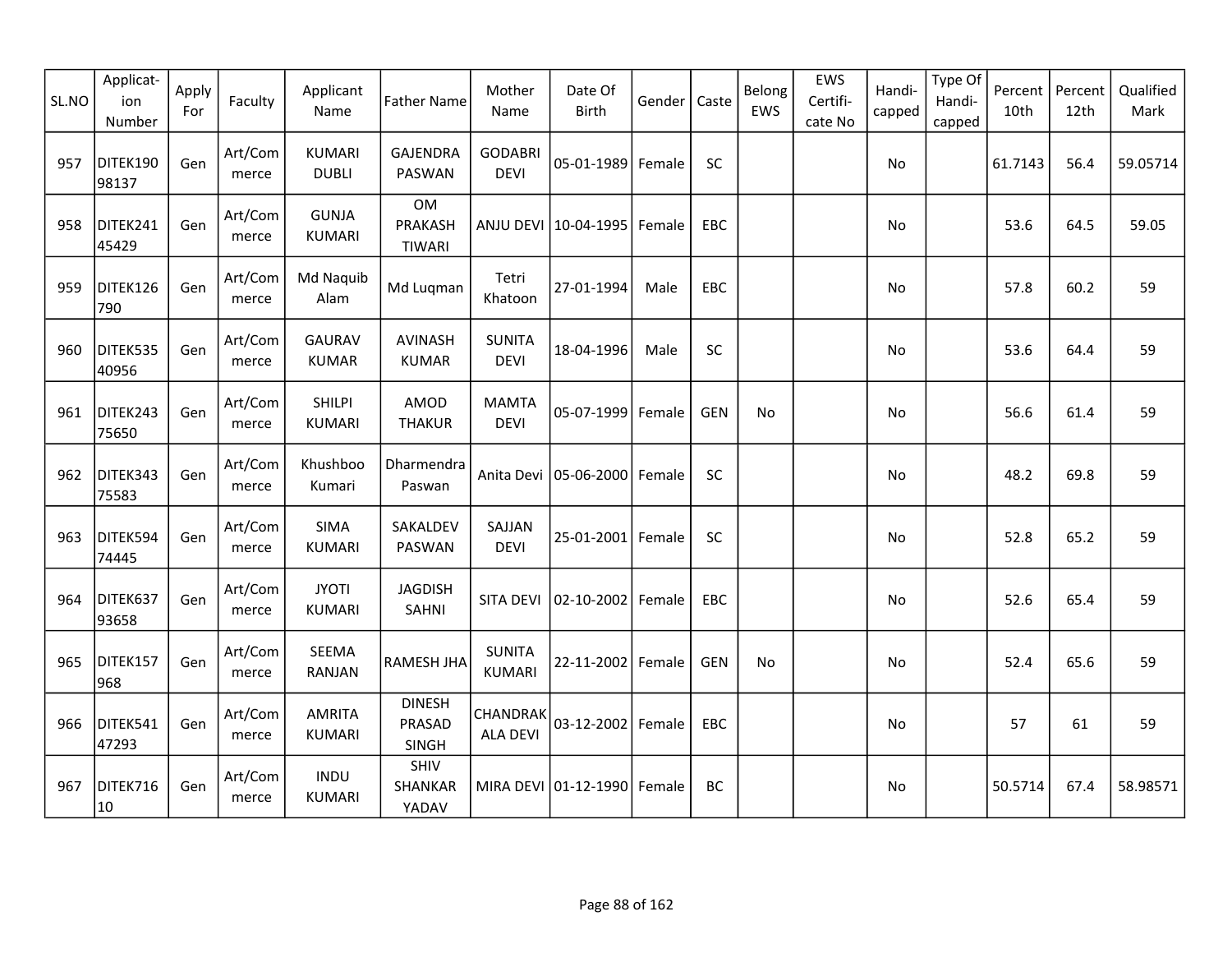| SL.NO | Applicat-<br>ion<br>Number | Apply<br>For | Faculty          | Applicant<br>Name                 | <b>Father Name</b>                     | Mother<br>Name                  | Date Of<br><b>Birth</b>         | Gender | Caste      | Belong<br>EWS | EWS<br>Certifi-<br>cate No | Handi-<br>capped | Type Of<br>Handi-<br>capped | Percent<br>10th | Percent<br>12th | Qualified<br>Mark |
|-------|----------------------------|--------------|------------------|-----------------------------------|----------------------------------------|---------------------------------|---------------------------------|--------|------------|---------------|----------------------------|------------------|-----------------------------|-----------------|-----------------|-------------------|
| 968   | DITEK915<br>620            | Gen          | Art/Com<br>merce | Soni Kumari                       | <b>BINDESHWA</b><br><b>RI MISHRA</b>   | MANJU<br><b>DEVI</b>            | 20-04-1984 Female               |        | <b>GEN</b> | No            |                            | No               |                             | 47.4286         | 70.4            | 58.91429          |
| 969   | DITEK200<br>37692          | Gen          | Art/Com<br>merce | <b>BINAY</b><br><b>KUMAR</b>      | <b>UDAY</b><br><b>KUMAR</b><br>PASWAN  |                                 | USHA DEVI 12-01-1994            | Male   | SC         |               |                            | No               |                             | 64              | 53.8            | 58.9              |
| 970   | DITEK556<br>525            | Gen          | Art/Com<br>merce | <b>RAM SADA</b>                   | <b>ARJUN SADA</b>                      | <b>BHULLI</b><br><b>DEVI</b>    | 02-02-1995                      | Male   | SC         |               |                            | No               |                             | 54.6            | 63.2            | 58.9              |
| 971   | DITEK302<br>39190          | Gen          | Art/Com<br>merce | <b>RAM KUMAR</b>                  | <b>DEVAN</b><br><b>MISTRI</b>          | <b>MEENA</b><br><b>DEVI</b>     | 04-02-1995                      | Male   | <b>EBC</b> |               |                            | No               |                             | 49.8            | 68              | 58.9              |
| 972   | DITEK882<br>278            | Gen          | Art/Com<br>merce | <b>SHWETA</b><br><b>KUMARI</b>    | JAIKANT DAS SHILA DEVI 10-01-1996      |                                 |                                 | Female | <b>SC</b>  |               |                            | No               |                             | 57.6            | 60.2            | 58.9              |
| 973   | DITEK696<br>25722          | Gen          | Art/Com<br>merce | <b>MD RAHBAR</b><br>ALAM          | <b>MD FATAH</b><br><b>ALAM</b>         | <b>SAHINA</b><br><b>KHATOON</b> | 01-01-1997                      | Male   | <b>GEN</b> | Yes           | EWSCO/2<br>020/1937<br>55  | No.              |                             | 57.8            | 60              | 58.9              |
| 974   | DITEK749<br>1177           | Gen          | Art/Com<br>merce | <b>ARTI KUMARI</b>                | <b>NAWAL</b><br><b>KISHOR</b><br>SINGH | NEELAM<br><b>DEVI</b>           | 31-05-1998 Female               |        | <b>GEN</b> | No            |                            | No               |                             | 59.8            | 58              | 58.9              |
| 975   | DITEK420<br>44140          | Gen          | Art/Com<br>merce | CHANDNI<br><b>KUMARI</b>          | OMPRAKASH<br>SAH                       |                                 | GITA DEVI 25-03-1999            | Female | EBC        |               |                            | No               |                             | 66.2            | 51.6            | 58.9              |
| 976   | DITEK368<br>39681          | Gen          | Art/Com<br>merce | <b>RUPAM</b><br><b>KUMARI</b>     | RAMUDGAR<br>SAH                        |                                 | KIRAN DEVI 10-05-1999           | Female | EBC        |               |                            | No               |                             | 57              | 60.8            | 58.9              |
| 977   | DITEK149<br>319            | Gen          | Art/Com<br>merce | <b>RANJAN</b><br><b>KUMAR RAJ</b> | <b>JAYKRISHNA</b><br>YADAV             | <b>MEENA</b><br><b>DEVI</b>     | 05-04-2001                      | Male   | BC         |               |                            | Yes              | VI                          | 60              | 57.8            | 58.9              |
| 978   | DITEK829<br>30901          | Gen          | Art/Com<br>merce | <b>BABLEE</b><br><b>KUMARI</b>    | <b>UTTAM</b><br><b>RAJAK</b>           |                                 | JAGO DEVI   16-08-2001   Female |        | <b>SC</b>  |               |                            | No               |                             | 54.4            | 63.4            | 58.9              |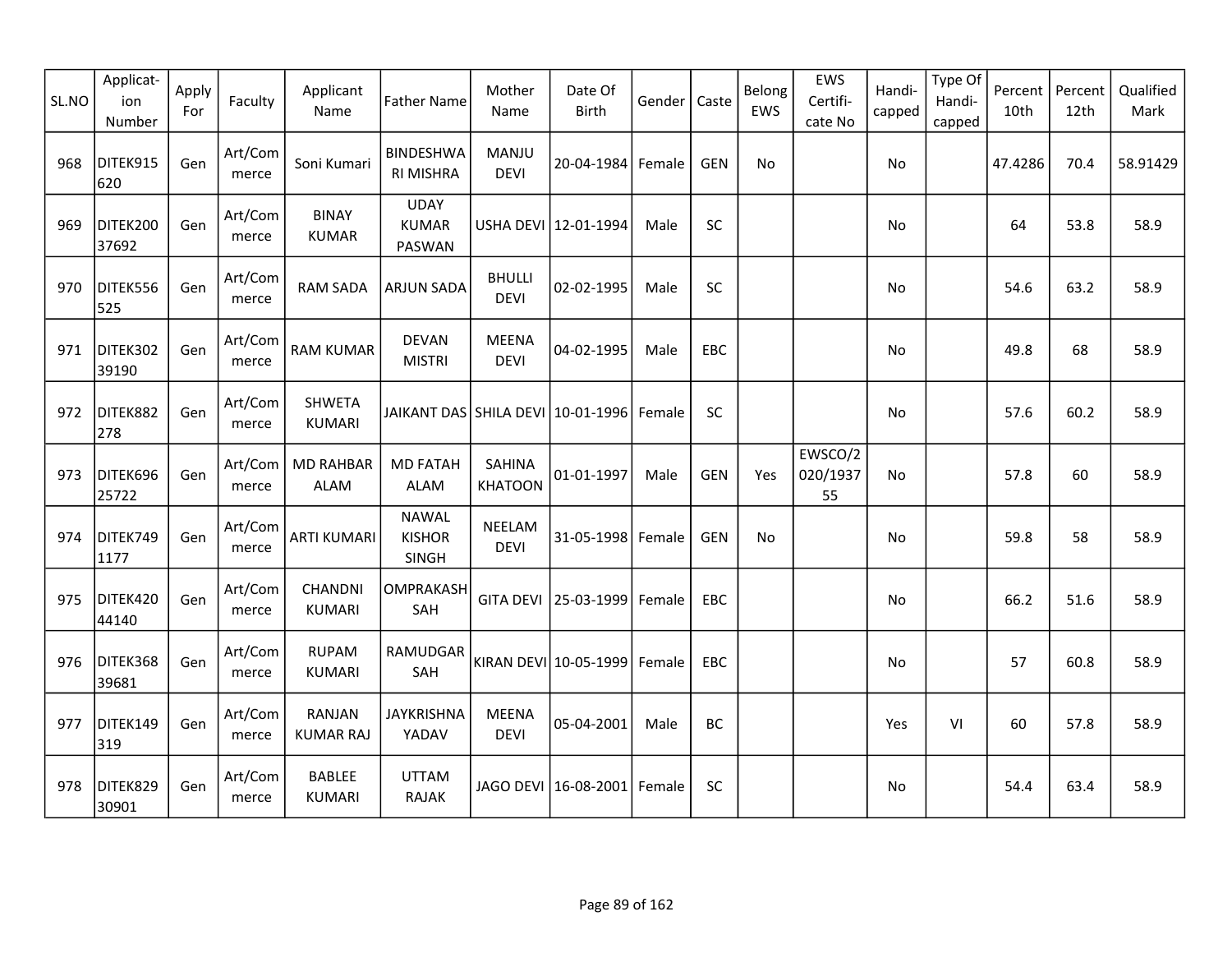| SL.NO | Applicat-<br>ion<br>Number | Apply<br>For | Faculty          | Applicant<br>Name                 | <b>Father Name</b>                       | Mother<br>Name              | Date Of<br>Birth                  | Gender | Caste      | Belong<br>EWS | EWS<br>Certifi-<br>cate No | Handi-<br>capped | Type Of<br>Handi-<br>capped | Percent<br>10th | Percent<br>12th | Qualified<br>Mark |
|-------|----------------------------|--------------|------------------|-----------------------------------|------------------------------------------|-----------------------------|-----------------------------------|--------|------------|---------------|----------------------------|------------------|-----------------------------|-----------------|-----------------|-------------------|
| 979   | DITEK889<br>50077          | Gen          | Art/Com<br>merce | pallavi kumari                    | narendra<br>kumar ram                    |                             | Babita devi   29-03-2002   Female |        | EBC        |               |                            | No               |                             | 53.6            | 64.2            | 58.9              |
| 980   | DITEK795<br>914            | Gen          | Art/Com<br>merce | <b>MANCHAN</b><br><b>KUMARI</b>   | GOPAL<br>YADAV                           |                             | MIRA DEVI   15-11-2002   Female   |        | BC         |               |                            | No               |                             | 52.2            | 65.6            | 58.9              |
| 981   | DITEK850<br>9937           | Gen          | Art/Com<br>merce | PRIYANKA<br><b>KUMARI</b>         | <b>ASHOK</b><br><b>KUMAR</b>             | RANJU<br><b>DEVI</b>        | 18-05-1990 Female                 |        | SC         |               |                            | No               |                             | 53.4286         | 64.2            | 58.81429          |
| 982   | DITEK528<br>451            | Gen          | Art/Com<br>merce | <b>SUMAN</b><br><b>KUMARI</b>     | <b>SHIVJI ROY</b>                        | <b>NILAM</b><br><b>DEVI</b> | 10-02-1992 Female                 |        | EBC        |               |                            | No               |                             | 43              | 74.6            | 58.8              |
| 983   | DITEK780<br>65515          | Gen          | Art/Com<br>merce | <b>RAVI RAJ</b>                   | ABHAY<br><b>PANDIT</b>                   | YSHODA<br><b>DEVI</b>       | 20-12-1994                        | Male   | EBC        |               |                            | No               |                             | 65              | 52.6            | 58.8              |
| 984   | DITEK316<br>90769          | Gen          | Art/Com<br>merce | <b>BEBI KUMARI</b>                | <b>DEWAL</b><br><b>RAJAK</b>             | SANJU<br><b>DEVI</b>        | 08-02-1997 Female                 |        | <b>SC</b>  |               |                            | No               |                             | 63.8            | 53.8            | 58.8              |
| 985   | DITEK562<br>064            | Gen          | Art/Com<br>merce | ANUSHKA<br>PRIYAM                 | <b>BHIKHARI</b><br>SAHANI                | <b>REKHA</b><br><b>DEVI</b> | 12-05-1997 Female                 |        | BC         |               |                            | No               |                             | 56.2            | 61.4            | 58.8              |
| 986   | DITEK351<br>23             | Gen          | Art/Com<br>merce | SURAJ<br><b>KUMAR</b>             | RANJAN<br><b>KUMAR</b><br><b>SINGH</b>   | <b>ARCHANA</b><br>SINGH     | 10-07-2000                        | Male   | <b>GEN</b> | No            |                            | No               |                             | 57              | 60.6            | 58.8              |
| 987   | DITEK938<br>49393          | Gen          | Art/Com<br>merce | <b>RIJU KUMARI</b>                | <b>BRHAMDEV</b><br>YADAV                 | NEELAM<br><b>DEVI</b>       | 28-05-2001 Female                 |        | BC         |               |                            | No               |                             | 45.8            | 71.8            | 58.8              |
| 988   | DITEK216<br>072            | Gen          | Art/Com<br>merce | <b>PUSHPLATA</b><br><b>KUMARI</b> | <b>SUBODH</b><br>YADAV                   | <b>ANNPURN</b><br>A DEVI    | 02-01-2002 Female                 |        | BC         |               |                            | No               |                             | 54.6            | 63              | 58.8              |
| 989   | DITEK662<br>09332          | Gen          | Art/Com<br>merce | DIXIT KUMARI                      | <b>KRISHNA</b><br><b>MOHAN</b><br>PRASAD | <b>GITA DEVI</b>            | 14-01-2002   Female               |        | <b>EBC</b> |               |                            | No               |                             | 49.4            | 68.2            | 58.8              |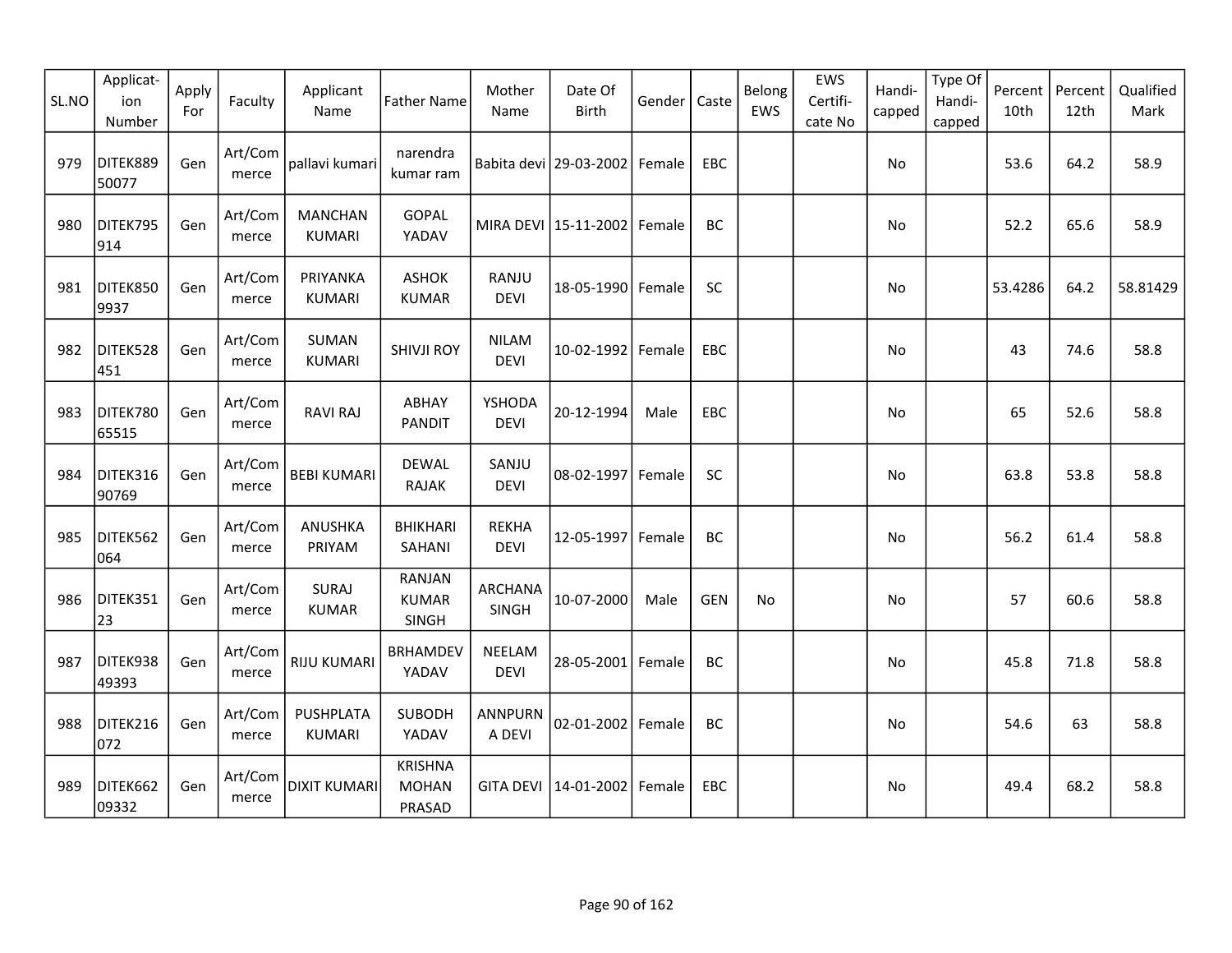| SL.NO | Applicat-<br>ion<br>Number | Apply<br>For | Faculty          | Applicant<br>Name                           | <b>Father Name</b>            | Mother<br>Name                | Date Of<br><b>Birth</b> | Gender | Caste      | Belong<br>EWS | EWS<br>Certifi-<br>cate No | Handi-<br>capped | Type Of<br>Handi-<br>capped | Percent<br>10th | Percent<br>12th | Qualified<br>Mark |
|-------|----------------------------|--------------|------------------|---------------------------------------------|-------------------------------|-------------------------------|-------------------------|--------|------------|---------------|----------------------------|------------------|-----------------------------|-----------------|-----------------|-------------------|
| 990   | DITEK610<br>52106          | Gen          | Art/Com<br>merce | <b>ANJALI</b><br><b>KUMARI</b>              | WAKIL<br><b>SAHNI</b>         | <b>URMILA</b><br><b>DEVI</b>  | 11-03-2002 Female       |        | EBC        |               |                            | No               |                             | 57.2            | 60.4            | 58.8              |
| 991   | DITEK732<br>574            | Gen          | Art/Com<br>merce | SAPNA<br><b>KUMARI</b>                      | mantun tanti                  | kiran devi                    | 10-02-2003              | Female | SC         |               |                            | No               |                             | 57.6            | 60              | 58.8              |
| 992   | DITEK195<br>80327          | Gen          | Art/Com<br>merce | <b>JAYANTI</b><br><b>KUMARI</b>             | RAMCHAND<br><b>RA SHAHU</b>   | PARVATI<br><b>DEVI</b>        | 18-10-1985              | Female | EBC        |               |                            | No               |                             | 65.1429         | 52.444          | 58.79365          |
| 993   | DITEK822<br>236            | Gen          | merce            | Art/Com   KRISHNADEO   RAMNIHORA<br>GOSWAMI | GOSWAMI                       | LALIYA<br><b>DEVI</b>         | 25-08-1987              | Male   | BC         |               |                            | No               |                             | 57.2857         | 60.2            | 58.74286          |
| 994   | DITEK419<br>21007          | Gen          | Art/Com<br>merce | <b>GUNJA</b><br><b>KUMARI</b>               | <b>TUNTUN</b><br><b>RAM</b>   | <b>SAVITA</b><br><b>DEVI</b>  | 20-12-1986 Female       |        | SC         |               |                            | No               |                             | 55.8571         | 61.6            | 58.72857          |
| 995   | DITEK647<br>3157           | Gen          | Art/Com<br>merce | ANNU<br><b>KUMARI</b>                       | SADANAND<br>CHAUDHARY         | <b>MAMTA</b><br><b>DEVI</b>   | 15-08-1992 Female       |        | <b>GEN</b> | No            |                            | No               |                             | 48.8            | 68.6            | 58.7              |
| 996   | DITEK979<br>96609          | Gen          | Art/Com<br>merce | ABHA<br><b>KUMARI</b>                       | RAMASHRAY<br>A PASWAN         | <b>SUSHILA</b><br><b>DEVI</b> | 13-01-1994 Female       |        | SC         |               |                            | <b>No</b>        |                             | 63.4            | 54              | 58.7              |
| 997   | DITEK415<br>155            | Gen          | Art/Com<br>merce | SHYAM<br><b>KUMAR</b>                       | <b>BHUSHAN</b><br><b>RAM</b>  | SOBHAGYA<br><b>VATI DEVI</b>  | 05-01-1995              | Male   | SC         |               |                            | No               |                             | 57.4            | 60              | 58.7              |
| 998   | DITEK200<br>167            | Gen          | Art/Com<br>merce | <b>RITESH</b><br><b>KUMAR</b>               | <b>SHIVNARAYA</b><br>N BADHAI | <b>HEERA</b><br><b>DEVI</b>   | 07-01-1997              | Male   | BC         |               |                            | No               |                             | 68.4            | 49              | 58.7              |
| 999   | DITEK446<br>22852          | Gen          | Art/Com<br>merce | SINDULA<br><b>KUMARI</b>                    | <b>ASHOK</b><br><b>THAKUR</b> |                               | PINKI DEVI 04-02-1998   | Female | EBC        |               |                            | No               |                             | 65.4            | 52              | 58.7              |
| 1000  | DITEK633<br>24564          | Gen          | Art/Com<br>merce | RENU<br><b>KUMARI</b>                       | <b>NARESH</b><br>PASWAN       |                               | INDU DEVI 09-06-1998    | Female | <b>SC</b>  |               |                            | No               |                             | 57.4            | 60              | 58.7              |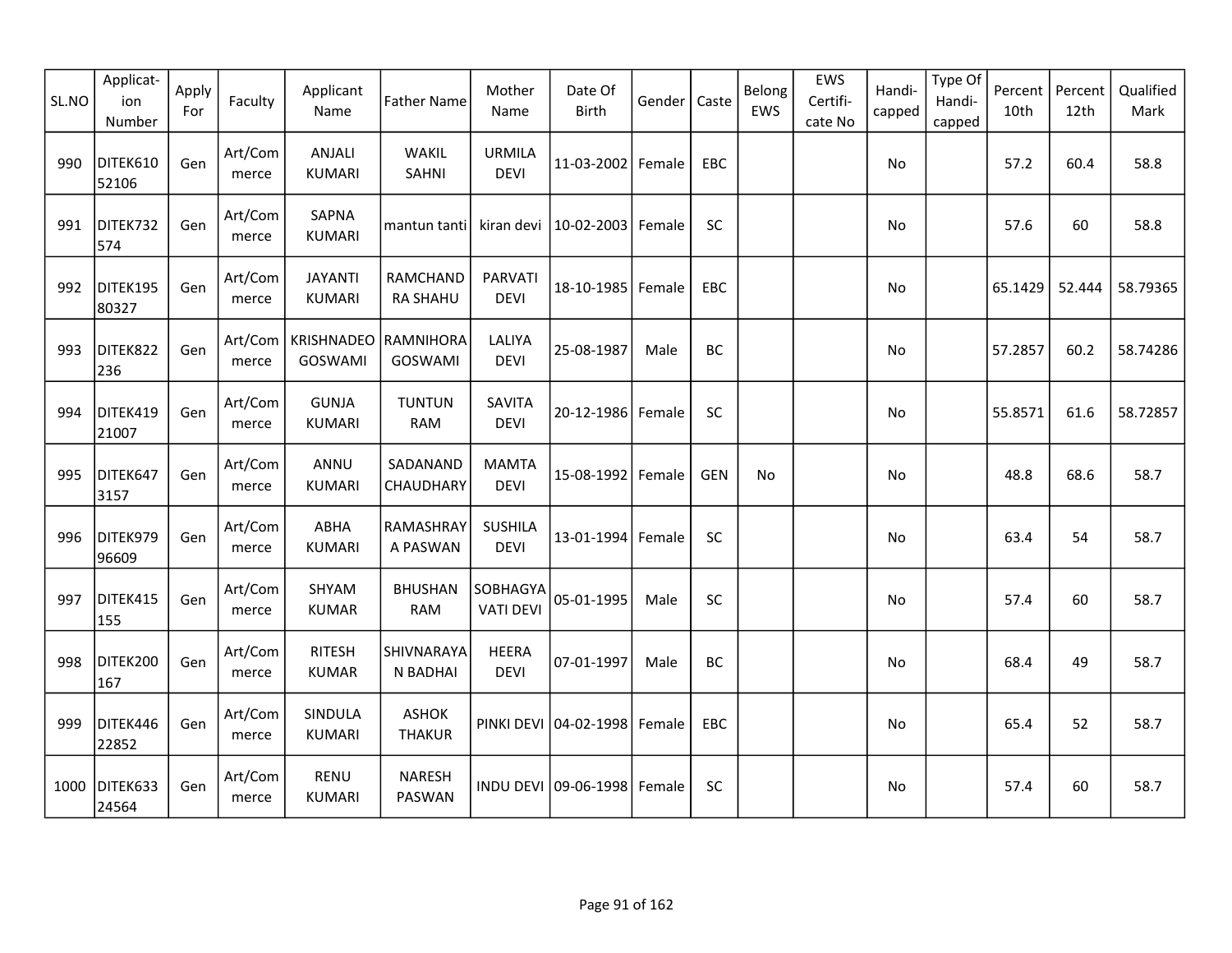| SL.NO | Applicat-<br>ion<br>Number | Apply<br>For | Faculty          | Applicant<br>Name              | <b>Father Name</b>                    | Mother<br>Name               | Date Of<br><b>Birth</b>       | Gender | Caste      | Belong<br>EWS | EWS<br>Certifi-<br>cate No | Handi-<br>capped | Type Of<br>Handi-<br>capped | Percent<br>10th | Percent<br>12th | Qualified<br>Mark |
|-------|----------------------------|--------------|------------------|--------------------------------|---------------------------------------|------------------------------|-------------------------------|--------|------------|---------------|----------------------------|------------------|-----------------------------|-----------------|-----------------|-------------------|
|       | 1001 DITEK186<br>307       | Gen          | Art/Com<br>merce | <b>NICKY</b><br><b>KUMARI</b>  | <b>BINOD</b><br><b>KUMAR</b><br>YADAV | <b>BABITA</b><br><b>DEVI</b> | 06-01-1999                    | Female | BC         |               |                            | No               |                             | 63              | 54.4            | 58.7              |
| 1002  | DITEK829<br>67718          | Gen          | Art/Com<br>merce | <b>BRAJESH</b><br><b>KUMAR</b> | PRAMOD<br><b>TANTI</b>                | <b>SUNITA</b><br><b>DEVI</b> | 11-07-1999                    | Male   | SC         |               |                            | No               |                             | 55              | 62.4            | 58.7              |
| 1003  | DITEK590<br>141            | Gen          | Art/Com<br>merce | SHABNAM<br>PARWEEN             | <b>MD MASHIR</b><br>KHAN              | SAMIDA<br><b>KHATOON</b>     | 16-08-1999                    | Female | <b>GEN</b> | Yes           | BCCCO/20<br>21/34129<br>40 | No               |                             | 54.6            | 62.8            | 58.7              |
|       | 1004 DITEK556<br>6632      | Gen          | Art/Com<br>merce | Saurav kumar                   | Rakesh<br>Yadav                       | Babi Devi                    | 20-06-2000                    | Male   | BC         |               |                            | No               |                             | 56.6            | 60.8            | 58.7              |
| 1005  | DITEK379<br>37537          | Gen          | Art/Com<br>merce | LAXMI<br><b>KUMARI</b>         | <b>JAGDISH</b><br><b>ROY</b>          |                              | MIRA DEVI 20-10-2000          | Female | BC         |               |                            | No               |                             | 53.4            | 64              | 58.7              |
| 1006  | DITEK971<br>32877          | Gen          | Art/Com<br>merce | <b>AMIT KUMAR</b>              | RADHESHYA<br>M<br>CHAURASIA           |                              | PINKI DEVI 07-03-2001         | Male   | EBC        |               |                            | No.              |                             | 60.8            | 56.6            | 58.7              |
| 1007  | DITEK281<br>92914          | Gen          | Art/Com<br>merce | <b>NISHA</b><br><b>KUMARI</b>  | RAJESH<br>PASWAN                      | <b>NIBHA</b><br><b>DEVI</b>  | 15-02-2002                    | Female | SC         |               |                            | No               |                             | 50.2            | 67.2            | 58.7              |
| 1008  | DITEK591<br>741            | Gen          | Art/Com<br>merce | SONAM<br><b>KUMARI</b>         | SANJAY<br><b>KUMAR</b><br>MANDAL      |                              | JYOTI DEVI 24-06-2002         | Female | BC         |               |                            | No               |                             | 47.2            | 70.2            | 58.7              |
| 1009  | DITEK683<br>67749          | Gen          | Art/Com<br>merce | SHALU<br><b>KUMARI</b>         | dev shankar<br>yadav                  | rani devi                    | 08-09-2002                    | Female | BC         |               |                            | No               |                             | 59.8            | 57.6            | 58.7              |
|       | 1010 DITEK199<br>44431     | Gen          | Art/Com<br>merce | <b>MOUSAM</b><br><b>KUMARI</b> | <b>RAKESH</b><br><b>KUMAR</b>         |                              | HEMA DEVI 06-03-2003   Female |        | EBC        |               |                            | No               |                             | 56.8            | 60.6            | 58.7              |
| 1011  | DITEK500<br>092            | Gen          | Art/Com<br>merce | SADHNA<br>SARGAM               | AJAY KUMAR                            | <b>USHA</b><br><b>KUMARI</b> | 20-08-2003                    | Female | BC         |               |                            | No               |                             | 57              | 60.4            | 58.7              |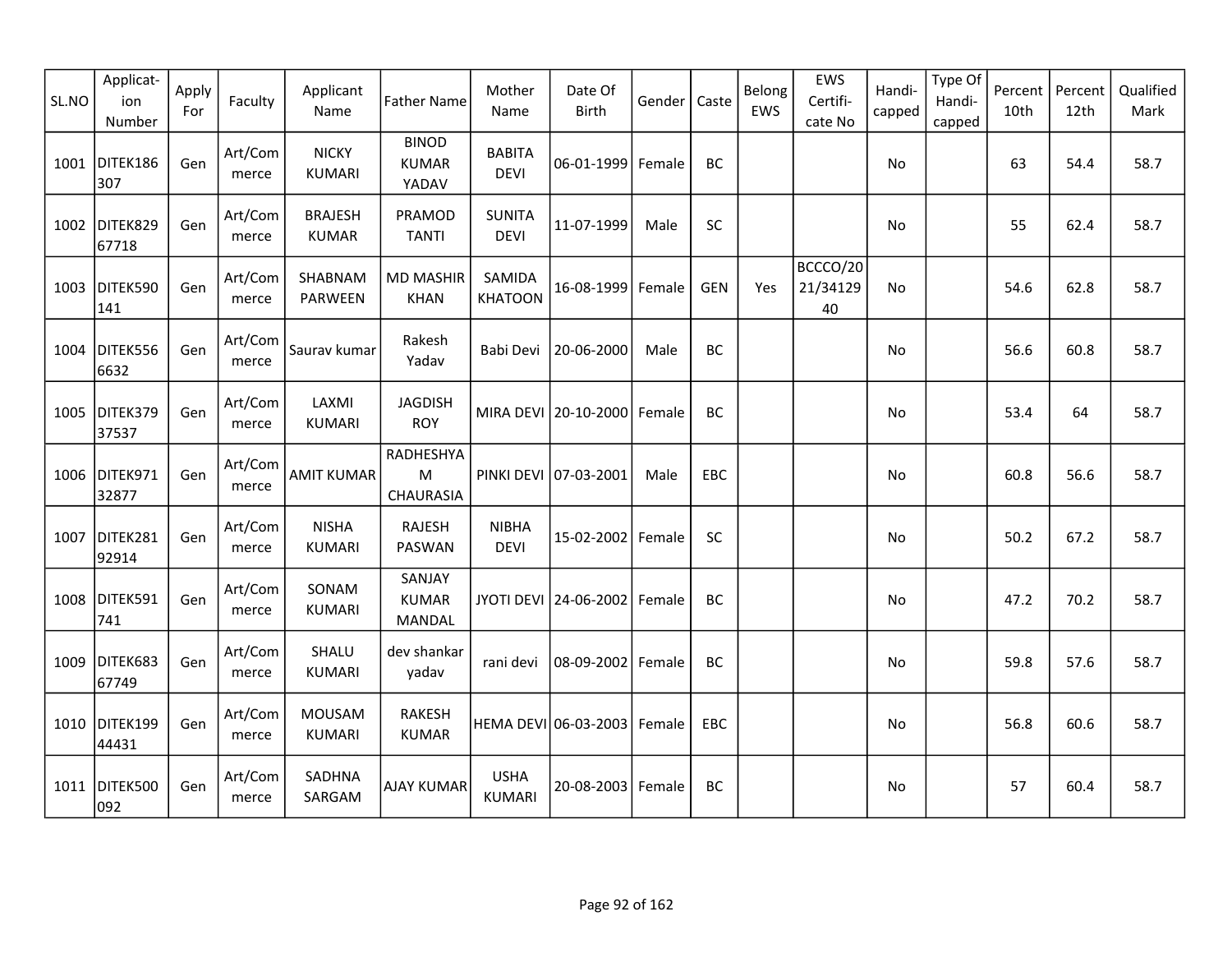| SL.NO | Applicat-<br>ion<br>Number | Apply<br>For | Faculty          | Applicant<br>Name                    | <b>Father Name</b>                             | Mother<br>Name                | Date Of<br><b>Birth</b>   | Gender | Caste      | Belong<br>EWS | EWS<br>Certifi-<br>cate No | Handi-<br>capped | Type Of<br>Handi-<br>capped | Percent<br>10th | Percent<br>12th | Qualified<br>Mark |
|-------|----------------------------|--------------|------------------|--------------------------------------|------------------------------------------------|-------------------------------|---------------------------|--------|------------|---------------|----------------------------|------------------|-----------------------------|-----------------|-----------------|-------------------|
| 1012  | DITEK730<br>008            | Gen          | Art/Com<br>merce | Rakesh<br>Kumar                      | Shivanandan<br>das                             |                               | Pavitri devi   24-04-1986 | Male   | <b>SC</b>  |               |                            | No               |                             | 64.4286         | 52.778          | 58.60317          |
| 1013  | DITEK100<br>62737          | Gen          | Art/Com<br>merce | CHANDNI<br><b>KUMARI</b>             | <b>MAHENDRA</b><br><b>RAVIDAS</b>              | <b>ANJANI</b><br><b>DEVI</b>  | 07-01-1991                | Female | SC         |               |                            | No               |                             | 55.8            | 61.4            | 58.6              |
| 1014  | DITEK686<br>785            | Gen          | Art/Com<br>merce | Neha Kumari                          | Birendra<br>Prasad                             | Vidya Devi                    | 10-05-1992                | Female | <b>EBC</b> |               |                            | No               |                             | 52.2            | 65              | 58.6              |
| 1015  | DITEK800<br>688            | Gen          | Art/Com<br>merce | <b>DIGAMBER</b><br><b>NATH ABHAY</b> | <b>BISHNU</b><br><b>KANT</b><br><b>PANDIT</b>  | SAJJAN<br><b>DEVI</b>         | 05-01-1993                | Male   | EBC        |               |                            | No               |                             | 55.2            | 62              | 58.6              |
| 1016  | DITEK854<br>19675          | Gen          | Art/Com<br>merce | <b>SURUCHI</b><br><b>KUMARI</b>      | NANDLAL<br>SINGH                               | <b>SUSHILA</b><br><b>DEVI</b> | 05-04-1994                | Female | EBC        |               |                            | No               |                             | 54.8            | 62.4            | 58.6              |
| 1017  | DITEK169<br>32193          | Gen          | Art/Com<br>merce | <b>NIDHI</b><br><b>KUMARI</b>        | JAY<br><b>SHANKAR</b><br>PRASAD                | <b>DOLI DEVI</b>              | 03-09-1994                | Female | <b>GEN</b> | No            |                            | No               |                             | 64              | 53.2            | 58.6              |
| 1018  | DITEK544<br>97959          | Gen          | Art/Com<br>merce | SHALU<br><b>KUMARI</b>               | RAJ KISHORE<br>PRASAD                          | <b>REKHA</b><br><b>DEVI</b>   | 03-02-1995                | Female | <b>GEN</b> | No            |                            | No               |                             | 64.6            | 52.6            | 58.6              |
| 1019  | DITEK182<br>43544          | Gen          | Art/Com<br>merce | NEELAM<br><b>KUMARI</b>              | NANDLAL<br>PRASAD<br>YADAV                     | <b>NIRMALA</b><br><b>DEVI</b> | 25-05-1995                | Female | BC         |               |                            | No               |                             | 46.6            | 70.6            | 58.6              |
|       | 1020 DITEK308<br>036       | Gen          | Art/Com<br>merce | <b>NISHA</b><br><b>KUMARI</b>        | <b>ARJUN</b><br><b>KUMAR</b><br><b>SINGH</b>   | <b>SHANTI</b><br><b>DEVI</b>  | 19-03-1996 Female         |        | <b>GEN</b> | No            |                            | No               |                             | 51.6            | 65.6            | 58.6              |
| 1021  | DITEK502<br>356            | Gen          | Art/Com<br>merce | <b>MONA</b><br><b>KUMARI</b>         | <b>BHUVNESH</b><br><b>WAR</b><br><b>THAKUR</b> | <b>MIRA</b><br><b>KUMARI</b>  | 14-02-1997                | Female | EBC        |               |                            | <b>No</b>        |                             | 51.6            | 65.6            | 58.6              |
| 1022  | DITEK722<br>43346          | Gen          | Art/Com<br>merce | <b>NEHA</b><br><b>KUMARI</b>         | <b>ALOK SINGH</b>                              | <b>BULBUL</b><br>SINGH        | 17-08-1997                | Female | <b>GEN</b> | No            |                            | No.              |                             | 60              | 57.2            | 58.6              |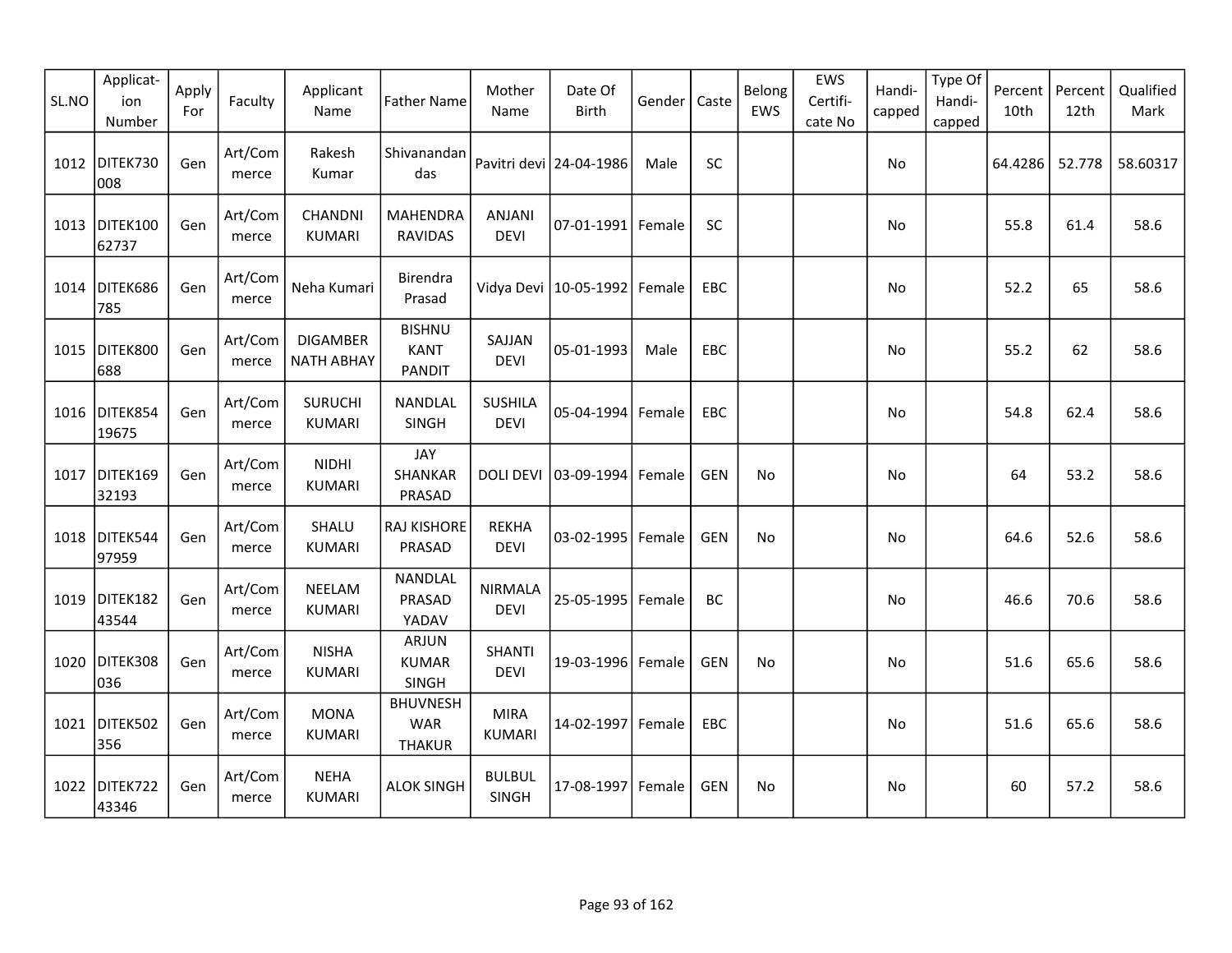| SL.NO | Applicat-<br>ion<br>Number | Apply<br>For | Faculty          | Applicant<br>Name                      | <b>Father Name</b>                           | Mother<br>Name                 | Date Of<br><b>Birth</b> | Gender | Caste      | Belong<br>EWS | EWS<br>Certifi-<br>cate No | Handi-<br>capped | Type Of<br>Handi-<br>capped | Percent<br>10th | Percent<br>12th | Qualified<br>Mark |
|-------|----------------------------|--------------|------------------|----------------------------------------|----------------------------------------------|--------------------------------|-------------------------|--------|------------|---------------|----------------------------|------------------|-----------------------------|-----------------|-----------------|-------------------|
| 1023  | DITEK689<br>42607          | Gen          | Art/Com<br>merce | CHANDAN<br>PASWAN                      | <b>RAM</b><br><b>BAHADUR</b><br>PASWAN       | ANJALI<br><b>DEVI</b>          | 02-01-1998              | Male   | SC         |               |                            | No               |                             | 56.6            | 60.6            | 58.6              |
| 1024  | DITEK285<br>954            | Gen          | Art/Com<br>merce | <b>BIBI</b><br><b>SHAGUFTA</b>         | MD YOUSUF SHAHARBA 09-06-1998 Female         | <b>BIBI</b><br><b>NO</b>       |                         |        | <b>EBC</b> |               |                            | No               |                             | 70              | 47.2            | 58.6              |
| 1025  | DITEK666<br>84446          | Gen          | Art/Com<br>merce | SAPNA<br><b>KUMARI</b>                 | <b>RAM SAGAR</b><br>SINGH                    | <b>REKHA</b><br><b>DEVI</b>    | 13-03-1999              | Female | <b>GEN</b> | <b>No</b>     |                            | No               |                             | 55.8            | 61.4            | 58.6              |
|       | 1026 DITEK186<br>578       | Gen          | Art/Com<br>merce | <b>MANISHA</b><br><b>KUMARI</b>        | PARMANAN<br><b>D THAKUR</b>                  | <b>SUNITA</b><br><b>KUMARI</b> | 14-06-1999              | Female | EBC        |               |                            | No.              |                             | 61.6            | 55.6            | 58.6              |
| 1027  | DITEK601<br>24081          | Gen          | Art/Com<br>merce | POOJA<br><b>KUMARI</b><br><b>GUPTA</b> | <b>AARSI</b><br>PRASAD<br><b>GUPTA</b>       |                                | KUNTI DEVI 03-02-2000   | Female | EBC        |               |                            | No               |                             | 69.4            | 47.8            | 58.6              |
| 1028  | DITEK495<br>942            | Gen          | Art/Com<br>merce | <b>MAHJABI</b><br><b>KHATOON</b>       | <b>MD AKBAR</b>                              | SALMA<br><b>KHATOON</b>        | 19-03-2000 Female       |        | EBC        |               |                            | No               |                             | 62.2            | 55              | 58.6              |
| 1029  | DITEK135<br>45256          | Gen          | Art/Com<br>merce | ANAMIKA<br><b>KUMARI</b>               | ARAVIND<br><b>KUMAR</b>                      | <b>NIL DEVI</b>                | 20-05-2000              | Female | EBC        |               |                            | No               |                             | 56.8            | 60.4            | 58.6              |
|       | 1030 DITEK202<br>042       | Gen          | Art/Com<br>merce | <b>TULSI</b><br><b>KUMARI</b>          | SADANAND<br>DAS                              | <b>REENA</b><br><b>DEVI</b>    | 02-09-1988 Female       |        | <b>SC</b>  |               |                            | No               |                             | 60.1429         | 57              | 58.57143          |
|       | 1031 DITEK342<br>96133     | Gen          | merce            | Art/Com   munna kumar<br>mishra        | Arun kumar<br>mishra                         |                                | devta devi 05-12-1995   | Male   | <b>GEN</b> | Yes           | BICCO/20<br>21/13862<br>74 | No               |                             | 59.4286         | 57.6            | 58.51429          |
|       | 1032 DITEK615<br>88754     | Gen          | Art/Com<br>merce | <b>RUCHI</b><br>KUMARI                 | <b>ASHOK</b><br><b>KUMAR</b><br><b>KAMAT</b> | RITA DEVI                      | 05-02-1992              | Male   | EBC        |               |                            | No               |                             | 44.4            | 72.6            | 58.5              |
| 1033  | DITEK763<br>62125          | Gen          | Art/Com<br>merce | KAJAL<br><b>KUMARI</b>                 | JAGATBAND   PREMSHILA<br><b>HU KUMAR</b>     | <b>DEVI</b>                    | 05-01-1995   Female     |        | EBC        |               |                            | No               |                             | 52.4            | 64.6            | 58.5              |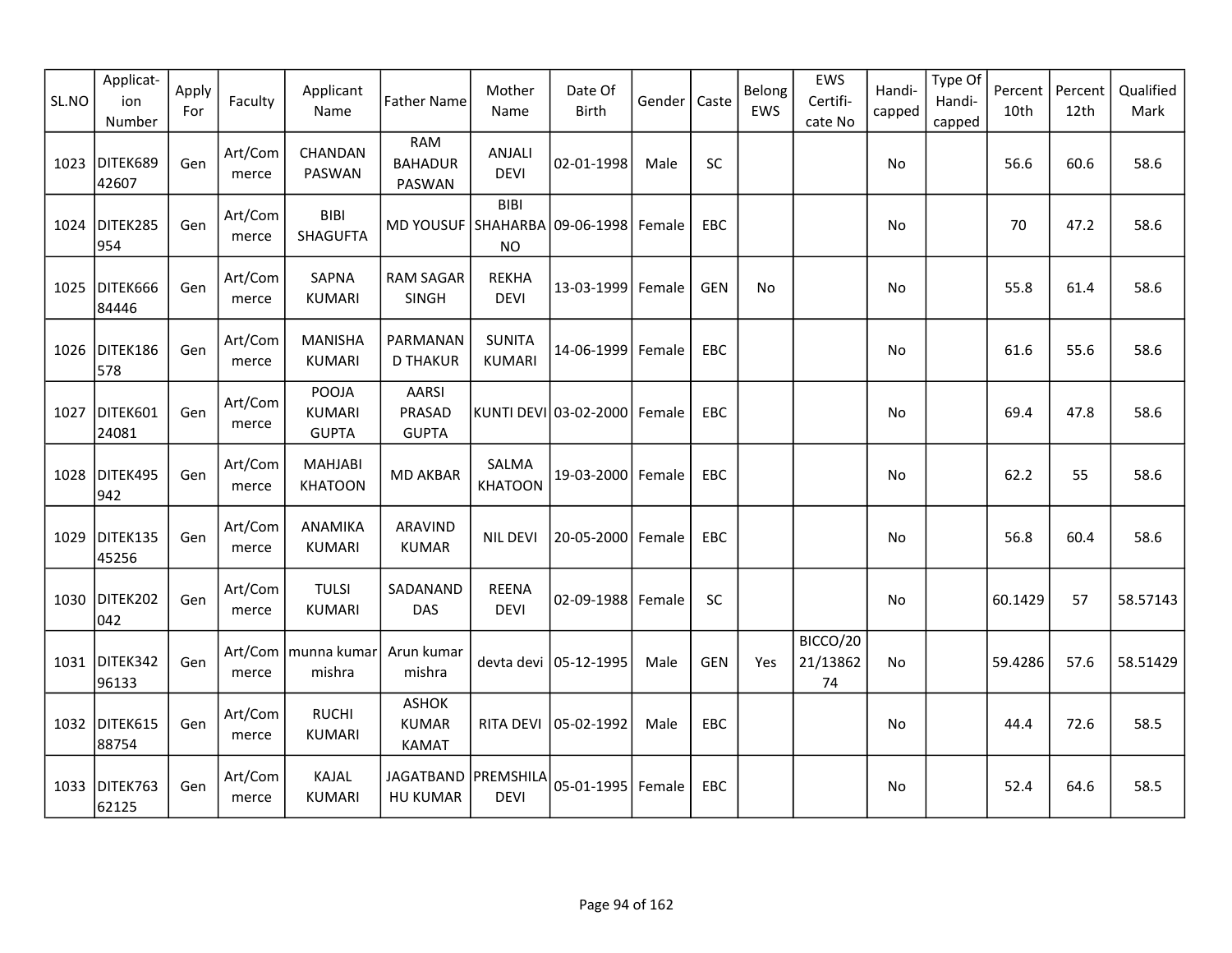| SL.NO | Applicat-<br>ion<br>Number | Apply<br>For | Faculty          | Applicant<br>Name               | <b>Father Name</b>                    | Mother<br>Name               | Date Of<br>Birth      | Gender | Caste      | Belong<br>EWS | EWS<br>Certifi-<br>cate No | Handi-<br>capped | Type Of<br>Handi-<br>capped | Percent<br>10th | Percent<br>12th | Qualified<br>Mark |
|-------|----------------------------|--------------|------------------|---------------------------------|---------------------------------------|------------------------------|-----------------------|--------|------------|---------------|----------------------------|------------------|-----------------------------|-----------------|-----------------|-------------------|
| 1034  | DITEK797<br>03007          | Gen          | Art/Com<br>merce | <b>BRAJESH</b><br><b>KUMAR</b>  | <b>RAVINDRA</b><br>SAH                | POONAM<br><b>DEVI</b>        | 30-12-1995            | Male   | EBC        |               |                            | Yes              | OH                          | 59.8            | 57.2            | 58.5              |
| 1035  | DITEK611<br>07523          | Gen          | Art/Com<br>merce | PALLVEE<br><b>KUMARI</b>        | <b>VIJAY</b><br><b>KUMAR</b><br>SINGH | <b>NAVITA</b><br><b>DEVI</b> | 20-02-1996 Female     |        | <b>GEN</b> | Yes           | EWSSCO/<br>2021/323<br>79  | <b>No</b>        |                             | 68.4            | 48.6            | 58.5              |
|       | 1036 DITEK976<br>38777     | Gen          | Art/Com<br>merce | <b>TRIPTI</b><br><b>KUMARI</b>  | <b>NANDKISHO</b><br><b>R PANDIT</b>   |                              | KIRAN DEVI 03-04-2001 | Female | <b>EBC</b> |               |                            | No.              |                             | 56.6            | 60.4            | 58.5              |
| 1037  | DITEK383<br>01597          | Gen          | Art/Com<br>merce | <b>SUPRIYA</b><br><b>KUMARI</b> | GANESH<br>PRASAD<br>YADAV             | <b>MANORAM</b><br>A DEVI     | 24-05-1992            | Female | BC         |               |                            | No               |                             | 52.4            | 64.4            | 58.4              |
| 1038  | DITEK132<br>01316          | Gen          | Art/Com<br>merce | SANGITA<br><b>BHARTI</b>        | <b>RAMPRAVES</b><br>H MEHTA           | <b>NEELU</b><br><b>DEVI</b>  | 25-06-1992            | Female | <b>BC</b>  |               |                            | No               |                             | 51              | 65.8            | 58.4              |
| 1039  | DITEK943<br>4711           | Gen          | Art/Com<br>merce | <b>SWEETY</b><br><b>KUMARI</b>  | <b>MADAN</b><br><b>THAKUR</b>         | MANJU<br><b>DEVI</b>         | 31-01-1995   Female   |        | EBC        |               |                            | No               |                             | 56              | 60.8            | 58.4              |
| 1040  | DITEK518<br>27134          | Gen          | Art/Com<br>merce | <b>ANJUM ARA</b>                | <b>ANWER ALI</b>                      | <b>GULSHAN</b><br>ARA        | 21-07-1996 Female     |        | EBC        |               |                            | No               |                             | 56.8            | 60              | 58.4              |
|       | 1041 DITEK574<br>26364     | Gen          | Art/Com<br>merce | <b>USHA</b><br><b>KUMARI</b>    | YUGAL<br><b>KISHOR</b><br>CHAUDHARY   | MANJU<br><b>DEVI</b>         | 08-03-1997            | Female | <b>SC</b>  |               |                            | No               |                             | 63              | 53.8            | 58.4              |
|       | 1042 DITEK247<br>60853     | Gen          | Art/Com<br>merce | <b>MD IMROJ</b>                 | <b>MD SAJID</b><br><b>HUSAIN</b>      | <b>GULSHAN</b><br>ARA        | 05-10-1997            | Male   | <b>EBC</b> |               |                            | Yes              | OH                          | 53              | 63.8            | 58.4              |
| 1043  | DITEK362<br>69791          | Gen          | Art/Com<br>merce | <b>NEHA</b><br><b>KUMARI</b>    | <b>MAHESH</b><br><b>MISHRA</b>        | SHAMBHA<br><b>DEVI</b>       | 27-12-1997            | Female | <b>GEN</b> | <b>No</b>     |                            | No               |                             | 62.8            | 54              | 58.4              |
| 1044  | DITEK292<br>28             | Gen          | Art/Com<br>merce | SIDDIQUE<br><b>AZAD</b>         | YAHYA AZAD                            | JULEKHA<br><b>KHATOON</b>    | 04-04-1998            | Male   | <b>EBC</b> |               |                            | No.              |                             | 56.2            | 60.6            | 58.4              |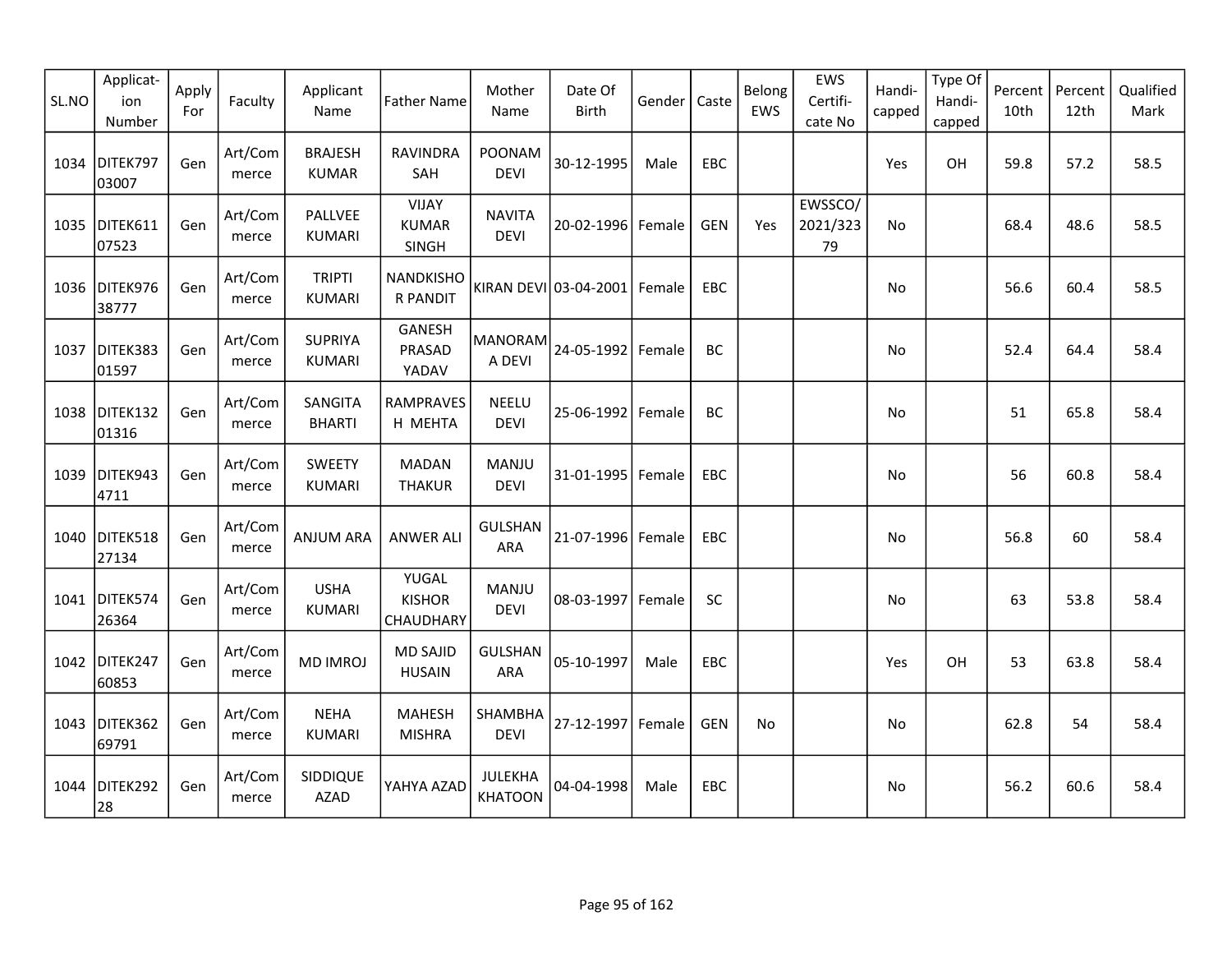| SL.NO | Applicat-<br>ion<br>Number | Apply<br>For | Faculty          | Applicant<br>Name                           | <b>Father Name</b>                                            | Mother<br>Name                  | Date Of<br><b>Birth</b>  | Gender | Caste      | Belong<br>EWS | EWS<br>Certifi-<br>cate No | Handi-<br>capped | Type Of<br>Handi-<br>capped | Percent<br>10th | Percent<br>12th | Qualified<br>Mark |
|-------|----------------------------|--------------|------------------|---------------------------------------------|---------------------------------------------------------------|---------------------------------|--------------------------|--------|------------|---------------|----------------------------|------------------|-----------------------------|-----------------|-----------------|-------------------|
| 1045  | DITEK519<br>62173          | Gen          | Art/Com<br>merce | <b>MD SHABBIR</b>                           | <b>MD NASEER</b><br><b>UDDIN</b>                              | <b>RUBIYA</b><br><b>KHATOON</b> | 05-06-1998               | Male   | <b>GEN</b> | No            |                            | No               |                             | 56.6            | 60.2            | 58.4              |
| 1046  | DITEK398<br>940            | Gen          | Art/Com<br>merce | <b>KOMAL</b><br><b>KUMARI</b>               | <b>MANTUN</b><br>CHANDRAVA CHANDRAV 30-12-1998<br><b>NSHI</b> | <b>SHILA</b><br><b>ANSHI</b>    |                          | Female | EBC        |               |                            | No               |                             | 47.8            | 69              | 58.4              |
| 1047  | DITEK185<br>822            | Gen          | Art/Com<br>merce | <b>SUSHMA</b><br><b>KUMARI</b>              | <b>BIRENDRA</b><br><b>RAJAK</b>                               | <b>REKHA</b><br><b>DEVI</b>     | 07-10-2000 Female        |        | <b>SC</b>  |               |                            | No               |                             | 62.4            | 54.4            | 58.4              |
|       | 1048 DITEK736<br>23598     | Gen          | Art/Com<br>merce | <b>NISHA</b><br><b>KUMARI</b>               | RAMAWTAR<br><b>RAM</b>                                        | <b>PARVATI</b><br><b>DEVI</b>   | 10-03-2002               | Female | SC         |               |                            | No               |                             | 50.4            | 66.4            | 58.4              |
| 1049  | DITEK409<br>48993          | Gen          | Art/Com<br>merce | <b>BANDANA</b><br><b>KUMARI</b>             | <b>VINOD</b><br><b>THAKUR</b>                                 | SANJU<br><b>DEVI</b>            | 21-01-2003               | Female | EBC        |               |                            | No               |                             | 49.6            | 67.2            | 58.4              |
| 1050  | DITEK222<br>464            | Gen          | Art/Com<br>merce | <b>KUMARI</b><br>PRATYUSHA<br><b>ESHANI</b> | <b>NIRDHAN</b><br>DAS                                         | <b>URMILA</b><br><b>DEVI</b>    | 06-08-2003               | Female | SC         |               |                            | No               |                             | 50.2            | 66.6            | 58.4              |
| 1051  | DITEK949<br>195            | Gen          | Art/Com<br>merce | Lalan Kumar                                 | Ram Pravesh<br>Sah                                            |                                 | Sarita Devi   15-06-1987 | Male   | SC         |               |                            | No               |                             | 60.2857         | 56.444          | 58.36508          |
|       | 1052 DITEK913<br>10881     | Gen          | Art/Com<br>merce | <b>HEERA</b><br><b>KUMARI</b>               | <b>GARIB DAS</b>                                              | SAMTOLA<br><b>DEVI</b>          | 05-01-1992               | Female | SC         |               |                            | No               |                             | 58.4286         | 58.2            | 58.31429          |
|       | 1053 DITEK740<br>6711      | Gen          | Art/Com<br>merce | <b>MUKESH</b><br><b>KUMAR</b>               | LAKSHMAN<br>SHARMA                                            | RADHIYA<br><b>DEVI</b>          | 18-05-1995               | Male   | SC         |               |                            | No               |                             | 51.2            | 65.4            | 58.3              |
|       | 1054 DITEK544<br>969       | Gen          | Art/Com<br>merce | SAKSHI<br><b>KUMARI</b>                     | <b>LALITA</b><br><b>NARAYAN</b><br><b>RAM</b>                 | SARITA<br><b>DEVI</b>           | 08-05-1997 Female        |        | SC         |               |                            | No               |                             | 48.4            | 68.2            | 58.3              |
| 1055  | DITEK929<br>37909          | Gen          | Art/Com<br>merce | ZAZEBA<br>ANJUM<br>QUASMI                   | <b>MD BARIK</b><br><b>HUSSAIN</b>                             | <b>FARHANA</b><br>ANJUM         | 05-02-1999               | Female | <b>GEN</b> | No            |                            | No.              |                             | 49.4            | 67.2            | 58.3              |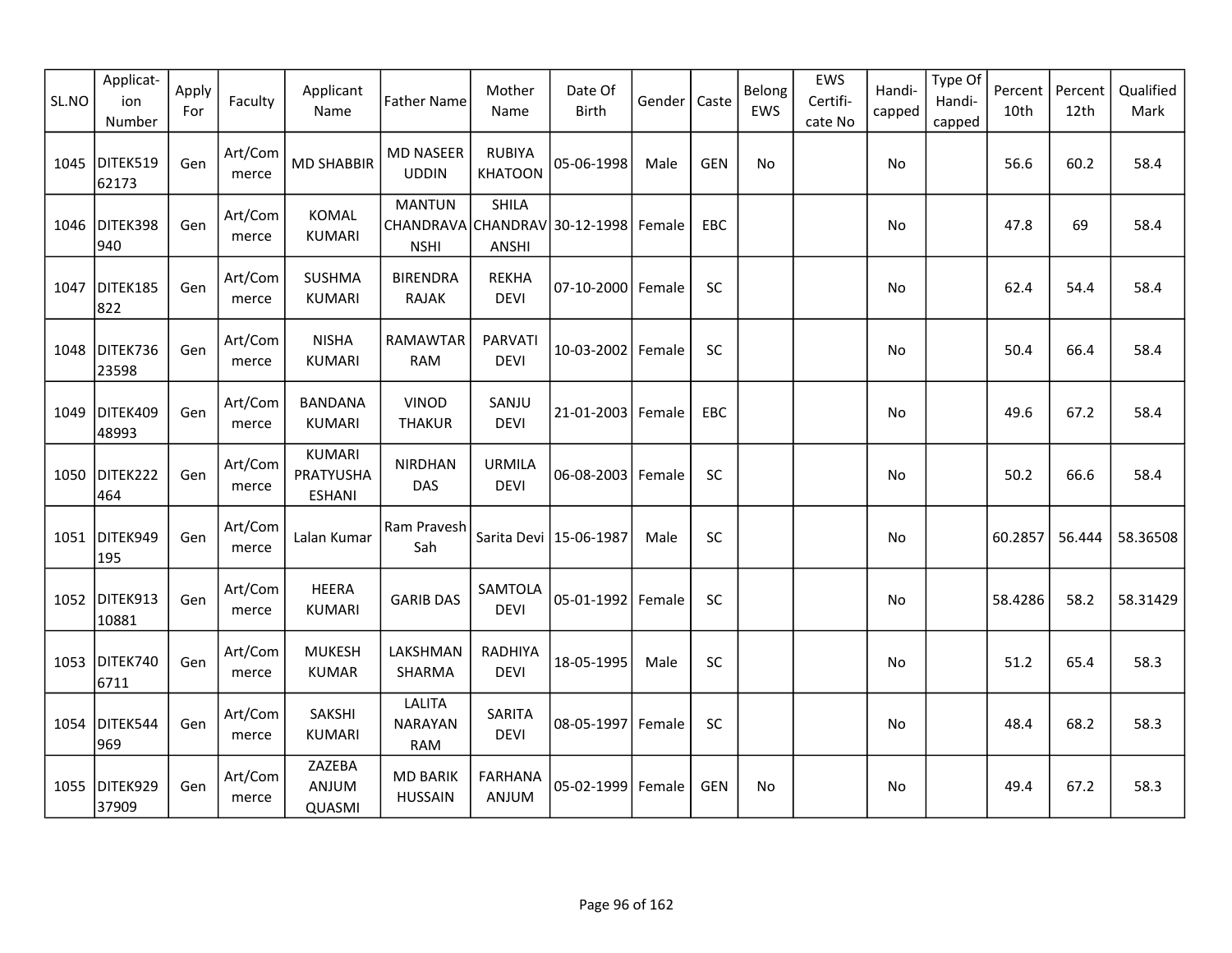| SL.NO | Applicat-<br>ion<br>Number | Apply<br>For | Faculty          | Applicant<br>Name               | <b>Father Name</b>                 | Mother<br>Name                 | Date Of<br>Birth         | Gender | Caste      | Belong<br>EWS | EWS<br>Certifi-<br>cate No | Handi-<br>capped | Type Of<br>Handi-<br>capped | Percent<br>10th | Percent<br>12th | Qualified<br>Mark |
|-------|----------------------------|--------------|------------------|---------------------------------|------------------------------------|--------------------------------|--------------------------|--------|------------|---------------|----------------------------|------------------|-----------------------------|-----------------|-----------------|-------------------|
| 1056  | DITEK794<br>56748          | Gen          | Art/Com<br>merce | ARZOO<br>PERWEEN                | <b>MD AJMAT</b><br><b>ALAM</b>     | <b>REHANA</b><br><b>KHATUN</b> | 14-05-2000 Female        |        | EBC        |               |                            | No               |                             | 64.2            | 52.4            | 58.3              |
| 1057  | DITEK164<br>987            | Gen          | Art/Com<br>merce | PRITI KUMARI                    | LALBAHADU<br>R PASWAN              | <b>REKHA</b><br><b>DEVI</b>    | $05 - 06 - 2001$         | Female | SC         |               |                            | No               |                             | 53.2            | 63.4            | 58.3              |
|       | 1058 DITEK813<br>11216     | Gen          | Art/Com<br>merce | Anupam<br>kumari                | Gyan<br>Prakash<br>muni            |                                | Sunita devi   18-05-2002 | Female | <b>EBC</b> |               |                            | No               |                             | 46.4            | 70.2            | 58.3              |
|       | 1059 DITEK587<br>59737     | Gen          | Art/Com<br>merce | <b>RAJEEV</b><br><b>KUMAR</b>   | <b>GOPAL SAH</b>                   | SHEELA<br><b>DEVI</b>          | 02-02-1977               | Male   | EBC        |               |                            | No               |                             | 62.8889         | 53.667          | 58.27778          |
| 1060  | DITEK469<br>834            | Gen          | Art/Com<br>merce | <b>MANISHA</b><br><b>KUMARI</b> | <b>MAHESHWA</b><br><b>R MANDAL</b> |                                | USHA DEVI 15-03-1989     | Female | EBC        |               |                            | No               |                             | 60.7143         | 55.778          | 58.24603          |
| 1061  | DITEK474<br>51271          | Gen          | Art/Com<br>merce | SAURABH<br><b>KUMAR</b>         | <b>MAHENDRA</b><br><b>THAKUR</b>   | PARWATI<br><b>DEVI</b>         | 01-03-1986               | Male   | EBC        |               |                            | No               |                             | 55.4286         | 61              | 58.21429          |
| 1062  | DITEK158<br>87061          | Gen          | Art/Com<br>merce | SARITA<br><b>KUMARI</b>         | <b>JANARDAN</b><br><b>MAHTO</b>    | <b>DAYAJI</b><br><b>DEVI</b>   | 15-04-1992               | Female | EBC        |               |                            | No               |                             | 50.4            | 66              | 58.2              |
| 1063  | DITEK524<br>34236          | Gen          | Art/Com<br>merce | PRINCE PRIY<br><b>KUMAR</b>     | SAHDEO<br>PODDAR                   | SHOBHA<br><b>DEVI</b>          | 05-12-1993               | Male   | BC         |               |                            | No               |                             | 54              | 62.4            | 58.2              |
|       | 1064 DITEK881<br>02348     | Gen          | Art/Com<br>merce | Shweta<br>kumari                | <b>UPENDRA</b><br>SINGH            | SHARMISH<br><b>TA DEVI</b>     | 08-01-1994               | Female | BC         |               |                            | No               |                             | 59.4            | 57              | 58.2              |
| 1065  | DITEK480<br>847            | Gen          | Art/Com<br>merce | <b>AMAN RAJ</b>                 | <b>MUKTI</b><br>PASWAN             | <b>MANTI</b><br><b>DEVI</b>    | 02-02-1994               | Male   | SC         |               |                            | No               |                             | 62.6            | 53.8            | 58.2              |
|       | 1066 DITEK546<br>70147     | Gen          | Art/Com<br>merce | SHABANA<br><b>KHATOON</b>       | MD OZAIR<br><b>ALAM</b>            | <b>BIBI</b><br><b>NAUSABA</b>  | 07-05-1999               | Female | EBC        |               |                            | No               |                             | 61              | 55.4            | 58.2              |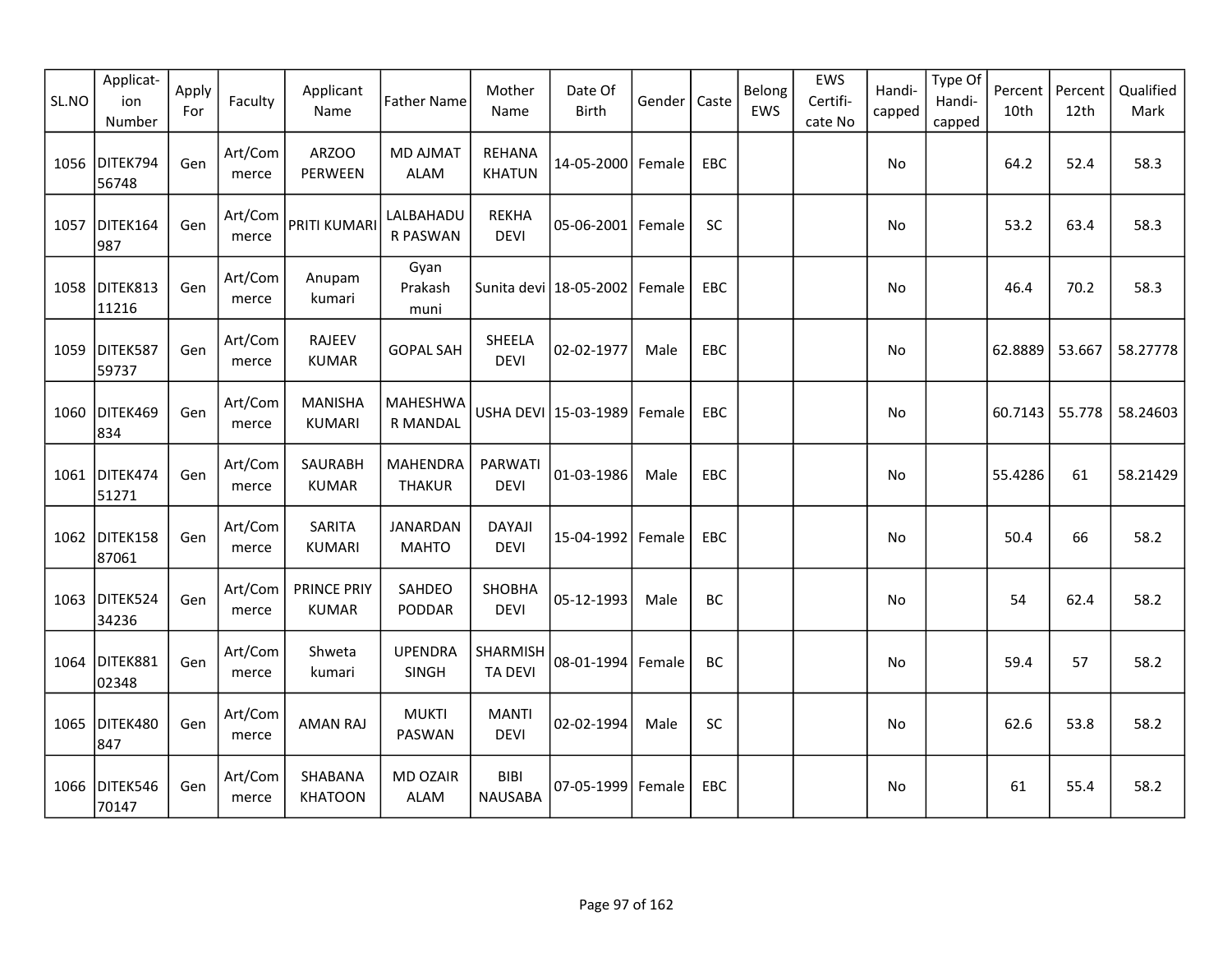| SL.NO | Applicat-<br>ion<br>Number | Apply<br>For | Faculty          | Applicant<br>Name                | <b>Father Name</b>                        | Mother<br>Name               | Date Of<br><b>Birth</b> | Gender | Caste      | Belong<br>EWS | EWS<br>Certifi-<br>cate No | Handi-<br>capped | Type Of<br>Handi-<br>capped | Percent<br>10th | Percent<br>12th | Qualified<br>Mark |
|-------|----------------------------|--------------|------------------|----------------------------------|-------------------------------------------|------------------------------|-------------------------|--------|------------|---------------|----------------------------|------------------|-----------------------------|-----------------|-----------------|-------------------|
| 1067  | DITEK124<br>425            | Gen          | Art/Com<br>merce | <b>ADITYA</b><br><b>KUMAR</b>    | <b>UTTAM</b><br><b>KUMAR JHA</b>          | <b>PUSHPA</b><br><b>DEVI</b> | 17-08-2000              | Male   | <b>GEN</b> | No            |                            | Yes              | OH                          | 56.4            | 60              | 58.2              |
| 1068  | DITEK102<br>144            | Gen          | Art/Com<br>merce | PUJA KUMARI                      | <b>RAM</b><br><b>NARESH</b><br><b>RAM</b> |                              | RENU DEVI 20-01-2001    | Female | SC         |               |                            | No               |                             | 49.6            | 66.8            | 58.2              |
| 1069  | DITEK341<br>662            | Gen          | merce            | Art/Com   RAMCHANDR<br>A RAM     | LAXMI RAM   JANKI DEVI   27-06-2001       |                              |                         | Male   | SC         |               |                            | No               |                             | 58.2            | 58.2            | 58.2              |
|       | 1070 DITEK797<br>25257     | Gen          | Art/Com<br>merce | <b>DEEPAK</b><br><b>KUMAR</b>    | ANIL KUMAR<br>PASWAN                      | <b>MANJU</b><br><b>DEVI</b>  | 21-05-1992              | Male   | SC         |               |                            | No               |                             | 55.2            | 61              | 58.1              |
|       | 1071 DITEK649<br>31804     | Gen          | Art/Com<br>merce | PRIYANKA<br><b>KUMARI</b>        | <b>RAMESH</b><br>PODDAR                   | <b>GAURI</b><br><b>DEVI</b>  | 02-06-1999              | Female | BC         |               |                            | No.              |                             | 62.4            | 53.8            | 58.1              |
| 1072  | DITEK538<br>297            | Gen          | Art/Com<br>merce | SHATRUDHA<br>N KUMAR             | <b>SURESH</b><br>SADA                     | ARHULAW<br>A DEVI            | 01-01-2000              | Male   | <b>SC</b>  |               |                            | No               |                             | 59.2            | 57              | 58.1              |
| 1073  | DITEK403<br>61594          | Gen          | Art/Com<br>merce | <b>AJIT KUMAR</b>                | GANESH<br><b>TANTI</b>                    | LUKHIYA<br><b>DEVI</b>       | 05-02-2001              | Male   | SC         |               |                            | No               |                             | 64.8            | 51.4            | 58.1              |
|       | 1074 DITEK691<br>40576     | Gen          | Art/Com<br>merce | PINTU<br><b>KUMAR JHA</b>        | SACHCHIDA<br><b>NAND JHA</b>              |                              | ASHA DEVI 06-06-1984    | Male   | <b>GEN</b> | No            |                            | No               |                             | 52.8571         | 63.222          | 58.03968          |
|       | 1075 DITEK511<br>60175     | Gen          | Art/Com<br>merce | KUMARI JUHI                      | DAYASHANK<br>AR PRASAD<br><b>SINGH</b>    | RANI DEVI                    | 10-05-1992              | Female | <b>GEN</b> | No            |                            | No               |                             | 46.8            | 69.2            | 58                |
|       | 1076 DITEK474<br>4248      | Gen          | Art/Com<br>merce | <b>SUNITA</b><br>SHARMA          | <b>UMA KANT</b><br>SHARMA                 | <b>MAROJ</b>                 | 07-12-1995 Female       |        | <b>GEN</b> | No            |                            | No               |                             | 56.5            | 59.5            | 58                |
| 1077  | DITEK886<br>78056          | Gen          | Art/Com<br>merce | <b>MITHILESH</b><br><b>KUMAR</b> | <b>GAJENDRA</b><br>SAH                    | SUJAMA<br><b>DEVI</b>        | 16-10-1996              | Male   | EBC        |               |                            | No               |                             | 61              | 55              | 58                |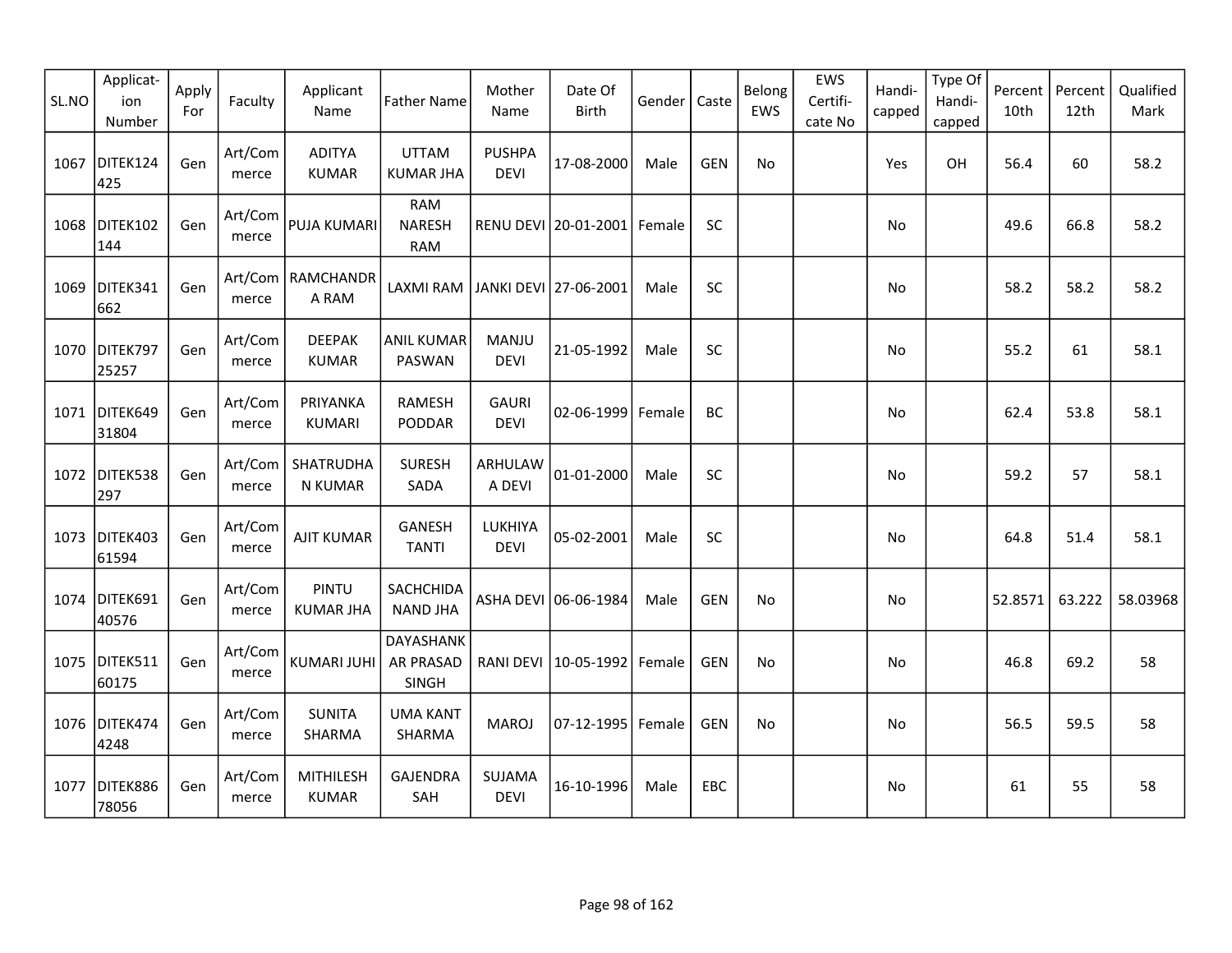| SL.NO | Applicat-<br>ion<br>Number | Apply<br>For | Faculty          | Applicant<br>Name               | <b>Father Name</b>                      | Mother<br>Name                | Date Of<br><b>Birth</b>          | Gender | Caste      | Belong<br>EWS | EWS<br>Certifi-<br>cate No | Handi-<br>capped | Type Of<br>Handi-<br>capped | Percent<br>10th | Percent<br>12th | Qualified<br>Mark |
|-------|----------------------------|--------------|------------------|---------------------------------|-----------------------------------------|-------------------------------|----------------------------------|--------|------------|---------------|----------------------------|------------------|-----------------------------|-----------------|-----------------|-------------------|
| 1078  | DITEK926<br>04873          | Gen          | Art/Com<br>merce | <b>PUJA</b><br><b>KUMARI</b>    | <b>JAWAHAR</b><br><b>PANDIT</b>         |                               | ANJU DEVI   12-10-1997   Female  |        | EBC        |               |                            | No               |                             | 57.2            | 58.8            | 58                |
| 1079  | DITEK166<br>24246          | Gen          | Art/Com<br>merce | <b>MAUSAMI</b><br><b>KUMARI</b> | SANJIV<br><b>KUMAR</b>                  | ANJANA<br><b>KUMARI</b>       | 20-02-1998 Female                |        | EBC        |               |                            | No               |                             | 65              | 51              | 58                |
|       | 1080 DITEK237<br>34818     | Gen          | Art/Com<br>merce | <b>DIVYANI</b><br><b>BHARTI</b> | <b>DEVENDRA</b><br>YADAV                | <b>NIRMALA</b><br><b>DEVI</b> | 16-03-1998 Female                |        | BC         |               |                            | No               |                             | 52              | 64              | 58                |
|       | 1081 DITEK495<br>24823     | Gen          | Art/Com<br>merce | <b>PUJA KUMARI</b>              | SANJAY<br>PRASAD<br>SINGH               | RANJANA<br><b>DEVI</b>        | 06-06-1999 Female                |        | <b>GEN</b> | <b>No</b>     |                            | No               |                             | 61.2            | 54.8            | 58                |
| 1082  | DITEK864<br>642            | Gen          | Art/Com<br>merce | <b>RAVINA</b><br><b>KUMARI</b>  | SHYAM<br>SAGAR<br><b>MAHTO</b>          |                               | PINKI DEVI   15-01-2001   Female |        | EBC        |               |                            | No               |                             | 48.6            | 67.4            | 58                |
| 1083  | DITEK865<br>655            | Gen          | Art/Com<br>merce | SONALI<br><b>KUMARI</b>         | SANTOSH<br><b>KUMAR</b>                 | <b>MUNNI</b><br><b>DEVI</b>   | 24-02-2002   Female              |        | BC         |               |                            | No               |                             | 50              | 66              | 58                |
| 1084  | DITEK384<br>547            | Gen          | Art/Com<br>merce | <b>KHUSHI</b><br>KUMARI         | <b>SURESH</b><br>PRASAD<br><b>GUPTA</b> | <b>KUMARI</b><br>MANJU        | 26-03-2003 Female                |        | EBC        |               |                            | No               |                             | 54              | 62              | 58                |
| 1085  | DITEK747<br>20404          | Gen          | Art/Com<br>merce | <b>LUSI KUMARI</b>              | <b>NUNULAL</b><br>YADAV                 |                               | PINKI DEVI   12-12-1986   Female |        | BC         |               |                            | No               |                             | 68.1429         | 47.667          | 57.90476          |
|       | 1086 DITEK704<br>62571     | Gen          | Art/Com<br>merce | <b>AMIT KUMAR</b>               | <b>BISHNUDEO</b><br><b>PANDIT</b>       | <b>KANCHAN</b><br><b>DEVI</b> | 12-12-1994                       | Male   | <b>EBC</b> |               |                            | No               |                             | 60.8            | 55              | 57.9              |
| 1087  | DITEK277<br>373            | Gen          | Art/Com<br>merce | PRATIBHA<br>RANI                | ANIL JHA                                | MIRA JHA                      | 05-03-1995 Female                |        | <b>GEN</b> | Yes           | EWSCO/2<br>021/2552<br>33  | No               |                             | 50.4            | 65.4            | 57.9              |
| 1088  | DITEK620<br>401            | Gen          | Art/Com<br>merce | <b>RAMNATH</b><br><b>KUMAR</b>  | <b>YOGENDRA</b><br><b>RAM</b>           | <b>SHANTI</b><br><b>DEVI</b>  | 30-09-1997                       | Male   | <b>SC</b>  |               |                            | No               |                             | 55.6            | 60.2            | 57.9              |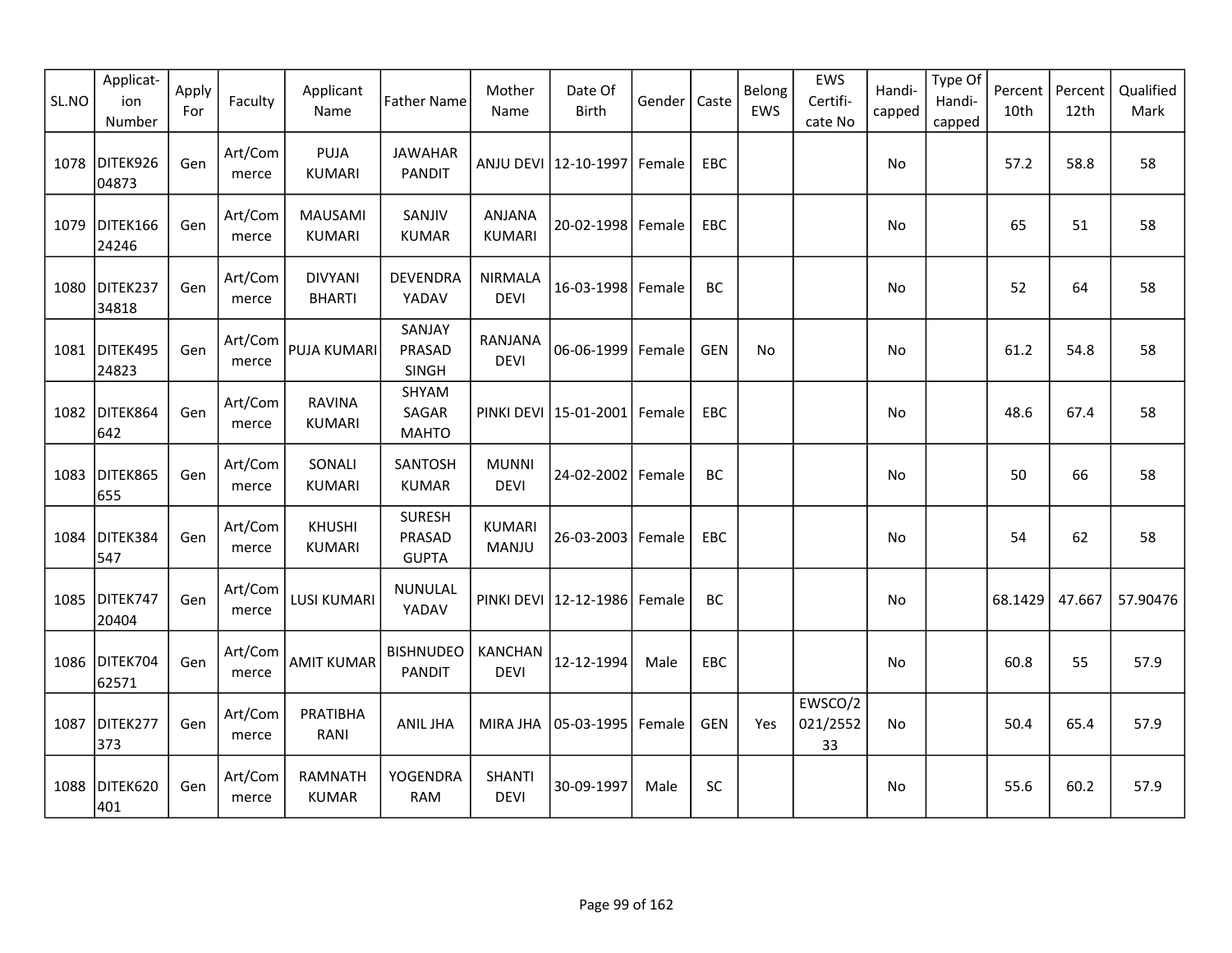| SL.NO | Applicat-<br>ion<br>Number | Apply<br>For | Faculty          | Applicant<br>Name              | <b>Father Name</b>                       | Mother<br>Name                  | Date Of<br><b>Birth</b>         | Gender   | Caste      | Belong<br>EWS | EWS<br>Certifi-<br>cate No | Handi-<br>capped | Type Of<br>Handi-<br>capped | Percent<br>10th | Percent<br>12th | Qualified<br>Mark |
|-------|----------------------------|--------------|------------------|--------------------------------|------------------------------------------|---------------------------------|---------------------------------|----------|------------|---------------|----------------------------|------------------|-----------------------------|-----------------|-----------------|-------------------|
| 1089  | DITEK506<br>017            | Gen          | Art/Com<br>merce | <b>RINKI</b><br>KUMARI         | LAKHIRAM<br>YADAV                        | <b>KHUSHBU</b><br><b>DEVI</b>   | 10-12-1997 Female               |          | <b>BC</b>  |               |                            | No               |                             | 47.6            | 68.2            | 57.9              |
|       | 1090 DITEK521<br>150       | Gen          | Art/Com<br>merce | <b>ANITA</b><br><b>KUMARI</b>  | RAMESHWA<br>R PANDIT                     | LAKHO<br><b>DEVI</b>            | 18-03-1998 Female               |          | EBC        |               |                            | No               |                             | 53.4            | 62.4            | 57.9              |
|       | 1091 DITEK955<br>1989      | Gen          | Art/Com<br>merce | <b>RUCHI</b><br><b>KUMARI</b>  | <b>KUAMAR</b><br>RAJIV                   | <b>SUSHILA</b><br><b>KUMARI</b> | 03-12-1998 Female               |          | <b>GEN</b> | No.           |                            | <b>No</b>        |                             | 54.8            | 61              | 57.9              |
|       | 1092 DITEK808<br>63643     | Gen          | Art/Com<br>merce | <b>BABLI</b><br><b>KUMARI</b>  | SHIVSHANKA<br>R PD YADAV                 |                                 | USHA DEVI   13-08-1999   Female |          | BC         |               |                            | Yes              | <b>HH</b>                   | 51.6            | 64.2            | 57.9              |
| 1093  | DITEK275<br>89322          | Gen          | Art/Com<br>merce | <b>JULI KUMARI</b>             | DILIP YADAV DEJEE DEVI 01-02-2000 Female |                                 |                                 |          | BC         |               |                            | No               |                             | 47              | 68.8            | 57.9              |
| 1094  | DITEK969<br>72381          | Gen          | Art/Com<br>merce | <b>GURIYA</b><br><b>KUMARI</b> | <b>HARI</b><br>PRASAD<br><b>NIRALA</b>   | <b>SUSHILA</b><br><b>DEVI</b>   | 05-02-2001 Female               |          | <b>EBC</b> |               |                            | No               |                             | 55              | 60.8            | 57.9              |
| 1095  | DITEK661<br>284            | Gen          | Art/Com<br>merce | <b>DEEPA</b><br><b>KUMARI</b>  | SUNIL<br><b>KUMAR</b><br><b>SINGH</b>    |                                 | KIRAN DEVI 04-04-2003           | l Female | BC         |               |                            | No               |                             | 48.4            | 67.4            | 57.9              |
|       | 1096 DITEK429<br>836       | Gen          | Art/Com<br>merce | <b>RAJEEV</b><br><b>RANJAN</b> | RAMCHARIT<br><b>RA PRASAD</b>            | <b>INDRA</b><br><b>DEVI</b>     | 04-05-1988                      | Male     | <b>BC</b>  |               |                            | No               |                             | 65.2857         | 50.333          | 57.80952          |
| 1097  | DITEK900<br>871            | Gen          | Art/Com<br>merce | CHANDU<br><b>KUMARI</b>        | <b>BHUKHAL</b><br><b>MAHTO</b>           | SUGAWATI<br><b>DEVI</b>         | 21-02-1992 Female               |          | BC         |               |                            | No               |                             | 48.6            | 67              | 57.8              |
| 1098  | DITEK845<br>97337          | Gen          | Art/Com<br>merce | <b>BABY</b><br><b>KUMARI</b>   | <b>MAHENDRA</b><br><b>DAS</b>            | <b>KOPIYA</b><br><b>DEVI</b>    | 10-05-1993 Female               |          | SC         |               |                            | No               |                             | 67.2            | 48.4            | 57.8              |
| 1099  | DITEK466<br>720            | Gen          | Art/Com<br>merce | PRABHAT<br><b>KUMAR</b>        | PRAMOD<br><b>KUMAR</b><br>YADAV          | <b>MEENA</b><br><b>DEVI</b>     | 30-03-2001                      | Male     | BC         |               |                            | No               |                             | 49.8            | 65.8            | 57.8              |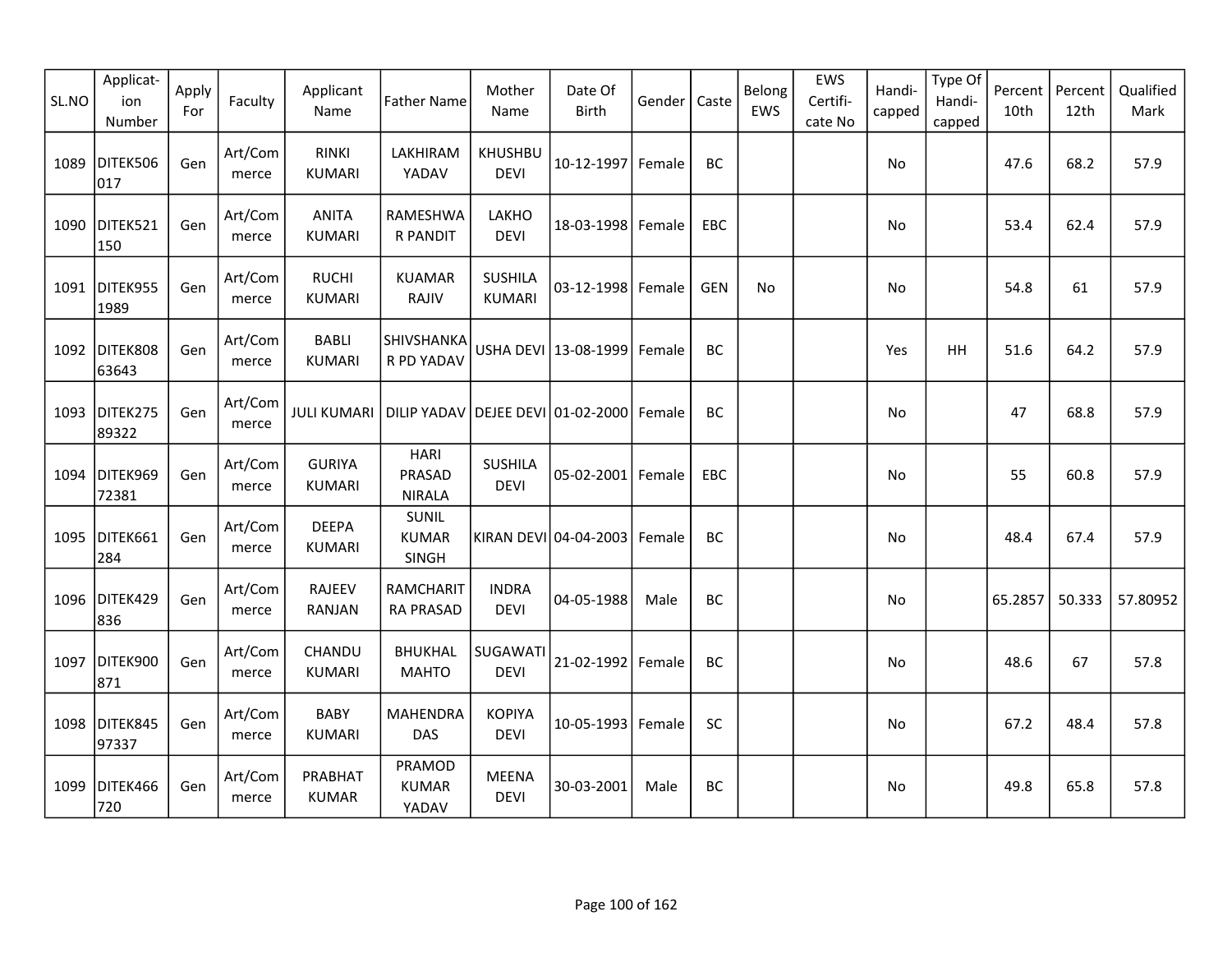| SL.NO | Applicat-<br>ion<br>Number | Apply<br>For | Faculty          | Applicant<br>Name               | <b>Father Name</b>                           | Mother<br>Name                | Date Of<br><b>Birth</b>         | Gender | Caste     | Belong<br>EWS | EWS<br>Certifi-<br>cate No | Handi-<br>capped | Type Of<br>Handi-<br>capped | Percent<br>10th | Percent<br>12th | Qualified<br>Mark |
|-------|----------------------------|--------------|------------------|---------------------------------|----------------------------------------------|-------------------------------|---------------------------------|--------|-----------|---------------|----------------------------|------------------|-----------------------------|-----------------|-----------------|-------------------|
|       | 1100 DITEK651<br>873       | Gen          | Art/Com<br>merce | RASHIKA RAJ                     | <b>RAMCHAND</b><br><b>RA PRASAD</b><br>SINGH |                               | ASHA DEVI 25-09-2001            | Female | <b>BC</b> |               |                            | No               |                             | 60              | 55.6            | 57.8              |
|       | 1101 DITEK633<br>90069     | Gen          | Art/Com<br>merce | <b>MANISHA</b><br><b>KUMARI</b> | <b>PAWAN</b><br><b>KUMAR SAH</b>             | PUNAM<br><b>DEVI</b>          | 01-01-2003 Female               |        | EBC       |               |                            | No               |                             | 52.2            | 63.4            | 57.8              |
|       | 1102 DITEK900<br>042       | Gen          | Art/Com<br>merce | <b>BASANTI</b><br><b>KUMARI</b> | <b>SURESH</b><br>PRASAD<br>SINGH             | <b>REKHA</b><br><b>DEVI</b>   | $01 - 12 - 1988$                | Female | BC        |               |                            | No               |                             | 56.8571         | 58.667          | 57.7619           |
|       | 1103 DITEK230<br>126       | Gen          | Art/Com<br>merce | <b>BABY</b><br><b>KUMARI</b>    | <b>RAM BADAN</b><br>YADAV                    | PHOOL<br><b>KUMARI</b>        | 31-12-1990 Female               |        | BC        |               |                            | No.              |                             | 53.4            | 62              | 57.7              |
| 1104  | DITEK835<br>5718           | Gen          | Art/Com<br>merce | Nisha Kumari                    | Vidyanand<br>Mahto                           |                               | Sunita Devi 18-01-1993          | Female | EBC       |               |                            | No               |                             | 48.8            | 66.6            | 57.7              |
| 1105  | DITEK888<br>6697           | Gen          | Art/Com<br>merce | RESHAMI<br><b>KUMARI</b>        | <b>UMESH</b><br><b>MISHTRI</b>               |                               | MINA DEVI 13-05-1996            | Female | EBC       |               |                            | No               |                             | 48              | 67.4            | 57.7              |
| 1106  | DITEK536<br>43357          | Gen          | Art/Com<br>merce | <b>SWEETY</b><br><b>KUMARI</b>  | <b>DINESH</b><br><b>RAJAK</b>                | <b>PINKEE</b><br><b>DEVI</b>  | 09-01-1997                      | Female | <b>SC</b> |               |                            | No               |                             | 58.4            | 57              | 57.7              |
| 1107  | DITEK132<br>119            | Gen          | Art/Com<br>merce | <b>SMITA</b><br><b>KUMARI</b>   | <b>MAHENDRA</b><br><b>RAJAK</b>              | <b>BIMALA</b><br><b>DEVI</b>  | 04-08-1997                      | Female | SC        |               |                            | No               |                             | 49.8            | 65.6            | 57.7              |
|       | 1108 DITEK940<br>11420     | Gen          | Art/Com<br>merce | SANGAM<br><b>KUMARI</b>         | <b>BAHADUR</b><br><b>RAJAK</b>               | <b>REKHA</b><br><b>DEVI</b>   | 01-10-1997 Female               |        | SC        |               |                            | No               |                             | 49.8            | 65.6            | 57.7              |
| 1109  | DITEK820<br>83749          | Gen          | Art/Com<br>merce | <b>USHA</b><br><b>KUMARI</b>    | <b>FULENA</b><br><b>PANDIT</b>               |                               | FULA DEVI   05-04-1998   Female |        | EBC       |               |                            | No               |                             | 52.4            | 63              | 57.7              |
|       | 1110 DITEK315<br>62157     | Gen          | Art/Com<br>merce | SHYAM<br><b>KUMAR</b>           | <b>RAMBILAS</b><br><b>DAS</b>                | <b>SAVITRI</b><br><b>DEVI</b> | 02-05-1998                      | Male   | <b>SC</b> |               |                            | No               |                             | 54.2            | 61.2            | 57.7              |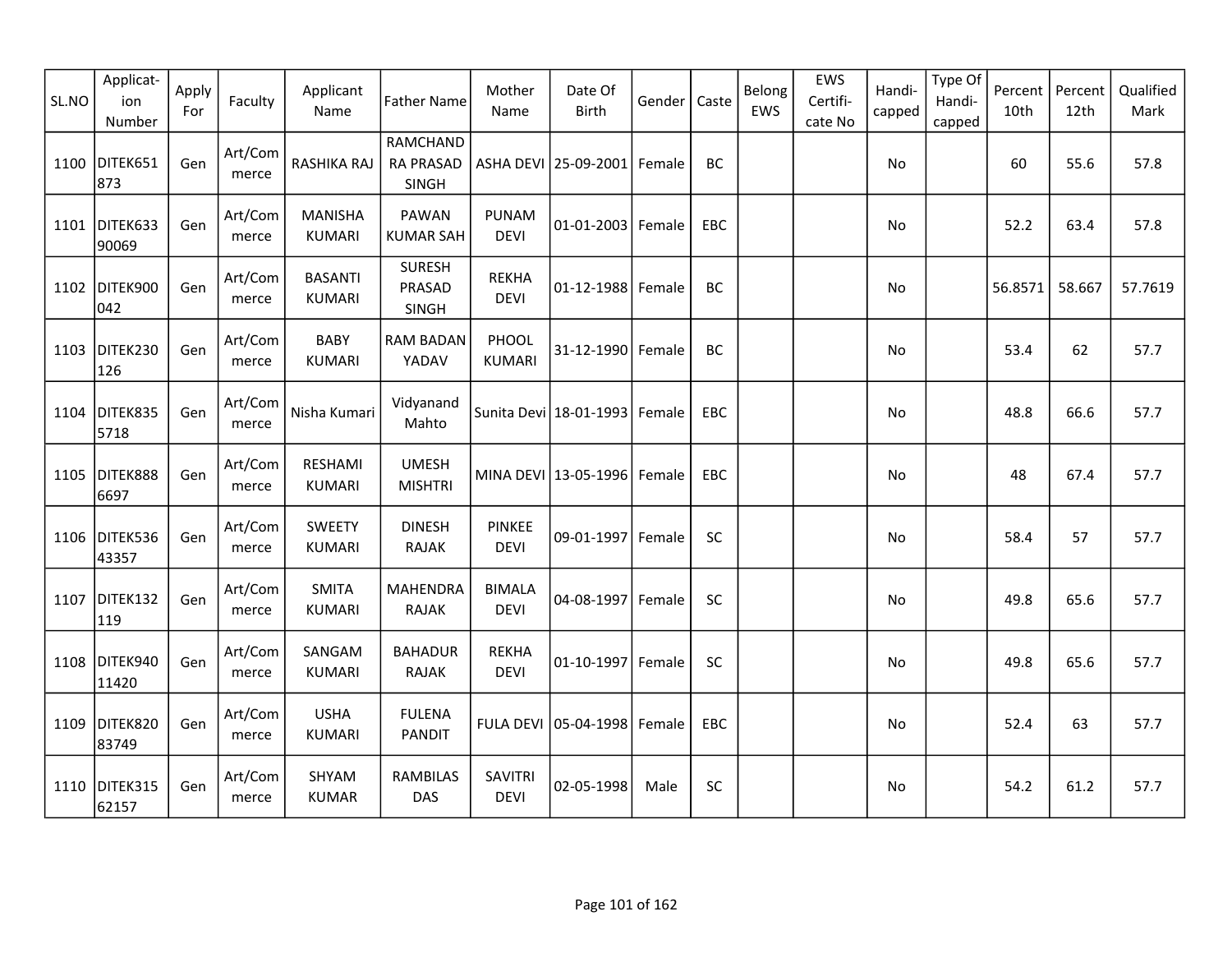| SL.NO | Applicat-<br>ion<br>Number | Apply<br>For | Faculty          | Applicant<br>Name                     | <b>Father Name</b>                              | Mother<br>Name                  | Date Of<br><b>Birth</b>          | Gender | Caste      | Belong<br>EWS | EWS<br>Certifi-<br>cate No | Handi-<br>capped | Type Of<br>Handi-<br>capped | Percent<br>10th | Percent<br>12th | Qualified<br>Mark |
|-------|----------------------------|--------------|------------------|---------------------------------------|-------------------------------------------------|---------------------------------|----------------------------------|--------|------------|---------------|----------------------------|------------------|-----------------------------|-----------------|-----------------|-------------------|
| 1111  | DITEK757<br>64587          | Gen          | Art/Com<br>merce | SHIVANI<br><b>KUMARI</b>              | <b>DINESH</b><br><b>SINGH</b>                   | <b>MAMTA</b><br>SINGH           | 25-06-1998 Female                |        | <b>GEN</b> | No            |                            | No               |                             | 59.8            | 55.6            | 57.7              |
| 1112  | DITEK271<br>018            | Gen          | Art/Com<br>merce | RAJRANI<br><b>KUMARI</b>              | OM<br>PRAKASH<br>SINGH                          | RANJANA<br><b>DEVI</b>          | 19-06-1999 Female                |        | BC         |               |                            | No               |                             | 49.2            | 66.2            | 57.7              |
| 1113  | DITEK803<br>75523          | Gen          | Art/Com<br>merce | PRIYA BHARTI                          | PRAMOD<br><b>KUMAR SAH</b>                      |                                 | PRITI DEVI   25-01-2001   Female |        | EBC        |               |                            | No               |                             | 52              | 63.4            | 57.7              |
|       | 1114 DITEK246<br>88221     | Gen          | Art/Com<br>merce | <b>MANISH</b><br><b>KUMAR</b>         | RAMCHAND<br><b>RA SINGH</b>                     | <b>SITA DEVI</b>                | 07-02-2003                       | Male   | BC         |               |                            | No               |                             | 55.4            | 60              | 57.7              |
| 1115  | DITEK864<br>14700          | Gen          | Art/Com<br>merce | <b>NEHA</b><br><b>KUMARI</b>          | <b>MANIKANT</b><br>PRASAD<br><b>SINGH</b>       | <b>MEENA</b><br><b>DEVI</b>     | 06-04-1989   Female              |        | <b>GEN</b> | No            |                            | No               |                             | 52.1111         | 63.286          | 57.69841          |
| 1116  | DITEK336<br>511            | Gen          | Art/Com<br>merce | <b>GEETA</b><br><b>PATWA</b>          | LALLAN<br>PRASAD<br><b>PATWA</b>                |                                 | MAYA DEVI 05-08-1989   Female    |        | <b>GEN</b> | No            |                            | No               |                             | 57.8333         | 57.4            | 57.61667          |
| 1117  | DITEK827<br>423            | Gen          | Art/Com<br>merce | <b>USHA BHARTI</b>                    | SHIV<br><b>SHANKAR</b><br>PRASAD SAH            |                                 | ASHA DEVI 01-01-1990 Female      |        | <b>EBC</b> |               |                            | No               |                             | 49.4            | 65.8            | 57.6              |
| 1118  | DITEK835<br>879            | Gen          | Art/Com<br>merce | <b>RUPAM</b><br><b>KUMARI</b>         | <b>KAILASH</b><br><b>KUMAR</b><br><b>BHAGAT</b> | <b>MEENA</b><br><b>DEVI</b>     | 04-08-1991 Female                |        | BC         |               |                            | No               |                             | 47.4            | 67.8            | 57.6              |
| 1119  | DITEK371<br>332            | Gen          | merce            | Art/Com   RAJU KUMAR<br><b>PANDIT</b> | RAMSWARU<br>P PANDIT                            | <b>JITNI DEVI</b>               | 01-05-1994                       | Male   | EBC        |               |                            | No               |                             | 54.6            | 60.6            | 57.6              |
|       | 1120 DITEK737<br>85110     | Gen          | Art/Com<br>merce | SONI                                  | <b>FAKHRUDDI</b><br>N                           | <b>AFSARI</b><br><b>KHATOON</b> | 01-04-1996 Female                |        | <b>GEN</b> | Yes           | EWSCO/2<br>021/2734<br>87  | <b>No</b>        |                             | 55              | 60.2            | 57.6              |
|       | 1121 DITEK372<br>755       | Gen          | Art/Com<br>merce | <b>BINA KUMARI</b>                    | <b>MUNNA</b><br><b>VISHWAKAR</b><br>MA          | <b>SEEMA</b><br><b>DEVI</b>     | 19-11-1998 Female                |        | <b>ST</b>  |               |                            | No               |                             | 50.2            | 65              | 57.6              |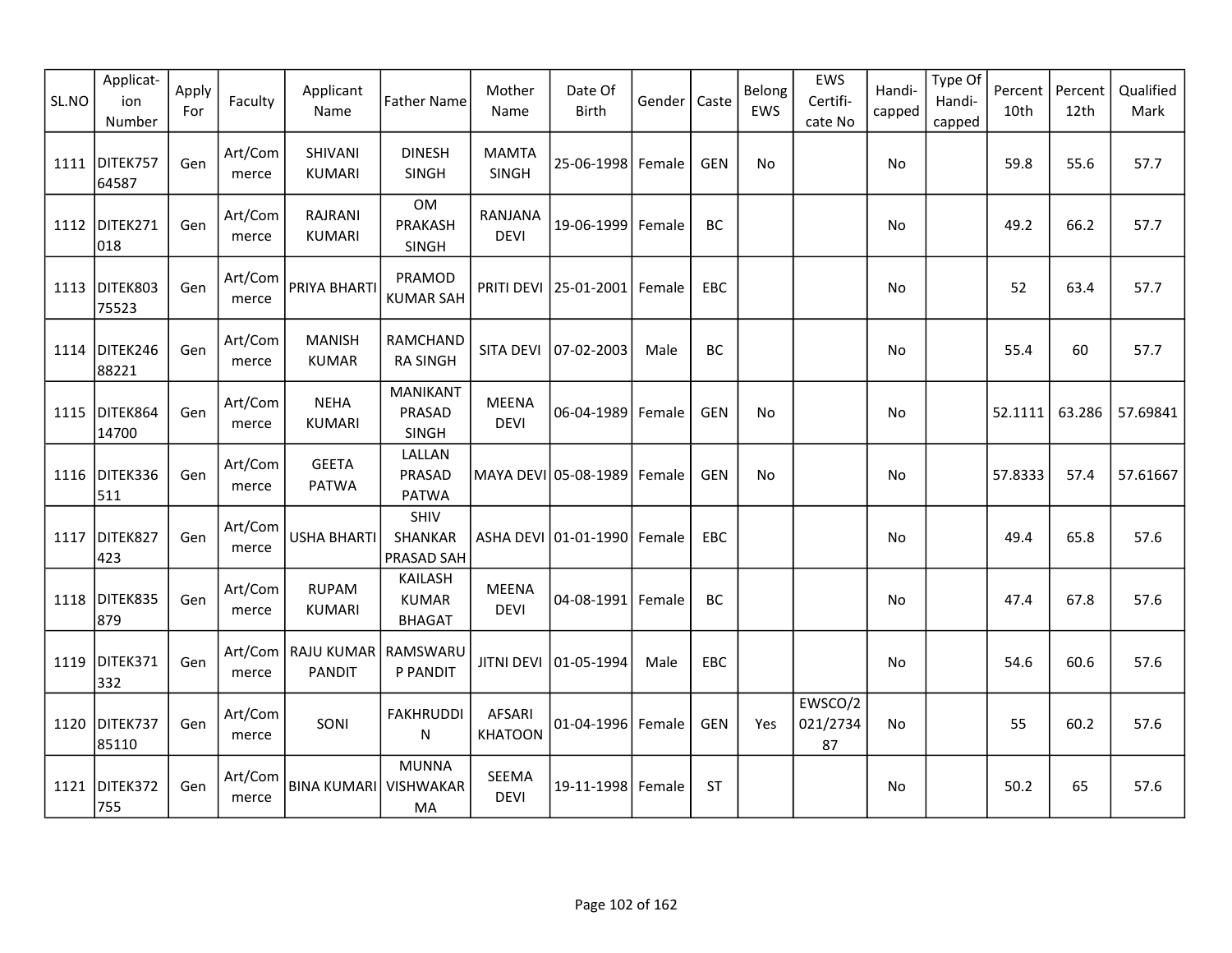| SL.NO | Applicat-<br>ion<br>Number | Apply<br>For | Faculty          | Applicant<br>Name                  | <b>Father Name</b>                   | Mother<br>Name                 | Date Of<br><b>Birth</b>          | Gender | Caste      | Belong<br>EWS | EWS<br>Certifi-<br>cate No | Handi-<br>capped | Type Of<br>Handi-<br>capped | Percent<br>10th | Percent<br>12th | Qualified<br>Mark |
|-------|----------------------------|--------------|------------------|------------------------------------|--------------------------------------|--------------------------------|----------------------------------|--------|------------|---------------|----------------------------|------------------|-----------------------------|-----------------|-----------------|-------------------|
| 1122  | DITEK893<br>371            | Gen          | Art/Com<br>merce | <b>RAJ BHARTI</b><br><b>KUMARI</b> | <b>DILIP</b><br><b>KUMAR</b>         | <b>RENU</b><br><b>KUMARI</b>   | 21-02-1999 Female                |        | BC         |               |                            | No               |                             | 53.4            | 61.8            | 57.6              |
| 1123  | DITEK642<br>05567          | Gen          | Art/Com<br>merce | <b>PRINCE</b><br><b>KUMAR</b>      | <b>NAVIN</b><br><b>KUNWAR</b>        | <b>SARITA</b><br><b>DEVI</b>   | 05-03-2000                       | Male   | <b>GEN</b> | No            |                            | No               |                             | 59.4            | 55.8            | 57.6              |
| 1124  | DITEK838<br>634            | Gen          | Art/Com<br>merce | <b>NEHA</b><br><b>KUMARI</b>       | <b>SUBHASH</b><br>YADAV              | <b>NIBHA</b><br><b>DEVI</b>    | 04-04-2001   Female              |        | BC         |               |                            | No               |                             | 51.4            | 63.8            | 57.6              |
| 1125  | DITEK518<br>092            | Gen          | Art/Com<br>merce | <b>KANHAIYA</b><br><b>KUMAR</b>    | NANDKISHO<br>R SAH                   | RITA DEVI                      | 18-02-2002                       | Male   | EBC        |               |                            | No               |                             | 43.6            | 71.6            | 57.6              |
| 1126  | DITEK426<br>307            | Gen          | Art/Com<br>merce | <b>PRINCE</b><br><b>KUMAR</b>      | <b>HARISHANK</b><br><b>AR YADAV</b>  | <b>GEETA</b><br><b>DEVI</b>    | 16-08-2003                       | Male   | BC         |               |                            | No               |                             | 58.8            | 56.4            | 57.6              |
| 1127  | DITEK447<br>21772          | Gen          | Art/Com<br>merce | <b>KUMARI</b><br><b>TUNNI</b>      | PARSHU<br><b>RAM SINGH</b>           | INDU DEVI                      | 08-10-1989 Female                |        | <b>GEN</b> | No            |                            | No.              |                             | 56.2            | 58.889          | 57.54444          |
| 1128  | DITEK648<br>516            | Gen          | Art/Com<br>merce | SINKU<br><b>KUMARI</b>             | RAMCHAND<br><b>RA YADAV</b>          | <b>SULEKHA</b><br><b>DEVI</b>  | 23-03-1996 Female                |        | BC         |               |                            | No               |                             | 43.8            | 71.2            | 57.5              |
| 1129  | DITEK586<br>52862          | Gen          | Art/Com<br>merce | SAPNA<br><b>KUMARI</b>             | <b>BUDDU</b><br>SHARMA               |                                | BIJAL DEVI   05-07-1996   Female |        | SC         |               |                            | No               |                             | 53.4            | 61.6            | 57.5              |
|       | 1130 DITEK281<br>099       | Gen          | Art/Com<br>merce | <b>JYOTI</b><br><b>KUMARI</b>      | <b>ARJUN JHA</b>                     | <b>GAYATRI</b><br><b>DEVI</b>  | 06-01-1999 Female                |        | <b>GEN</b> | Yes           | 276                        | No               |                             | 68              | 47              | 57.5              |
|       | 1131 DITEK537<br>434       | Gen          | Art/Com<br>merce | <b>AISHA</b><br><b>KHATUN</b>      | <b>MD</b><br>MOJAHID<br><b>ISLAM</b> | <b>SITARA</b><br><b>KHATUN</b> | 27-06-2002 Female                |        | <b>GEN</b> | No            |                            | No               |                             | 48.2            | 66.8            | 57.5              |
|       | 1132 DITEK198<br>574       | Gen          | Art/Com<br>merce | PRIYA<br><b>KUMARI</b>             | <b>RANDHIR</b><br>PRASAD<br>YADAV    | <b>SUSHILA</b><br><b>DEVI</b>  | 15-12-1987 Female                |        | BC         |               |                            | No               |                             | 45.8571         | 69              | 57.42857          |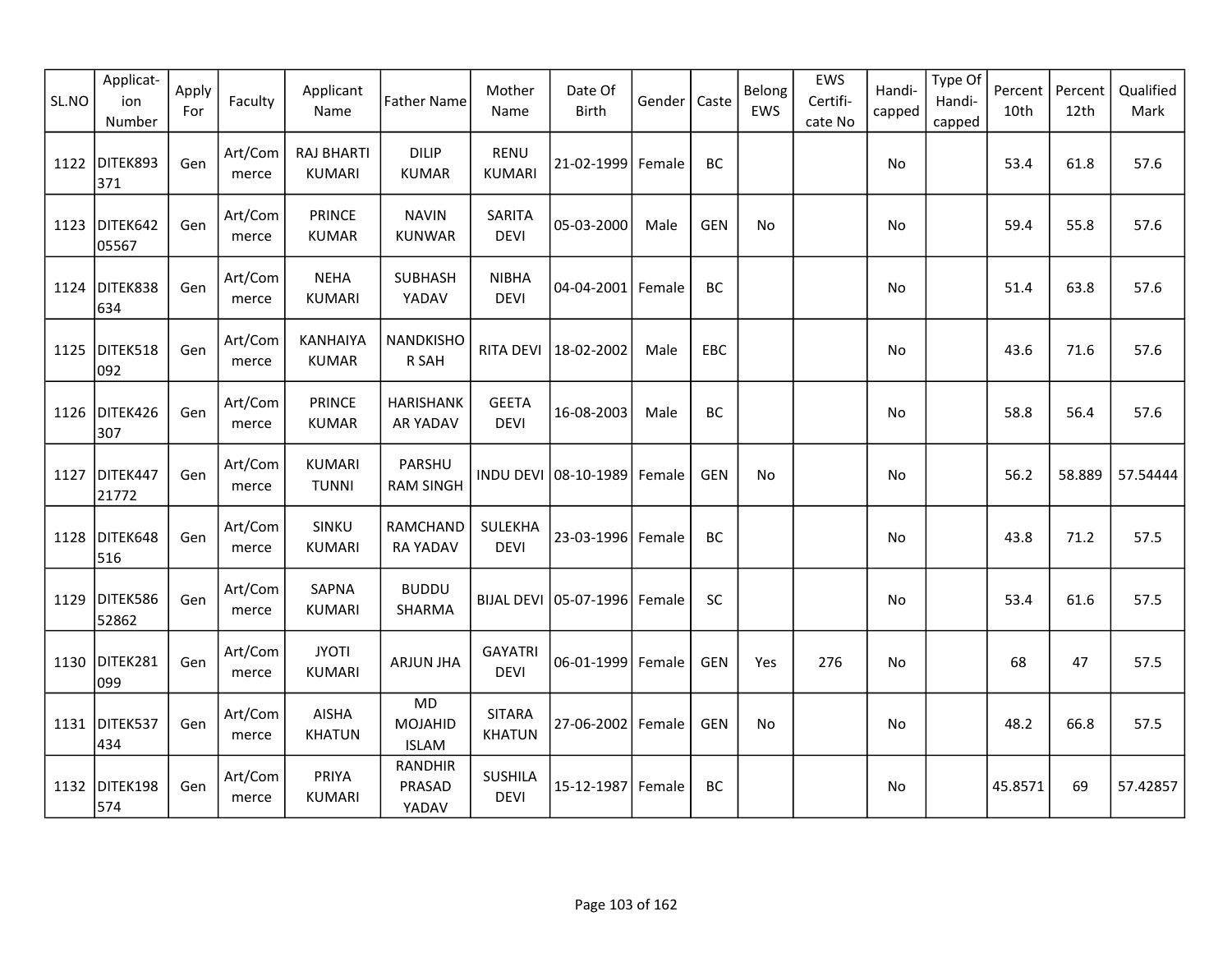| SL.NO | Applicat-<br>ion<br>Number | Apply<br>For | Faculty          | Applicant<br>Name             | <b>Father Name</b>                         | Mother<br>Name               | Date Of<br><b>Birth</b> | Gender | Caste      | Belong<br>EWS | EWS<br>Certifi-<br>cate No | Handi-<br>capped | Type Of<br>Handi-<br>capped | Percent<br>10th | Percent<br>12th | Qualified<br>Mark |
|-------|----------------------------|--------------|------------------|-------------------------------|--------------------------------------------|------------------------------|-------------------------|--------|------------|---------------|----------------------------|------------------|-----------------------------|-----------------|-----------------|-------------------|
| 1133  | DITEK964<br>58472          | Gen          | Art/Com<br>merce | minakshi<br>kumari            | Shivnandan<br>Rajak                        | Tara Devi                    | 05-07-1978 Female       |        | <b>SC</b>  |               |                            | No               |                             | 52.4444         | 62.4            | 57.42222          |
|       | 1134 DITEK372<br>13636     | Gen          | Art/Com<br>merce | <b>MUNNI</b><br><b>KUMARI</b> | <b>JAYNANDAN</b><br>PASWAN                 | SITA DEVI                    | 08-03-1992              | Female | SC         |               |                            | No               |                             | 52.8            | 62              | 57.4              |
|       | 1135 DITEK997<br>22023     | Gen          | Art/Com<br>merce | SANJANA<br><b>KUMARI</b>      | <b>MOHAN</b><br><b>BHAGAT</b>              | LAKSHMINI<br>A DEVI          | 16-02-1995   Female     |        | BC         |               |                            | No               |                             | 57.8            | 57              | 57.4              |
|       | 1136 DITEK814<br>26022     | Gen          | Art/Com<br>merce | Damini<br>kumari              | Lalan Kumar<br>jha                         | Pushpa<br>Devi               | 03-06-1995 Female       |        | <b>GEN</b> |               |                            | No               |                             | 50.4            | 64.4            | 57.4              |
| 1137  | DITEK893<br>61858          | Gen          | Art/Com<br>merce | <b>RADHA</b><br><b>KUMARI</b> | <b>KISHOR</b><br><b>RAJAK</b>              |                              | KIRAN DEVI 24-11-1995   | Female | SC         |               |                            | No               |                             | 69.6            | 45.2            | 57.4              |
| 1138  | DITEK512<br>63111          | Gen          | Art/Com<br>merce | PRITI KUMARI                  | <b>FUCHO</b><br>YADAV                      | <b>RADHA</b><br><b>DEVI</b>  | 17-02-1996 Female       |        | BC         |               |                            | No               |                             | 52.4            | 62.4            | 57.4              |
| 1139  | DITEK613<br>96892          | Gen          | Art/Com<br>merce | SUJAL<br><b>KUMAR</b>         | KALESHWAR<br><b>PANDIT</b>                 | <b>SHANTI</b><br><b>DEVI</b> | 15-01-1998              | Male   | <b>EBC</b> |               |                            | No               |                             | 56              | 58.8            | 57.4              |
|       | 1140 DITEK666<br>74690     | Gen          | Art/Com<br>merce | KAJAL<br><b>KUMARI</b>        | <b>KRISHNA</b><br><b>NAND</b><br>CHAUDHARY | RANJU<br><b>DEVI</b>         | 30-01-1998 Female       |        | <b>GEN</b> | Yes           | EWSCO/2<br>021/2697<br>12  | No               |                             | 60.4            | 54.4            | 57.4              |
|       | 1141 DITEK724<br>4370      | Gen          | Art/Com<br>merce | KAJAL<br><b>KUMARI</b>        | MAHENDRA SULOCHNA<br>PASWAN                | <b>DEVI</b>                  | 15-01-2000 Female       |        | SC         |               |                            | No               |                             | 62.4            | 52.4            | 57.4              |
|       | 1142 DITEK131<br>395       | Gen          | Art/Com<br>merce | Pushpanjali<br>kumari         | Vijay singh                                | Rina ray                     | 07-09-2002 Female       |        | BC         |               |                            | No               |                             | 58.4            | 56.4            | 57.4              |
| 1143  | DITEK248<br>446            | Gen          | Art/Com<br>merce | Ankita kumari                 | Mukesh<br>kumar                            | Sarita<br>Sharma             | 15-11-1993 Female       |        | <b>GEN</b> | No            |                            | No               |                             | 60.6667         | 54              | 57.33333          |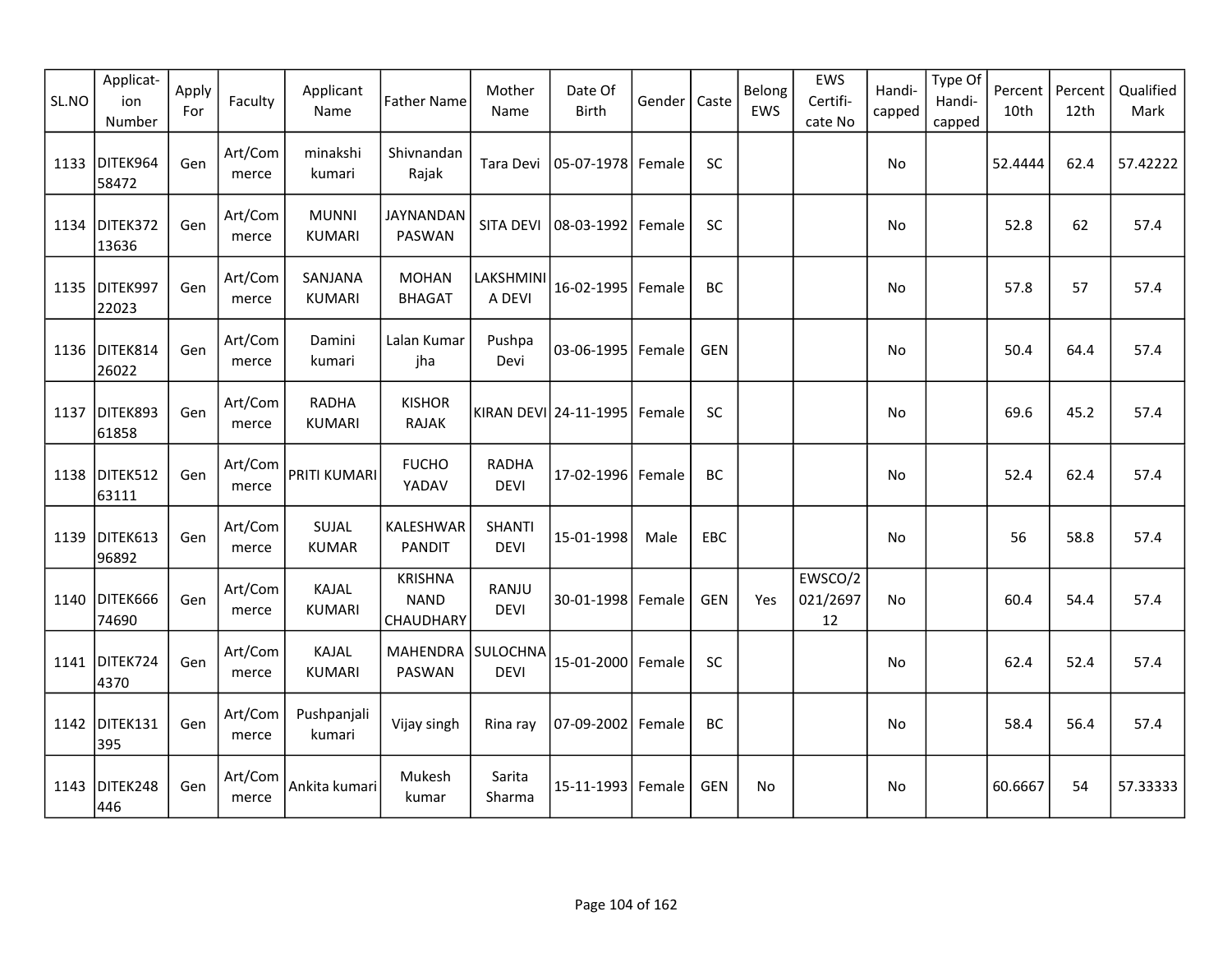| SL.NO | Applicat-<br>ion<br>Number | Apply<br>For | Faculty          | Applicant<br>Name               | <b>Father Name</b>                     | Mother<br>Name                | Date Of<br>Birth      | Gender | Caste      | Belong<br>EWS | EWS<br>Certifi-<br>cate No | Handi-<br>capped | Type Of<br>Handi-<br>capped | Percent<br>10th | Percent<br>12th | Qualified<br>Mark |
|-------|----------------------------|--------------|------------------|---------------------------------|----------------------------------------|-------------------------------|-----------------------|--------|------------|---------------|----------------------------|------------------|-----------------------------|-----------------|-----------------|-------------------|
| 1144  | DITEK703<br>76729          | Gen          | Art/Com<br>merce | <b>RANDHIR</b><br><b>KUMAR</b>  | <b>RAJ KISHOR</b><br>PASWAN            | <b>NILAM</b><br><b>KUMARI</b> | 10-03-2001            | Male   | <b>SC</b>  |               |                            | No               |                             | 48.8571         | 65.8            | 57.32857          |
| 1145  | DITEK713<br>04832          | Gen          | Art/Com<br>merce | MD<br>ABDULLAH                  | MD<br>JAMSHED                          | SABRA<br><b>KHATOON</b>       | 20-01-1992            | Male   | <b>GEN</b> | Yes           | EWSCO20<br>19/88055        | No               |                             | 59.25           | 55.4            | 57.325            |
| 1146  | DITEK670<br>207            | Gen          | Art/Com<br>merce | PREMLATA<br><b>KUMARI</b>       | PARMANAN<br>D YADAV                    |                               | ASHA DEVI 30-11-1986  | Female | <b>BC</b>  |               |                            | No               |                             | 51.4286         | 63.2            | 57.31429          |
| 1147  | DITEK991<br>212            | Gen          | Art/Com<br>merce | <b>MONI</b><br><b>KUMARI</b>    | <b>MITHLESH</b><br>PRASAD<br>SINGH     | <b>PUNAM</b><br><b>DEVI</b>   | 10-04-1993            | Female | <b>GEN</b> | Yes           | EWSCO/2<br>019/6931<br>5   | <b>No</b>        |                             | 54.2            | 60.4            | 57.3              |
| 1148  | DITEK868<br>19665          | Gen          | Art/Com<br>merce | <b>BABITA</b><br><b>KUMARI</b>  | ANIL<br>PRASAD<br><b>SINGH</b>         |                               | ANITA DEVI 15-07-1995 | Female | BC         |               |                            | No               |                             | 52.8            | 61.8            | 57.3              |
| 1149  | DITEK653<br>146            | Gen          | Art/Com<br>merce | <b>RAJESH</b><br><b>KUMAR</b>   | <b>FAKIR RAM</b>                       | SARSWATI<br><b>DEVI</b>       | 04-10-1996            | Male   | <b>SC</b>  |               |                            | No               |                             | 64.4            | 50.2            | 57.3              |
| 1150  | DITEK751<br>23873          | Gen          | Art/Com<br>merce | <b>SUNDAR</b><br><b>KUMAR</b>   | PARMESHW<br><b>AR SADA</b>             | <b>SITA DEVI</b>              | 08-02-1998            | Male   | SC         |               |                            | No               |                             | 61.2            | 53.4            | 57.3              |
|       | 1151 DITEK521<br>0         | Gen          | Art/Com<br>merce | <b>AAYUSHI</b><br><b>KUMARI</b> | <b>SURESH</b><br>PRASAD SAH            | SANGITA<br><b>DEVI</b>        | 20-09-1999            | Female | EBC        |               |                            | No               |                             | 64.6            | 50              | 57.3              |
|       | 1152 DITEK246<br>61104     | Gen          | Art/Com<br>merce | SAJAN<br><b>KUMARI</b>          | RAJARAM<br>PASWAN                      | SHOBHA<br><b>DEVI</b>         | 12-11-1999            | Female | SC         |               |                            | No               |                             | 55.8            | 58.8            | 57.3              |
| 1153  | DITEK950<br>02338          | Gen          | Art/Com<br>merce | <b>SUPRIYA</b><br><b>KUMARI</b> | <b>ALOK JHA</b>                        | ARCHANA<br><b>DEVI</b>        | 09-03-2000 Female     |        | <b>GEN</b> | <b>No</b>     |                            | <b>No</b>        |                             | 51.2            | 63.4            | 57.3              |
| 1154  | DITEK714<br>01178          | Gen          | Art/Com<br>merce | <b>RINKU</b><br><b>KUMARI</b>   | <b>KAMAL</b><br><b>KISHOR</b><br>SINGH | <b>LALITA</b><br><b>DEVI</b>  | 03-08-2002            | Female | <b>BC</b>  |               |                            | No               |                             | 56.8            | 57.8            | 57.3              |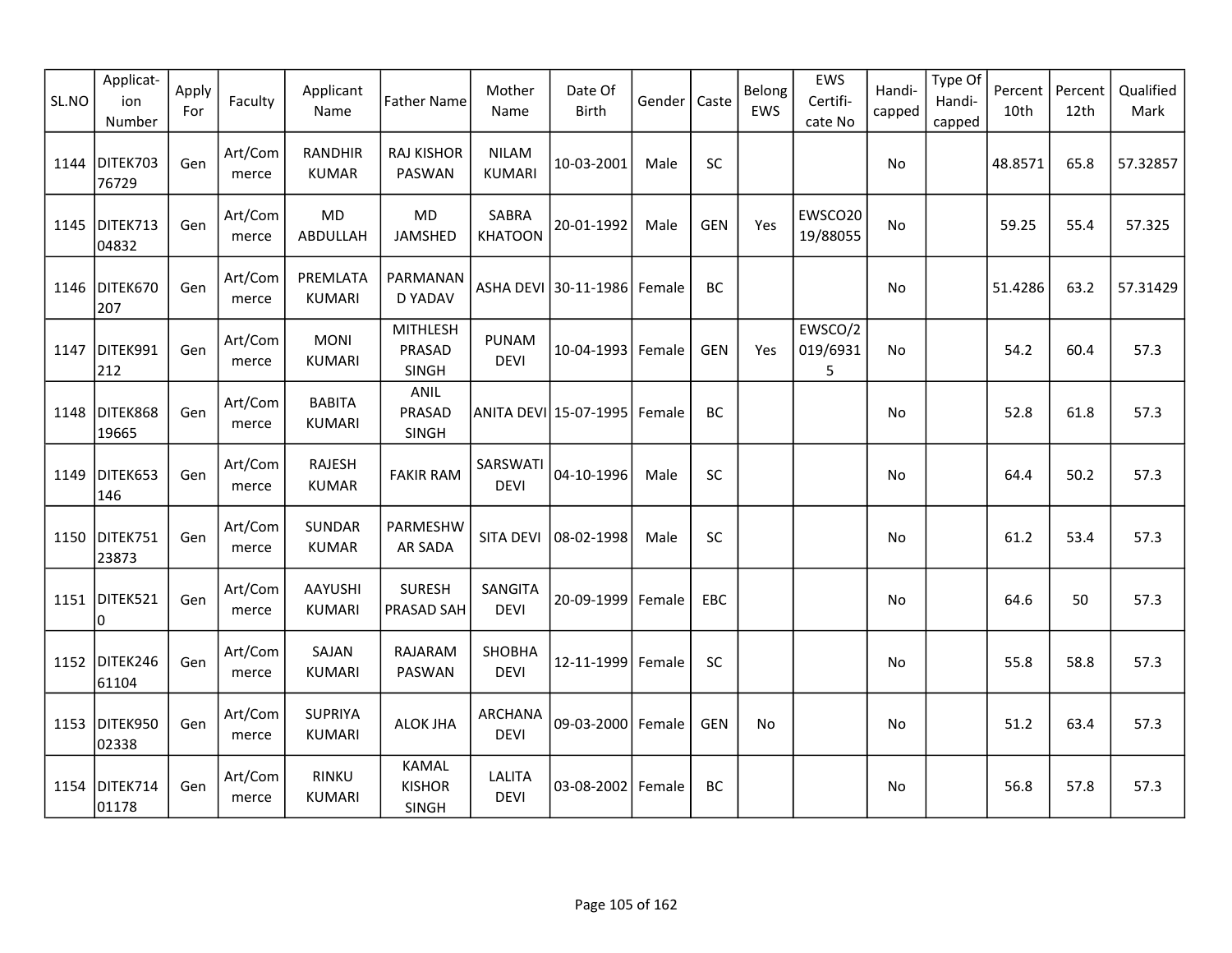| SL.NO | Applicat-<br>ion<br>Number | Apply<br>For | Faculty          | Applicant<br>Name               | <b>Father Name</b>                            | Mother<br>Name               | Date Of<br>Birth | Gender | Caste      | Belong<br>EWS | EWS<br>Certifi-<br>cate No | Handi-<br>capped | Type Of<br>Handi-<br>capped | Percent<br>10th | Percent<br>12th | Qualified<br>Mark |
|-------|----------------------------|--------------|------------------|---------------------------------|-----------------------------------------------|------------------------------|------------------|--------|------------|---------------|----------------------------|------------------|-----------------------------|-----------------|-----------------|-------------------|
| 1155  | DITEK917<br>22022          | Gen          | Art/Com<br>merce | CHANDAN<br><b>KUMAR</b>         | <b>RANJEET</b><br>PODDAR                      | <b>MEENA</b><br><b>DEVI</b>  | 17-07-1991       | Male   | <b>BC</b>  |               |                            | No               |                             | 54.4286         | 60              | 57.21429          |
| 1156  | DITEK599<br>242            | Gen          | Art/Com<br>merce | SULOCHANA<br><b>KUMARI</b>      | <b>BHOLA</b><br><b>PANDIT</b>                 | <b>REKHA</b><br><b>DEVI</b>  | 12-05-1994       | Female | EBC        |               |                            | No               |                             | 63.4            | 51              | 57.2              |
| 1157  | DITEK868<br>01323          | Gen          | Art/Com<br>merce | <b>KIRAN</b><br>PASWAN          | <b>BACHANDEO</b><br>PASWAN                    | JAIMALA<br><b>DEVI</b>       | 30-06-1994       | Female | <b>SC</b>  |               |                            | <b>No</b>        |                             | 64.8            | 49.6            | 57.2              |
|       | 1158 DITEK260<br>93465     | Gen          | Art/Com<br>merce | <b>NAVEEN</b><br><b>KUMAR</b>   | <b>DINESH SAH</b>                             | <b>DURGA</b><br><b>DEVI</b>  | 06-03-1995       | Male   | EBC        |               |                            | No               |                             | 51.4            | 63              | 57.2              |
| 1159  | DITEK938<br>443            | Gen          | Art/Com<br>merce | Naushad alam                    | Aftab alam                                    | Rabina<br>khatun             | 15-01-1996       | Male   | EBC        |               |                            | No               |                             | 59.4            | 55              | 57.2              |
| 1160  | DITEK373<br>921            | Gen          | Art/Com<br>merce | <b>RUBBI</b><br><b>KUMARI</b>   | <b>SUNIL</b><br><b>KUMAR</b><br><b>KESHRI</b> | <b>RANI DEVI</b>             | 14-05-1996       | Female | <b>BC</b>  |               |                            | No               |                             | 57.8            | 56.6            | 57.2              |
| 1161  | DITEK317<br>51207          | Gen          | Art/Com<br>merce | <b>MANISHA</b><br><b>KUMARI</b> | <b>SHASHIBHUS</b><br>HAN MISHRA               | PRABHA<br><b>DEVI</b>        | 18-11-1997       | Female | <b>GEN</b> | No            |                            | No               |                             | 53.8            | 60.6            | 57.2              |
| 1162  | DITEK661<br>060            | Gen          | Art/Com<br>merce | SAROJ<br>PASWAN                 | <b>AJUN</b><br>PASWAN                         | KOSHALYA<br><b>DEVI</b>      | 05-01-1998       | Male   | SC         |               |                            | No               |                             | 54.4            | 60              | 57.2              |
| 1163  | DITEK577<br>307            | Gen          | Art/Com<br>merce | SANTOSH<br><b>KUMAR</b>         | RAMGULAM<br>SAH                               | <b>REKHA</b><br><b>DEVI</b>  | 06-12-1998       | Male   | BC         |               |                            | No               |                             | 55.4            | 59              | 57.2              |
| 1164  | DITEK631<br>826            | Gen          | Art/Com<br>merce | <b>NIVAS</b><br><b>KUMAR</b>    | NUNULAL<br>YADAV                              | <b>SHANTI</b><br><b>DEVI</b> | 01-06-2000       | Male   | BC         |               |                            | No               |                             | 53.2            | 61.2            | 57.2              |
| 1165  | DITEK836<br>47             | Gen          | Art/Com<br>merce | <b>NUTAN</b><br><b>KUMARI</b>   | <b>RAM</b><br><b>NARAYAN</b><br><b>RAJAK</b>  | RATANMAL<br>A DEVI           | 02-10-1989       | Female | <b>SC</b>  |               |                            | No               |                             | 61.4286         | 52.8            | 57.11429          |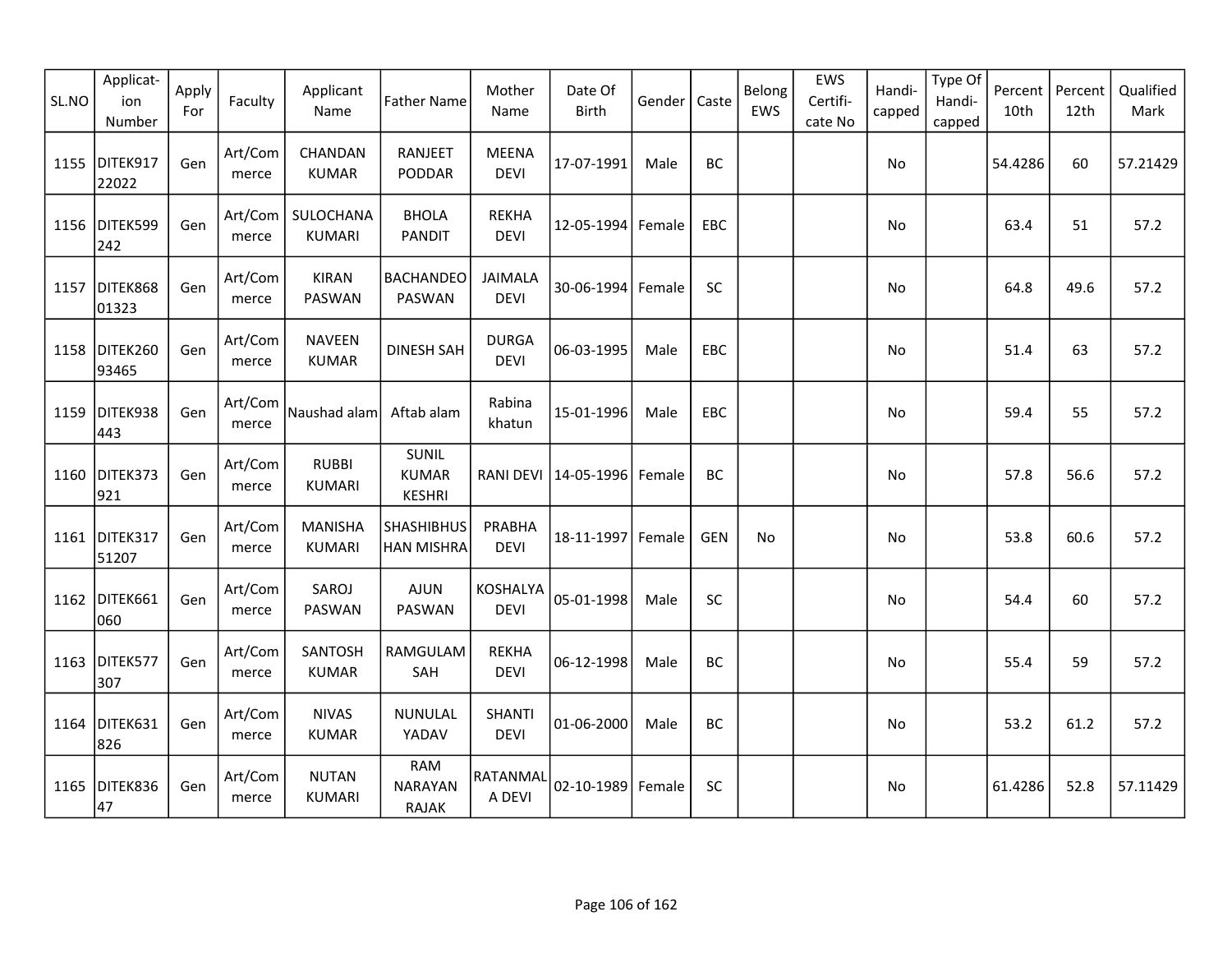| SL.NO | Applicat-<br>ion<br>Number | Apply<br>For | Faculty          | Applicant<br>Name                     | <b>Father Name</b>                            | Mother<br>Name                 | Date Of<br><b>Birth</b> | Gender | Caste      | Belong<br>EWS | EWS<br>Certifi-<br>cate No | Handi-<br>capped | Type Of<br>Handi-<br>capped | Percent<br>10th | Percent<br>12th | Qualified<br>Mark |
|-------|----------------------------|--------------|------------------|---------------------------------------|-----------------------------------------------|--------------------------------|-------------------------|--------|------------|---------------|----------------------------|------------------|-----------------------------|-----------------|-----------------|-------------------|
| 1166  | DITEK775<br>752            | Gen          | Art/Com<br>merce | <b>MD HIFZUR</b><br><b>RAHMAN</b>     | <b>MD</b><br>SALAHUDDI<br>N                   | SHAHIDA<br><b>KHATOON</b>      | 12-09-1992              | Male   | EBC        |               |                            | No               |                             | 52.4            | 61.8            | 57.1              |
| 1167  | DITEK324<br>26584          | Gen          | Art/Com<br>merce | <b>BHARTI</b><br><b>KUMARI</b>        | <b>SUNIL</b><br><b>MISHRA</b>                 | <b>INDIRA</b><br><b>DEVI</b>   | 16-09-1992              | Female | <b>GEN</b> | No            |                            | No               |                             | 53              | 61.2            | 57.1              |
|       | 1168 DITEK100<br>07878     | Gen          | Art/Com<br>merce | <b>KUMARI</b><br>SWETA                | DAHUPRASA<br><b>D GUPTA</b>                   | <b>SHUSHILA</b><br><b>DEVI</b> | 29-12-1992 Female       |        | EBC        |               |                            | No               |                             | 41.4            | 72.8            | 57.1              |
| 1169  | DITEK804<br>68374          | Gen          | Art/Com<br>merce | <b>ROUSHAN</b><br>KUMAR GUTA          | PRAMANAN<br><b>D GUPTA</b>                    |                                | MALA DEVI 14-02-1996    | Male   | EBC        |               |                            | <b>No</b>        |                             | 54.2            | 60              | 57.1              |
| 1170  | DITEK487<br>46632          | Gen          | Art/Com<br>merce | <b>NIVA KUMARI</b>                    | <b>BHARAT</b><br>YADAV                        | <b>MAMTA</b><br><b>DEVI</b>    | 03-01-1997 Female       |        | <b>BC</b>  |               |                            | <b>No</b>        |                             | 53.8            | 60.4            | 57.1              |
| 1171  | DITEK689<br>915            | Gen          | Art/Com<br>merce | <b>ARCHANA</b><br><b>KUMARI</b>       | PRAKASH<br><b>PATEL</b>                       | <b>BINDU</b><br><b>DEVI</b>    | 15-04-1998 Female       |        | EBC        |               |                            | No               |                             | 62.2            | 52              | 57.1              |
| 1172  | DITEK403<br>819            | Gen          | Art/Com<br>merce | NITU KUMARI                           | <b>NARESH</b><br><b>RAM</b>                   | <b>LALITA</b><br><b>DEVI</b>   | 05-03-2002 Female       |        | SC         |               |                            | No               |                             | 47              | 67.2            | 57.1              |
|       | 1173 DITEK394<br>952       | Gen          | Art/Com<br>merce | <b>JYOTI</b><br><b>KUMARI</b>         | <b>VINOD</b><br><b>KUMAR</b><br>YADAV         | <b>SUNITA</b><br><b>DEVI</b>   | 05-09-2003   Female     |        | BC         |               |                            | No               |                             | 54.2            | 60              | 57.1              |
|       | 1174 DITEK768<br>43929     | Gen          | Art/Com<br>merce | <b>RAJAN</b><br><b>KUMAR</b><br>SINGH | LATE<br><b>UMESHWAR</b><br>PRASAD             | NEELAM<br><b>DEVI</b>          | 05-10-1984              | Male   | <b>GEN</b> | No            |                            | No               |                             | 54.1429         | 60              | 57.07143          |
| 1175  | DITEK555<br>85753          | Gen          | Art/Com<br>merce | jyoti ray                             | Vinod ray                                     |                                | Ratan devi   16-05-1995 | Female | <b>GEN</b> | No            |                            | No               |                             | 58.8333         | 55.2            | 57.01667          |
|       | 1176 DITEK789<br>40239     | Gen          | Art/Com<br>merce | <b>NIDHI</b><br><b>KUMARI</b>         | <b>SUDHIR</b><br><b>KUMAR</b><br><b>TANTI</b> | <b>BABITA</b><br><b>DEVI</b>   | 18-02-1996 Female       |        | SC         |               |                            | No               |                             | 60.4            | 53.6            | 57                |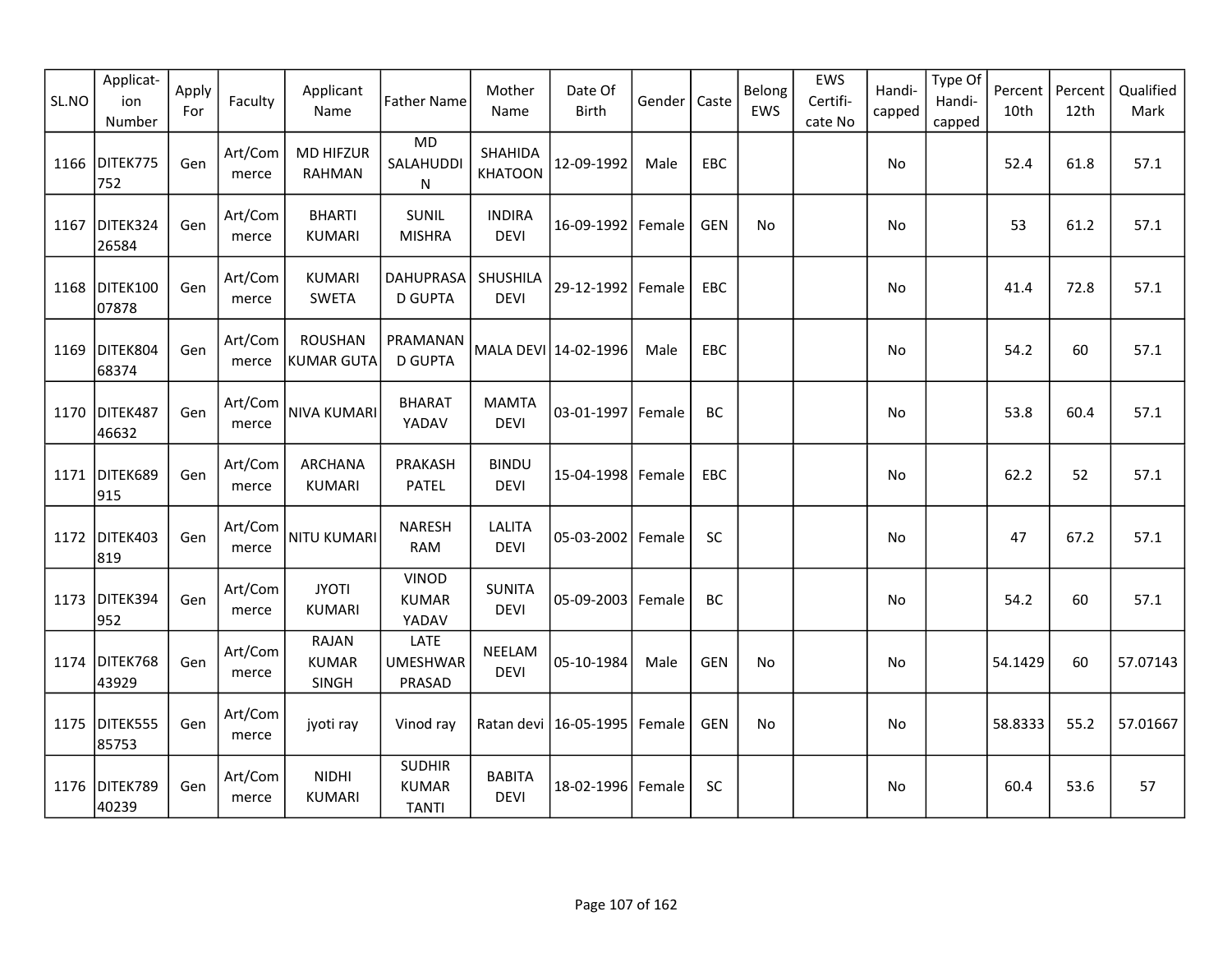| SL.NO | Applicat-<br>ion<br>Number | Apply<br>For | Faculty          | Applicant<br>Name              | <b>Father Name</b>                           | Mother<br>Name                  | Date Of<br>Birth                | Gender | Caste      | Belong<br>EWS | <b>EWS</b><br>Certifi-<br>cate No | Handi-<br>capped | Type Of<br>Handi-<br>capped | Percent<br>10th | Percent<br>12th | Qualified<br>Mark |
|-------|----------------------------|--------------|------------------|--------------------------------|----------------------------------------------|---------------------------------|---------------------------------|--------|------------|---------------|-----------------------------------|------------------|-----------------------------|-----------------|-----------------|-------------------|
| 1177  | DITEK368<br>76884          | Gen          | Art/Com<br>merce | <b>PUJA KUMARI</b>             | SATANDEV<br>YADAV                            | <b>FULAMANT</b><br>I DEVI       | 01-10-1997                      | Female | BC         |               |                                   | Yes              | <b>HH</b>                   | 56.8            | 57.2            | 57                |
| 1178  | DITEK569<br>01678          | Gen          | Art/Com<br>merce | <b>NITISH</b><br><b>KUMAR</b>  | SACHHINDA<br><b>NAND SINGH</b>               | <b>NILAM</b><br><b>DEVI</b>     | 05-09-1998                      | Male   | BC         |               |                                   | No               |                             | 66.4            | 47.6            | 57                |
| 1179  | DITEK859<br>42560          | Gen          | Art/Com<br>merce | SHOBHA RANI                    | <b>SUSHIL</b><br>SINGH                       |                                 | RENU DEVI 15-02-2001            | Female | BC         |               |                                   | No               |                             | 56.2            | 57.8            | 57                |
| 1180  | DITEK737<br>268            | Gen          | Art/Com<br>merce | ANJALI<br><b>KUMARI</b>        | <b>DINESH</b><br>YADAV                       | <b>MITHILESH</b><br><b>DEVI</b> | 14-04-2001 Female               |        | BC         |               |                                   | No               |                             | 53.6            | 60.4            | 57                |
| 1181  | DITEK580<br>26678          | Gen          | Art/Com<br>merce | PRITI KUMARI                   | <b>VINOD</b><br><b>KUMAR SAH</b>             | SUBHAM<br><b>DEVI</b>           | 15-10-2002                      | Female | <b>EBC</b> |               |                                   | No.              |                             | 50.8            | 63.2            | 57                |
| 1182  | DITEK116<br>607            | Gen          | Art/Com<br>merce | <b>SWEETY</b><br><b>KUMARI</b> | RANJEET<br><b>THAKUR</b>                     | POONAM<br><b>DEVI</b>           | 04-03-2003 Female               |        | EBC        |               |                                   | No               |                             | 53              | 61              | 57                |
| 1183  | DITEK627<br>39173          | Gen          | Art/Com<br>merce | <b>ROMA</b><br><b>KUMARI</b>   | <b>NARESH</b><br>SINGH                       | PREMLATA<br><b>DEVI</b>         | $02 - 03 - 1988$                | Female | EBC        |               |                                   | No               |                             | 50.4286         | 63.444          | 56.93651          |
| 1184  | DITEK611<br>03907          | Gen          | Art/Com<br>merce | <b>JUGNU</b><br>KUMARI         | ABHAY<br>PRASAD<br>SINGH                     |                                 | MIRA DEVI   15-02-1981   Female |        | <b>GEN</b> | Yes           | EWSCO/2<br>021/2730<br>9          | No               |                             | 52.4286         | 61.4            | 56.91429          |
|       | 1185 DITEK624<br>99068     | Gen          | Art/Com<br>merce | <b>ALKA KUMARI</b>             | <b>ARUN</b><br><b>KUMAR</b><br><b>MISHRA</b> | ANJU<br><b>MISHRA</b>           | 16-12-1985 Female               |        | <b>GEN</b> | Yes           | EWSCO/2<br>020/1850<br>56         | No               |                             | 56.7143         | 57.111          | 56.9127           |
| 1186  | DITEK330<br>80640          | Gen          | Art/Com<br>merce | SANJEEV<br><b>KUMAR</b>        | JANGALEE<br>SAH                              | <b>SUDHA</b><br><b>DEVI</b>     | 13-01-1992                      | Male   | EBC        |               |                                   | No               |                             | 50.4            | 63.4            | 56.9              |
| 1187  | DITEK620<br>72686          | Gen          | Art/Com<br>merce | PRABHAT<br><b>KUMAR</b>        | DHANIKLAL   MANORMA<br><b>DAS</b>            | <b>DEVI</b>                     | 16-11-1992                      | Male   | SC         |               |                                   | No               |                             | 57.8            | 56              | 56.9              |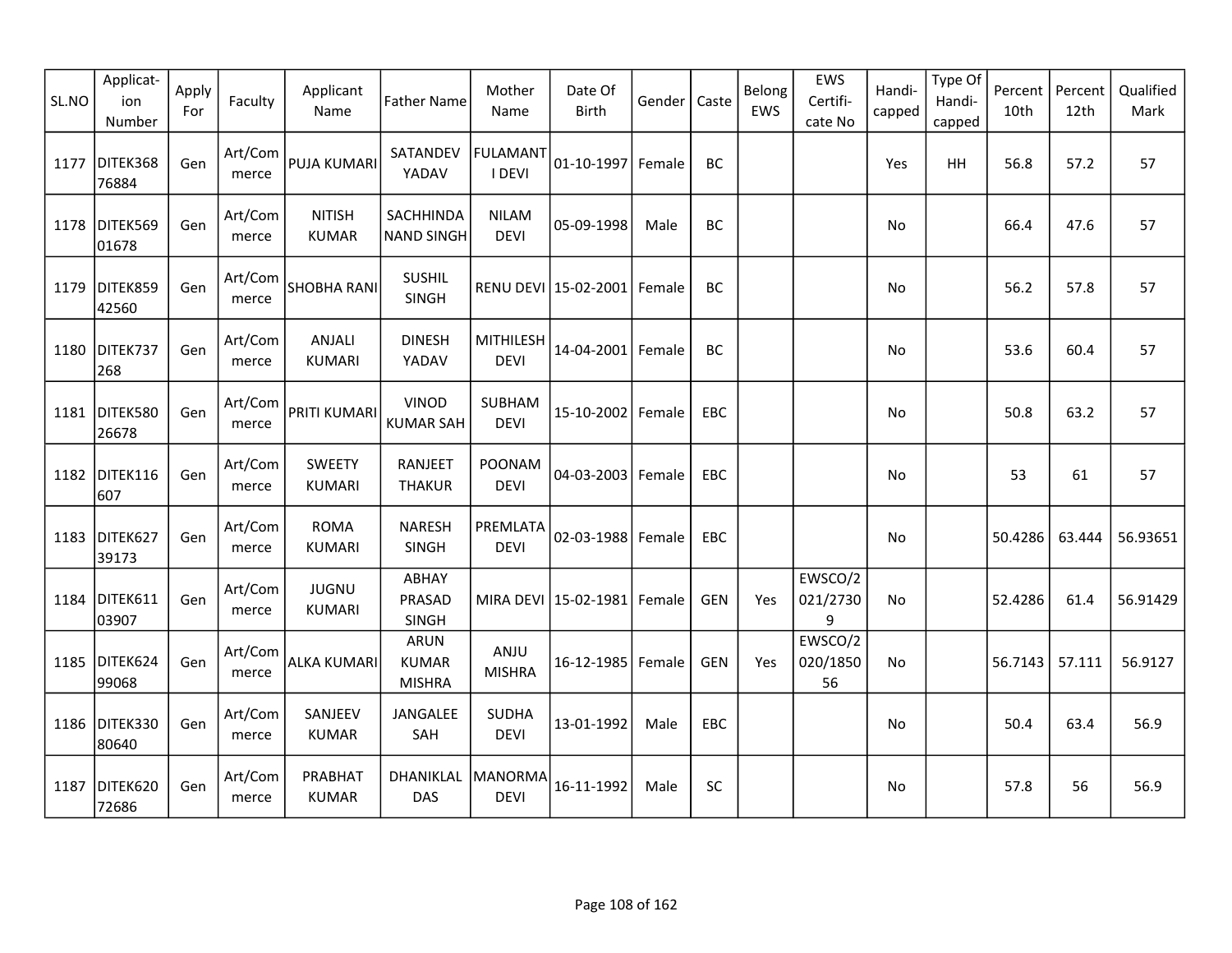| SL.NO | Applicat-<br>ion<br>Number | Apply<br>For | Faculty          | Applicant<br>Name             | <b>Father Name</b>                       | Mother<br>Name                       | Date Of<br>Birth        | Gender | Caste      | Belong<br>EWS | EWS<br>Certifi-<br>cate No | Handi-<br>capped | Type Of<br>Handi-<br>capped | Percent<br>10th | Percent<br>12th | Qualified<br>Mark |
|-------|----------------------------|--------------|------------------|-------------------------------|------------------------------------------|--------------------------------------|-------------------------|--------|------------|---------------|----------------------------|------------------|-----------------------------|-----------------|-----------------|-------------------|
| 1188  | DITEK978<br>35206          | Gen          | Art/Com<br>merce | PREM<br><b>RANJAN</b>         | Shyam<br>sundar sah                      |                                      | Geeta devi   17-04-1993 | Male   | EBC        |               |                            | No               |                             | 53.8            | 60              | 56.9              |
| 1189  | DITEK662<br>647            | Gen          | Art/Com<br>merce | PUJA KUMARI                   | SARDANAND<br><b>CHAURASIYA</b>           | <b>VIJAY</b><br>LAXMI<br><b>DEVI</b> | 05-07-1993              | Female | EBC        |               |                            | No               |                             | 62.8            | 51              | 56.9              |
| 1190  | DITEK598<br>798            | Gen          | Art/Com<br>merce | <b>VIKASH</b><br><b>KUMAR</b> | <b>KRANTI</b><br><b>TANTI</b>            | <b>RUKMANI</b><br><b>DEVI</b>        | 12-07-1993              | Male   | SC         |               |                            | Yes              | OH                          | 49.6            | 64.2            | 56.9              |
| 1191  | DITEK388<br>060            | Gen          | Art/Com<br>merce | <b>RUPAM</b><br><b>KUMARI</b> | <b>BINDESHWA</b><br><b>RI RAM</b>        | JAYMALA<br><b>DEVI</b>               | 05-10-1994              | Female | SC         |               |                            | No               |                             | 53.8            | 60              | 56.9              |
| 1192  | DITEK135<br>231            | Gen          | Art/Com<br>merce | <b>RANI KUMARI</b>            | SHIV<br><b>NARAYAN</b><br><b>BHAGAT</b>  |                                      | ASHA DEVI 03-11-1994    | Female | BC         |               |                            | No               |                             | 53.8            | 60              | 56.9              |
| 1193  | DITEK664<br>6648           | Gen          | Art/Com<br>merce | <b>MAMTA</b><br><b>KUMARI</b> | <b>SURYA</b><br><b>NARAYAN</b><br>MANDAL | <b>KAVITA</b><br><b>DEVI</b>         | 10-11-1996 Female       |        | <b>BC</b>  |               |                            | No               |                             | 52.4            | 61.4            | 56.9              |
| 1194  | DITEK672<br>784            | Gen          | Art/Com<br>merce | <b>SHAISTA</b><br>PARWEEN     | <b>MD YUSUF</b>                          | <b>SHAHAR</b><br><b>BANO</b>         | 20-02-1997              | Female | EBC        |               |                            | No               |                             | 53.4            | 60.4            | 56.9              |
| 1195  | DITEK446<br>26378          | Gen          | Art/Com<br>merce | SUMAN<br><b>KUMAR</b>         | <b>BECHO</b><br>YADAV                    | SITA DEVI                            | 16-06-1998              | Male   | BC         |               |                            | No               |                             | 56.8            | 57              | 56.9              |
|       | 1196 DITEK336<br>9590      | Gen          | Art/Com<br>merce | <b>VIVEK</b><br><b>KUMAR</b>  | ARJUN<br>PODDAR                          | <b>NUTAN</b><br><b>DEVI</b>          | 09-05-2001              | Male   | <b>GEN</b> | No            |                            | No               |                             | 54              | 59.8            | 56.9              |
| 1197  | DITEK354<br>96511          | Gen          | Art/Com<br>merce | SHISHAM<br><b>KUMARI</b>      | ANIL<br>SHARMA                           |                                      | SUDO DEVI 02-02-2002    | Female | SC         |               |                            | No               |                             | 56.8            | 57              | 56.9              |
| 1198  | DITEK162<br>55011          | Gen          | Art/Com<br>merce | ARCHANA<br><b>KUMARI</b>      | GOPAL<br>MANDAL                          | <b>BINDU</b><br><b>DEVI</b>          | 25-07-2002 Female       |        | EBC        |               |                            | No               |                             | 53.6            | 60.2            | 56.9              |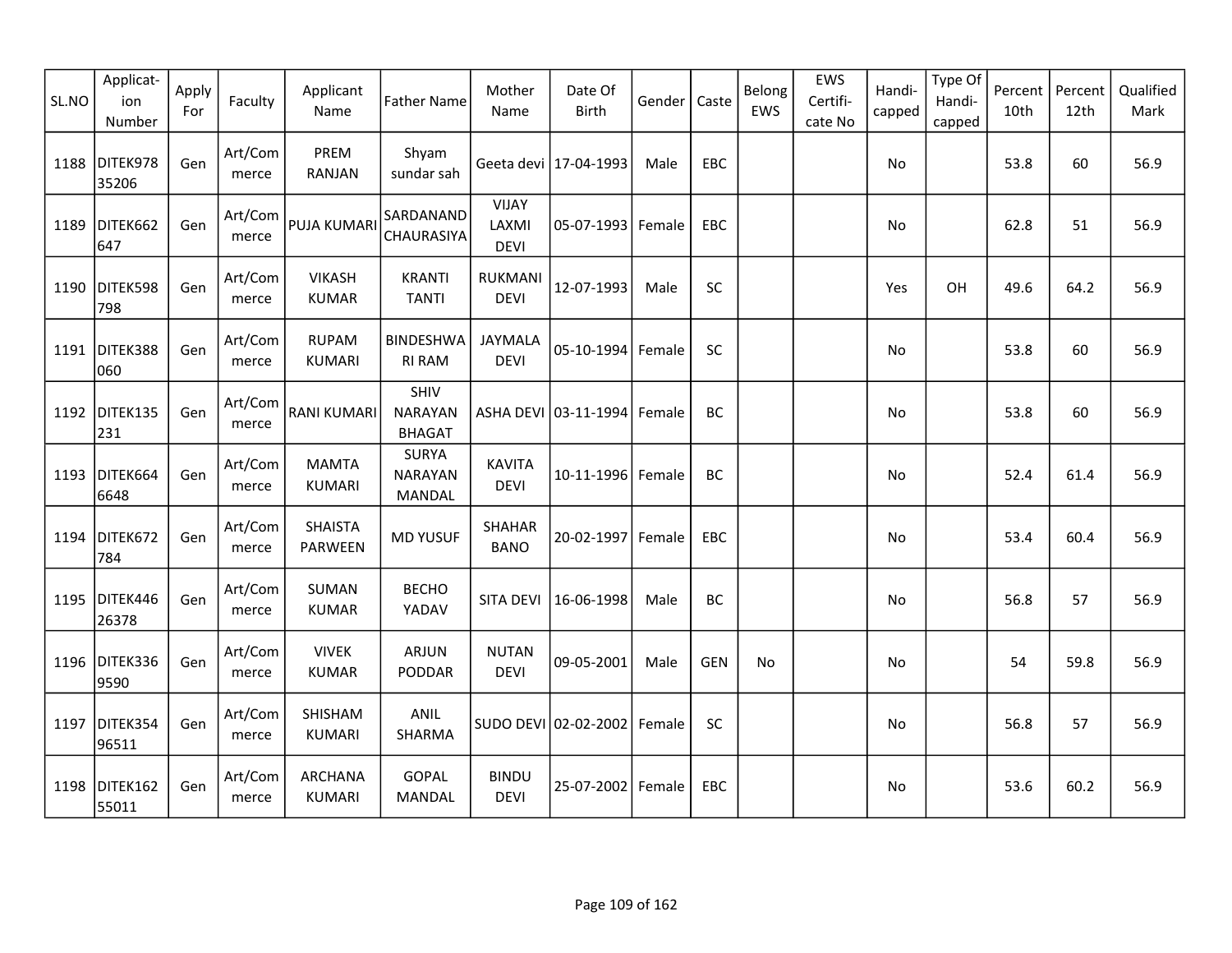| SL.NO | Applicat-<br>ion<br>Number | Apply<br>For | Faculty          | Applicant<br>Name                                | <b>Father Name</b>                   | Mother<br>Name               | Date Of<br><b>Birth</b> | Gender | Caste      | Belong<br>EWS | EWS<br>Certifi-<br>cate No | Handi-<br>capped | Type Of<br>Handi-<br>capped | Percent<br>10th | Percent<br>12th | Qualified<br>Mark |
|-------|----------------------------|--------------|------------------|--------------------------------------------------|--------------------------------------|------------------------------|-------------------------|--------|------------|---------------|----------------------------|------------------|-----------------------------|-----------------|-----------------|-------------------|
| 1199  | DITEK709<br>691            | Gen          | Art/Com<br>merce | <b>RANI KUMARI</b>                               | <b>RAMCHAND</b><br><b>RA PRASAD</b>  | <b>LALITA</b><br><b>DEVI</b> | 08-10-1996 Female       |        | <b>BC</b>  |               |                            | No               |                             | 55              | 58.667          | 56.83333          |
| 1200  | DITEK377<br>45234          | Gen          | Art/Com<br>merce | <b>REKHA</b><br><b>KUMARI</b>                    | <b>ARUN</b><br><b>KUMAR</b><br>SINGH | <b>ASHA</b><br><b>SINHA</b>  | $06 - 06 - 1991$        | Female | <b>GEN</b> | No            |                            | No               |                             | 47.6            | 66              | 56.8              |
|       | 1201 DITEK200<br>72030     | Gen          | Art/Com<br>merce | <b>SEEMA</b><br><b>KUMARI</b>                    | SANJAY<br><b>KUMAR</b>               | SUNDARM<br><b>ALA DEVI</b>   | 11-01-1999              | Female | EBC        |               |                            | No               |                             | 51              | 62.6            | 56.8              |
|       | 1202 DITEK314<br>11009     | Gen          | Art/Com<br>merce |                                                  | Rupa Kumari Surendra Sah             | Meena<br>Devi                | 02-02-2002              | Female | EBC        |               |                            | No               |                             | 47.8            | 65.8            | 56.8              |
| 1203  | DITEK369<br>58257          | Gen          | merce            | Art/Com   Sudhir Kumar   Utimchandra<br>rishidev | rishideo                             | Jaleshwari<br>devi           | 07-03-2002              | Male   | SC         |               |                            | No               |                             | 51.4            | 62.2            | 56.8              |
| 1204  | DITEK674<br>39349          | Gen          | Art/Com<br>merce | <b>BRAJESH</b><br><b>KUMAR</b><br>PASWAN         | GANESH<br>PASWAN                     | <b>SITA DEVI</b>             | 16-12-1986              | Male   | SC         |               |                            | Yes              | OH                          | 56.1429         | 57.4            | 56.77143          |
| 1205  | DITEK478<br>866            | Gen          | Art/Com<br>merce | ABHISHEK<br><b>KUMAR</b>                         | <b>MANORANJ</b><br><b>AN PASWAN</b>  | <b>LALITA</b><br><b>DEVI</b> | 15-02-1991              | Male   | SC         |               |                            | No               |                             | 65.2            | 48.2            | 56.7              |
| 1206  | DITEK508<br>48             | Gen          | Art/Com<br>merce | PRATIBHA<br><b>KUMARI</b>                        | <b>RAM</b><br>LAKHAN<br><b>MAHTO</b> | <b>NILAM</b><br>RANI         | 24-03-1995              | Female | BC         |               |                            | No               |                             | 51.4            | 62              | 56.7              |
| 1207  | DITEK857<br>645            | Gen          | Art/Com<br>merce | SAKSHEE<br><b>KUMARI</b>                         | <b>MAHENDRA</b><br>SINGH             | <b>SARITA</b><br><b>DEVI</b> | 05-03-1999              | Female | BC         |               |                            | No               |                             | 51.8            | 61.6            | 56.7              |
| 1208  | DITEK357<br>06013          | Gen          | Art/Com<br>merce | <b>GUDDI</b><br><b>KUMARI</b>                    | <b>MANOJ</b><br><b>KUMAR SAH</b>     | <b>SUNITA</b><br><b>DEVI</b> | 20-03-2000 Female       |        | EBC        |               |                            | No               |                             | 52.6            | 60.8            | 56.7              |
| 1209  | DITEK482<br>88145          | Gen          | Art/Com<br>merce | LAKSHMI<br><b>KUMARI</b>                         | <b>SUBODH</b><br>CHAURASIA           | SONI DEVI                    | $ 01 - 01 - 2001 $      | Female | EBC        |               |                            | No               |                             | 57              | 56.4            | 56.7              |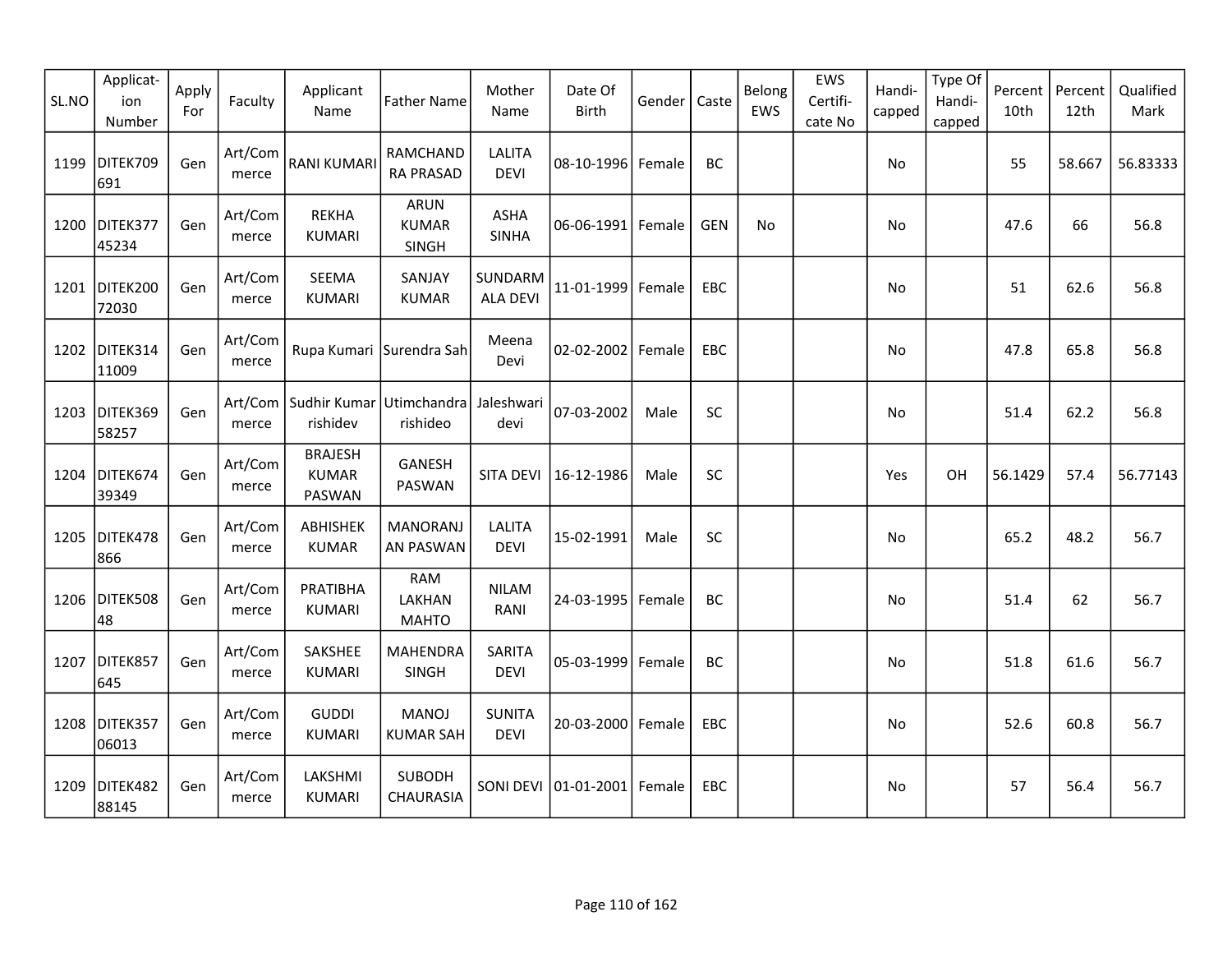| SL.NO | Applicat-<br>ion<br>Number | Apply<br>For | Faculty          | Applicant<br>Name              | <b>Father Name</b>                      | Mother<br>Name                    | Date Of<br><b>Birth</b>          | Gender | Caste      | Belong<br>EWS | EWS<br>Certifi-<br>cate No | Handi-<br>capped | Type Of<br>Handi-<br>capped | Percent<br>10th | Percent<br>12th | Qualified<br>Mark |
|-------|----------------------------|--------------|------------------|--------------------------------|-----------------------------------------|-----------------------------------|----------------------------------|--------|------------|---------------|----------------------------|------------------|-----------------------------|-----------------|-----------------|-------------------|
|       | 1210 DITEK432<br>19874     | Gen          | Art/Com<br>merce | <b>SNEHA</b><br><b>BHARTI</b>  | AMOL<br>YADAV                           |                                   | RAJO DEVI 25-03-2001 Female      |        | BC         |               |                            | No               |                             | 58.8            | 54.6            | 56.7              |
| 1211  | DITEK859<br>516            | Gen          | Art/Com<br>merce | <b>RENU</b><br><b>KUMARI</b>   | SONELAL<br>SHARMA                       | <b>BINITA</b><br><b>DEVI</b>      | 05-08-2001 Female                |        | <b>SC</b>  |               |                            | No               |                             | 50              | 63.4            | 56.7              |
|       | 1212 DITEK311<br>01409     | Gen          | Art/Com<br>merce | <b>PUSHPA</b><br><b>KUMARI</b> | <b>RAJESH</b><br>PASWAN                 | <b>PUNAM</b><br><b>DEVI</b>       | 03-09-2001 Female                |        | SC         |               |                            | No               |                             | 52.4            | 61              | 56.7              |
|       | 1213 DITEK143<br>440       | Gen          | Art/Com<br>merce | <b>RUPASI</b><br><b>KUMARI</b> | <b>ANIL KUMAR</b><br><b>PATHAK</b>      | SANJU<br><b>DEVI</b>              | 19-04-2002 Female                |        | <b>GEN</b> | No            |                            | No               |                             | 52              | 61.4            | 56.7              |
| 1214  | DITEK984<br>53919          | Gen          | Art/Com<br>merce | <b>JYOTI</b><br><b>KUMARI</b>  | kapil narayan  ramkumari<br>yadav       | devi                              | 08-09-1985 Female                |        | BC         |               |                            | No               |                             | 57.2857         | 56              | 56.64286          |
| 1215  | DITEK964<br>823            | Gen          | Art/Com<br>merce | SONALI<br><b>KUMARI</b>        | PREM<br><b>PRAKASH</b><br><b>THAKUR</b> |                                   | USHA DEVI 27-10-1994 Female      |        | EBC        |               |                            | No               |                             | 61.2            | 52              | 56.6              |
| 1216  | DITEK316<br>904            | Gen          | Art/Com<br>merce | Priya Raj                      | Yogendra<br>Chaurasia                   |                                   | Anita Devi   24-01-1995   Female |        | <b>EBC</b> |               |                            | No               |                             | 54.8            | 58.4            | 56.6              |
| 1217  | DITEK651<br>8413           | Gen          | Art/Com<br>merce | <b>URMILA</b><br><b>KUMARI</b> | YUGAL<br><b>KISHOR</b><br><b>RAJAK</b>  | <b>BHAGYAM</b><br><b>ANI DEVI</b> | 15-06-1995   Female              |        | SC         |               |                            | No               |                             | 44.8            | 68.4            | 56.6              |
|       | 1218 DITEK409<br>89168     | Gen          | Art/Com<br>merce | <b>RUNA</b><br><b>KUMARI</b>   | <b>NAND</b><br><b>KISHOR</b><br>SINGH   |                                   | RUBY DEVI   16-10-1995   Female  |        | <b>GEN</b> | No            |                            | Yes              | OH                          | 65.8            | 47.4            | 56.6              |
| 1219  | DITEK190<br>83201          | Gen          | Art/Com<br>merce | <b>RAJEEV</b><br><b>KUMAR</b>  | <b>KARE RAM</b>                         | <b>NIRMALA</b><br><b>DEVI</b>     | 15-01-1996                       | Male   | EBC        |               |                            | No               |                             | 57.4            | 55.8            | 56.6              |
|       | 1220 DITEK906<br>887       | Gen          | Art/Com<br>merce | LABHLI<br><b>KUMARI</b>        | <b>DILIP</b><br><b>KUMAR</b>            | NITU DEVI                         | 13-06-1996 Female                |        | <b>SC</b>  |               |                            | No               |                             | 56.2            | 57              | 56.6              |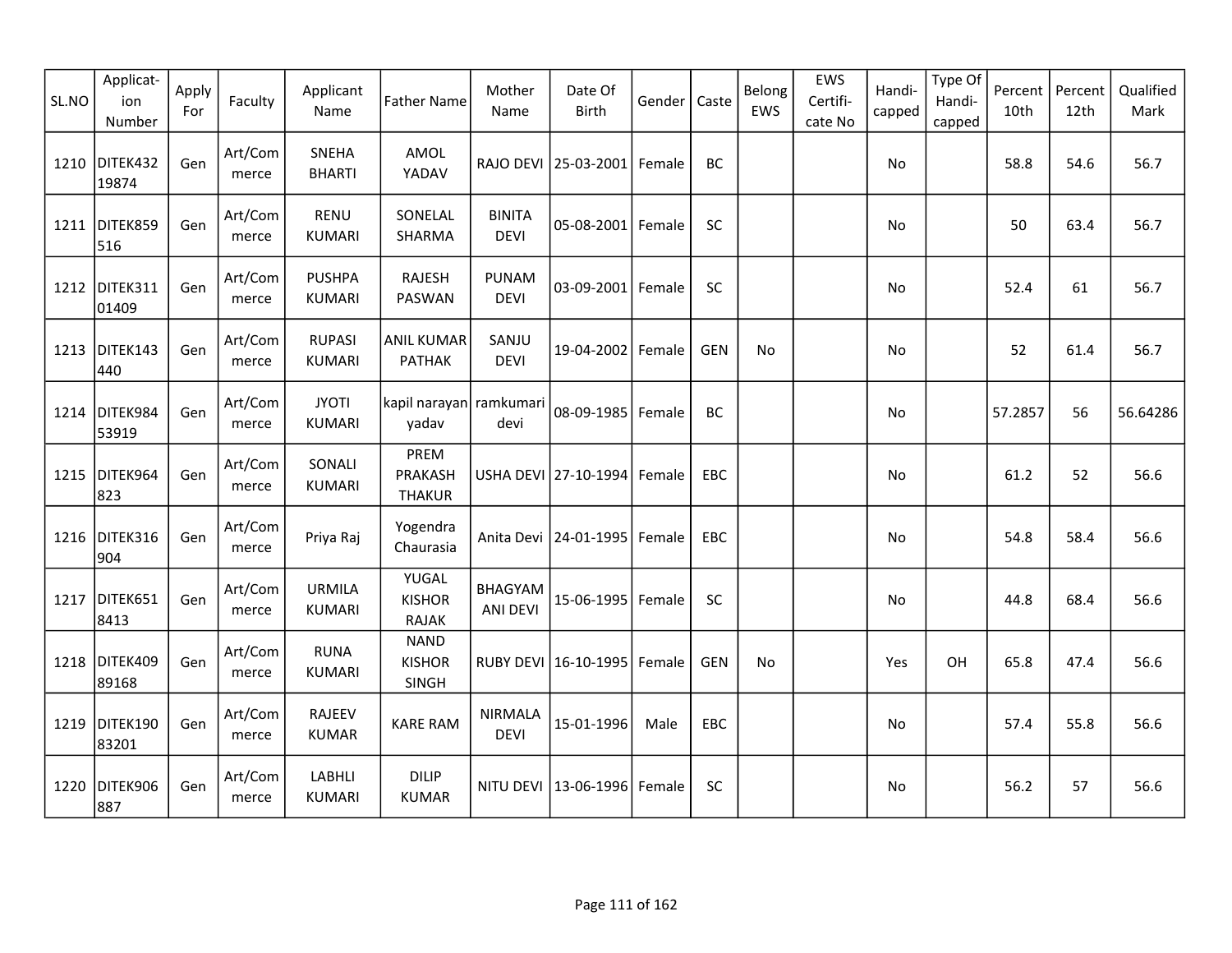| SL.NO | Applicat-<br>ion<br>Number | Apply<br>For | Faculty          | Applicant<br>Name                | <b>Father Name</b>                            | Mother<br>Name                 | Date Of<br><b>Birth</b> | Gender | Caste      | Belong<br>EWS | EWS<br>Certifi-<br>cate No | Handi-<br>capped | Type Of<br>Handi-<br>capped | Percent<br>10th | Percent<br>12th | Qualified<br>Mark |
|-------|----------------------------|--------------|------------------|----------------------------------|-----------------------------------------------|--------------------------------|-------------------------|--------|------------|---------------|----------------------------|------------------|-----------------------------|-----------------|-----------------|-------------------|
| 1221  | DITEK517<br>075            | Gen          | Art/Com<br>merce | <b>SONI KUMARI</b>               | AMBIKA<br><b>THAKUR</b>                       |                                | INDU DEVI 15-01-1997    | Female | EBC        |               |                            | No               |                             | 53.2            | 60              | 56.6              |
| 1222  | DITEK662<br>88184          | Gen          | Art/Com<br>merce | <b>KHUSHBU</b><br>KUMARI         | <b>ASHOK</b><br>YADAV                         |                                | ANITA DEVI 10-04-1997   | Female | BC         |               |                            | No               |                             | 50.8            | 62.4            | 56.6              |
| 1223  | DITEK103<br>46247          | Gen          | Art/Com<br>merce | PRIYANKA<br><b>KUMARI</b>        | <b>SUDHIR</b><br>RAJAK                        |                                | SHAIL DEVI 06-01-1998   | Female | SC         |               |                            | No               |                             | 44.8            | 68.4            | 56.6              |
| 1224  | DITEK523<br>633            | Gen          | Art/Com<br>merce | SENTU<br><b>KUMARI</b>           | VASHUDEV<br>YADAV                             | SITA DEVI                      | 05-02-2000              | Female | <b>BC</b>  |               |                            | No               |                             | 54.6            | 58.6            | 56.6              |
| 1225  | DITEK745<br>50623          | Gen          | Art/Com<br>merce | <b>MUSKAN</b><br><b>KUMARI</b>   | SANJIT<br><b>KUMAR</b>                        | <b>ANJANA</b><br><b>KUMARI</b> | 30-10-2002              | Female | <b>GEN</b> | No            |                            | No               |                             | 50.8            | 62.4            | 56.6              |
| 1226  | DITEK588<br>346            | Gen          | Art/Com<br>merce | AMALESH<br><b>KUMAR</b><br>YADAV | <b>NARAYAN</b><br>PRASAD<br>YADAV             | <b>MAHASATI</b><br><b>DEVI</b> | 08-01-1988              | Male   | <b>BC</b>  |               |                            | No               |                             | 51.7143         | 61.333          | 56.52381          |
| 1227  | DITEK619<br>487            | Gen          | Art/Com<br>merce | <b>NUTAN</b><br><b>KUMARI</b>    | KAILASH<br>PRASAD<br>SHARMA                   | <b>ARUNA</b><br><b>DEVI</b>    | $06 - 01 - 1991$        | Female | EBC        |               |                            | No               |                             | 50              | 63              | 56.5              |
| 1228  | DITEK562<br>591            | Gen          | Art/Com<br>merce | PUJA KUMARI                      | <b>ASHOK</b><br>PRASAD<br>SINGH               | <b>SHIMA</b><br><b>DEVI</b>    | 05-09-1992              | Female | <b>GEN</b> | No            |                            | No               |                             | 46.8            | 66.2            | 56.5              |
| 1229  | DITEK159<br>89481          | Gen          | Art/Com<br>merce | PRITI KUMARI                     | <b>RAJKUMAR</b><br><b>RAY</b>                 | SINGHASIN<br>I DEVI            | 30-04-1995              | Female | EBC        |               |                            | No               |                             | 49              | 64              | 56.5              |
| 1230  | DITEK887<br>40636          | Gen          | Art/Com<br>merce | MADHU<br><b>KUMARI</b>           | <b>NAPAL</b><br><b>TANTI</b>                  | <b>NILAM</b><br><b>DEVI</b>    | 01-01-2001 Female       |        | SC         |               |                            | No               |                             | 45              | 68              | 56.5              |
|       | 1231 DITEK639<br>757       | Gen          | Art/Com<br>merce | RAJNI<br><b>KUMARI</b>           | <b>ASHOK</b><br><b>KUMAR</b><br><b>KESHRI</b> | SHEELA<br><b>DEVI</b>          | 05-03-1984              | Female | <b>BC</b>  |               |                            | No               |                             | 51.5714         | 61.333          | 56.45238          |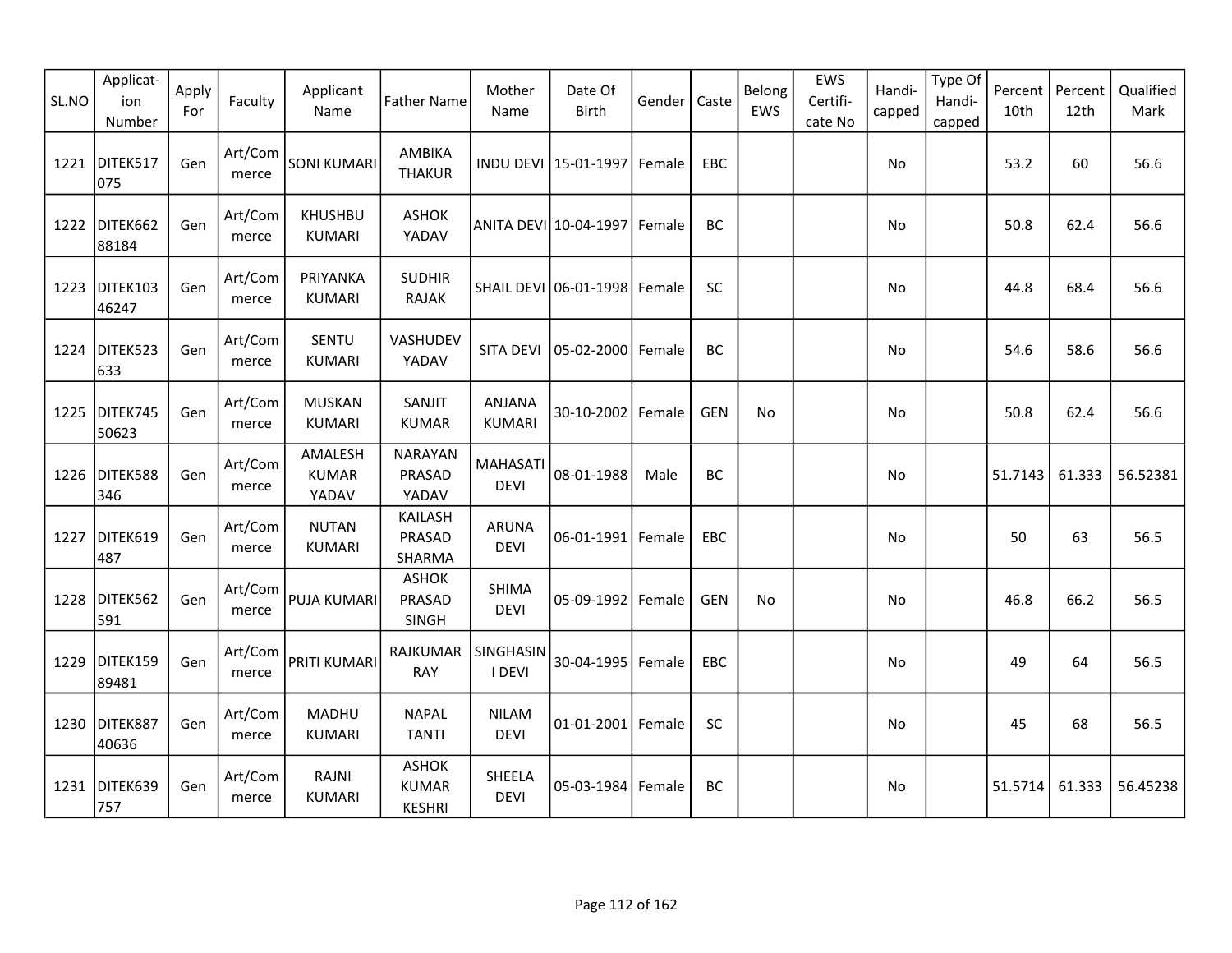| SL.NO | Applicat-<br>ion<br>Number | Apply<br>For | Faculty          | Applicant<br>Name                        | <b>Father Name</b>                        | Mother<br>Name                | Date Of<br><b>Birth</b> | Gender | Caste      | Belong<br>EWS | EWS<br>Certifi-<br>cate No | Handi-<br>capped | Type Of<br>Handi-<br>capped | Percent<br>10th | Percent<br>12th | Qualified<br>Mark |
|-------|----------------------------|--------------|------------------|------------------------------------------|-------------------------------------------|-------------------------------|-------------------------|--------|------------|---------------|----------------------------|------------------|-----------------------------|-----------------|-----------------|-------------------|
|       | 1232 DITEK928<br>887       | Gen          | Art/Com<br>merce | <b>RUBY</b><br><b>KUMARI</b>             | <b>JANARDAN</b><br><b>RAM</b>             | RAMDULA<br><b>RI DEVI</b>     | 10-05-1988 Female       |        | <b>SC</b>  |               |                            | No               |                             | 60              | 52.8            | 56.4              |
| 1233  | DITEK709<br>9036           | Gen          | Art/Com<br>merce | <b>NASIR</b><br><b>HUSION</b>            | <b>MD TAHIR</b><br>ALI                    | <b>AHITA</b><br><b>BEGUM</b>  | 01-12-1990              | Male   | EBC        |               |                            | Yes              | OH                          | 54.6            | 58.2            | 56.4              |
|       | 1234 DITEK189<br>42448     | Gen          | Art/Com<br>merce | <b>KHUSHBU</b><br><b>KUMARI</b>          | SHIV<br>SHARMA                            | <b>ANITA</b><br><b>KUMARI</b> | 30-08-1992 Female       |        | EBC        |               |                            | No               |                             | 47              | 65.8            | 56.4              |
|       | 1235 DITEK480<br>936       | Gen          | Art/Com<br>merce | PRITI KUMARI                             | <b>SHRI NIBAS</b><br><b>ROY</b>           | LALITA<br><b>DEVI</b>         | 15-10-1994              | Female | BC         |               |                            | No               |                             | 59.6            | 53.2            | 56.4              |
| 1236  | DITEK698<br>284            | Gen          | Art/Com<br>merce | SARIKA<br><b>KUMARI</b>                  | <b>SHASHIBHUS</b><br><b>HAN</b><br>PASWAN |                               | USHA DEVI 10-11-1996    | Female | SC         |               |                            | No               |                             | 52.8            | 60              | 56.4              |
| 1237  | DITEK376<br>98110          | Gen          | Art/Com<br>merce | <b>RAJEEV</b><br><b>KUMAR</b>            | DAYANAND<br>DAS                           |                               | KIRAN DEVI 10-04-1999   | Male   | SC         |               |                            | No               |                             | 52              | 60.8            | 56.4              |
| 1238  | DITEK149<br>524            | Gen          | Art/Com<br>merce | Raja kumar                               | Hiralal<br>Paswan                         | Rita Devi                     | 12-12-2000              | Male   | SC         |               |                            | No               |                             | 60.4            | 52.4            | 56.4              |
| 1239  | DITEK195<br>041            | Gen          | Art/Com<br>merce | SHIVANI<br><b>KUMARI</b>                 | SATYANARA<br>YAN KUMAR<br><b>RAJAK</b>    | <b>SUMAN</b><br><b>KUMARI</b> | 07-04-2003              | Female | SC         |               |                            | No               |                             | 49.6            | 63.2            | 56.4              |
|       | 1240 DITEK516<br>747       | Gen          | Art/Com<br>merce | YASHVANT<br><b>KUMAR</b><br><b>SINHA</b> | <b>SURESH</b><br>PRASAD<br><b>SINHA</b>   | <b>DEVRANI</b><br><b>DEVI</b> | 02-01-1990              | Male   | <b>GEN</b> | Yes           | EWSCO/2<br>021/8086<br>4   | No               |                             | 52.7143         | 60              | 56.35714          |
|       | 1241 DITEK907<br>8854      | Gen          | Art/Com<br>merce | <b>PINKI</b><br><b>KUMARI</b>            | <b>HARI</b><br>PASWAN                     | <b>RUKMANI</b><br><b>DEVI</b> | 14-01-1994              | Female | SC         |               |                            | No               |                             | 56.2            | 56.4            | 56.3              |
|       | 1242 DITEK787<br>60540     | Gen          | Art/Com<br>merce | ANSHU<br><b>KUMARI</b>                   | <b>MANOJ</b><br><b>MEHTA</b>              |                               | HINA DEVI 01-01-1997    | Female | BC         |               |                            | No.              |                             | 54.2            | 58.4            | 56.3              |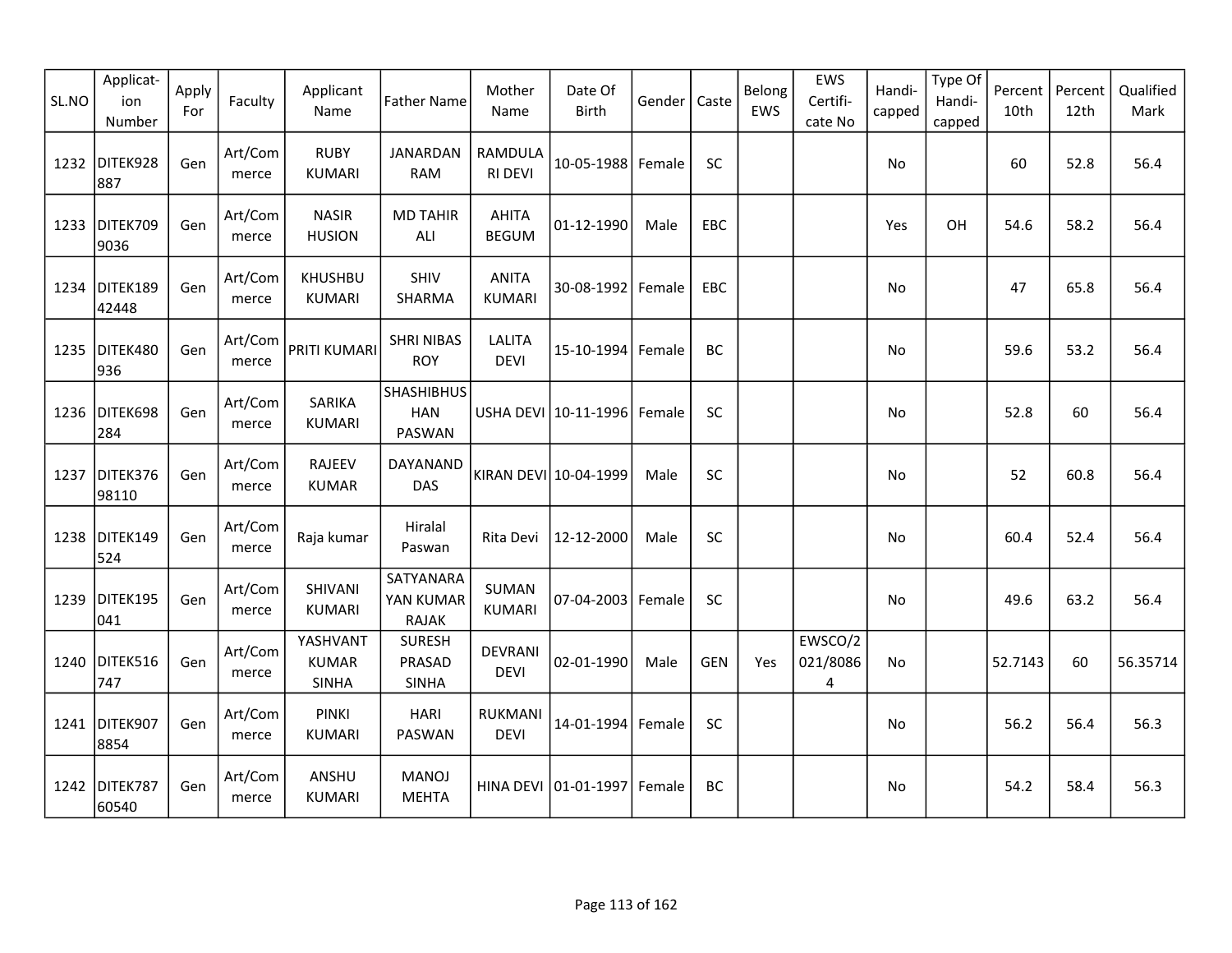| SL.NO | Applicat-<br>ion<br>Number | Apply<br>For | Faculty          | Applicant<br>Name                          | <b>Father Name</b>                        | Mother<br>Name               | Date Of<br><b>Birth</b>         | Gender | Caste      | Belong<br>EWS | EWS<br>Certifi-<br>cate No | Handi-<br>capped | Type Of<br>Handi-<br>capped | Percent<br>10th | Percent<br>12th | Qualified<br>Mark |
|-------|----------------------------|--------------|------------------|--------------------------------------------|-------------------------------------------|------------------------------|---------------------------------|--------|------------|---------------|----------------------------|------------------|-----------------------------|-----------------|-----------------|-------------------|
| 1243  | DITEK713<br>84371          | Gen          | Art/Com<br>merce | <b>SWETA</b><br><b>KUMARI</b>              | SANJAY<br><b>SINGH</b>                    |                              | RUBI DEVI   05-05-1998   Female |        | <b>GEN</b> | No            |                            | No               |                             | 55.6            | 57              | 56.3              |
| 1244  | DITEK510<br>049            | Gen          | Art/Com<br>merce | Raj Kumar<br>Paswan                        | Wakil<br>Paswan                           |                              | Manju Devi 22-09-1998           | Male   | SC         |               |                            | No               |                             | 50              | 62.6            | 56.3              |
| 1245  | DITEK953<br>51325          | Gen          | Art/Com<br>merce | <b>ANKITA</b><br><b>KUMARI</b>             | <b>PRADIP</b><br>SHARMA                   | MANJU<br><b>DEVI</b>         | 05-01-2000 Female               |        | <b>BC</b>  |               |                            | No               |                             | 55.4            | 57.2            | 56.3              |
|       | 1246 DITEK628<br>68035     | Gen          | Art/Com<br>merce | SADIYA<br>PRAWEEN                          | <b>MD AFTAB</b><br><b>ALAM</b>            | <b>GAZALA</b><br>PRAWEEM     | $06 - 03 - 2000$                | Female | EBC        |               |                            | No.              |                             | 57.8            | 54.8            | 56.3              |
| 1247  | DITEK888<br>96574          | Gen          | Art/Com<br>merce | KAJAL<br><b>KUMARI</b>                     | <b>KANCHAN</b><br>SAH                     | <b>MALTI</b><br><b>DEVI</b>  | 12-12-2000 Female               |        | EBC        |               |                            | No               |                             | 57.8            | 54.8            | 56.3              |
| 1248  | DITEK556<br>13498          | Gen          | Art/Com<br>merce | ANSU<br><b>KUMARI</b>                      | NANDLAL<br><b>RAM</b>                     | <b>GITA DEVI</b>             | 30-11-2002                      | Female | <b>SC</b>  |               |                            | No               |                             | 48.6            | 64              | 56.3              |
| 1249  | DITEK705<br>00607          | Gen          | Art/Com<br>merce | ANJALI<br><b>KUMARI</b>                    | <b>DAROGI</b><br><b>RAM</b>               | PHULO<br><b>DEVI</b>         | 02-01-2003                      | Female | SC         |               |                            | No               |                             | 49.8            | 62.8            | 56.3              |
|       | 1250 DITEK956<br>3445      | Gen          | Art/Com<br>merce | <b>TANNU</b><br><b>SHREE</b>               | DAYANAND<br><b>RAJAK</b>                  | SONI<br><b>KUMARI</b>        | 03-04-2003 Female               |        | SC         |               |                            | No               |                             | 54.2            | 58.4            | 56.3              |
|       | 1251 DITEK371<br>18403     | Gen          | Art/Com<br>merce | PRABHAKER<br><b>KUMAR</b><br><b>PANDIT</b> | RAMCHARIT ANARWATI<br><b>RA SHARMA</b>    | <b>DEVI</b>                  | 17-12-1984                      | Male   | SC         |               |                            | No               |                             | 56.7143         | 55.778          | 56.24603          |
|       | 1252 DITEK983<br>93025     | Gen          | Art/Com<br>merce | RANJU<br><b>KUMARI</b>                     | <b>BRAJKISHOR</b><br><b>PASWAN</b>        |                              | TETRI DEVI 15-10-1985           | Female | SC         |               |                            | No               |                             | 52.4            | 60              | 56.2              |
|       | 1253 DITEK116<br>60310     | Gen          | Art/Com<br>merce | <b>REETA</b><br><b>KUMARI</b>              | <b>KAUSHAL</b><br><b>KISHOR</b><br>SHARMA | <b>SUNITA</b><br><b>DEVI</b> | 25-12-1985                      | Female | <b>GEN</b> | No            |                            | No               |                             | 44              | 68.4            | 56.2              |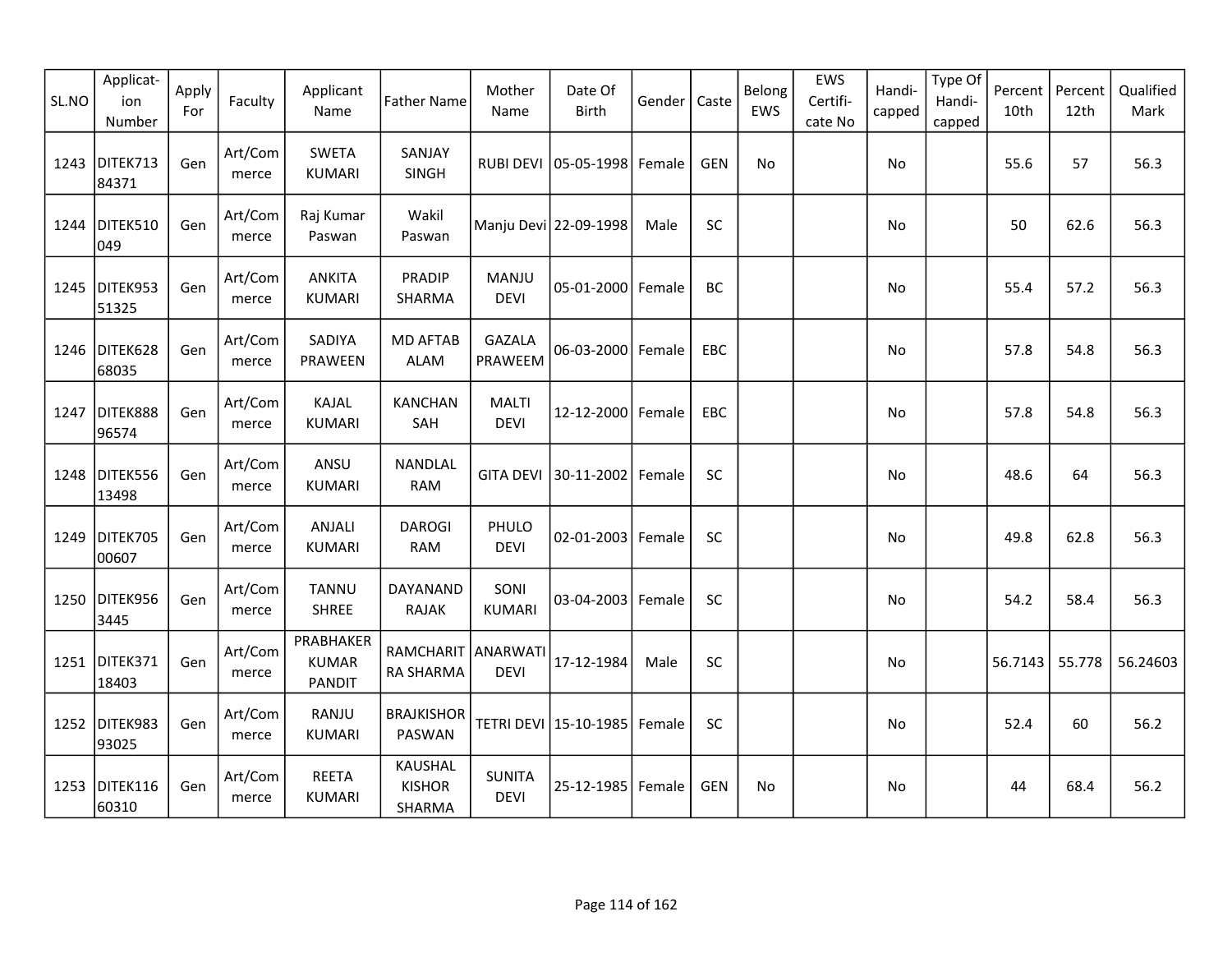| SL.NO | Applicat-<br>ion<br>Number | Apply<br>For | Faculty          | Applicant<br>Name              | <b>Father Name</b>                       | Mother<br>Name                 | Date Of<br><b>Birth</b> | Gender | Caste     | Belong<br>EWS | EWS<br>Certifi-<br>cate No | Handi-<br>capped | Type Of<br>Handi-<br>capped | Percent<br>10th | Percent<br>12th | Qualified<br>Mark |
|-------|----------------------------|--------------|------------------|--------------------------------|------------------------------------------|--------------------------------|-------------------------|--------|-----------|---------------|----------------------------|------------------|-----------------------------|-----------------|-----------------|-------------------|
| 1254  | DITEK426<br>183            | Gen          | Art/Com<br>merce | PRATIBHA<br><b>KUMARI</b>      | <b>MAHENDRA</b><br>PASWAN                | <b>SUSHILA</b><br><b>DEVI</b>  | 01-01-1991 Female       |        | SC        |               |                            | No               |                             | 46.2            | 66.2            | 56.2              |
| 1255  | DITEK360<br>91948          | Gen          | Art/Com<br>merce | <b>REKHA</b><br><b>KUMARI</b>  | RAMCHARIT<br><b>RA MEHTA</b>             |                                | MEENA DVI 15-03-1994    | Female | BC        |               |                            | No               |                             | 40.4            | 72              | 56.2              |
|       | 1256 DITEK935<br>468       | Gen          | Art/Com<br>merce | JAYMALA<br><b>KUMARI</b>       | Durga pandit Janki Devi   15-10-1994     |                                |                         | Female | BC        |               |                            | No               |                             | 55.2            | 57.2            | 56.2              |
| 1257  | DITEK216<br>152            | Gen          | Art/Com<br>merce | SONY<br><b>KHATUN</b>          | <b>MD MASLEH</b><br><b>UDDIN</b>         | <b>HAMIDA</b><br><b>KHATUN</b> | 15-01-1995              | Female | EBC       |               |                            | No               |                             | 54.6            | 57.8            | 56.2              |
| 1258  | DITEK646<br>19944          | Gen          | Art/Com<br>merce | LOVELY<br><b>KUMARI</b>        | RAMDEO<br>PODDAR                         | <b>KANCHAN</b><br><b>DEVI</b>  | 10-12-1999              | Female | <b>BC</b> |               |                            | No               |                             | 55              | 57.4            | 56.2              |
| 1259  | DITEK148<br>047            | Gen          | Art/Com<br>merce | SANTOSHI<br><b>KUMARI</b>      | <b>BAHADUR</b><br>YADAV                  | <b>JAYANTI</b><br><b>DEVI</b>  | 08-12-2001 Female       |        | <b>BC</b> |               |                            | <b>No</b>        |                             | 48.6            | 63.8            | 56.2              |
| 1260  | DITEK875<br>06515          | Gen          | Art/Com<br>merce | <b>KM TANUJA</b><br>RANI       | AMOD<br><b>KUMAR</b>                     |                                | ASHA DEVI 24-04-1991    | Female | EBC       |               |                            | <b>No</b>        |                             | 55.3333         | 57              | 56.16667          |
|       | 1261 DITEK147<br>01575     | Gen          | Art/Com<br>merce | <b>SUBRAT DAS</b>              | <b>BILAS DAS</b>                         | <b>REKHA</b><br><b>DEVI</b>    | 05-10-1995              | Male   | SC        |               |                            | No               |                             | 51.2            | 61              | 56.1              |
|       | 1262 DITEK162<br>12373     | Gen          | Art/Com<br>merce | <b>PUSHKAR</b><br><b>KUMAR</b> | <b>RANJEET</b><br>PODDAR                 | <b>KUNDAN</b><br><b>DEVI</b>   | 05-03-2000              | Male   | BC        |               |                            | No               |                             | 56.8            | 55.4            | 56.1              |
| 1263  | DITEK252<br>005            | Gen          | Art/Com<br>merce | <b>DEEPAK</b><br><b>KUMAR</b>  | AMRITESH<br><b>KUMAR</b><br><b>BADAL</b> | <b>LALITA</b><br><b>DEVI</b>   | 15-11-2002              | Male   | $\sf SC$  |               |                            | No               |                             | 54.8            | 57.4            | 56.1              |
| 1264  | DITEK279<br>485            | Gen          | Art/Com<br>merce | RIMJHIM<br><b>KUMARI</b>       | <b>MANOJ</b><br><b>KUMAR</b>             | PREMLATA<br><b>DEVI</b>        | 15-04-2003 Female       |        | EBC       |               |                            | No               |                             | 52.2            | 60              | 56.1              |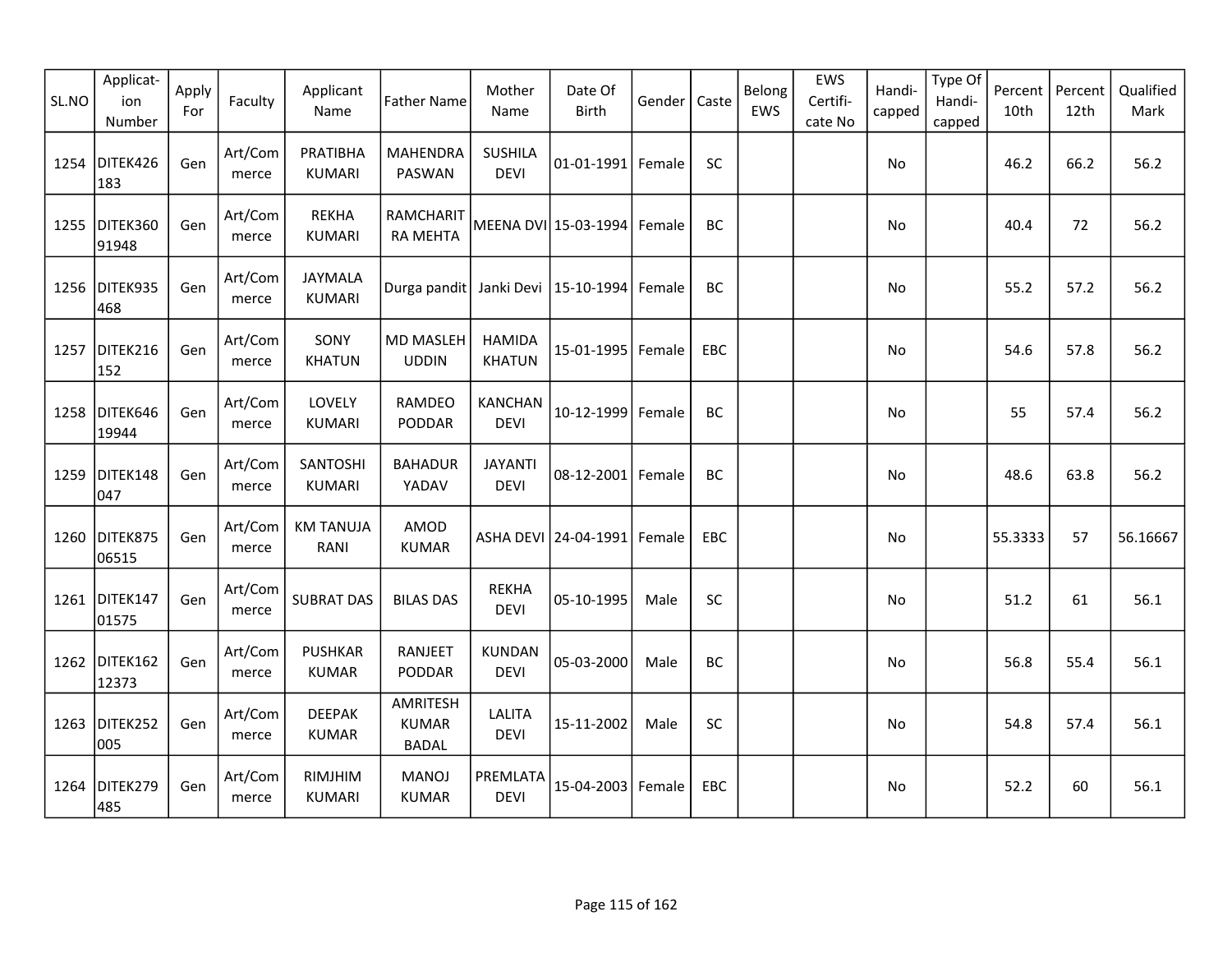| SL.NO | Applicat-<br>ion<br>Number | Apply<br>For | Faculty          | Applicant<br>Name               | <b>Father Name</b>                    | Mother<br>Name                | Date Of<br><b>Birth</b> | Gender | Caste      | Belong<br>EWS | EWS<br>Certifi-<br>cate No | Handi-<br>capped | Type Of<br>Handi-<br>capped | Percent<br>10th | Percent<br>12th | Qualified<br>Mark |
|-------|----------------------------|--------------|------------------|---------------------------------|---------------------------------------|-------------------------------|-------------------------|--------|------------|---------------|----------------------------|------------------|-----------------------------|-----------------|-----------------|-------------------|
| 1265  | DITEK668<br>5448           | Gen          | Art/Com<br>merce | PRIYANKA<br><b>KUMARI</b>       | RAYJEE<br>PASWAN                      | <b>SHANTI</b><br><b>DEVI</b>  | 05-01-1987 Female       |        | SC         |               |                            | No               |                             | 60.5714         | 51.6            | 56.08571          |
| 1266  | DITEK508<br>967            | Gen          | Art/Com<br>merce | Rani Kumari                     | Rajkumar<br>Singh                     |                               | Vimal Devi 08-01-1979   | Female | <b>GEN</b> | <b>No</b>     |                            | No               |                             | 59.2222         | 52.889          | 56.05556          |
| 1267  | DITEK866<br>06428          | Gen          | Art/Com<br>merce | <b>RINKU</b><br><b>KUMARI</b>   | <b>RAKESH</b><br>SHARMA               | <b>URMILA</b><br><b>DEVI</b>  | 12-03-1993              | Female | EBC        |               |                            | No               |                             | 48              | 64              | 56                |
| 1268  | DITEK384<br>892            | Gen          | merce            | Art/Com   TEJ NARAYAN<br>PASWAN | LAXMI<br><b>NARAYAN</b><br>PASWAN     | <b>MEENA</b><br><b>DEVI</b>   | 13-09-1993              | Male   | SC         |               |                            | Yes              | OH                          | 47.8            | 64.2            | 56                |
| 1269  | DITEK678<br>32167          | Gen          | Art/Com<br>merce | <b>RUBI KUMARI</b>              | <b>HIRA</b><br>PASWAN                 | <b>MAMTA</b><br><b>DEVI</b>   | 28-01-1997              | Female | SC         |               |                            | No.              |                             | 50.6            | 61.4            | 56                |
| 1270  | DITEK462<br>650            | Gen          | Art/Com<br>merce | RANJEETA<br><b>KUMARI</b>       | KAMESHAW<br>AR RAM                    | <b>SUNITA</b><br><b>DEVI</b>  | 25-06-1998              | Female | SC         |               |                            | No               |                             | 50.2            | 61.8            | 56                |
| 1271  | DITEK623<br>38544          | Gen          | Art/Com<br>merce | SUDHAKAR<br><b>KUMAR</b>        | <b>DAYANI DAS</b>                     | PARWATI<br><b>DEVI</b>        | 13-09-1998              | Male   | SC         |               |                            | No               |                             | 51.2            | 60.8            | 56                |
| 1272  | DITEK767<br>4              | Gen          | Art/Com<br>merce | ANJALI<br><b>KUMARI</b>         | <b>UMESH</b><br>SINGH                 | <b>LALITA</b><br><b>DEVI</b>  | 15-07-2001              | Female | BC         |               |                            | No               |                             | 56.4            | 55.6            | 56                |
|       | 1273 DITEK113<br>46213     | Gen          | Art/Com<br>merce | Rupesh<br>kumar                 | Bucho verma   Manju devi   06-02-1984 |                               |                         | Male   | BC         |               |                            | No               |                             | 56              | 55.889          | 55.94444          |
|       | 1274 DITEK682<br>54962     | Gen          | Art/Com<br>merce | SONAM<br><b>KUMARI</b>          | <b>AADITY ROY</b>                     | <b>SUNAINA</b><br><b>DEVI</b> | 05-05-1995              | Female | <b>GEN</b> | Yes           | EWSCO/2<br>019/5102<br>3   | <b>No</b>        |                             | 58              | 53.8            | 55.9              |
| 1275  | DITEK815<br>23371          | Gen          | Art/Com<br>merce | SANDHYA<br><b>KUMARI</b>        | <b>ASHOK</b><br>PASWAN                |                               | USHA DEVI 21-11-1995    | Female | <b>SC</b>  |               |                            | No               |                             | 50              | 61.8            | 55.9              |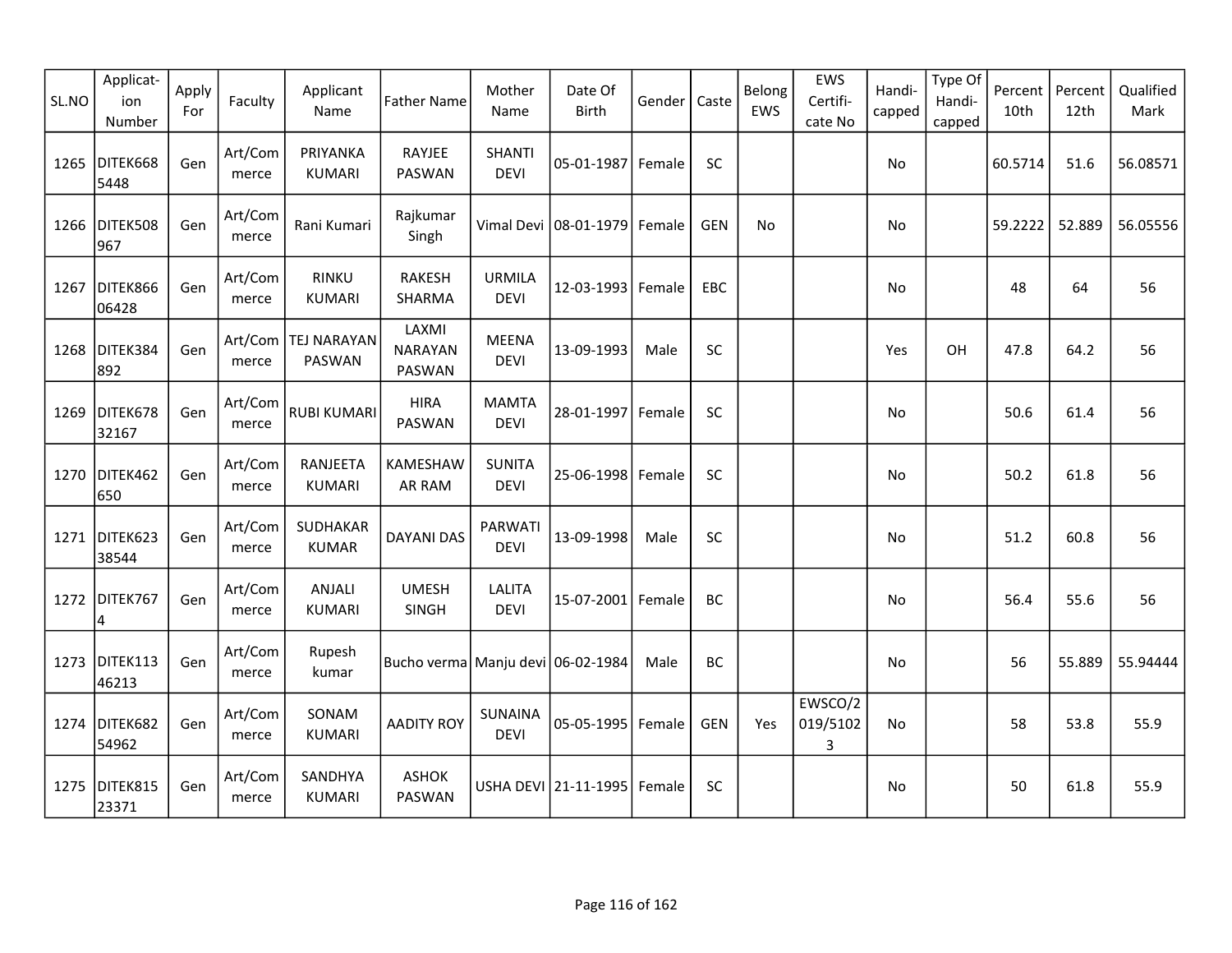| SL.NO | Applicat-<br>ion<br>Number | Apply<br>For | Faculty          | Applicant<br>Name               | <b>Father Name</b>                              | Mother<br>Name                  | Date Of<br><b>Birth</b> | Gender | Caste      | Belong<br>EWS | EWS<br>Certifi-<br>cate No | Handi-<br>capped | Type Of<br>Handi-<br>capped | Percent<br>10th | Percent<br>12th | Qualified<br>Mark |
|-------|----------------------------|--------------|------------------|---------------------------------|-------------------------------------------------|---------------------------------|-------------------------|--------|------------|---------------|----------------------------|------------------|-----------------------------|-----------------|-----------------|-------------------|
| 1276  | DITEK792<br>72466          | Gen          | Art/Com<br>merce | PUJA KUMARI                     | <b>KISHORI</b><br><b>RAM</b>                    | <b>MEENA</b><br><b>DEVI</b>     | 03-01-1996 Female       |        | SC         |               |                            | No               |                             | 45.2            | 66.6            | 55.9              |
| 1277  | DITEK455<br>091            | Gen          | Art/Com<br>merce | Bharti kumari                   | Rajiv kumar<br>singh                            | Swarnlata<br>devi               | 07-01-1998 Female       |        | <b>GEN</b> | No            |                            | No               |                             | 46.6            | 65.2            | 55.9              |
|       | 1278 DITEK513<br>22342     | Gen          | Art/Com<br>merce | <b>NASIA</b><br><b>PARWEEN</b>  | <b>MD AJAJUL</b><br><b>HAQUE</b>                | <b>NASIBA</b><br><b>KHATOON</b> | 15-01-1998 Female       |        | GEN        | No            |                            | No               |                             | 51.2            | 60.6            | 55.9              |
| 1279  | DITEK259<br>01975          | Gen          | Art/Com<br>merce | <b>CHHOTI</b><br><b>KUMARI</b>  | RANJIT<br><b>KUMAR</b><br>CHOUDHARY             | <b>ARCHANA</b><br><b>DEVI</b>   | 18-05-1998 Female       |        | <b>GEN</b> | Yes           | EWSCO/2<br>021/1565<br>78  | No.              |                             | 61.6            | 50.2            | 55.9              |
| 1280  | DITEK452<br>452            | Gen          | Art/Com<br>merce | <b>RUKMANI</b><br><b>KUMARI</b> | <b>YOGENDRA</b><br>PASWAN                       | <b>SITA DEVI</b>                | $ 06-07-1998 $          | Female | SC         |               |                            | No.              |                             | 59.2            | 52.6            | 55.9              |
| 1281  | DITEK341                   | Gen          | Art/Com<br>merce | ANJU<br><b>KUMARI</b>           | <b>DINESH</b><br><b>BHAGAT</b>                  | PUNAM<br><b>DEVI</b>            | 30-01-2002              | Female | BC         |               |                            | No               |                             | 41.6            | 70.2            | 55.9              |
| 1282  | DITEK436<br>07861          | Gen          | Art/Com<br>merce | <b>RANI KUMARI</b>              | <b>DEVENDRA</b><br>YADAV                        | SANJU<br><b>DEVI</b>            | 13-03-2003              | Female | BC         |               |                            | No               |                             | 53.8            | 58              | 55.9              |
| 1283  | DITEK954<br>335            | Gen          | Art/Com<br>merce | <b>GAUTAM</b><br><b>KUMAR</b>   | RAMBHADU<br>R PANDIT                            |                                 | RANA DEVI 01-05-1992    | Male   | EBC        |               |                            | No               |                             | 53.6            | 58              | 55.8              |
|       | 1284 DITEK419<br>36337     | Gen          | Art/Com<br>merce | PRITI KUMARI                    | <b>DAV</b><br>SHANKAR<br><b>GUPTA</b>           | SARITA<br><b>DEVI</b>           | 20-12-1993 Female       |        | EBC        |               |                            | No               |                             | 51.6            | 60              | 55.8              |
| 1285  | DITEK359<br>67906          | Gen          | Art/Com<br>merce | <b>BANDANA</b><br><b>KUMARI</b> | PARMESHW<br><b>AR PANDIT</b>                    | SHEELA<br><b>DEVI</b>           | 05-02-1996 Female       |        | EBC        |               |                            | No               |                             | 49.2            | 62.4            | 55.8              |
| 1286  | DITEK150<br>960            | Gen          | Art/Com<br>merce | <b>JYOTI</b><br>KUMARI          | <b>JITENDRA</b><br><b>KUMAR</b><br><b>TANTI</b> |                                 | MINA DEVI   15-12-1996  | Female | <b>SC</b>  |               |                            | No               |                             | 49              | 62.6            | 55.8              |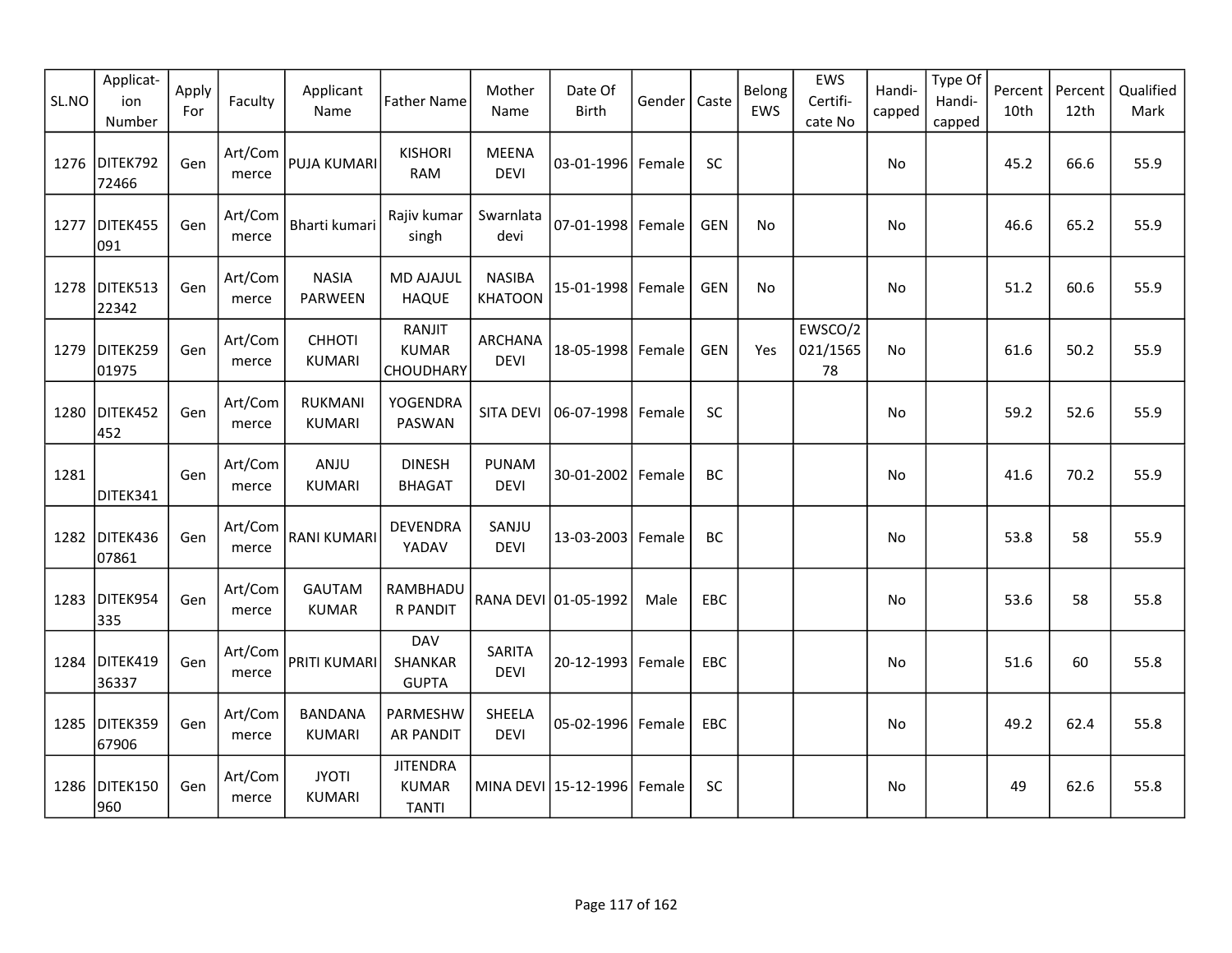| SL.NO | Applicat-<br>ion<br>Number | Apply<br>For | Faculty          | Applicant<br>Name                         | <b>Father Name</b>                      | Mother<br>Name               | Date Of<br><b>Birth</b> | Gender | Caste      | Belong<br>EWS | EWS<br>Certifi-<br>cate No | Handi-<br>capped | Type Of<br>Handi-<br>capped | Percent<br>10th | Percent<br>12th | Qualified<br>Mark |
|-------|----------------------------|--------------|------------------|-------------------------------------------|-----------------------------------------|------------------------------|-------------------------|--------|------------|---------------|----------------------------|------------------|-----------------------------|-----------------|-----------------|-------------------|
| 1287  | DITEK230<br>531            | Gen          | Art/Com<br>merce | SANNI<br><b>KUMAR</b>                     | RAM BILASH RATNAMAL<br>SHARMA           | A DEVI                       | 28-02-1999              | Male   | EBC        |               |                            | No               |                             | 47              | 64.6            | 55.8              |
| 1288  | DITEK503<br>72290          | Gen          | Art/Com<br>merce | <b>SUSHMA</b><br><b>KUMARI</b>            | SANJEEV<br><b>KUMAR</b>                 | <b>MEENA</b><br><b>DEVI</b>  | 13-08-1999              | Female | <b>GEN</b> | No            |                            | No               |                             | 60.8            | 50.8            | 55.8              |
| 1289  | DITEK116<br>934            | Gen          | Art/Com<br>merce | <b>PRITI KUMARI</b>                       | <b>MANOJ</b><br>MANDAL                  |                              | KIRAN DEVI 03-04-2002   | Female | EBC        |               |                            | No               |                             | 50.8            | 60.8            | 55.8              |
| 1290  | DITEK784<br>114            | Gen          | Art/Com<br>merce | Komal Kumari                              | Arjun<br>chaudhary                      | Soni Devi                    | 28-04-2002              | Female | SC         |               |                            | <b>No</b>        |                             | 53.2            | 58.4            | 55.8              |
| 1291  | DITEK979<br>35468          | Gen          | Art/Com<br>merce | <b>SONI KUMARI</b>                        | LALAN<br><b>KUMAR ROY</b>               | SADHNA<br><b>DEVI</b>        | 24-02-1988              | Female | <b>GEN</b> | No            |                            | No               |                             | 60.4286         | 51.111          | 55.76984          |
| 1292  | DITEK192<br>59358          | Gen          | Art/Com<br>merce | SUNIL<br><b>KUMAR</b><br>SHARMA           | <b>DINESH</b><br><b>KUMAR</b><br>SHARMA | <b>AMRIKA</b><br><b>DEVI</b> | 04-03-1992              | Male   | EBC        |               |                            | No               |                             | 49.4            | 62              | 55.7              |
| 1293  | DITEK142<br>934            | Gen          | Art/Com<br>merce | <b>MONIKA</b><br>SHARMA                   | <b>MANOJ</b><br><b>THAKUR</b>           | SANJU<br><b>DEVI</b>         | 10-01-1993              | Female | <b>GEN</b> | <b>No</b>     |                            | No               |                             | 62.6            | 48.8            | 55.7              |
| 1294  | DITEK282<br>487            | Gen          | Art/Com<br>merce | SARITA<br><b>KUMARI</b>                   | <b>SURESH</b><br>YADAV                  | <b>NILAM</b><br><b>DEVI</b>  | 02-11-1995              | Female | BC         |               |                            | No               |                             | 46.4            | 65              | 55.7              |
| 1295  | DITEK107<br>66             | Gen          | Art/Com<br>merce | Suraj kumar                               | lalan kumar                             |                              | veena devi   26-12-1995 | Male   | EBC        |               |                            | No               |                             | 47.4            | 64              | 55.7              |
| 1296  | DITEK790<br>32             | Gen          | Art/Com<br>merce | <b>KUMARI</b><br><b>MAITHILI</b><br>SINGH | <b>RATAN</b><br>PRASAD<br>SINGH         | <b>SUNITA</b><br><b>DEVI</b> | 01-07-1997 Female       |        | <b>GEN</b> | Yes           | EWSCO/2<br>021/2289<br>14  | No               |                             | 55              | 56.4            | 55.7              |
| 1297  | DITEK504<br>412            | Gen          | Art/Com<br>merce | <b>ROHIT</b><br><b>KUMAR</b><br>CHAUDHARI | <b>NARESH</b><br>CHAUDHARI              |                              | AARTI DEVI 19-06-1998   | Male   | SC         |               |                            | No               |                             | 51.4            | 60              | 55.7              |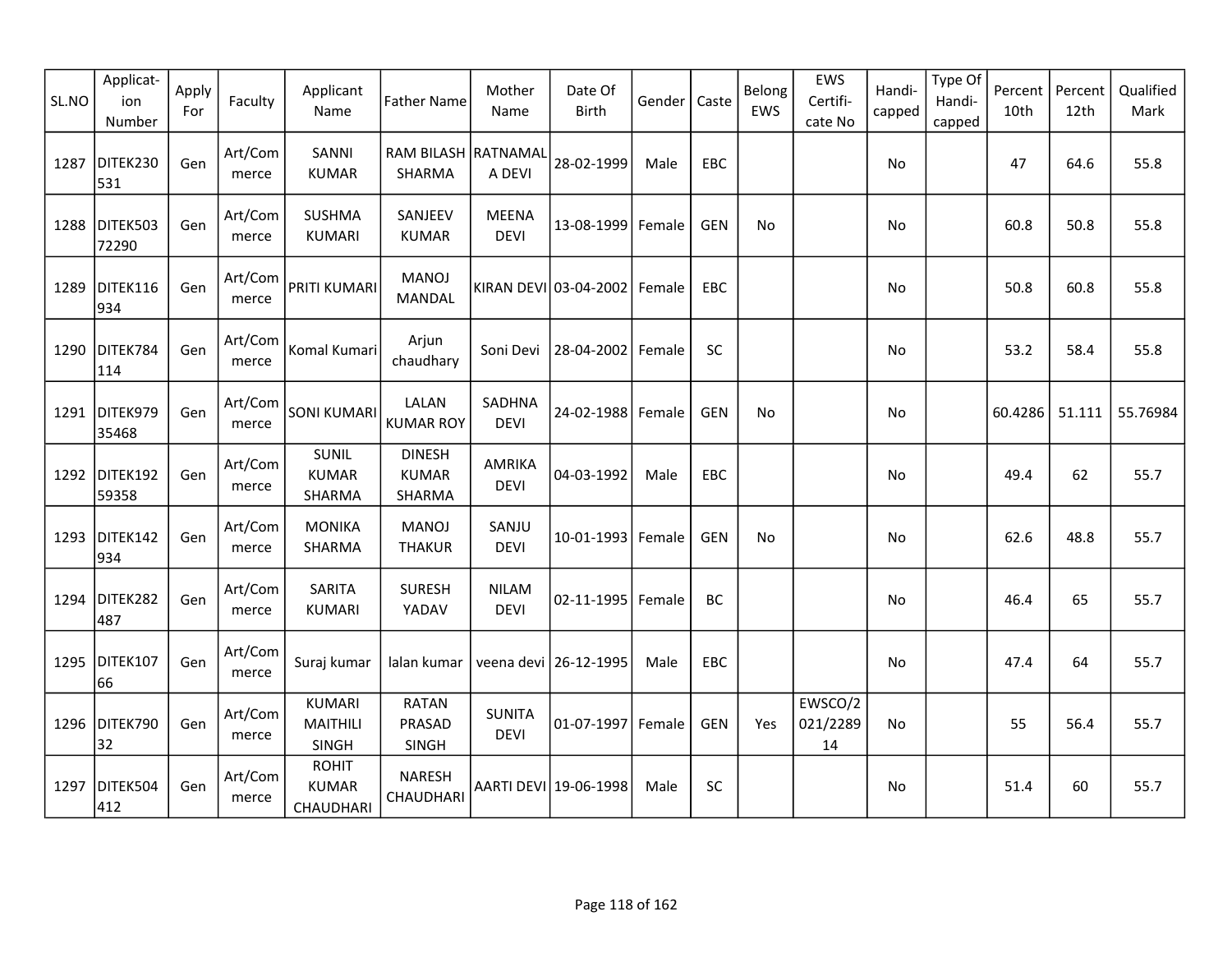| SL.NO | Applicat-<br>ion<br>Number | Apply<br>For | Faculty          | Applicant<br>Name                       | <b>Father Name</b>                     | Mother<br>Name                | Date Of<br><b>Birth</b> | Gender   | Caste      | Belong<br>EWS | EWS<br>Certifi-<br>cate No | Handi-<br>capped | Type Of<br>Handi-<br>capped | Percent<br>10th | Percent<br>12th | Qualified<br>Mark |
|-------|----------------------------|--------------|------------------|-----------------------------------------|----------------------------------------|-------------------------------|-------------------------|----------|------------|---------------|----------------------------|------------------|-----------------------------|-----------------|-----------------|-------------------|
| 1298  | DITEK576<br>216            | Gen          | Art/Com<br>merce | <b>SUBHAM</b><br><b>KUMAR</b>           | <b>PRAVEEN</b><br><b>KUMAR</b>         | <b>NEELU</b><br><b>KUMARI</b> | 30-01-2003              | Male     | EBC        |               |                            | No               |                             | 55.4            | 56              | 55.7              |
| 1299  | DITEK812<br>851            | Gen          | Art/Com<br>merce | <b>SWETA</b><br><b>KUMARI</b><br>PODDAR | <b>LATE GAYA</b><br>PODDAR             | <b>RADHA</b><br><b>DEVI</b>   | 10-02-1986 Female       |          | EBC        |               |                            | No               |                             | 51              | 60.333          | 55.66667          |
|       | 1300 DITEK893<br>51799     | Gen          | Art/Com<br>merce | PUJA KUMARI                             | AKHILESHW<br><b>AR PRASAD</b><br>SINGH | SOBHA<br><b>DEVI</b>          | 13-05-1984 Female       |          | <b>GEN</b> | No            |                            | No               |                             | 49.7143         | 61.6            | 55.65714          |
|       | 1301 DITEK710<br>599       | Gen          | Art/Com<br>merce | JAYMALA<br><b>KUMARI</b><br>YADAV       | SATRUGHAN<br>YADAV                     | SAJAN<br><b>DEVI</b>          | 06-12-1993 Female       |          | BC         |               |                            | No               |                             | 50.5            | 60.8            | 55.65             |
| 1302  | DITEK224<br>31791          | Gen          | Art/Com<br>merce | Md<br>Qamurzzama<br>n                   | Abdul Hakim                            | Sarwary<br>khatun             | 07-02-1986              | Male     | EBC        |               |                            | Yes              | OH                          | 55.4286         | 55.8            | 55.61429          |
| 1303  | DITEK689<br>42520          | Gen          | Art/Com<br>merce | <b>JYOTI</b><br><b>KUMARI</b>           | <b>VIJAY</b><br><b>KUMAR</b>           |                               | ANITA DEVI  12-03-1992  | l Female | <b>EBC</b> |               |                            | No               |                             | 51.2            | 60              | 55.6              |
| 1304  | DITEK214<br>963            | Gen          | Art/Com<br>merce | Sulochana<br>Kumari                     | Nandlal<br>Prasad Singh                | Parwati<br>Devi               | 30-08-1994 Female       |          | BC         |               |                            | No               |                             | 48              | 63.2            | 55.6              |
| 1305  | DITEK543<br>65650          | Gen          | Art/Com<br>merce | <b>RAVI KUMAR</b>                       | DEVANAND<br><b>DINKAR</b>              | <b>DROPADI</b><br><b>DEVI</b> | 03-12-1994              | Male     | <b>SC</b>  |               |                            | No               |                             | 57.2            | 54              | 55.6              |
|       | 1306 DITEK943<br>17687     | Gen          | Art/Com<br>merce | sanjana priya                           | ganesh<br>sharma                       | madhurani<br>devi             | 12-01-1995 Female       |          | <b>EBC</b> |               |                            | No               |                             | 56.6            | 54.6            | 55.6              |
| 1307  | DITEK349<br>649            | Gen          | Art/Com<br>merce | Rashmi Kiran                            | Indradeo<br>Prasad                     | Pushplata<br>Devi             | 28-11-1995 Female       |          | BC         |               |                            | No               |                             | 47.4            | 63.8            | 55.6              |
| 1308  | DITEK496<br>45131          | Gen          | Art/Com<br>merce | SANTOSH<br><b>KUMAR</b>                 | RAMSOGAR<br>ATH YADAV                  | SARYUG<br><b>DEVI</b>         | 09-06-1996              | Male     | BC         |               |                            | Yes              | OH                          | 51.2            | 60              | 55.6              |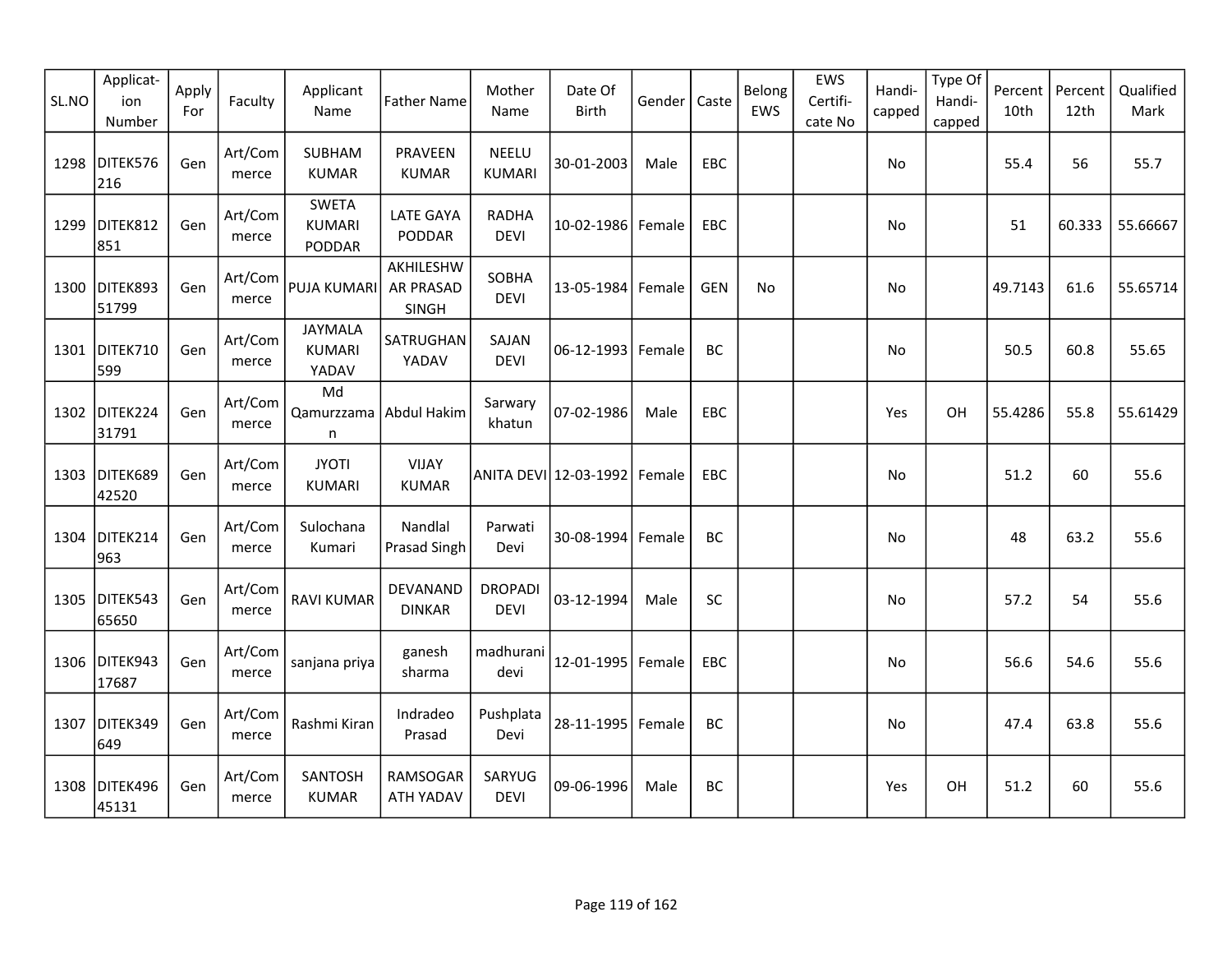| SL.NO | Applicat-<br>ion<br>Number | Apply<br>For | Faculty          | Applicant<br>Name                       | <b>Father Name</b>                            | Mother<br>Name                        | Date Of<br><b>Birth</b> | Gender | Caste      | Belong<br>EWS | EWS<br>Certifi-<br>cate No | Handi-<br>capped | Type Of<br>Handi-<br>capped | Percent<br>10th | Percent<br>12th | Qualified<br>Mark |
|-------|----------------------------|--------------|------------------|-----------------------------------------|-----------------------------------------------|---------------------------------------|-------------------------|--------|------------|---------------|----------------------------|------------------|-----------------------------|-----------------|-----------------|-------------------|
| 1309  | DITEK320<br>91             | Gen          | Art/Com<br>merce | PRIYANKA<br><b>KUMARI</b>               | manoranjan<br>sharma                          | <b>RAMITA</b><br><b>DEVI</b>          | 15-10-1998 Female       |        | GEN        | No            |                            | No               |                             | 59              | 52.2            | 55.6              |
|       | 1310 DITEK368<br>56725     | Gen          | Art/Com<br>merce | PRAGATI<br><b>KUMARI</b>                | PRAKASH<br><b>MAHTO</b>                       | <b>SAVITRI</b><br><b>DEVI</b>         | 10-11-1998 Female       |        | BC         |               |                            | No               |                             | 66              | 45.2            | 55.6              |
|       | 1311   DITEK563<br>325     | Gen          | Art/Com<br>merce | <b>KARISHMA</b><br><b>KUMARI</b>        | <b>BINOD</b><br>PASWAN                        | <b>SUMINTRA</b><br><b>DEVI</b>        | 20-05-2002   Female     |        | <b>SC</b>  |               |                            | No               |                             | 48.6            | 62.6            | 55.6              |
|       | 1312 DITEK907<br>495       | Gen          | Art/Com<br>merce | <b>SABITA</b><br><b>KUMARI</b>          | RAM<br>LAKHAN<br><b>MAHTO</b>                 | <b>NILAM</b><br>RANI                  | 15-12-1988 Female       |        | BC         |               |                            | No               |                             | 57.8571         | 53.222          | 55.53968          |
| 1313  | DITEK363<br>897            | Gen          | Art/Com<br>merce | <b>RAGINI</b><br><b>KUMARI</b>          | <b>JAYNATH</b><br>PRASAD                      | <b>SUMITRA</b><br><b>DEVI</b>         | 05-01-1991 Female       |        | EBC        |               |                            | No               |                             | 59.1429         | 51.889          | 55.51587          |
| 1314  | DITEK683<br>2384           | Gen          | Art/Com<br>merce | <b>DILEEP</b><br><b>KUMAR</b><br>PODDAR | <b>NARAYAN</b><br>PODDAR                      |                                       | MAYA DEVI 05-01-1986    | Male   | <b>EBC</b> |               |                            | No               |                             | 55.5714         | 55.444          | 55.50794          |
| 1315  | DITEK612<br>14000          | Gen          | Art/Com<br>merce | <b>PINKI</b><br>KUMARI                  | <b>MANOJ</b><br><b>KUMAR</b><br><b>PANDIT</b> | SHYAM<br><b>SUNDER</b><br><b>DEVI</b> | 18-06-1994 Female       |        | EBC        |               |                            | No               |                             | 57.6            | 53.4            | 55.5              |
|       | 1316 DITEK739<br>528       | Gen          | Art/Com<br>merce | Harsh kumar                             | Manoj<br>Kumar Sah                            | Rita Devi                             | 15-12-1998              | Male   | EBC        |               |                            | No               |                             | 55              | 56              | 55.5              |
| 1317  | DITEK491<br>94             | Gen          | Art/Com<br>merce | <b>NIPPU</b><br><b>KUMARI</b>           | SHASHI<br>PRASAD<br>YADAV                     |                                       | MINA DEVI 06-02-1999    | Female | BC         |               |                            | No               |                             | 51.4            | 59.6            | 55.5              |
|       | 1318 DITEK101<br>402       | Gen          | Art/Com<br>merce | <b>MITHILESH</b><br><b>KUMAR</b>        | PRAKASH<br>RAM                                | AHILYA<br><b>DEVI</b>                 | 20-12-2000              | Male   | SC         |               |                            | No               |                             | 61.6            | 49.4            | 55.5              |
| 1319  | DITEK572<br>910            | Gen          | Art/Com<br>merce | <b>MD SAKIB</b><br><b>ALAM</b>          | <b>MD FIROZ</b><br><b>ALAM</b>                | <b>JANNATUN</b><br><b>KHATOON</b>     | 07-07-2001              | Male   | <b>EBC</b> |               |                            | No               |                             | 57              | 54              | 55.5              |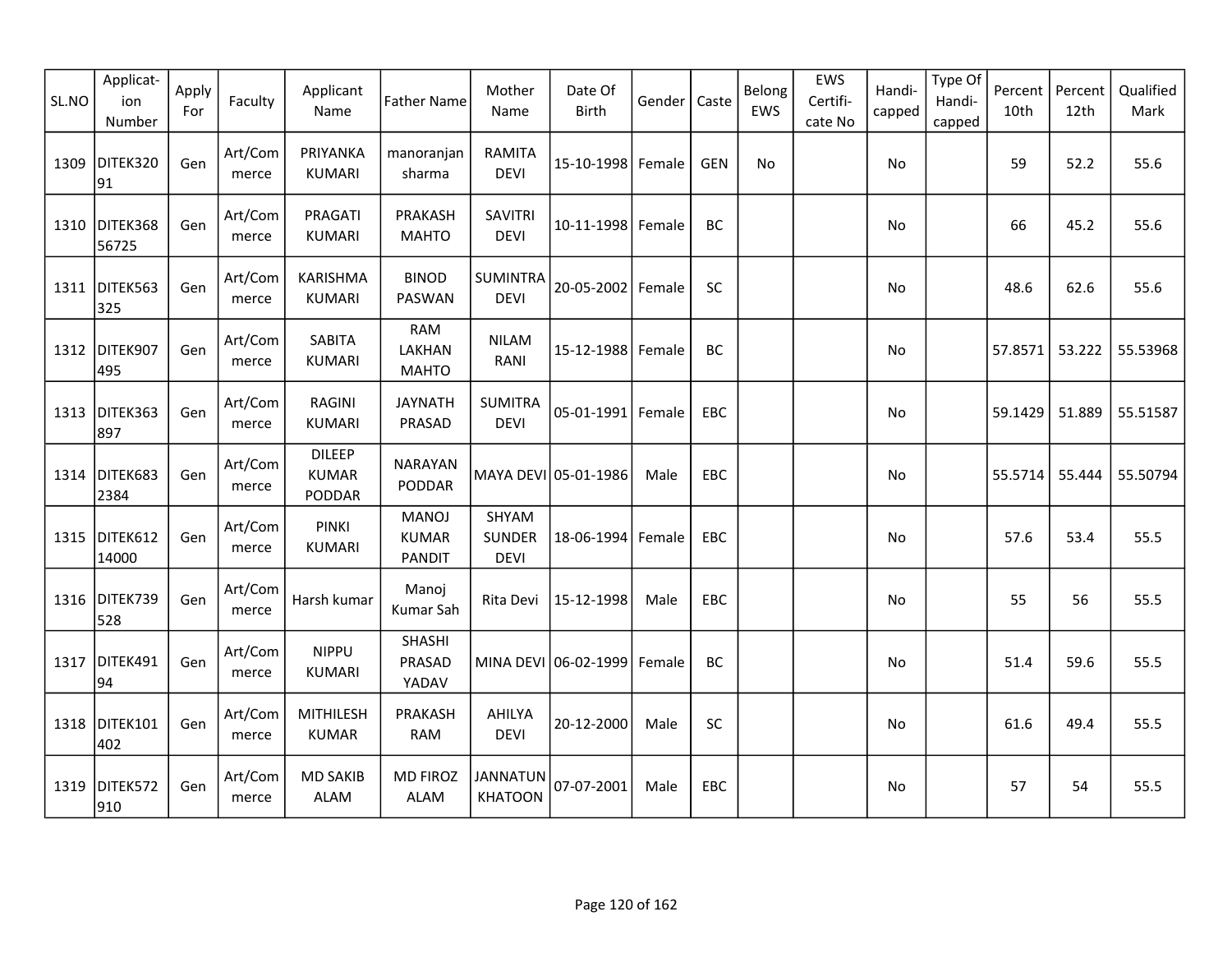| SL.NO | Applicat-<br>ion<br>Number | Apply<br>For | Faculty          | Applicant<br>Name                            | <b>Father Name</b>                     | Mother<br>Name                | Date Of<br><b>Birth</b>     | Gender | Caste      | Belong<br>EWS | EWS<br>Certifi-<br>cate No        | Handi-<br>capped | Type Of<br>Handi-<br>capped | Percent<br>10th | Percent<br>12th | Qualified<br>Mark |
|-------|----------------------------|--------------|------------------|----------------------------------------------|----------------------------------------|-------------------------------|-----------------------------|--------|------------|---------------|-----------------------------------|------------------|-----------------------------|-----------------|-----------------|-------------------|
| 1320  | DITEK501<br>956            | Gen          | Art/Com<br>merce | VARSHA<br><b>KUMARI</b>                      | <b>BHAVICHHA</b><br>N PANDIT           | <b>PAVAN</b><br><b>DEVI</b>   | 24-05-2002 Female           |        | EBC        |               |                                   | No               |                             | 47.4            | 63.6            | 55.5              |
| 1321  | DITEK958<br>11457          | Gen          | Art/Com<br>merce | <b>BAISNAVI</b><br><b>KUMARI</b>             | <b>BAHADUR</b><br>YADAV                | <b>JAYANTI</b><br><b>DEVI</b> | 08-12-2002 Female           |        | BC         |               |                                   | No               |                             | 45              | 66              | 55.5              |
|       | 1322 DITEK922<br>50983     | Gen          | Art/Com<br>merce | <b>PUSHPA</b><br><b>KUMARI</b>               | <b>HARINANDA</b><br>N YADAV            |                               | KALA DEVI 02-01-1994 Female |        | BC         |               |                                   | No               |                             | 47.5714         | 63.4            | 55.48571          |
|       | 1323 DITEK737<br>62519     | Gen          | Art/Com<br>merce | SANGEETA<br><b>KUMARI</b>                    | <b>BIRENDRA</b><br>PASWAN              |                               | SEMA DEVI 25-11-1994 Female |        | <b>SC</b>  |               |                                   | No               |                             | 53.1429         | 57.8            | 55.47143          |
| 1324  | DITEK683<br>738            | Gen          | Art/Com<br>merce | <b>RASHMI</b><br><b>KUMARI</b>               | <b>BINDESWARI</b><br><b>MISHRA</b>     | <b>KAMLA</b><br><b>DEVI</b>   | 09-12-1987   Female         |        | <b>GEN</b> | Yes           | EWSCO/2<br>021/2567<br>${\bf 01}$ | No.              |                             | 56.8571         | 54              | 55.42857          |
| 1325  | DITEK632<br>4244           | Gen          | Art/Com<br>merce | SANJAY<br><b>KUMAR</b>                       | KAMLESHW<br><b>ARI MANDAL</b>          | <b>URMILA</b><br><b>DEVI</b>  | 28-02-1991                  | Male   | EBC        |               |                                   | No               |                             | 47.8            | 63              | 55.4              |
| 1326  | DITEK675<br>56586          | Gen          | Art/Com<br>merce | NEELU<br><b>KUMARI</b>                       | <b>BABU LAL</b><br>SINGH               | <b>SUNITA</b><br><b>DEVI</b>  | 15-06-1991 Female           |        | BC         |               |                                   | No               |                             | 54.6            | 56.2            | 55.4              |
| 1327  | DITEK161<br>14478          | Gen          | Art/Com<br>merce | PRIYANKA<br><b>KUMARI</b>                    | PRITHVILAL<br>YADAV                    |                               | NIRO DEVI 22-12-1995 Female |        | BC         |               |                                   | No               |                             | 49.8            | 61              | 55.4              |
|       | 1328 DITEK676<br>89903     | Gen          | Art/Com<br>merce | <b>PUJA KUMARI</b>                           | <b>BRAHAMDE</b><br>V RAM               |                               | GITA DEVI   10-05-2002      | Female | SC         |               |                                   | No               |                             | 45              | 65.8            | 55.4              |
| 1329  | DITEK166<br>73734          | Gen          | Art/Com<br>merce | <b>SWETA</b><br>SWARAJ                       | RAJKUMAR<br>SAH                        | <b>ARCHNA</b><br><b>DEVI</b>  | 06-04-2003   Female         |        | EBC        |               |                                   | No               |                             | 54              | 56.8            | 55.4              |
|       | 1330 DITEK228<br>80453     | Gen          | Art/Com<br>merce | <b>BINAY</b><br><b>KUMAR</b><br><b>GUPTA</b> | <b>BINOD</b><br>PRASAD<br><b>GUPTA</b> | MANJU<br><b>DEVI</b>          | 18-01-1983                  | Male   | BC         |               |                                   | No               |                             | 49.4286         | 61.333          | 55.38095          |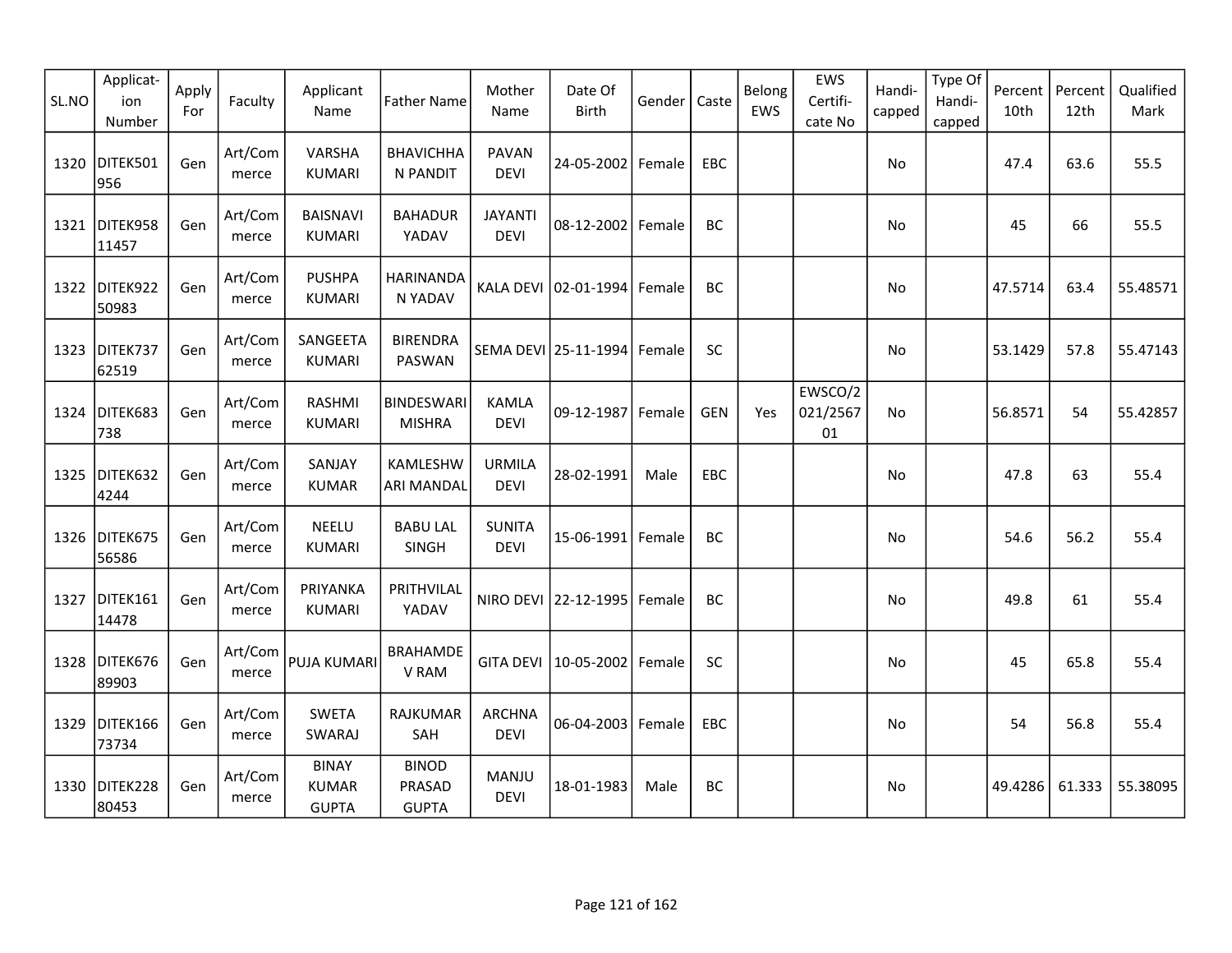| SL.NO | Applicat-<br>ion<br>Number | Apply<br>For | Faculty          | Applicant<br>Name              | <b>Father Name</b>                | Mother<br>Name               | Date Of<br><b>Birth</b> | Gender | Caste      | Belong<br>EWS  | EWS<br>Certifi-<br>cate No | Handi-<br>capped | Type Of<br>Handi-<br>capped | Percent<br>10th | Percent<br>12th | Qualified<br>Mark |
|-------|----------------------------|--------------|------------------|--------------------------------|-----------------------------------|------------------------------|-------------------------|--------|------------|----------------|----------------------------|------------------|-----------------------------|-----------------|-----------------|-------------------|
| 1331  | DITEK401<br>17584          | Gen          | Art/Com<br>merce | <b>PINKI</b><br><b>KUMARI</b>  | <b>KRISHNADEO</b><br>PASWAN       | <b>LALITA</b><br><b>DEVI</b> | 04-03-1989              | Female | SC         |                |                            | No               |                             | 56.1429         | 54.6            | 55.37143          |
| 1332  | DITEK818<br>3843           | Gen          | Art/Com<br>merce | PUJA KUMARI                    | <b>KEDAR</b><br>PASWAN            | <b>LALITA</b><br><b>DEVI</b> | 07-06-1987              | Female | SC         |                |                            | No               |                             | 47.2857         | 63.4            | 55.34286          |
| 1333  | DITEK940<br>682            | Gen          | Art/Com<br>merce | SONU<br><b>KUMAR</b>           | SHYAM<br><b>BIHARI</b><br>SINGH   | SITA DEVI                    | 01-01-1994              | Male   | <b>GEN</b> | N <sub>o</sub> |                            | No               |                             | 50.6            | 60              | 55.3              |
| 1334  | DITEK644<br>89549          | Gen          | Art/Com<br>merce | LAXMI<br><b>KUMARI</b>         | LALBAHADU<br>R DAS                |                              | TARA DEVI 02-01-1994    | Female | SC         |                |                            | No               |                             | 47.4            | 63.2            | 55.3              |
| 1335  | DITEK267<br>82257          | Gen          | Art/Com<br>merce | SANDEEP<br><b>KUMAR</b>        | <b>SUMAN</b><br>PATEL             | SHOBHA<br><b>DEVI</b>        | 04-04-1994              | Male   | EBC        |                |                            | Yes              | OH                          | 59.6            | 51              | 55.3              |
| 1336  | DITEK387<br>62847          | Gen          | Art/Com<br>merce | SIMPLE<br><b>KUMARI</b>        | <b>NARESH</b><br><b>THAKUR</b>    | NEELAM<br><b>DEVI</b>        | 09-01-1996              | Female | EBC        |                |                            | No               |                             | 49.4            | 61.2            | 55.3              |
| 1337  | DITEK404<br>126            | Gen          | Art/Com<br>merce | PUJA KUMARI                    | VINOD DAS   KIRAN DEVI 10-10-1996 |                              |                         | Female | SC         |                |                            | No               |                             | 50.6            | 60              | 55.3              |
|       | 1338 DITEK684<br>63216     | Gen          | Art/Com<br>merce | <b>RAJESH</b><br><b>KUMAR</b>  | SUDAMA<br><b>DAS</b>              | SOBHA<br><b>DEVI</b>         | 04-03-1997              | Male   | SC         |                |                            | No               |                             | 55.4            | 55.2            | 55.3              |
| 1339  | DITEK121<br>16             | Gen          | Art/Com<br>merce | <b>RAMESH</b><br><b>KUMAR</b>  | <b>UMESH DAS</b>                  | <b>INDRASHA</b><br>N DEVI    | 03-08-1998              | Male   | EBC        |                |                            | No               |                             | 59.8            | 50.8            | 55.3              |
| 1340  | DITEK404<br>005            | Gen          | Art/Com<br>merce | <b>RACHNA</b><br><b>KUMARI</b> | RAVIPRATAP<br><b>MISHRA</b>       |                              | MINU DEVI 08-05-2000    | Female | <b>GEN</b> | No             |                            | No               |                             | 50              | 60.6            | 55.3              |
|       | 1341 DITEK930<br>06896     | Gen          | Art/Com<br>merce | RESHAM<br><b>KUMARI</b>        | SANJIT<br><b>SINGH</b>            | <b>MINTU</b><br><b>DEVI</b>  | 24-02-2002 Female       |        | <b>GEN</b> | Yes            | EWSCO/2<br>021/2583<br>57  | <b>No</b>        |                             | 50.4            | 60.2            | 55.3              |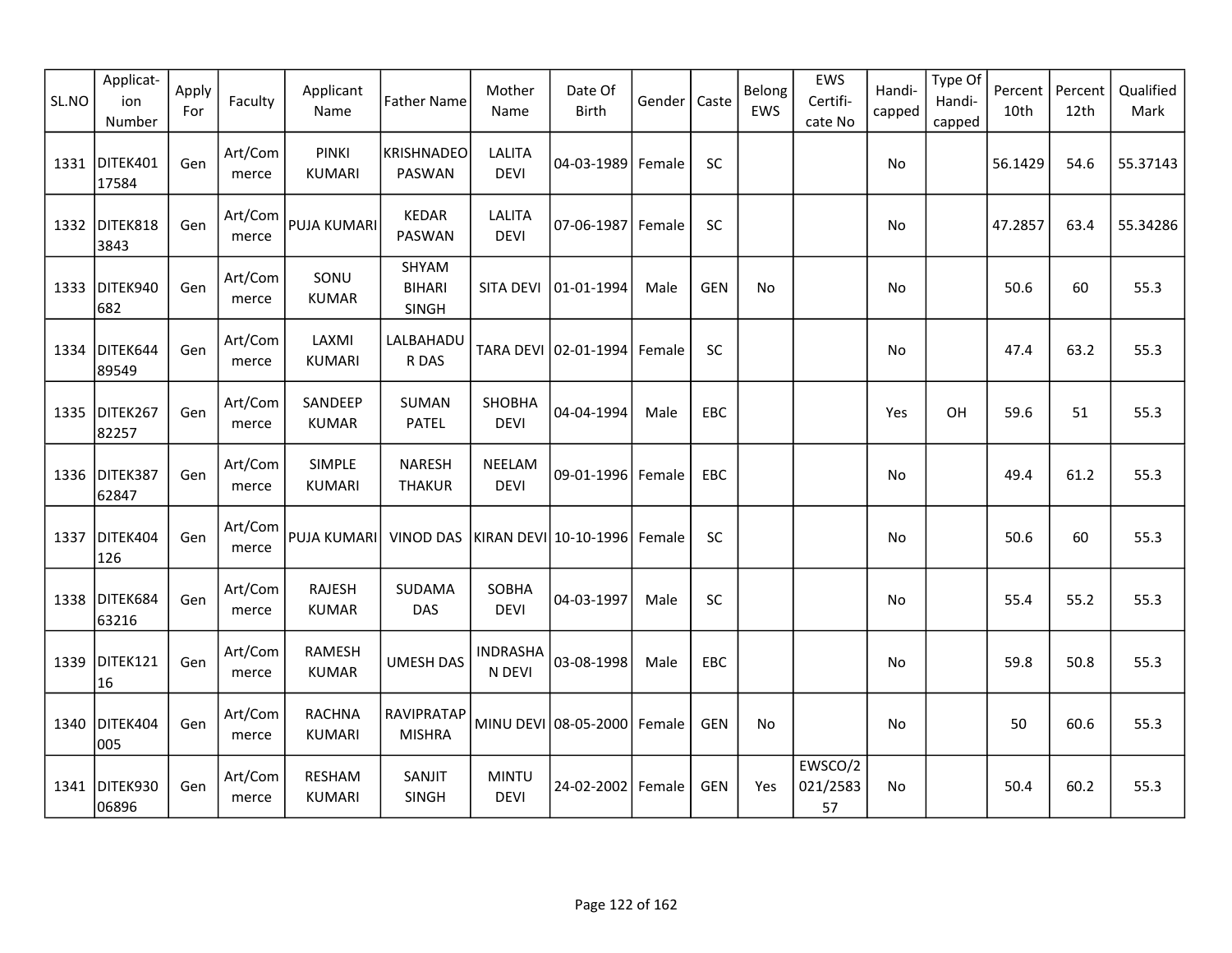| SL.NO | Applicat-<br>ion<br>Number | Apply<br>For | Faculty          | Applicant<br>Name                      | <b>Father Name</b>              | Mother<br>Name                | Date Of<br>Birth     | Gender | Caste      | Belong<br>EWS | EWS<br>Certifi-<br>cate No | Handi-<br>capped | Type Of<br>Handi-<br>capped | Percent<br>10th | Percent<br>12th | Qualified<br>Mark |
|-------|----------------------------|--------------|------------------|----------------------------------------|---------------------------------|-------------------------------|----------------------|--------|------------|---------------|----------------------------|------------------|-----------------------------|-----------------|-----------------|-------------------|
|       | 1342 DITEK377<br>311       | Gen          | Art/Com<br>merce | PUJA KUMARI                            | <b>BAIJU</b><br>PASWAN          | <b>SUNITA</b><br><b>DEVI</b>  | 01-01-2002 Female    |        | SC         |               |                            | No               |                             | 59              | 51.444          | 55.22222          |
| 1343  | DITEK265<br>43685          | Gen          | Art/Com<br>merce | <b>SURUCHI</b><br><b>KUMARI</b>        | <b>BIPIN</b><br>CHAUDHARI       |                               | INDU DEVI 02-03-1994 | Female | <b>GEN</b> | No            |                            | No               |                             | 53.8            | 56.6            | 55.2              |
|       | 1344 DITEK211<br>93810     | Gen          | Art/Com<br>merce | <b>RUBI KUMARI</b>                     | KAULESHWA<br><b>R PRASAD</b>    | <b>DAULTI</b><br><b>DEVI</b>  | 26-01-1995           | Female | BC         |               |                            | No               |                             | 55.2            | 55.2            | 55.2              |
|       | 1345 DITEK680<br>60433     | Gen          | Art/Com<br>merce | SHYAM<br><b>SUNDAR</b><br><b>KUMAR</b> | <b>JAGDAMBI</b><br><b>MAHTO</b> |                               | TARA DEVI 16-02-1995 | Male   | EBC        |               |                            | No               |                             | 50.4            | 60              | 55.2              |
| 1346  | DITEK789<br>357            | Gen          | Art/Com<br>merce | <b>MAUSAM</b><br><b>KUMARI</b>         | RAJKUMAR<br><b>DAS</b>          | SUMINTRA<br><b>DEVI</b>       | 15-12-1998           | Female | SC         |               |                            | No               |                             | 56.4            | 54              | 55.2              |
| 1347  | DITEK850<br>82998          | Gen          | Art/Com<br>merce | <b>SMITA</b><br><b>KUMARI</b>          | <b>BACHCHAN</b><br>PASWAN       | <b>REKHA</b><br><b>DEVI</b>   | 05-02-2000 Female    |        | SC         |               |                            | No               |                             | 46              | 64.4            | 55.2              |
| 1348  | DITEK524<br>07505          | Gen          | Art/Com<br>merce | Munni kumari                           | Jay naarayan<br>mehta           | Sanjukta<br>devi              | $20 - 03 - 2001$     | Female | BC         |               |                            | No               |                             | 47.8            | 62.6            | 55.2              |
| 1349  | DITEK641<br>499            | Gen          | Art/Com<br>merce | <b>ANUPRIYA</b><br><b>KUMARI</b>       | PODAN<br>SINGH                  | AKALMANI<br><b>DEVI</b>       | 10-08-2001           | Female | <b>EBC</b> |               |                            | No               |                             | 53.6            | 56.8            | 55.2              |
|       | 1350 DITEK807<br>608       | Gen          | Art/Com<br>merce | <b>NISHA</b><br><b>KUMARI</b>          | <b>SUKHDEV</b><br>SHARMA        | <b>RINKU</b><br><b>DEVI</b>   | 18-12-2002           | Female | <b>EBC</b> |               |                            | No               |                             | 53.4            | 57              | 55.2              |
|       | 1351 DITEK996<br>299       | Gen          | Art/Com<br>merce | SANJEEV<br><b>KUMAR</b>                | <b>KAPILDEO</b><br>PASWAN       | <b>MEENA</b><br><b>DEVI</b>   | 16-04-1989           | Male   | SC         |               |                            | No               |                             | 57.8571         | 52.444          | 55.15079          |
|       | 1352 DITEK470<br>78310     | Gen          | Art/Com<br>merce | <b>BITTU</b><br><b>KUMAR</b>           | <b>HARERAM</b><br>YADAV         | <b>NIRMALA</b><br><b>DEVI</b> | 25-12-1992           | Male   | BC         |               |                            | No               |                             | 47              | 63.2            | 55.1              |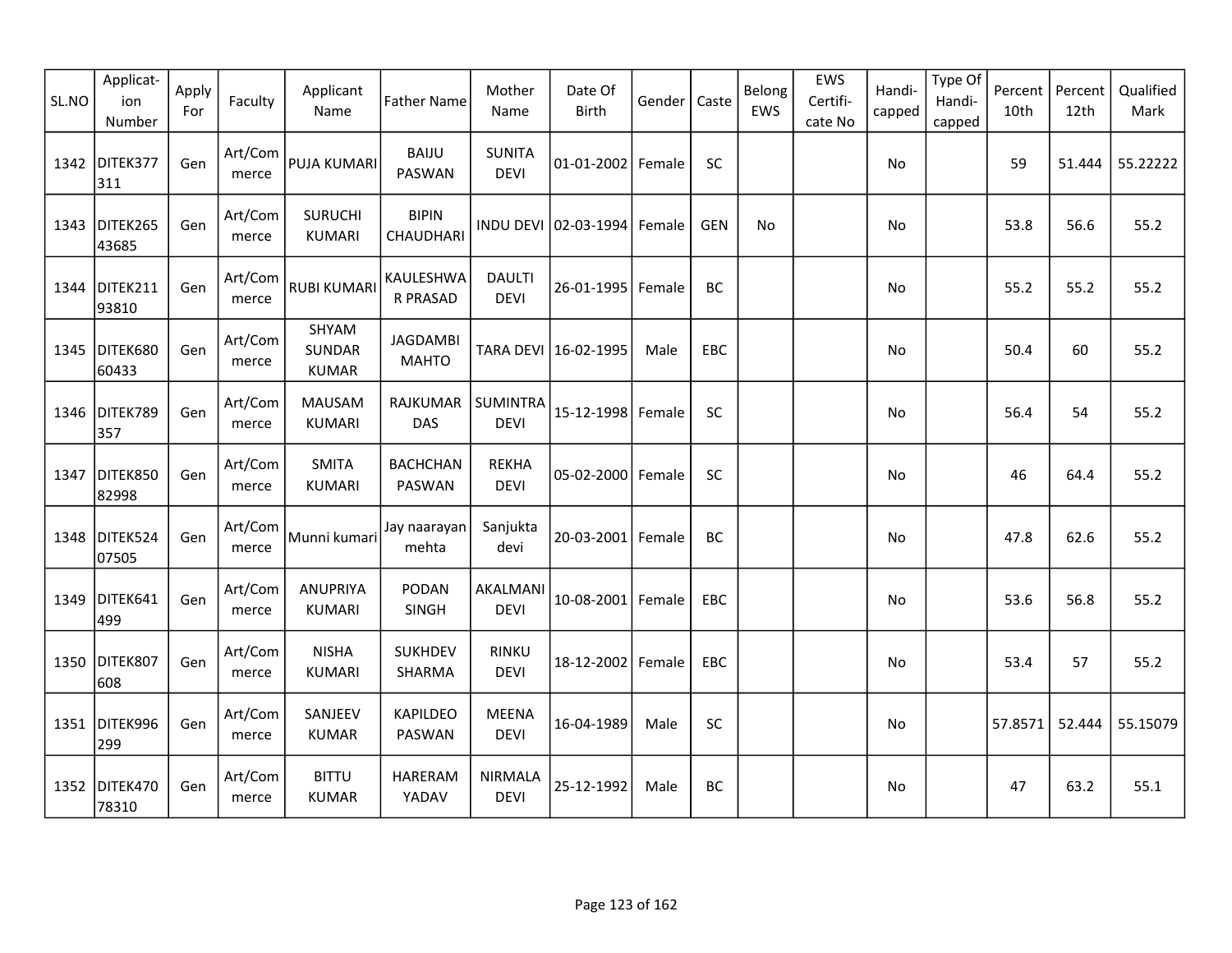| SL.NO | Applicat-<br>ion<br>Number | Apply<br>For | Faculty          | Applicant<br>Name          | <b>Father Name</b>                  | Mother<br>Name                | Date Of<br><b>Birth</b> | Gender | Caste      | Belong<br>EWS | EWS<br>Certifi-<br>cate No | Handi-<br>capped | Type Of<br>Handi-<br>capped | Percent<br>10th | Percent<br>12th | Qualified<br>Mark |
|-------|----------------------------|--------------|------------------|----------------------------|-------------------------------------|-------------------------------|-------------------------|--------|------------|---------------|----------------------------|------------------|-----------------------------|-----------------|-----------------|-------------------|
| 1353  | DITEK578<br>0733           | Gen          | Art/Com<br>merce | PRITI KUMARI               | <b>RITESH</b><br><b>PASWAN</b>      | <b>POONAM</b><br><b>DEVI</b>  | 15-01-1997 Female       |        | <b>SC</b>  |               |                            | No               |                             | 48.6            | 61.6            | 55.1              |
| 1354  | DITEK220<br>10048          | Gen          | Art/Com<br>merce | Dharamvir<br>Kumar         | <b>Butan</b><br>Sharma              |                               | Savitri Devi 08-04-1997 | Male   | SC         |               |                            | No               |                             | 57.4            | 52.8            | 55.1              |
| 1355  | DITEK100<br>345            | Gen          | Art/Com<br>merce | SANJAY TUDU                | LAKHAN<br><b>TUDU</b>               | LALMUNI<br><b>DEVI</b>        | 02-08-1997              | Male   | <b>ST</b>  |               |                            | <b>No</b>        |                             | 50.2            | 60              | 55.1              |
|       | 1356 DITEK251<br>54170     | Gen          | Art/Com<br>merce | Aanshi<br>Kumari           | Rajeev<br>Kumar                     |                               | Nutan Devi 01-03-2002   | Female | BC         |               |                            | No               |                             | 49              | 61.2            | 55.1              |
| 1357  | DITEK265<br>21895          | Gen          | Art/Com<br>merce | LADLI<br><b>KUMARI</b>     | RATILAL<br>YADAV                    |                               | INDU DEVI 16-04-2002    | Female | BC         |               |                            | No               |                             | 48.2            | 62              | 55.1              |
| 1358  | DITEK433<br>28603          | Gen          | Art/Com<br>merce | RAZIA<br>PERWEEN           | <b>MD</b><br>MUSHTAQU<br>E ALI      | SARVARY<br><b>BANO</b>        | 16-11-2002              | Female | <b>GEN</b> | No            |                            | No               |                             | 46.6            | 63.6            | 55.1              |
| 1359  | DITEK285<br>827            | Gen          | Art/Com<br>merce | CHANDAN<br><b>KUMAR</b>    | <b>SURESH</b><br><b>THAKUR</b>      |                               | TARA DEVI 30-10-1985    | Male   | EBC        |               |                            | Yes              | HH                          | 55.2857         | 54.889          | 55.0873           |
| 1360  | DITEK996<br>108            | Gen          | Art/Com<br>merce | <b>RAM DAS</b><br>CHAUPAL  | RAM JATAN<br>CHAUPAL                |                               | INDU DEVI 04-03-1992    | Male   | SC         |               |                            | No               |                             | 49.2            | 60.8            | 55                |
| 1361  | DITEK138<br>30             | Gen          | Art/Com<br>merce | <b>SONI KUMARI</b>         | PRAMOD<br><b>RISHI</b>              | <b>SHANTI</b><br><b>DEVI</b>  | 15-03-1992              | Female | SC         |               |                            | No               |                             | 52              | 58              | 55                |
| 1362  | DITEK812<br>74512          | Gen          | Art/Com<br>merce | KANAKLATA<br><b>KUMARI</b> | <b>DINESHWAR</b><br>PRASAD<br>YADAV | <b>SUSHILA</b><br><b>DEVI</b> | 05-02-1997 Female       |        | <b>BC</b>  |               |                            | No               |                             | 59.8            | 50.2            | 55                |
| 1363  | DITEK501<br>935            | Gen          | Art/Com<br>merce | Muskan<br>Kumari           | Chandrakish<br>or gupta             |                               | Sheela devi 15-01-1999  | Female | EBC        |               |                            | No               |                             | 55.2            | 54.8            | 55                |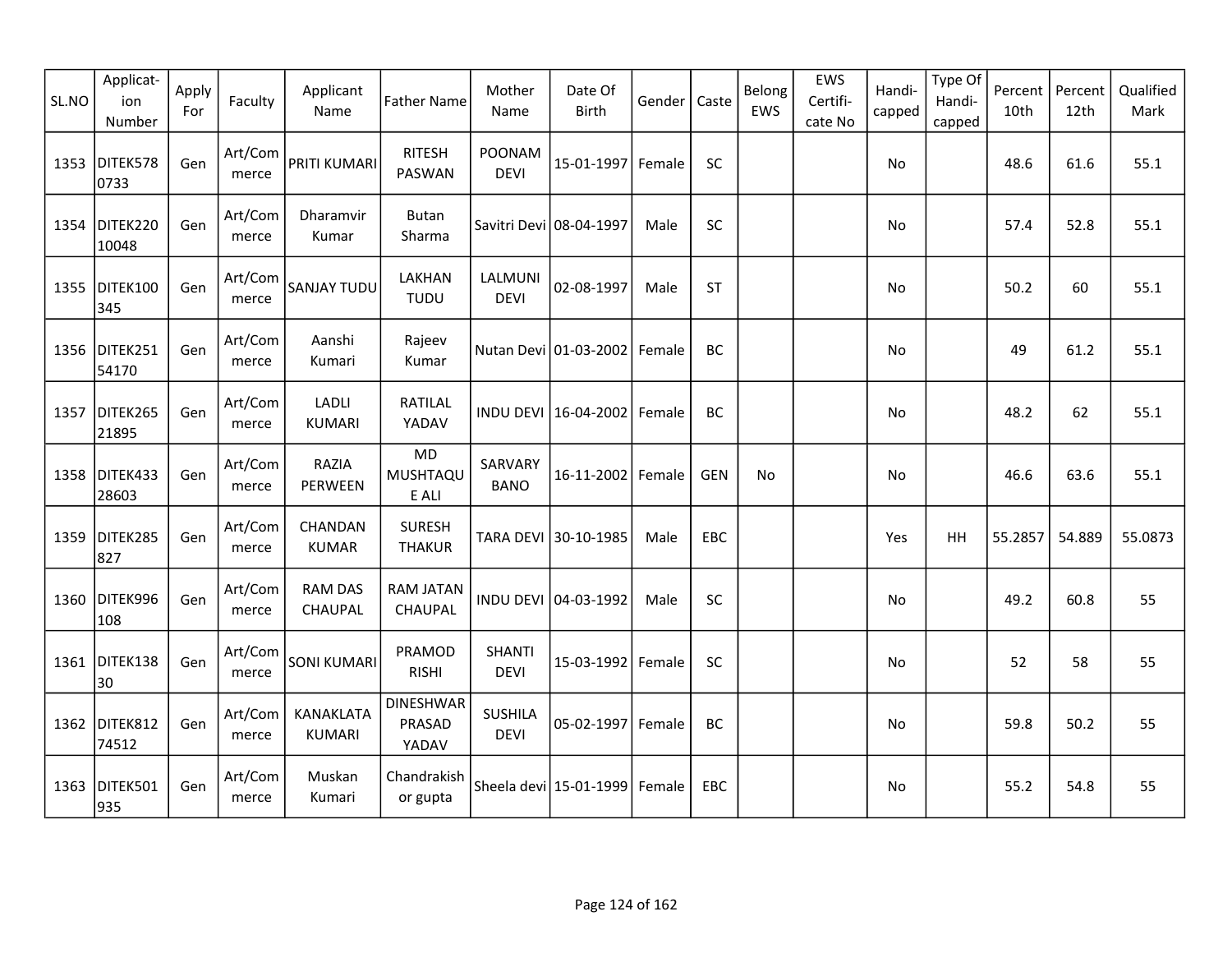| SL.NO | Applicat-<br>ion<br>Number | Apply<br>For | Faculty          | Applicant<br>Name               | <b>Father Name</b>                           | Mother<br>Name                | Date Of<br><b>Birth</b>       | Gender | Caste      | Belong<br>EWS | EWS<br>Certifi-<br>cate No | Handi-<br>capped | Type Of<br>Handi-<br>capped | Percent<br>10th | Percent<br>12th | Qualified<br>Mark |
|-------|----------------------------|--------------|------------------|---------------------------------|----------------------------------------------|-------------------------------|-------------------------------|--------|------------|---------------|----------------------------|------------------|-----------------------------|-----------------|-----------------|-------------------|
| 1364  | DITEK490<br>332            | Gen          | Art/Com<br>merce | <b>MONIKA</b><br><b>KUMARI</b>  | JAY<br><b>NARAYAN</b><br>PASWAN              | SHABANA<br>M KUMARI           | 01-01-2001 Female             |        | <b>SC</b>  |               |                            | No               |                             | 54.4            | 55.6            | 55                |
| 1365  | DITEK950<br>836            | Gen          | Art/Com<br>merce | <b>VIKRAM</b><br><b>KUMAR</b>   | <b>TUNTUN</b><br>SHARMA                      | <b>CHINTA</b><br><b>DEVI</b>  | 02-02-1991                    | Male   | <b>ST</b>  |               |                            | No               |                             | 57.2857         | 52.667          | 54.97619          |
|       | 1366 DITEK255<br>55372     | Gen          | Art/Com<br>merce | Manila<br>kumari                | Vishwanath<br>Singh                          |                               | Sulena devi 12-10-1990 Female |        | <b>GEN</b> | Yes           | EWSCO/2<br>021/2775<br>27  | <b>No</b>        |                             | 41.7143         | 68.2            | 54.95714          |
| 1367  | DITEK561<br>35616          | Gen          | Art/Com<br>merce | <b>VEENA</b><br><b>KUMARI</b>   | RAMPREET<br><b>THAKUR</b>                    | RAMSAKHI<br><b>DEVI</b>       | 14-04-1984 Female             |        | EBC        |               |                            | No               |                             | 50.5714         | 59.333          | 54.95238          |
| 1368  | DITEK301<br>94458          | Gen          | Art/Com<br>merce | SALAUNI<br>PRIYA                | DAYANAND<br><b>SINGH</b>                     | <b>KIRAN</b><br><b>KUMARI</b> | 04-11-1991 Female             |        | <b>EBC</b> |               |                            | No               |                             | 51.6            | 58.2            | 54.9              |
| 1369  | DITEK490<br>3039           | Gen          | Art/Com<br>merce | <b>KUMAR</b><br><b>ASHUTOSH</b> | <b>VINAY</b><br><b>KUMAR</b><br><b>GUPTA</b> | <b>KIRAN</b><br><b>GUPTA</b>  | 09-08-1994                    | Male   | <b>EBC</b> |               |                            | No               |                             | 52.6            | 57.2            | 54.9              |
| 1370  | DITEK171<br>877            | Gen          | Art/Com<br>merce | <b>BASANTI</b><br><b>KUMARI</b> | <b>INDRADEV</b><br>RAJAK                     | RADHIKA<br><b>DEVI</b>        | 02-08-1996 Female             |        | SC         |               |                            | No               |                             | 56.6            | 53.2            | 54.9              |
|       | 1371 DITEK212<br>54238     | Gen          | Art/Com<br>merce | AYUSHI<br><b>BHARTI</b>         | JAIPRAKASH   PREMLATA<br><b>SINGH</b>        | <b>DEVI</b>                   | 05-12-1996 Female             |        | BC         |               |                            | No               |                             | 49              | 60.8            | 54.9              |
| 1372  | DITEK337<br>114            | Gen          | Art/Com<br>merce | <b>NEHA</b><br><b>KUMARI</b>    | RAJU<br>MANDAL                               | <b>BALA DEVI</b>              | 01-06-1997 Female             |        | EBC        |               |                            | No               |                             | 59.2            | 50.6            | 54.9              |
| 1373  | DITEK953<br>15412          | Gen          | Art/Com<br>merce | <b>TARA</b><br><b>KUMARI</b>    | <b>TARANI RAM</b>                            | SHYAMA<br><b>DEVI</b>         | 14-02-1998 Female             |        | SC         |               |                            | No               |                             | 44.4            | 65.4            | 54.9              |
| 1374  | DITEK608<br>52856          | Gen          | Art/Com<br>merce | <b>SONI KUMARI</b>              | NIRANJAN<br><b>PANDIT</b>                    | <b>MANTI</b><br><b>DEVI</b>   | 15-01-1999 Female             |        | <b>EBC</b> |               |                            | No               |                             | 54.2            | 55.6            | 54.9              |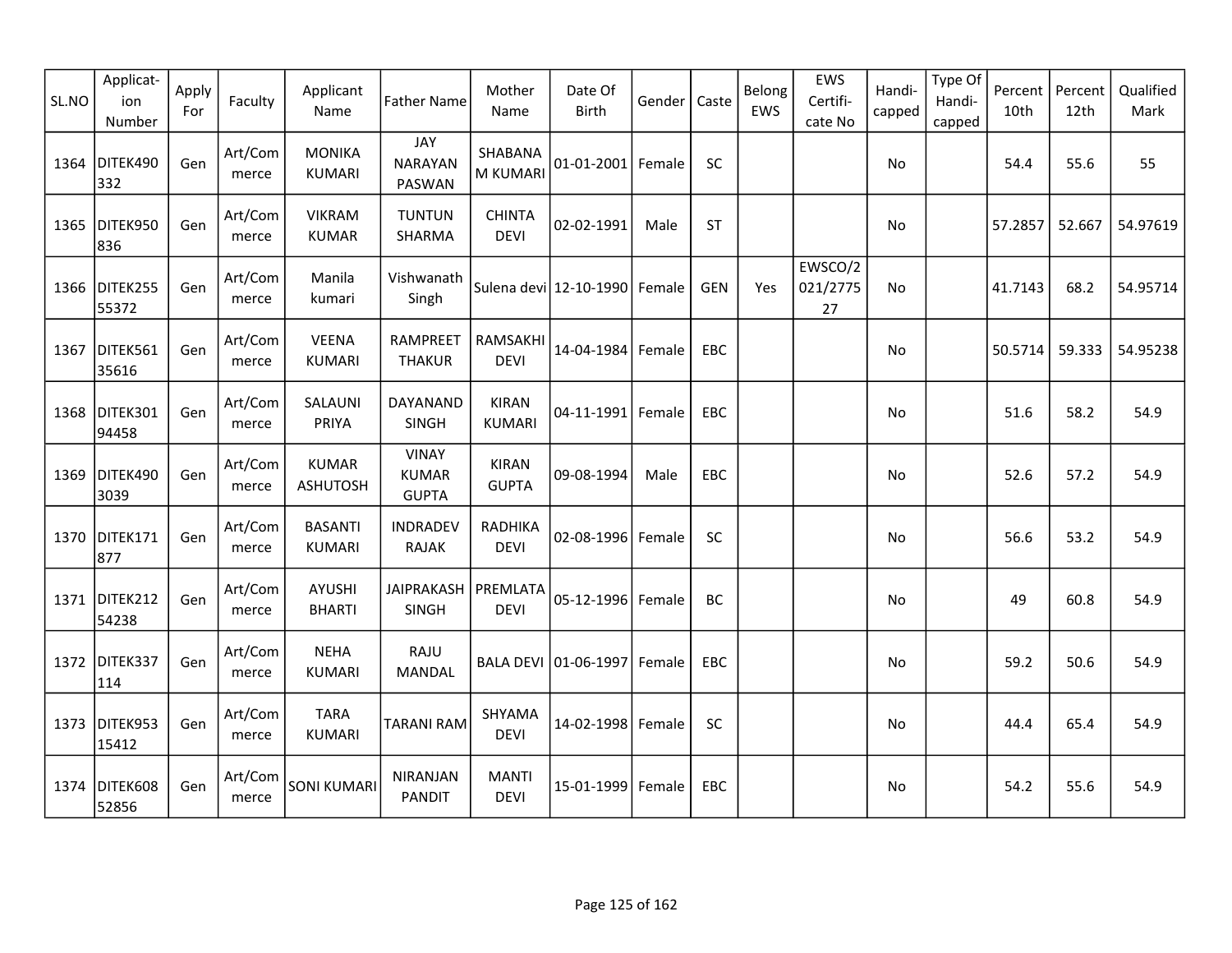| SL.NO | Applicat-<br>ion<br>Number | Apply<br>For | Faculty          | Applicant<br>Name                       | <b>Father Name</b>                | Mother<br>Name                  | Date Of<br>Birth        | Gender | Caste      | Belong<br>EWS | EWS<br>Certifi-<br>cate No | Handi-<br>capped | Type Of<br>Handi-<br>capped | Percent<br>10th | Percent<br>12th | Qualified<br>Mark |
|-------|----------------------------|--------------|------------------|-----------------------------------------|-----------------------------------|---------------------------------|-------------------------|--------|------------|---------------|----------------------------|------------------|-----------------------------|-----------------|-----------------|-------------------|
| 1375  | DITEK928<br>128            | Gen          | Art/Com<br>merce | Payal Kumari                            | <b>Binod Kumar</b><br>Mishra      | Abhirama<br>Devi                | 17-06-1999              | Female | <b>GEN</b> | No            |                            | No               |                             | 54.2            | 55.6            | 54.9              |
| 1376  | DITEK345<br>717            | Gen          | Art/Com<br>merce | Monika<br>Kumari                        | Ramanand<br>Singh                 |                                 | Bibha Devi   14-10-1999 | Female | <b>GEN</b> | No            |                            | No               |                             | 55.6            | 54.2            | 54.9              |
| 1377  | DITEK323<br>68231          | Gen          | Art/Com<br>merce | SHALU<br>PRAWEEN                        | <b>MD JAHIR</b><br><b>UDDIN</b>   | <b>MARIYAM</b><br><b>KHATUN</b> | 04-04-2002 Female       |        | EBC        |               |                            | No               |                             | 41.8            | 68              | 54.9              |
|       | 1378 DITEK258<br>15557     | Gen          | Art/Com<br>merce | LAXMI<br><b>KUMARI</b>                  | <b>UPENDRA</b><br>SAH             | MANJU<br><b>DEVI</b>            | 05-12-1990 Female       |        | EBC        |               |                            | No               |                             | 49              | 60.667          | 54.83333          |
| 1379  | DITEK286<br>95667          | Gen          | merce            | Art/Com   MADHUMITA<br><b>KUMARI</b>    | <b>DINESH</b><br>PASWAN           | <b>SITA DEVI</b>                | 21-06-1994              | Female | SC         |               |                            | No               |                             | 54.8            | 54.8            | 54.8              |
| 1380  | DITEK175<br>532            | Gen          | Art/Com<br>merce | <b>VIJAY KUMAR</b>                      | VINDESHWA<br><b>RI DAS</b>        |                                 | MAYA DEVI 20-05-1996    | Male   | SC         |               |                            | No               |                             | 47              | 62.6            | 54.8              |
| 1381  | DITEK781<br>766            | Gen          | Art/Com<br>merce | <b>RITU KUMARI</b>                      | RAMHARI<br>MANDAL                 | <b>SUSHILA</b><br><b>DEVI</b>   | 12-07-1996 Female       |        | EBC        |               |                            | No               |                             | 52.4            | 57.2            | 54.8              |
| 1382  | DITEK796<br>88789          | Gen          | Art/Com<br>merce | SAMINA<br><b>KHATUN</b>                 | <b>MD AHMAD</b>                   | <b>SAKILA</b><br><b>KHATUN</b>  | 05-02-2002   Female     |        | EBC        |               |                            | No               |                             | 51              | 58.6            | 54.8              |
| 1383  | DITEK157<br>82078          | Gen          | Art/Com<br>merce | <b>TETARI</b><br><b>KHATUN</b>          | <b>BADRUDDIN</b><br><b>NADAPH</b> | <b>HAMIDA</b><br><b>KHATUN</b>  | 10-08-2002              | Female | EBC        |               |                            | No               |                             | 55.6            | 54              | 54.8              |
| 1384  | DITEK343<br>22005          | Gen          | Art/Com<br>merce | <b>ASHISH</b><br><b>KUMAR</b>           | PRABHAT<br><b>KUMAR</b><br>SINGH  | LALITA<br><b>DEVI</b>           | 26-12-1991              | Male   | <b>GEN</b> |               |                            | <b>No</b>        |                             | 53.5714         | 56              | 54.78571          |
| 1385  | DITEK899<br>565            | Gen          | Art/Com<br>merce | <b>PANKAJ</b><br><b>KUMAR</b><br>PASWAN | <b>JAGDISH</b><br>PASWAN          | <b>SUDHA</b><br><b>DEVI</b>     | 11-04-1988              | Male   | SC         |               |                            | No               |                             | 52.4286         | 57              | 54.71429          |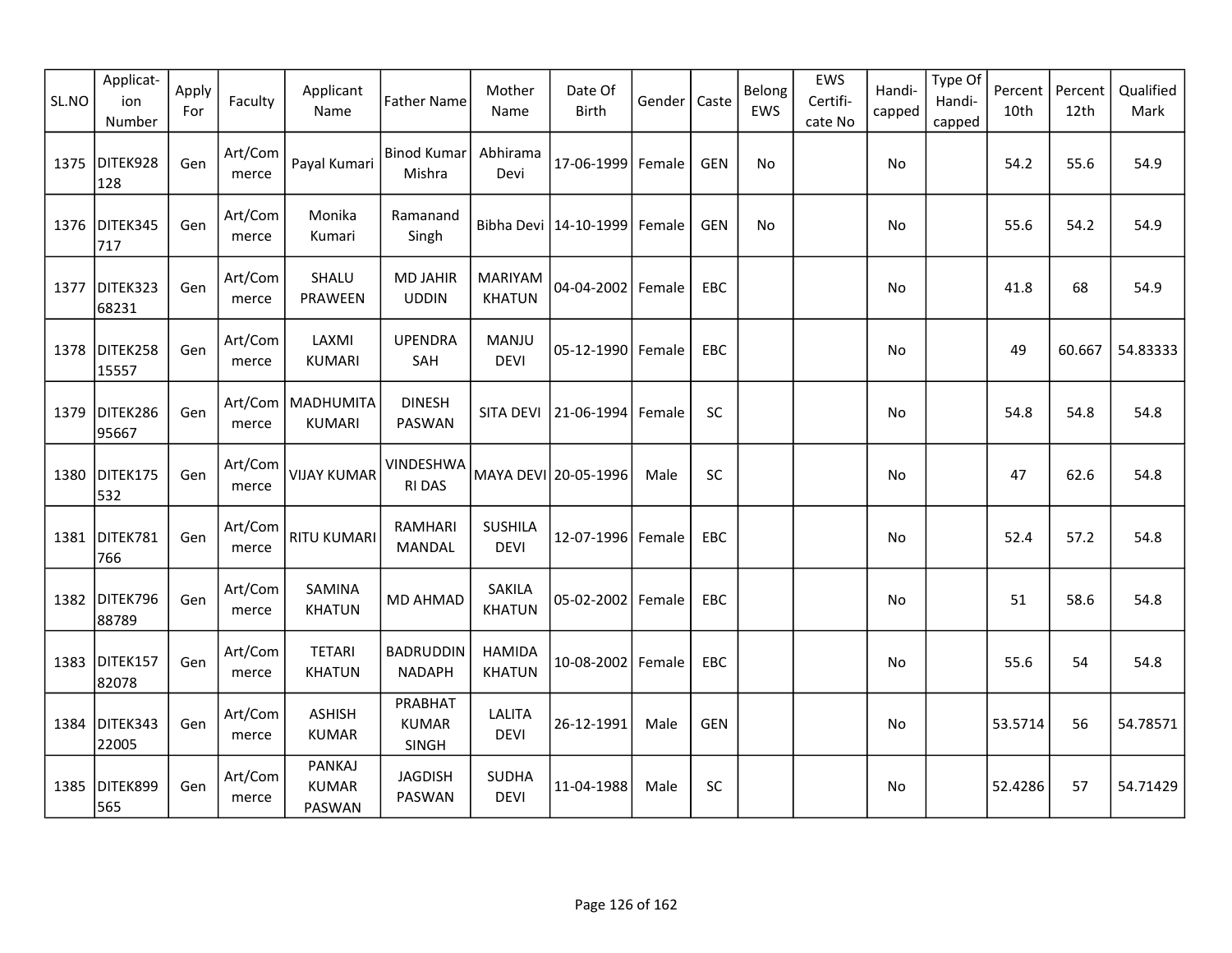| SL.NO | Applicat-<br>ion<br>Number | Apply<br>For | Faculty          | Applicant<br>Name                  | <b>Father Name</b>             | Mother<br>Name                  | Date Of<br>Birth                | Gender | Caste      | Belong<br>EWS | EWS<br>Certifi-<br>cate No | Handi-<br>capped | Type Of<br>Handi-<br>capped | Percent<br>10th | Percent<br>12th | Qualified<br>Mark |
|-------|----------------------------|--------------|------------------|------------------------------------|--------------------------------|---------------------------------|---------------------------------|--------|------------|---------------|----------------------------|------------------|-----------------------------|-----------------|-----------------|-------------------|
| 1386  | DITEK426<br>840            | Gen          | Art/Com<br>merce | <b>AMAR NATH</b><br>YADAV          | RAM SEVAK   RAM PYARI<br>YADAV | <b>DEVI</b>                     | 08-04-1993                      | Male   | <b>BC</b>  |               |                            | No               |                             | 48.4            | 61              | 54.7              |
| 1387  | DITEK400<br>247            | Gen          | Art/Com<br>merce | <b>ANURAG RAJ</b>                  | yogender<br>yadav              | NEELAM<br><b>DEVI</b>           | 15-01-1994                      | Male   | BC         |               |                            | No               |                             | 53.2            | 56.2            | 54.7              |
| 1388  | DITEK341<br>97387          | Gen          | Art/Com<br>merce | <b>RUBI KUMARI</b>                 | <b>MAHABIR</b><br>CHAUDHARY    | <b>SAVITRI</b><br><b>DEVI</b>   | 28-04-1994                      | Female | SC         |               |                            | No               |                             | 52.6            | 56.8            | 54.7              |
| 1389  | DITEK167<br>84831          | Gen          | Art/Com<br>merce | <b>NAZNIN</b><br><b>KAUSAR</b>     | <b>MD KASIM</b>                | <b>NASIMA</b><br><b>KHATOON</b> | 30-12-1997                      | Female | <b>EBC</b> |               |                            | No.              |                             | 55.6            | 53.8            | 54.7              |
| 1390  | DITEK418<br>93             | Gen          | Art/Com<br>merce | <b>KHUSHBOO</b><br><b>KUMARI</b>   | <b>UMESH</b><br><b>TANTI</b>   | <b>RINKU</b><br><b>DEVI</b>     | $03 - 02 - 2000$                | Female | SC         |               |                            | No               |                             | 58.6            | 50.8            | 54.7              |
| 1391  | DITEK481<br>459            | Gen          | Art/Com<br>merce | <b>GEETANJALI</b><br><b>KUMARI</b> | <b>BHUSHAN</b><br><b>TANTI</b> | SULEKHA<br><b>DEVI</b>          | 12-01-2002                      | Female | SC         |               |                            | No               |                             | 46.4            | 63              | 54.7              |
| 1392  | DITEK751<br>76182          | Gen          | Art/Com<br>merce | MAUSAM<br><b>KUMARI</b>            | <b>MUKESH</b><br>SINGH         | <b>KRANTI</b><br><b>DEVI</b>    | $09 - 06 - 2002$                | Female | EBC        |               |                            | No.              |                             | 53.2            | 56.2            | 54.7              |
|       | 1393 DITEK860<br>05358     | Gen          | Art/Com<br>merce | Rakhi kumari                       | Birbal gupta                   | Prem shila<br>devi              | 02-02-1992                      | Female | BC         |               |                            | No               |                             | 43.8            | 65.4            | 54.6              |
|       | 1394 DITEK292<br>34562     | Gen          | Art/Com<br>merce | PRIYANKA<br><b>KUMARI</b>          | PANCHANAN<br>D SAH             |                                 | USHA DEVI   01-01-1994   Female |        | EBC        |               |                            | No               |                             | 46.8            | 62.4            | 54.6              |
| 1395  | DITEK192<br>48648          | Gen          | Art/Com<br>merce | <b>ALPANA</b><br><b>KUMARI</b>     | <b>JANARDAN</b><br>SHARMA      | RANJU<br><b>DEVI</b>            | 03-08-1996 Female               |        | EBC        |               |                            | No               |                             | 53.8            | 55.4            | 54.6              |
| 1396  | DITEK558<br>28022          | Gen          | Art/Com<br>merce | <b>PRITI KUMARI</b>                | LALAN<br><b>SAHNI</b>          |                                 | RENU DEVI 05-06-1998 Female     |        | <b>EBC</b> |               |                            | No               |                             | 49.2            | 60              | 54.6              |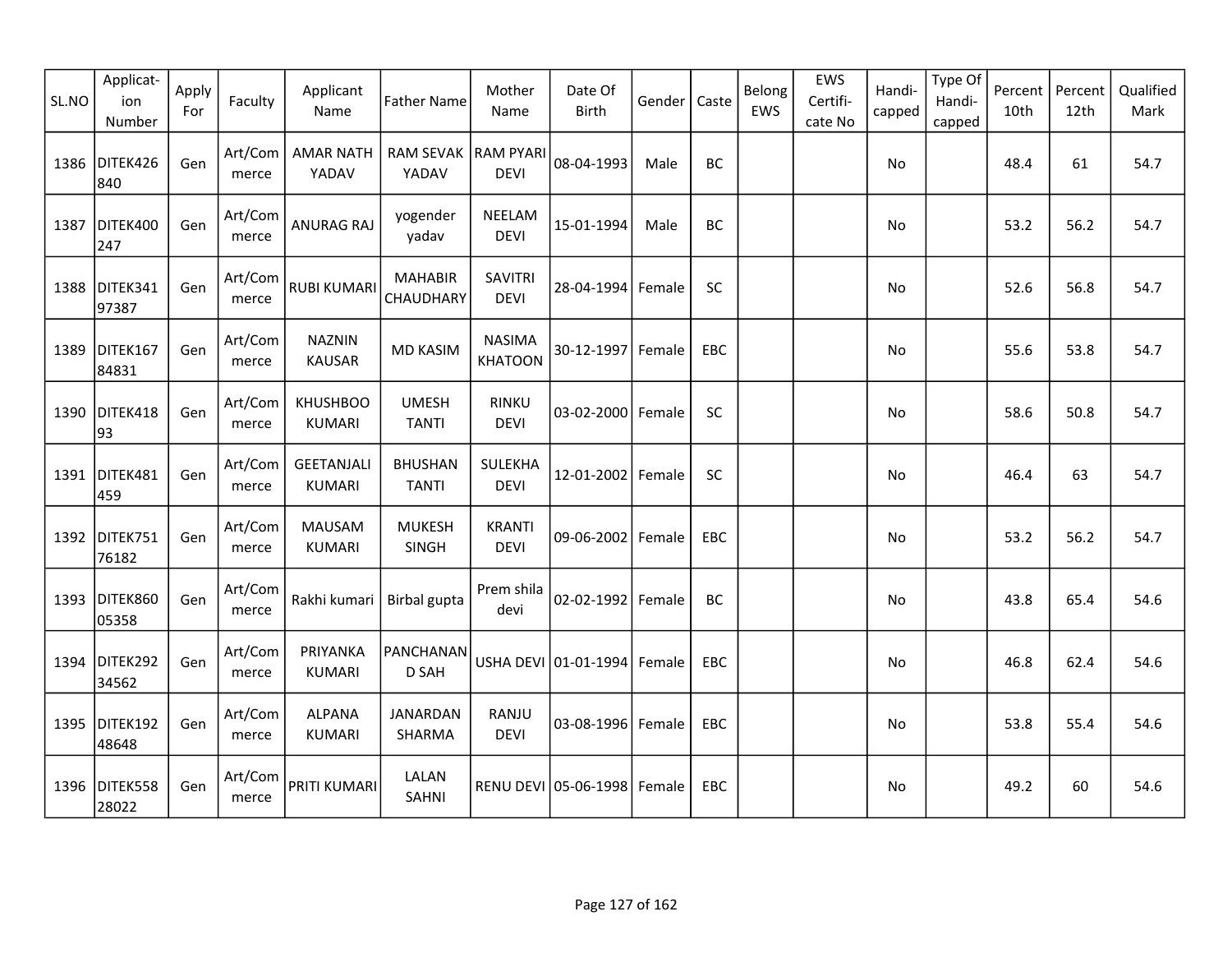| SL.NO | Applicat-<br>ion<br>Number | Apply<br>For | Faculty          | Applicant<br>Name               | <b>Father Name</b>                              | Mother<br>Name               | Date Of<br><b>Birth</b>     | Gender | Caste      | Belong<br>EWS | EWS<br>Certifi-<br>cate No | Handi-<br>capped | Type Of<br>Handi-<br>capped | Percent<br>10th | Percent<br>12th | Qualified<br>Mark |
|-------|----------------------------|--------------|------------------|---------------------------------|-------------------------------------------------|------------------------------|-----------------------------|--------|------------|---------------|----------------------------|------------------|-----------------------------|-----------------|-----------------|-------------------|
| 1397  | DITEK683<br>386            | Gen          | Art/Com<br>merce | ZAHIDA<br>ANJUM<br>QUASMI       | <b>MD BARIK</b><br><b>HUSAIN</b>                | <b>FARHANA</b><br>ANJUM      | 16-02-1999                  | Female | <b>GEN</b> | No            |                            | No               |                             | 49.2            | 60              | 54.6              |
| 1398  | DITEK734<br>461            | Gen          | Art/Com<br>merce | Kajal kumari                    | bilash prasad<br>singh                          |                              | lalday devi 03-07-1999      | Female | BC         |               |                            | No               |                             | 60.6            | 48.6            | 54.6              |
| 1399  | DITEK514<br>18079          | Gen          | Art/Com<br>merce | ALKA KUMARI                     | <b>BILASH</b><br>PASWAN                         |                              | RITA DEVI 31-12-1999        | Female | SC         |               |                            | No               |                             | 62              | 47.2            | 54.6              |
|       | 1400 DITEK412<br>092       | Gen          | Art/Com<br>merce | <b>SITA KUMARI</b>              | SAUDAGAR<br>MANJHI                              |                              | MIRA DEVI 08-04-2000 Female |        | <b>SC</b>  |               |                            | No               |                             | 59.8            | 49.4            | 54.6              |
| 1401  | DITEK703<br>580            | Gen          | Art/Com<br>merce | SANGAM<br><b>KUMARI</b>         | <b>UMESH</b><br><b>KUMAR</b><br><b>BIND</b>     | CHANDULA<br><b>DEVI</b>      | $21 - 07 - 2001$            | Female | EBC        |               |                            | No               |                             | 55.6            | 53.6            | 54.6              |
| 1402  | DITEK391<br>307            | Gen          | Art/Com<br>merce | <b>AANCHAL</b><br><b>KUMARI</b> | <b>MAHESH</b><br><b>KUMAR</b>                   | SANGITA<br><b>DEVI</b>       | 14-06-2002 Female           |        | EBC        |               |                            | No               |                             | 54              | 55.2            | 54.6              |
| 1403  | DITEK653<br>29929          | Gen          | Art/Com<br>merce | SAURAVI<br><b>VERMA</b>         | <b>RABINDRA</b><br><b>KUMAR</b>                 |                              | KIRAN DEVI 10-01-1990       | Female | <b>EBC</b> |               |                            | No.              |                             | 57.4286         | 51.667          | 54.54762          |
| 1404  | DITEK251<br>681            | Gen          | Art/Com<br>merce | <b>SITA KUMARI</b>              | <b>TRIVENI</b><br>SINGH                         | <b>PANCHO</b><br><b>DEVI</b> | 20-01-1993 Female           |        | EBC        |               |                            | No               |                             | 49              | 60              | 54.5              |
| 1405  | DITEK465<br>297            | Gen          | Art/Com<br>merce | <b>SHWAT</b><br>KAMAL           | <b>SUSHANT</b><br><b>KUMAR</b><br><b>MANDAL</b> |                              | USHA DEVI 09-06-1993        | Female | EBC        |               |                            | No               |                             | 47.2            | 61.8            | 54.5              |
|       | 1406 DITEK893<br>544       | Gen          | Art/Com<br>merce | MADHU<br><b>KUMARI</b>          | LALAN<br>YADAV                                  | <b>URMILA</b><br><b>DEVI</b> | 01-06-1996 Female           |        | BC         |               |                            | No               |                             | 51.6            | 57.4            | 54.5              |
| 1407  | DITEK448<br>632            | Gen          | Art/Com<br>merce | HIMANSHU<br><b>KUMAR</b>        | <b>NARESH</b><br>SINGH                          | <b>JILASA</b><br><b>DEVI</b> | 30-12-1996                  | Male   | BC         |               |                            | No               |                             | 50.4            | 58.6            | 54.5              |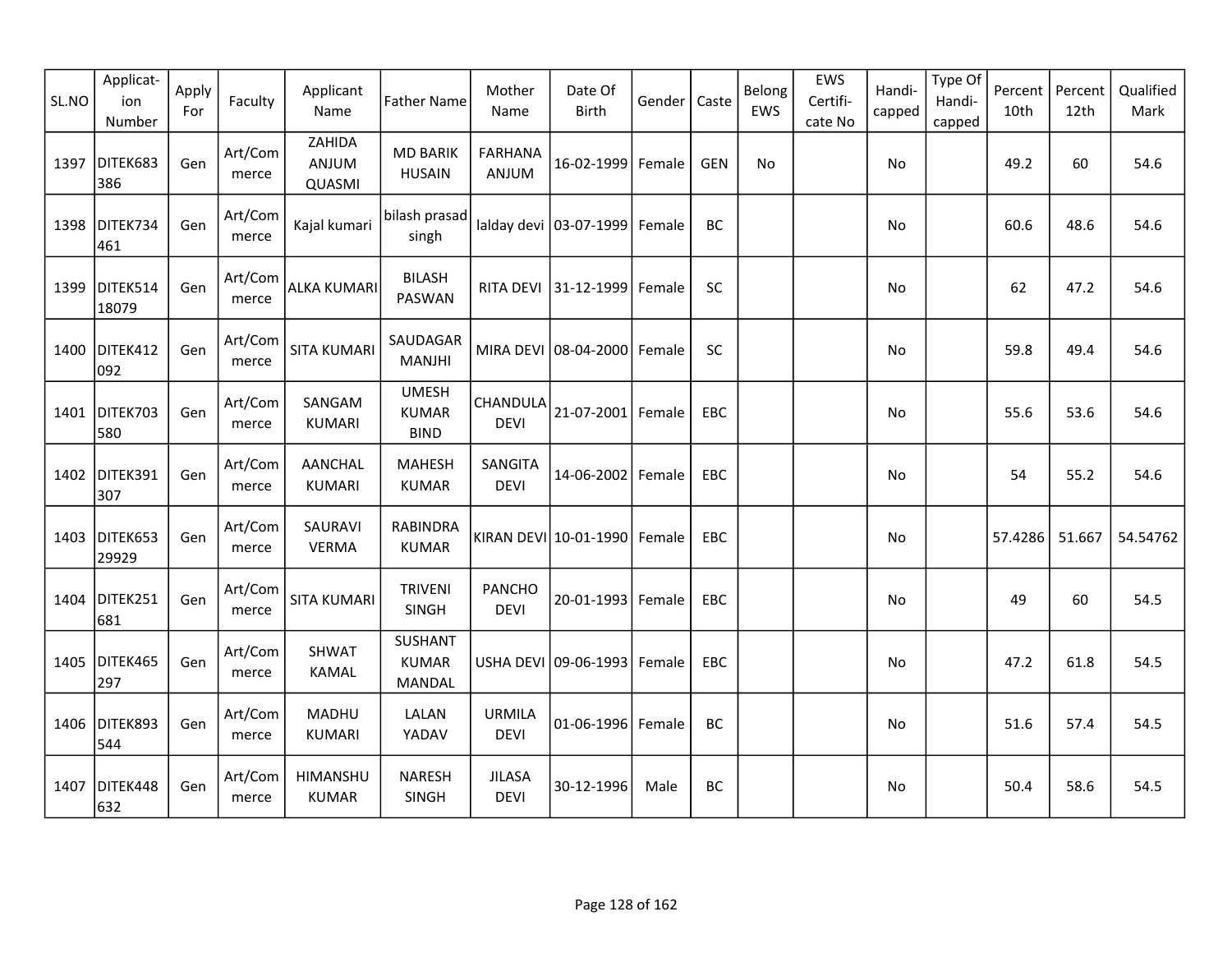| SL.NO | Applicat-<br>ion<br>Number | Apply<br>For | Faculty          | Applicant<br>Name                              | <b>Father Name</b>                              | Mother<br>Name                   | Date Of<br>Birth                 | Gender | Caste      | Belong<br>EWS | EWS<br>Certifi-<br>cate No | Handi-<br>capped | Type Of<br>Handi-<br>capped | Percent<br>10th | Percent<br>12th | Qualified<br>Mark |
|-------|----------------------------|--------------|------------------|------------------------------------------------|-------------------------------------------------|----------------------------------|----------------------------------|--------|------------|---------------|----------------------------|------------------|-----------------------------|-----------------|-----------------|-------------------|
| 1408  | DITEK934<br>718            | Gen          | Art/Com<br>merce | <b>RITU RAJ</b>                                | <b>BHOLA RAM</b>                                | <b>SABIYA</b><br><b>DEVI</b>     | 10-05-1999                       | Male   | <b>SC</b>  |               |                            | Yes              | OH                          | 52              | 57              | 54.5              |
| 1409  | DITEK273<br>334            | Gen          | Art/Com<br>merce | CHANDANI<br><b>KUMARI</b>                      | SHAMBHU<br><b>NATH</b><br>PRASAD                |                                  | KANTI DEVI 14-02-2000            | Female | EBC        |               |                            | No               |                             | 60.8            | 48.2            | 54.5              |
|       | 1410 DITEK745<br>78221     | Gen          | Art/Com<br>merce | Manju Kumari                                   | Shiv Narayan<br>Mehta                           |                                  | Geeta Devi   10-02-2003   Female |        | BC         |               |                            | No               |                             | 48.6            | 60.4            | 54.5              |
|       | 1411 DITEK335<br>74        | Gen          | Art/Com<br>merce | Sugandha<br>kumari                             | Sanjeev<br>kumar<br>thakur                      |                                  | Anita devi   15-03-2003   Female |        | EBC        |               |                            | No               |                             | 50.8            | 58.2            | 54.5              |
| 1412  | DITEK472<br>88814          | Gen          | Art/Com<br>merce | <b>SIMA</b><br><b>KUMARI</b>                   | <b>SURENDRA</b><br><b>KUMAR</b><br><b>BIMAL</b> |                                  | NISHA DEVI 02-01-1994            | Female | <b>BC</b>  |               |                            | No               |                             | 55.4            | 53.4            | 54.4              |
| 1413  | DITEK700<br>303            | Gen          | Art/Com<br>merce | <b>BIKRAM</b><br><b>KUMAR</b><br><b>THAKUR</b> | <b>ANANT</b><br><b>KUMAR</b><br><b>THAKUR</b>   | <b>MEENA</b><br><b>DEVI</b>      | 02-05-1994                       | Male   | EBC        |               |                            | No               |                             | 53.8            | 55              | 54.4              |
| 1414  | DITEK131<br>166            | Gen          | Art/Com<br>merce | SANJAY<br><b>KUMAR</b>                         | chandradeo<br>chaudhary                         | kunti devi                       | 05-06-1994                       | Male   | SC         |               |                            | No               |                             | 61.4            | 47.4            | 54.4              |
| 1415  | DITEK409<br>096            | Gen          | Art/Com<br>merce | <b>ARTI KUMARI</b>                             | RAMBAHAD<br><b>UR YADAV</b>                     | <b>GEETA</b><br><b>DEVI</b>      | 30-06-1995                       | Female | BC         |               |                            | No               |                             | 47.8            | 61              | 54.4              |
|       | 1416 DITEK587<br>25397     | Gen          | Art/Com<br>merce | <b>ANKITA</b><br><b>KUMARI</b>                 | BISHWAMBH<br><b>AR KUMAR</b><br><b>MISHRA</b>   | <b>BANDANA</b><br><b>MISHRA</b>  | 02-01-2000 Female                |        | <b>GEN</b> | No            |                            | No               |                             | 62              | 46.8            | 54.4              |
| 1417  | DITEK168<br>41             | Gen          | Art/Com<br>merce | <b>NITISH</b><br><b>KUMAR</b>                  | RAMJI RAM                                       | SANJU<br><b>DEVI</b>             | 02-01-2001                       | Male   | SC         |               |                            | No               |                             | 40.4            | 68.4            | 54.4              |
|       | 1418 DITEK396<br>98811     | Gen          | Art/Com<br>merce | AASHISH<br><b>KUMAR</b>                        | SANJEET<br><b>KUMAR</b>                         | <b>KANCHANA</b><br><b>KUMARI</b> | 30-08-2002                       | Male   | BC         |               |                            | No               |                             | 45              | 63.8            | 54.4              |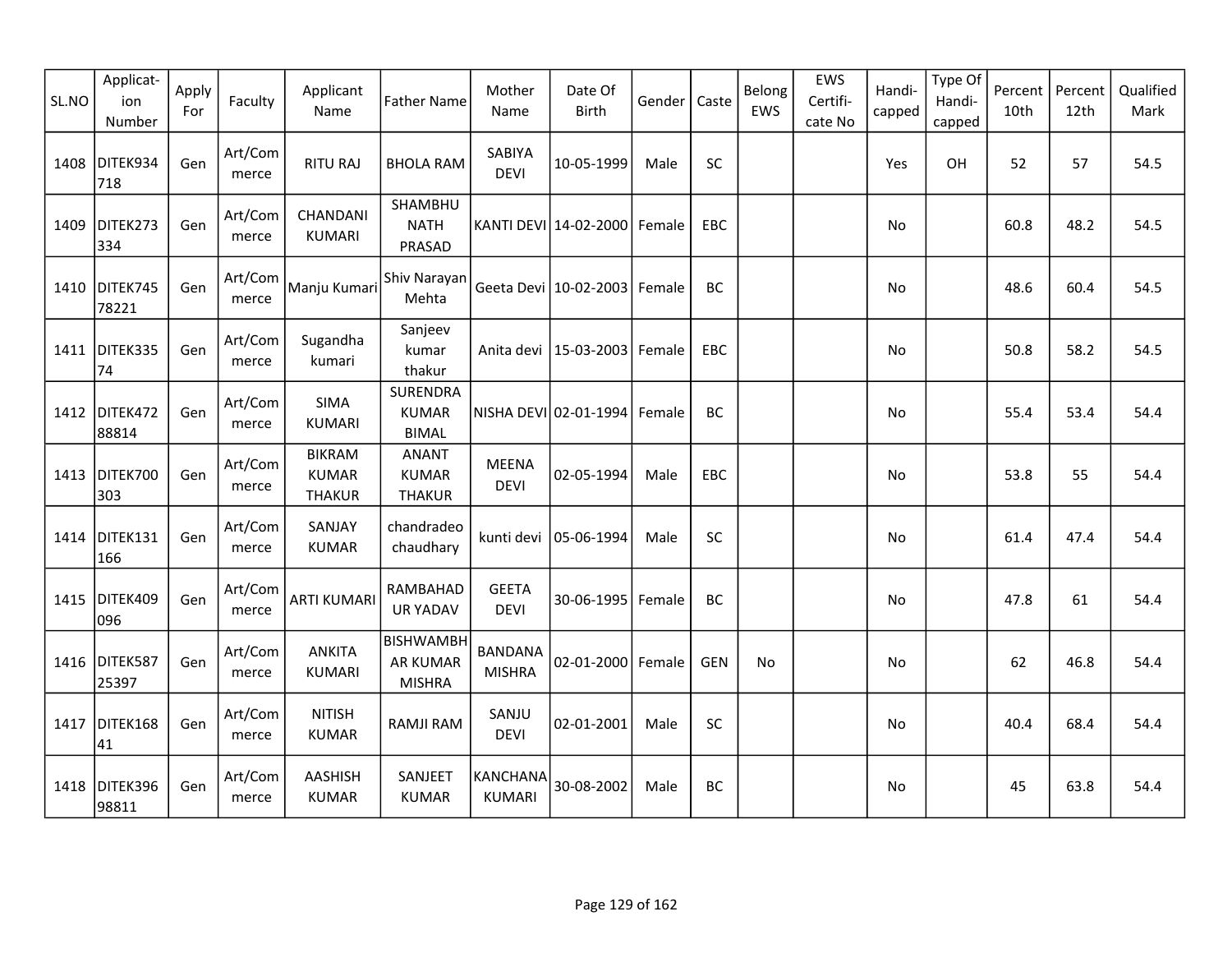| SL.NO | Applicat-<br>ion<br>Number | Apply<br>For | Faculty          | Applicant<br>Name                   | <b>Father Name</b>                           | Mother<br>Name                 | Date Of<br>Birth      | Gender | Caste      | Belong<br>EWS | EWS<br>Certifi-<br>cate No | Handi-<br>capped | Type Of<br>Handi-<br>capped | Percent<br>10th | Percent<br>12th | Qualified<br>Mark |
|-------|----------------------------|--------------|------------------|-------------------------------------|----------------------------------------------|--------------------------------|-----------------------|--------|------------|---------------|----------------------------|------------------|-----------------------------|-----------------|-----------------|-------------------|
| 1419  | DITEK281<br>53253          | Gen          | merce            | Art/Com   RAMESHWAR<br><b>KUMAR</b> | <b>CHARITRA</b><br>YADAV                     | <b>GEETA</b><br><b>DEVI</b>    | 03-02-1993            | Male   | <b>BC</b>  |               |                            | Yes              | OH                          | 44.4            | 64.2            | 54.3              |
| 1420  | DITEK676<br>93372          | Gen          | Art/Com<br>merce | <b>SWETA</b><br><b>KUMARI</b>       | SHIVJI<br>YADAV                              |                                | USHA DEVI 18-06-1993  | Female | BC         |               |                            | No               |                             | 53.6            | 55              | 54.3              |
|       | 1421   DITEK105<br>31958   | Gen          | Art/Com<br>merce | Riturani<br>Kumari                  | Arvind Singh   AAsha Devi   07-03-1995       |                                |                       | Female | GEN        | Yes           | EWSCO/2<br>021/2616<br>08  | <b>No</b>        |                             | 51              | 57.6            | 54.3              |
|       | 1422 DITEK298<br>472       | Gen          | Art/Com<br>merce | ABHISHEK<br><b>KUMAR</b>            | MUNNALAL<br>SAH                              | MANJU<br><b>DEVI</b>           | 23-10-1996            | Male   | EBC        |               |                            | Yes              | OH                          | 62.6            | 46              | 54.3              |
| 1423  | DITEK217<br>611            | Gen          | Art/Com<br>merce | <b>AMIT KUMAR</b>                   | <b>PUSHP</b><br><b>KUMAR</b><br><b>PUSHP</b> | <b>PUSHPA</b><br><b>KUMARI</b> | 13-09-1997            | Male   | SC         |               |                            | No               |                             | 57.2            | 51.4            | 54.3              |
| 1424  | DITEK753<br>201            | Gen          | Art/Com<br>merce | MEERA<br><b>KUMARI</b>              | <b>MAHENDRA</b><br>YADAV                     | RAMSAKHI<br><b>DEVI</b>        | 15-01-2000 Female     |        | <b>BC</b>  |               |                            | No               |                             | 56.2            | 52.4            | 54.3              |
| 1425  | DITEK737<br>13467          | Gen          | Art/Com<br>merce | KAJAL<br><b>KUMARI</b>              | RAMESH<br><b>BHAGAT</b>                      |                                | MINA DEVI 15-06-2000  | Female | BC         |               |                            | No               |                             | 46.8            | 61.8            | 54.3              |
| 1426  | DITEK545<br>96             | Gen          | Art/Com<br>merce | Ragini priya                        | Late Sanjay<br>kumar                         | Poonam<br>devi                 | 11-12-2000 Female     |        | <b>BC</b>  |               |                            | No               |                             | 56.4            | 52.2            | 54.3              |
| 1427  | DITEK777<br>937            | Gen          | Art/Com<br>merce | <b>GULISTAN</b><br><b>NAAZ</b>      | MD NASEEM                                    | AASMA<br><b>KHATOON</b>        | $11 - 05 - 2001$      | Female | EBC        |               |                            | No               |                             | 42.6            | 66              | 54.3              |
|       | 1428 DITEK981<br>72749     | Gen          | Art/Com<br>merce | <b>NEELU</b><br><b>KUMARI</b>       | mahendra<br>ray                              | fuleshwari<br>devi             | 28-03-1981 Female     |        | <b>GEN</b> | <b>No</b>     |                            | Yes              | OH                          | 56.1429         | 52.444          | 54.29365          |
| 1429  | DITEK883<br>619            | Gen          | Art/Com<br>merce | <b>KHUSHBOO</b><br><b>KUMARI</b>    | <b>RAGHUNAN</b><br><b>DAN</b><br>PASWAN      |                                | ANITA DEVI 01-01-1996 | Female | <b>SC</b>  |               |                            | No               |                             | 48.2            | 60.2            | 54.2              |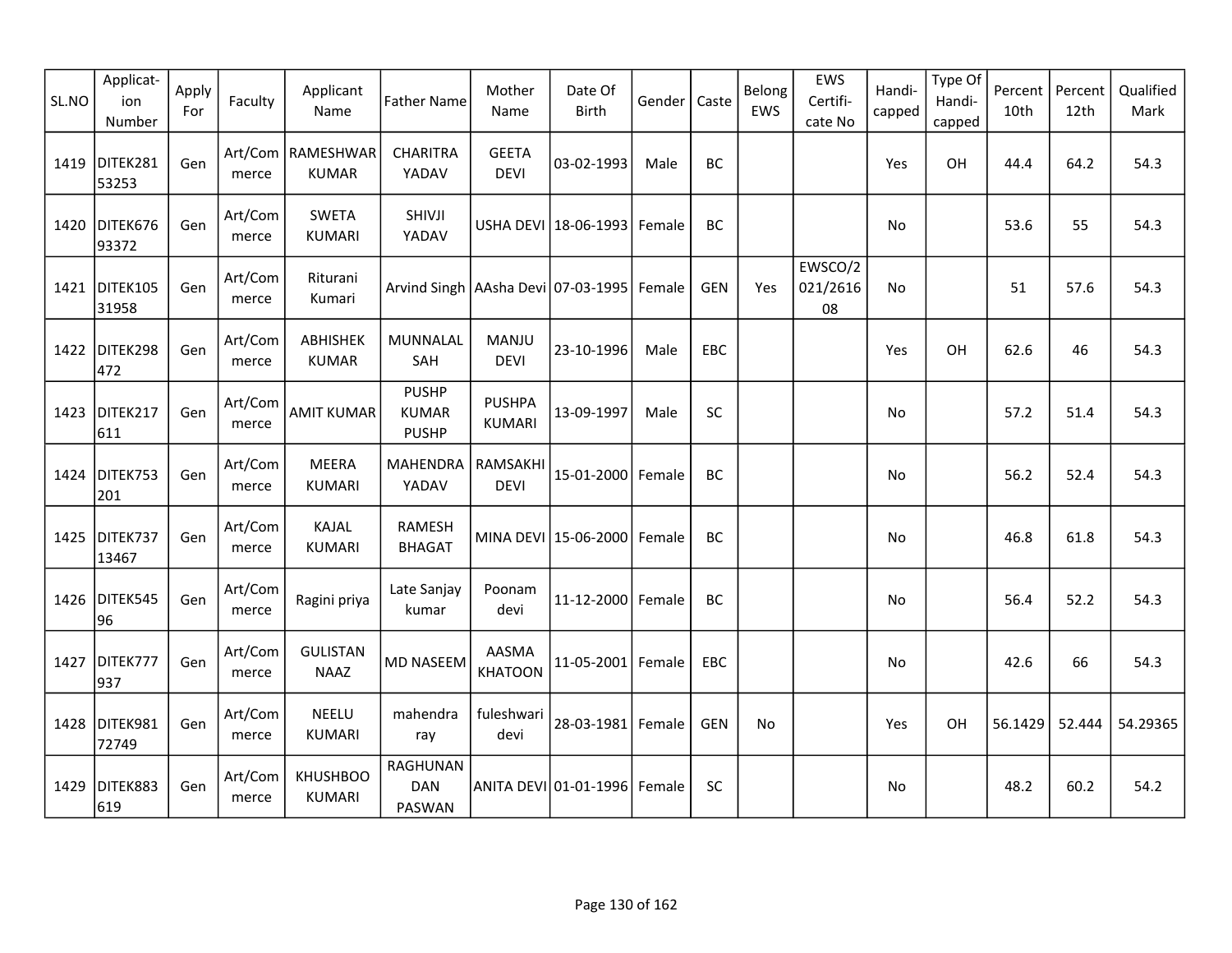| SL.NO | Applicat-<br>ion<br>Number | Apply<br>For | Faculty          | Applicant<br>Name                | <b>Father Name</b>                         | Mother<br>Name                       | Date Of<br><b>Birth</b> | Gender | Caste      | Belong<br>EWS | EWS<br>Certifi-<br>cate No | Handi-<br>capped | Type Of<br>Handi-<br>capped | Percent<br>10th | Percent<br>12th | Qualified<br>Mark |
|-------|----------------------------|--------------|------------------|----------------------------------|--------------------------------------------|--------------------------------------|-------------------------|--------|------------|---------------|----------------------------|------------------|-----------------------------|-----------------|-----------------|-------------------|
| 1430  | DITEK792<br>56960          | Gen          | Art/Com<br>merce | <b>ABDUS</b><br>SAMEE            | <b>MD</b><br><b>HAMMAD</b><br><b>HASAN</b> | SHAMIMA<br><b>BANO</b>               | 28-02-1997              | Male   | EBC        |               |                            | No               |                             | 50.2            | 58.2            | 54.2              |
|       | 1431 DITEK942<br>77481     | Gen          | Art/Com<br>merce | <b>RUCHI</b><br><b>KUMARI</b>    | <b>RAJU DAS</b>                            |                                      | KUNTI DEVI 15-03-2000   | Female | <b>SC</b>  |               |                            | No               |                             | 45.8            | 62.6            | 54.2              |
|       | 1432 DITEK566<br>930       | Gen          | Art/Com<br>merce | Deepak<br>Kumar uraon            | Mulchand<br>Uraon                          |                                      | Mangli devi 26-01-2001  | Male   | <b>ST</b>  |               |                            | No               |                             | 43.4            | 65              | 54.2              |
|       | 1433 DITEK467<br>08577     | Gen          | Art/Com<br>merce | KAJAL<br><b>KUMARI</b>           | <b>BALRAM</b><br>SAH                       | SANJHA<br><b>DEVI</b>                | 15-07-2001              | Female | EBC        |               |                            | No               |                             | 51.2            | 57.2            | 54.2              |
| 1434  | DITEK512<br>722            | Gen          | Art/Com<br>merce | RANJEET<br><b>RAM</b>            | <b>MAHENDRA</b><br><b>RAM</b>              | <b>MANKI</b><br><b>DEVI</b>          | 05-02-1985              | Male   | <b>SC</b>  |               |                            | No               |                             | 61.2857         | 47.111          | 54.19841          |
| 1435  | DITEK651<br>88661          | Gen          | Art/Com<br>merce | <b>RITIKA</b><br><b>BHARTI</b>   | <b>BINOD</b><br>PASWAN                     |                                      | RENU DEVI 28-12-1956    | Female | <b>SC</b>  |               |                            | No               |                             | 48.2            | 60              | 54.1              |
| 1436  | DITEK208<br>47533          | Gen          | Art/Com<br>merce | PRIYANA<br><b>KUMARI</b>         | ANIL<br>PASWAN                             | PABAN<br><b>REKHA</b><br><b>DEVI</b> | $10 - 01 - 1991$        | Female | SC         |               |                            | No               |                             | 58              | 50.2            | 54.1              |
| 1437  | DITEK879<br>42919          | Gen          | Art/Com<br>merce | <b>ANJAN</b><br><b>KUMAR RAM</b> | <b>BINDESHWA</b><br><b>RI RAM</b>          | PRAMILA<br><b>DEVI</b>               | 05-12-1992              | Male   | SC         |               |                            | No               |                             | 40.2            | 68              | 54.1              |
|       | 1438 DITEK666<br>75125     | Gen          | Art/Com<br>merce | <b>RAUSHAN</b><br><b>JAHAN</b>   | <b>HASMAT</b><br><b>ANSARI</b>             | <b>JAINA</b><br><b>KHATUN</b>        | 10-01-1997              | Female | EBC        |               |                            | No               |                             | 46              | 62.2            | 54.1              |
| 1439  | DITEK223<br>10333          | Gen          | Art/Com<br>merce | <b>NEHA</b><br><b>KUMARI</b>     | <b>WAKIL</b><br><b>RAJAK</b>               | <b>MEENA</b><br><b>DEVI</b>          | 15-12-1997 Female       |        | <b>SC</b>  |               |                            | No               |                             | 49.8            | 58.4            | 54.1              |
|       | 1440 DITEK432<br>37958     | Gen          | Art/Com<br>merce | PRIYA<br><b>PURNIMA</b>          | <b>PANKAJ</b><br><b>KUMAR</b><br>SINGH     | POONAM<br><b>DEVI</b>                | 30-12-2000              | Female | <b>GEN</b> | Yes           | EWSCO/2<br>021/2523<br>10  | No               |                             | 56              | 52.2            | 54.1              |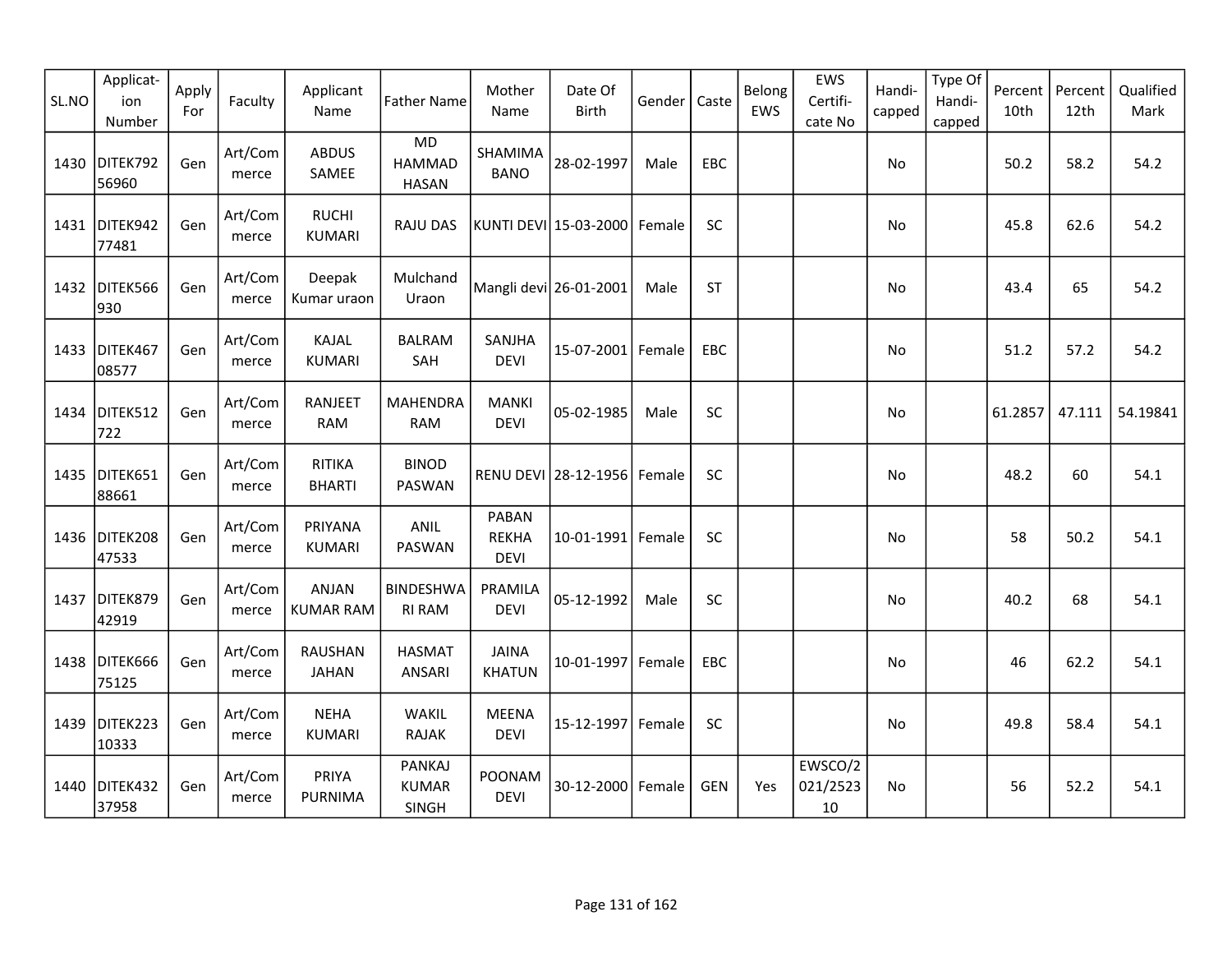| SL.NO | Applicat-<br>ion<br>Number | Apply<br>For | Faculty          | Applicant<br>Name                              | <b>Father Name</b>              | Mother<br>Name                   | Date Of<br>Birth      | Gender | Caste      | Belong<br>EWS | EWS<br>Certifi-<br>cate No | Handi-<br>capped | Type Of<br>Handi-<br>capped | Percent<br>10th | Percent<br>12th | Qualified<br>Mark |
|-------|----------------------------|--------------|------------------|------------------------------------------------|---------------------------------|----------------------------------|-----------------------|--------|------------|---------------|----------------------------|------------------|-----------------------------|-----------------|-----------------|-------------------|
| 1441  | DITEK961<br>067            | Gen          | Art/Com<br>merce | KANHAI LAL<br><b>TANTI</b>                     | KAMESHWA<br>R TANTI             | LACHHAMI<br><b>DEBI TANTI</b>    | 16-08-1988            | Male   | SC         |               |                            | No               |                             | 42.875          | 65.2            | 54.0375           |
| 1442  | DITEK702<br>0492           | Gen          | Art/Com<br>merce | Sulochana<br>kumari                            | Ramachandr<br>a Rajak           | Mamta<br>Mala                    | 04-03-1992            | Female | EBC        |               |                            | No               |                             | 51.6            | 56.4            | 54                |
| 1443  | DITEK113<br>92491          | Gen          | Art/Com<br>merce | <b>SHRUTI</b><br><b>KUMARI</b><br><b>VERMA</b> | <b>RABINDRA</b><br><b>KUMAR</b> |                                  | KIRAN DEVI 26-03-1993 | Female | EBC        |               |                            | No               |                             | 50.2            | 57.8            | 54                |
|       | 1444 DITEK679<br>17126     | Gen          | Art/Com<br>merce | FARZANA<br><b>KHATOON</b>                      | <b>MD INSRAM</b><br>AHMAD       | <b>RUKSANA</b><br><b>KHATOON</b> | 02-07-1993            | Female | <b>GEN</b> | <b>No</b>     |                            | No               |                             | 56.6            | 51.4            | 54                |
| 1445  | DITEK565<br>059            | Gen          | Art/Com<br>merce | <b>PANKAJ</b><br><b>KUMAR</b>                  | MEDANI<br><b>RAM</b>            | RANJU<br><b>DEVI</b>             | 04-02-1997            | Male   | SC         |               |                            | No               |                             | 55.4            | 52.6            | 54                |
| 1446  | DITEK351<br>353            | Gen          | Art/Com<br>merce | <b>KHUSHBU</b><br><b>KUMARI</b>                | RAMVILASH<br>MANDAL             | <b>SAVITRI</b><br><b>DEVI</b>    | 20-03-1997            | Female | EBC        |               |                            | No               |                             | 46.2            | 61.8            | 54                |
| 1447  | DITEK693<br>243            | Gen          | Art/Com<br>merce | <b>PUTUL</b><br><b>KUMARI</b>                  | <b>HARILAL</b><br><b>MOCHI</b>  | <b>VINA DEVI</b>                 | 16-02-1999            | Female | SC         |               |                            | No               |                             | 56.8            | 51.2            | 54                |
| 1448  | DITEK823<br>23588          | Gen          | Art/Com<br>merce | <b>NEHA</b><br><b>KUMARI</b>                   | ARBIND<br>PASWAN                | <b>REKHA</b><br><b>DEVI</b>      | 18-02-1999            | Female | SC         |               |                            | No               |                             | 50.4            | 57.6            | 54                |
|       | 1449 DITEK126<br>50029     | Gen          | Art/Com<br>merce | <b>NAZAR</b><br><b>FATMA</b>                   | <b>MANZAR</b><br><b>ALAM</b>    | SAIDA<br><b>BEGUM</b>            | 10-10-1999            | Female | <b>EBC</b> |               |                            | No               |                             | 52.6            | 55.4            | 54                |
|       | 1450 DITEK888<br>48744     | Gen          | Art/Com<br>merce | RAKHI<br><b>KUMARI</b>                         | <b>BUDDHU</b><br><b>DAS</b>     | <b>MEENA</b><br><b>DEVI</b>      | 18-10-1999            | Female | SC         |               |                            | No               |                             | 46.2            | 61.8            | 54                |
|       | 1451 DITEK967<br>668       | Gen          | Art/Com<br>merce | PREMLATA<br><b>KUMARI</b>                      | <b>MUKESH</b><br><b>MANDAL</b>  |                                  | PHUL DEVI 20-01-2000  | Female | EBC        |               |                            | No.              |                             | 50.6            | 57.4            | 54                |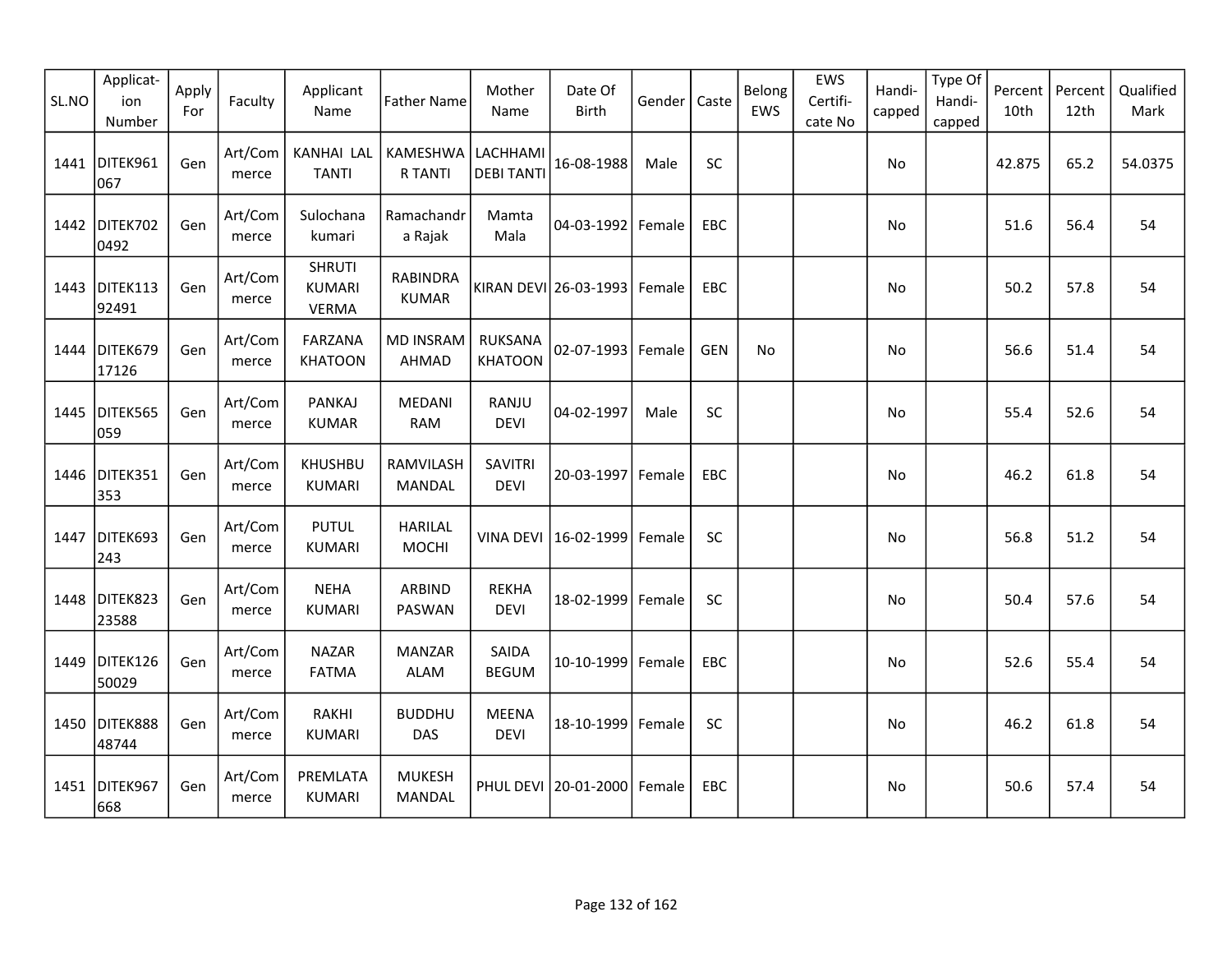| SL.NO | Applicat-<br>ion<br>Number | Apply<br>For | Faculty          | Applicant<br>Name               | <b>Father Name</b>                       | Mother<br>Name                     | Date Of<br><b>Birth</b>         | Gender | Caste      | Belong<br>EWS | EWS<br>Certifi-<br>cate No | Handi-<br>capped | Type Of<br>Handi-<br>capped | Percent<br>10th | Percent<br>12th | Qualified<br>Mark |
|-------|----------------------------|--------------|------------------|---------------------------------|------------------------------------------|------------------------------------|---------------------------------|--------|------------|---------------|----------------------------|------------------|-----------------------------|-----------------|-----------------|-------------------|
| 1452  | DITEK248<br>315            | Gen          | Art/Com<br>merce | <b>KHUSHBU</b><br><b>KUMARI</b> | Tibari<br>Choudhary                      | Kaushalya<br>Devi                  | 06-04-2000 Female               |        | <b>GEN</b> | No            |                            | No               |                             | 63              | 45              | 54                |
| 1453  | DITEK689<br>29273          | Gen          | Art/Com<br>merce | <b>TANNU</b><br><b>KUMARI</b>   | SANJAY<br>CHAUDHARI                      | <b>RUPAM</b><br><b>DEVI</b>        | 05-01-2001 Female               |        | <b>GEN</b> | No            |                            | No               |                             | 50.4            | 57.6            | 54                |
| 1454  | DITEK130<br>311            | Gen          | Art/Com<br>merce | <b>MUSKAN</b><br><b>KUMARI</b>  | VINAY SINGH                              | NIRUPAMA<br><b>DEVI</b>            | 15-05-2001                      | Female | <b>GEN</b> | Yes           | EWSCO/2<br>020/1479<br>68  | N <sub>o</sub>   |                             | 52.4            | 55.6            | 54                |
| 1455  | DITEK785<br>420            | Gen          | Art/Com<br>merce | SHWETA<br><b>KUMARI</b>         | <b>VIJAY</b><br><b>PODDAR</b>            | <b>DHARMSH</b><br><b>EELA DEVI</b> | 25-09-2001                      | Female | BC         |               |                            | <b>No</b>        |                             | 46.8            | 61.2            | 54                |
| 1456  | DITEK827<br>69135          | Gen          | Art/Com<br>merce | <b>SONI KUMARI</b>              | RAJENDRA<br><b>DAS</b>                   | <b>RAMRATI</b><br><b>DEVI</b>      | 05-01-1991 Female               |        | SC         |               |                            | No               |                             | 46.4            | 61.4            | 53.9              |
| 1457  | DITEK335<br>03616          | Gen          | Art/Com<br>merce | LATA KUMARI                     | <b>KISHOR</b><br><b>MANDAL</b>           | MANJU<br><b>DEVI</b>               | 12-01-1992                      | Female | EBC        |               |                            | No               |                             | 52.4            | 55.4            | 53.9              |
| 1458  | DITEK143<br>07462          | Gen          | Art/Com<br>merce | <b>BULBUL</b><br><b>KUMARI</b>  | <b>DINESH</b><br>PASWAN                  |                                    | SUGO DEVI 03-02-1996            | Female | SC         |               |                            | <b>No</b>        |                             | 59.8            | 48              | 53.9              |
| 1459  | DITEK194<br>24473          | Gen          | Art/Com<br>merce | <b>SHALINI</b><br><b>KUMARI</b> | <b>VIRENDRA</b><br><b>KUMAR</b><br>SINGH | <b>LALITA</b><br><b>DEVI</b>       | 20-01-1998 Female               |        | <b>GEN</b> | Yes           | EWSCO/2<br>021/2791<br>77  | No               |                             | 50              | 57.8            | 53.9              |
|       | 1460 DITEK320<br>07391     | Gen          | Art/Com<br>merce | LAKSHMI<br><b>KUMARI</b>        | RAJKUMAR<br>SAH                          |                                    | MIRA DEVI   17-05-1998   Female |        | EBC        |               |                            | No               |                             | 59.8            | 48              | 53.9              |
|       | 1461 DITEK290<br>369       | Gen          | Art/Com<br>merce | <b>DEVRANI</b><br><b>KUMARI</b> | <b>SUSHIL</b><br><b>KUMAR DAS</b>        | <b>PUNAM</b><br><b>BHARTI</b>      | 10-06-2001 Female               |        | SC         |               |                            | No               |                             | 42.8            | 65              | 53.9              |
| 1462  | DITEK180<br>82592          | Gen          | Art/Com<br>merce | MONIKA DEVI                     | <b>RAM BILASH</b><br><b>RAJAK</b>        | <b>VEENA</b><br><b>DEVI</b>        | 15-01-1994                      | Female | SC         |               |                            | No               |                             | 51.8            | 55.8            | 53.8              |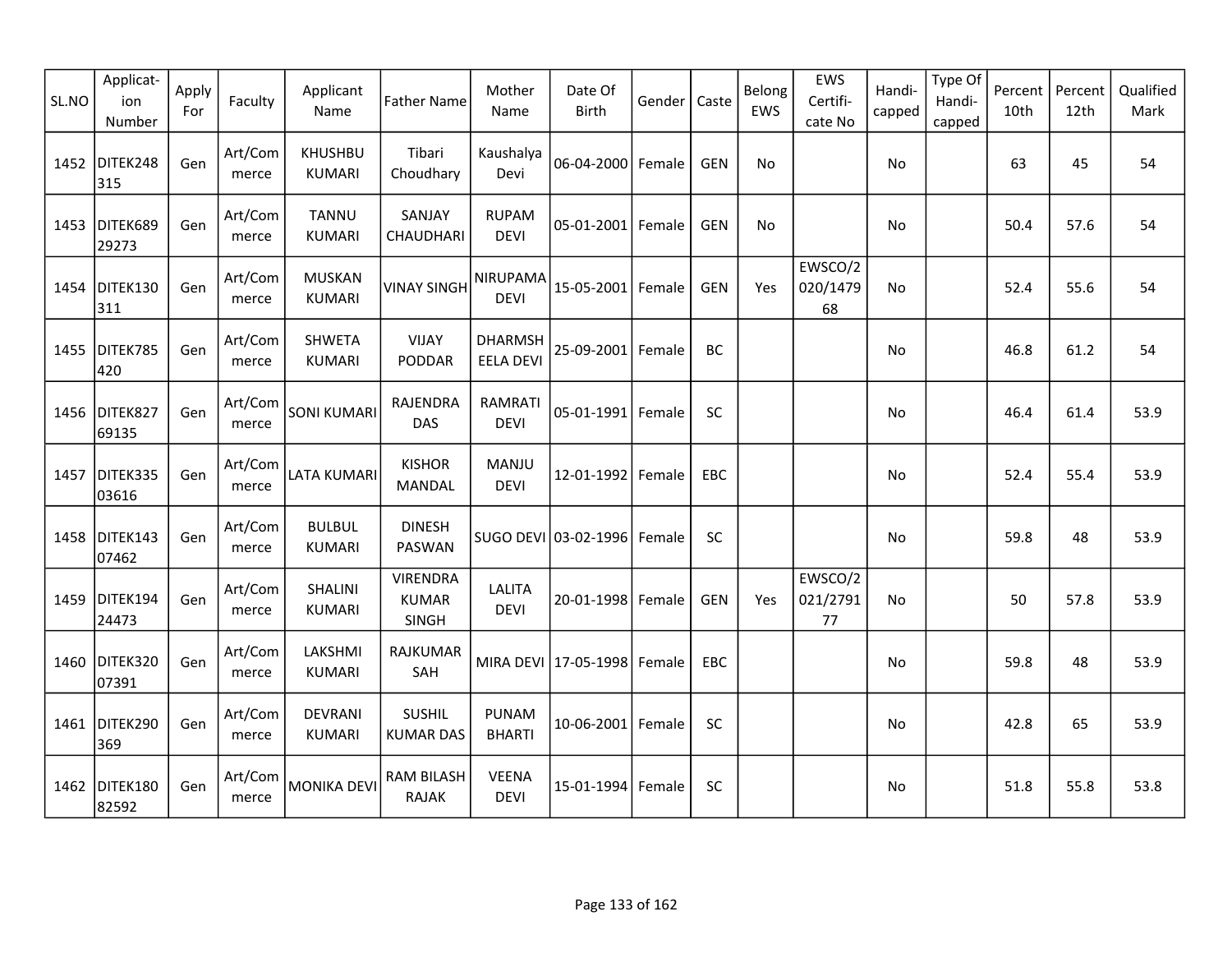| SL.NO | Applicat-<br>ion<br>Number | Apply<br>For | Faculty          | Applicant<br>Name               | <b>Father Name</b>            | Mother<br>Name                      | Date Of<br>Birth                 | Gender | Caste      | Belong<br>EWS | EWS<br>Certifi-<br>cate No | Handi-<br>capped | Type Of<br>Handi-<br>capped | Percent<br>10th | Percent<br>12th | Qualified<br>Mark |
|-------|----------------------------|--------------|------------------|---------------------------------|-------------------------------|-------------------------------------|----------------------------------|--------|------------|---------------|----------------------------|------------------|-----------------------------|-----------------|-----------------|-------------------|
| 1463  | DITEK858<br>530            | Gen          | Art/Com<br>merce | <b>LALITA</b>                   | <b>KULDIP SAH</b>             |                                     | LALO DEVI 04-03-1994             | Female | EBC        |               |                            | No               |                             | 47.6            | 60              | 53.8              |
| 1464  | DITEK304<br>61923          | Gen          | Art/Com<br>merce | <b>RITA KUMARI</b>              | SHIBU<br><b>MAHTO</b>         | <b>RAM</b><br>SAGARI<br><b>DEVI</b> | 15-06-1995                       | Female | EBC        |               |                            | No               |                             | 49              | 58.6            | 53.8              |
| 1465  | DITEK925<br>594            | Gen          | Art/Com<br>merce | <b>PINKI</b><br><b>KUMARI</b>   | KAMLESHW<br><b>ARI PANDIT</b> |                                     | ANJU DEVI 16-03-1996             | Female | EBC        |               |                            | No               |                             | 48.2            | 59.4            | 53.8              |
| 1466  | DITEK130<br>990            | Gen          | Art/Com<br>merce | <b>BANTI</b><br><b>KUMARI</b>   | PRAMOD<br><b>MAHTO</b>        | <b>GAYTRI</b><br><b>DEVI</b>        | 21-01-1999                       | Female | EBC        |               |                            | No               |                             | 50.2            | 57.4            | 53.8              |
| 1467  | DITEK488<br>861            | Gen          | Art/Com<br>merce | <b>JYOTI</b><br><b>KUMARI</b>   | CHANDRADE<br><b>V RAJAK</b>   | AABHA<br><b>KUMARI</b>              | 05-02-1990                       | Female | SC         |               |                            | No               |                             | 64.2857         | 43.2            | 53.74286          |
| 1468  | DITEK271<br>673            | Gen          | Art/Com<br>merce | <b>MAHBUB</b><br>ALAM           | MD RUSTAM NURJAHAN<br>ALI     | <b>BEGUM</b>                        | 08-11-1985                       | Male   | EBC        |               |                            | No               |                             | 71.2            | 56.6            | 53.72857          |
| 1469  | DITEK158<br>872            | Gen          | Art/Com<br>merce | PRITI KUMARI                    | RAMNATH<br>PRASAD             | <b>MINI</b><br><b>KUMARI</b>        | 08-02-1996 Female                |        | SC         |               |                            | No               |                             | 41.2            | 66.2            | 53.7              |
| 1470  | DITEK185<br>082            | Gen          | Art/Com<br>merce | <b>KHUSHBU</b><br><b>KUMARI</b> | <b>BADRI</b><br><b>PANDIT</b> | <b>PURAN</b><br><b>DEVI</b>         | 20-02-1999                       | Female | EBC        |               |                            | No               |                             | 60              | 47.4            | 53.7              |
| 1471  | DITEK527<br>93394          | Gen          | Art/Com<br>merce | <b>MAMTA</b><br><b>KUMARI</b>   | <b>GORAKH</b><br>PASWAN       | <b>REKHA</b><br><b>DEVI</b>         | 02-01-2002                       | Female | SC         |               |                            | No               |                             | 47.4            | 60              | 53.7              |
| 1472  | DITEK332<br>898            | Gen          | Art/Com<br>merce | Amisha                          | Manoj<br>Kumar<br>Ranjan      |                                     | Ranju Devi   19-01-2002   Female |        | BC         |               |                            | <b>No</b>        |                             | 45.6            | 61.8            | 53.7              |
| 1473  | DITEK464<br>40016          | Gen          | Art/Com<br>merce | <b>SHAHIN</b><br>PRAWEEN        | <b>MD NIZAM</b>               | ZAMSHEED<br>A<br><b>KHATOON</b>     | 06-10-2003 Female                |        | <b>GEN</b> | Yes           | EWSCO/2<br>021/3124<br>77  | <b>No</b>        |                             | 47.4            | 60              | 53.7              |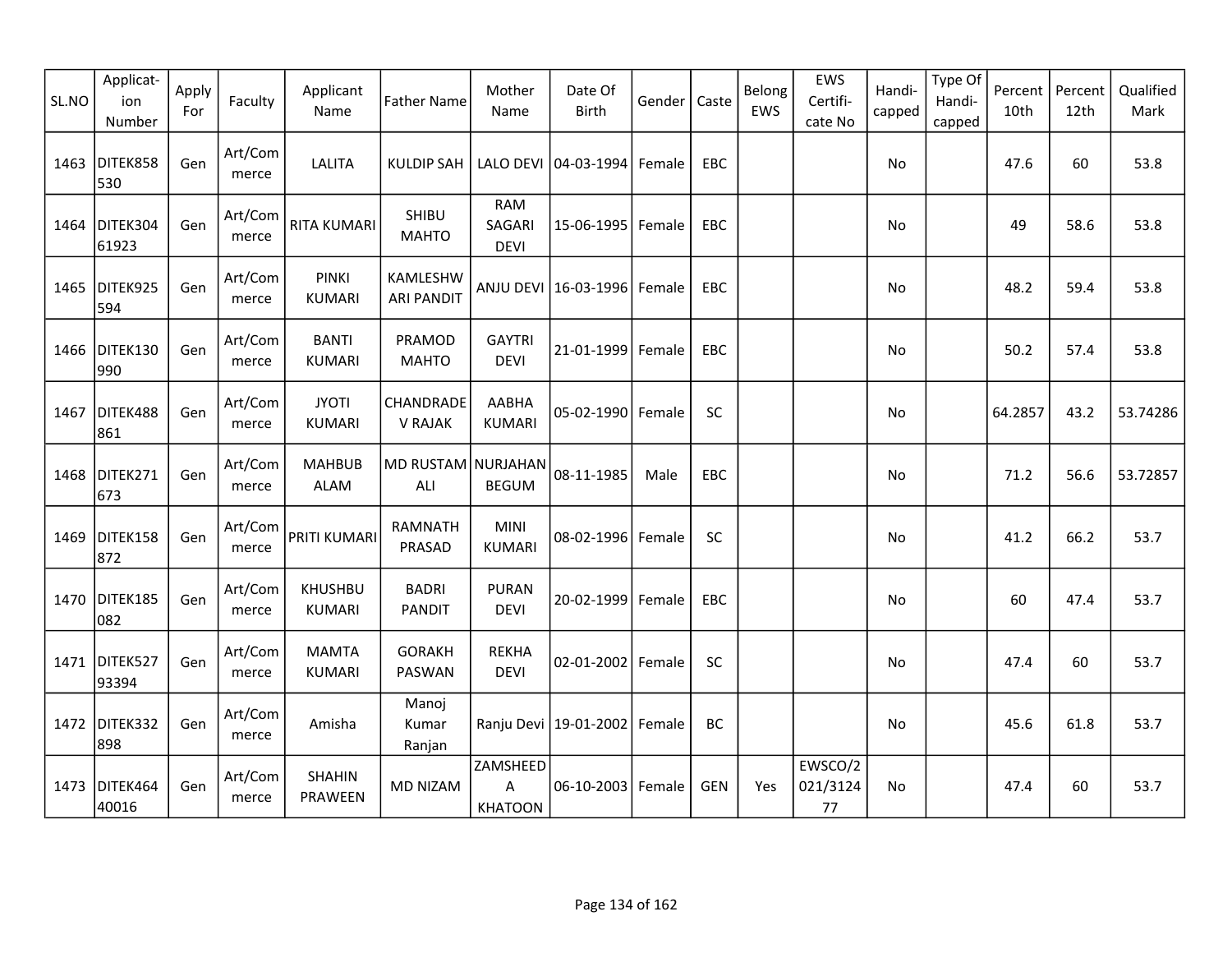| SL.NO | Applicat-<br>ion<br>Number | Apply<br>For | Faculty          | Applicant<br>Name                | <b>Father Name</b>                       | Mother<br>Name                | Date Of<br><b>Birth</b> | Gender | Caste      | Belong<br>EWS | EWS<br>Certifi-<br>cate No | Handi-<br>capped | Type Of<br>Handi-<br>capped | Percent<br>10th | Percent<br>12th | Qualified<br>Mark |
|-------|----------------------------|--------------|------------------|----------------------------------|------------------------------------------|-------------------------------|-------------------------|--------|------------|---------------|----------------------------|------------------|-----------------------------|-----------------|-----------------|-------------------|
| 1474  | DITEK635<br>39079          | Gen          | Art/Com<br>merce | <b>BHAWESH</b><br><b>KUMAR</b>   | SATYA<br><b>NARAYAN</b><br>CHAURASIA     |                               | MIRA DEVI 03-03-1987    | Male   | EBC        |               |                            | No               |                             | 54.4286         | 52.8            | 53.61429          |
| 1475  | DITEK366<br>951            | Gen          | Art/Com<br>merce | SANDHYA<br><b>KUMARI</b>         | SANTOSH<br><b>KUMAR</b><br><b>MISHRA</b> | <b>REETA</b><br><b>DEVI</b>   | 18-06-1997              | Female | <b>GEN</b> | Yes           | EWSCO/2<br>021/5496<br>8   | No               |                             | 45              | 62.2            | 53.6              |
|       | 1476 DITEK746<br>31754     | Gen          | Art/Com<br>merce | <b>KHUSHBU</b><br>KUMARI         | <b>VISHNUDEV</b><br><b>RAM</b>           |                               | MINA DEVI 04-09-1998    | Female | SC         |               |                            | No               |                             | 61.2            | 46              | 53.6              |
| 1477  | DITEK521<br>516            | Gen          | Art/Com<br>merce | khushbu<br>kumari                | PRABHAT<br><b>KUMAR</b><br><b>SUMAN</b>  | <b>RENU</b><br><b>KUMRI</b>   | $02 - 04 - 1991$        | Female | SC         |               |                            | No.              |                             | 52              | 55              | 53.5              |
| 1478  | DITEK706<br>160            | Gen          | Art/Com<br>merce | SAJJAN<br><b>KUMAR</b><br>PASWAN | SAHDEO<br>PASWAN                         | KAUSHALY<br>A DEVI            | 15-11-1992              | Male   | SC         |               |                            | No               |                             | 47              | 60              | 53.5              |
| 1479  | DITEK158<br>63             | Gen          | Art/Com<br>merce | <b>NISHA</b><br><b>KUMARI</b>    | <b>ASHOK DAS</b>                         | LACHHIYA<br><b>DEVI</b>       | 08-04-1998              | Female | SC         |               |                            | No.              |                             | 47              | 60              | 53.5              |
| 1480  | DITEK831<br>665            | Gen          | Art/Com<br>merce | <b>NEHA</b><br><b>KUMARI</b>     | <b>BARUN</b><br><b>RAJAK</b>             | NILU DEVI                     | 18-04-1999              | Female | SC         |               |                            | No.              |                             | 54.8            | 52.2            | 53.5              |
|       | 1481 DITEK654<br>33373     | Gen          | Art/Com<br>merce | <b>TABBU</b><br><b>KHATUN</b>    | <b>MD ALAM</b><br>ALI                    | <b>ANVARI</b><br><b>BEGUM</b> | 05-02-1997              | Female | EBC        |               |                            | No               |                             | 60.3333         | 46.6            | 53.46667          |
|       | 1482 DITEK959<br>06053     | Gen          | Art/Com<br>merce | Pankaj Kumar                     | Surendra<br>Mahto                        | Lila Devi                     | 04-02-1989              | Male   | EBC        |               |                            | No               |                             | 51.4286         | 55.4            | 53.41429          |
| 1483  | DITEK450<br>60937          | Gen          | Art/Com<br>merce | PRIYANKA<br><b>KUMARI</b>        | <b>CHUNCHUN</b><br>YADAV                 | <b>SUCHITA</b><br><b>DEVI</b> | 30-04-1992              | Female | BC         |               |                            | No               |                             | 46.8            | 60              | 53.4              |
| 1484  | DITEK364<br>91679          | Gen          | Art/Com<br>merce | PRABHAT<br><b>KIRAN</b>          | <b>SRI KANT</b><br>PRASAD                | <b>RATTO</b><br><b>DEVI</b>   | 02-01-1993              | Female | BC         |               |                            | No.              |                             | 58.2            | 48.6            | 53.4              |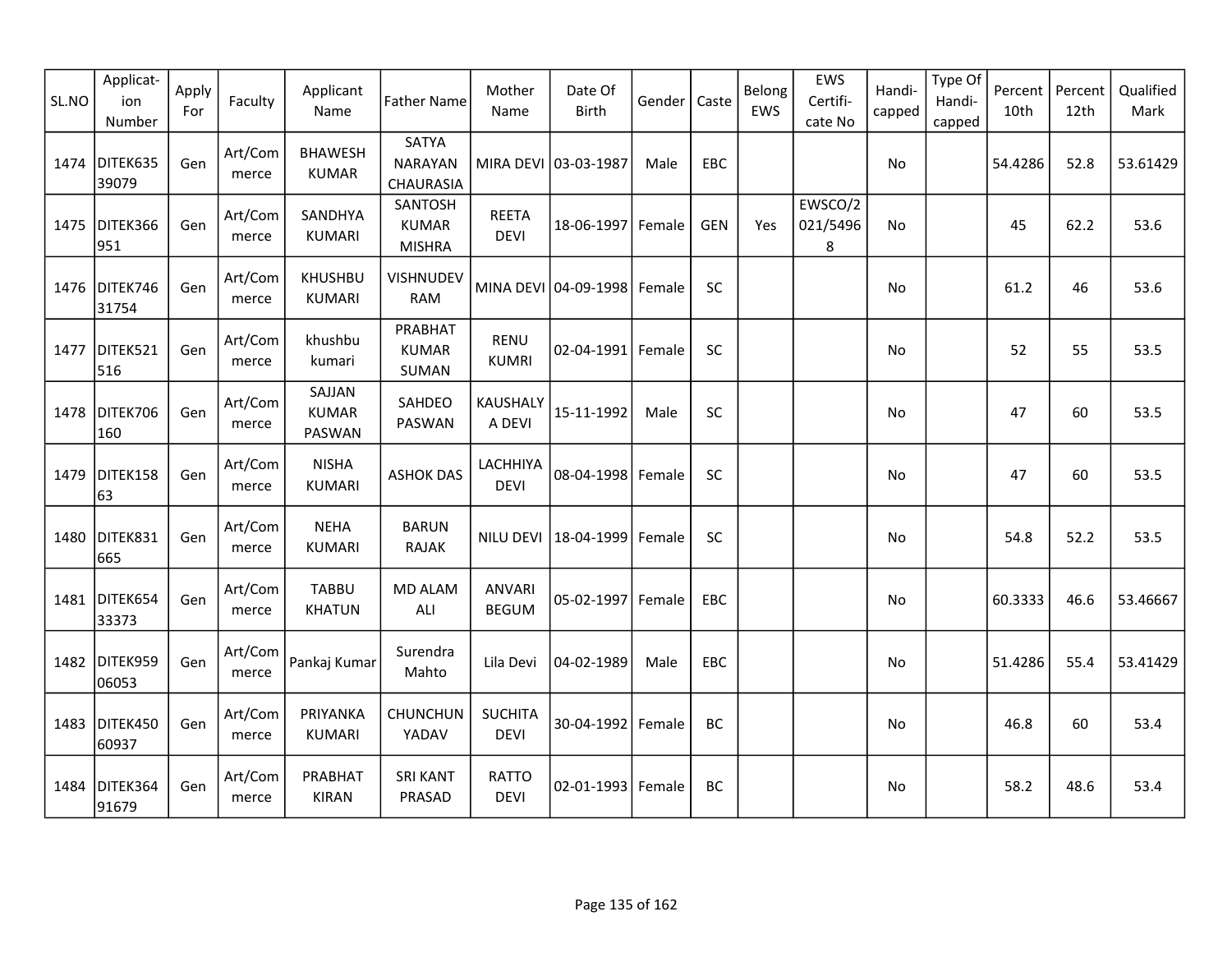| SL.NO | Applicat-<br>ion<br>Number | Apply<br>For | Faculty          | Applicant<br>Name               | <b>Father Name</b>                      | Mother<br>Name                | Date Of<br><b>Birth</b>         | Gender | Caste      | Belong<br>EWS | EWS<br>Certifi-<br>cate No | Handi-<br>capped | Type Of<br>Handi-<br>capped | Percent<br>10th | Percent<br>12th | Qualified<br>Mark |
|-------|----------------------------|--------------|------------------|---------------------------------|-----------------------------------------|-------------------------------|---------------------------------|--------|------------|---------------|----------------------------|------------------|-----------------------------|-----------------|-----------------|-------------------|
| 1485  | DITEK527<br>1137           | Gen          | Art/Com<br>merce | <b>VIBHA</b><br><b>KUMARI</b>   | <b>ARUN SINGH</b>                       | <b>SUDHA</b><br><b>DEVI</b>   | 01-06-1996 Female               |        | BC         |               |                            | No               |                             | 45.8            | 61              | 53.4              |
|       | 1486 DITEK961<br>72580     | Gen          | Art/Com<br>merce | KAJAL<br><b>KUMARI</b>          | <b>ANIL KUMAR</b><br>PASWAN             | MANJU<br><b>DEVI</b>          | 13-12-1998 Female               |        | SC         |               |                            | No               |                             | 55.6            | 51.2            | 53.4              |
| 1487  | DITEK530<br>90441          | Gen          | Art/Com<br>merce | <b>SIMPI</b><br><b>KUMARI</b>   | RAMDEO<br>PASWAN                        | <b>SUNITA</b><br><b>DEVI</b>  | 15-02-2001 Female               |        | <b>SC</b>  |               |                            | No               |                             | 43.6            | 63.2            | 53.4              |
| 1488  | DITEK738<br>88654          | Gen          | Art/Com<br>merce | <b>KUMARI</b><br>MADHU          | CHANDRASH<br><b>EKHAR</b><br>SHARMA     | SANJU<br><b>DEVI</b>          | 15-04-2001   Female             |        | <b>SC</b>  |               |                            | No               |                             | 40.4            | 66.4            | 53.4              |
| 1489  | DITEK889<br>558            | Gen          | Art/Com<br>merce | PRIYANKA<br>KUMARI              | RAJEEV DAS ANITA DEVI 27-09-2001 Female |                               |                                 |        | <b>SC</b>  |               |                            | No               |                             | 42.8            | 64              | 53.4              |
| 1490  | DITEK690<br>61420          | Gen          | Art/Com<br>merce | KAJAL<br><b>KUMARI</b>          | YOGENDRA<br><b>MAHTO</b>                | <b>RUKMAIN</b><br><b>DEVI</b> | 13-01-2002 Female               |        | BC         |               |                            | No               |                             | 52.8            | 54              | 53.4              |
| 1491  | DITEK419<br>11438          | Gen          | Art/Com<br>merce | <b>SONI KUMARI</b>              | <b>MADHUSUD</b><br>AN YADAV             | <b>SUSHILA</b><br><b>DEVI</b> | 15-01-1982                      | Female | BC         |               |                            | No               |                             | 50.4286         | 56.3            | 53.36429          |
|       | 1492 DITEK211<br>311       | Gen          | Art/Com<br>merce | <b>MANISHA</b><br><b>KUMARI</b> | <b>BHAWESH</b><br><b>CHAUDHRI</b>       |                               | GITA DEVI   07-04-1990   Female |        | BC         |               |                            | No               |                             | 59.4            | 47.2            | 53.3              |
| 1493  | DITEK803<br>638            | Gen          | Art/Com<br>merce | <b>SONI KUMARI</b>              | <b>RAMDAS</b><br>PASWAN                 | SITA DEVI                     | 05-03-1993 Female               |        | <b>SC</b>  |               |                            | No               |                             | 43.4            | 63.2            | 53.3              |
|       | 1494 DITEK182<br>68962     | Gen          | Art/Com<br>merce | <b>BULBUL</b><br><b>KUMARI</b>  | LAXMIKANT<br>DAS                        |                               | HEMA DEVI 12-10-2000 Female     |        | SC         |               |                            | No               |                             | 49              | 57.6            | 53.3              |
|       | 1495 DITEK103<br>94235     | Gen          | Art/Com<br>merce | <b>PUJA KUMARI</b>              | <b>ANIL KUMAR</b><br><b>RAY</b>         | <b>MAMTA</b><br><b>DEVI</b>   | 10-02-2001 Female               |        | <b>GEN</b> | Yes           | EWSCO/2<br>021/2657<br>31  | No               |                             | 49              | 57.6            | 53.3              |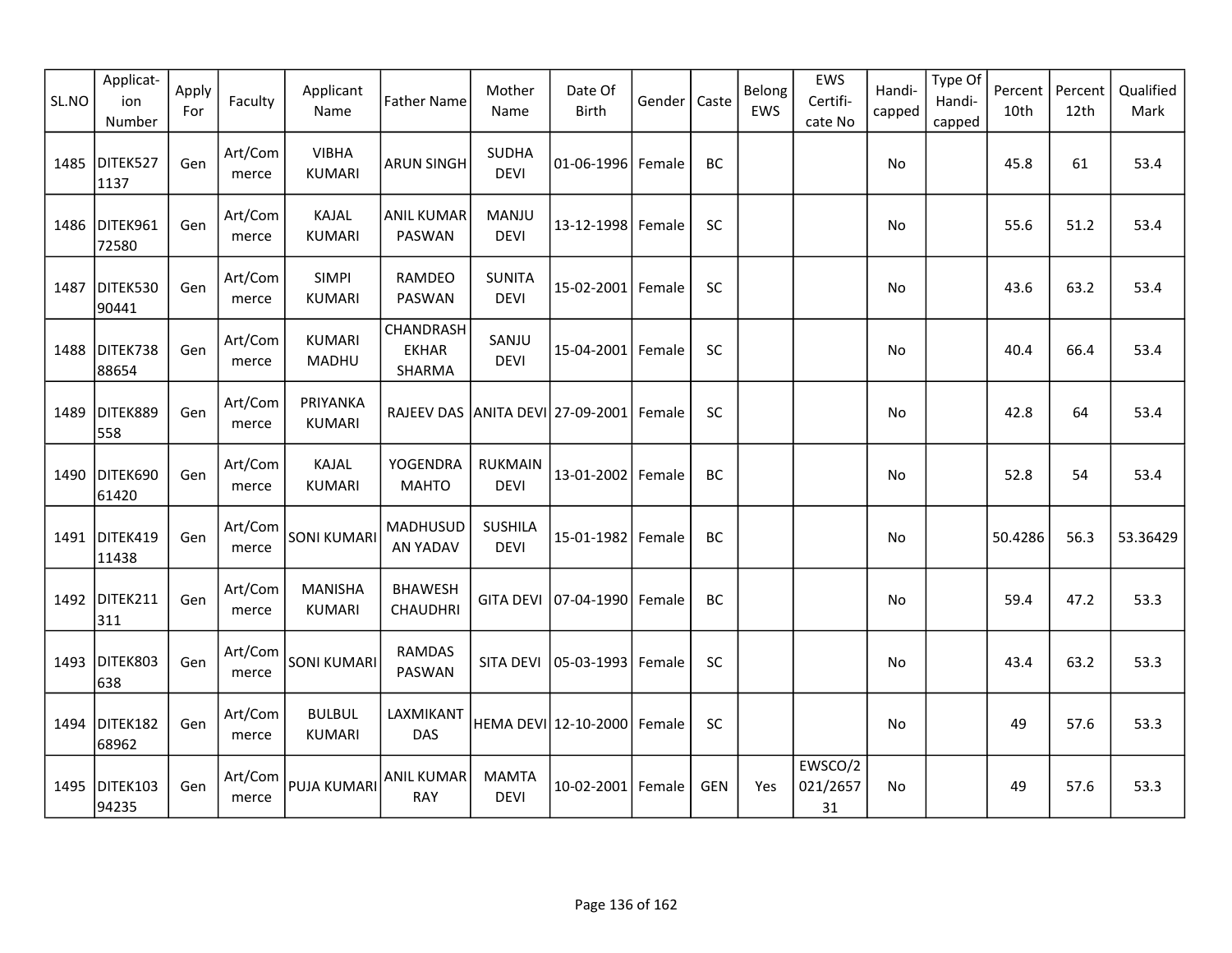| SL.NO | Applicat-<br>ion<br>Number | Apply<br>For | Faculty          | Applicant<br>Name                            | <b>Father Name</b>                    | Mother<br>Name                         | Date Of<br><b>Birth</b> | Gender | Caste      | Belong<br>EWS | EWS<br>Certifi-<br>cate No | Handi-<br>capped | Type Of<br>Handi-<br>capped | Percent<br>10th | Percent<br>12th | Qualified<br>Mark |
|-------|----------------------------|--------------|------------------|----------------------------------------------|---------------------------------------|----------------------------------------|-------------------------|--------|------------|---------------|----------------------------|------------------|-----------------------------|-----------------|-----------------|-------------------|
| 1496  | DITEK217<br>372            | Gen          | merce            | Art/Com   RAM KUMAR  <br>CHOUDHARY CHOUDAHRY | RAMESHWR                              | <b>SHANTI</b><br><b>DEVI</b>           | 03-03-1983              | Male   | SC         |               |                            | No               |                             | 55.7143         | 50.778          | 53.24603          |
| 1497  | DITEK765<br>86740          | Gen          | Art/Com<br>merce | <b>RUPAM</b><br><b>KUMARI</b>                | <b>INDRADEV</b><br><b>RAM</b>         | AHILYA<br><b>DEVI</b>                  | 21-04-1998 Female       |        | SC         |               |                            | No               |                             | 46.4            | 60              | 53.2              |
| 1498  | DITEK536<br>53             | Gen          | Art/Com<br>merce | <b>RANI KUMARI</b>                           | <b>BADRI</b><br><b>NARAYAN</b><br>SAH | RAMKUMA<br><b>RI DEVI</b>              | 05-01-1999              | Female | <b>EBC</b> |               |                            | No               |                             | 43.6            | 62.8            | 53.2              |
| 1499  | DITEK401<br>54565          | Gen          | Art/Com<br>merce | <b>RUNA</b><br><b>KUMARI</b>                 | RAJ KAPOOR<br>SAHNI                   | SUDAMA<br><b>DEVI</b>                  | 03-09-1999              | Female | EBC        |               |                            | No               |                             | 58.2            | 48.2            | 53.2              |
| 1500  | DITEK340<br>1406           | Gen          | Art/Com<br>merce | <b>NISHA</b><br><b>KUMARI</b>                | <b>SIKANDER</b><br>PRASAD<br>SINGH    | <b>LALITA</b><br><b>DEVI</b>           | 15-04-2000              | Female | BC         |               |                            | No.              |                             | 50.2            | 56.2            | 53.2              |
| 1501  | DITEK194<br>75             | Gen          | Art/Com<br>merce | SHIVAM<br><b>KUMAR</b>                       | SHIVRAM<br>SAH                        | <b>MEENA</b><br><b>DEVI</b>            | 01-01-2001              | Male   | <b>EBC</b> |               |                            | No.              |                             | 61              | 45.4            | 53.2              |
| 1502  | DITEK818<br>209            | Gen          | Art/Com<br>merce | <b>PUSHPAM</b><br>KUMARI                     | SHYAM<br>SUNDAR<br>YADAV              | <b>SAVITA</b><br><b>DEVI</b>           | $01 - 01 - 2002$        | Female | BC         |               |                            | No               |                             | 49              | 57.4            | 53.2              |
| 1503  | DITEK899<br>88940          | Gen          | Art/Com<br>merce | <b>PUNAM</b><br><b>KUMARI</b>                | RAJENDRA<br>DAS                       | MANJU<br><b>DEVI</b>                   | 13-05-1983 Female       |        | SC         |               |                            | No               |                             | 50.1429         | 56.2            | 53.17143          |
| 1504  | DITEK608<br>360            | Gen          | Art/Com<br>merce | NITU KUMARI                                  | <b>MUNESHEW</b><br><b>AR PRASAD</b>   |                                        | MINA DEVI 01-03-1977    | Female | <b>GEN</b> | No            |                            | No               |                             | 52.8889         | 53.444          | 53.16667          |
| 1505  | DITEK371<br>955            | Gen          | Art/Com<br>merce | <b>ARJIT ANAND</b>                           | <b>ANAND</b><br>PRASAD<br>SAHA        | <b>BHAVANI</b><br><b>DEVI</b>          | 28-09-2002              | Male   | BC         |               |                            | No               |                             | 51.8            | 54.5            | 53.15             |
|       | 1506 DITEK167<br>534       | Gen          | Art/Com<br>merce | <b>MINA</b><br><b>KUMARI</b>                 | <b>KRISHNA</b><br><b>KUMAR RAY</b>    | RAJ<br><b>KISHORI</b><br><b>KUMARI</b> | 05-05-1992              | Female | EBC        |               |                            | No               |                             | 44.7143         | 61.5            | 53.10714          |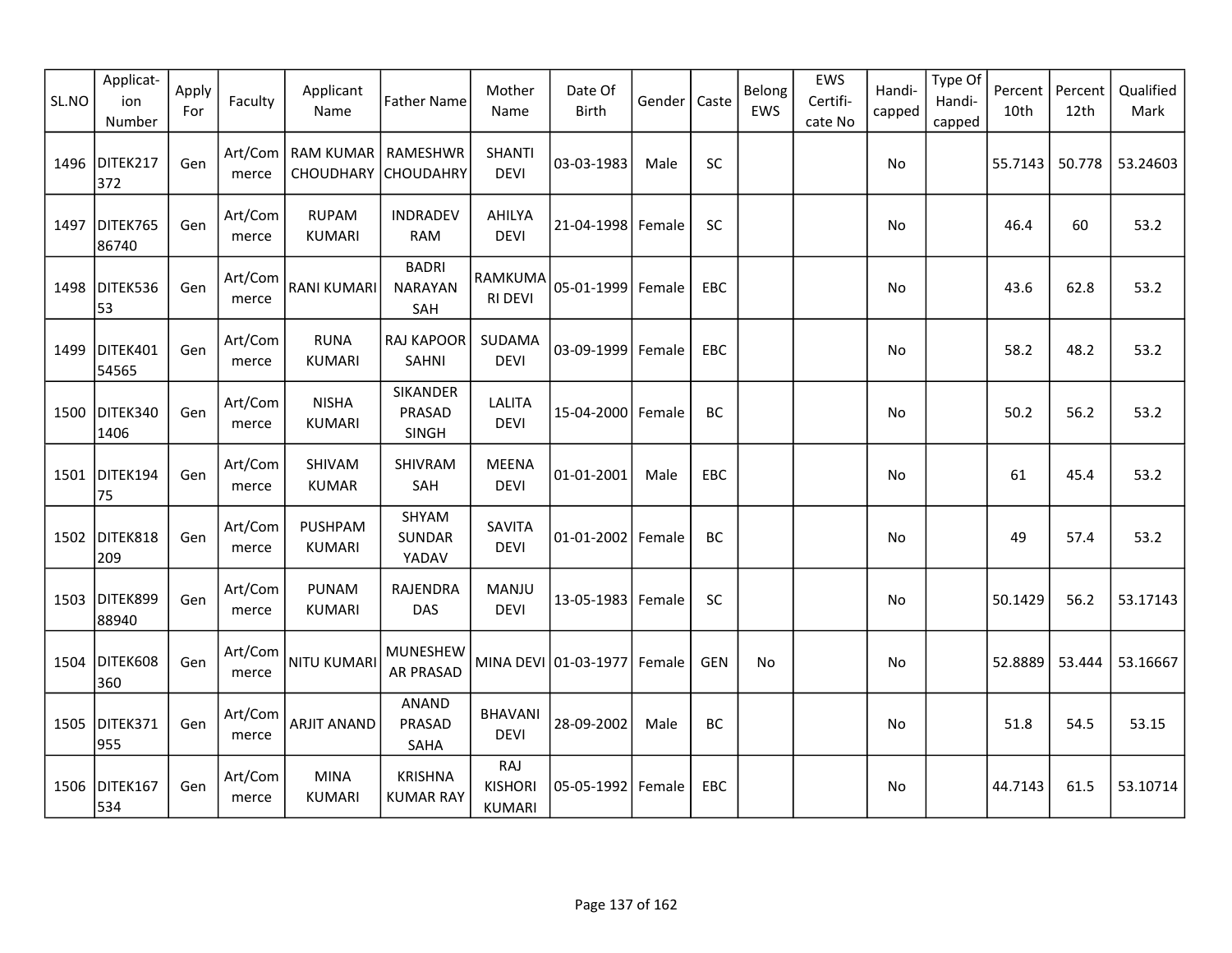| SL.NO | Applicat-<br>ion<br>Number | Apply<br>For | Faculty          | Applicant<br>Name                        | <b>Father Name</b>                     | Mother<br>Name                 | Date Of<br><b>Birth</b>       | Gender | Caste      | Belong<br>EWS | EWS<br>Certifi-<br>cate No | Handi-<br>capped | Type Of<br>Handi-<br>capped | Percent<br>10th | Percent<br>12th | Qualified<br>Mark |
|-------|----------------------------|--------------|------------------|------------------------------------------|----------------------------------------|--------------------------------|-------------------------------|--------|------------|---------------|----------------------------|------------------|-----------------------------|-----------------|-----------------|-------------------|
| 1507  | DITEK626<br>6538           | Gen          | Art/Com<br>merce | AJAY KUMAR                               | <b>BISHNUDEO</b><br>YADAV              |                                | SURJI DEVI 09-11-1995         | Male   | BC         |               |                            | No               |                             | 50.2            | 56              | 53.1              |
| 1508  | DITEK857<br>1989           | Gen          | Art/Com<br>merce | PRITAM<br><b>KUMAR</b><br>PASWAN         | RAMASHISH<br>PASWAN                    | <b>HANSA</b><br><b>DEVI</b>    | 13-12-1995                    | Male   | SC         |               |                            | No               |                             | 46.2            | 60              | 53.1              |
| 1509  | DITEK340<br>804            | Gen          | Art/Com<br>merce | <b>AMRITA</b><br><b>KUMARI</b>           | RAJRANJAN<br><b>KUMAR</b>              | <b>PUSHPA</b><br><b>KUMARI</b> | 02-08-1998 Female             |        | <b>SC</b>  |               |                            | No               |                             | 57              | 49.2            | 53.1              |
|       | 1510 DITEK136<br>24749     | Gen          | Art/Com<br>merce | Manisha<br>kumari                        | Asharphi<br>mahto                      |                                | Ranjan devi 08-03-1999 Female |        | EBC        |               |                            | No               |                             | 52.6            | 53.6            | 53.1              |
| 1511  | DITEK847<br>90949          | Gen          | Art/Com<br>merce | <b>NITU KUMARI</b>                       | SATAYANAR<br><b>AYAN SAH</b>           | <b>KAVITA</b><br><b>DEVI</b>   | 17-07-1999 Female             |        | <b>EBC</b> |               |                            | No               |                             | 57.4            | 48.8            | 53.1              |
| 1512  | DITEK196<br>466            | Gen          | Art/Com<br>merce | <b>RUPAM</b><br><b>KUMARI</b>            | <b>DILIP</b><br><b>KUMAR</b><br>PASWAN | <b>REKHA</b><br><b>DEVI</b>    | 12-06-2003   Female           |        | <b>SC</b>  |               |                            | No               |                             | 54.8            | 51.4            | 53.1              |
| 1513  | DITEK897<br>55471          | Gen          | Art/Com<br>merce | <b>DEVKANT</b><br>PRASAD<br><b>GUPTA</b> | SATYANARA<br>YAN GUPTA                 | <b>MANJU</b><br><b>DEVI</b>    | 02-01-1989                    | Male   | <b>BC</b>  |               |                            | No               |                             | 46.1429         | 60              | 53.07143          |
| 1514  | DITEK933<br>03302          | Gen          | Art/Com<br>merce | <b>KRISHAN</b><br><b>KUMAR</b>           | <b>DHURUV</b><br>PRASAD                |                                | MALA DEVI 10-05-1994          | Male   | BC         |               |                            | No               |                             | 42.6            | 63.4            | 53                |
| 1515  | DITEK412<br>410            | Gen          | Art/Com<br>merce | SONALI<br><b>KUMARI</b>                  | <b>RAJKUMAR</b><br>MANDAL              | <b>BALA DEVI</b>               | 06-02-1995   Female           |        | <b>EBC</b> |               |                            | No               |                             | 54.4            | 51.6            | 53                |
|       | 1516 DITEK300<br>492       | Gen          | Art/Com<br>merce | <b>NOOR JAHAN</b><br>PARVEEN             | <b>ABDUL BARI</b>                      | SAJDA<br><b>KHATUUN</b>        | 01-01-1997 Female             |        | EBC        |               |                            | No               |                             | 45              | 61              | 53                |
| 1517  | DITEK151<br>233            | Gen          | Art/Com<br>merce | <b>AMIT KUMAR</b>                        | SACHITANAN<br>D<br>CHAUDHARI           | MANJU<br><b>DEVI</b>           | 01-01-1997                    | Male   | <b>SC</b>  |               |                            | No               |                             | 56              | 50              | 53                |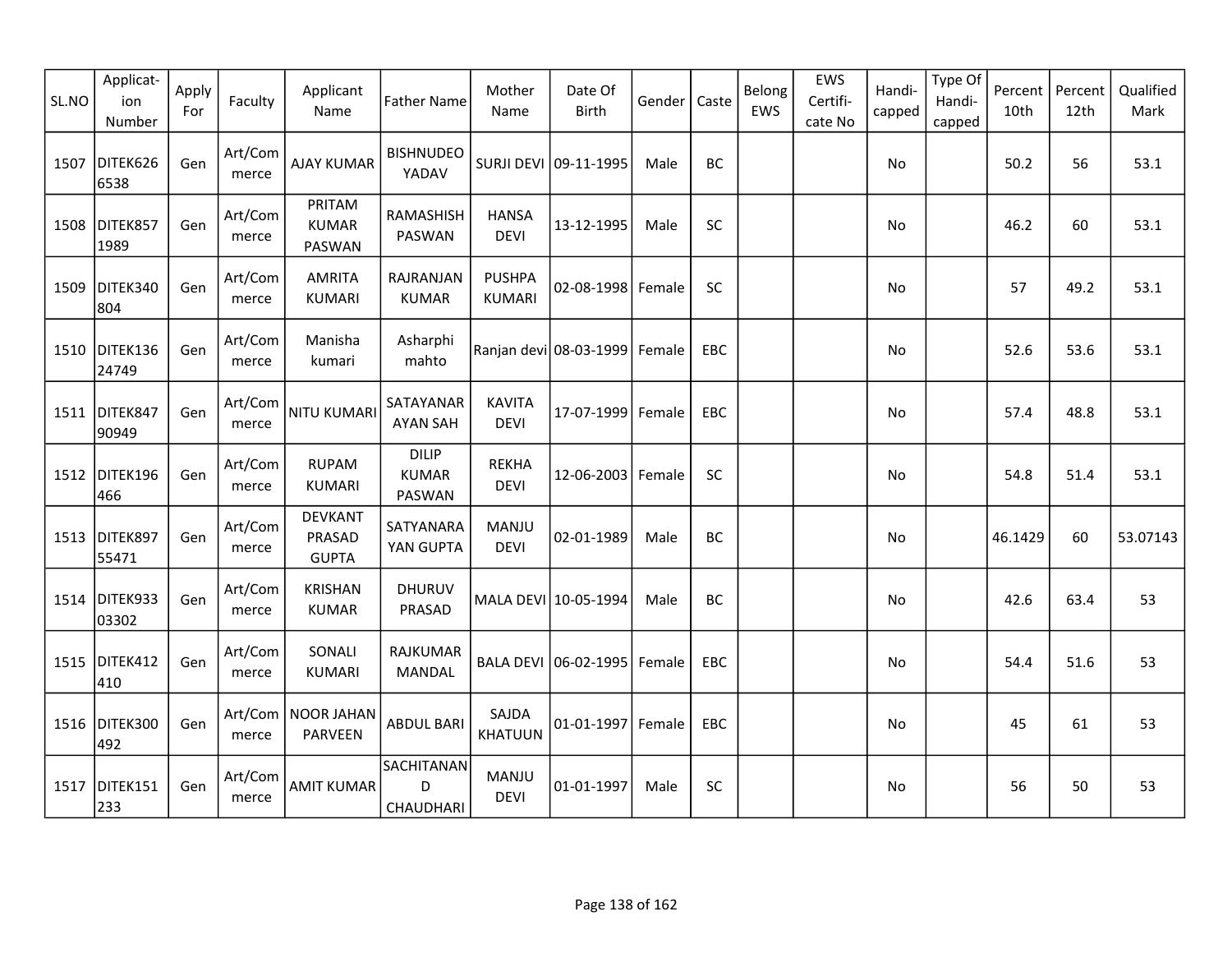| SL.NO | Applicat-<br>ion<br>Number | Apply<br>For | Faculty          | Applicant<br>Name                      | <b>Father Name</b>                    | Mother<br>Name                 | Date Of<br>Birth       | Gender | Caste      | Belong<br>EWS | EWS<br>Certifi-<br>cate No | Handi-<br>capped | Type Of<br>Handi-<br>capped | Percent<br>10th | Percent<br>12th | Qualified<br>Mark |
|-------|----------------------------|--------------|------------------|----------------------------------------|---------------------------------------|--------------------------------|------------------------|--------|------------|---------------|----------------------------|------------------|-----------------------------|-----------------|-----------------|-------------------|
| 1518  | DITEK467<br>34905          | Gen          | Art/Com<br>merce | <b>JULI KUMARI</b>                     | <b>INDRA</b><br><b>KUMAR</b><br>SINGH | <b>GEETA</b><br><b>DEVI</b>    | 02-03-1998 Female      |        | EBC        |               |                            | No               |                             | 51.2            | 54.8            | 53                |
| 1519  | DITEK626<br>75529          | Gen          | Art/Com<br>merce | CHHOTU<br><b>KUMAR</b>                 | <b>UPENDRA</b><br><b>MAHTO</b>        |                                | SATO DEVI 27-09-1998   | Male   | <b>EBC</b> |               |                            | No               |                             | 57.6            | 48.4            | 53                |
| 1520  | DITEK361<br>35647          | Gen          | Art/Com<br>merce | SEEMA<br><b>KUMARI</b>                 | DAYANAND<br>PRASAD                    | SHEELA<br><b>DEVI</b>          | 03-07-1986 Female      |        | SC         |               |                            | <b>No</b>        |                             | 49              | 56.8            | 52.9              |
|       | 1521 DITEK885<br>95279     | Gen          | Art/Com<br>merce | <b>NEERAJ</b><br><b>KUMAR</b>          | <b>BILAS SAH</b>                      | <b>BIJLI DEVI</b>              | 25-02-1992             | Male   | EBC        |               |                            | Yes              | OH                          | 47.4            | 58.4            | 52.9              |
| 1522  | DITEK518<br>472            | Gen          | Art/Com<br>merce | <b>SAROJ ROY</b>                       | <b>JAMUN ROY</b>                      | <b>SHAWATRI</b><br><b>DEVI</b> | 05-05-1994             | Male   | <b>SC</b>  |               |                            | No               |                             | 50              | 55.8            | 52.9              |
| 1523  | DITEK336<br>60209          | Gen          | Art/Com<br>merce | SAIRA<br>PERWEEN                       | <b>MD</b><br>MUSHTAQU<br>E ALI        | SARVARY<br><b>BANO</b>         | 04-10-1994             | Female | <b>GEN</b> | No            |                            | No               |                             | 50              | 55.8            | 52.9              |
| 1524  | DITEK232<br>15830          | Gen          | Art/Com<br>merce | PAPPU<br><b>KUMAR</b><br><b>MANDAL</b> | <b>UPENDRA</b><br>MANDAL              | RAMBHA<br><b>DEVI</b>          | 25-12-1994             | Male   | EBC        |               |                            | No               |                             | 52.4            | 53.4            | 52.9              |
| 1525  | DITEK411<br>233            | Gen          | Art/Com<br>merce | RIMJHIM<br>KUMARI                      | ARVIND<br><b>KUMAR</b><br>YADAV       |                                | MIRA DEVI   20-03-1995 | Female | BC         |               |                            | No               |                             | 44              | 61.8            | 52.9              |
|       | 1526 DITEK882<br>86767     | Gen          | Art/Com<br>merce | <b>AARTI</b><br><b>KUMARI</b>          | <b>UPENDRA</b><br><b>MAHTO</b>        |                                | ANITA DEVI 25-05-1998  | Female | EBC        |               |                            | No               |                             | 52              | 53.8            | 52.9              |
| 1527  | DITEK436<br>044            | Gen          | Art/Com<br>merce | <b>BIBI ZAINAB</b>                     | MD IMTYAZ<br><b>ALAM</b>              | <b>BIBI</b><br>ROQAYA          | 12-05-1999             | Female | EBC        |               |                            | No               |                             | 49              | 56.8            | 52.9              |
| 1528  | DITEK845<br>70635          | Gen          | Art/Com<br>merce | <b>KARO</b><br>KUMARI                  | PHULO<br><b>BADHAI</b>                |                                | TULO DEVI 20-08-1996   | Female | EBC        |               |                            | No               |                             | 54.8            | 50.8            | 52.8              |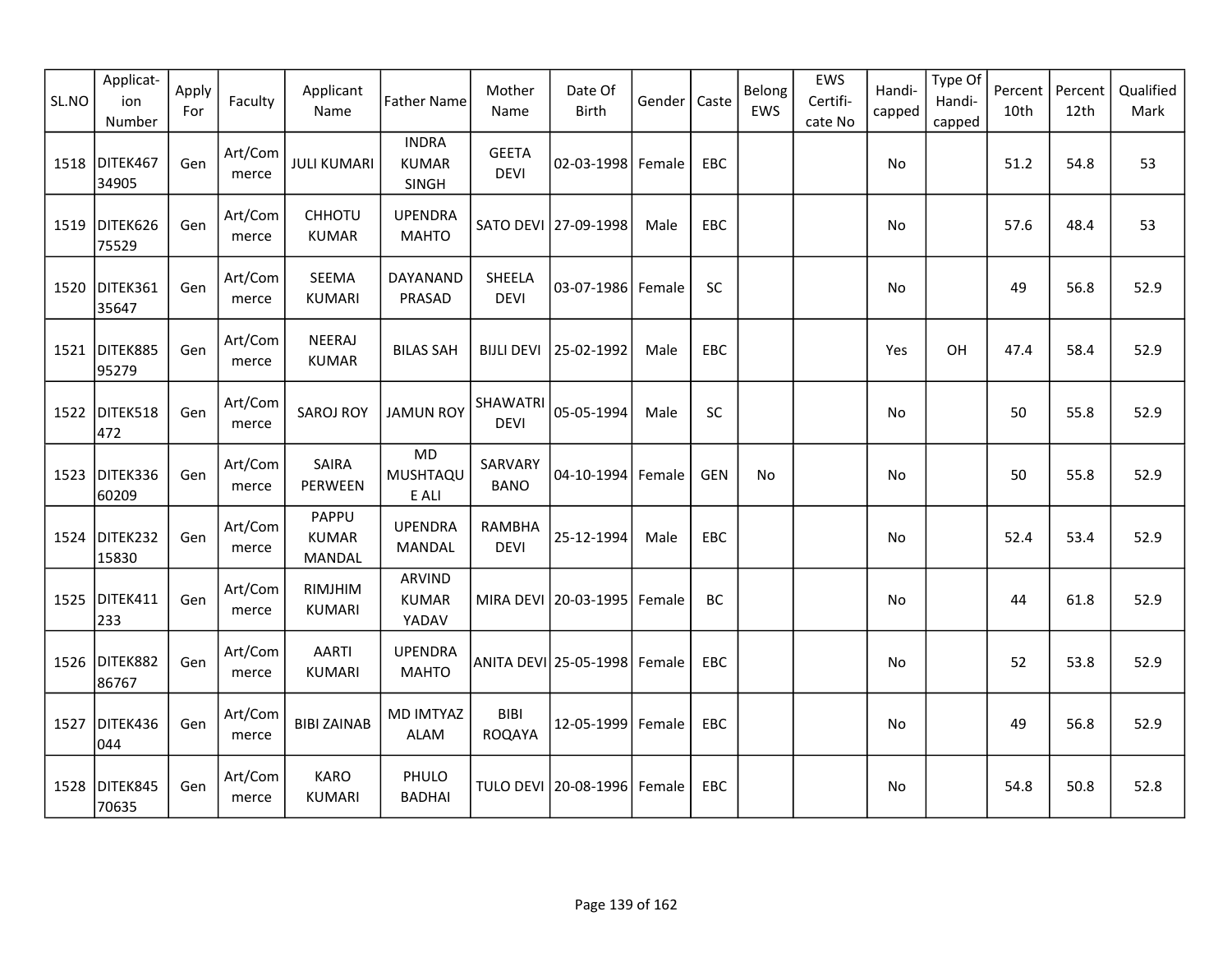| SL.NO | Applicat-<br>ion<br>Number | Apply<br>For | Faculty          | Applicant<br>Name                   | <b>Father Name</b>                    | Mother<br>Name               | Date Of<br><b>Birth</b> | Gender | Caste      | Belong<br>EWS | EWS<br>Certifi-<br>cate No | Handi-<br>capped | Type Of<br>Handi-<br>capped | Percent<br>10th | Percent<br>12th | Qualified<br>Mark |
|-------|----------------------------|--------------|------------------|-------------------------------------|---------------------------------------|------------------------------|-------------------------|--------|------------|---------------|----------------------------|------------------|-----------------------------|-----------------|-----------------|-------------------|
| 1529  | DITEK470<br>175            | Gen          | Art/Com<br>merce | <b>POOJA</b><br><b>KUMARI</b>       | KRITYANAND<br>MANDAL                  | <b>DULARI</b><br><b>DEVI</b> | 07-06-1999              | Female | EBC        |               |                            | No               |                             | 51              | 54.6            | 52.8              |
| 1530  | DITEK320<br>43139          | Gen          | Art/Com<br>merce | <b>RAVINA</b><br><b>KUMARI</b>      | <b>HARERAM</b><br>PASWAN              | <b>ARTI DEVI</b>             | $ 04 - 01 - 2001 $      | Female | SC         |               |                            | No               |                             | 49.2            | 56.4            | 52.8              |
|       | 1531 DITEK610<br>847       | Gen          | Art/Com<br>merce | SANJEEV<br><b>KUMAR</b>             | BHIM SADA   SAJNI DEVI   12-05-2001   |                              |                         | Male   | SC         |               |                            | No               |                             | 45.6            | 60              | 52.8              |
|       | 1532 DITEK454<br>58528     | Gen          | Art/Com<br>merce | <b>LILLY LUSION</b><br><b>TOPPO</b> | <b>DOMAN</b><br><b>URAON</b>          | <b>BHANU</b><br><b>DEVI</b>  | $05 - 06 - 2001$        | Female | <b>ST</b>  |               |                            | No               |                             | 49.8            | 55.8            | 52.8              |
| 1533  | DITEK444<br>793            | Gen          | Art/Com<br>merce | SUMA<br><b>KUMARI</b>               | <b>SURESH</b><br>SHARMA               | LUKHA<br><b>DEVI</b>         | 05-02-2003              | Female | SC         |               |                            | No               |                             | 45.2            | 60.4            | 52.8              |
| 1534  | DITEK114<br>14             | Gen          | Art/Com<br>merce | <b>NISHA</b><br><b>KUMARI</b>       | <b>RAJ KUMAR</b><br><b>SINGH</b>      |                              | BIBHA DEVI 05-04-2003   | Female | <b>GEN</b> | No            |                            | No               |                             | 49.2            | 56.4            | 52.8              |
| 1535  | DITEK253<br>39483          | Gen          | Art/Com<br>merce | PRATIBHA<br>KUMARI                  | <b>TEJ</b><br><b>NARAYAN</b><br>YADAV |                              | ANJU DEVI 04-11-1999    | Female | BC         |               |                            | No               |                             | 43.2            | 62.2            | 52.7              |
|       | 1536 DITEK455<br>72439     | Gen          | Art/Com<br>merce | <b>ROJI KHATUN</b>                  | MD<br><b>JAHANGIR</b>                 | SAHIMA<br><b>KHATUN</b>      | 18-01-2001 Female       |        | EBC        |               |                            | No               |                             | 45.4            | 60              | 52.7              |
| 1537  | DITEK390<br>498            | Gen          | Art/Com<br>merce | anju kumari                         | RAMASHISH<br>SINGH                    |                              | MINA DEVI 29-04-1999    | Female | BC         |               |                            | No               |                             | 53.1667         | 52.2            | 52.68333          |
| 1538  | DITEK767<br>99282          | Gen          | Art/Com<br>merce | <b>RINA KUMARI</b>                  | <b>TRIVENI</b><br>PASWAN              | <b>BIMLA</b><br><b>DEVI</b>  | 05-02-1986 Female       |        | SC         |               |                            | <b>No</b>        |                             | 50.4286         | 54.889          | 52.65873          |
| 1539  | DITEK754<br>226            | Gen          | Art/Com<br>merce | Md Minhaj<br>Alam                   | Md Shamshir<br>Alam                   | Shakeela<br>Bano             | 15-08-1999              | Male   | <b>EBC</b> |               |                            | No               |                             | 55.4            | 49.8            | 52.6              |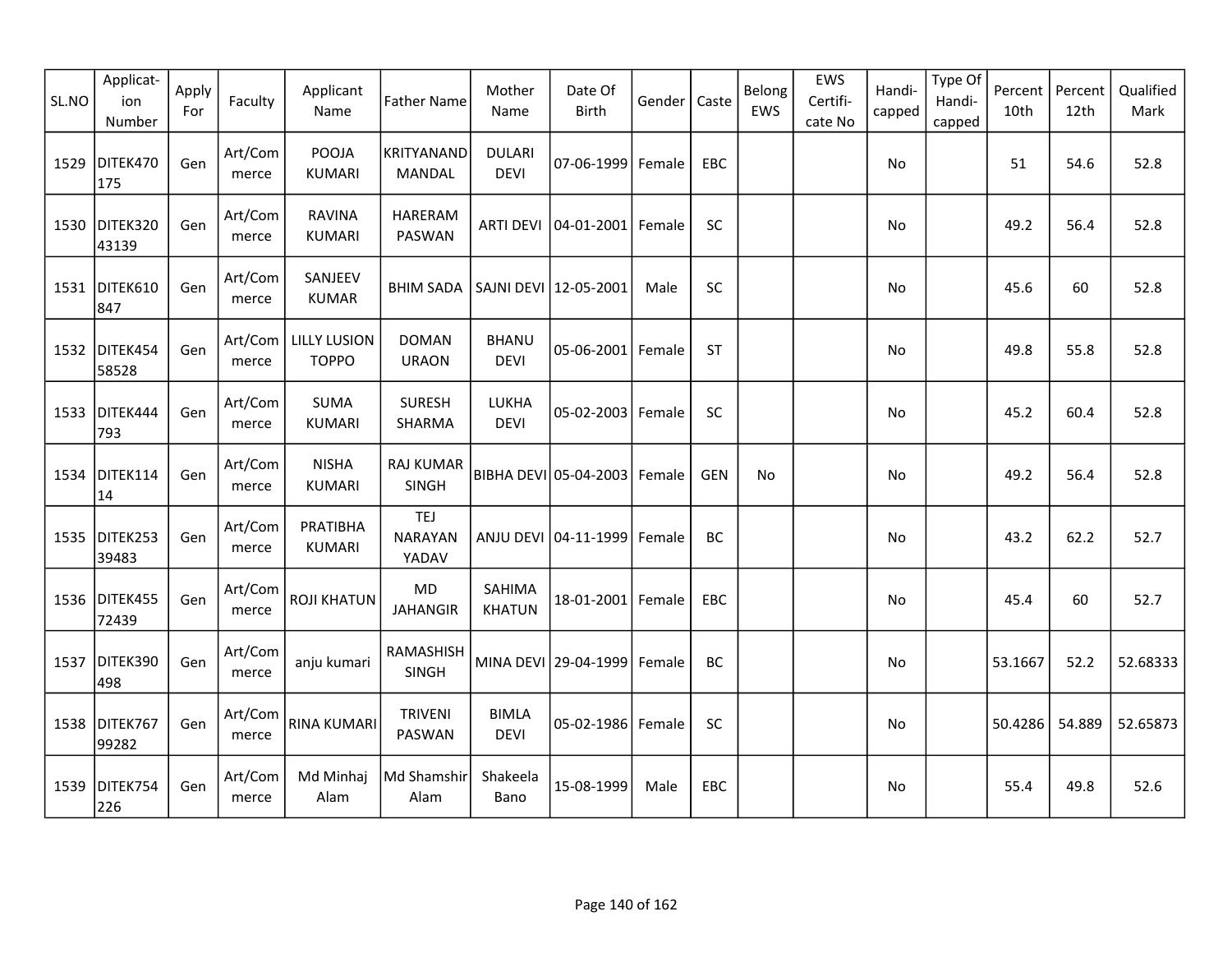| SL.NO | Applicat-<br>ion<br>Number | Apply<br>For | Faculty          | Applicant<br>Name                   | <b>Father Name</b>                     | Mother<br>Name                 | Date Of<br><b>Birth</b> | Gender | Caste      | Belong<br>EWS | EWS<br>Certifi-<br>cate No | Handi-<br>capped | Type Of<br>Handi-<br>capped | Percent<br>10th | Percent<br>12th | Qualified<br>Mark |
|-------|----------------------------|--------------|------------------|-------------------------------------|----------------------------------------|--------------------------------|-------------------------|--------|------------|---------------|----------------------------|------------------|-----------------------------|-----------------|-----------------|-------------------|
| 1540  | DITEK129<br>010            | Gen          | Art/Com<br>merce | <b>MANISHA</b><br><b>KUMARI</b>     | <b>RUPENDRA</b><br>PASWAN              | <b>VIMLA</b><br><b>DEVI</b>    | 15-01-2000 Female       |        | <b>SC</b>  |               |                            | No               |                             | 49.4            | 55.8            | 52.6              |
| 1541  | DITEK302<br>496            | Gen          | Art/Com<br>merce | <b>SAKSHI PRIYA</b>                 | RAMSAGAR<br>SHARMA                     |                                | BABY DEVI 16-01-2000    | Female | EBC        |               |                            | No               |                             | 58.4            | 46.8            | 52.6              |
| 1542  | DITEK144<br>07             | Gen          | Art/Com<br>merce | <b>MANIBHUSH</b><br><b>AN KUMAR</b> | <b>MUKESH</b><br>SINGH                 | <b>BABITA</b><br><b>KUMARI</b> | 10-05-2001              | Male   | EBC        |               |                            | <b>No</b>        |                             | 47              | 58.2            | 52.6              |
|       | 1543 DITEK934<br>55763     | Gen          | Art/Com<br>merce | <b>RASHMI</b><br><b>KUMARI</b>      | LT. MAHESH<br><b>PANDEY</b>            | <b>NILAM</b><br>PANDEY         | 16-10-1985              | Female | <b>GEN</b> | No            |                            | No               |                             | 63.8571         | 41.3            | 52.57857          |
| 1544  | DITEK594<br>287            | Gen          | Art/Com<br>merce | SANZAR<br><b>AFRIDI</b>             | <b>MUSTAFA</b><br><b>KAMAL</b>         | RIZWANA<br>PRAWEEN             | 15-11-1986              | Male   | EBC        |               |                            | No               |                             | 54.1429         | 51              | 52.57143          |
| 1545  | DITEK530<br>029            | Gen          | Art/Com<br>merce | <b>GITA KUMARI</b>                  | <b>BASU</b><br><b>BAITHA</b>           | RAMSAKHI<br><b>DEVI</b>        | $04 - 02 - 1991$        | Female | <b>SC</b>  |               |                            | No               |                             | 53.7143         | 51.333          | 52.52381          |
| 1546  | DITEK496<br>022            | Gen          | Art/Com<br>merce | SHITAL<br><b>KUMARI</b>             | <b>SANJAY ROY</b>                      | <b>RANI DEVI</b>               | $ 04 - 02 - 1993 $      | Female | <b>GEN</b> | <b>No</b>     |                            | No               |                             | 42              | 63              | 52.5              |
| 1547  | DITEK184<br>1010           | Gen          | Art/Com<br>merce | <b>KANCHAN</b><br><b>KUMARI</b>     | <b>RAM</b><br>PRAVESH<br>PODDAR        | RANJU<br><b>DEVI</b>           | 22-06-1998 Female       |        | <b>BC</b>  |               |                            | No               |                             | 52.4            | 52.6            | 52.5              |
| 1548  | DITEK663<br>06747          | Gen          | Art/Com<br>merce | Sweta<br>paswan                     | Sandeep<br>paswan                      |                                | Munni devi 02-02-2000   | Female | SC         |               |                            | No               |                             | 46.8            | 58.2            | 52.5              |
| 1549  | DITEK368<br>69666          | Gen          | Art/Com<br>merce | SONAM<br><b>KUMARI</b>              | <b>DILIP</b><br><b>KUMAR</b><br>PASWAN | <b>BHARTI</b><br><b>KUMARI</b> | 19-01-2001 Female       |        | SC         |               |                            | <b>No</b>        |                             | 45              | 60              | 52.5              |
| 1550  | DITEK254<br>15730          | Gen          | Art/Com<br>merce | <b>RAJA KUMAR</b>                   | <b>RAJESH</b><br><b>KUMAR</b>          | <b>RUBI DEVI</b>               | 20-01-2002              | Male   | <b>BC</b>  |               |                            | No               |                             | 50.6            | 54.4            | 52.5              |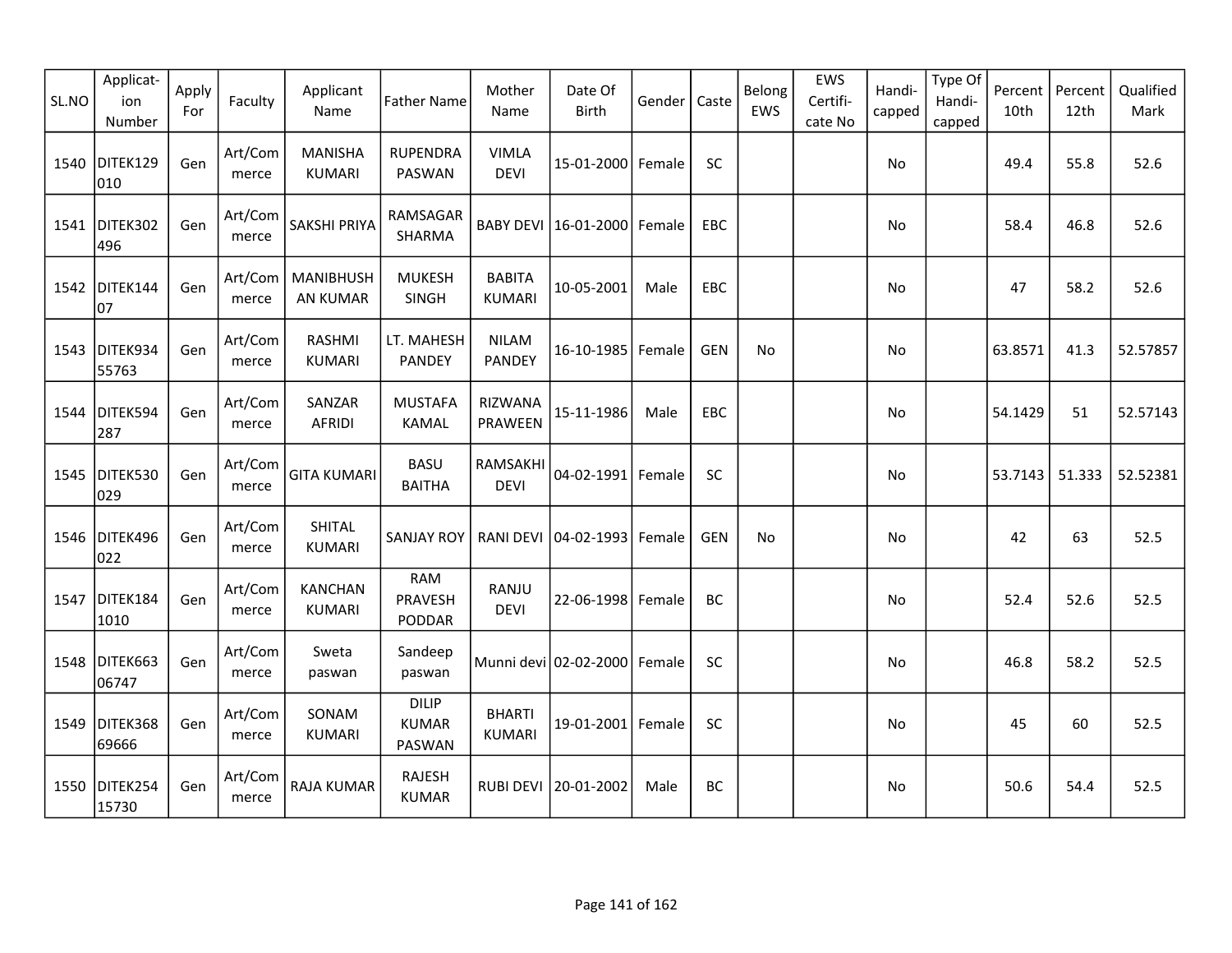| SL.NO | Applicat-<br>ion<br>Number | Apply<br>For | Faculty          | Applicant<br>Name                         | <b>Father Name</b>               | Mother<br>Name                    | Date Of<br>Birth      | Gender | Caste      | Belong<br>EWS | EWS<br>Certifi-<br>cate No  | Handi-<br>capped | Type Of<br>Handi-<br>capped | Percent<br>10th | Percent<br>12th | Qualified<br>Mark |
|-------|----------------------------|--------------|------------------|-------------------------------------------|----------------------------------|-----------------------------------|-----------------------|--------|------------|---------------|-----------------------------|------------------|-----------------------------|-----------------|-----------------|-------------------|
|       | 1551 DITEK664<br>31470     | Gen          | Art/Com<br>merce | <b>PANKAJ</b><br><b>KUMAR</b>             | <b>INDRADEV</b><br>DAS           | SUGANI<br><b>DEVI</b>             | 02-12-1996            | Male   | SC         |               |                             | No               |                             | 42              | 62.8            | 52.4              |
| 1552  | DITEK261<br>56662          | Gen          | Art/Com<br>merce | Ashish Kumar                              | Ram jitan<br>Prasad sha          | Kiran devi                        | 25-02-1998            | Male   | EBC        |               |                             | No               |                             | 50.8            | 54              | 52.4              |
| 1553  | DITEK774<br>366            | Gen          | Art/Com<br>merce | <b>KALPNA</b><br><b>KUMARI</b>            | RAMJEE<br>YADAV                  |                                   | MALA DEVI 10-06-1998  | Female | <b>BC</b>  |               |                             | No               |                             | 47.8            | 57              | 52.4              |
| 1554  | DITEK592<br>256            | Gen          | Art/Com<br>merce | PRAMJEET<br><b>KUMAR RAM</b>              | <b>RAJU RAM</b>                  | MANJU<br><b>DEVI</b>              | 07-05-2000            | Male   | SC         |               |                             | No.              |                             | 51.4            | 53.4            | 52.4              |
| 1555  | DITEK122<br>93468          | Gen          | Art/Com<br>merce | <b>KRITILATA</b><br><b>KUMARI</b>         | Harinarayan<br>Kumar             | Parmila<br>Kumari                 | $12 - 02 - 2001$      | Female | SC         |               |                             | No               |                             | 45              | 59.8            | 52.4              |
| 1556  | DITEK918<br>586            | Gen          | Art/Com<br>merce | <b>RANGIL</b><br><b>KUMAR</b>             | <b>BHARAT</b><br><b>RAJAK</b>    | CHANA<br><b>DEVI</b>              | 12-01-2003            | Male   | SC         |               |                             | No               |                             | 48.6            | 56.2            | 52.4              |
| 1557  | DITEK371<br>351            | Gen          | Art/Com<br>merce | <b>MITHILESH</b><br><b>KUMAR</b>          | <b>MAHANTHI</b><br><b>PANDIT</b> | <b>BECHNI</b><br><b>DEVI</b>      | 10-06-1994            | Male   | EBC        |               |                             | Yes              | OH                          | 46.2            | 58.4            | 52.3              |
| 1558  | DITEK806<br>1456           | Gen          | Art/Com<br>merce | <b>REENA</b><br><b>KUMARI</b>             | DHUKHHARA<br>N PASWAN            | AMELI<br><b>DEVI</b>              | 15-08-1996 Female     |        | SC         |               |                             | No               |                             | 44.4            | 60.2            | 52.3              |
| 1559  | DITEK864<br>484            | Gen          | Art/Com<br>merce | <b>RUPAM</b><br><b>KUMARI</b>             | <b>BASUDEV</b><br>CHAURASIA      |                                   | ANITA DEVI 14-01-1997 | Female | EBC        |               |                             | No               |                             | 44.6            | 60              | 52.3              |
| 1560  | DITEK464<br>130            | Gen          | Art/Com<br>merce | SHASHI<br><b>BHUSAN</b><br><b>MARANDI</b> | <b>NAIKI</b><br><b>MARANDI</b>   | <b>SUBODINI</b><br><b>HEMBROM</b> | 05-08-1985            | Male   | <b>ST</b>  |               |                             | No               |                             | 53.7143         | 50.778          | 52.24603          |
| 1561  | DITEK343<br>76443          | Gen          | Art/Com<br>merce | <b>BABITA</b><br><b>THAKUR</b>            | SONELAL<br><b>JHA</b>            | <b>GULAB</b><br><b>DEVI</b>       | 26-01-1988            | Female | <b>GEN</b> | Yes           | EWSCO/2<br>021/2305<br>$17$ | <b>No</b>        |                             | 47.1429         | 57.3            | 52.22143          |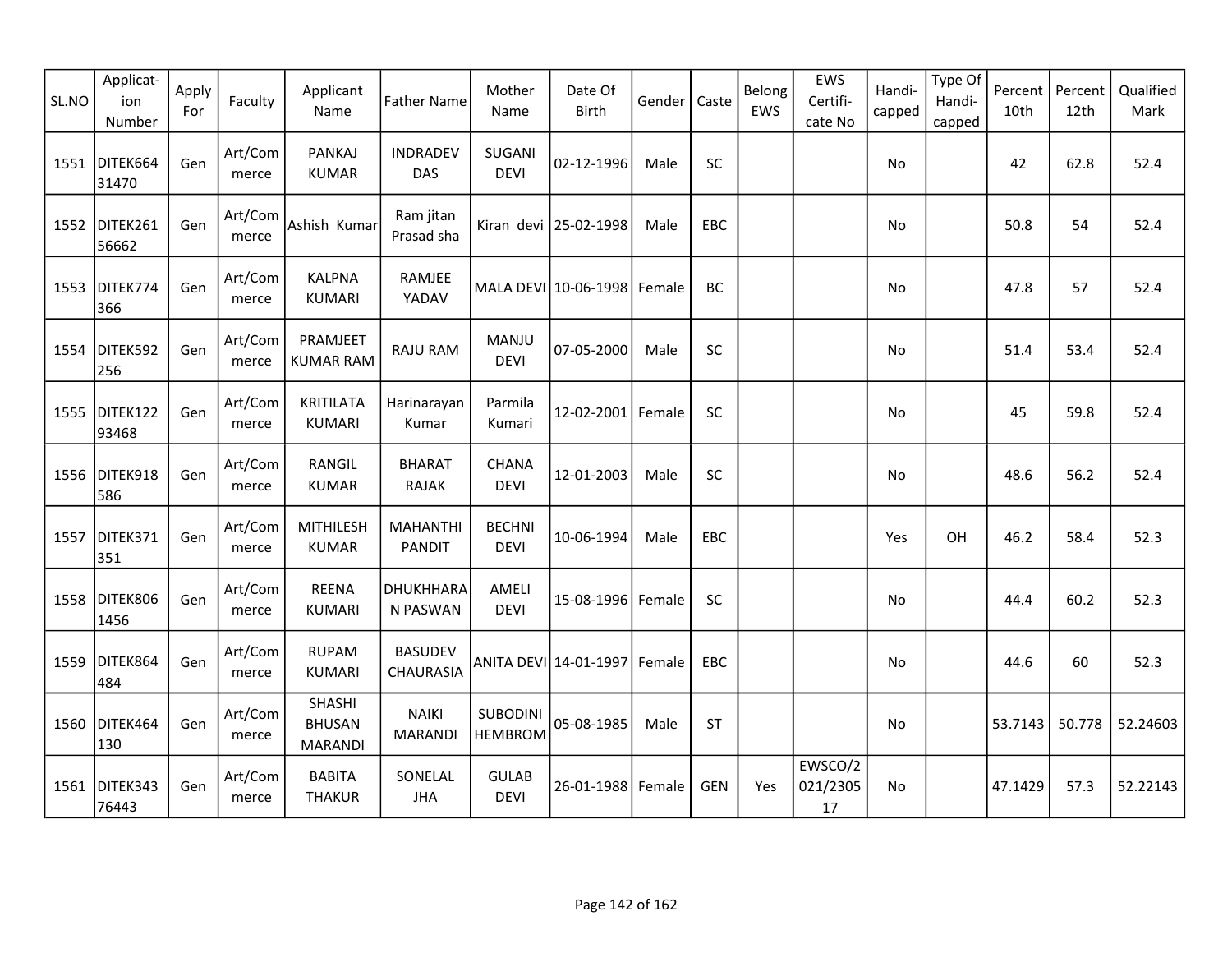| SL.NO | Applicat-<br>ion<br>Number | Apply<br>For | Faculty          | Applicant<br>Name                              | <b>Father Name</b>                | Mother<br>Name                   | Date Of<br>Birth     | Gender | Caste      | Belong<br>EWS | EWS<br>Certifi-<br>cate No | Handi-<br>capped | Type Of<br>Handi-<br>capped | Percent<br>10th | Percent<br>12th | Qualified<br>Mark |
|-------|----------------------------|--------------|------------------|------------------------------------------------|-----------------------------------|----------------------------------|----------------------|--------|------------|---------------|----------------------------|------------------|-----------------------------|-----------------|-----------------|-------------------|
| 1562  | DITEK708<br>61534          | Gen          | Art/Com<br>merce | KAJAL<br><b>KUMARI</b>                         | <b>BALESHWAR</b><br>PASWAN        | <b>BUCHCHI</b><br><b>DEVI</b>    | 25-02-1992 Female    |        | SC         |               |                            | No               |                             | 50.6            | 53.8            | 52.2              |
| 1563  | DITEK522<br>2313           | Gen          | Art/Com<br>merce | <b>ASPI KUMARI</b>                             | PITAMBAR<br>DAS                   | <b>SUNITA</b><br><b>DEVI</b>     | 15-03-1994 Female    |        | <b>SC</b>  |               |                            | No               |                             | 49.6            | 54.8            | 52.2              |
|       | 1564 DITEK463<br>235       | Gen          | Art/Com<br>merce | <b>KANCHAN</b><br><b>KUMARI</b>                | UMASHANK SHIVKUMA<br>AR PODDAR    | <b>RI DEVI</b>                   | 12-06-1996 Female    |        | <b>BC</b>  |               |                            | <b>No</b>        |                             | 53.6            | 50.8            | 52.2              |
|       | 1565 DITEK346<br>717       | Gen          | Art/Com<br>merce | <b>RADHA</b><br><b>KUMARI</b><br><b>KESHRI</b> | SURESH<br>PRASAD<br><b>KESHRI</b> | PRAMILA<br><b>DEVI</b>           | 05-10-1996 Female    |        | <b>BC</b>  |               |                            | <b>No</b>        |                             | 49.8            | 54.6            | 52.2              |
| 1566  | DITEK704<br>53             | Gen          | Art/Com<br>merce | <b>JYOTI</b><br><b>KUMARI</b>                  | RAMNATH<br>PRASAD                 | <b>MINI</b><br>KUMARI            | 15-01-1997 Female    |        | SC         |               |                            | No               |                             | 43.4            | 61              | 52.2              |
| 1567  | DITEK689<br>62478          | Gen          | Art/Com<br>merce | <b>KHUSHBOO</b><br><b>KUMARI</b>               | <b>JAYPRAKASH</b><br><b>DAS</b>   | RANJU<br><b>DEVI</b>             | 02-01-1998 Female    |        | SC         |               |                            | No               |                             | 44              | 60.4            | 52.2              |
| 1568  | DITEK701<br>687            | Gen          | Art/Com<br>merce | POONAM<br>KUMARI                               | TETAR RAM ANITA DEVI 02-08-1999   |                                  |                      | Female | SC         |               |                            | No               |                             | 48              | 56.4            | 52.2              |
| 1569  | DITEK569<br>71254          | Gen          | Art/Com<br>merce | RASHMI<br><b>KUMARI</b>                        | NAGESH<br><b>MISHRA</b>           | <b>TILOTAMA</b><br><b>KUMARI</b> | 01-03-1990 Female    |        | <b>GEN</b> | <b>No</b>     |                            | No               |                             | 53.1429         | 51.111          | 52.12698          |
|       | 1570 DITEK592<br>81474     | Gen          | Art/Com<br>merce | <b>DILIP KUMAR</b>                             | <b>GOPAL SAH</b>                  | <b>MEENA</b><br><b>DEVI</b>      | 26-01-1994           | Male   | <b>EBC</b> |               |                            | <b>No</b>        |                             | 47.8            | 56.4            | 52.1              |
|       | 1571 DITEK793<br>374       | Gen          | Art/Com<br>merce | PRIYANKA<br><b>KUMARI</b>                      | <b>ARUN</b><br><b>KUMAR DAS</b>   | <b>SUMITRA</b><br><b>DEVI</b>    | 06-06-1994 Female    |        | BC         |               |                            | No               |                             | 37.2            | 67              | 52.1              |
| 1572  | DITEK573<br>96206          | Gen          | Art/Com<br>merce | <b>KHUSHBU</b><br><b>KUMARI</b>                | RAMBADAN<br>YADAV                 |                                  | GITA DEVI 06-03-1996 | Female | BC         |               |                            | No               |                             | 49.6            | 54.6            | 52.1              |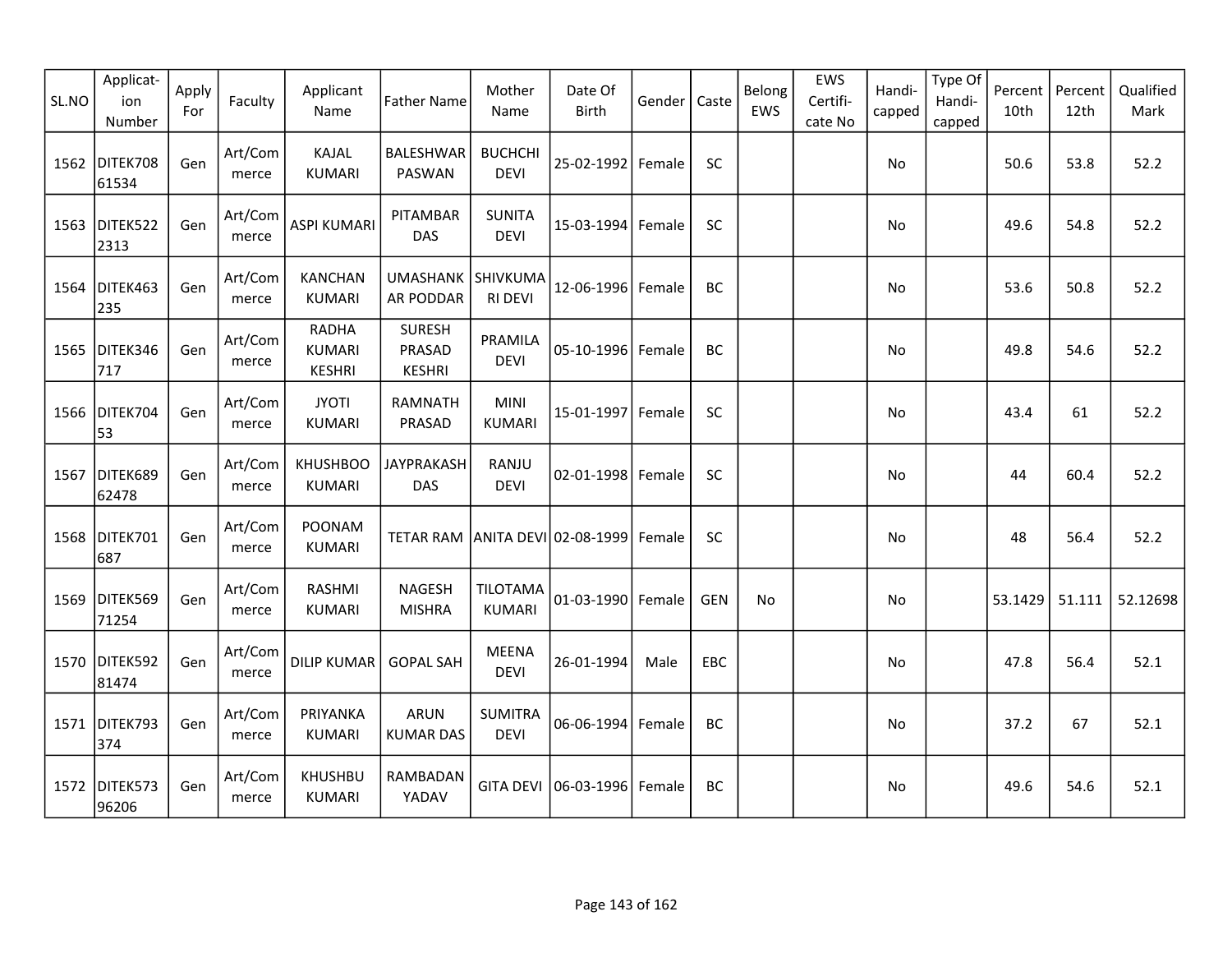| SL.NO | Applicat-<br>ion<br>Number | Apply<br>For | Faculty          | Applicant<br>Name               | <b>Father Name</b>                       | Mother<br>Name              | Date Of<br><b>Birth</b> | Gender | Caste      | Belong<br>EWS | EWS<br>Certifi-<br>cate No | Handi-<br>capped | Type Of<br>Handi-<br>capped | Percent<br>10th | Percent<br>12th | Qualified<br>Mark |
|-------|----------------------------|--------------|------------------|---------------------------------|------------------------------------------|-----------------------------|-------------------------|--------|------------|---------------|----------------------------|------------------|-----------------------------|-----------------|-----------------|-------------------|
| 1573  | DITEK725<br>915            | Gen          | Art/Com<br>merce | ALKA KUMARI                     | <b>YOGESH</b><br>PRASAD<br><b>THAKUR</b> |                             | ANITA DEVI 27-10-1997   | Female | SC         |               |                            | No               |                             | 44              | 60.2            | 52.1              |
| 1574  | DITEK125<br>84429          | Gen          | Art/Com<br>merce | <b>MUNNI</b><br><b>KUMARI</b>   | <b>ARVIND</b><br><b>MAHTO</b>            | SAMTOLA<br><b>DEVI</b>      | 05-06-2000              | Female | EBC        |               |                            | No               |                             | 44.2            | 60              | 52.1              |
| 1575  | DITEK626<br>78827          | Gen          | Art/Com<br>merce | PREMLATA<br><b>KUMARI</b>       | <b>UPENDRA</b><br><b>DAS</b>             | LILA DEVI                   | 06-02-1992              | Female | SC         |               |                            | <b>No</b>        |                             | 45.4            | 58.6            | 52                |
|       | 1576 DITEK392<br>707       | Gen          | Art/Com<br>merce | <b>DOLI KUMARI</b>              | NANDLAL<br><b>RAM</b>                    |                             | INDU DEVI 15-03-1994    | Female | SC         |               |                            | No               |                             | 41.2            | 62.8            | 52                |
| 1577  | DITEK939<br>27282          | Gen          | Art/Com<br>merce | <b>JUHI KUMARI</b>              | <b>RAM KISHOR</b><br><b>JHA</b>          | NILU DEVI                   | 03-04-1998              | Female | <b>GEN</b> | Yes           | EWSCO/2<br>020/1850<br>76  | No               |                             | 47.8            | 56.2            | 52                |
| 1578  | DITEK414<br>42332          | Gen          | Art/Com<br>merce | <b>MUNITA</b><br><b>KUMARI</b>  | <b>BIPIN</b><br>PASWAN                   |                             | SHILA DEVI 05-08-1998   | Female | <b>SC</b>  |               |                            | No               |                             | 55.4            | 48.6            | 52                |
| 1579  | DITEK808<br>71623          | Gen          | Art/Com<br>merce | Mister Raj                      | Vanshi singh                             | Savli devi                  | 15-05-2001              | Male   | <b>GEN</b> | No            |                            | No               |                             | 39.4            | 64.6            | 52                |
|       | 1580 DITEK714<br>91186     | Gen          | Art/Com<br>merce | <b>ARCHANA</b><br><b>KUMARI</b> | <b>JAYSHANKAR</b><br>PRASAD<br>SINGH     |                             | ANITA DEVI 25-07-2002   | Female | <b>GEN</b> | No            |                            | No               |                             | 46              | 58              | 52                |
| 1581  | DITEK376<br>478            | Gen          | Art/Com<br>merce | GANESH<br><b>PANDIT</b>         | <b>MUSO</b><br><b>PANDIT</b>             | <b>BIMAL</b><br><b>DEVI</b> | 09-10-1991              | Male   | EBC        |               |                            | No               |                             | 50.2857         | 53.6            | 51.94286          |
| 1582  | DITEK841<br>80340          | Gen          | Art/Com<br>merce | <b>RANI KUMARI</b>              | <b>RAMDAS</b><br>PASWAN                  | SITA DEVI                   | 01-12-1989              | Female | SC         |               |                            | No               |                             | 43.2            | 60.6            | 51.9              |
| 1583  | DITEK893<br>851            | Gen          | Art/Com<br>merce | Rohit Raj                       | Chandrakish<br>or paswan                 | Amol devi                   | 10-03-1993              | Male   | SC         |               |                            | No               |                             | 45              | 58.8            | 51.9              |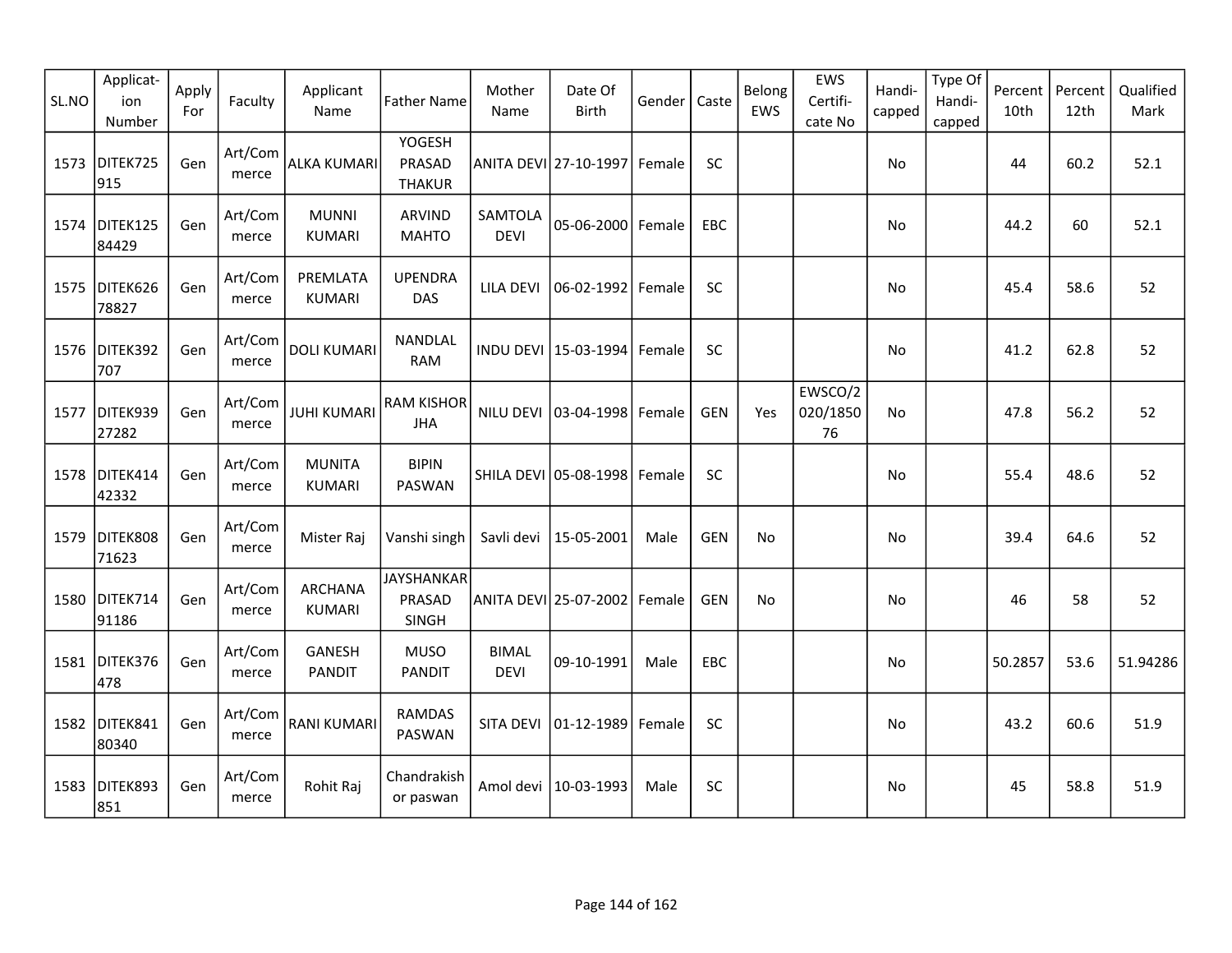| SL.NO | Applicat-<br>ion<br>Number | Apply<br>For | Faculty          | Applicant<br>Name               | <b>Father Name</b>                           | Mother<br>Name                  | Date Of<br><b>Birth</b> | Gender | Caste      | Belong<br>EWS | EWS<br>Certifi-<br>cate No | Handi-<br>capped | Type Of<br>Handi-<br>capped | Percent<br>10th | Percent<br>12th | Qualified<br>Mark |
|-------|----------------------------|--------------|------------------|---------------------------------|----------------------------------------------|---------------------------------|-------------------------|--------|------------|---------------|----------------------------|------------------|-----------------------------|-----------------|-----------------|-------------------|
| 1584  | DITEK976<br>311            | Gen          | Art/Com<br>merce | <b>RITU KUMARI</b>              | <b>VINOD</b><br><b>KUMAR</b><br><b>MAHTO</b> |                                 | USHA DEVI 11-11-1994    | Female | SC         |               |                            | No               |                             | 46.8            | 57              | 51.9              |
| 1585  | DITEK817<br>86189          | Gen          | Art/Com<br>merce | Ankit Kumar                     | Manoj<br>Mahto                               |                                 | Nilam Devi 05-05-1998   | Male   | EBC        |               |                            | No               |                             | 50.8            | 53              | 51.9              |
|       | 1586 DITEK899<br>83812     | Gen          | Art/Com<br>merce | sapna kumari                    | pravin kumar<br>yadav                        | sheela<br>kumari                | 05-07-2000 Female       |        | BC         |               |                            | No               |                             | 54              | 49.8            | 51.9              |
| 1587  | DITEK268<br>110            | Gen          | Art/Com<br>merce | <b>KARAN</b><br><b>KUMAR</b>    | SANJAY<br>CHAUDHARI                          | <b>REKHA</b><br><b>DEVI</b>     | 27-07-2000              | Male   | SC         |               |                            | No               |                             | 52.4            | 51.4            | 51.9              |
| 1588  | DITEK987<br>06207          | Gen          | Art/Com<br>merce | <b>JYOTI</b><br><b>KUMARI</b>   | <b>RISHIKESH</b><br><b>KUMAR</b>             | <b>GUNJAN</b><br><b>DEVI</b>    | 17-02-2001   Female     |        | EBC        |               |                            | No               |                             | 47.8            | 56              | 51.9              |
| 1589  | DITEK267<br>95052          | Gen          | Art/Com<br>merce | ANJANI<br><b>KUMARI</b>         | LALBECHAN<br>PASWAN                          |                                 | USHA DEVI 08-04-2002    | Female | SC         |               |                            | No               |                             | 52.4            | 51.4            | 51.9              |
|       | 1590 DITEK547<br>962       | Gen          | Art/Com<br>merce | <b>GURIYA</b><br><b>KUMARI</b>  | <b>RUDAL</b><br>PASWAN                       | <b>NUTAN</b><br><b>DEVI</b>     | 20-09-2002 Female       |        | <b>SC</b>  |               |                            | No               |                             | 43.8            | 60              | 51.9              |
|       | 1591 DITEK658<br>05181     | Gen          | Art/Com<br>merce | <b>KHUSHBU</b><br><b>KUMARI</b> | <b>MASUDAN</b><br>PODDAR                     | <b>LALITA</b><br><b>DEVI</b>    | 05-12-2002              | Female | BC         |               |                            | No               |                             | 51              | 52.8            | 51.9              |
|       | 1592 DITEK312<br>81745     | Gen          | Art/Com<br>merce | <b>MANISHA</b>                  | <b>UDAY KANT</b><br><b>SINHA</b>             | <b>VIDYA</b><br><b>SINHA</b>    | 10-09-1989              | Female | BC         |               |                            | No               |                             | 57.4286         | 46.333          | 51.88095          |
|       | 1593 DITEK311<br>63330     | Gen          | Art/Com<br>merce | <b>RAVI KUMAR</b>               | DEONARAYA<br>N RAM                           | <b>SHANTI</b><br><b>DEVI</b>    | 08-02-1998              | Male   | SC         |               |                            | Yes              | VI                          | 57.8            | 45.8            | 51.8              |
|       | 1594 DITEK254<br>26656     | Gen          | Art/Com<br>merce | <b>NASRIN</b><br><b>KAUSAR</b>  | <b>MD KASIM</b>                              | <b>NASIMA</b><br><b>KHATOON</b> | 14-02-1998              | Female | <b>EBC</b> |               |                            | No               |                             | 50.4            | 53.2            | 51.8              |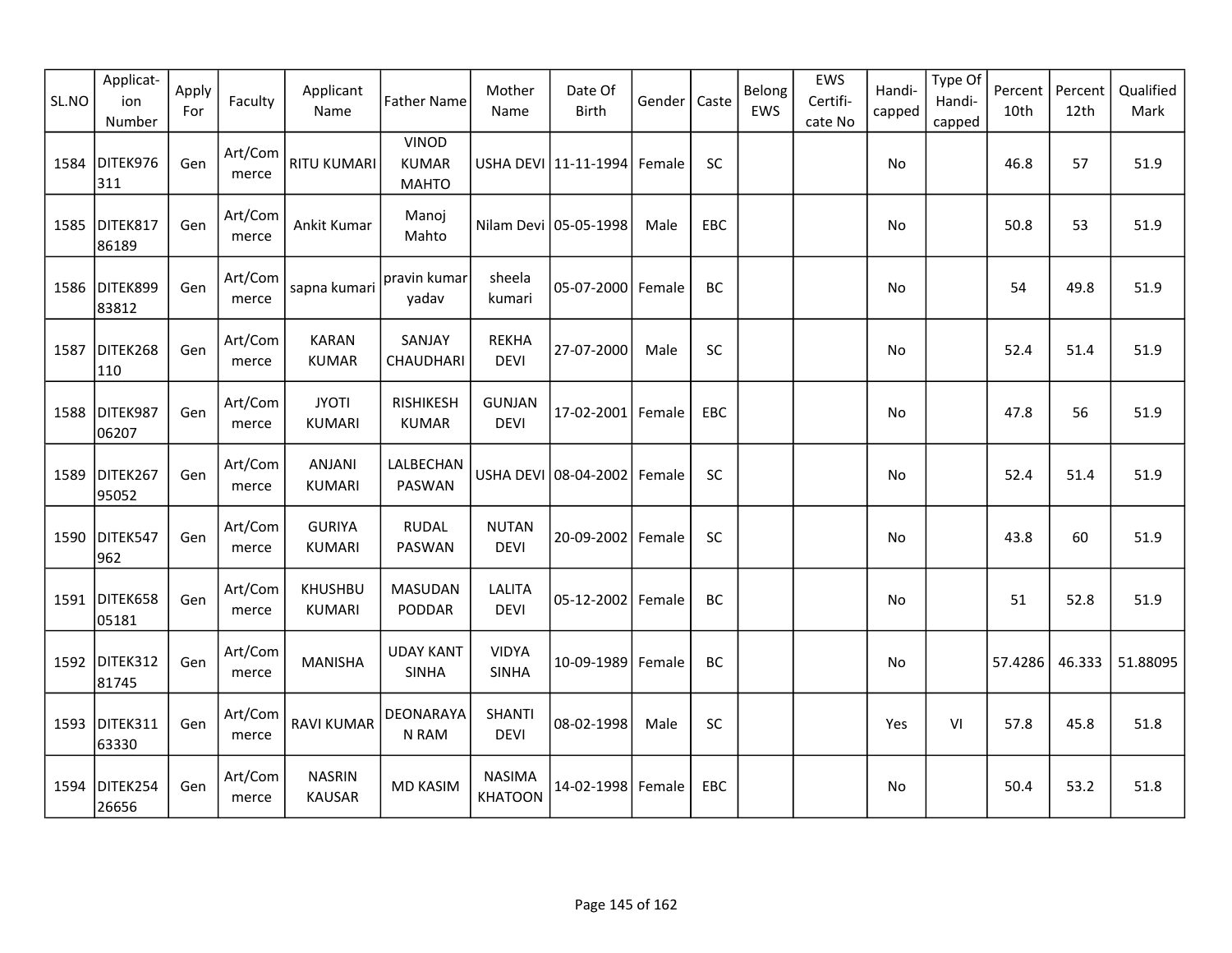| SL.NO | Applicat-<br>ion<br>Number | Apply<br>For | Faculty          | Applicant<br>Name              | <b>Father Name</b>                   | Mother<br>Name                  | Date Of<br><b>Birth</b> | Gender | Caste      | Belong<br>EWS | EWS<br>Certifi-<br>cate No | Handi-<br>capped | Type Of<br>Handi-<br>capped | Percent<br>10th | Percent<br>12th | Qualified<br>Mark |
|-------|----------------------------|--------------|------------------|--------------------------------|--------------------------------------|---------------------------------|-------------------------|--------|------------|---------------|----------------------------|------------------|-----------------------------|-----------------|-----------------|-------------------|
| 1595  | DITEK235<br>0859           | Gen          | Art/Com<br>merce | SHIVANI<br><b>KUMARI</b>       | <b>RAVISH</b><br><b>KUMAR</b>        | <b>RITA</b><br><b>KUMARI</b>    | 05-08-2000 Female       |        | BC         |               |                            | No               |                             | 51.4            | 52.2            | 51.8              |
|       | 1596 DITEK848<br>09737     | Gen          | Art/Com<br>merce | <b>SUMAN</b><br><b>KUMAR</b>   | RAJENDRA<br><b>TANTI</b>             | <b>GHURO</b><br><b>DEVI</b>     | 04-02-2001              | Male   | SC         |               |                            | No               |                             | 45.4            | 58.2            | 51.8              |
| 1597  | DITEK964<br>44888          | Gen          | Art/Com<br>merce | <b>GUNJA</b><br><b>KUMARI</b>  | <b>MANOJ SAH</b>                     | <b>KAVITA</b><br><b>DEVI</b>    | 10-07-2002 Female       |        | <b>EBC</b> |               |                            | No               |                             | 51.2            | 52.4            | 51.8              |
|       | 1598 DITEK624<br>772       | Gen          | Art/Com<br>merce | SULEKHA<br>RANI                | <b>VIPIN BIHARI</b><br><b>PANDIT</b> | <b>NEERA</b><br><b>DEVI</b>     | 06-05-1987              | Female | EBC        |               |                            | No               |                             | 48.5882         | 54.889          | 51.73856          |
| 1599  | DITEK244<br>574            | Gen          | Art/Com<br>merce | CHANDA<br><b>KUMARI</b>        | DEWANAND<br><b>RAJAK</b>             | <b>MUNNI</b><br><b>DEVI</b>     | 05-06-1990              | Female | SC         |               |                            | No               |                             | 46              | 57.4            | 51.7              |
| 1600  | DITEK122<br>33543          | Gen          | Art/Com<br>merce | <b>ARTI KUMARI</b>             | <b>JAWAHAR</b><br>SAH                | <b>PUNAM</b><br><b>DEVI</b>     | 02-01-1992              | Female | EBC        |               |                            | No               |                             | 41.8            | 61.6            | 51.7              |
| 1601  | DITEK521<br>152            | Gen          | Art/Com<br>merce | <b>BIBHA</b><br><b>KUMARI</b>  | SITARAM<br>PASWAN                    | <b>VEENA</b><br><b>DEVI</b>     | 21-10-1993              | Female | SC         |               |                            | No               |                             | 46.8            | 56.6            | 51.7              |
|       | 1602 DITEK586<br>18239     | Gen          | Art/Com<br>merce | SEEMA<br><b>KUMARI</b>         | <b>JAGDISH</b><br><b>RAJAK</b>       | MANJU<br><b>DEVI</b>            | 15-12-1995              | Female | SC         |               |                            | No               |                             | 43.4            | 60              | 51.7              |
|       | 1603 DITEK303<br>593       | Gen          | Art/Com<br>merce | SONI<br><b>KHATOON</b>         | <b>MD SALIM</b>                      | <b>JAIMUN</b><br><b>KHATOON</b> | 10-04-1997              | Female | <b>EBC</b> |               |                            | Yes              | OH                          | 50.6            | 52.8            | 51.7              |
|       | 1604 DITEK829<br>25427     | Gen          | Art/Com<br>merce | <b>GURIYA</b><br><b>KUMARI</b> | <b>HARINARAY</b><br>AN SHARMA        |                                 | JANKI DEVI 22-03-1998   | Female | EBC        |               |                            | No               |                             | 43.4            | 60              | 51.7              |
| 1605  | DITEK551<br>02272          | Gen          | Art/Com<br>merce | <b>NEHA</b><br><b>KUMARI</b>   | SURENDRA<br><b>DAS</b>               |                                 | ASHA DEVI   25-12-2001  | Female | <b>SC</b>  |               |                            | No.              |                             | 50              | 53.4            | 51.7              |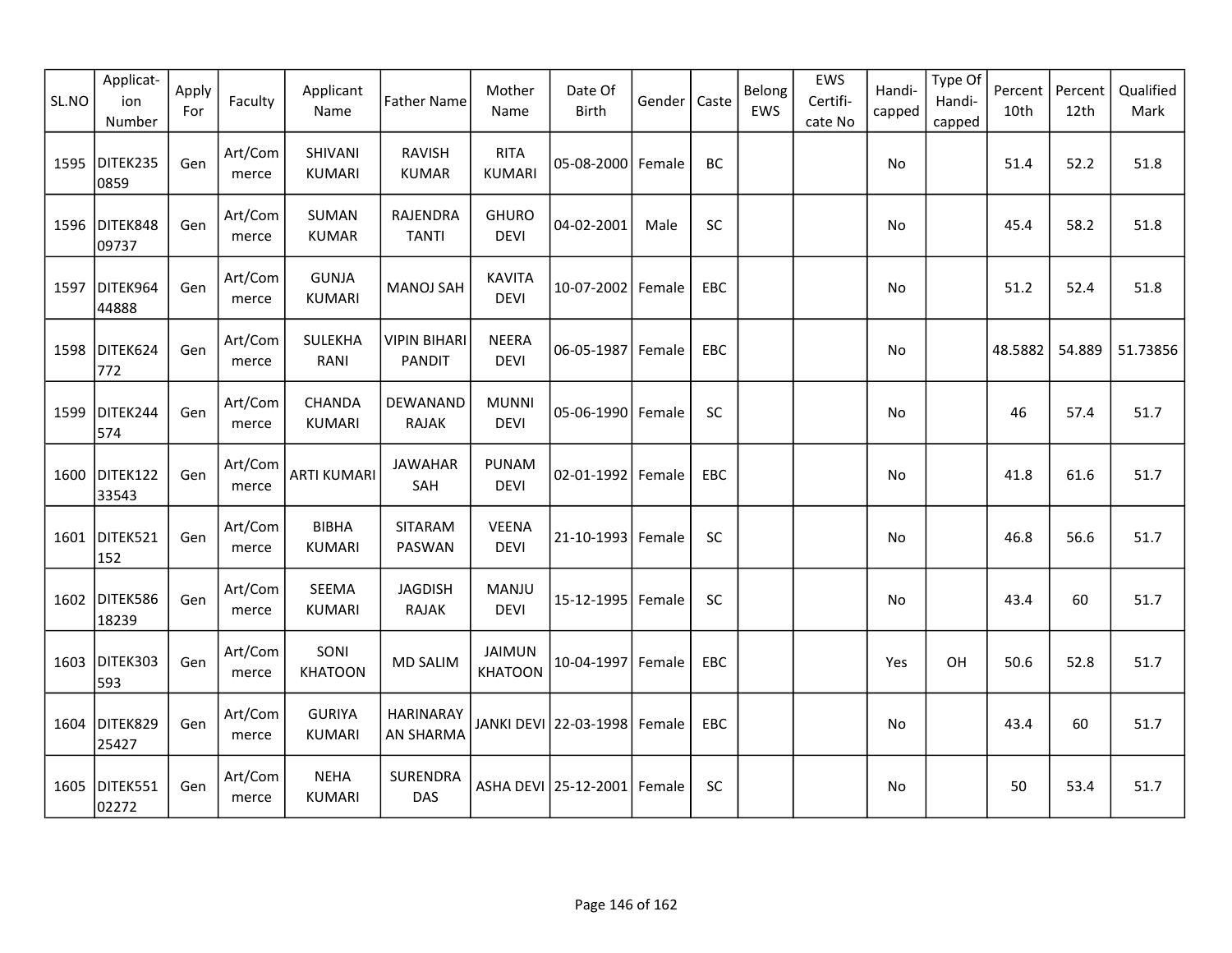| SL.NO | Applicat-<br>ion<br>Number | Apply<br>For | Faculty          | Applicant<br>Name                    | <b>Father Name</b>                   | Mother<br>Name                | Date Of<br><b>Birth</b>     | Gender | Caste      | Belong<br>EWS | EWS<br>Certifi-<br>cate No | Handi-<br>capped | Type Of<br>Handi-<br>capped | Percent<br>10th | Percent<br>12th | Qualified<br>Mark |
|-------|----------------------------|--------------|------------------|--------------------------------------|--------------------------------------|-------------------------------|-----------------------------|--------|------------|---------------|----------------------------|------------------|-----------------------------|-----------------|-----------------|-------------------|
| 1606  | DITEK268<br>831            | Gen          | Art/Com<br>merce | SIDDHU<br><b>KUMAR</b>               | RAJESH SAH                           |                               | RINA DEVI 03-04-2003        | Male   | EBC        |               |                            | No               |                             | 45.8            | 57.6            | 51.7              |
| 1607  | DITEK640<br>1560           | Gen          | Art/Com<br>merce | <b>DINKAR</b><br><b>KUMAR</b>        | <b>UMESH</b><br>SINGH                |                               | MIRA DEVI 25-06-1996        | Male   | <b>EBC</b> |               |                            | No               |                             | 44.4            | 58.8            | 51.6              |
|       | 1608 DITEK115<br>78015     | Gen          | Art/Com<br>merce | <b>ARTI KUMARI</b>                   | <b>UJAGAR</b><br><b>THAKUR</b>       | SWASHAN<br><b>DEVI</b>        | 02-03-1999 Female           |        | <b>EBC</b> |               |                            | No               |                             | 50.8            | 52.4            | 51.6              |
| 1609  | DITEK865<br>24363          | Gen          | merce            | Art/Com   Rupak kumar<br>Paswan      | Dinesh<br>Paswan                     | Arpana<br>Devi                | 13-04-2000                  | Male   | SC         |               |                            | No               |                             | 47              | 56.2            | 51.6              |
|       | 1610 DITEK892<br>60257     | Gen          | Art/Com<br>merce | <b>NISHA</b><br><b>KUMARI</b>        | <b>KEDAR</b><br><b>MAHTO</b>         |                               | MERA DEVI 07-01-2002 Female |        | EBC        |               |                            | No               |                             | 52              | 51.2            | 51.6              |
| 1611  | DITEK642<br>703            | Gen          | Art/Com<br>merce | HINA KUMARI                          | <b>KRIT</b><br><b>NARAYAN</b><br>DAS | <b>VEENA</b><br><b>DEVI</b>   | 05-01-1997 Female           |        | <b>EBC</b> |               |                            | No               |                             | 53.2            | 49.8            | 51.5              |
| 1612  | DITEK555<br>4426           | Gen          | Art/Com<br>merce | <b>ABHA</b><br><b>KUMARI</b>         | <b>SURESH</b><br>CHAUPAL             | <b>FULMANI</b><br><b>DEVI</b> | 25-03-1998 Female           |        | SC         |               |                            | No               |                             | 48              | 55              | 51.5              |
| 1613  | DITEK845<br>72343          | Gen          | Art/Com<br>merce | <b>SHEMPOO</b><br>KUMARI             | <b>HARIKISHUN</b><br>PASWAN          | <b>SUNITA</b><br><b>DEVI</b>  | 18-05-1998 Female           |        | <b>SC</b>  |               |                            | No               |                             | 46.4            | 56.6            | 51.5              |
|       | 1614 DITEK265<br>231       | Gen          | Art/Com<br>merce | <b>MONIKA</b><br><b>KUMARI</b>       | <b>RAKESH</b><br>SHARMA              | <b>KUMARI</b><br><b>PINKY</b> | 13-01-1999 Female           |        | EBC        |               |                            | No               |                             | 50              | 53              | 51.5              |
| 1615  | DITEK636<br>67333          | Gen          | Art/Com<br>merce | <b>SHIKHA</b><br><b>KUMARI</b>       | <b>VIJAY NATH</b><br>PANDEY          | <b>BUCHU</b><br><b>DEVI</b>   | 31-12-1999 Female           |        | <b>GEN</b> | No            |                            | No               |                             | 49.8            | 53.2            | 51.5              |
|       | 1616 DITEK491<br>67439     | Gen          | merce            | Art/Com   RAM AKAVAL<br><b>KUMAR</b> | <b>MAHESHWA</b><br>R YADAV           | <b>SUMITRA</b><br><b>DEVI</b> | 01-01-2000                  | Male   | <b>GEN</b> | No            |                            | No               |                             | 58              | 45              | 51.5              |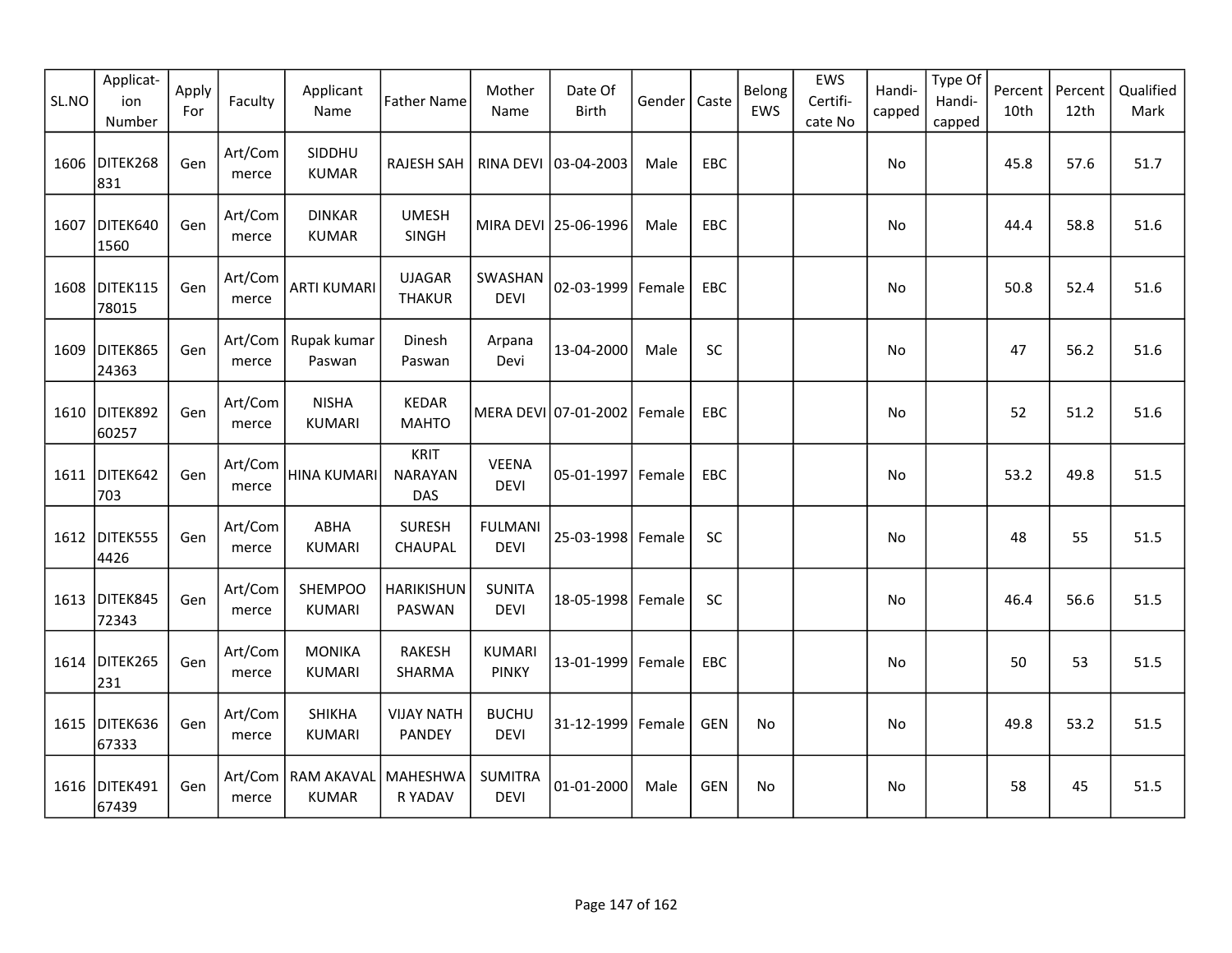| SL.NO | Applicat-<br>ion<br>Number | Apply<br>For | Faculty          | Applicant<br>Name               | <b>Father Name</b>                      | Mother<br>Name                 | Date Of<br><b>Birth</b>      | Gender | Caste      | Belong<br>EWS | EWS<br>Certifi-<br>cate No            | Handi-<br>capped | Type Of<br>Handi-<br>capped | Percent<br>10th | Percent<br>12th | Qualified<br>Mark |
|-------|----------------------------|--------------|------------------|---------------------------------|-----------------------------------------|--------------------------------|------------------------------|--------|------------|---------------|---------------------------------------|------------------|-----------------------------|-----------------|-----------------|-------------------|
| 1617  | DITEK294<br>53558          | Gen          | Art/Com<br>merce | <b>KOMAL</b><br><b>KUMARI</b>   | <b>RAJESH</b><br><b>KUMAR</b>           | <b>MANJU</b><br><b>DEVI</b>    | 12-10-2000 Female            |        | EBC        |               |                                       | No               |                             | 46.8            | 56.2            | 51.5              |
| 1618  | DITEK781<br>56776          | Gen          | Art/Com<br>merce | <b>NITU KUMARI</b>              | PREM<br>PASWAN                          | AMERIKA<br><b>DEVI</b>         | 18-03-2001 Female            |        | SC         |               |                                       | Yes              | OH                          | 46.4            | 56.6            | 51.5              |
| 1619  | DITEK187<br>4931           | Gen          | Art/Com<br>merce | <b>RUPAM</b><br><b>KUMARI</b>   | RAM KUMAR<br>YADAV                      |                                | NIRO DEVI 02-01-2002 Female  |        | BC         |               |                                       | No               |                             | 52.8            | 50.2            | 51.5              |
|       | 1620 DITEK595<br>27275     | Gen          | Art/Com<br>merce | CHAMPA<br><b>KUMARI</b>         | <b>NITU DAS</b>                         | AHILYA<br><b>DEVI</b>          | 08-01-2002 Female            |        | <b>SC</b>  |               |                                       | No               |                             | 43              | 60              | 51.5              |
| 1621  | DITEK629<br>352            | Gen          | Art/Com<br>merce | <b>ARCHANA</b><br><b>KUMARI</b> | <b>NAVAL</b><br><b>KISHOR</b><br>SHARMA | SULENA<br><b>DEVI</b>          | 15-05-2002 Female            |        | EBC        |               |                                       | No               |                             | 40              | 63              | 51.5              |
| 1622  | DITEK427<br>76449          | Gen          | Art/Com<br>merce | MADHU<br><b>KUMARI</b>          | <b>RAM</b><br>PADARATH<br>CHOUDHARI     |                                | SABO DEVI 07-02-1994 Female  |        | <b>EBC</b> |               |                                       | No               |                             | 50              | 52.8            | 51.4              |
| 1623  | DITEK235<br>323            | Gen          | Art/Com<br>merce | PALLAVI<br><b>KUMARI</b>        | <b>SUBODH</b><br><b>CHOUDHARY</b>       | <b>MEERA</b><br><b>DEVI</b>    | 12-02-1994 Female            |        | <b>GEN</b> | Yes           | EWSCO/2<br>019/9154<br>$\overline{2}$ | No               |                             | 46.4            | 56.4            | 51.4              |
| 1624  | DITEK553<br>865            | Gen          | Art/Com<br>merce | AMISHA<br><b>BHARTI</b>         | SURENDRA<br>YADAV                       |                                | VIBHA DEVI 29-12-1996 Female |        | BC         |               |                                       | No               |                             | 42.2            | 60.6            | 51.4              |
| 1625  | DITEK280<br>055            | Gen          | Art/Com<br>merce | <b>NISHU</b><br><b>KUMARI</b>   | <b>ROHIT SAH</b>                        | <b>JHAKASHI</b><br><b>DEVI</b> | 01-08-2001 Female            |        | <b>EBC</b> |               |                                       | No               |                             | 45.4            | 57.4            | 51.4              |
|       | 1626 DITEK598<br>419       | Gen          | Art/Com<br>merce | <b>RITA KUMARI</b>              | <b>BHUWNESH</b><br><b>WAR RAM</b>       | <b>RAMPRI</b><br><b>DEVI</b>   | 15-10-1995 Female            |        | SC         |               |                                       | No               |                             | 45.7143         | 57              | 51.35714          |
| 1627  | DITEK151<br>197            | Gen          | Art/Com<br>merce | <b>MANISH</b><br><b>KUMAR</b>   | <b>KAMLESHW</b><br><b>ARI PODDAR</b>    | <b>MEENA</b><br><b>DEVI</b>    | 13-03-1993                   | Male   | BC         |               |                                       | No               |                             | 52.6            | 50              | 51.3              |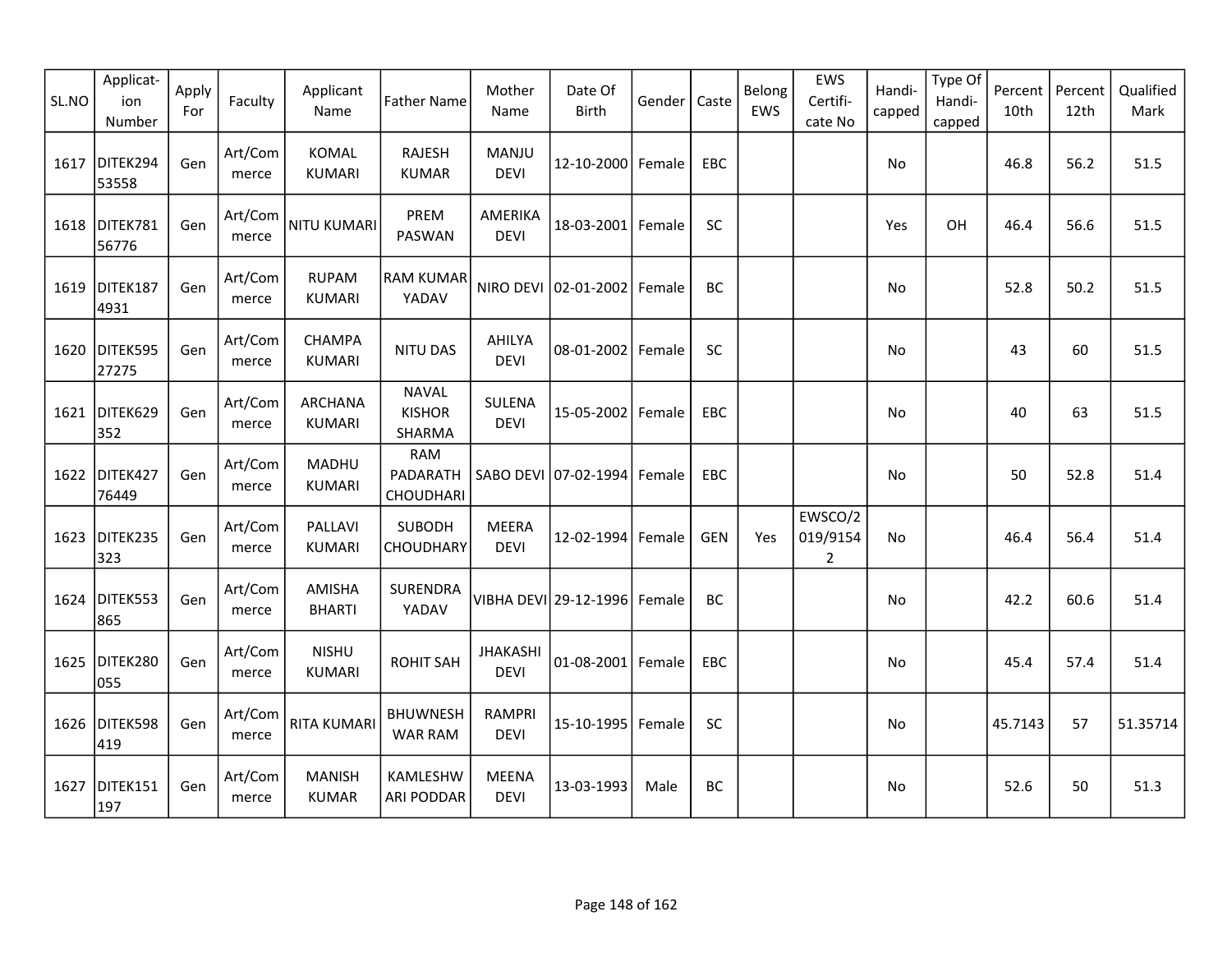| SL.NO | Applicat-<br>ion<br>Number | Apply<br>For | Faculty          | Applicant<br>Name              | <b>Father Name</b>                         | Mother<br>Name                | Date Of<br>Birth                 | Gender | Caste      | Belong<br>EWS | EWS<br>Certifi-<br>cate No | Handi-<br>capped | Type Of<br>Handi-<br>capped | Percent<br>10th | Percent<br>12th | Qualified<br>Mark |
|-------|----------------------------|--------------|------------------|--------------------------------|--------------------------------------------|-------------------------------|----------------------------------|--------|------------|---------------|----------------------------|------------------|-----------------------------|-----------------|-----------------|-------------------|
| 1628  | DITEK938<br>282            | Gen          | Art/Com<br>merce | <b>MANJEET</b><br><b>KUMAR</b> | <b>BISHNUDEO</b><br>DAS                    | SAKUNA<br><b>DEVI</b>         | 17-08-1995                       | Male   | SC         |               |                            | No               |                             | 48.4            | 54.2            | 51.3              |
| 1629  | DITEK863<br>42175          | Gen          | Art/Com<br>merce | <b>KRISHNA</b><br><b>KUMAR</b> | VIDYARTHI<br>YADAV                         | <b>MEETA</b><br><b>DEVI</b>   | 04-03-1997                       | Male   | BC         |               |                            | No               |                             | 42.4            | 60.2            | 51.3              |
|       | 1630 DITEK942<br>47617     | Gen          | Art/Com<br>merce | <b>AMIT KUMAR</b>              | <b>DILIP RAM</b>                           | AHILIYA<br><b>DEVI</b>        | 02-07-1998                       | Male   | SC         |               |                            | No               |                             | 52.8            | 49.8            | 51.3              |
|       | 1631 DITEK226<br>218       | Gen          | Art/Com<br>merce | SONAM<br><b>KUMARI</b>         | <b>RISHIDEV</b><br>YADAV                   | <b>GITA DEVI</b>              | 16-02-1999                       | Female | BC         |               |                            | No               |                             | 54.8            | 47.8            | 51.3              |
| 1632  | DITEK755<br>27795          | Gen          | Art/Com<br>merce | <b>SWETA</b><br><b>KUMARI</b>  | <b>RAM SEWAK</b><br><b>RAM</b>             | <b>SUSHILA</b><br><b>DEVI</b> | 05-03-2000                       | Female | SC         |               |                            | No               |                             | 46.6            | 56              | 51.3              |
| 1633  | DITEK259<br>99893          | Gen          | Art/Com<br>merce | KHUSHNUDI<br><b>KHATUN</b>     | <b>MD MASLE</b><br><b>UDDIN</b>            | RAJIMA<br><b>KHATUN</b>       | 16-03-2001 Female                |        | <b>GEN</b> | No            |                            | No               |                             | 48              | 54.6            | 51.3              |
| 1634  | DITEK436<br>52             | Gen          | Art/Com<br>merce | <b>DEJI KUMARI</b>             | <b>DILIP SAH</b>                           |                               | GORI DEVI 15-02-2002             | Female | EBC        |               |                            | No               |                             | 46.8            | 55.8            | 51.3              |
| 1635  | DITEK441<br>26321          | Gen          | Art/Com<br>merce | <b>RUBY</b><br><b>KUMARI</b>   | <b>DINESHWAR</b><br>PRASAD<br><b>SINGH</b> | <b>ANUTHA</b><br><b>DEVI</b>  | 15-01-1988 Female                |        | BC         |               |                            | No               |                             | 55.1429         | 47.444          | 51.29365          |
|       | 1636 DITEK467<br>40634     | Gen          | Art/Com<br>merce | Priyanka<br>kumari             | <b>UPENDRA</b><br>SINGH                    | SHARMISH<br><b>TA DEVI</b>    | 04-09-1989                       | Female | BC         |               |                            | No               |                             | 58.4286         | 44              | 51.21429          |
| 1637  | DITEK149<br>64101          | Gen          | Art/Com<br>merce | bharti kumari                  | umesh<br>mandal                            |                               | ganga devi   15-04-1992   Female |        | EBC        |               |                            | <b>No</b>        |                             | 47.6            | 54.8            | 51.2              |
| 1638  | DITEK835<br>578            | Gen          | Art/Com<br>merce | ARCHANA<br><b>KUMARI</b>       | <b>RAJESH</b><br>SHARMA                    |                               | ANJU DEVI 23-09-1994             | Female | <b>EBC</b> |               |                            | No.              |                             | 52.8            | 49.6            | 51.2              |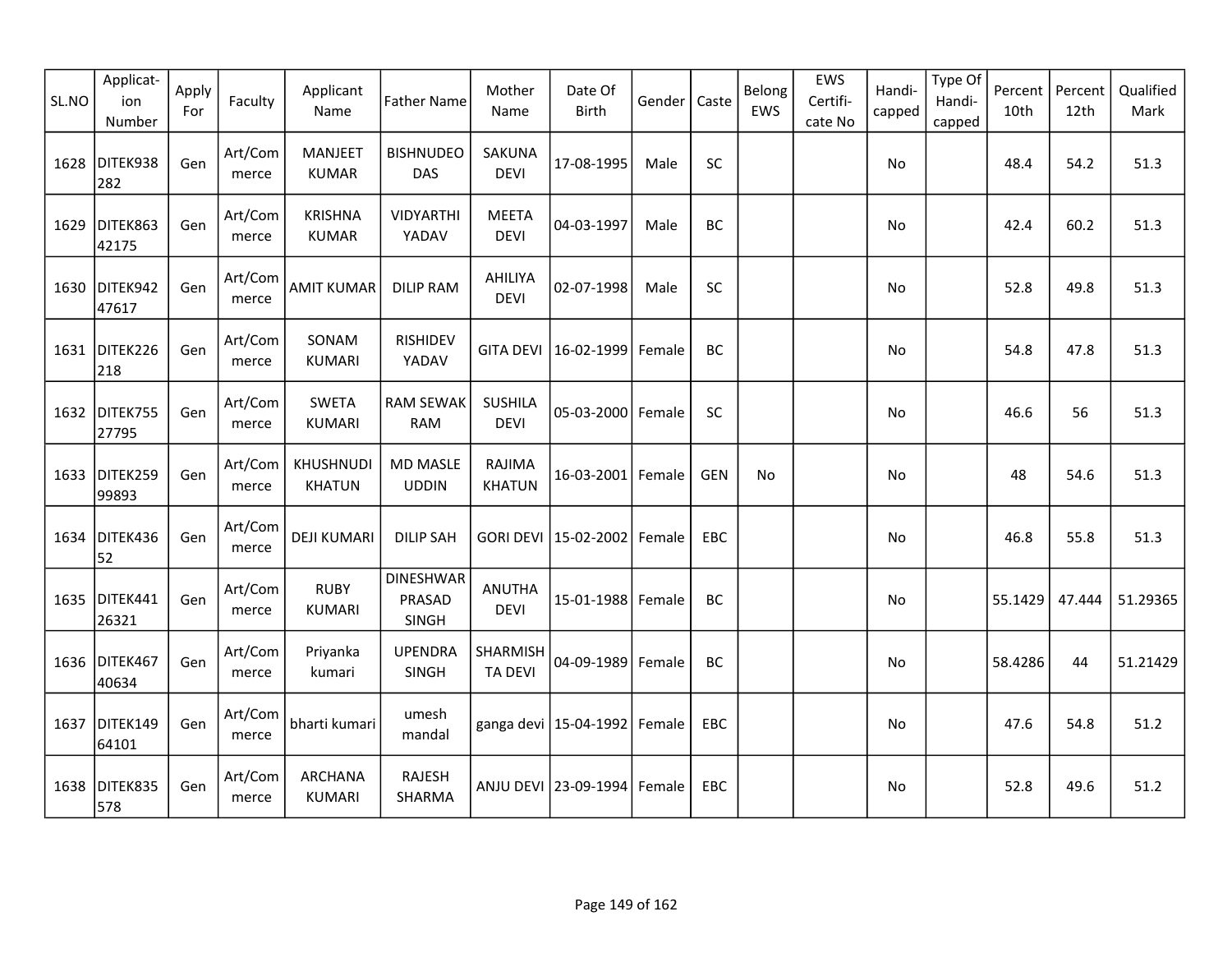| SL.NO | Applicat-<br>ion<br>Number | Apply<br>For | Faculty          | Applicant<br>Name               | <b>Father Name</b>                           | Mother<br>Name                  | Date Of<br>Birth       | Gender | Caste      | Belong<br>EWS | EWS<br>Certifi-<br>cate No | Handi-<br>capped | Type Of<br>Handi-<br>capped | Percent<br>10th | Percent<br>12th | Qualified<br>Mark |
|-------|----------------------------|--------------|------------------|---------------------------------|----------------------------------------------|---------------------------------|------------------------|--------|------------|---------------|----------------------------|------------------|-----------------------------|-----------------|-----------------|-------------------|
| 1639  | DITEK756<br>450            | Gen          | Art/Com<br>merce | <b>JULI KUMARI</b>              | <b>RAJKUMAR</b><br>YADAV                     | NEELAM<br><b>DEVI</b>           | 28-05-1995             | Female | BC         |               |                            | No               |                             | 47.6            | 54.8            | 51.2              |
| 1640  | DITEK313<br>087            | Gen          | Art/Com<br>merce | HIMANSHU<br><b>KUMAR</b>        | panchanand<br>mishra                         |                                 | beena devi 09-10-1996  | Male   | <b>GEN</b> | No            |                            | No               |                             | 51.2            | 51.2            | 51.2              |
|       | 1641 DITEK305<br>81433     | Gen          | Art/Com<br>merce | NITAKCHHA<br><b>KUMARI</b>      | PRAKASH<br>PASWAN                            |                                 | ANJU DEVI   18-09-2003 | Female | SC         |               |                            | No               |                             | 45.8            | 56.6            | 51.2              |
| 1642  | DITEK596<br>67467          | Gen          | Art/Com<br>merce | MANJU<br><b>KUMARI</b>          | <b>BHIKHARI</b><br>RAJAK                     | <b>KAMLA</b><br><b>DEVI</b>     | 11-07-1989             | Female | SC         |               |                            | No               |                             | 55.1429         | 47.111          | 51.12698          |
| 1643  | DITEK742<br>32023          | Gen          | Art/Com<br>merce | <b>MD NOOR</b><br><b>UDDIN</b>  | <b>MD AHSAN</b><br><b>ALAM</b>               | <b>HUMERA</b><br><b>KHATOON</b> | 12-08-1997             | Male   | EBC        |               |                            | No               |                             | 50.6            | 51.6            | 51.1              |
| 1644  | DITEK496<br>015            | Gen          | Art/Com<br>merce | <b>KHUSHBU</b><br><b>KUMARI</b> | <b>ASHOK</b><br>SINGH                        | PARWATI<br><b>DEVI</b>          | 02-01-2000             | Female | BC         |               |                            | No               |                             | 40.2            | 62              | 51.1              |
| 1645  | DITEK684<br>97559          | Gen          | Art/Com<br>merce | <b>NEHA</b><br><b>KUMARI</b>    | SHARVAN<br><b>KUMAR</b>                      | <b>KAVITA</b><br><b>KUMARI</b>  | 10-11-2000             | Female | SC         |               |                            | No               |                             | 48.6            | 53.6            | 51.1              |
|       | 1646 DITEK717<br>40588     | Gen          | Art/Com<br>merce | RIYA KUMARI                     | PRAMOD<br><b>KUMAR</b>                       | SANGITA<br><b>DEVI</b>          | 05-01-1999             | Female | EBC        |               |                            | No               |                             | 45.2            | 56.8            | 51                |
| 1647  | DITEK759<br>42470          | Gen          | Art/Com<br>merce | ANJALI<br><b>KUMARI</b>         | <b>MANOJ</b><br><b>KUMAR</b><br><b>MEHTA</b> | RANJU<br><b>DEVI</b>            | 16-10-1999             | Female | EBC        |               |                            | No               |                             | 64.4            | 37.6            | 51                |
| 1648  | DITEK955<br>166            | Gen          | Art/Com<br>merce | Mantun<br>kumar<br>paswan       | Shankar<br>paswan                            | Lalita devi                     | 19-08-2000             | Male   | SC         |               |                            | No.              |                             | 44.4            | 57.6            | 51                |
| 1649  | DITEK828<br>25268          | Gen          | Art/Com<br>merce | Anju kumari                     | Kailu sharma                                 | Punam<br>Devi                   | 25-07-2001             | Female | SC         |               |                            | No               |                             | 53              | 49              | 51                |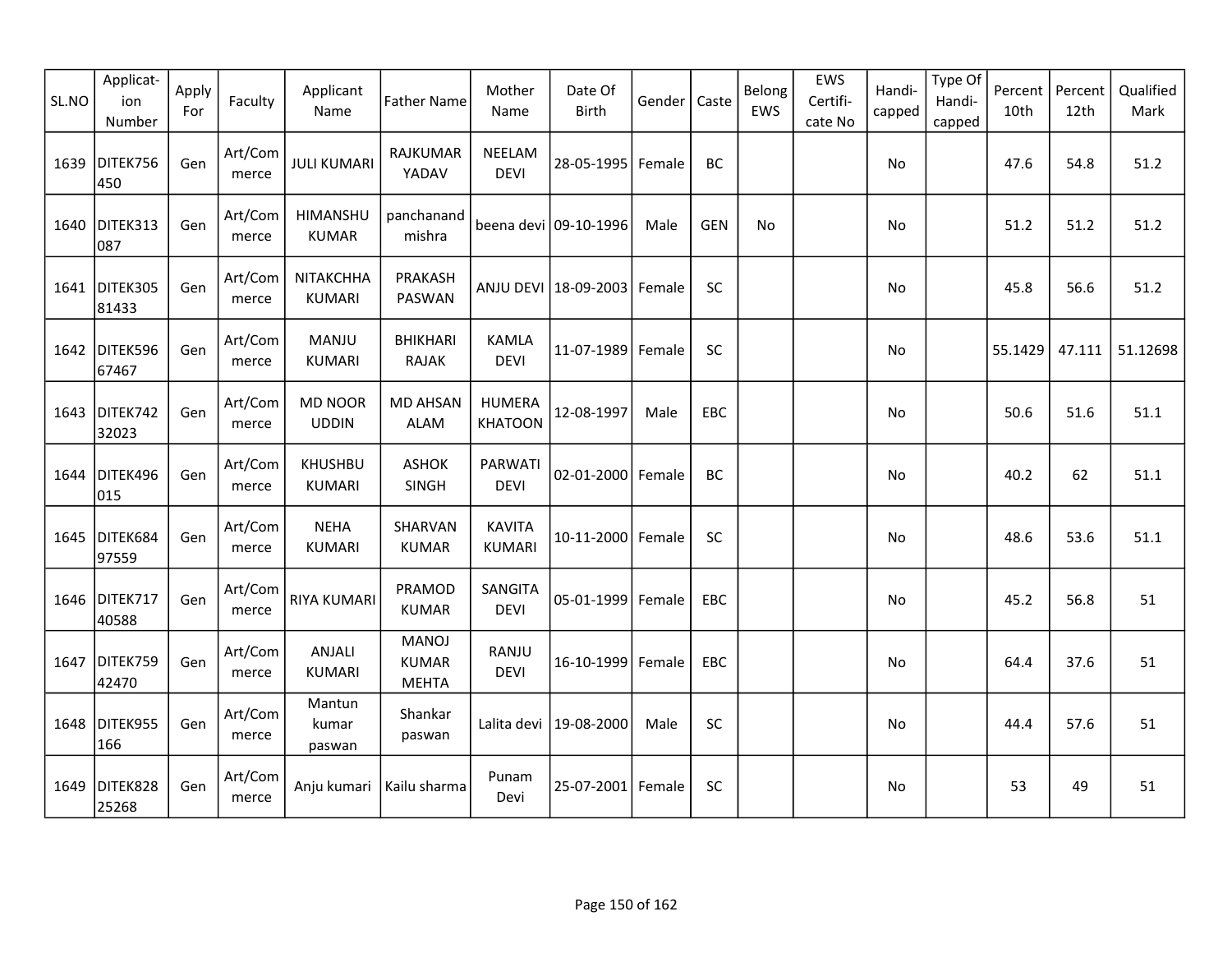| SL.NO | Applicat-<br>ion<br>Number | Apply<br>For | Faculty          | Applicant<br>Name              | <b>Father Name</b>                  | Mother<br>Name                | Date Of<br><b>Birth</b> | Gender | Caste     | Belong<br>EWS | EWS<br>Certifi-<br>cate No | Handi-<br>capped | Type Of<br>Handi-<br>capped | Percent<br>10th | Percent<br>12th | Qualified<br>Mark |
|-------|----------------------------|--------------|------------------|--------------------------------|-------------------------------------|-------------------------------|-------------------------|--------|-----------|---------------|----------------------------|------------------|-----------------------------|-----------------|-----------------|-------------------|
| 1650  | DITEK166<br>56369          | Gen          | Art/Com<br>merce | <b>LALITA</b><br><b>KUMARI</b> | RANJIT<br><b>MAHTO</b>              | <b>RASMANI</b><br><b>DEVI</b> | 14-05-2000 Female       |        | EBC       |               |                            | No               |                             | 39.6            | 62.2            | 50.9              |
| 1651  | DITEK657<br>960            | Gen          | Art/Com<br>merce | CHANDANI<br><b>KUMARI</b>      | SAHDEO<br>PRASAD                    |                               | RENU DEVI 01-01-2002    | Female | SC        |               |                            | No               |                             | 51.6            | 50.2            | 50.9              |
| 1652  | DITEK272<br>416            | Gen          | Art/Com<br>merce | <b>ONAM</b><br><b>BHARTI</b>   | SHANKAR<br><b>CHOUDHARY</b>         | <b>BABITA</b><br><b>DEVI</b>  | 01-03-2002   Female     |        | SC        |               |                            | <b>No</b>        |                             | 48.6            | 53.2            | 50.9              |
|       | 1653 DITEK615<br>98478     | Gen          | Art/Com<br>merce | <b>GUNJAN</b><br><b>KUMARI</b> | <b>BIRBAL</b><br>YADAV              |                               | MINA DEVI 23-11-2003    | Female | BC        |               |                            | No               |                             | 45              | 56.8            | 50.9              |
| 1654  | DITEK875<br>82578          | Gen          | Art/Com<br>merce | Dipa thakur                    | Birendra<br>thakur                  |                               | Nilam devi   18-10-1990 | Female | BC        |               |                            | No               |                             | 40.875          | 60.8            | 50.8375           |
| 1655  | DITEK585<br>70833          | Gen          | Art/Com<br>merce | <b>IMA KUMARI</b>              | <b>MEGHNATH</b><br>DAS              | RITA DEVI                     | 13-02-1995              | Female | SC        |               |                            | No               |                             | 58.4            | 43.2            | 50.8              |
| 1656  | DITEK440<br>30388          | Gen          | Art/Com<br>merce | VANDANA<br><b>KUMARI</b>       | MULCHAND<br><b>RA</b><br>CHOUDHARY  |                               | KIRAN DEVI 15-03-1995   | Female | SC        |               |                            | No               |                             | 46.4            | 55.2            | 50.8              |
| 1657  | DITEK780<br>686            | Gen          | Art/Com<br>merce | <b>RICHA</b><br><b>KUMARI</b>  | <b>DINESH TNTI</b>                  | <b>MALTI</b><br><b>DEVI</b>   | 15-10-1995              | Female | <b>SC</b> |               |                            | No               |                             | 56.6            | 45              | 50.8              |
| 1658  | DITEK853<br>585            | Gen          | Art/Com<br>merce | <b>SWETA</b><br><b>KUMARI</b>  | SHAMBHU<br><b>THAKUR</b>            |                               | KIRAN DEVI 10-11-1999   | Female | BC        |               |                            | No               |                             | 56.6            | 45              | 50.8              |
| 1659  | DITEK570<br>559            | Gen          | Art/Com<br>merce | <b>NEHA</b><br><b>KUMARI</b>   | KAMLESHW<br>ARY<br><b>CHOUDHARY</b> | MANJU<br><b>DEVI</b>          | 17-09-2001 Female       |        | SC        |               |                            | <b>No</b>        |                             | 49.4            | 52.2            | 50.8              |
| 1660  | DITEK360<br>010            | Gen          | Art/Com<br>merce | <b>KOMAL</b><br><b>KUMARI</b>  | SANJAY<br><b>KUMAR</b><br>PODDAR    |                               | SIMA DEVI 07-11-2001    | Female | EBC       |               |                            | No               |                             | 47.8            | 53.8            | 50.8              |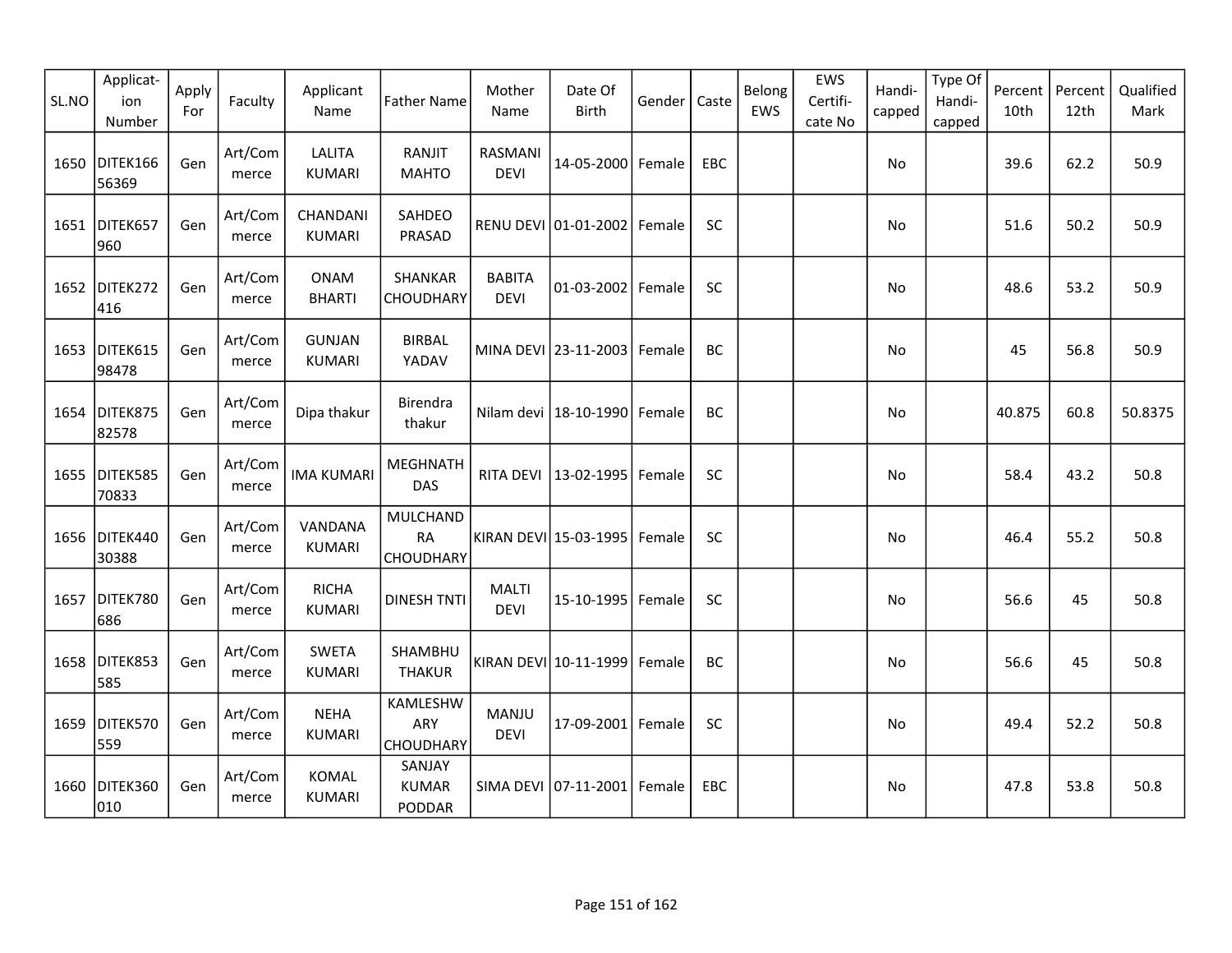| SL.NO | Applicat-<br>ion<br>Number | Apply<br>For | Faculty          | Applicant<br>Name              | <b>Father Name</b>                             | Mother<br>Name                | Date Of<br><b>Birth</b>          | Gender | Caste      | Belong<br>EWS | EWS<br>Certifi-<br>cate No | Handi-<br>capped | Type Of<br>Handi-<br>capped | Percent<br>10th | Percent<br>12th | Qualified<br>Mark |
|-------|----------------------------|--------------|------------------|--------------------------------|------------------------------------------------|-------------------------------|----------------------------------|--------|------------|---------------|----------------------------|------------------|-----------------------------|-----------------|-----------------|-------------------|
|       | 1661 DITEK290<br>257       | Gen          | Art/Com<br>merce | PRATIBHA<br><b>KUMARI</b>      | <b>ASHOK</b><br><b>THAKUR</b>                  |                               | KIRAN DEVI 02-12-2002            | Female | EBC        |               |                            | No               |                             | 51.6            | 50              | 50.8              |
| 1662  | DITEK667<br>698            | Gen          | Art/Com<br>merce | Moni Kumari                    | Sushil Prasad<br>Yadav                         |                               | Leela Devi   25-10-1996   Female |        | BC         |               |                            | No               |                             | 56.4            | 45              | 50.7              |
|       | 1663 DITEK561<br>78526     | Gen          | Art/Com<br>merce | <b>HEENA</b><br><b>KUMARI</b>  | ramakant<br>singh                              | asha devi                     | 20-02-2000 Female                |        | <b>GEN</b> | No            |                            | No               |                             | 53.6            | 47.8            | 50.7              |
|       | 1664 DITEK412<br>36        | Gen          | Art/Com<br>merce | <b>JYOTI</b><br><b>KUMARI</b>  | RAMESHWA<br>R MUKHIYA                          |                               | KIRAN DEVI 21-11-1996 Female     |        | EBC        |               |                            | No               |                             | 40.4            | 60.8            | 50.6              |
| 1665  | DITEK316<br>59891          | Gen          | Art/Com<br>merce | <b>KABITA</b><br><b>KUMARI</b> | <b>MAHESHWA</b><br>R PASWAN                    | <b>REENA</b><br><b>DEVI</b>   | 20-01-1999                       | Female | SC         |               |                            | No.              |                             | 45.8            | 55.4            | 50.6              |
| 1666  | DITEK367<br>48005          | Gen          | Art/Com<br>merce | PRITI KUMARI                   | VIVEKANAN<br>D ROY                             | <b>MMTA</b><br><b>DEVI</b>    | 14-08-2001 Female                |        | EBC        |               |                            | No               |                             | 43.2            | 58              | 50.6              |
| 1667  | DITEK693<br>793            | Gen          | Art/Com<br>merce | <b>PANKAJ</b><br><b>KUMAR</b>  | <b>BISUNDEO</b><br>RAM                         | <b>SUSHILA</b><br><b>DEVI</b> | 15-05-1993                       | Male   | SC         |               |                            | Yes              | OH                          | 46              | 55              | 50.5              |
|       | 1668 DITEK773<br>499       | Gen          | Art/Com<br>merce | Kumkum<br>Kumari               | Arun Paswan   Manti Devi   05-02-1990   Female |                               |                                  |        | <b>SC</b>  |               |                            | No               |                             | 37.2            | 63.6            | 50.4              |
| 1669  | DITEK485<br>605            | Gen          | Art/Com<br>merce | <b>ABINASH</b><br><b>KUMAR</b> | <b>OM</b><br>PRAKASH<br>RAM                    | ARHUL<br><b>DEVI</b>          | 06-02-1993                       | Male   | EBC        |               |                            | Yes              | OH                          | 49.4            | 51.4            | 50.4              |
|       | 1670 DITEK729<br>97393     | Gen          | Art/Com<br>merce | RINA KUMARI                    | <b>JUGESHWAR</b><br><b>RAM</b>                 |                               | PARO DEVI 16-12-1996 Female      |        | SC         |               |                            | No               |                             | 47.2            | 53.6            | 50.4              |
|       | 1671 DITEK226<br>96950     | Gen          | Art/Com<br>merce | Raushan<br>kumar               | Wasisht ray   Pawan Devi 01-01-2003            |                               |                                  | Male   | BC         |               |                            | No               |                             | 46              | 54.8            | 50.4              |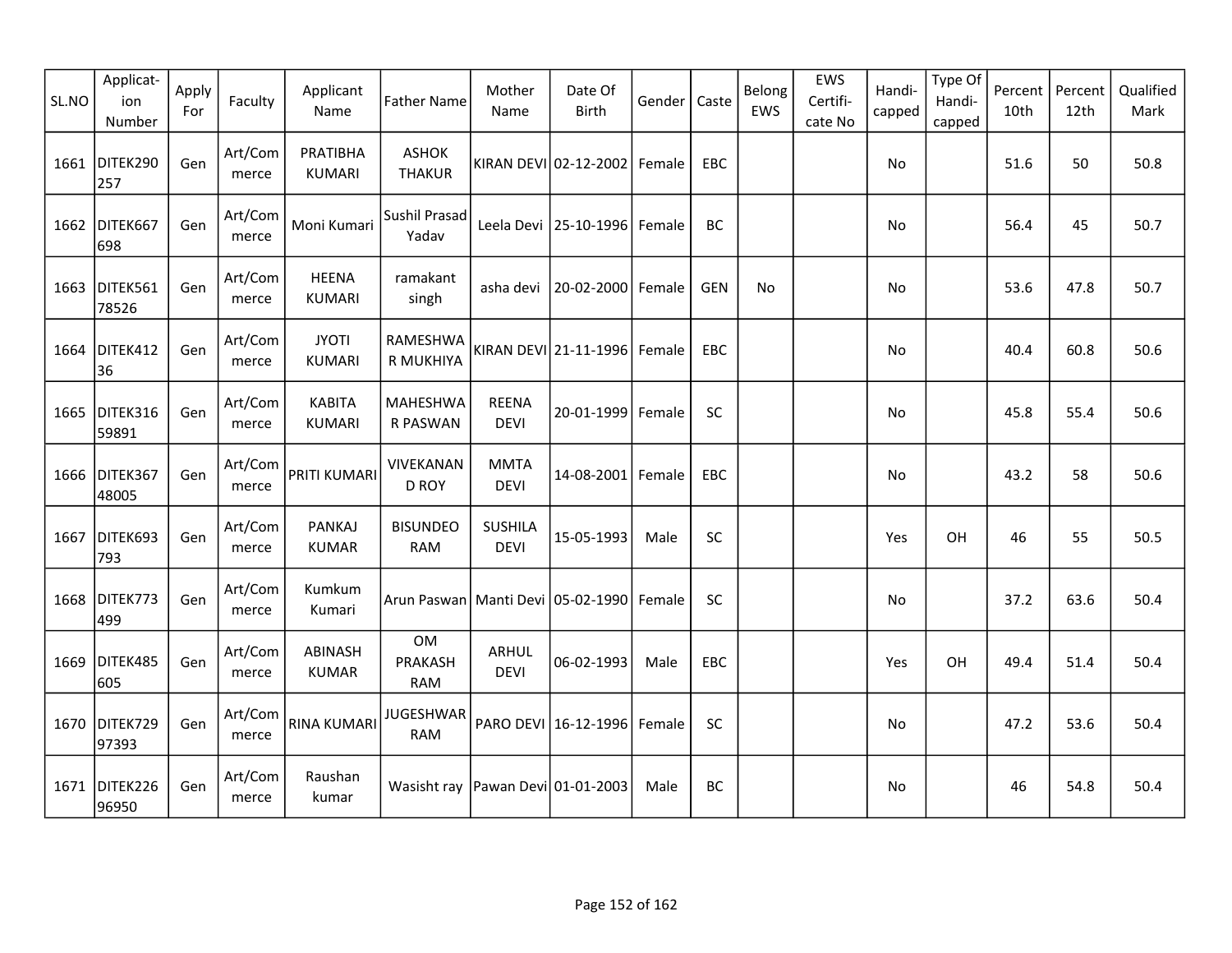| SL.NO | Applicat-<br>ion<br>Number | Apply<br>For | Faculty          | Applicant<br>Name                              | <b>Father Name</b>                    | Mother<br>Name                       | Date Of<br><b>Birth</b> | Gender | Caste      | Belong<br>EWS | EWS<br>Certifi-<br>cate No | Handi-<br>capped | Type Of<br>Handi-<br>capped | Percent<br>10th | Percent<br>12th | Qualified<br>Mark |
|-------|----------------------------|--------------|------------------|------------------------------------------------|---------------------------------------|--------------------------------------|-------------------------|--------|------------|---------------|----------------------------|------------------|-----------------------------|-----------------|-----------------|-------------------|
| 1672  | DITEK750<br>467            | Gen          | Art/Com<br>merce | <b>RENU YADAV</b>                              | D P YADAV                             | <b>GEETA</b><br><b>DEVI</b><br>YADAV | 30-06-1993 Female       |        | BC         |               |                            | No               |                             | 45.3333         | 55.4            | 50.36667          |
| 1673  | DITEK184<br>62010          | Gen          | Art/Com<br>merce | <b>MITHU</b><br><b>KUMARI</b><br>SINGH         | PAWAN<br>SINGH                        | <b>PURNIMA</b><br>SINGH              | $11 - 04 - 1991$        | Female | <b>GEN</b> | No            |                            | No               |                             | 48.125          | 52.6            | 50.3625           |
| 1674  | DITEK816<br>04714          | Gen          | Art/Com<br>merce | <b>RANI KUMARI</b>                             | SHASHI<br>PRASAD<br>YADAV             | <b>SABITA</b><br><b>DEVI</b>         | 09-04-1985              | Female | BC         |               |                            | Yes              | <b>HH</b>                   | 51.7143         | 49              | 50.35714          |
| 1675  | DITEK368<br>430            | Gen          | Art/Com<br>merce | <b>SUNITA</b><br><b>KUMARI</b>                 | <b>BINDESHWA</b><br><b>RI RAM</b>     | <b>ASIMA</b><br><b>DEVI</b>          | 05-02-1987              | Female | SC         |               |                            | No               |                             | 52.8571         | 47.778          | 50.31746          |
| 1676  | DITEK405<br>92389          | Gen          | Art/Com<br>merce | <b>ANJANI</b><br><b>KUMARI</b>                 | <b>GOPALKRISH</b><br><b>NA GOKHLE</b> | <b>SUSHILA</b><br><b>DEVI</b>        | 05-06-1996              | Female | BC         |               |                            | No               |                             | 50.2            | 50.4            | 50.3              |
| 1677  | DITEK981<br>702            | Gen          | Art/Com<br>merce | <b>KHUSHBOO</b><br><b>KUMARI</b>               | <b>BAIJANATH</b><br>CHAUDHARI         | <b>SUNITA</b><br><b>DEVI</b>         | 15-02-1998 Female       |        | SC         |               |                            | No               |                             | 42.4            | 58.2            | 50.3              |
| 1678  | DITEK343<br>155            | Gen          | Art/Com<br>merce | <b>MANISHA</b><br><b>KUMARI</b>                | <b>RATAN RAM</b>                      | <b>RITA DEVI</b>                     | 26-03-1998              | Female | SC         |               |                            | No               |                             | 45.4            | 55.2            | 50.3              |
| 1679  | DITEK559<br>47183          | Gen          | Art/Com<br>merce | SHAHRINA<br>PRAVEEN                            | <b>MD MAKBUL</b><br><b>ALAM</b>       | SARBARI<br><b>KHATOON</b>            | 08-11-1998 Female       |        | <b>GEN</b> | Yes           | EWSCO/2<br>021/2639<br>59  | No               |                             | 40.6            | 60              | 50.3              |
|       | 1680 DITEK876<br>44359     | Gen          | Art/Com<br>merce | <b>KISHAN</b><br><b>KUMAR</b><br><b>MALICK</b> | <b>SUKDEO</b><br><b>MALIC</b>         | <b>SUNITA</b><br><b>DEVI</b>         | 12-01-1988              | Male   | SC         |               |                            | Yes              | OH                          | 49.7143         | 50.778          | 50.24603          |
|       | 1681 DITEK840<br>53384     | Gen          | Art/Com<br>merce | SANGIT<br><b>KUMAR</b>                         | RAMSARAN<br>CHAUDHARI                 | <b>DARVESH</b><br>WA DEVI            | 10-11-1994              | Male   | BC         |               |                            | Yes              | OH                          | 48.2            | 52.2            | 50.2              |
| 1682  | DITEK847<br>927            | Gen          | Art/Com<br>merce | <b>SMITA</b><br><b>KUMARI</b>                  | SANJEEV PD<br><b>SINGH</b>            |                                      | ANITA DEVI 19-10-1997   | Female | BC         |               |                            | No.              |                             | 49.2            | 51.2            | 50.2              |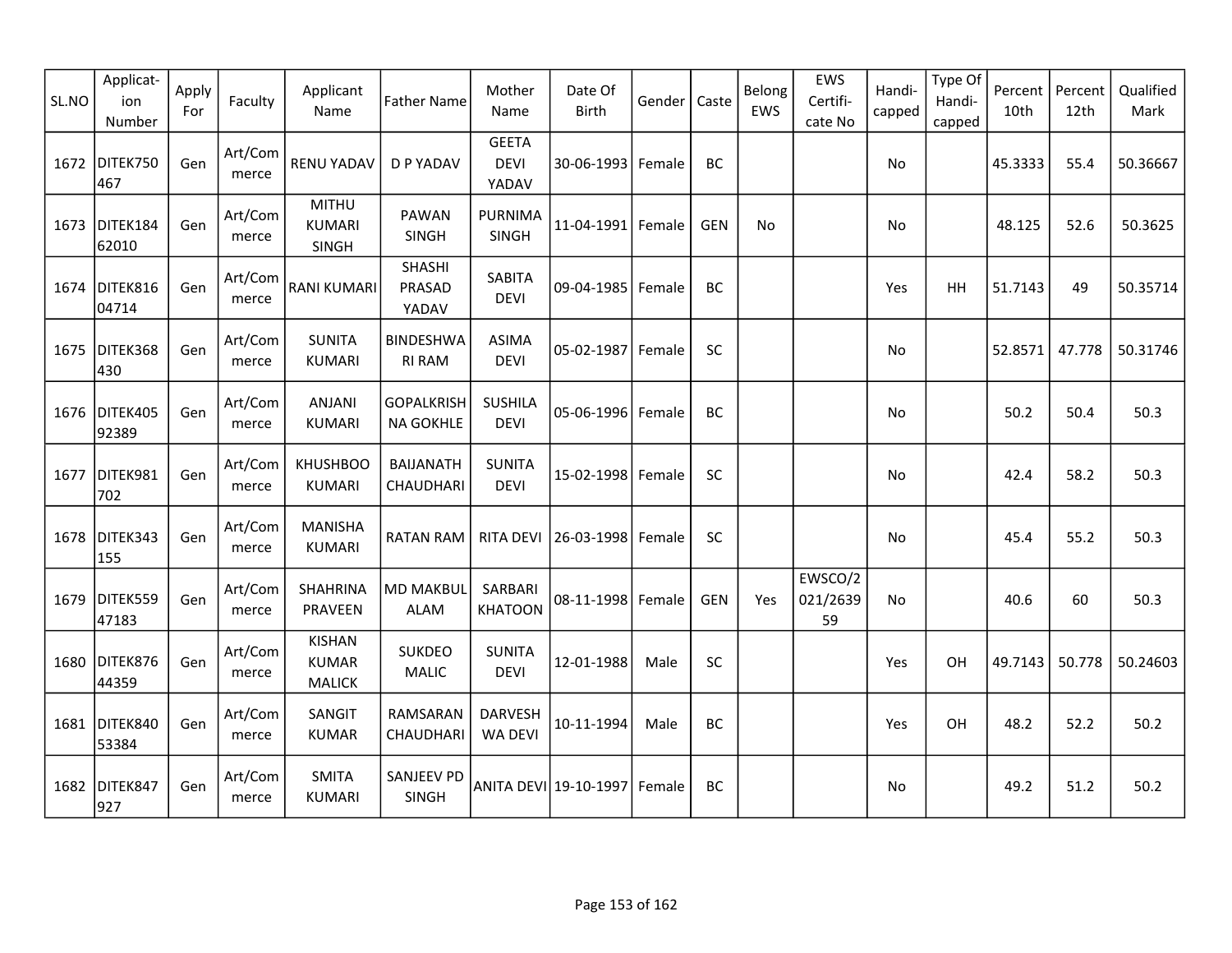| SL.NO | Applicat-<br>ion<br>Number | Apply<br>For | Faculty          | Applicant<br>Name                       | <b>Father Name</b>                              | Mother<br>Name                 | Date Of<br>Birth  | Gender | Caste      | Belong<br>EWS | EWS<br>Certifi-<br>cate No | Handi-<br>capped | Type Of<br>Handi-<br>capped | Percent<br>10th | Percent<br>12th | Qualified<br>Mark |
|-------|----------------------------|--------------|------------------|-----------------------------------------|-------------------------------------------------|--------------------------------|-------------------|--------|------------|---------------|----------------------------|------------------|-----------------------------|-----------------|-----------------|-------------------|
| 1683  | DITEK161<br>416            | Gen          | Art/Com<br>merce | arti kumari                             | prakash rajak  rekha devi   13-02-2001   Female |                                |                   |        | SC         |               |                            | No               |                             | 48              | 52.4            | 50.2              |
| 1684  | DITEK163<br>67900          | Gen          | Art/Com<br>merce | <b>MUSKAN</b><br>KUMARI                 | PRAVEEN<br>YADAV                                | <b>RAJANI</b><br><b>DEVI</b>   | 26-06-2001        | Female | <b>BC</b>  |               |                            | No               |                             | 46              | 54.4            | 50.2              |
| 1685  | DITEK722<br>32441          | Gen          | Art/Com<br>merce | Jyoti kumari                            | Shivnandan<br>gupta                             | Parwati<br>devi                | 05-09-2001        | Female | <b>EBC</b> |               |                            | No               |                             | 46.2            | 54.2            | 50.2              |
|       | 1686 DITEK241<br>754       | Gen          | Art/Com<br>merce | <b>RESHAM</b><br><b>KUMARI</b>          | MADHUSUD<br><b>AN THAKUR</b>                    | <b>GITA DEVI</b>               | 10-05-1990        | Female | EBC        |               |                            | No               |                             | 49              | 51.333          | 50.16667          |
| 1687  | DITEK744<br>80216          | Gen          | Art/Com<br>merce | <b>RUBY</b><br><b>KUMARI</b>            | <b>MEGHNATH</b><br>PASWAN                       | <b>SUMITRA</b><br><b>DEVI</b>  | 01-01-1988        | Female | SC         |               |                            | No.              |                             | 45.4            | 54.8            | 50.1              |
| 1688  | DITEK516<br>29863          | Gen          | Art/Com<br>merce | <b>BHIM</b><br>PASWAN                   | RAMSWARU<br>P PASWAN                            | CHANDRAK<br><b>ALA DEVI</b>    | 19-02-1997        | Male   | SC         |               |                            | No               |                             | 46.4            | 53.8            | 50.1              |
| 1689  | DITEK308<br>95288          | Gen          | Art/Com<br>merce | SHIVAM<br><b>KUMAR</b>                  | RAJKUMAR                                        | <b>SHOBHA</b><br><b>KUMARI</b> | 17-09-2000        | Male   | EBC        |               |                            | No               |                             | 46.2            | 54              | 50.1              |
|       | 1690 DITEK171<br>010       | Gen          | Art/Com<br>merce | <b>PRAKASH</b><br><b>KUMAR</b><br>SINGH | <b>BIRENDRA</b><br><b>KUMAR</b><br>SINGH        | <b>MEENA</b><br><b>DEVI</b>    | 05-04-1996        | Male   | GEN        | No            |                            | No               |                             | 45.1429         | 55              | 50.07143          |
| 1691  | DITEK864<br>262            | Gen          | Art/Com<br>merce | <b>RUBY</b><br><b>KUMARI</b>            | <b>SITA RAM</b><br>SAH                          | SRI DEVI                       | 01-03-1985        | Female | BC         |               |                            | No               |                             | 43.5714         | 56.556          | 50.06349          |
|       | 1692 DITEK925<br>761       | Gen          | Art/Com<br>merce | PREETI<br><b>KUMARI</b>                 | <b>ASHOK SAH</b>                                | LALITA<br><b>DEVI</b>          | 21-06-1991 Female |        | EBC        |               |                            | No               |                             | 46.8            | 53.2            | 50                |
| 1693  | DITEK843<br>38             | Gen          | Art/Com<br>merce | RIBHA<br><b>KUMARI</b>                  | <b>BINDESHWA</b><br><b>RI PRASAD</b><br>YADAV   | <b>MEERA</b><br><b>DEVI</b>    | $01 - 10 - 1991$  | Female | BC         |               |                            | No               |                             | 46.2            | 53.8            | 50                |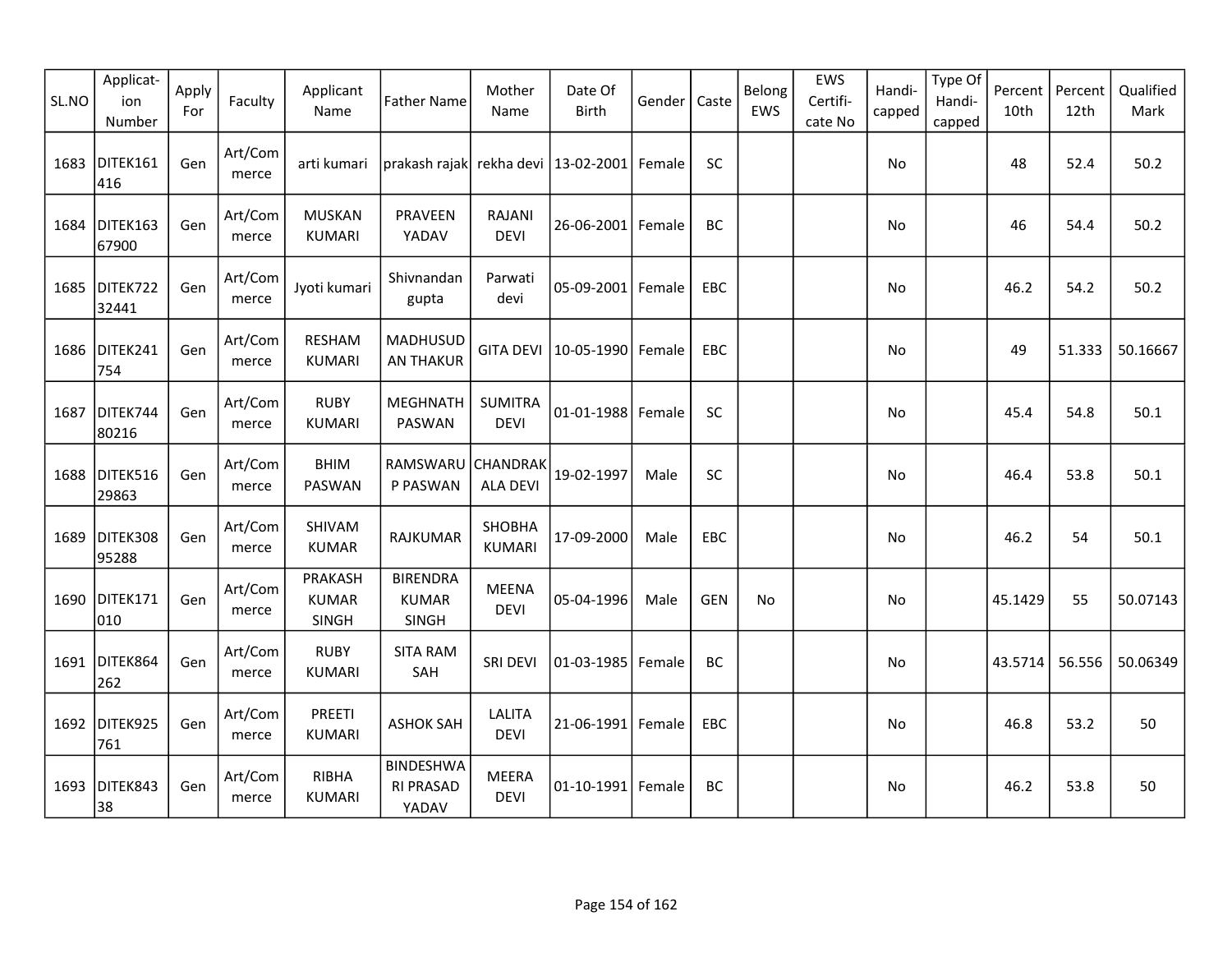| SL.NO | Applicat-<br>ion<br>Number | Apply<br>For | Faculty          | Applicant<br>Name               | <b>Father Name</b>                      | Mother<br>Name               | Date Of<br>Birth     | Gender | Caste     | Belong<br>EWS | EWS<br>Certifi-<br>cate No | Handi-<br>capped | Type Of<br>Handi-<br>capped | Percent<br>10th | Percent<br>12th | Qualified<br>Mark |
|-------|----------------------------|--------------|------------------|---------------------------------|-----------------------------------------|------------------------------|----------------------|--------|-----------|---------------|----------------------------|------------------|-----------------------------|-----------------|-----------------|-------------------|
| 1694  | DITEK288<br>47066          | Gen          | Art/Com<br>merce | SANJANI<br>PRABHA               | <b>DWARIKA</b><br><b>PANDIT</b>         | LALPARI<br><b>DEVI</b>       | 02-01-1994 Female    |        | EBC       |               |                            | No               |                             | 38              | 62              | 50                |
| 1695  | DITEK719<br>89605          | Gen          | Art/Com<br>merce | <b>RESHMI</b><br><b>KUMARI</b>  | <b>RAJESH</b><br>PRASAD<br><b>GUPTA</b> | <b>GAYTRY</b><br><b>DEVI</b> | 15-10-1996 Female    |        | BC        |               |                            | No               |                             | 54.2            | 45.8            | 50                |
|       | 1696 DITEK120<br>2034      | Gen          | Art/Com<br>merce | ANSHU<br><b>KUMARI</b>          | <b>MOTI SAH</b>                         |                              | RUNA DEVI 11-12-1998 | Female | EBC       |               |                            | No               |                             | 55              | 45              | 50                |
| 1697  | DITEK145<br>0930           | Gen          | Art/Com<br>merce | <b>NITU KUMARI</b>              | <b>RANJIT PD</b><br>SHARMA              | RANJAN<br><b>DEVI</b>        | 15-06-1997           | Female | EBC       |               |                            | No               |                             | 37.6            | 62.2            | 49.9              |
| 1698  | DITEK464<br>176            | Gen          | Art/Com<br>merce | <b>KUMAR</b><br>SHANU           | RAMKUMAR CHANDRAR<br>PASWAN             | <b>EKHA DEVI</b>             | 15-01-1995           | Male   | SC        |               |                            | No               |                             | 38.6            | 61              | 49.8              |
| 1699  | DITEK871<br>71535          | Gen          | Art/Com<br>merce | <b>KIRAN</b><br><b>KUMARI</b>   | <b>BANARSI</b><br>PASWAN                | <b>GAYTRI</b><br><b>DEVI</b> | 10-08-1995 Female    |        | SC        |               |                            | No               |                             | 43.8            | 55.8            | 49.8              |
| 1700  | DITEK606<br>2171           | Gen          | Art/Com<br>merce | <b>SULEKHA</b><br><b>BHARTI</b> | <b>VINOD</b><br><b>SINGH</b>            | <b>AMRITA</b><br>SINGH       | 10-08-1998 Female    |        | EBC       |               |                            | No               |                             | 41.6            | 58              | 49.8              |
|       | 1701 DITEK237<br>381       | Gen          | Art/Com<br>merce | Rozida<br>Khatoon               | Md Ansar                                | Julekha<br>Khatoon           | 04-01-2000 Female    |        | EBC       |               |                            | No               |                             | 59.8            | 39.8            | 49.8              |
| 1702  | DITEK673<br>38455          | Gen          | Art/Com<br>merce | KUMARI PUJA                     | <b>MAHESH</b><br>PASWAN                 |                              | AMOL DEVI 12-11-1993 | Male   | <b>SC</b> |               |                            | No               |                             | 36.6            | 62.8            | 49.7              |
| 1703  | DITEK100<br>57926          | Gen          | Art/Com<br>merce | SANGITA<br><b>KUMARI</b>        | PRAMOD<br>SHARMA                        |                              | KARE DEVI 02-12-1993 | Female | SC        |               |                            | No               |                             | 40.8            | 58.6            | 49.7              |
| 1704  | DITEK760<br>161            | Gen          | Art/Com<br>merce | <b>GURUDEV</b><br><b>KUMAR</b>  | <b>NARESH</b><br><b>RAM</b>             | <b>LALITA</b><br><b>DEVI</b> | 05-04-1997           | Male   | <b>SC</b> |               |                            | No               |                             | 49              | 50.4            | 49.7              |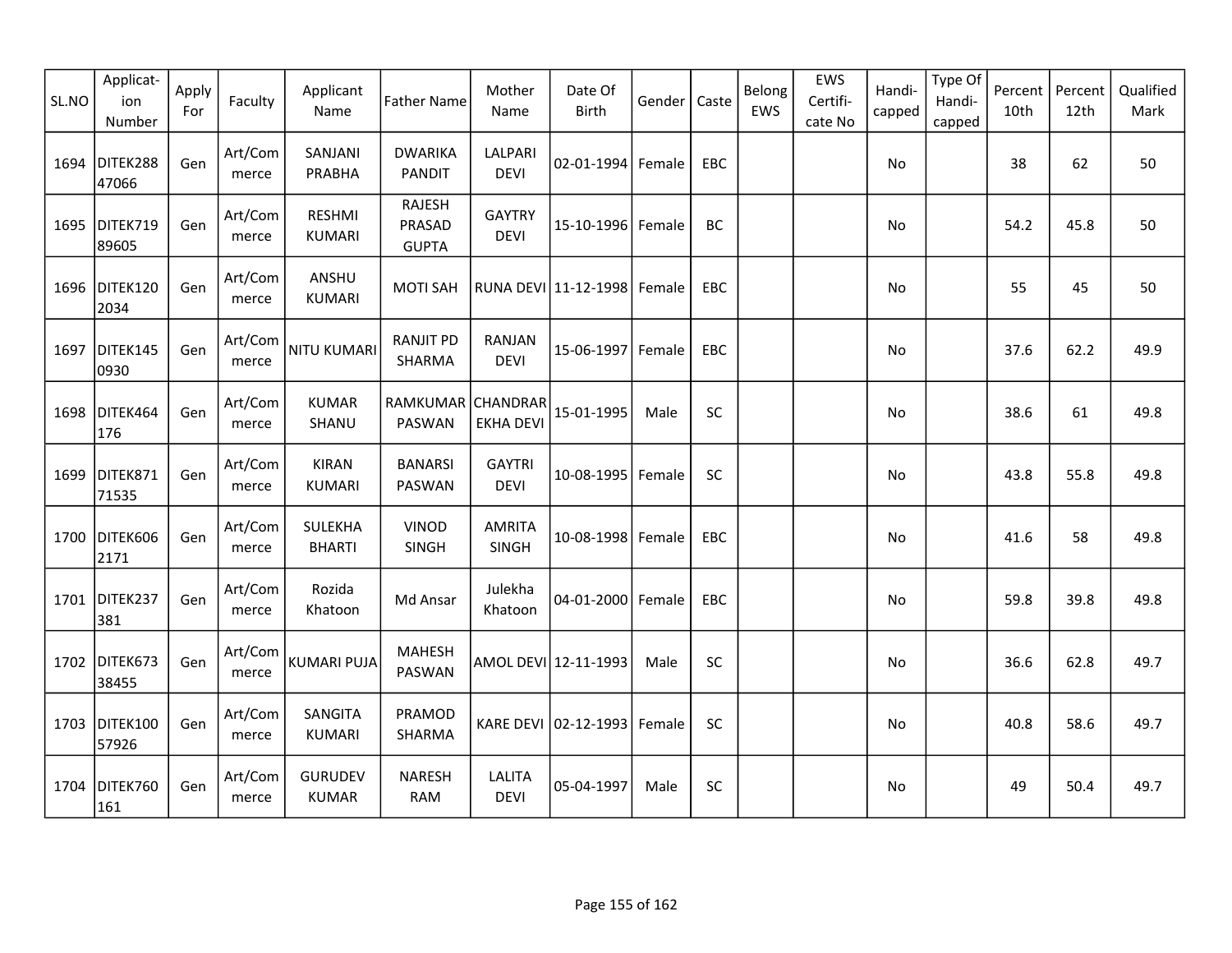| SL.NO | Applicat-<br>ion<br>Number | Apply<br>For | Faculty          | Applicant<br>Name              | <b>Father Name</b>              | Mother<br>Name                | Date Of<br>Birth    | Gender | Caste      | Belong<br>EWS | EWS<br>Certifi-<br>cate No | Handi-<br>capped | Type Of<br>Handi-<br>capped | Percent<br>10th | Percent<br>12th | Qualified<br>Mark |
|-------|----------------------------|--------------|------------------|--------------------------------|---------------------------------|-------------------------------|---------------------|--------|------------|---------------|----------------------------|------------------|-----------------------------|-----------------|-----------------|-------------------|
| 1705  | DITEK331<br>3008           | Gen          | Art/Com<br>merce | LALAN<br><b>KUMAR</b>          | <b>BECHO</b><br>YADAV           | SITA DEVI                     | 10-03-1999          | Male   | <b>BC</b>  |               |                            | Yes              | VI                          | 41.2            | 58.2            | 49.7              |
| 1706  | DITEK576<br>793            | Gen          | Art/Com<br>merce | SONAM<br><b>KUMARI</b>         | <b>NIRDHAN</b><br><b>DAS</b>    | <b>URMILA</b><br><b>DEVI</b>  | 20-01-2000          | Female | SC         |               |                            | No               |                             | 44              | 55.4            | 49.7              |
| 1707  | DITEK214<br>914            | Gen          | Art/Com<br>merce | CHANDNI<br><b>KUMARI</b>       | GORELAL<br><b>PANDIT</b>        | <b>MANORAM</b><br>A DEVI      | 06-04-2000 Female   |        | <b>EBC</b> |               |                            | No               |                             | 49.8            | 49.6            | 49.7              |
|       | 1708 DITEK104<br>67267     | Gen          | Art/Com<br>merce | CHANDNI<br><b>KUMARI</b>       | <b>GORELAL</b><br><b>PANDIT</b> | MANORAM<br>A DEVI             | 06-04-2000          | Female | EBC        |               |                            | No               |                             | 49.8            | 49.6            | 49.7              |
| 1709  | DITEK945<br>339            | Gen          | Art/Com<br>merce | SRIRAM<br><b>KUMAR</b>         | <b>SURESH</b><br><b>THAKUR</b>  | MADHU<br><b>DEVI</b>          | 02-03-1995          | Male   | EBC        |               |                            | No               |                             | 41.8            | 57.4            | 49.6              |
|       | 1710 DITEK204<br>74043     | Gen          | Art/Com<br>merce | <b>NISHA</b><br><b>BHARTI</b>  | DEVANAND<br>CHAUDHARY           | <b>RADHA</b><br><b>DEVI</b>   | 03-05-1998          | Female | EBC        |               |                            | No               |                             | 44.2            | 55              | 49.6              |
| 1711  | DITEK422<br>214            | Gen          | Art/Com<br>merce | <b>RAHUL</b><br><b>KUMAR</b>   | <b>ARJUN RAM</b>                | <b>KAVITA</b><br><b>DEVI</b>  | 15-05-2000          | Male   | SC         |               |                            | Yes              | VI                          | 44.2            | 55              | 49.6              |
|       | 1712 DITEK417<br>26007     | Gen          | Art/Com<br>merce | <b>NUTAN</b><br><b>KUMARI</b>  | <b>SURESH</b><br><b>PANDIT</b>  | PARWATI<br><b>DEVI</b>        | 05-07-2003   Female |        | <b>EBC</b> |               |                            | No               |                             | 52.6            | 46.6            | 49.6              |
|       | 1713 DITEK626<br>07392     | Gen          | Art/Com<br>merce | <b>PINKI</b><br><b>KUMARI</b>  | DEEPNARAY<br>AN RAM             | <b>MUNNI</b><br><b>DEVI</b>   | 12-03-1997          | Female | SC         |               |                            | No               |                             | 39              | 60              | 49.5              |
|       | 1714 DITEK168<br>510       | Gen          | Art/Com<br>merce | <b>RIJU KUMARI</b>             | <b>SUDEER</b><br><b>MAHTO</b>   | <b>UMDA</b><br><b>DEVI</b>    | 10-05-1998 Female   |        | EBC        |               |                            | No               |                             | 46.2            | 52.8            | 49.5              |
| 1715  | DITEK784<br>949            | Gen          | Art/Com<br>merce | <b>KAVITA</b><br><b>KUMARI</b> | SRIRAM<br><b>TANTI</b>          | <b>NIRMALA</b><br><b>DEVI</b> | 06-05-1999          | Female | <b>SC</b>  |               |                            | No.              |                             | 50.2            | 48.6            | 49.4              |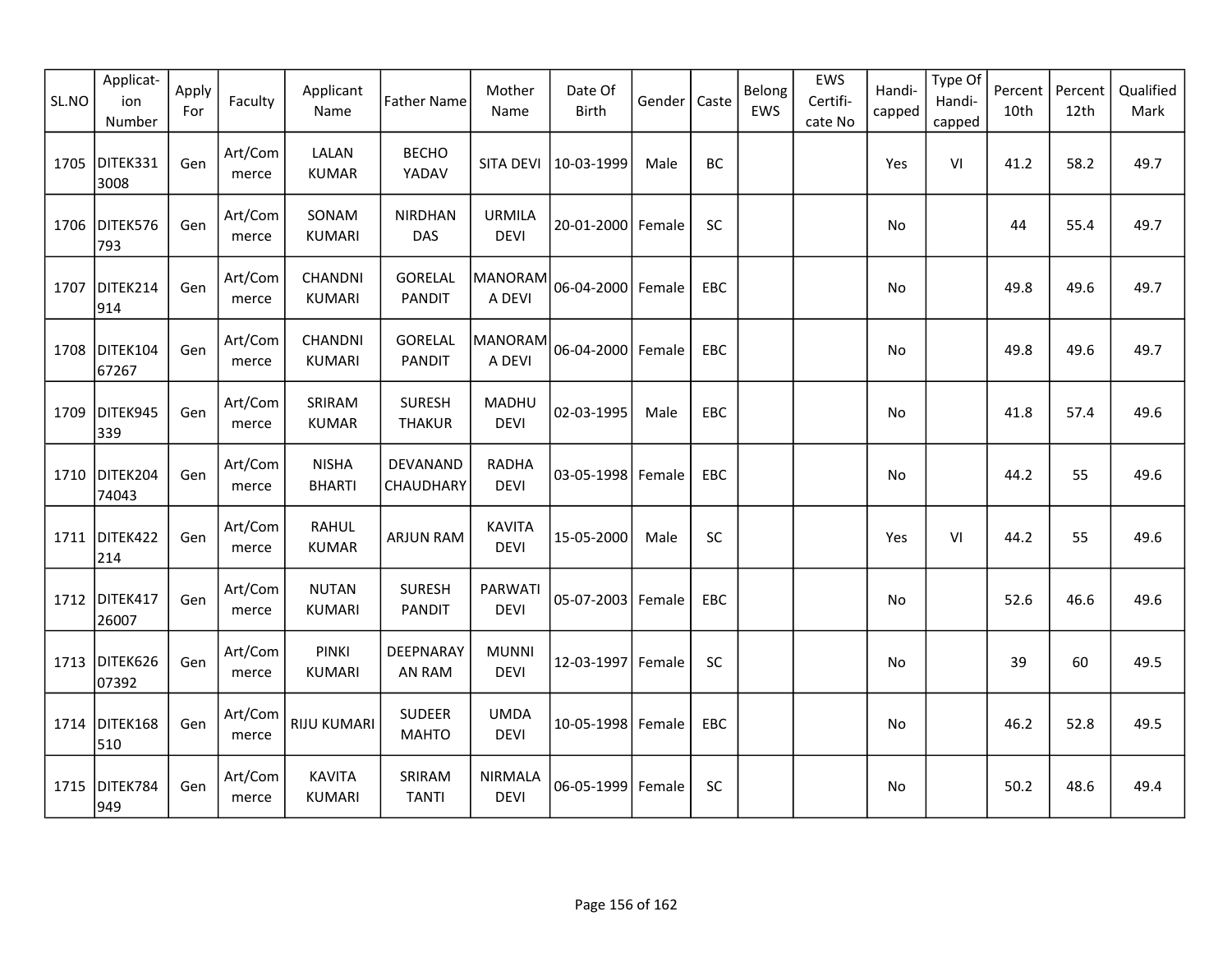| SL.NO | Applicat-<br>ion<br>Number | Apply<br>For | Faculty          | Applicant<br>Name              | <b>Father Name</b>                 | Mother<br>Name                | Date Of<br>Birth      | Gender | Caste      | Belong<br>EWS | EWS<br>Certifi-<br>cate No | Handi-<br>capped | Type Of<br>Handi-<br>capped | Percent<br>10th | Percent<br>12th | Qualified<br>Mark |
|-------|----------------------------|--------------|------------------|--------------------------------|------------------------------------|-------------------------------|-----------------------|--------|------------|---------------|----------------------------|------------------|-----------------------------|-----------------|-----------------|-------------------|
| 1716  | DITEK299<br>9417           | Gen          | Art/Com<br>merce | <b>NITISH</b><br><b>KUMAR</b>  | <b>DILIP</b><br>KUMAR RAM          | AHILYA<br><b>DEVI</b>         | 11-12-1999            | Male   | <b>SC</b>  |               |                            | No               |                             | 47.6            | 51.2            | 49.4              |
| 1717  | DITEK859<br>45199          | Gen          | Art/Com<br>merce | PALLAVI<br><b>KUMARI</b>       | <b>MANOJ</b><br>PASWAN             |                               | RENU DEVI 15-09-2001  | Female | SC         |               |                            | No               |                             | 45.8            | 53              | 49.4              |
|       | 1718 DITEK593<br>24750     | Gen          | Art/Com<br>merce | <b>ARTI KUMARI</b>             | <b>MANIKANT</b><br><b>PANDIT</b>   | AHILYA<br><b>DEVI</b>         | 26-05-1994 Female     |        | <b>EBC</b> |               |                            | No               |                             | 41.6            | 56.6            | 49.1              |
|       | 1719 DITEK948<br>65745     | Gen          | Art/Com<br>merce | ANISHA<br><b>KUMARI</b>        | RAJENDRA<br><b>KUMAR</b><br>SHARMA | <b>DROPATI</b><br><b>DEVI</b> | 03-02-1979            | Female | EBC        |               |                            | No               |                             | 59.6667         | 38.444          | 49.05556          |
| 1720  | DITEK257<br>31             | Gen          | Art/Com<br>merce | <b>SUMAN</b><br><b>KUMAR</b>   | <b>BHIKHAN</b><br>PASWAN           | SHOBHA<br><b>DEVI</b>         | 25-02-1992            | Male   | SC         |               |                            | No               |                             | 53              | 45              | 49                |
| 1721  | DITEK729<br>881            | Gen          | Art/Com<br>merce | <b>GOUTAM</b><br><b>KUMAR</b>  | <b>BAHADUR</b><br><b>RAJAK</b>     | <b>REKHA</b><br><b>DEVI</b>   | 30-01-1994            | Male   | <b>SC</b>  |               |                            | No               |                             | 46.6            | 51.4            | 49                |
| 1722  | DITEK420<br>72733          | Gen          | Art/Com<br>merce | MITHILESH<br><b>KUMAR</b>      | ANIRUDDH<br><b>MAHTO</b>           | JAYAMALA<br><b>DEVI</b>       | 03-03-1995            | Male   | EBC        |               |                            | Yes              | OH                          | 45.2            | 52.8            | 49                |
|       | 1723 DITEK283<br>78763     | Gen          | Art/Com<br>merce | <b>DEEPAK</b><br><b>KUMAR</b>  | <b>HARERAM</b><br>SINGH            | <b>KIRAN</b><br><b>DRVI</b>   | 28-01-1996            | Male   | <b>GEN</b> | No            |                            | Yes              | OH                          | 44.4            | 53.6            | 49                |
|       | 1724 DITEK260<br>279       | Gen          | Art/Com<br>merce | CHANDAN<br><b>KUMAR</b>        | <b>KAMDEV</b><br><b>THAKUR</b>     | MANJU<br><b>DEVI</b>          | 05-05-1997            | Male   | <b>EBC</b> |               |                            | No               |                             | 51.2            | 46.8            | 49                |
| 1725  | DITEK273<br>643            | Gen          | Art/Com<br>merce | CHANDA<br><b>KUMARI</b>        | <b>JANARDHAN</b><br>MANDAL         |                               | SONI DEVI 21-10-1994  | Female | <b>ST</b>  |               |                            | No               |                             | 37.8            | 60              | 48.9              |
|       | 1726 DITEK949<br>674       | Gen          | Art/Com<br>merce | SANNI<br><b>KUMAR</b><br>SINGH | <b>SUDHIR</b><br><b>SINGH</b>      |                               | SHILA DEVI 05-06-1998 | Male   | <b>EBC</b> |               |                            | No.              |                             | 45.6            | 52.2            | 48.9              |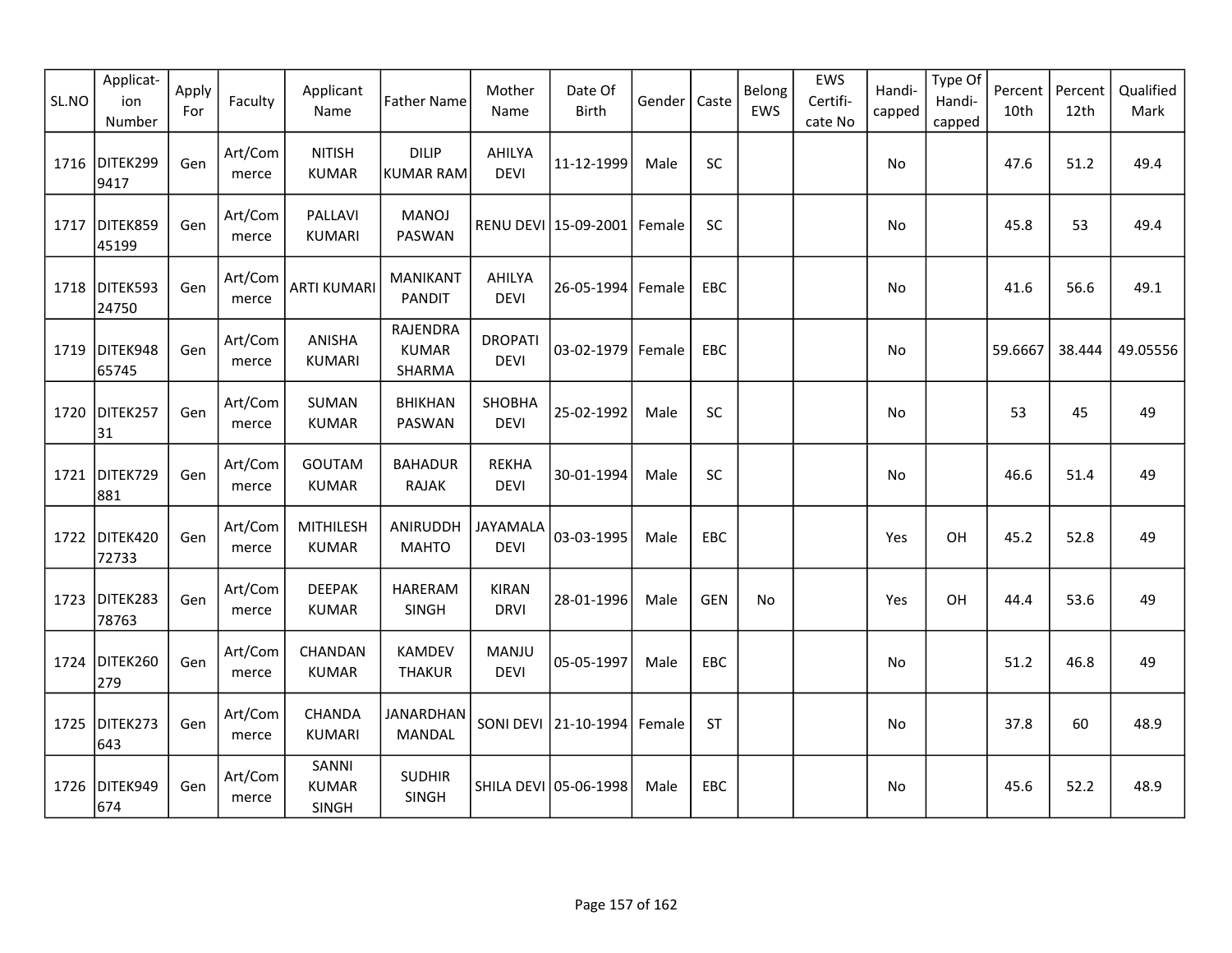| SL.NO | Applicat-<br>ion<br>Number | Apply<br>For | Faculty          | Applicant<br>Name               | <b>Father Name</b>                | Mother<br>Name               | Date Of<br><b>Birth</b>         | Gender | Caste      | Belong<br>EWS | EWS<br>Certifi-<br>cate No | Handi-<br>capped | Type Of<br>Handi-<br>capped | Percent<br>10th | Percent<br>12th | Qualified<br>Mark |
|-------|----------------------------|--------------|------------------|---------------------------------|-----------------------------------|------------------------------|---------------------------------|--------|------------|---------------|----------------------------|------------------|-----------------------------|-----------------|-----------------|-------------------|
| 1727  | DITEK224<br>24055          | Gen          | Art/Com<br>merce | PAPPU<br><b>KUMAR</b><br>GOND   | AWADH SAH                         | SHIVKUMA<br><b>RI DEVI</b>   | 07-11-1989                      | Male   | <b>ST</b>  |               |                            | No               |                             | 45.8571         | 51.889          | 48.87302          |
| 1728  | DITEK265<br>93421          | Gen          | Art/Com<br>merce | <b>PUJA KUMARI</b>              | KHUBLAL<br>SAH                    |                              | ANITA DEVI 01-01-1995 Female    |        | EBC        |               |                            | No               |                             | 41.6            | 56              | 48.8              |
| 1729  | DITEK816<br>14645          | Gen          | Art/Com<br>merce | <b>GURUDEO</b><br>SHARMA        | RAMCHARIT ANARWATI<br>RA SHARMA   | <b>DEVI</b>                  | 21-03-1975                      | Male   | <b>SC</b>  |               |                            | No               |                             | 49.4444         | 48              | 48.72222          |
|       | 1730 DITEK983<br>88955     | Gen          | Art/Com<br>merce | <b>ALKA KUMARI</b>              | <b>GANESH</b><br>PRASAD           | <b>MADHUM</b><br>ALA DEVI    | 17-03-1999                      | Female | EBC        |               |                            | No               |                             | 47.4            | 50              | 48.7              |
| 1731  | DITEK678<br>98482          | Gen          | Art/Com<br>merce | <b>KIRAN</b><br><b>KUMARI</b>   | AJABLAL<br><b>PASWAN</b>          | <b>JHALMANI</b><br>DEVI      | 10-03-1990                      | Female | SC         |               |                            | No               |                             | 45              | 52.2            | 48.6              |
| 1732  | DITEK914<br>809            | Gen          | Art/Com<br>merce | <b>AANCHAL</b><br><b>KUMARI</b> | <b>HORLICKS</b><br>PASWAN         |                              | NEHA DEVI   13-01-1998   Female |        | SC         |               |                            | No.              |                             | 49.2            | 48              | 48.6              |
| 1733  | DITEK270<br>04793          | Gen          | Art/Com<br>merce | <b>GAURAV</b><br><b>KUMAR</b>   | <b>BABLU</b><br>SHARMA            |                              | ANITA DEVI 25-02-2001           | Male   | SC         |               |                            | No               |                             | 44.4            | 52.8            | 48.6              |
| 1734  | DITEK218<br>229            | Gen          | Art/Com<br>merce | AMITESH<br><b>KUMAR</b>         | <b>BATESHWAR</b><br><b>MANDAL</b> | <b>VIMLA</b><br><b>DEVI</b>  | 06-01-1990                      | Male   | EBC        |               |                            | No               |                             | 48.7143         | 48.4            | 48.55714          |
|       | 1735 DITEK973<br>24019     | Gen          | merce            | Art/Com   SHIROMANEE<br>KUMARI  | <b>GORAKH</b><br>PRASAD<br>YADAV  | <b>MEENA</b><br><b>DEVI</b>  | $05 - 01 - 1991$                | Female | BC         |               |                            | Yes              | OH                          | 43              | 54              | 48.5              |
| 1736  | DITEK487<br>016            | Gen          | Art/Com<br>merce | YADVENDU<br><b>KUMAR</b>        | <b>BIRENDRA</b><br><b>RAJAK</b>   | <b>REKHA</b><br><b>DEVI</b>  | 15-10-2000                      | Male   | SC         |               |                            | No               |                             | 47.4            | 49.6            | 48.5              |
| 1737  | DITEK400<br>44505          | Gen          | Art/Com<br>merce | LOHA KUMAR                      | SHANKAR<br>CHAUDHARY              | <b>GIRAJA</b><br><b>DEVI</b> | 02-02-2000                      | Male   | <b>EBC</b> |               |                            | No               |                             | 47              | 49.8            | 48.4              |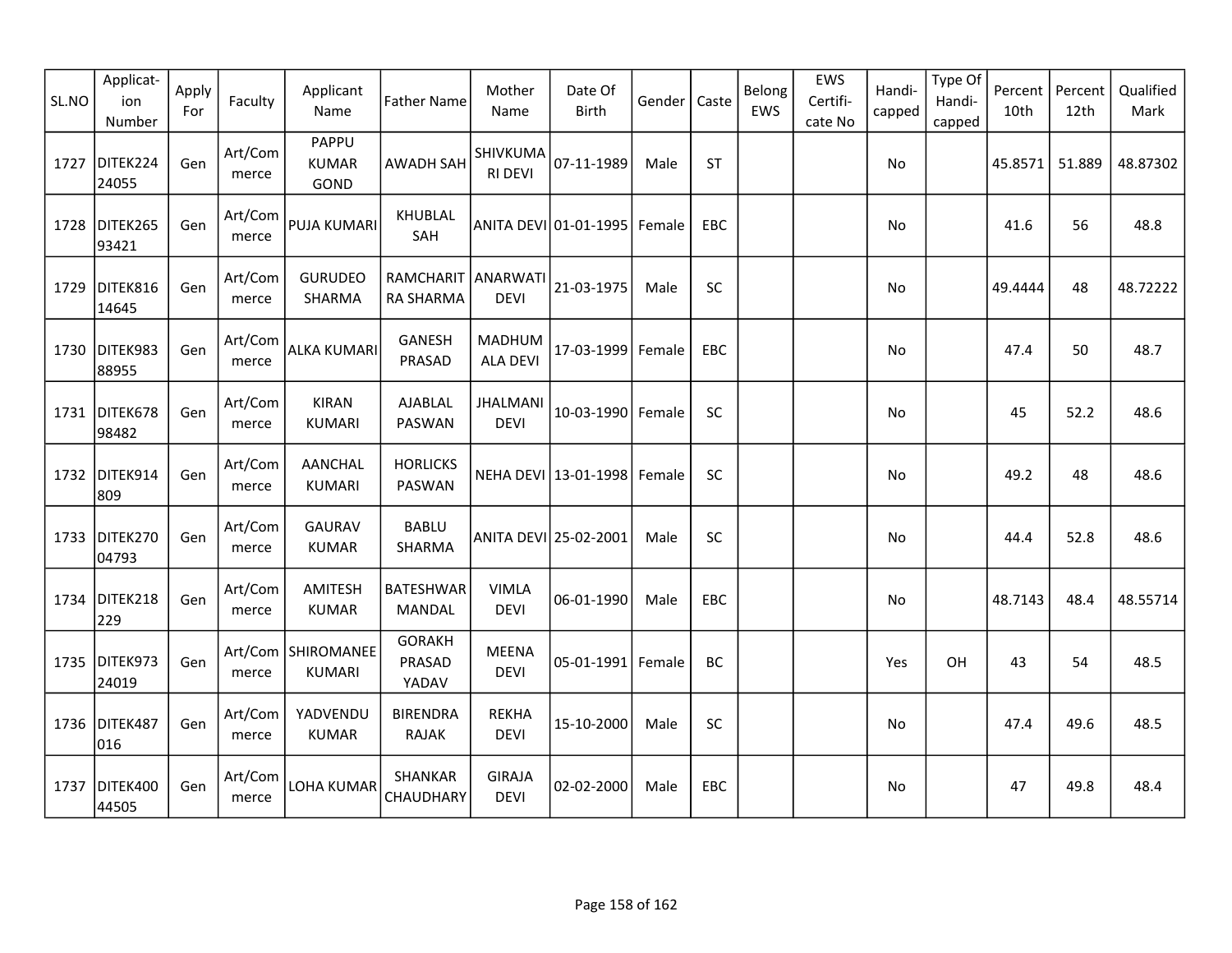| SL.NO | Applicat-<br>ion<br>Number | Apply<br>For | Faculty          | Applicant<br>Name                         | <b>Father Name</b>                      | Mother<br>Name                      | Date Of<br><b>Birth</b>         | Gender | Caste     | Belong<br>EWS | EWS<br>Certifi-<br>cate No | Handi-<br>capped | Type Of<br>Handi-<br>capped | Percent<br>10th | Percent<br>12th | Qualified<br>Mark |
|-------|----------------------------|--------------|------------------|-------------------------------------------|-----------------------------------------|-------------------------------------|---------------------------------|--------|-----------|---------------|----------------------------|------------------|-----------------------------|-----------------|-----------------|-------------------|
| 1738  | DITEK284<br>39093          | Gen          | Art/Com<br>merce | <b>RUCHI</b><br><b>KUMARI</b>             | <b>DHIRAJ</b><br><b>PASWAN</b>          | RAM<br><b>DULARI</b><br><b>DEVI</b> | 08-02-2001 Female               |        | <b>SC</b> |               |                            | No               |                             | 36.8            | 60              | 48.4              |
| 1739  | DITEK709<br>80866          | Gen          | Art/Com<br>merce | <b>PANKAJ</b><br><b>KUMAR RAM</b>         | RAJENDRA<br><b>RAM</b>                  | ARHUL<br><b>DEVI</b>                | 03-03-1990                      | Male   | <b>SC</b> |               |                            | No               |                             | 43.7143         | 52.778          | 48.24603          |
|       | 1740 DITEK889<br>22848     | Gen          | Art/Com<br>merce | <b>MEERA</b><br><b>KUMARI</b>             | <b>PRAVIN</b><br>KUMAR RAM              | <b>RUKMINI</b><br><b>KUMARI</b>     | 05-03-1993                      | Female | SC        |               |                            | No               |                             | 38.6            | 57.8            | 48.2              |
|       | 1741 DITEK715<br>11        | Gen          | Art/Com<br>merce | <b>RAVINDRA</b><br><b>KUMAR</b><br>PASWAN | <b>RAM</b><br><b>BAHADUR</b><br>PASWAN  | RANJU<br><b>DEVI</b>                | 11-02-1994                      | Male   | SC        |               |                            | No               |                             | 42.8            | 53.6            | 48.2              |
| 1742  | DITEK358<br>41757          | Gen          | Art/Com<br>merce | <b>KHUSHBOO</b><br>PRAWEEN                | <b>MD MUNIF</b>                         | <b>SHIMMI</b><br><b>KHATOON</b>     | 15-06-1999                      | Female | EBC       |               |                            | No               |                             | 50.2            | 46              | 48.1              |
| 1743  | DITEK236<br>084            | Gen          | Art/Com<br>merce | ANSHU<br><b>KUMARI</b>                    | <b>DINESH</b><br><b>KUMAR</b><br>PASWAN | NITU DEVI                           | $ 01 - 06 - 2001 $              | Female | <b>SC</b> |               |                            | No               |                             | 40.8            | 55.4            | 48.1              |
| 1744  | DITEK681<br>421            | Gen          | Art/Com<br>merce | SONI KUMARI                               | ABHAY<br><b>KUMAR</b><br><b>RAJAK</b>   |                                     | MIRA DEVI 21-05-1992            | Female | <b>SC</b> |               |                            | Yes              | OH                          | 43              | 53              | 48                |
|       | 1745 DITEK473<br>723       | Gen          | Art/Com<br>merce | <b>PINKI</b><br><b>KUMARI</b>             | AMIR RAJAK   KIRAN DEVI   15-12-2002    |                                     |                                 | Female | SC        |               |                            | No               |                             | 48.2            | 47.8            | 48                |
|       | 1746 DITEK383<br>643       | Gen          | Art/Com<br>merce | SAURABH<br><b>KUMAR</b>                   | <b>BHARAT</b><br>PRASAD<br><b>GUPTA</b> | KALAWATI<br><b>DEVI</b>             | 21-09-1992                      | Male   | EBC       |               |                            | No               |                             | 41              | 54.8            | 47.9              |
| 1747  | DITEK241<br>195            | Gen          | Art/Com<br>merce | ANJU<br><b>KUMARI</b>                     | <b>JAGADISH</b><br><b>THAKUR</b>        |                                     | VINA DEVI   06-04-1993   Female |        | EBC       |               |                            | No               |                             | 35.8            | 60              | 47.9              |
| 1748  | DITEK345<br>138            | Gen          | Art/Com<br>merce | PREETI<br><b>KUMARI</b>                   | RAMCHAND<br><b>RA PASWAN</b>            | <b>TETARI</b><br><b>DEVI</b>        | 01-03-1995                      | Female | SC        |               |                            | No               |                             | 47.2            | 48.6            | 47.9              |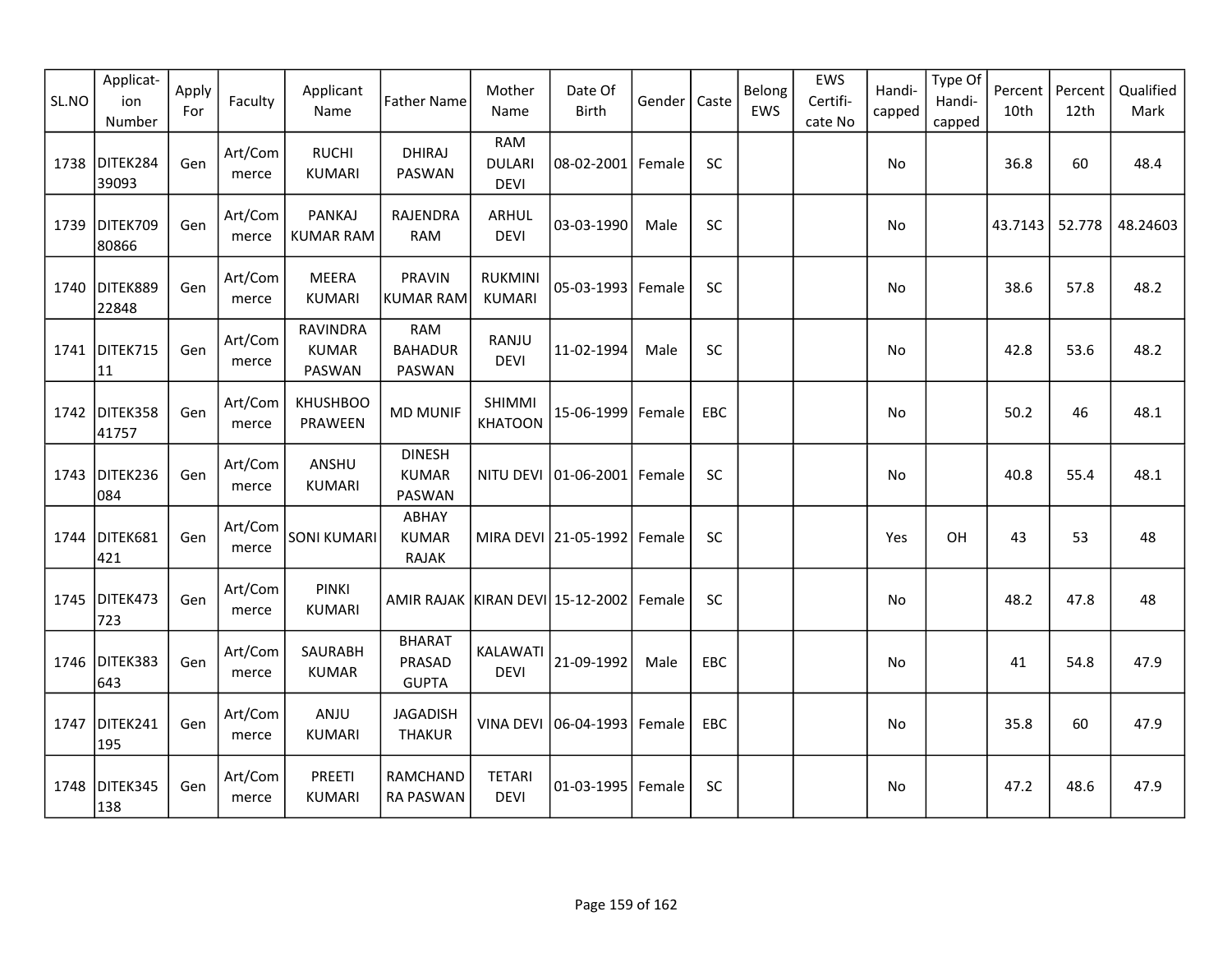| SL.NO | Applicat-<br>ion<br>Number | Apply<br>For | Faculty          | Applicant<br>Name               | <b>Father Name</b>                 | Mother<br>Name                         | Date Of<br><b>Birth</b> | Gender | Caste      | Belong<br>EWS | EWS<br>Certifi-<br>cate No | Handi-<br>capped | Type Of<br>Handi-<br>capped | Percent<br>10th | Percent<br>12th | Qualified<br>Mark |
|-------|----------------------------|--------------|------------------|---------------------------------|------------------------------------|----------------------------------------|-------------------------|--------|------------|---------------|----------------------------|------------------|-----------------------------|-----------------|-----------------|-------------------|
| 1749  | DITEK375<br>59042          | Gen          | Art/Com<br>merce | <b>AMIT KUMAR</b>               | <b>BINOD</b><br>PASWAN             | <b>NIRMALA</b><br><b>DEVI</b>          | 02-03-1995              | Male   | SC         |               |                            | No               |                             | 42.8            | 53              | 47.9              |
| 1750  | DITEK514<br>760            | Gen          | Art/Com<br>merce | <b>MAMTA</b><br><b>BHARTI</b>   | <b>NARAYAN</b><br><b>RISHIDEO</b>  | SITA DEVI                              | 07-04-1991              | Female | SC         |               |                            | No               |                             | 40.4            | 55.2            | 47.8              |
|       | 1751 DITEK643<br>114       | Gen          | Art/Com<br>merce | <b>KABITA</b><br><b>KUMARI</b>  | <b>PAWAN</b><br>PASWAN             |                                        | RAKHI DEVI 10-03-2001   | Female | SC         |               |                            | No               |                             | 46.2            | 49.4            | 47.8              |
|       | 1752 DITEK917<br>4619      | Gen          | Art/Com<br>merce | <b>RABINA</b><br><b>KUMARI</b>  | MITHILESH<br><b>RAVIDAS</b>        | <b>SAVITA</b><br><b>DEVI</b>           | 15-03-2000              | Female | SC         |               |                            | No               |                             | 46.2            | 49.2            | 47.7              |
| 1753  | DITEK166<br>833            | Gen          | Art/Com<br>merce | PREM<br><b>KUMAR RAJ</b>        | KISHNADEV<br><b>DAS</b>            | <b>MEERA</b><br><b>DEVI</b>            | 17-05-1990              | Male   | SC         |               |                            | No               |                             | 55.7143         | 39.667          | 47.69048          |
| 1754  | DITEK449<br>68187          | Gen          | Art/Com<br>merce | RIMJHIM<br><b>KUMARI</b>        | RAJESHWAR<br>SAH                   | SAWITA<br><b>DEVI</b>                  | 15-08-1992              | Female | EBC        |               |                            | No               |                             | 33.4            | 61.8            | 47.6              |
| 1755  | DITEK500<br>226            | Gen          | Art/Com<br>merce | <b>SUMIT</b><br><b>KUMAR</b>    | <b>VIRENDRA</b><br>PASWAN          | RANI DEVI                              | 05-03-1994              | Male   | SC         |               |                            | No               |                             | 43.4            | 51.8            | 47.6              |
|       | 1756 DITEK887<br>32651     | Gen          | Art/Com<br>merce | <b>MD BABLU</b><br><b>ALAM</b>  | <b>MD KARI</b><br><b>MIYAN</b>     | <b>TAZO</b><br><b>KHATUN</b>           | 03-04-1996              | Male   | <b>EBC</b> |               |                            | No               |                             | 50.8571         | 44.222          | 47.53968          |
| 1757  | DITEK449<br>620            | Gen          | Art/Com<br>merce | <b>AVDHESH</b><br><b>KUMAR</b>  | <b>KRISHAN</b><br><b>KUMAR ROY</b> | RAJ<br><b>KISHORI</b><br><b>KUMARI</b> | 10-10-2002              | Male   | EBC        |               |                            | No               |                             | 44.4286         | 50.4            | 47.41429          |
|       | 1758 DITEK863<br>02082     | Gen          | Art/Com<br>merce | <b>BHAWANA</b><br><b>KUMARI</b> | NARENDRA<br><b>KUMAR</b><br>SHARMA | <b>BHULEKHA</b><br><b>DEVI</b>         | 07-11-1992              | Female | EBC        |               |                            | No               |                             | 37.2            | 57.6            | 47.4              |
| 1759  | DITEK531<br>074            | Gen          | Art/Com<br>merce | <b>RAJESH</b><br><b>KUMAR</b>   | <b>SURESH</b><br>PASWAN            | <b>BHAGWATI</b><br><b>DEVI</b>         | 08-02-1998              | Male   | SC         |               |                            | No               |                             | 54.2            | 40.6            | 47.4              |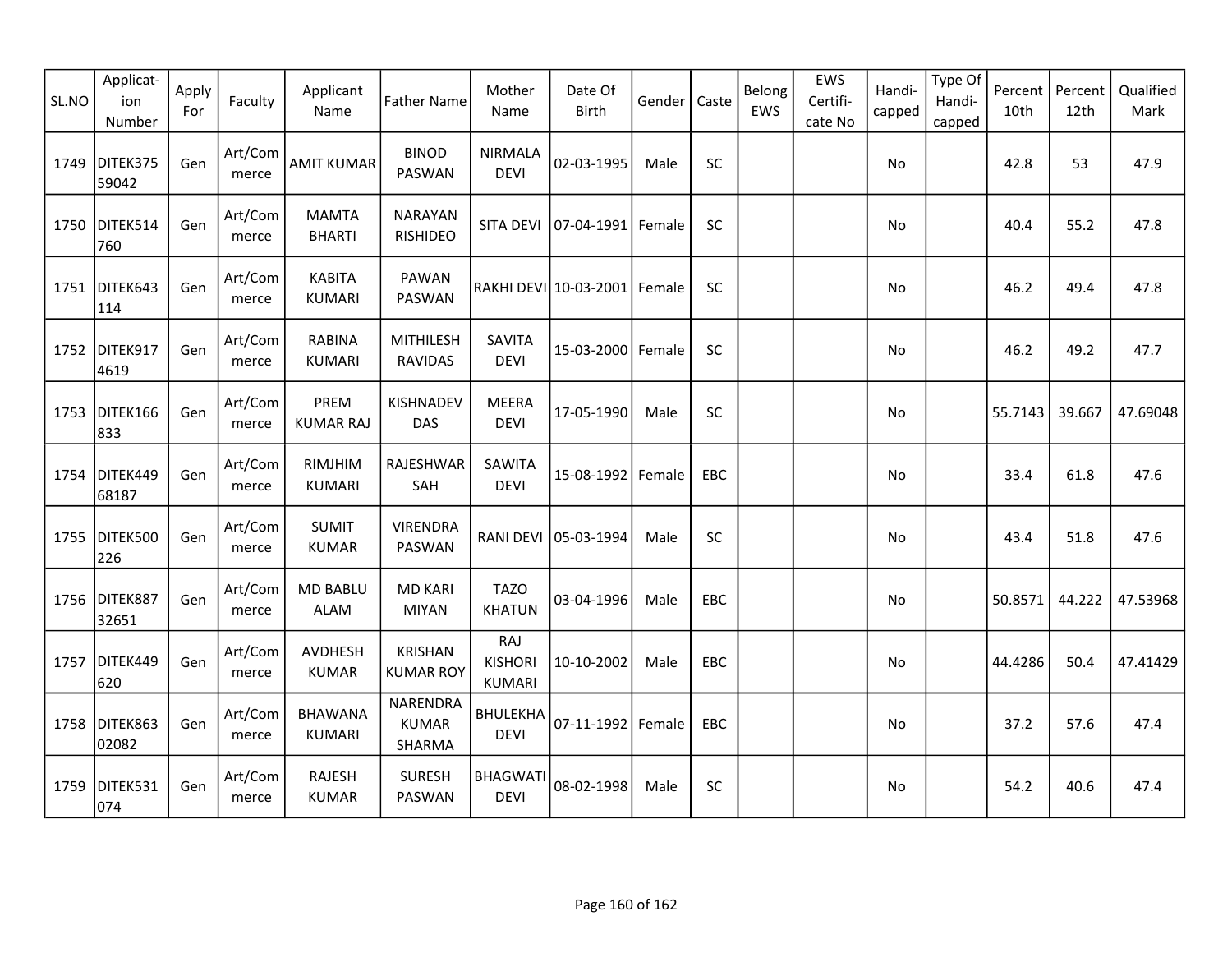| SL.NO | Applicat-<br>ion<br>Number | Apply<br>For | Faculty          | Applicant<br>Name                | <b>Father Name</b>                      | Mother<br>Name                 | Date Of<br><b>Birth</b> | Gender | Caste      | Belong<br>EWS | EWS<br>Certifi-<br>cate No | Handi-<br>capped | Type Of<br>Handi-<br>capped | Percent<br>10th | Percent<br>12th | Qualified<br>Mark |
|-------|----------------------------|--------------|------------------|----------------------------------|-----------------------------------------|--------------------------------|-------------------------|--------|------------|---------------|----------------------------|------------------|-----------------------------|-----------------|-----------------|-------------------|
|       | 1760 DITEK846<br>9437      | Gen          | Art/Com<br>merce | CHANDNI<br><b>KUMARI</b>         | <b>VINAY PD</b><br>YADAV                | <b>REKHA</b><br><b>DEVI</b>    | 28-02-1996 Female       |        | <b>BC</b>  |               |                            | Yes              | OH                          | 40.6            | 54              | 47.3              |
|       | 1761 DITEK233<br>12238     | Gen          | Art/Com<br>merce | <b>HINA</b><br><b>KUMARI</b>     | SHANKAR<br>SAH                          | <b>SAVITA</b><br><b>DEVI</b>   | 11-08-2000              | Female | <b>EBC</b> |               |                            | No               |                             | 49.6            | 45              | 47.3              |
|       | 1762 DITEK262<br>387       | Gen          | Art/Com<br>merce | <b>RAKESH</b><br><b>KUMAR</b>    | <b>JANARDAN</b><br>SHARMA               | <b>SHOBHA</b><br><b>DEVI</b>   | 08-12-1996              | Male   | <b>EBC</b> |               |                            | No               |                             | 46.6            | 47.8            | 47.2              |
|       | 1763 DITEK967<br>76778     | Gen          | Art/Com<br>merce | Kamini<br>Kumari                 | Kedar Mahto  Vibha Devi   12-02-2001    |                                |                         | Female | EBC        |               |                            | No               |                             | 39.6            | 54.8            | 47.2              |
| 1764  | DITEK800<br>21147          | Gen          | Art/Com<br>merce | <b>KHUSHBOO</b><br><b>KUMARI</b> | VIDHANAND<br>PASWAN                     | SAMTOLA<br><b>DEVI</b>         | 04-12-1998              | Female | SC         |               |                            | No.              |                             | 40.2            | 54              | 47.1              |
| 1765  | DITEK892<br>87503          | Gen          | Art/Com<br>merce | <b>ROSHNI</b><br><b>KHATOON</b>  | <b>MD ARSHAD</b>                        | <b>NAJMA</b><br><b>KHATOON</b> | 02-01-2000 Female       |        | EBC        |               |                            | No               |                             | 43.6            | 50.6            | 47.1              |
|       | 1766 DITEK483<br>5355      | Gen          | Art/Com<br>merce | KAJAL<br><b>KUMARI</b>           | <b>DHANIK</b><br>PASWAN                 |                                | JULEE DEVI 07-05-2000   | Female | SC         |               |                            | No               |                             | 43.4            | 50.8            | 47.1              |
| 1767  | DITEK194<br>959            | Gen          | Art/Com<br>merce | CHANDANI<br><b>KUMARI</b>        | <b>AJIT DAS</b>                         | SAKUNI<br><b>DEVI</b>          | 04-05-1997              | Female | SC         |               |                            | No               |                             | 44              | 50              | 47                |
| 1768  | DITEK341<br>26908          | Gen          | Art/Com<br>merce | PRAMLATA<br><b>KUMARI</b>        | <b>MAHENDRA</b><br>PASWAN               | <b>PAVIYA</b><br><b>DEVI</b>   | 19-02-1993              | Female | SC         |               |                            | No               |                             | 43.6            | 50              | 46.8              |
| 1769  | DITEK984<br>944            | Gen          | Art/Com<br>merce | <b>KUNDAN</b><br><b>KUMAR</b>    | <b>SURAJ RAM</b>                        | LALMUNI<br><b>DEVI</b>         | 01-02-1994              | Male   | SC         |               |                            | No               |                             | 38.6            | 55              | 46.8              |
|       | 1770 DITEK146<br>453       | Gen          | Art/Com<br>merce | <b>MINAKSHI</b><br><b>KUMARI</b> | <b>PRAVIN</b><br><b>KUMAR</b><br>PASWAN | PUNAM<br><b>KUMARI</b>         | 31-01-1998              | Female | SC         |               |                            | No               |                             | 46.8            | 46.8            | 46.8              |